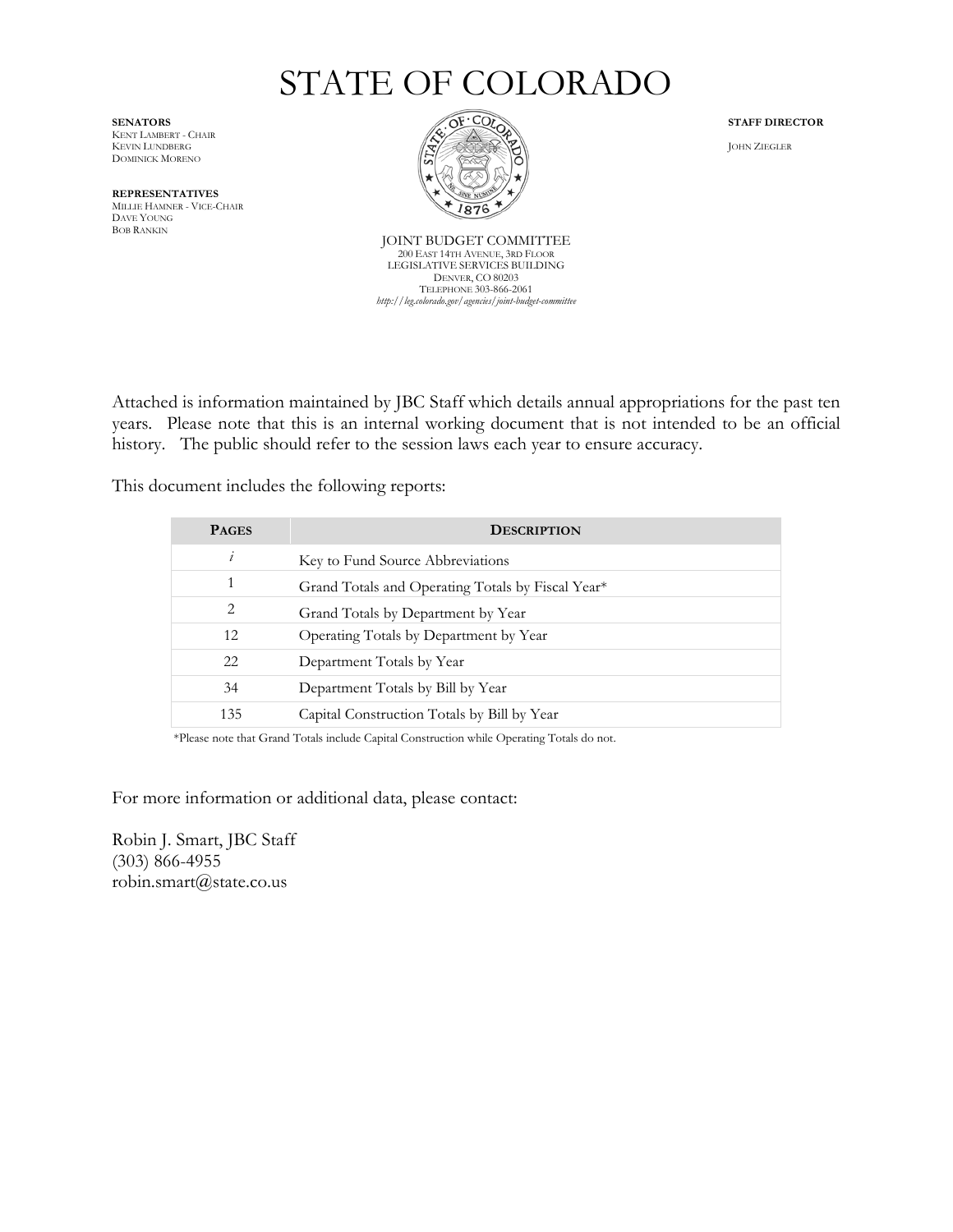# ABBREVIATIONS USED IN APPROPRIATIONS HISTORY REPORTS

# OPERATING APPROPRIATION FUND SOURCES

**GF - GENERAL FUND:** The General Fund consists of general tax revenues, such as state sales and income tax revenues, as well as any other revenues and moneys not legally required to be credited to a special fund. The General Fund is used to pay for a variety of state programs and services.

**GFE - GENERAL FUND EXEMPT:** The Taxpayer's Bill of Rights (TABOR) places restrictions on the amount of General Fund and cash fund revenues that can be collected, and subsequently spent, by the State. Certain General Fund revenues are exempt from these provisions: (1) tobacco tax revenues received pursuant to Amendment 35, which contained a voter-approved tax increase that specified that some of the resulting tax revenue be deposited in the General Fund; and (2) General Fund revenues that exceed the TABOR limit but are less than the revenue cap established by Referendum C. The latter source of funds must be deposited in the General Fund Exempt Account and can be appropriated only for health care, education, retirement plans for firefighters and police officers, and strategic transportation projects.

**CF** - Cash Funds: Specific cash funds are created to receive earmarked revenues, such as fees and fines. These funds typically pay for the programs for which the revenues are collected. Examples are the Wildlife Cash Fund and the Disabled Telephone Users Fund.

**RF** - Reappropriated Funds: Reappropriated funds are amounts of General Fund, cash funds, or federal funds that are appropriated more than one time in the same fiscal year. For example, funding may be initially appropriated to a department as federal funds, then appropriated to another agency for the purchase of services (e.g., legal services provided to state agencies by the Department of Law). In the recipient agency's appropriation, this is shown as reappropriated funds with an associated letter note indicating the origin of the funds.

**FF** - Federal Funds: Federal funds are made available to the State from the federal government. Some federal funds are grants for limited purposes, while other federal funds support ongoing statefederal programs and may require matching state funds. Examples of programs requiring a state match are Medicaid and highway construction. Federal funds are exempt from the fiscal year spending limit imposed by TABOR.

# ASSUMPTIONS ASSOCIATED WITH OPERATING APPROPRIATIONS

**FTE** - Full-Time Equivalent: Full-time equivalent means the budgetary equivalent of one permanent position continuously filled full-time for an entire fiscal year by elected officials or by state employees who are paid for at least 2,080 hours. For example, two employees in two different positions whose combined hours equal 2,080 for a fiscal year equal one FTE.

# CAPITAL CONSTRUCTION

**CAP** - Capital Construction: Moneys appropriated for capital construction purposes, including funding for: capital construction and capital renewal projects; capital lease purchase payments; controlled maintenance projects; and information technology projects.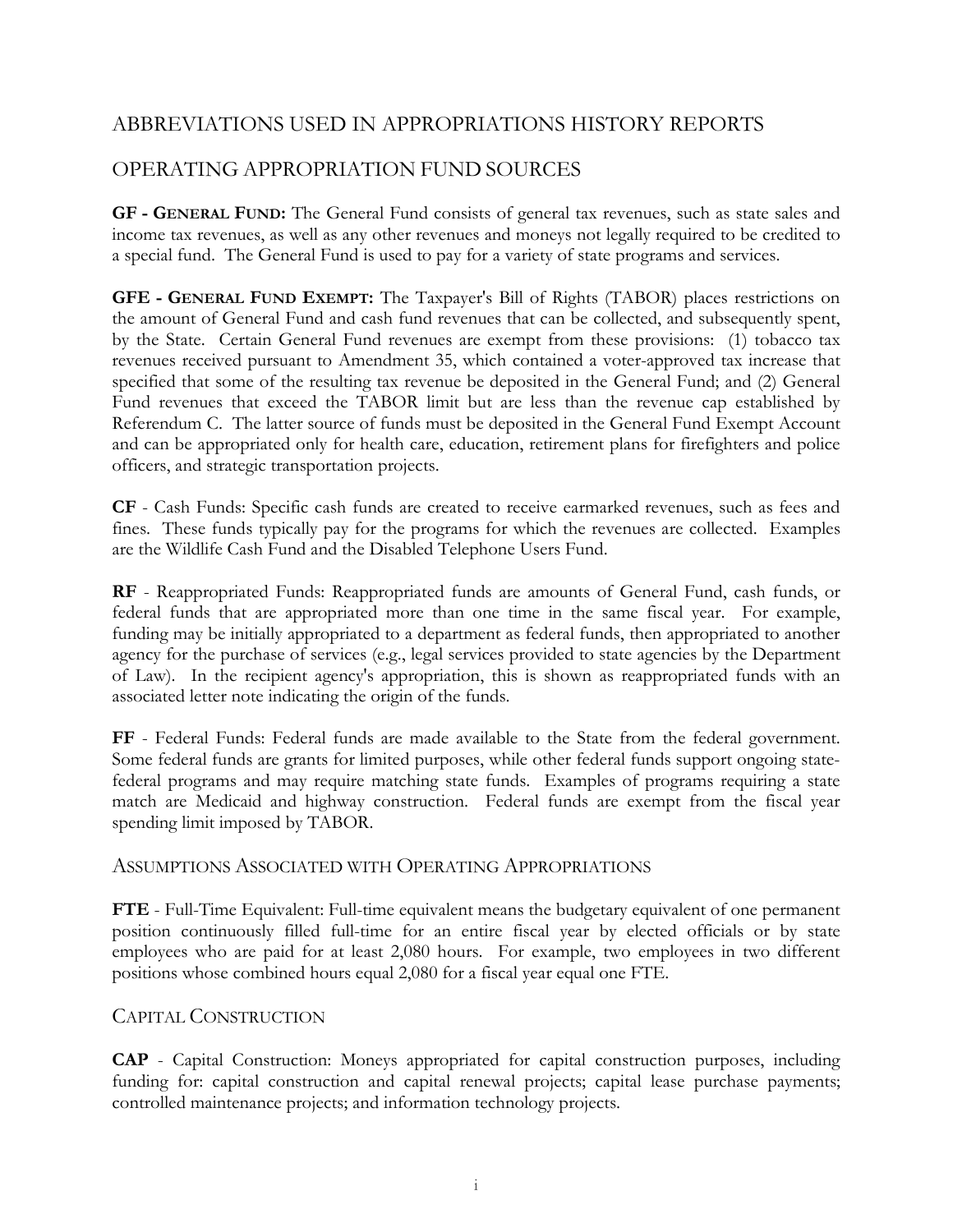# **Grand Totals\* by Fiscal Year: FY 2008-09 to FY 2017-18**

\*Includes Capital Construction

| <b>FISCAL YEAR</b> | <b>GRAND TOTAL</b> | <b>CAP</b>    | <b>GF</b>     | <b>GFE</b>    | CF               | <b>RF</b>     | FF               | <b>FTE</b> |
|--------------------|--------------------|---------------|---------------|---------------|------------------|---------------|------------------|------------|
| FY 2008-09         | 19,594,514,608     | 150,251,265   | 7,520,332,529 | 990,000       | 5,744,533,998    | 1,439,387,025 | 4,739,019,791    | 50,945.8   |
| FY 2009-10         | 19,952,889,882     | 41, 143, 881  | 6,658,357,846 | 900,000       | 6,268,786,064    | 1,241,004,747 | 5,742,697,344    | 52,025.4   |
| FY 2010-11         | 20,068,760,204     | 19,954,062    | 6,078,275,207 | 770,965,986   | 6, 111, 278, 356 | 1,597,702,356 | 5,490,584,237    | 52,863.9   |
| FY 2011-12         | 19,996,942,005     | 50,514,800    | 5,585,471,306 | 1,473,821,565 | 6,243,860,923    | 1,493,167,739 | 5,150,105,672    | 52,148.1   |
| FY 2012-13         | 20,863,375,785     | 63,100,367    | 5,735,789,930 | 1,860,257,722 | 6,401,262,904    | 1,561,007,130 | 5,241,957,732    | 52,076.6   |
| FY 2013-14         | 23, 124, 126, 626  | 188,069,493   | 6,337,492,370 | 2,041,055,836 | 6,754,522,541    | 1,661,399,712 | 6, 141, 586, 674 | 53,684.2   |
| FY 2014-15         | 25, 231, 352, 285  | 387, 378, 747 | 6,635,772,098 | 2,384,447,200 | 7,126,603,077    | 1,441,978,626 | 7,255,172,537    | 54,999.6   |
| FY 2015-16         | 27,052,206,420     | 252,223,287   | 7,093,914,621 | 2,397,155,186 | 7,692,414,222    | 1,497,948,814 | 8,118,550,290    | 55,752.2   |
| FY 2016-17         | 27,414,666,671     | 117,886,557   | 7,519,019,422 | 2,435,565,181 | 7,651,354,499    | 1,554,045,625 | 8, 136, 795, 387 | 56,669.5   |
| FY 2017-18         | 29,018,457,333     | 91,912,328    | 7,905,668,941 | 2,714,180,679 | 7,906,649,506    | 1,737,595,107 | 8,662,450,772    | 57,499.9   |

# **Operating Totals\* by Fiscal Year: FY 2008-09 to FY 2017-18**

\*Does not include Capital Construction

| <b>FISCAL YEAR</b> | <b>OPERATING TOTAL</b> | <b>GF</b>        | <b>GFE</b>    | CF            | <b>RF</b>     | FF               | <b>FTE</b> |
|--------------------|------------------------|------------------|---------------|---------------|---------------|------------------|------------|
| FY 2008-09         | 18,676,072,108         | 7,519,891,000    | 990,000       | 5,035,536,969 | 1,439,387,025 | 4,680,267,114    | 50,945.8   |
| FY 2009-10         | 19, 183, 551, 048      | 6,658,357,846    | 900,000       | 5,616,904,963 | 1,241,004,747 | 5,666,383,492    | 52,025.4   |
| FY 2010-11         | 19,961,632,711         | 6,078,275,207    | 770,965,986   | 6,034,277,535 | 1,597,702,356 | 5,480,411,627    | 52,863.9   |
| FY 2011-12         | 19,752,191,287         | 5,585,471,306    | 1,473,821,565 | 6,128,927,013 | 1,493,167,739 | 5,070,803,664    | 52,148.1   |
| FY 2012-13         | 20,692,208,967         | 5,735,789,930    | 1,860,257,722 | 6,313,911,269 | 1,552,380,340 | 5,229,869,706    | 52,076.6   |
| FY 2013-14         | 22,840,377,660         | 6, 337, 492, 370 | 2,041,055,836 | 6,668,223,728 | 1,654,286,042 | 6,139,319,684    | 53,684.2   |
| FY 2014-15         | 24,667,864,498         | 6,635,772,098    | 2,384,447,200 | 6,960,741,099 | 1,434,551,089 | 7,252,353,012    | 54,999.6   |
| FY 2015-16         | 26,651,960,028         | 7,093,914,621    | 2,397,155,186 | 7,573,738,521 | 1,484,037,679 | 8, 103, 114, 021 | 55,752.2   |
| FY 2016-17         | 27,166,923,093         | 7,519,019,422    | 2,435,565,181 | 7,541,432,101 | 1,553,279,394 | 8,117,626,995    | 56,669.5   |
| FY 2017-18         | 28,835,065,835         | 7,905,668,941    | 2,714,180,679 | 7,837,470,077 | 1,727,595,107 | 8,650,151,031    | 57,499.9   |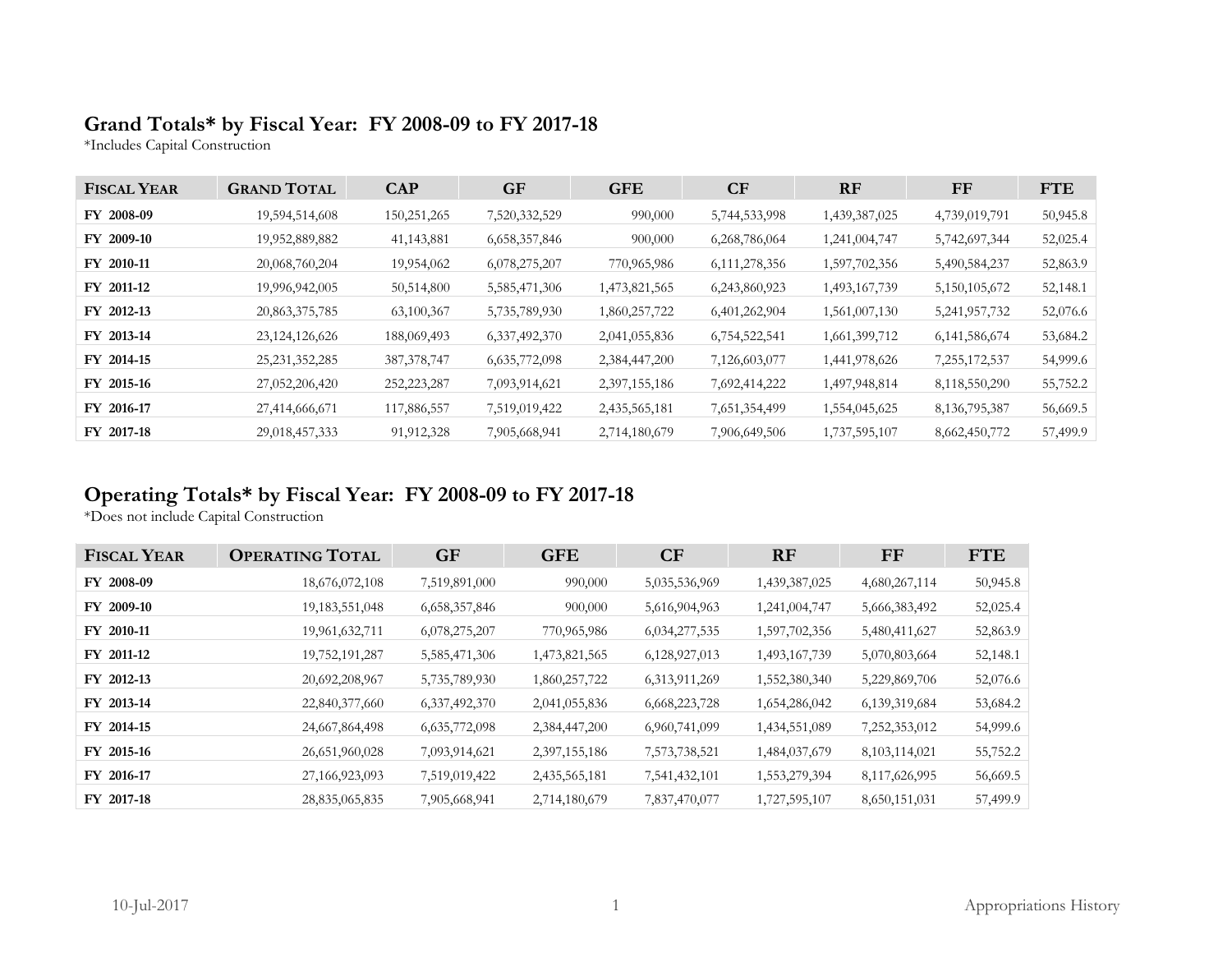# **Grand Totals\* by Department: FY 2008-09 to FY 2017-18**

\*Includes Capital Construction

### **FY 2008-09**

| <b>DEPARTMENT</b>                       | <b>TOTAL</b>     | <b>CAP</b>     | <b>GF</b>       | <b>GFE</b>     | CF              | RF              | <b>FF</b>       | <b>FTE</b> |
|-----------------------------------------|------------------|----------------|-----------------|----------------|-----------------|-----------------|-----------------|------------|
| Agriculture                             | \$39,050,930     | \$0            | \$7,223,168     | \$0            | \$26,796,487    | \$1,065,306     | \$3,965,969     | 291.8      |
| Corrections                             | 753,884,358      | $\theta$       | 642,348,257     | $\theta$       | 43,346,045      | 42,294,502      | 25,895,554      | 6,583.9    |
| Education                               | 4,371,057,290    | $\theta$       | 3,215,359,907   | $\theta$       | 640,392,536     | 17,651,668      | 497,653,179     | 536.1      |
| Governor                                | 135,455,255      | $\overline{0}$ | 13,443,436      | $\Omega$       | 38,831,138      | 50,198,695      | 32,981,986      | 376.7      |
| <b>Health Care Policy and Financing</b> | 3,892,474,674    | $\theta$       | 1,578,916,116   | 495,000        | 389,157,525     | 23,663,618      | 1,900,242,415   | 269.2      |
| <b>Higher Education</b>                 | 2,639,891,885    | $\overline{0}$ | 661,973,800     | $\theta$       | 1,224,926,051   | 582,085,866     | 170,906,168     | 19,803.3   |
| <b>Human Services</b>                   | 2,139,923,470    | $\overline{0}$ | 680,013,238     | $\Omega$       | 350,103,548     | 429,630,630     | 680,176,054     | 5,528.1    |
| Judicial                                | 433,774,947      | $\theta$       | 327,079,558     | $\overline{0}$ | 98,439,018      | 5,966,106       | 2,290,265       | 4,084.7    |
| <b>Labor and Employment</b>             | 161,288,257      | $\theta$       | $\theta$        | $\theta$       | 62,309,957      | 1,621,481       | 97,356,819      | 1,124.7    |
| Law                                     | 47,777,945       | $\overline{0}$ | 8,855,044       | $\overline{0}$ | 8,117,746       | 29,708,104      | 1,097,051       | 392.4      |
| <b>Legislative Department</b>           | 35,902,707       | $\theta$       | 34,889,177      | $\overline{0}$ | 207,030         | 806,500         | $\theta$        | 277.1      |
| <b>Local Affairs</b>                    | 263,367,107      | $\theta$       | 12,352,639      | $\overline{0}$ | 190,783,749     | 5,324,722       | 54,905,997      | 180.5      |
| Military and Veterans Affairs           | 203,354,874      | $\theta$       | 5,685,713       | $\theta$       | 1,308,889       | 653,509         | 195,706,763     | 1,386.9    |
| <b>Natural Resources</b>                | 234,769,579      | $\overline{0}$ | 31,057,499      | $\overline{0}$ | 179,001,019     | 7,377,769       | 17,333,292      | 1,546.8    |
| Personnel                               | 148,884,216      | $\theta$       | 5,784,722       | $\Omega$       | 6,667,669       | 136, 431, 825   | $\Omega$        | 392.9      |
| <b>Public Health and Environment</b>    | 469,965,999      | $\overline{0}$ | 26,091,357      | 495,000        | 164,440,239     | 69,325,687      | 209, 613, 716   | 1,224.8    |
| <b>Public Safety</b>                    | 245,735,484      | $\theta$       | 79,735,441      | $\theta$       | 117,842,353     | 21,669,859      | 26,487,831      | 1,350.9    |
| <b>Regulatory Agencies</b>              | 77,722,749       | $\theta$       | 1,465,862       | $\overline{0}$ | 66, 343, 403    | 8,595,150       | 1,318,334       | 576.1      |
| Revenue                                 | 687,174,978      | $\theta$       | 100,649,490     | $\overline{0}$ | 583,661,442     | 1,392,448       | 1,471,598       | 1,496.8    |
| <b>State</b>                            | 27,569,394       | $\theta$       | $\theta$        | $\overline{0}$ | 27,569,394      | $\theta$        | $\theta$        | 127.1      |
| Transportation                          | 1,277,611,752    | $\theta$       | $\theta$        | $\overline{0}$ | 512,824,049     | 3,923,580       | 760,864,123     | 3,365.5    |
| Treasury                                | 389, 434, 258    | $\theta$       | 86,966,576      | $\overline{0}$ | 302,467,682     | $\overline{0}$  | $\overline{0}$  | 29.5       |
| <b>Capital Construction</b>             | 918,442,500      | 150,251,265    | 441,529         | $\Omega$       | 708,997,029     | $\overline{0}$  | 58,752,677      | 0.0        |
| <b>GRAND TOTAL</b>                      | \$19,594,514,608 | \$150,251,265  | \$7,520,332,529 | \$990,000      | \$5,744,533,998 | \$1,439,387,025 | \$4,739,019,791 | 50,945.8   |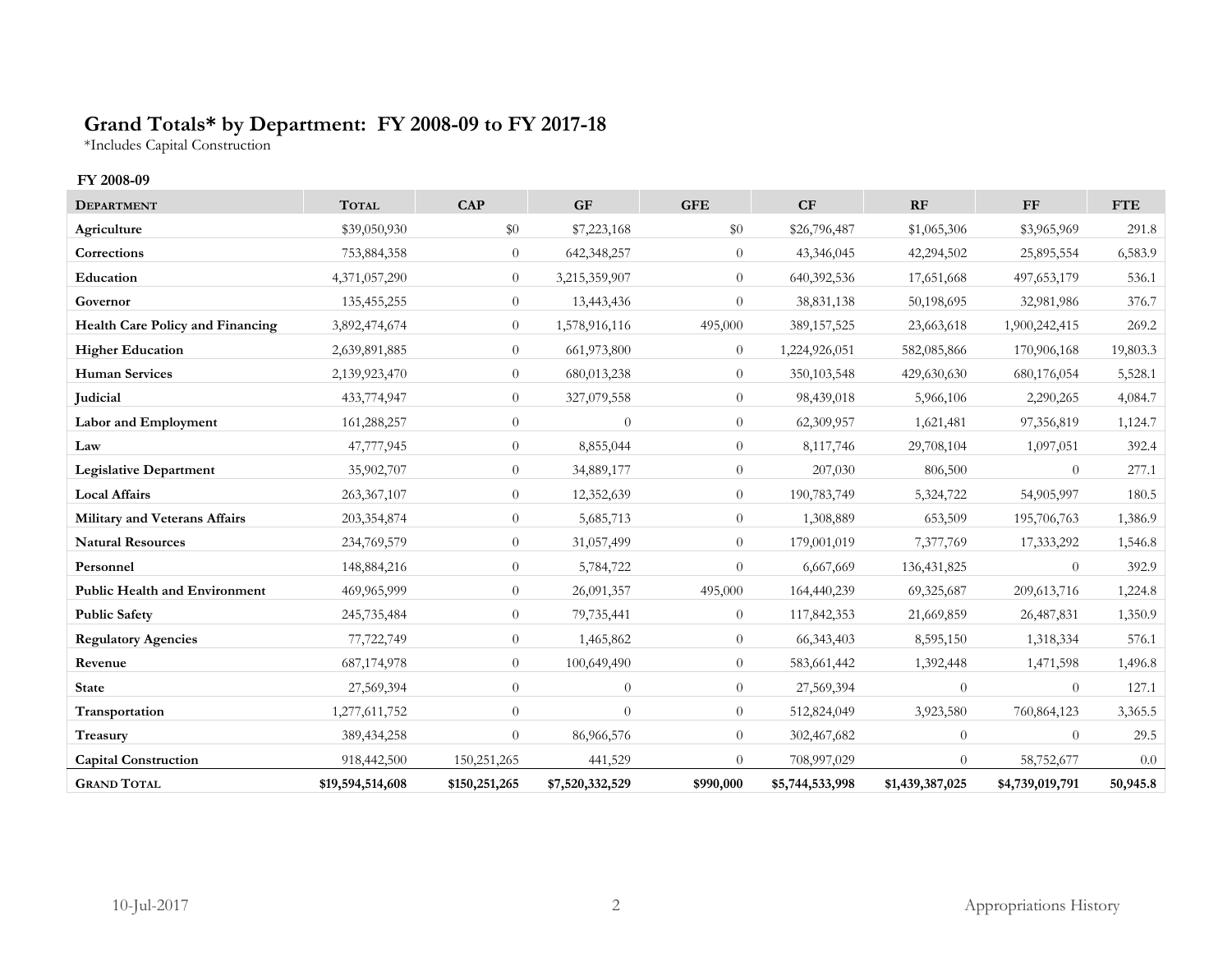#### **FY 2009-10**

| <b>DEPARTMENT</b>                       | <b>TOTAL</b>     | CAP            | <b>GF</b>       | <b>GFE</b>     | CF              | RF              | ${\rm FF}$      | <b>FTE</b> |
|-----------------------------------------|------------------|----------------|-----------------|----------------|-----------------|-----------------|-----------------|------------|
| Agriculture                             | \$38,843,498     | $\$0$          | \$6,055,836     | $\$0$          | \$27,018,443    | \$1,800,473     | \$3,968,746     | 293.0      |
| Corrections                             | 742,980,190      | $\theta$       | 565,603,106     | $\overline{0}$ | 44,731,991      | 42,698,918      | 89,946,175      | 6,547.6    |
| Education                               | 4,725,438,549    | $\overline{0}$ | 3,239,325,619   | $\overline{0}$ | 636,538,236     | 22,701,205      | 826, 873, 489   | 563.3      |
| Governor                                | 123,540,645      | $\overline{0}$ | 13,862,984      | $\overline{0}$ | 28,043,418      | 48,776,564      | 32,857,679      | 368.9      |
| <b>Health Care Policy and Financing</b> | 4,335,417,997    | $\overline{0}$ | 1,150,588,412   | 450,000        | 595,916,623     | 24,443,505      | 2,564,019,457   | 287.6      |
| <b>Higher Education</b>                 | 2,627,663,370    | $\overline{0}$ | 428,761,033     | $\overline{0}$ | 1,433,870,516   | 362,747,643     | 402,284,178     | 20,954.9   |
| <b>Human Services</b>                   | 2,144,727,107    | $\theta$       | 651,948,502     | $\overline{0}$ | 351,463,783     | 438,101,302     | 703,213,520     | 5,491.1    |
| <b>Judicial</b>                         | 441,595,052      | $\overline{0}$ | 323,814,931     | $\overline{0}$ | 105,630,825     | 7,718,876       | 4,430,420       | 3,947.8    |
| Labor and Employment                    | 177,028,794      | $\theta$       | $\theta$        | $\overline{0}$ | 60,585,018      | 12,832,151      | 103,611,625     | 1,123.7    |
| Law                                     | 49,339,112       | $\overline{0}$ | 9,225,846       | $\theta$       | 9,292,899       | 29,557,289      | 1,263,078       | 398.6      |
| <b>Legislative Department</b>           | 36,544,775       | $\overline{0}$ | 35, 137, 319    | $\overline{0}$ | 223,640         | 1,183,816       | $\theta$        | 277.1      |
| <b>Local Affairs</b>                    | 394,429,210      | $\overline{0}$ | 10,912,921      | $\overline{0}$ | 258,601,220     | 11,928,255      | 112,986,814     | 186.5      |
| <b>Military and Veterans Affairs</b>    | 203,227,824      | $\overline{0}$ | 5,407,887       | $\overline{0}$ | 1,407,940       | 803,509         | 195,608,488     | 1,386.9    |
| <b>Natural Resources</b>                | 225,420,833      | $\overline{0}$ | 26,634,588      | $\theta$       | 174,244,140     | 7,305,823       | 17,236,282      | 1,538.8    |
| Personnel                               | 176,507,609      | $\theta$       | 5,576,326       | $\theta$       | 10,828,867      | 160, 102, 416   | $\theta$        | 393.6      |
| <b>Public Health and Environment</b>    | 428,940,743      | $\overline{0}$ | 26,626,170      | 450,000        | 145,250,938     | 33, 233, 774    | 223,379,861     | 1,289.5    |
| <b>Public Safety</b>                    | 249,790,343      | $\overline{0}$ | 81,989,417      | $\theta$       | 119,897,125     | 21,337,368      | 26,566,433      | 1,358.5    |
| <b>Regulatory Agencies</b>              | 79,893,774       | $\overline{0}$ | 1,457,251       | $\theta$       | 68,839,045      | 8,382,793       | 1,214,685       | 595.4      |
| Revenue                                 | 692,073,355      | $\overline{0}$ | 73,749,339      | $\theta$       | 615,399,703     | 1,398,939       | 1,525,374       | 1,490.7    |
| <b>State</b>                            | 21,022,851       | $\theta$       | $\theta$        | $\theta$       | 21,022,851      | $\theta$        | $\theta$        | 133.9      |
| Transportation                          | 973,508,750      | $\overline{0}$ | $\theta$        | $\theta$       | 614, 161, 434   | 3,950,128       | 355, 397, 188   | 3,366.5    |
| Treasury                                | 295,616,667      | $\overline{0}$ | 1,680,359       | $\theta$       | 293,936,308     | $\theta$        | $\theta$        | 31.5       |
| <b>Capital Construction</b>             | 769,338,834      | 41,143,881     | $\Omega$        | $\Omega$       | 651,881,101     | $\Omega$        | 76,313,852      | 0.0        |
| <b>GRAND TOTAL</b>                      | \$19,952,889,882 | \$41,143,881   | \$6,658,357,846 | \$900,000      | \$6,268,786,064 | \$1,241,004,747 | \$5,742,697,344 | 52,025.4   |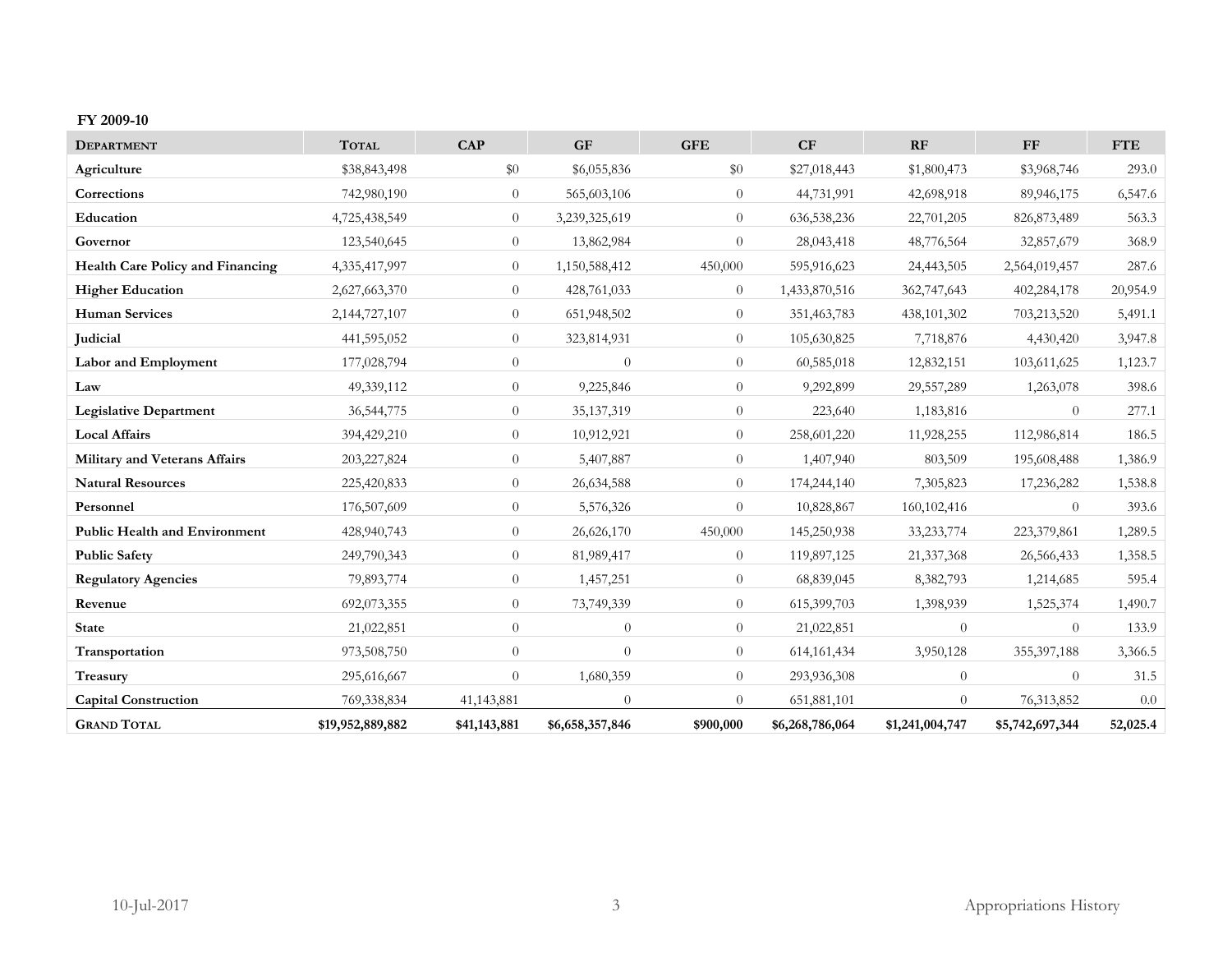#### **FY 2010-11**

| <b>DEPARTMENT</b>                       | <b>TOTAL</b>     | <b>CAP</b>     | <b>GF</b>       | <b>GFE</b>     | CF              | RF              | <b>FF</b>       | <b>FTE</b> |
|-----------------------------------------|------------------|----------------|-----------------|----------------|-----------------|-----------------|-----------------|------------|
| Agriculture                             | \$38,638,828     | \$0            | \$4,924,114     | \$0            | \$28,568,372    | \$1,126,997     | \$4,019,345     | 287.1      |
| Corrections                             | 747,795,246      | $\overline{0}$ | 658,794,383     | $\theta$       | 44,669,172      | 43,324,213      | 1,007,478       | 6,733.1    |
| Education                               | 4,366,220,940    | $\overline{0}$ | 2,688,244,736   | 275,368,480    | 592,384,040     | 22,737,017      | 787,486,667     | 555.7      |
| Governor                                | 203,003,586      | $\overline{0}$ | 11,930,349      | $\theta$       | 26,204,006      | 131,373,119     | 33,496,112      | 1,048.9    |
| <b>Health Care Policy and Financing</b> | 4,893,218,232    | $\theta$       | 1,002,895,562   | 275,815,480    | 785,202,148     | 18,526,832      | 2,810,778,210   | 294.8      |
| <b>Higher Education</b>                 | 3,013,064,028    | $\overline{0}$ | 489,917,482     | 215,190,663    | 1,614,730,367   | 643,769,858     | 49,455,658      | 21,397.0   |
| <b>Human Services</b>                   | 2,139,262,105    | $\overline{0}$ | 623,196,849     | $\theta$       | 341,382,102     | 469,989,726     | 704,693,428     | 5,177.4    |
| Judicial                                | 450,583,947      | $\overline{0}$ | 327,054,402     | $\theta$       | 108,141,846     | 8,572,957       | 6,814,742       | 4,047.4    |
| Labor and Employment                    | 156,923,584      | $\theta$       | $\theta$        | $\theta$       | 59,639,210      | 1,695,272       | 95,589,102      | 1,047.0    |
| Law                                     | 53,939,725       | $\overline{0}$ | 9,510,373       | $\overline{0}$ | 10,185,661      | 32,774,465      | 1,469,226       | 420.7      |
| <b>Legislative Department</b>           | 35,999,593       | $\overline{0}$ | 34,796,446      | $\Omega$       | 202,831         | 1,000,316       | $\theta$        | 277.1      |
| <b>Local Affairs</b>                    | 318,261,501      | $\overline{0}$ | 6,386,486       | 4,144,363      | 203,509,756     | 7,243,477       | 96,977,419      | 176.0      |
| Military and Veterans Affairs           | 221, 257, 517    | $\overline{0}$ | 5,286,233       | $\overline{0}$ | 1,408,881       | 803,509         | 213,758,894     | 1,384.9    |
| <b>Natural Resources</b>                | 245,695,421      | $\overline{0}$ | 26,201,062      | $\overline{0}$ | 191,792,929     | 7,972,361       | 19,729,069      | 1,474.8    |
| Personnel                               | 160,763,682      | $\theta$       | 5,104,155       | $\Omega$       | 10,654,935      | 145,004,592     | $\Omega$        | 391.3      |
| <b>Public Health and Environment</b>    | 442,784,386      | $\overline{0}$ | 27,013,904      | 447,000        | 132,523,812     | 26,696,827      | 256,102,843     | 1,227.7    |
| <b>Public Safety</b>                    | 258,269,940      | $\overline{0}$ | 82,314,802      | $\overline{0}$ | 126,211,938     | 21,858,171      | 27,885,029      | 1,349.0    |
| <b>Regulatory Agencies</b>              | 77,724,398       | $\overline{0}$ | 1,510,435       | $\overline{0}$ | 68, 157, 532    | 6,825,033       | 1,231,398       | 578.4      |
| Revenue                                 | 727,346,620      | $\overline{0}$ | 70,830,479      | $\overline{0}$ | 654,279,061     | 1,421,461       | 815,619         | 1,521.5    |
| <b>State</b>                            | 21,496,775       | $\theta$       | $\overline{0}$  | $\overline{0}$ | 21,496,775      | $\theta$        | $\overline{0}$  | 135.1      |
| Transportation                          | 1,032,417,169    | $\overline{0}$ | $\theta$        | $\overline{0}$ | 658,329,628     | 4,986,153       | 369,101,388     | 3,307.5    |
| Treasury                                | 356,965,488      | $\theta$       | 2,362,955       | $\overline{0}$ | 354,602,533     | $\theta$        | $\theta$        | 31.5       |
| <b>Capital Construction</b>             | 107, 127, 493    | 19,954,062     | $\theta$        | $\Omega$       | 77,000,821      | $\Omega$        | 10,172,610      | 0.0        |
| <b>GRAND TOTAL</b>                      | \$20,068,760,204 | \$19,954,062   | \$6,078,275,207 | \$770,965,986  | \$6,111,278,356 | \$1,597,702,356 | \$5,490,584,237 | 52,863.9   |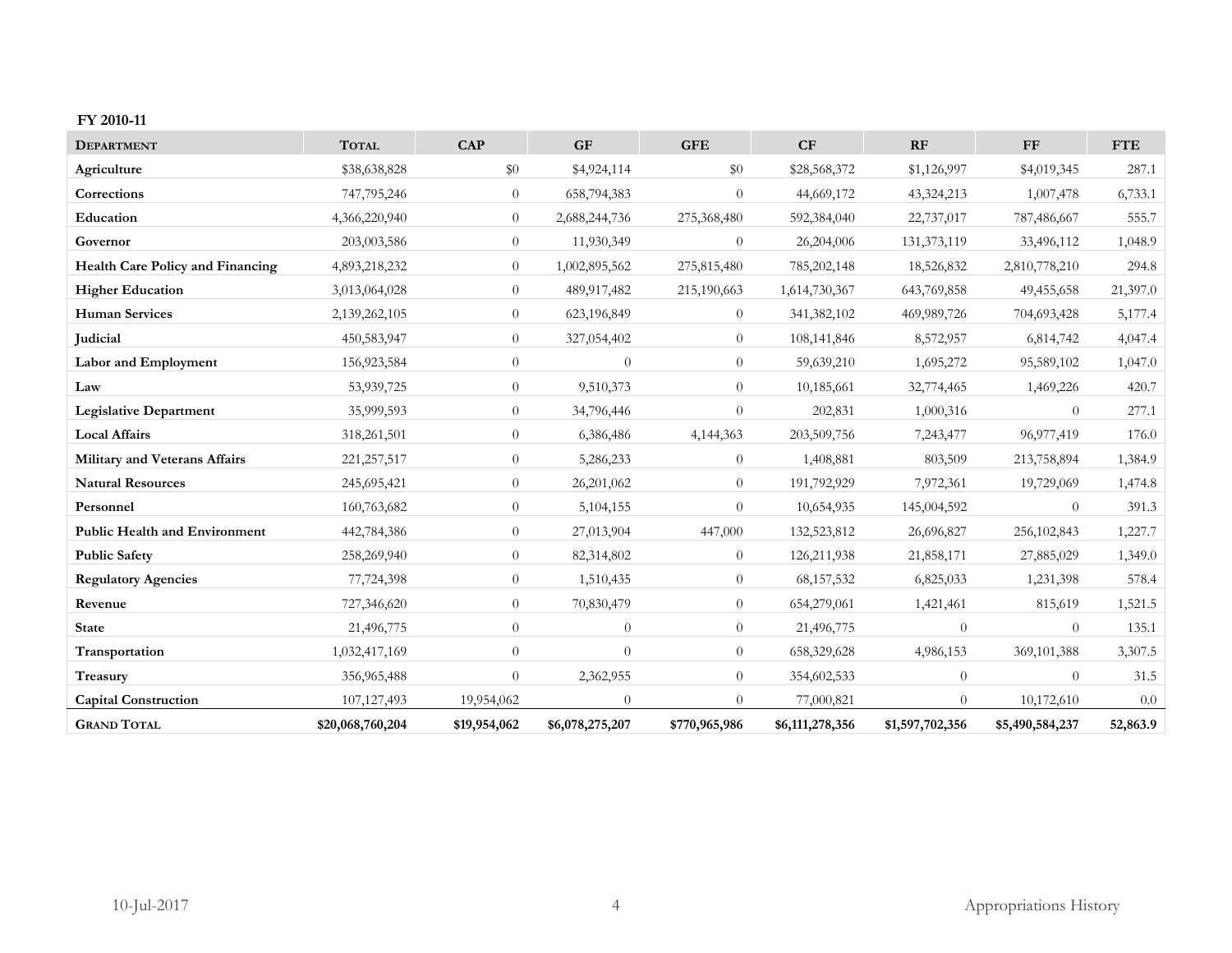#### **FY 2011-12**

| <b>DEPARTMENT</b>                       | <b>TOTAL</b>     | <b>CAP</b>     | <b>GF</b>       | <b>GFE</b>      | CF              | RF              | <b>FF</b>       | <b>FTE</b> |
|-----------------------------------------|------------------|----------------|-----------------|-----------------|-----------------|-----------------|-----------------|------------|
| Agriculture                             | \$38,966,641     | \$0            | \$5,164,362     | \$0             | \$28,782,323    | \$1,042,342     | \$3,977,614     | 284.1      |
| Corrections                             | 739,217,957      | $\overline{0}$ | 648,950,165     | $\theta$        | 42,343,166      | 44,727,525      | 3,197,101       | 6,220.6    |
| Education                               | 4,340,848,185    | $\overline{0}$ | 2,326,784,074   | 506,918,539     | 857,596,308     | 23,645,698      | 625,903,566     | 541.6      |
| Governor                                | 194,815,921      | $\overline{0}$ | 10,613,728      | $\Omega$        | 23,692,996      | 136,717,444     | 23,791,753      | 1,046.8    |
| <b>Health Care Policy and Financing</b> | 5,183,794,104    | $\overline{0}$ | 1,191,572,843   | 507,364,639     | 886, 393, 498   | 8,576,440       | 2,589,886,684   | 312.5      |
| <b>Higher Education</b>                 | 2,914,014,430    | $\overline{0}$ | 174,486,245     | 449,476,455     | 1,720,379,975   | 550,656,940     | 19,014,815      | 21,490.8   |
| <b>Human Services</b>                   | 2,053,176,906    | $\theta$       | 619,593,123     | $\overline{0}$  | 329,545,321     | 455,037,280     | 649,001,182     | 4,849.6    |
| Judicial                                | 473,703,301      | $\overline{0}$ | 338,455,642     | $\overline{0}$  | 114,437,763     | 15,599,598      | 5,210,298       | 4,174.7    |
| Labor and Employment                    | 158,198,167      | $\overline{0}$ | $\theta$        | $\overline{0}$  | 60,912,916      | 752,426         | 96,532,825      | 1,046.8    |
| Law                                     | 54,372,200       | $\overline{0}$ | 9,422,208       | $\overline{0}$  | 10,389,960      | 33,059,968      | 1,500,064       | 419.0      |
| <b>Legislative Department</b>           | 35,973,235       | $\theta$       | 34,684,832      | $\theta$        | 184,587         | 1,103,816       | $\overline{0}$  | 271.0      |
| <b>Local Affairs</b>                    | 363,431,403      | $\overline{0}$ | 6,084,747       | 4,294,753       | 228,629,982     | 7,102,736       | 117,319,185     | 191.1      |
| Military and Veterans Affairs           | 221,216,971      | $\overline{0}$ | 5,429,298       | $\overline{0}$  | 1,209,140       | 803,509         | 213,775,024     | 1,384.9    |
| <b>Natural Resources</b>                | 241,982,640      | $\overline{0}$ | 23,429,407      | $\overline{0}$  | 190, 187, 713   | 8,480,565       | 19,884,955      | 1,466.1    |
| Personnel                               | 157,857,935      | $\overline{0}$ | 4,118,272       | $\Omega$        | 11,790,909      | 141,948,754     | $\Omega$        | 394.3      |
| <b>Public Health and Environment</b>    | 446,906,027      | $\overline{0}$ | 27,027,336      | 446,100         | 124,269,359     | 28,977,004      | 266,186,228     | 1,260.9    |
| <b>Public Safety</b>                    | 266,449,468      | $\theta$       | 82,727,973      | $\theta$        | 129,681,033     | 24,480,944      | 29,559,518      | 1,354.0    |
| <b>Regulatory Agencies</b>              | 76,799,510       | $\overline{0}$ | 1,600,344       | $\theta$        | 69,765,231      | 4,239,807       | 1,194,128       | 592.1      |
| Revenue                                 | 295,481,810      | $\overline{0}$ | 72,744,786      | $\overline{0}$  | 220,685,036     | 1,328,287       | 723,701         | 1,372.3    |
| <b>State</b>                            | 20,438,481       | $\theta$       | $\theta$        | $\overline{0}$  | 20,438,481      | $\theta$        | $\theta$        | 127.9      |
| Transportation                          | 1,108,119,876    | $\theta$       | $\theta$        | $\theta$        | 699,088,197     | 4,886,656       | 404,145,023     | 3,315.5    |
| Treasury                                | 366,426,119      | $\theta$       | 2,581,921       | 5,321,079       | 358,523,119     | $\overline{0}$  | $\theta$        | 31.5       |
| <b>Capital Construction</b>             | 244,750,718      | 50,514,800     | $\Omega$        | $\Omega$        | 114,933,910     | $\Omega$        | 79,302,008      | 0.0        |
| <b>GRAND TOTAL</b>                      | \$19,996,942,005 | \$50,514,800   | \$5,585,471,306 | \$1,473,821,565 | \$6,243,860,923 | \$1,493,167,739 | \$5,150,105,672 | 52,148.1   |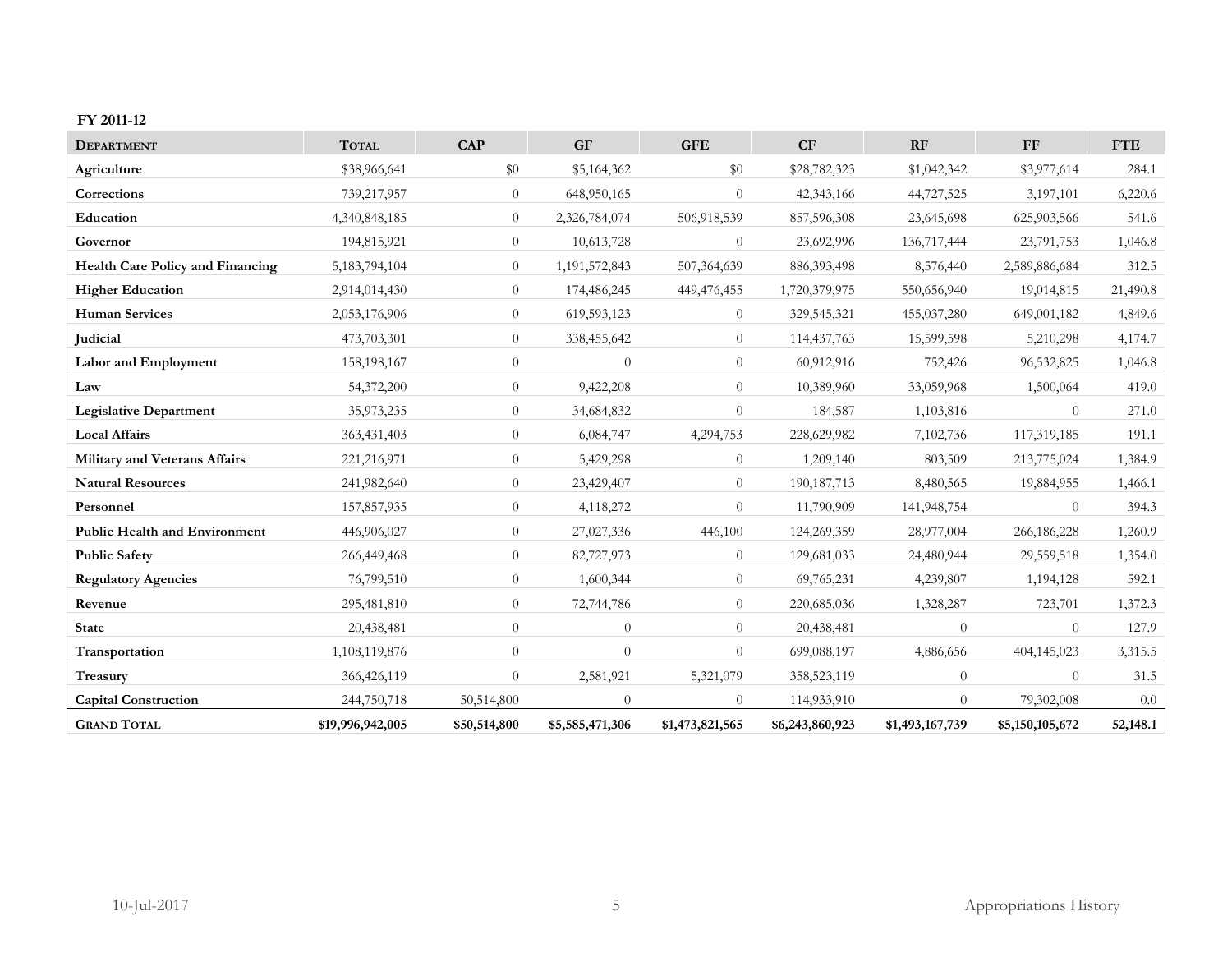#### **FY 2012-13**

| <b>DEPARTMENT</b>                        | <b>TOTAL</b>     | <b>CAP</b>       | <b>GF</b>       | <b>GFE</b>      | CF              | RF              | FF              | <b>FTE</b> |
|------------------------------------------|------------------|------------------|-----------------|-----------------|-----------------|-----------------|-----------------|------------|
| Agriculture                              | \$39,679,233     | \$0              | \$6,863,921     | \$0             | \$27,838,161    | \$1,090,001     | \$3,887,150     | 282.4      |
| Corrections                              | 740,960,074      | $\overline{0}$   | 654, 682, 235   | $\Omega$        | 39,619,027      | 45,644,484      | 1,014,328       | 6,077.1    |
| Education                                | 4,435,413,899    | $\overline{0}$   | 2,382,047,221   | 633,394,131     | 767,189,974     | 24,078,570      | 628,704,003     | 565.7      |
| Governor                                 | 206, 378, 703    | $\overline{0}$   | 18,524,704      | $\theta$        | 33,007,504      | 149,228,302     | 5,618,193       | 1,036.1    |
| Health Care Policy and Financing         | 5,602,144,662    | $\overline{0}$   | 1,219,565,331   | 633,835,731     | 936,836,405     | 7,174,145       | 2,804,733,050   | 327.1      |
| <b>Higher Education</b>                  | 3,035,143,739    | $\overline{0}$   | 50,278,283      | 578,291,507     | 1,835,273,931   | 552,186,789     | 19,113,229      | 21,458.9   |
| <b>Human Services</b>                    | 2,088,166,829    | $\overline{0}$   | 645,580,781     | $\theta$        | 340,677,547     | 485,925,073     | 615,983,428     | 4,872.8    |
| <b>Judicial</b>                          | 511,376,813      | $\theta$         | 353,411,788     | $\overline{0}$  | 134,221,003     | 19,319,022      | 4,425,000       | 4,269.6    |
| Labor and Employment                     | 158,126,901      | $\overline{0}$   | $\theta$        | $\theta$        | 60,492,110      | 651,881         | 96,982,910      | 1,006.3    |
| Law                                      | 58,484,678       | $\theta$         | 10,452,022      | $\Omega$        | 10,979,963      | 35,476,528      | 1,576,165       | 432.7      |
| <b>Legislative Department</b>            | 37,046,125       | $\overline{0}$   | 35,963,244      | $\Omega$        | 179,065         | 903,816         | $\Omega$        | 271.0      |
| <b>Local Affairs</b>                     | 327,213,891      | $\theta$         | 6,779,506       | 4,294,753       | 206,386,363     | 7,129,597       | 102,623,672     | 163.2      |
| <b>Military and Veterans Affairs</b>     | 222,957,286      | $\overline{0}$   | 6,692,607       | $\overline{0}$  | 1,332,993       | 803,662         | 214,128,024     | 1,384.9    |
| <b>Natural Resources</b>                 | 262,777,961      | $\boldsymbol{0}$ | 23,768,283      | $\theta$        | 209,619,862     | 8,641,534       | 20,748,282      | 1,464.1    |
| Personnel                                | 165,825,317      | $\theta$         | 6,603,153       | $\Omega$        | 14,205,062      | 145,017,102     | $\Omega$        | 396.9      |
| <b>Public Health and Environment</b>     | 468,998,263      | $\overline{0}$   | 30,701,076      | 441,600         | 160,084,332     | 32, 343, 375    | 245, 427, 880   | 1,223.2    |
| <b>Public Safety</b>                     | 323,109,852      | $\theta$         | 86,452,085      | $\overline{0}$  | 156, 169, 131   | 27,132,877      | 53, 355, 759    | 1,562.3    |
| <b>Regulatory Agencies</b>               | 78,885,112       | $\overline{0}$   | 1,715,818       | $\theta$        | 71,586,905      | 4,267,189       | 1,315,200       | 559.9      |
| Revenue                                  | 287,797,760      | $\theta$         | 73,393,521      | $\Omega$        | 211,976,517     | 1,603,334       | 824,388         | 1,249.1    |
| <b>State</b>                             | 20,458,878       | $\theta$         | $\theta$        | $\Omega$        | 20,458,878      | $\overline{0}$  | $\theta$        | 133.0      |
| Transportation                           | 1,119,353,686    | $\overline{0}$   | $\overline{0}$  | $\overline{0}$  | 706,181,582     | 3,763,059       | 409,409,045     | 3,308.8    |
| Treasury                                 | 478,909,305      | $\overline{0}$   | 99,314,351      | 10,000,000      | 369,594,954     | $\overline{0}$  | $\theta$        | 31.5       |
| <b>Controlled Maintenance Trust Fund</b> | 23,000,000       | $\theta$         | 23,000,000      | $\theta$        | $\theta$        | $\overline{0}$  | $\Omega$        | $0.0\,$    |
| <b>Capital Construction</b>              | 171,166,818      | 63,100,367       | $\Omega$        | $\Omega$        | 87, 351, 635    | 8,626,790       | 12,088,026      | 0.0        |
| <b>GRAND TOTAL</b>                       | \$20,863,375,785 | \$63,100,367     | \$5,735,789,930 | \$1,860,257,722 | \$6,401,262,904 | \$1,561,007,130 | \$5,241,957,732 | 52,076.6   |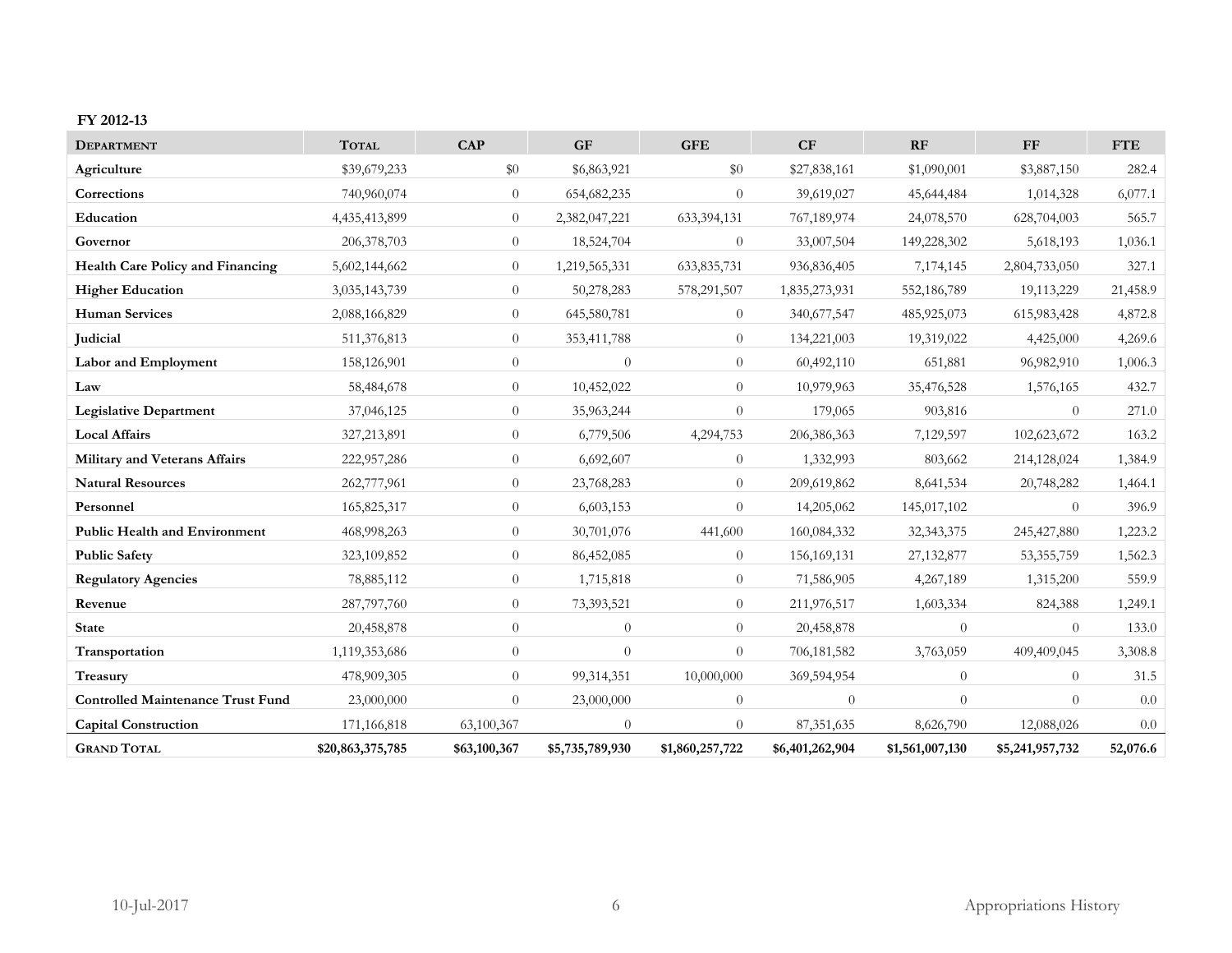#### **FY 2013-14**

| <b>DEPARTMENT</b>                        | <b>TOTAL</b>     | <b>CAP</b>       | <b>GF</b>       | <b>GFE</b>      | CF              | RF              | FF              | <b>FTE</b> |
|------------------------------------------|------------------|------------------|-----------------|-----------------|-----------------|-----------------|-----------------|------------|
| Agriculture                              | \$42,670,244     | $\$0$            | \$7,723,805     | \$0             | \$29,200,366    | \$1,632,203     | \$4,113,870     | 274.1      |
| Corrections                              | 770,080,145      | $\overline{0}$   | 683,084,333     | $\Omega$        | 40,092,306      | 45,892,992      | 1,010,514       | 6,051.6    |
| Education                                | 4,705,800,751    | $\overline{0}$   | 2,426,966,046   | 726,875,575     | 895,916,330     | 30,459,207      | 625,583,593     | 563.8      |
| Governor                                 | 236,015,876      | $\overline{0}$   | 26,567,386      | $\overline{0}$  | 37,122,540      | 165,570,329     | 6,755,621       | 1,060.9    |
| Health Care Policy and Financing         | 6,687,340,269    | $\overline{0}$   | 1,370,155,674   | 727,313,875     | 986,463,698     | 10,483,522      | 3,592,923,500   | 358.3      |
| <b>Higher Education</b>                  | 3,188,493,704    | $\overline{0}$   | 76,974,728      | 582, 133, 333   | 1,933,397,850   | 576,697,493     | 19,290,300      | 22,842.3   |
| <b>Human Services</b>                    | 2,188,861,617    | $\overline{0}$   | 719,139,332     | $\theta$        | 359,967,114     | 497,587,819     | 612, 167, 352   | 4,879.0    |
| <b>Judicial</b>                          | 556,936,266      | $\theta$         | 387,197,626     | $\theta$        | 139,499,079     | 25,814,561      | 4,425,000       | 4,358.7    |
| Labor and Employment                     | 163,342,035      | $\overline{0}$   | 98,519          | $\theta$        | 65,399,832      | 650,740         | 97,192,944      | 1,012.5    |
| Law                                      | 68,999,898       | $\theta$         | 12,168,714      | $\theta$        | 12,833,181      | 42,227,639      | 1,770,364       | 452.5      |
| <b>Legislative Department</b>            | 40,399,019       | $\overline{0}$   | 38,592,648      | $\Omega$        | 179,000         | 1,627,371       | $\Omega$        | 272.6      |
| <b>Local Affairs</b>                     | 309,522,327      | $\theta$         | 13,415,702      | 4,294,753       | 213,224,629     | 8,630,903       | 69,956,340      | 164.3      |
| <b>Military and Veterans Affairs</b>     | 223,858,252      | $\overline{0}$   | 7,378,715       | $\theta$        | 1,239,695       | 800,000         | 214,439,842     | 1,389.6    |
| <b>Natural Resources</b>                 | 277,676,404      | $\boldsymbol{0}$ | 25,126,713      | $\theta$        | 215,232,947     | 8,778,322       | 28,538,422      | 1,439.1    |
| Personnel                                | 196,632,032      | $\overline{0}$   | 31,439,880      | $\Omega$        | 13,728,813      | 151,463,339     | $\Omega$        | 393.1      |
| <b>Public Health and Environment</b>     | 527,047,365      | $\overline{0}$   | 53,689,141      | 438,300         | 152,650,718     | 29,645,685      | 290,623,521     | 1,239.3    |
| <b>Public Safety</b>                     | 417,172,827      | $\theta$         | 168,464,555     | $\theta$        | 166,495,597     | 26,975,529      | 55,237,146      | 1,618.2    |
| <b>Regulatory Agencies</b>               | 81, 184, 712     | $\overline{0}$   | 1,703,494       | $\theta$        | 73,652,864      | 4,504,371       | 1,323,983       | 572.7      |
| Revenue                                  | 307,480,144      | $\theta$         | 80,547,235      | $\Omega$        | 221,039,808     | 5,068,713       | 824,388         | 1,253.2    |
| <b>State</b>                             | 23,406,861       | $\theta$         | $\theta$        | $\theta$        | 23,406,861      | $\theta$        | $\theta$        | 139.0      |
| Transportation                           | 1,267,747,364    | $\overline{0}$   | $\theta$        | $\theta$        | 759,829,076     | 19,775,304      | 488,142,984     | 3,317.5    |
| Treasury                                 | 433,709,548      | $\overline{0}$   | 106,058,124     | $\theta$        | 327,651,424     | $\overline{0}$  | $\theta$        | 31.9       |
| <b>Controlled Maintenance Trust Fund</b> | 126,000,000      | $\overline{0}$   | 101,000,000     | $\theta$        | $\theta$        | $\overline{0}$  | 25,000,000      | 0.0        |
| <b>Capital Construction</b>              | 283,748,966      | 188,069,493      | $\Omega$        | $\Omega$        | 86,298,813      | 7,113,670       | 2,266,990       | 0.0        |
| <b>GRAND TOTAL</b>                       | \$23,124,126,626 | \$188,069,493    | \$6,337,492,370 | \$2,041,055,836 | \$6,754,522,541 | \$1,661,399,712 | \$6,141,586,674 | 53,684.2   |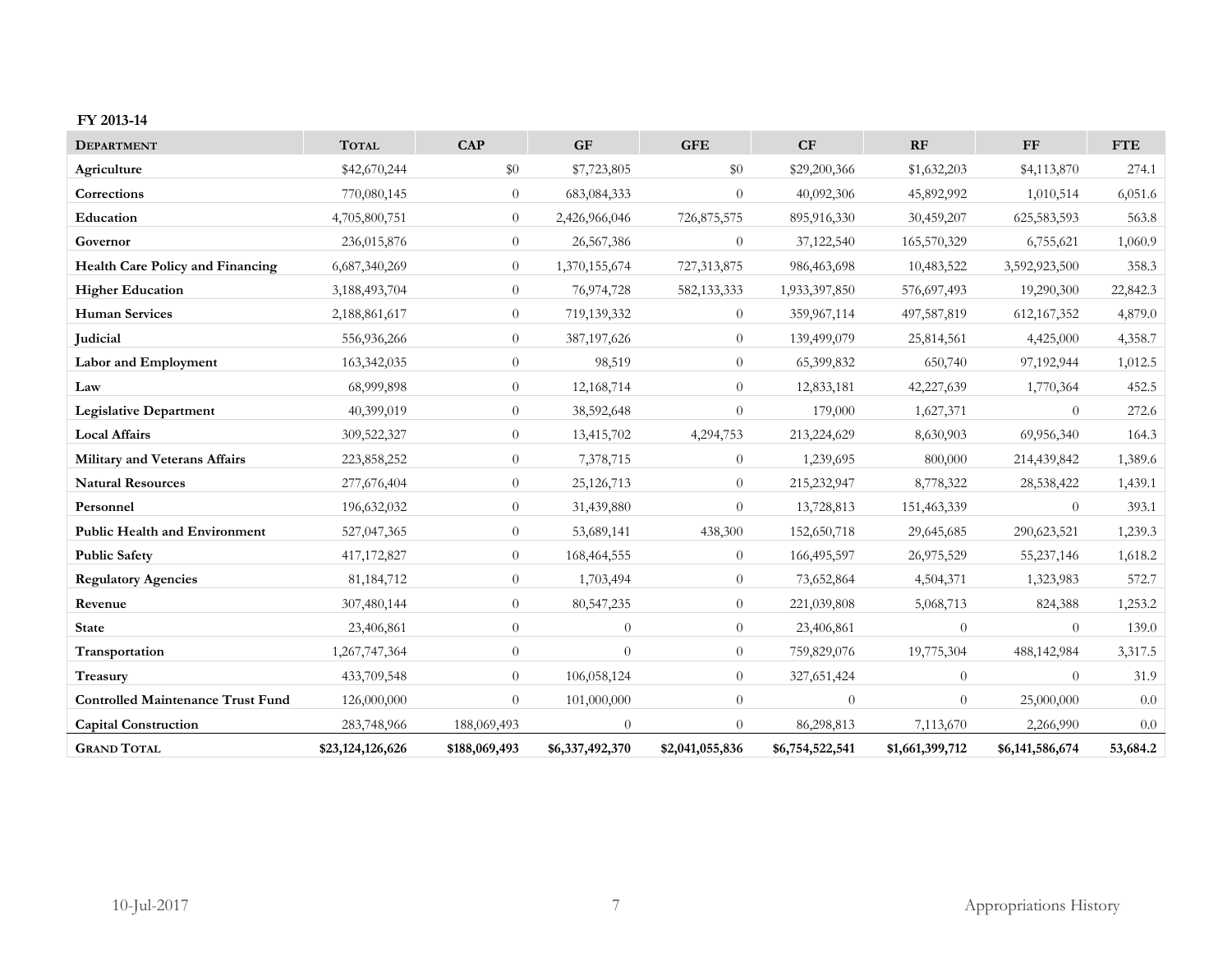#### **FY 2014-15**

| <b>DEPARTMENT</b>                        | <b>TOTAL</b>     | <b>CAP</b>     | <b>GF</b>       | <b>GFE</b>      | CF              | RF              | ${\rm FF}$      | <b>FTE</b> |
|------------------------------------------|------------------|----------------|-----------------|-----------------|-----------------|-----------------|-----------------|------------|
| Agriculture                              | \$44,206,921     | \$0            | \$9,317,936     | \$0             | \$29,155,798    | \$1,629,526     | \$4,103,661     | 274.1      |
| Corrections                              | 808, 625, 772    | $\theta$       | 720,902,032     | $\theta$        | 40,096,980      | 46,402,892      | 1,223,868       | 6,209.2    |
| Education                                | 5,249,198,644    | $\theta$       | 2,544,837,530   | 813,135,957     | 1,193,772,119   | 61,142,113      | 636,310,925     | 582.0      |
| Governor                                 | 293,323,703      | $\overline{0}$ | 34,983,120      | $\theta$        | 41,899,571      | 210,000,641     | 6,440,371       | 1,073.1    |
| Health Care Policy and Financing         | 7,936,717,332    | $\overline{0}$ | 1,539,374,279   | 813,559,557     | 902,103,342     | 6,104,791       | 4,675,575,363   | 390.9      |
| <b>Higher Education</b>                  | 3,467,576,248    | $\theta$       | 9,049,192       | 753,033,333     | 2,048,656,281   | 634,406,378     | 22,431,064      | 23,455.2   |
| <b>Human Services</b>                    | 1,884,592,242    | $\theta$       | 790,048,884     | $\theta$        | 346, 379, 985   | 128,339,086     | 619,824,287     | 4,961.2    |
| <b>Judicial</b>                          | 617,042,608      | $\overline{0}$ | 446,285,574     | $\theta$        | 135,533,939     | 30,798,095      | 4,425,000       | 4,522.3    |
| Labor and Employment                     | 167,508,765      | $\theta$       | 661,690         | $\theta$        | 66,168,686      | 650,740         | 100,027,649     | 1,016.5    |
| Law                                      | 74,767,926       | $\overline{0}$ | 13,575,405      | $\theta$        | 15,578,104      | 43,867,145      | 1,747,272       | 469.0      |
| <b>Legislative Department</b>            | 42,045,491       | $\theta$       | 40,962,675      | $\theta$        | 179,000         | 903,816         | $\theta$        | 278.6      |
| <b>Local Affairs</b>                     | 310,844,001      | $\theta$       | 17,744,348      | 4,294,753       | 209,046,453     | 9,412,579       | 70,345,868      | 168.4      |
| Military and Veterans Affairs            | 225, 377, 743    | $\theta$       | 8,244,667       | $\theta$        | 1,282,783       | 1,100,000       | 214,750,293     | 1,391.2    |
| <b>Natural Resources</b>                 | 255,752,816      | $\overline{0}$ | 26,309,329      | $\theta$        | 192,487,142     | 8,103,450       | 28,852,895      | 1,444.7    |
| Personnel                                | 175,207,443      | $\overline{0}$ | 7,130,338       | $\Omega$        | 14,873,826      | 153,203,279     | $\theta$        | 393.1      |
| <b>Public Health and Environment</b>     | 552,219,752      | $\theta$       | 63,899,251      | 423,600         | 161,438,088     | 35, 141, 182    | 291,317,631     | 1,265.0    |
| <b>Public Safety</b>                     | 401,936,770      | $\theta$       | 134,566,411     | $\theta$        | 175,622,518     | 33,311,956      | 58,435,885      | 1,688.6    |
| <b>Regulatory Agencies</b>               | 86,743,142       | $\overline{0}$ | 1,884,591       | $\theta$        | 78,741,802      | 4,725,487       | 1,391,262       | 587.6      |
| Revenue                                  | 329,500,193      | $\theta$       | 103,605,100     | $\theta$        | 219,536,248     | 5,534,457       | 824,388         | 1,332.8    |
| <b>State</b>                             | 22,508,337       | $\theta$       | $\theta$        | $\theta$        | 22,508,337      | $\overline{0}$  | $\overline{0}$  | 137.3      |
| Transportation                           | 1,283,277,981    | $\theta$       | 700,000         | $\theta$        | 748,479,175     | 19,773,476      | 514,325,330     | 3,326.9    |
| Treasury                                 | 438,779,404      | $\overline{0}$ | 121,578,482     | $\theta$        | 317,200,922     | $\overline{0}$  | $\overline{0}$  | 31.9       |
| <b>Controlled Maintenance Trust Fund</b> | 111,264          | $\theta$       | 111,264         | $\theta$        | $\theta$        | $\theta$        | $\theta$        | $0.0\,$    |
| <b>Capital Construction</b>              | 563,487,787      | 387, 378, 747  | $\Omega$        | $\theta$        | 165,861,978     | 7,427,537       | 2,819,525       | 0.0        |
| <b>GRAND TOTAL</b>                       | \$25,231,352,285 | \$387,378,747  | \$6,635,772,098 | \$2,384,447,200 | \$7,126,603,077 | \$1,441,978,626 | \$7,255,172,537 | 54,999.6   |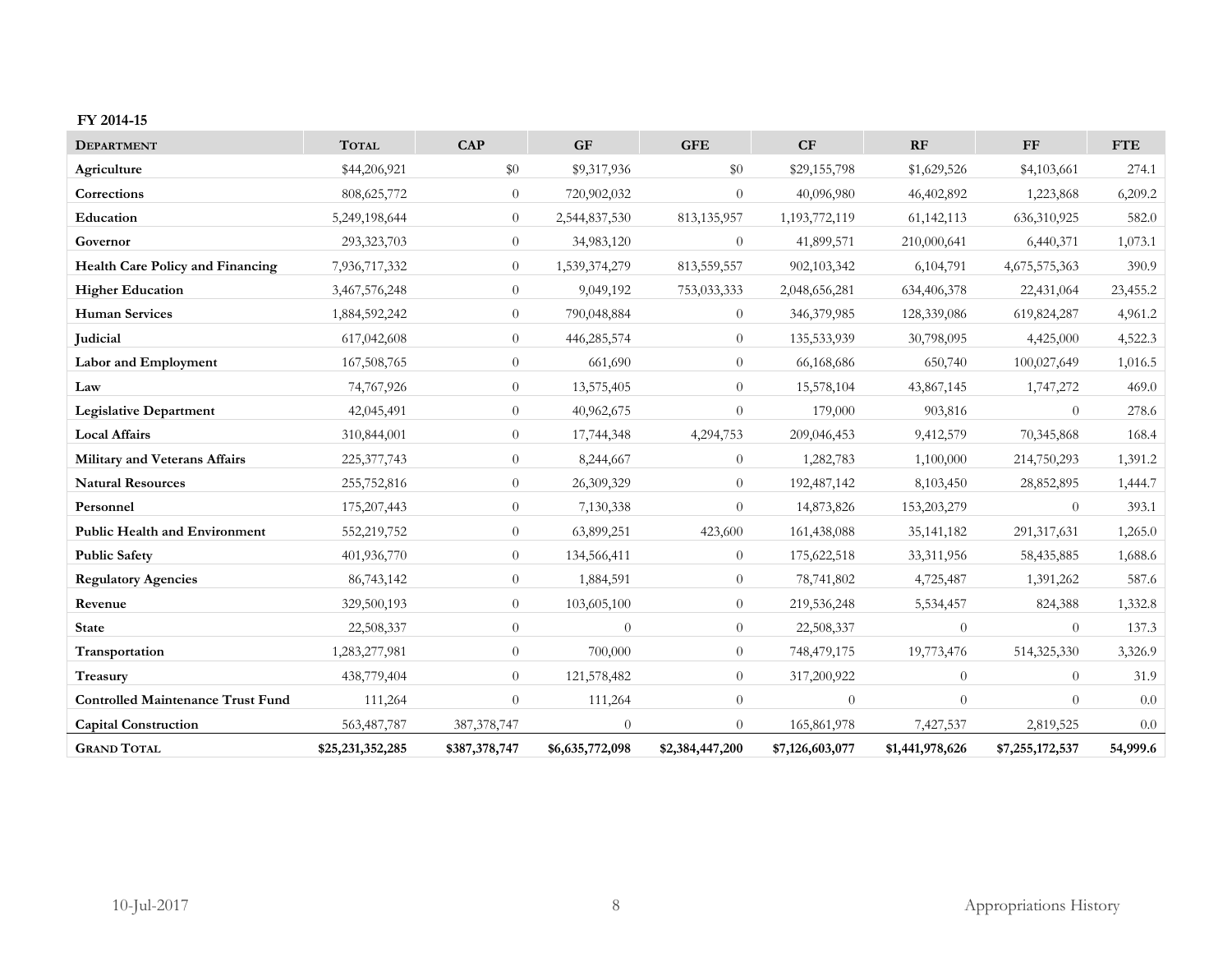#### **FY 2015-16**

| <b>DEPARTMENT</b>                       | <b>TOTAL</b>     | CAP           | <b>GF</b>       | <b>GFE</b>      | CF              | RF              | FF              | <b>FTE</b> |
|-----------------------------------------|------------------|---------------|-----------------|-----------------|-----------------|-----------------|-----------------|------------|
| Agriculture                             | \$47,057,065     | $\$0$         | \$10,006,234    | \$0             | \$30,998,626    | \$1,881,548     | \$4,170,657     | 283.0      |
| Corrections                             | 851,084,974      | $\theta$      | 763,812,924     | $\Omega$        | 39,346,724      | 46,665,389      | 1,259,937       | 6,239.8    |
| Education                               | 5,306,995,556    | $\theta$      | 2,661,051,909   | 817,391,134     | 1,146,145,308   | 31,757,276      | 650,649,929     | 598.8      |
| Governor                                | 272,311,563      | $\theta$      | 41,871,028      | $\theta$        | 42,239,163      | 181,708,763     | 6,492,609       | 1,088.7    |
| <b>Health Care Policy and Financing</b> | 9,123,926,403    | $\theta$      | 1,682,726,859   | 817, 818, 727   | 1,167,365,312   | 17,072,325      | 5,438,943,180   | 422.2      |
| <b>Higher Education</b>                 | 3,851,308,577    | $\theta$      | 100,149,328     | 757,266,667     | 2,269,594,336   | 701,803,695     | 22,494,551      | 23,856.3   |
| <b>Human Services</b>                   | 1,923,529,623    | $\theta$      | 818,662,457     | $\theta$        | 350,097,641     | 132,779,687     | 621,989,838     | 4,975.8    |
| <b>Judicial</b>                         | 673,771,294      | $\theta$      | 478,617,095     | $\theta$        | 156,643,072     | 34,086,127      | 4,425,000       | 4,592.3    |
| Labor and Employment                    | 187,521,105      | $\theta$      | 8,008,584       | $\Omega$        | 74,251,770      | 4,439,547       | 100,821,204     | 1,030.3    |
| Law                                     | 77,806,737       | $\theta$      | 15,283,511      | $\theta$        | 15,807,162      | 44,919,639      | 1,796,425       | 477.6      |
| <b>Legislative Department</b>           | 44,641,162       | $\theta$      | 43,297,162      | $\Omega$        | 179,000         | 1,165,000       | $\theta$        | 281.3      |
| <b>Local Affairs</b>                    | 321,301,682      | $\theta$      | 20,375,159      | 4,251,065       | 209,312,306     | 10,487,107      | 76,876,045      | 172.5      |
| <b>Military and Veterans Affairs</b>    | 225,383,356      | $\theta$      | 8,294,927       | $\theta$        | 1,281,079       | 800,000         | 215,007,350     | 1,392.3    |
| <b>Natural Resources</b>                | 263,919,227      | $\theta$      | 27,671,518      | $\theta$        | 198,404,864     | 8,701,045       | 29,141,800      | 1,462.6    |
| Personnel                               | 189,762,921      | $\theta$      | 11,817,618      | $\theta$        | 14,293,652      | 163,651,651     | $\overline{0}$  | 410.1      |
| <b>Public Health and Environment</b>    | 537,837,301      | $\theta$      | 47,587,694      | 427,593         | 157,897,569     | 37,770,563      | 294,153,882     | 1,288.6    |
| <b>Public Safety</b>                    | 399,450,469      | $\theta$      | 119,777,386     | $\theta$        | 185,772,422     | 34, 381, 520    | 59,519,141      | 1,727.1    |
| <b>Regulatory Agencies</b>              | 88,909,962       | $\theta$      | 1,923,405       | $\overline{0}$  | 80,625,258      | 4,875,289       | 1,486,010       | 585.5      |
| Revenue                                 | 325,298,965      | $\theta$      | 97,942,157      | $\overline{0}$  | 221,218,250     | 5,314,170       | 824,388         | 1,371.4    |
| <b>State</b>                            | 21,580,286       | $\theta$      | $\theta$        | $\overline{0}$  | 21,580,286      | $\theta$        | $\Omega$        | 137.3      |
| Transportation                          | 1,436,913,372    | $\theta$      | $\theta$        | $\overline{0}$  | 844,073,959     | 19,777,338      | 573,062,075     | 3,326.8    |
| Treasury                                | 481,648,428      | $\theta$      | 135,037,666     | $\theta$        | 346,610,762     | $\overline{0}$  | $\theta$        | 31.9       |
| <b>Capital Construction</b>             | 400,246,392      | 252,223,287   | $\theta$        | $\Omega$        | 118,675,701     | 13,911,135      | 15,436,269      | 0.0        |
| <b>GRAND TOTAL</b>                      | \$27,052,206,420 | \$252,223,287 | \$7,093,914,621 | \$2,397,155,186 | \$7,692,414,222 | \$1,497,948,814 | \$8,118,550,290 | 55,752.2   |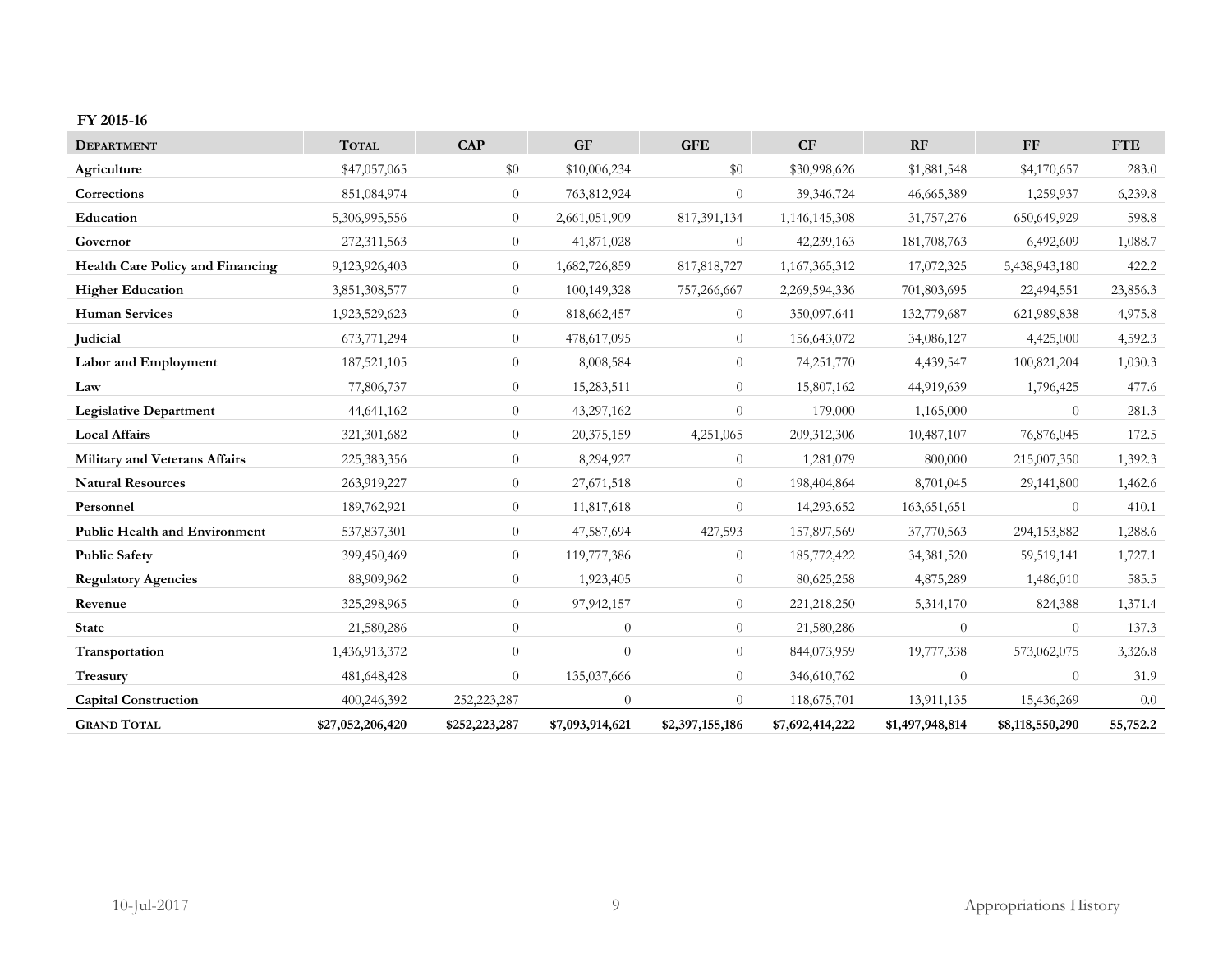#### **FY 2016-17**

| <b>DEPARTMENT</b>                       | <b>TOTAL</b>     | CAP           | <b>GF</b>       | <b>GFE</b>      | CF              | RF              | <b>FF</b>       | <b>FTE</b> |
|-----------------------------------------|------------------|---------------|-----------------|-----------------|-----------------|-----------------|-----------------|------------|
| Agriculture                             | \$50,007,210     | \$0           | \$10,753,079    | \$0             | \$32,772,130    | \$2,371,548     | \$4,110,453     | 291.4      |
| Corrections                             | 842,703,603      | $\theta$      | 751,095,253     | $\theta$        | 41,066,811      | 49,183,898      | 1,357,641       | 6,242.7    |
| Education                               | 5,458,531,070    | $\theta$      | 2,934,660,392   | 830,201,667     | 1,012,079,491   | 33,261,008      | 648,328,512     | 599.5      |
| Governor                                | 307,976,762      | $\theta$      | 35,966,004      | $\theta$        | 44,733,104      | 220,765,787     | 6,511,867       | 1,090.0    |
| <b>Health Care Policy and Financing</b> | 9,077,631,714    | $\theta$      | 1,798,860,293   | 830, 634, 257   | 1,022,925,553   | 15,426,584      | 5,409,785,027   | 435.8      |
| <b>Higher Education</b>                 | 4,122,494,009    | $\theta$      | 100,968,049     | 770,066,667     | 2,513,598,084   | 715,348,692     | 22,512,517      | 24,491.4   |
| <b>Human Services</b>                   | 1,907,776,487    | $\theta$      | 831,272,286     | $\theta$        | 390,905,724     | 129,320,756     | 556,277,721     | 4,793.4    |
| Judicial                                | 694,494,996      | $\theta$      | 491,246,425     | $\overline{0}$  | 164,554,601     | 34,268,970      | 4,425,000       | 4,615.1    |
| Labor and Employment                    | 244,151,762      | $\theta$      | 20,786,362      | $\overline{0}$  | 71,493,888      | 9,401,877       | 142,469,635     | 1,279.8    |
| Law                                     | 78,480,560       | $\theta$      | 15,190,519      | $\overline{0}$  | 15,629,323      | 45,875,081      | 1,785,637       | 484.5      |
| <b>Legislative Department</b>           | 45,868,293       | $\theta$      | 44,789,293      | $\Omega$        | 179,000         | 900,000         | $\overline{0}$  | 285.0      |
| <b>Local Affairs</b>                    | 305,587,580      | $\theta$      | 21,257,580      | 4,230,000       | 194,098,487     | 10,915,745      | 75,085,768      | 173.9      |
| Military and Veterans Affairs           | 225,498,851      | $\theta$      | 8,443,132       | $\Omega$        | 1,211,976       | 800,000         | 215,043,743     | 1,392.4    |
| <b>Natural Resources</b>                | 266,054,974      | $\theta$      | 28,742,941      | $\theta$        | 202,967,586     | 7,703,225       | 26,641,222      | 1,462.7    |
| Personnel                               | 192,518,150      | $\theta$      | 13,145,504      | $\Omega$        | 16,928,150      | 162,444,496     | $\Omega$        | 421.5      |
| <b>Public Health and Environment</b>    | 566,968,574      | $\theta$      | 47,197,386      | 432,590         | 189,303,546     | 41,342,484      | 288,692,568     | 1,311.3    |
| <b>Public Safety</b>                    | 413,647,542      | $\theta$      | 122,680,880     | $\theta$        | 190,524,914     | 38,933,169      | 61,508,579      | 1,783.4    |
| <b>Regulatory Agencies</b>              | 86, 142, 731     | $\theta$      | 1,769,297       | $\theta$        | 78,137,343      | 4,852,173       | 1,383,918       | 588.2      |
| Revenue                                 | 342,023,592      | $\theta$      | 100,886,490     | $\Omega$        | 233,790,126     | 6,522,588       | 824,388         | 1,430.4    |
| <b>State</b>                            | 22,288,655       | $\theta$      | $\overline{0}$  | $\overline{0}$  | 22,288,655      | $\theta$        | $\theta$        | 137.4      |
| Transportation                          | 1,404,724,871    | $\theta$      | $\theta$        | $\theta$        | 747,975,934     | 5,866,138       | 650,882,799     | 3,326.8    |
| Treasury                                | 511,351,107      | $\theta$      | 139,308,257     | $\overline{0}$  | 354,267,675     | 17,775,175      | $\overline{0}$  | 32.9       |
| <b>Capital Construction</b>             | 247,743,578      | 117,886,557   | $\theta$        | $\Omega$        | 109,922,398     | 766,231         | 19,168,392      | 0.0        |
| <b>GRAND TOTAL</b>                      | \$27,414,666,671 | \$117,886,557 | \$7,519,019,422 | \$2,435,565,181 | \$7,651,354,499 | \$1,554,045,625 | \$8,136,795,387 | 56,669.5   |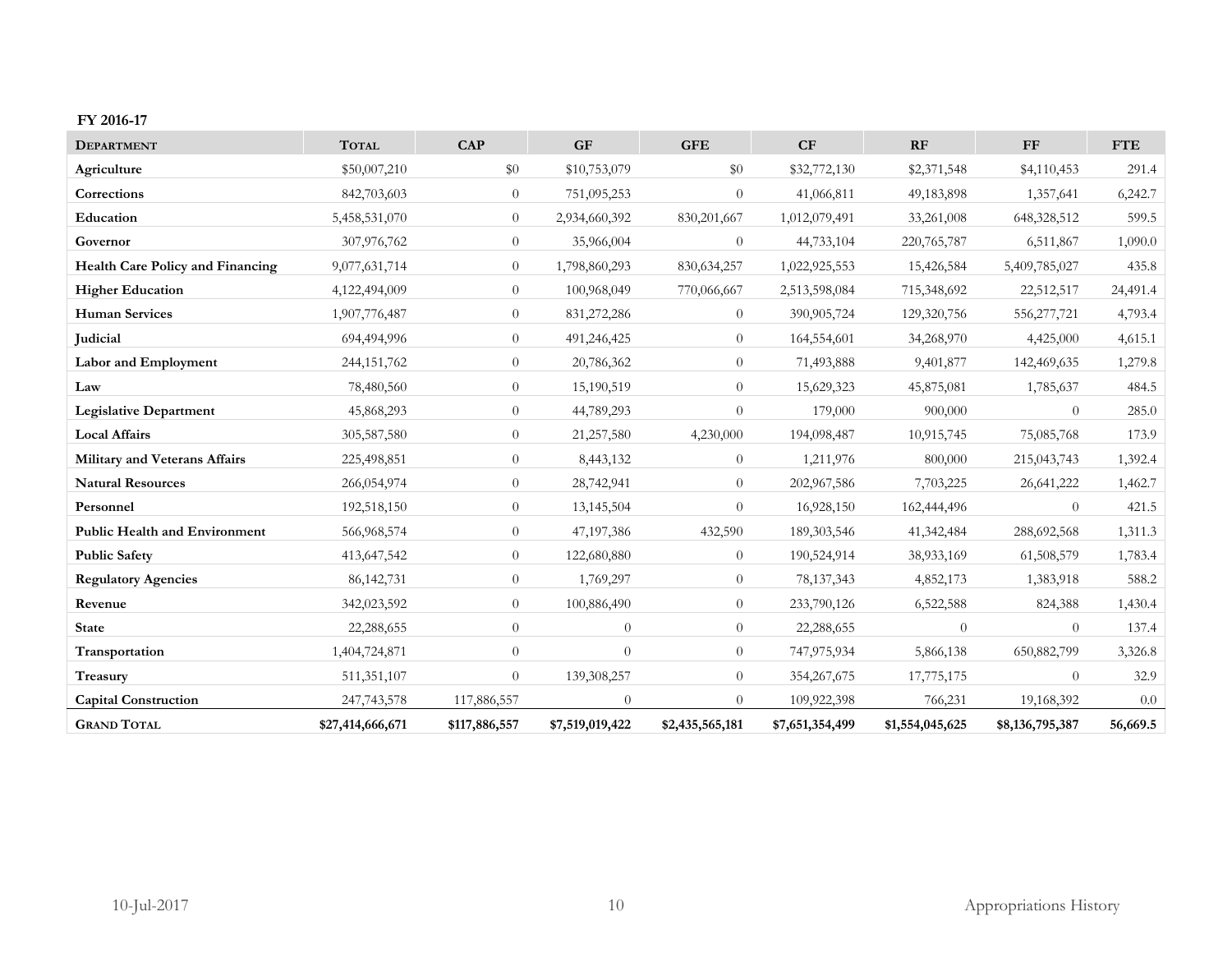#### **FY 2017-18**

| <b>DEPARTMENT</b>                       | <b>TOTAL</b>     | <b>CAP</b>     | <b>GF</b>       | <b>GFE</b>      | CF              | RF              | <b>FF</b>       | <b>FTE</b> |
|-----------------------------------------|------------------|----------------|-----------------|-----------------|-----------------|-----------------|-----------------|------------|
| Agriculture                             | \$50,246,919     | \$0            | \$10,506,004    | \$0             | \$33,408,408    | \$2,371,548     | \$3,960,959     | 291.4      |
| Corrections                             | 864,740,250      | $\theta$       | 769,192,172     | $\theta$        | 39,760,660      | 51,620,128      | 4,167,290       | 6,247.0    |
| Education                               | 5,595,884,992    | $\theta$       | 3,179,103,221   | 923,068,333     | 810,907,493     | 34,572,434      | 648,233,511     | 599.2      |
| Governor                                | 335,658,778      | $\overline{0}$ | 35,324,665      | $\theta$        | 47,400,500      | 246,477,893     | 6,455,720       | 1,091.2    |
| <b>Health Care Policy and Financing</b> | 9,955,202,680    | $\theta$       | 1,899,291,910   | 923,508,673     | 1,217,646,986   | 77,268,980      | 5,837,486,131   | 458.5      |
| <b>Higher Education</b>                 | 4,301,613,531    | $\overline{0}$ | 31,974,567      | 862,933,333     | 2,645,689,267   | 738, 374, 874   | 22,641,490      | 25,087.2   |
| <b>Human Services</b>                   | 2,035,604,120    | $\overline{0}$ | 866,955,020     | $\theta$        | 415,732,200     | 174,562,607     | 578, 354, 293   | 4,937.6    |
| <b>Judicial</b>                         | 710,383,981      | $\overline{0}$ | 513,002,350     | $\theta$        | 157,894,176     | 35,062,455      | 4,425,000       | 4,648.3    |
| Labor and Employment                    | 248, 861, 234    | $\overline{0}$ | 21,380,958      | $\theta$        | 72,525,276      | 9,515,450       | 145,439,550     | 1,279.8    |
| Law                                     | 81,077,081       | $\overline{0}$ | 16,214,183      | $\theta$        | 17,314,175      | 45,720,252      | 1,828,471       | 473.4      |
| <b>Legislative Department</b>           | 49,928,386       | $\overline{0}$ | 48,280,517      | $\theta$        | 470,869         | 1,177,000       | $\theta$        | 287.7      |
| <b>Local Affairs</b>                    | 305,932,325      | $\overline{0}$ | 27,856,084      | 4,230,000       | 181,821,729     | 11,319,391      | 80,705,121      | 179.2      |
| Military and Veterans Affairs           | 226,968,060      | $\overline{0}$ | 10,530,168      | $\theta$        | 1,135,343       | $\Omega$        | 215,302,549     | 1,393.3    |
| <b>Natural Resources</b>                | 295,292,465      | $\overline{0}$ | 30,864,532      | $\theta$        | 230,795,872     | 6,932,593       | 26,699,468      | 1,458.6    |
| Personnel                               | 195,217,235      | $\overline{0}$ | 12,499,410      | $\theta$        | 13,927,636      | 168,790,189     | $\overline{0}$  | 422.1      |
| <b>Public Health and Environment</b>    | 580,007,988      | $\overline{0}$ | 48,357,937      | 440,340         | 188, 457, 556   | 45,239,889      | 297,512,266     | 1,336.0    |
| <b>Public Safety</b>                    | 421,394,273      | $\overline{0}$ | 123,448,065     | $\theta$        | 200,251,200     | 40,958,581      | 56,736,427      | 1,802.0    |
| <b>Regulatory Agencies</b>              | 99,198,237       | $\overline{0}$ | 1,844,627       | $\theta$        | 91,024,582      | 5,060,383       | 1,268,645       | 573.1      |
| Revenue                                 | 356, 374, 947    | $\overline{0}$ | 107,595,006     | $\theta$        | 241,710,307     | 6,245,246       | 824,388         | 1,437.2    |
| <b>State</b>                            | 22,903,775       | $\theta$       | $\overline{0}$  | $\theta$        | 22,903,775      | $\Omega$        | $\theta$        | 137.4      |
| Transportation                          | 1,578,506,823    | $\overline{0}$ | $\overline{0}$  | $\theta$        | 851,844,882     | 8,552,189       | 718,109,752     | 3,326.8    |
| Treasury                                | 524,067,755      | $\theta$       | 151,447,545     | $\theta$        | 354,847,185     | 17,773,025      | $\theta$        | 32.9       |
| <b>Capital Construction</b>             | 183,391,498      | 91,912,328     | $\overline{0}$  | $\theta$        | 69,179,429      | 10,000,000      | 12,299,741      | 0.0        |
| <b>GRAND TOTAL</b>                      | \$29,018,457,333 | \$91,912,328   | \$7,905,668,941 | \$2,714,180,679 | \$7,906,649,506 | \$1,737,595,107 | \$8,662,450,772 | 57,499.9   |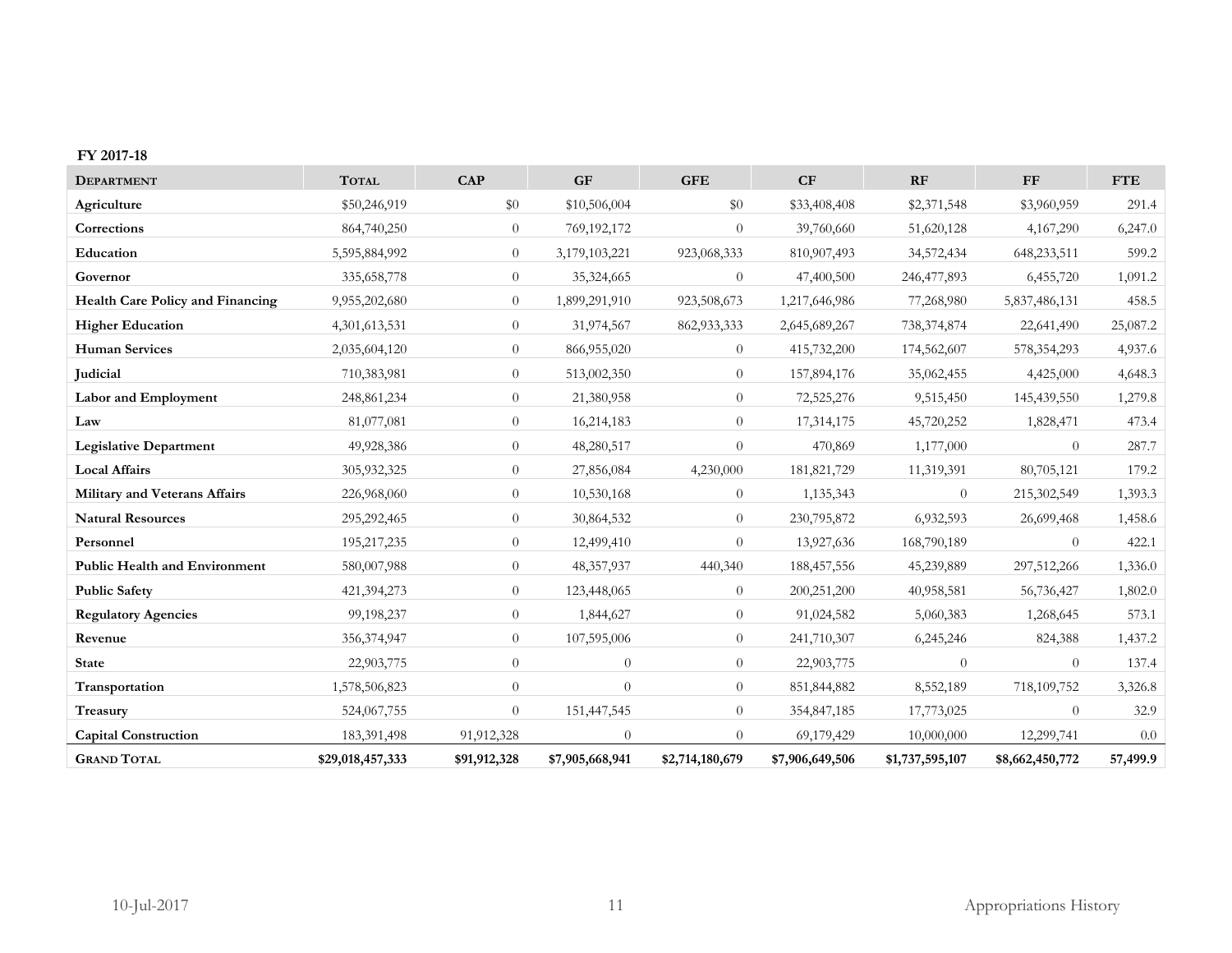# **Operating Totals\* by Department: FY 2008-09 to FY 2017-18**

\*Does not include Capital Construction

### **FY 2008-09**

| <b>DEPARTMENT</b>                    | <b>TOTAL</b>     | <b>GF</b>       | <b>GFE</b>     | CF              | RF              | FF              | <b>FTE</b> | %OPERATING | %GF      |
|--------------------------------------|------------------|-----------------|----------------|-----------------|-----------------|-----------------|------------|------------|----------|
| Agriculture                          | \$39,050,930     | \$7,223,168     | \$0            | \$26,796,487    | \$1,065,306     | \$3,965,969     | 291.8      | $0.2\%$    | $0.1\%$  |
| Corrections                          | 753,884,358      | 642,348,257     | $\overline{0}$ | 43,346,045      | 42,294,502      | 25,895,554      | 6,583.9    | 4.0%       | $8.5\%$  |
| Education                            | 4,371,057,290    | 3,215,359,907   | $\overline{0}$ | 640,392,536     | 17,651,668      | 497, 653, 179   | 536.1      | 23.4%      | 42.8%    |
| Governor                             | 135,455,255      | 13,443,436      | $\overline{0}$ | 38,831,138      | 50,198,695      | 32,981,986      | 376.7      | $0.7\%$    | 0.2%     |
| Health Care Policy and Financing     | 3,892,474,674    | 1,578,916,116   | 495,000        | 389, 157, 525   | 23,663,618      | 1,900,242,415   | 269.2      | 20.8%      | $21.0\%$ |
| <b>Higher Education</b>              | 2,639,891,885    | 661,973,800     | $\overline{0}$ | 1,224,926,051   | 582,085,866     | 170,906,168     | 19,803.3   | 14.1%      | 8.8%     |
| <b>Human Services</b>                | 2,139,923,470    | 680,013,238     | $\overline{0}$ | 350,103,548     | 429,630,630     | 680,176,054     | 5,528.1    | $11.5\%$   | $9.0\%$  |
| Judicial                             | 433,774,947      | 327,079,558     | $\overline{0}$ | 98,439,018      | 5,966,106       | 2,290,265       | 4,084.7    | $2.3\%$    | 4.3%     |
| Labor and Employment                 | 161,288,257      | $\overline{0}$  | $\overline{0}$ | 62,309,957      | 1,621,481       | 97,356,819      | 1,124.7    | $0.9\%$    | $0.0\%$  |
| Law                                  | 47,777,945       | 8,855,044       | $\overline{0}$ | 8,117,746       | 29,708,104      | 1,097,051       | 392.4      | $0.3\%$    | $0.1\%$  |
| <b>Legislative Department</b>        | 35,902,707       | 34,889,177      | $\overline{0}$ | 207,030         | 806,500         | $\theta$        | 277.1      | $0.2\%$    | 0.5%     |
| <b>Local Affairs</b>                 | 263,367,107      | 12,352,639      | $\overline{0}$ | 190,783,749     | 5,324,722       | 54,905,997      | 180.5      | $1.4\%$    | $0.2\%$  |
| Military and Veterans Affairs        | 203,354,874      | 5,685,713       | $\overline{0}$ | 1,308,889       | 653,509         | 195,706,763     | 1,386.9    | $1.1\%$    | $0.1\%$  |
| <b>Natural Resources</b>             | 234,769,579      | 31,057,499      | $\overline{0}$ | 179,001,019     | 7,377,769       | 17,333,292      | 1,546.8    | $1.3\%$    | 0.4%     |
| Personnel                            | 148,884,216      | 5,784,722       | $\overline{0}$ | 6,667,669       | 136, 431, 825   | $\Omega$        | 392.9      | $0.8\%$    | $0.1\%$  |
| <b>Public Health and Environment</b> | 469,965,999      | 26,091,357      | 495,000        | 164,440,239     | 69,325,687      | 209, 613, 716   | 1,224.8    | 2.5%       | 0.4%     |
| <b>Public Safety</b>                 | 245,735,484      | 79,735,441      | $\overline{0}$ | 117,842,353     | 21,669,859      | 26,487,831      | 1,350.9    | $1.3\%$    | $1.1\%$  |
| <b>Regulatory Agencies</b>           | 77,722,749       | 1,465,862       | $\overline{0}$ | 66, 343, 403    | 8,595,150       | 1,318,334       | 576.1      | $0.4\%$    | $0.0\%$  |
| Revenue                              | 687,174,978      | 100,649,490     | $\overline{0}$ | 583,661,442     | 1,392,448       | 1,471,598       | 1,496.8    | $3.7\%$    | 1.3%     |
| <b>State</b>                         | 27,569,394       | $\overline{0}$  | $\overline{0}$ | 27,569,394      | $\overline{0}$  | $\theta$        | 127.1      | $0.1\%$    | $0.0\%$  |
| Transportation                       | 1,277,611,752    | $\theta$        | $\overline{0}$ | 512,824,049     | 3,923,580       | 760,864,123     | 3,365.5    | $6.8\%$    | $0.0\%$  |
| Treasury                             | 389,434,258      | 86,966,576      | $\Omega$       | 302,467,682     | $\Omega$        | $\Omega$        | 29.5       | $2.1\%$    | $1.2\%$  |
| <b>OPERATING TOTAL</b>               | \$18,676,072,108 | \$7,519,891,000 | \$990,000      | \$5,035,536,969 | \$1,439,387,025 | \$4,680,267,114 | 50,945.8   | 100.0%     | 100.0%   |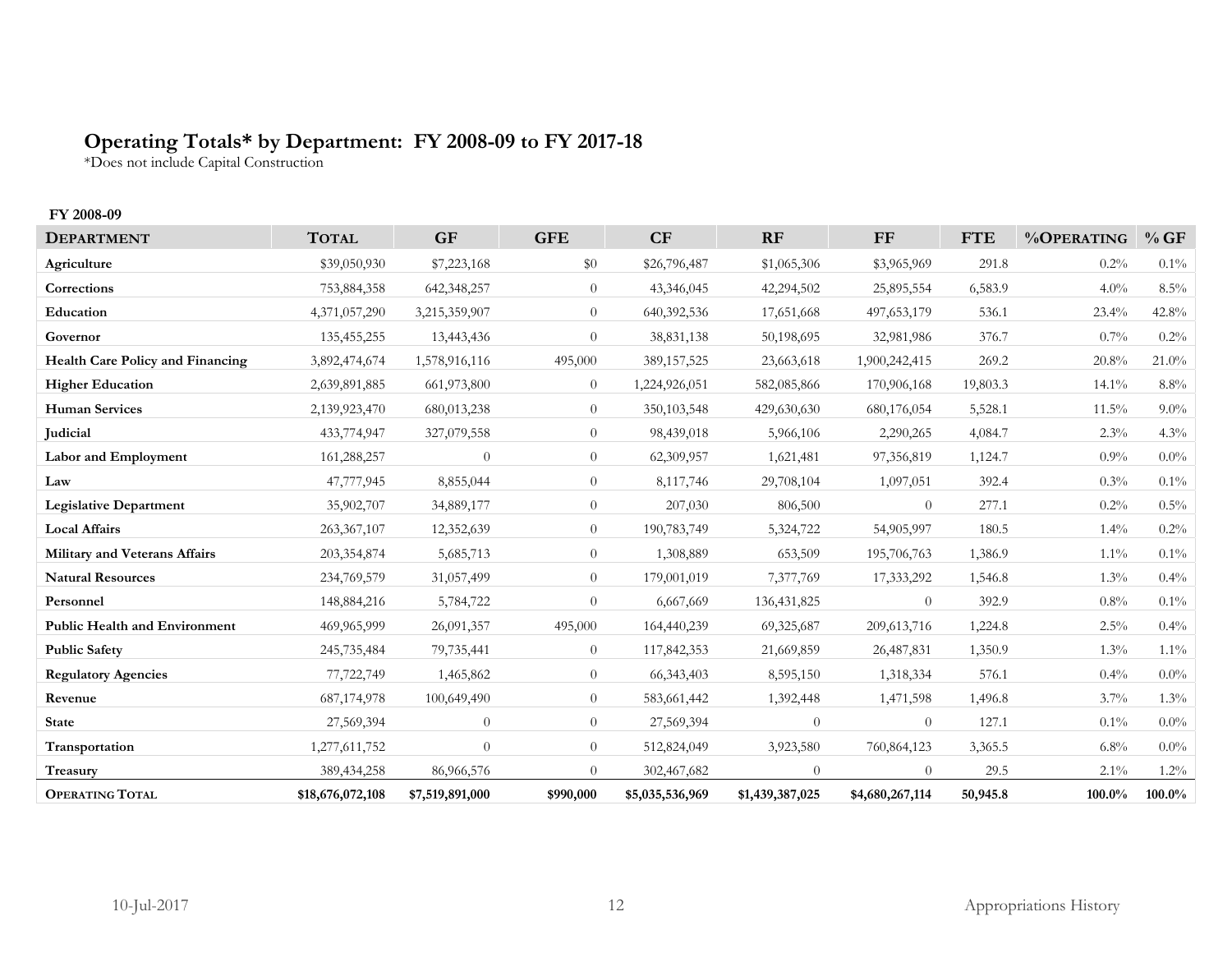#### **FY 2009-10**

| <b>DEPARTMENT</b>                    | <b>TOTAL</b>     | <b>GF</b>       | <b>GFE</b>     | CF              | RF              | FF              | <b>FTE</b> | %OPERATING | %GF     |
|--------------------------------------|------------------|-----------------|----------------|-----------------|-----------------|-----------------|------------|------------|---------|
| Agriculture                          | \$38,843,498     | \$6,055,836     | \$0            | \$27,018,443    | \$1,800,473     | \$3,968,746     | 293.0      | 0.2%       | $0.1\%$ |
| Corrections                          | 742,980,190      | 565,603,106     | $\overline{0}$ | 44,731,991      | 42,698,918      | 89,946,175      | 6,547.6    | $3.9\%$    | $8.5\%$ |
| Education                            | 4,725,438,549    | 3,239,325,619   | $\overline{0}$ | 636, 538, 236   | 22,701,205      | 826, 873, 489   | 563.3      | 24.6%      | 48.6%   |
| Governor                             | 123,540,645      | 13,862,984      | $\overline{0}$ | 28,043,418      | 48,776,564      | 32,857,679      | 368.9      | 0.6%       | 0.2%    |
| Health Care Policy and Financing     | 4,335,417,997    | 1,150,588,412   | 450,000        | 595,916,623     | 24,443,505      | 2,564,019,457   | 287.6      | 22.6%      | 17.3%   |
| <b>Higher Education</b>              | 2,627,663,370    | 428,761,033     | $\overline{0}$ | 1,433,870,516   | 362,747,643     | 402,284,178     | 20,954.9   | $13.7\%$   | 6.4%    |
| <b>Human Services</b>                | 2,144,727,107    | 651,948,502     | $\Omega$       | 351,463,783     | 438, 101, 302   | 703,213,520     | 5,491.1    | 11.2%      | 9.8%    |
| Judicial                             | 441,595,052      | 323,814,931     | $\overline{0}$ | 105,630,825     | 7,718,876       | 4,430,420       | 3,947.8    | $2.3\%$    | 4.9%    |
| Labor and Employment                 | 177,028,794      | $\overline{0}$  | $\overline{0}$ | 60,585,018      | 12,832,151      | 103,611,625     | 1,123.7    | $0.9\%$    | $0.0\%$ |
| Law                                  | 49,339,112       | 9,225,846       | $\overline{0}$ | 9,292,899       | 29,557,289      | 1,263,078       | 398.6      | 0.3%       | 0.1%    |
| <b>Legislative Department</b>        | 36, 544, 775     | 35, 137, 319    | $\overline{0}$ | 223,640         | 1,183,816       | $\theta$        | 277.1      | $0.2\%$    | $0.5\%$ |
| <b>Local Affairs</b>                 | 394,429,210      | 10,912,921      | $\overline{0}$ | 258,601,220     | 11,928,255      | 112,986,814     | 186.5      | $2.1\%$    | 0.2%    |
| Military and Veterans Affairs        | 203,227,824      | 5,407,887       | $\overline{0}$ | 1,407,940       | 803,509         | 195,608,488     | 1,386.9    | $1.1\%$    | $0.1\%$ |
| <b>Natural Resources</b>             | 225,420,833      | 26,634,588      | $\overline{0}$ | 174,244,140     | 7,305,823       | 17,236,282      | 1,538.8    | 1.2%       | 0.4%    |
| Personnel                            | 176,507,609      | 5,576,326       | $\overline{0}$ | 10,828,867      | 160, 102, 416   | $\overline{0}$  | 393.6      | $0.9\%$    | $0.1\%$ |
| <b>Public Health and Environment</b> | 428,940,743      | 26,626,170      | 450,000        | 145,250,938     | 33, 233, 774    | 223,379,861     | 1,289.5    | $2.2\%$    | 0.4%    |
| <b>Public Safety</b>                 | 249,790,343      | 81,989,417      | $\overline{0}$ | 119,897,125     | 21,337,368      | 26,566,433      | 1,358.5    | $1.3\%$    | 1.2%    |
| <b>Regulatory Agencies</b>           | 79,893,774       | 1,457,251       | $\overline{0}$ | 68,839,045      | 8,382,793       | 1,214,685       | 595.4      | $0.4\%$    | $0.0\%$ |
| Revenue                              | 692,073,355      | 73,749,339      | $\overline{0}$ | 615,399,703     | 1,398,939       | 1,525,374       | 1,490.7    | $3.6\%$    | $1.1\%$ |
| <b>State</b>                         | 21,022,851       | $\overline{0}$  | $\overline{0}$ | 21,022,851      | $\theta$        | $\theta$        | 133.9      | $0.1\%$    | $0.0\%$ |
| Transportation                       | 973,508,750      | $\theta$        | $\overline{0}$ | 614, 161, 434   | 3,950,128       | 355, 397, 188   | 3,366.5    | $5.1\%$    | $0.0\%$ |
| Treasury                             | 295,616,667      | 1,680,359       | $\Omega$       | 293,936,308     | $\theta$        | $\theta$        | 31.5       | $1.5\%$    | $0.0\%$ |
| <b>OPERATING TOTAL</b>               | \$19,183,551,048 | \$6,658,357,846 | \$900,000      | \$5,616,904,963 | \$1,241,004,747 | \$5,666,383,492 | 52,025.4   | 100.0%     | 100.0%  |

#### **FY 2010-11**

| <b>DEPARTMENT</b>  | <b>TOTAL</b> | GF          | <b>GFE</b> | $\overline{\text{CF}}$ | <b>RF</b>   | <b>EF</b>   | <b>FTE</b> | %OPERATING      | %GF     |
|--------------------|--------------|-------------|------------|------------------------|-------------|-------------|------------|-----------------|---------|
| Agriculture        | \$38,638,828 | \$4,924,114 |            | \$28,568,372           | \$1,126,997 | \$4,019,345 | 287.       | $0.2\%$         | $0.1\%$ |
| <b>Corrections</b> | 747,795,246  | 658,794,383 |            | 44,669,172             | 43,324,213  | 1.007.478   | 6,733.1    | 70 <sub>o</sub> | 9.6%    |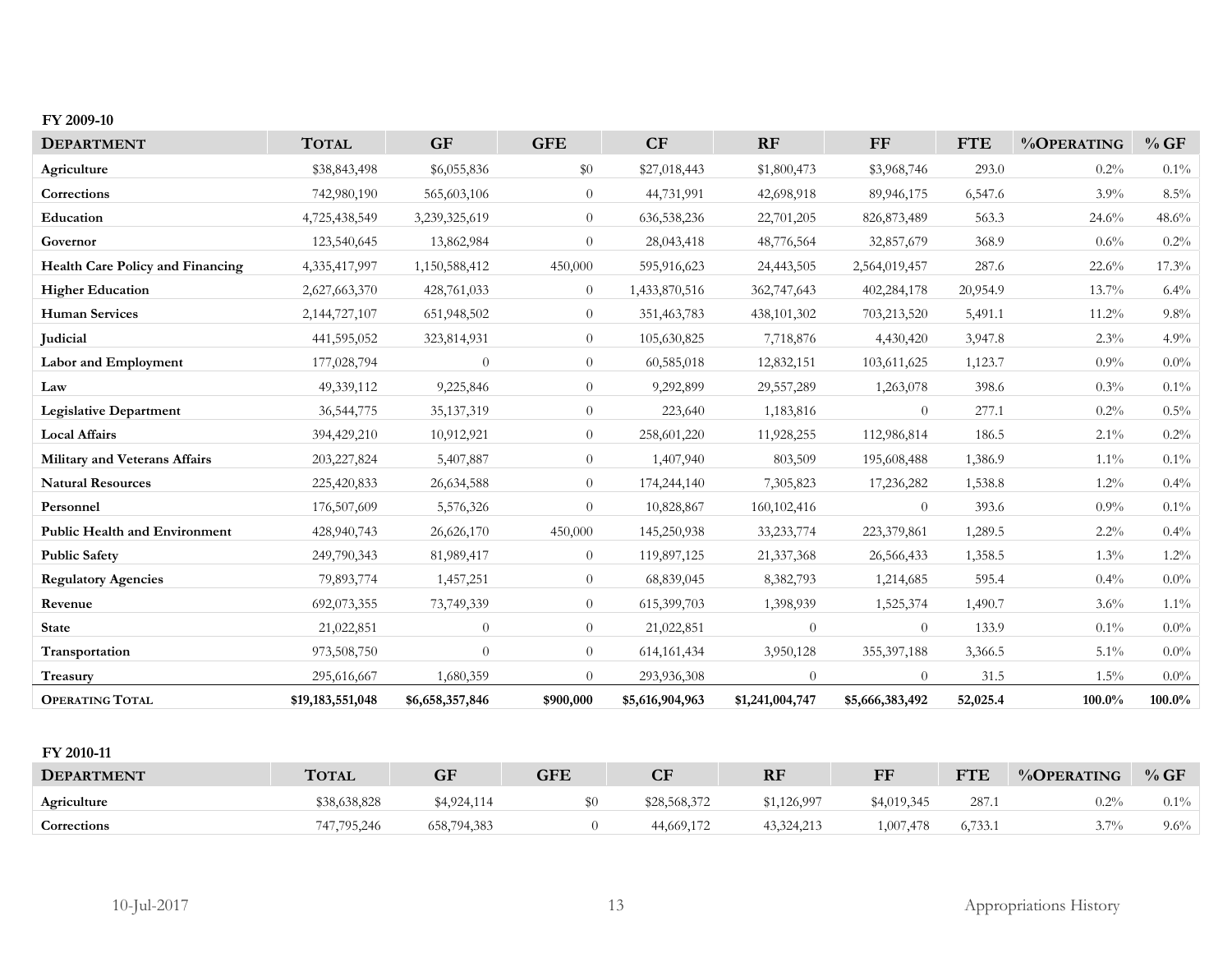| <b>DEPARTMENT</b>                       | <b>TOTAL</b>     | <b>GF</b>       | <b>GFE</b>     | CF              | RF              | FF              | <b>FTE</b> | %OPERATING | %GF       |
|-----------------------------------------|------------------|-----------------|----------------|-----------------|-----------------|-----------------|------------|------------|-----------|
| Education                               | 4,366,220,940    | 2,688,244,736   | 275,368,480    | 592,384,040     | 22,737,017      | 787,486,667     | 555.7      | 21.9%      | 43.3%     |
| Governor                                | 203,003,586      | 11,930,349      | $\overline{0}$ | 26,204,006      | 131, 373, 119   | 33,496,112      | 1,048.9    | $1.0\%$    | 0.2%      |
| <b>Health Care Policy and Financing</b> | 4,893,218,232    | 1,002,895,562   | 275,815,480    | 785, 202, 148   | 18,526,832      | 2,810,778,210   | 294.8      | 24.5%      | $18.7\%$  |
| <b>Higher Education</b>                 | 3,013,064,028    | 489,917,482     | 215,190,663    | 1,614,730,367   | 643,769,858     | 49, 455, 658    | 21,397.0   | 15.1%      | 10.3%     |
| <b>Human Services</b>                   | 2,139,262,105    | 623,196,849     | $\overline{0}$ | 341,382,102     | 469,989,726     | 704,693,428     | 5,177.4    | 10.7%      | 9.1%      |
| Judicial                                | 450,583,947      | 327,054,402     | $\overline{0}$ | 108,141,846     | 8,572,957       | 6,814,742       | 4,047.4    | 2.3%       | 4.8%      |
| Labor and Employment                    | 156,923,584      | $\theta$        | $\theta$       | 59,639,210      | 1,695,272       | 95,589,102      | 1,047.0    | 0.8%       | $0.0\%$   |
| Law                                     | 53,939,725       | 9,510,373       | $\theta$       | 10,185,661      | 32,774,465      | 1,469,226       | 420.7      | 0.3%       | 0.1%      |
| <b>Legislative Department</b>           | 35,999,593       | 34,796,446      | $\overline{0}$ | 202,831         | 1,000,316       | $\overline{0}$  | 277.1      | 0.2%       | 0.5%      |
| <b>Local Affairs</b>                    | 318,261,501      | 6,386,486       | 4,144,363      | 203,509,756     | 7,243,477       | 96,977,419      | 176.0      | 1.6%       | 0.2%      |
| Military and Veterans Affairs           | 221, 257, 517    | 5,286,233       | $\overline{0}$ | 1,408,881       | 803,509         | 213,758,894     | 1,384.9    | $1.1\%$    | $0.1\%$   |
| <b>Natural Resources</b>                | 245,695,421      | 26,201,062      | $\theta$       | 191,792,929     | 7,972,361       | 19,729,069      | 1,474.8    | $1.2\%$    | 0.4%      |
| Personnel                               | 160,763,682      | 5,104,155       | $\overline{0}$ | 10,654,935      | 145,004,592     | $\theta$        | 391.3      | $0.8\%$    | $0.1\%$   |
| <b>Public Health and Environment</b>    | 442,784,386      | 27,013,904      | 447,000        | 132,523,812     | 26,696,827      | 256,102,843     | 1,227.7    | $2.2\%$    | 0.4%      |
| <b>Public Safety</b>                    | 258,269,940      | 82,314,802      | $\overline{0}$ | 126,211,938     | 21,858,171      | 27,885,029      | 1,349.0    | 1.3%       | $1.2\%$   |
| <b>Regulatory Agencies</b>              | 77,724,398       | 1,510,435       | $\theta$       | 68,157,532      | 6,825,033       | 1,231,398       | 578.4      | $0.4\%$    | $0.0\%$   |
| Revenue                                 | 727,346,620      | 70,830,479      | $\theta$       | 654,279,061     | 1,421,461       | 815,619         | 1,521.5    | 3.6%       | 1.0%      |
| <b>State</b>                            | 21,496,775       | $\theta$        | $\overline{0}$ | 21,496,775      | $\theta$        | $\overline{0}$  | 135.1      | $0.1\%$    | $0.0\%$   |
| Transportation                          | 1,032,417,169    | $\theta$        | $\overline{0}$ | 658,329,628     | 4,986,153       | 369,101,388     | 3,307.5    | $5.2\%$    | $0.0\%$   |
| Treasury                                | 356,965,488      | 2,362,955       | $\overline{0}$ | 354,602,533     | $\theta$        | $\overline{0}$  | 31.5       | 1.8%       | $0.0\%$   |
| OPERATING TOTAL                         | \$19,961,632,711 | \$6,078,275,207 | \$770,965,986  | \$6,034,277,535 | \$1,597,702,356 | \$5,480,411,627 | 52,863.9   | $100.0\%$  | $100.0\%$ |
|                                         |                  |                 |                |                 |                 |                 |            |            |           |
| FY 2011-12                              |                  |                 |                |                 |                 |                 |            |            |           |
| <b>DEPARTMENT</b>                       | <b>TOTAL</b>     | <b>GF</b>       | <b>GFE</b>     | CF              | RF              | FF              | <b>FTE</b> | %OPERATING | %GF       |
| Agriculture                             | \$38,966,641     | \$5,164,362     | \$0            | \$28,782,323    | \$1,042,342     | \$3,977,614     | 284.1      | 0.2%       | $0.1\%$   |
| Corrections                             | 739,217,957      | 648,950,165     | $\overline{0}$ | 42,343,166      | 44,727,525      | 3,197,101       | 6,220.6    | $3.7\%$    | 9.2%      |
| Education                               | 4,340,848,185    | 2,326,784,074   | 506,918,539    | 857,596,308     | 23,645,698      | 625,903,566     | 541.6      | 22.0%      | 40.1%     |
| Governor                                | 194,815,921      | 10,613,728      | $\theta$       | 23,692,996      | 136,717,444     | 23,791,753      | 1,046.8    | 1.0%       | 0.2%      |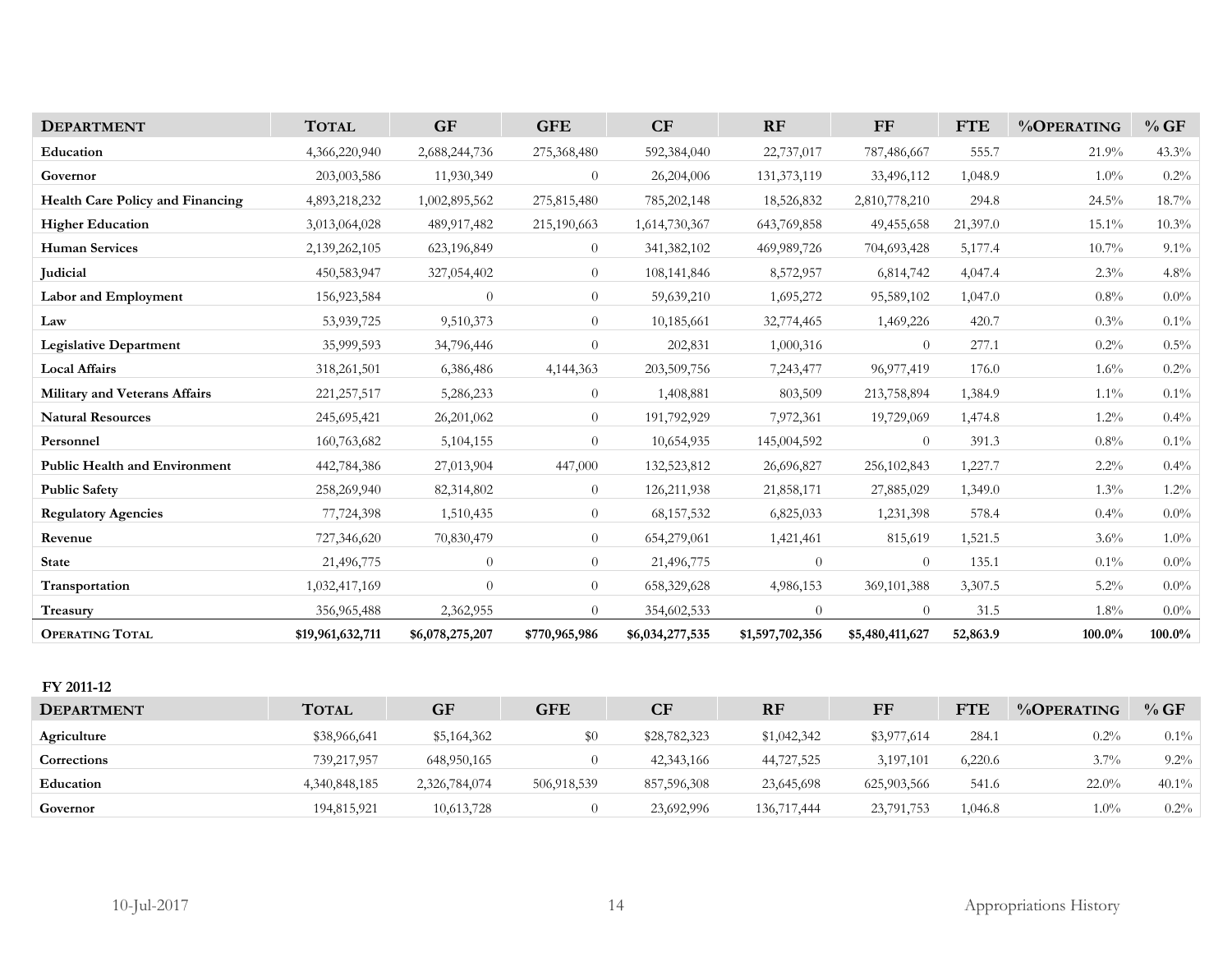| <b>DEPARTMENT</b>                    | <b>TOTAL</b>     | <b>GF</b>       | <b>GFE</b>      | CF              | RF              | FF              | <b>FTE</b> | %OPERATING | %GF      |
|--------------------------------------|------------------|-----------------|-----------------|-----------------|-----------------|-----------------|------------|------------|----------|
| Health Care Policy and Financing     | 5, 183, 794, 104 | 1,191,572,843   | 507,364,639     | 886, 393, 498   | 8,576,440       | 2,589,886,684   | 312.5      | 26.2%      | $24.1\%$ |
| <b>Higher Education</b>              | 2,914,014,430    | 174,486,245     | 449,476,455     | 1,720,379,975   | 550,656,940     | 19,014,815      | 21,490.8   | 14.8%      | 8.8%     |
| <b>Human Services</b>                | 2,053,176,906    | 619,593,123     | $\overline{0}$  | 329,545,321     | 455,037,280     | 649,001,182     | 4,849.6    | 10.4%      | 8.8%     |
| Judicial                             | 473,703,301      | 338,455,642     | $\Omega$        | 114,437,763     | 15,599,598      | 5,210,298       | 4,174.7    | $2.4\%$    | 4.8%     |
| Labor and Employment                 | 158,198,167      | $\overline{0}$  | $\overline{0}$  | 60,912,916      | 752,426         | 96,532,825      | 1,046.8    | 0.8%       | $0.0\%$  |
| Law                                  | 54,372,200       | 9,422,208       | $\overline{0}$  | 10,389,960      | 33,059,968      | 1,500,064       | 419.0      | $0.3\%$    | $0.1\%$  |
| <b>Legislative Department</b>        | 35,973,235       | 34,684,832      | 0               | 184,587         | 1,103,816       | $\theta$        | 271.0      | $0.2\%$    | $0.5\%$  |
| <b>Local Affairs</b>                 | 363,431,403      | 6,084,747       | 4,294,753       | 228,629,982     | 7,102,736       | 117,319,185     | 191.1      | $1.8\%$    | $0.1\%$  |
| Military and Veterans Affairs        | 221,216,971      | 5,429,298       | $\overline{0}$  | 1,209,140       | 803,509         | 213,775,024     | 1,384.9    | $1.1\%$    | $0.1\%$  |
| <b>Natural Resources</b>             | 241,982,640      | 23,429,407      | $\overline{0}$  | 190, 187, 713   | 8,480,565       | 19,884,955      | 1,466.1    | $1.2\%$    | $0.3\%$  |
| Personnel                            | 157,857,935      | 4,118,272       | $\overline{0}$  | 11,790,909      | 141,948,754     | $\overline{0}$  | 394.3      | $0.8\%$    | $0.1\%$  |
| <b>Public Health and Environment</b> | 446,906,027      | 27,027,336      | 446,100         | 124,269,359     | 28,977,004      | 266,186,228     | 1,260.9    | $2.3\%$    | $0.4\%$  |
| <b>Public Safety</b>                 | 266,449,468      | 82,727,973      | $\overline{0}$  | 129,681,033     | 24,480,944      | 29,559,518      | 1,354.0    | 1.3%       | $1.2\%$  |
| <b>Regulatory Agencies</b>           | 76,799,510       | 1,600,344       | $\overline{0}$  | 69,765,231      | 4,239,807       | 1,194,128       | 592.1      | $0.4\%$    | $0.0\%$  |
| Revenue                              | 295,481,810      | 72,744,786      | $\overline{0}$  | 220,685,036     | 1,328,287       | 723,701         | 1,372.3    | $1.5\%$    | $1.0\%$  |
| <b>State</b>                         | 20,438,481       | $\overline{0}$  | $\overline{0}$  | 20,438,481      | $\theta$        | $\theta$        | 127.9      | $0.1\%$    | $0.0\%$  |
| Transportation                       | 1,108,119,876    | $\overline{0}$  | $\overline{0}$  | 699,088,197     | 4,886,656       | 404,145,023     | 3,315.5    | 5.6%       | $0.0\%$  |
| Treasury                             | 366,426,119      | 2,581,921       | 5,321,079       | 358,523,119     | $\overline{0}$  | $\theta$        | 31.5       | 1.9%       | $0.1\%$  |
| <b>OPERATING TOTAL</b>               | \$19,752,191,287 | \$5,585,471,306 | \$1,473,821,565 | \$6,128,927,013 | \$1,493,167,739 | \$5,070,803,664 | 52,148.1   | 100.0%     | 100.0%   |

# **FY 2012-13**

| <b>DEPARTMENT</b>                       | <b>TOTAL</b>  | <b>GF</b>     | <b>GFE</b>  | CF            | <b>RF</b>   | FF            | FTE      | $\%$ OPERATING | $\%$ GF  |
|-----------------------------------------|---------------|---------------|-------------|---------------|-------------|---------------|----------|----------------|----------|
| Agriculture                             | \$39,679,233  | \$6,863,921   | $\$0$       | \$27,838,161  | \$1,090,001 | \$3,887,150   | 282.4    | $0.2\%$        | $0.1\%$  |
| Corrections                             | 740,960,074   | 654,682,235   |             | 39,619,027    | 45,644,484  | 1,014,328     | 6,077.1  | $3.6\%$        | $8.6\%$  |
| Education                               | 4,435,413,899 | 2,382,047,221 | 633,394,131 | 767,189,974   | 24,078,570  | 628,704,003   | 565.7    | $21.4\%$       | $39.7\%$ |
| Governor                                | 206, 378, 703 | 18,524,704    |             | 33,007,504    | 149,228,302 | 5,618,193     | 1,036.1  | $1.0\%$        | $0.2\%$  |
| <b>Health Care Policy and Financing</b> | 5,602,144,662 | 1,219,565,331 | 633,835,731 | 936,836,405   | 7,174,145   | 2,804,733,050 | 327.1    | $27.1\%$       | $24.4\%$ |
| <b>Higher Education</b>                 | 3,035,143,739 | 50,278,283    | 578,291,507 | 1,835,273,931 | 552,186,789 | 19,113,229    | 21,458.9 | $14.7\%$       | $8.3\%$  |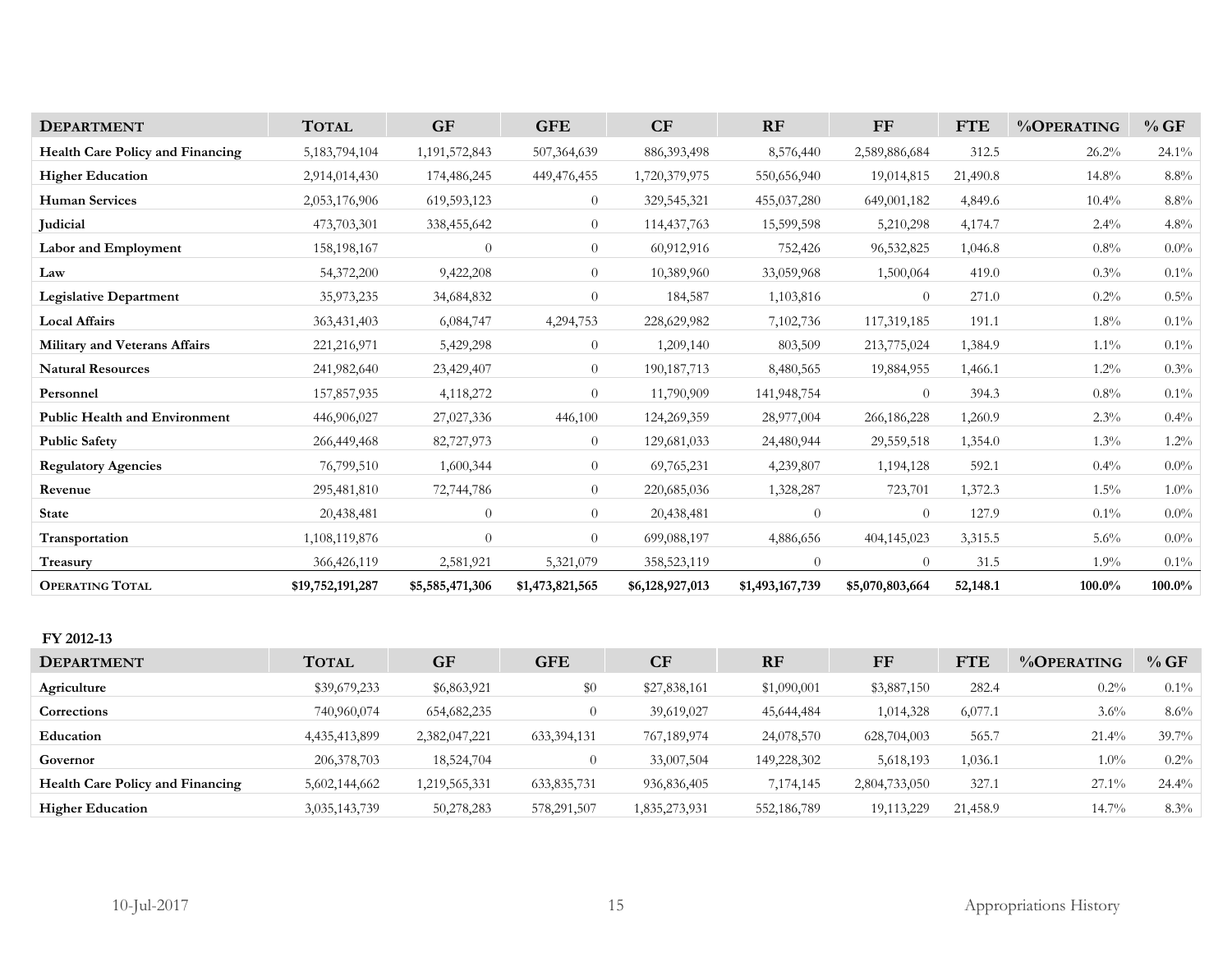| <b>DEPARTMENT</b>                        | <b>TOTAL</b>     | <b>GF</b>       | <b>GFE</b>      | CF              | RF              | $\bf FF$        | <b>FTE</b> | %OPERATING | %GF     |
|------------------------------------------|------------------|-----------------|-----------------|-----------------|-----------------|-----------------|------------|------------|---------|
| <b>Human Services</b>                    | 2,088,166,829    | 645,580,781     | $\overline{0}$  | 340,677,547     | 485,925,073     | 615,983,428     | 4,872.8    | $10.1\%$   | $8.5\%$ |
| Judicial                                 | 511,376,813      | 353,411,788     | $\overline{0}$  | 134,221,003     | 19,319,022      | 4,425,000       | 4,269.6    | $2.5\%$    | 4.7%    |
| <b>Labor and Employment</b>              | 158,126,901      | $\overline{0}$  | $\overline{0}$  | 60,492,110      | 651,881         | 96,982,910      | 1,006.3    | 0.8%       | $0.0\%$ |
| Law                                      | 58,484,678       | 10,452,022      | $\overline{0}$  | 10,979,963      | 35,476,528      | 1,576,165       | 432.7      | $0.3\%$    | $0.1\%$ |
| <b>Legislative Department</b>            | 37,046,125       | 35,963,244      | $\overline{0}$  | 179,065         | 903,816         | $\overline{0}$  | 271.0      | $0.2\%$    | $0.5\%$ |
| <b>Local Affairs</b>                     | 327,213,891      | 6,779,506       | 4,294,753       | 206,386,363     | 7,129,597       | 102,623,672     | 163.2      | $1.6\%$    | $0.1\%$ |
| Military and Veterans Affairs            | 222,957,286      | 6,692,607       | $\overline{0}$  | 1,332,993       | 803,662         | 214,128,024     | 1,384.9    | $1.1\%$    | $0.1\%$ |
| <b>Natural Resources</b>                 | 262,777,961      | 23,768,283      | $\overline{0}$  | 209,619,862     | 8,641,534       | 20,748,282      | 1,464.1    | $1.3\%$    | $0.3\%$ |
| Personnel                                | 165,825,317      | 6,603,153       | $\overline{0}$  | 14,205,062      | 145,017,102     | $\overline{0}$  | 396.9      | $0.8\%$    | $0.1\%$ |
| <b>Public Health and Environment</b>     | 468,998,263      | 30,701,076      | 441,600         | 160,084,332     | 32, 343, 375    | 245,427,880     | 1,223.2    | 2.3%       | 0.4%    |
| <b>Public Safety</b>                     | 323,109,852      | 86,452,085      | $\Omega$        | 156, 169, 131   | 27, 132, 877    | 53, 355, 759    | 1,562.3    | $1.6\%$    | $1.1\%$ |
| <b>Regulatory Agencies</b>               | 78,885,112       | 1,715,818       | $\overline{0}$  | 71,586,905      | 4,267,189       | 1,315,200       | 559.9      | $0.4\%$    | $0.0\%$ |
| Revenue                                  | 287,797,760      | 73,393,521      | $\overline{0}$  | 211,976,517     | 1,603,334       | 824,388         | 1,249.1    | $1.4\%$    | $1.0\%$ |
| <b>State</b>                             | 20,458,878       | $\theta$        | $\overline{0}$  | 20,458,878      | $\theta$        | $\overline{0}$  | 133.0      | $0.1\%$    | $0.0\%$ |
| Transportation                           | 1,119,353,686    | $\overline{0}$  | $\Omega$        | 706,181,582     | 3,763,059       | 409,409,045     | 3,308.8    | $5.4\%$    | $0.0\%$ |
| Treasury                                 | 478,909,305      | 99,314,351      | 10,000,000      | 369,594,954     | $\overline{0}$  | $\overline{0}$  | 31.5       | 2.3%       | $1.4\%$ |
| <b>Controlled Maintenance Trust Fund</b> | 23,000,000       | 23,000,000      | $\overline{0}$  | $\overline{0}$  | $\theta$        | $\overline{0}$  | 0.0        | $0.1\%$    | $0.3\%$ |
| <b>OPERATING TOTAL</b>                   | \$20,692,208,967 | \$5,735,789,930 | \$1,860,257,722 | \$6,313,911,269 | \$1,552,380,340 | \$5,229,869,706 | 52,076.6   | 100.0%     | 100.0%  |
| FY 2013-14                               |                  |                 |                 |                 |                 |                 |            |            |         |

| <b>DEPARTMENT</b>                       | <b>TOTAL</b>  | <b>GF</b>     | <b>GFE</b>    | <b>CF</b>     | <b>RF</b>   | FF            | <b>FTE</b> | $\%$ OPERATING | %GF      |
|-----------------------------------------|---------------|---------------|---------------|---------------|-------------|---------------|------------|----------------|----------|
| Agriculture                             | \$42,670,244  | \$7,723,805   | \$0           | \$29,200,366  | \$1,632,203 | \$4,113,870   | 274.1      | $0.2\%$        | $0.1\%$  |
| Corrections                             | 770,080,145   | 683,084,333   | $\theta$      | 40,092,306    | 45,892,992  | 1,010,514     | 6,051.6    | $3.4\%$        | 8.2%     |
| Education                               | 4,705,800,751 | 2,426,966,046 | 726,875,575   | 895,916,330   | 30,459,207  | 625, 583, 593 | 563.8      | 20.6%          | $37.6\%$ |
| Governor                                | 236,015,876   | 26,567,386    |               | 37,122,540    | 165,570,329 | 6,755,621     | 1,060.9    | $1.0\%$        | $0.3\%$  |
| <b>Health Care Policy and Financing</b> | 6,687,340,269 | 1,370,155,674 | 727,313,875   | 986,463,698   | 10,483,522  | 3,592,923,500 | 358.3      | 29.3%          | $25.0\%$ |
| <b>Higher Education</b>                 | 3,188,493,704 | 76,974,728    | 582, 133, 333 | 1,933,397,850 | 576,697,493 | 19,290,300    | 22,842.3   | $14.0\%$       | $7.9\%$  |
| <b>Human Services</b>                   | 2,188,861,617 | 719,139,332   |               | 359,967,114   | 497,587,819 | 612, 167, 352 | 4,879.0    | $9.6\%$        | $8.6\%$  |
|                                         |               |               |               |               |             |               |            |                |          |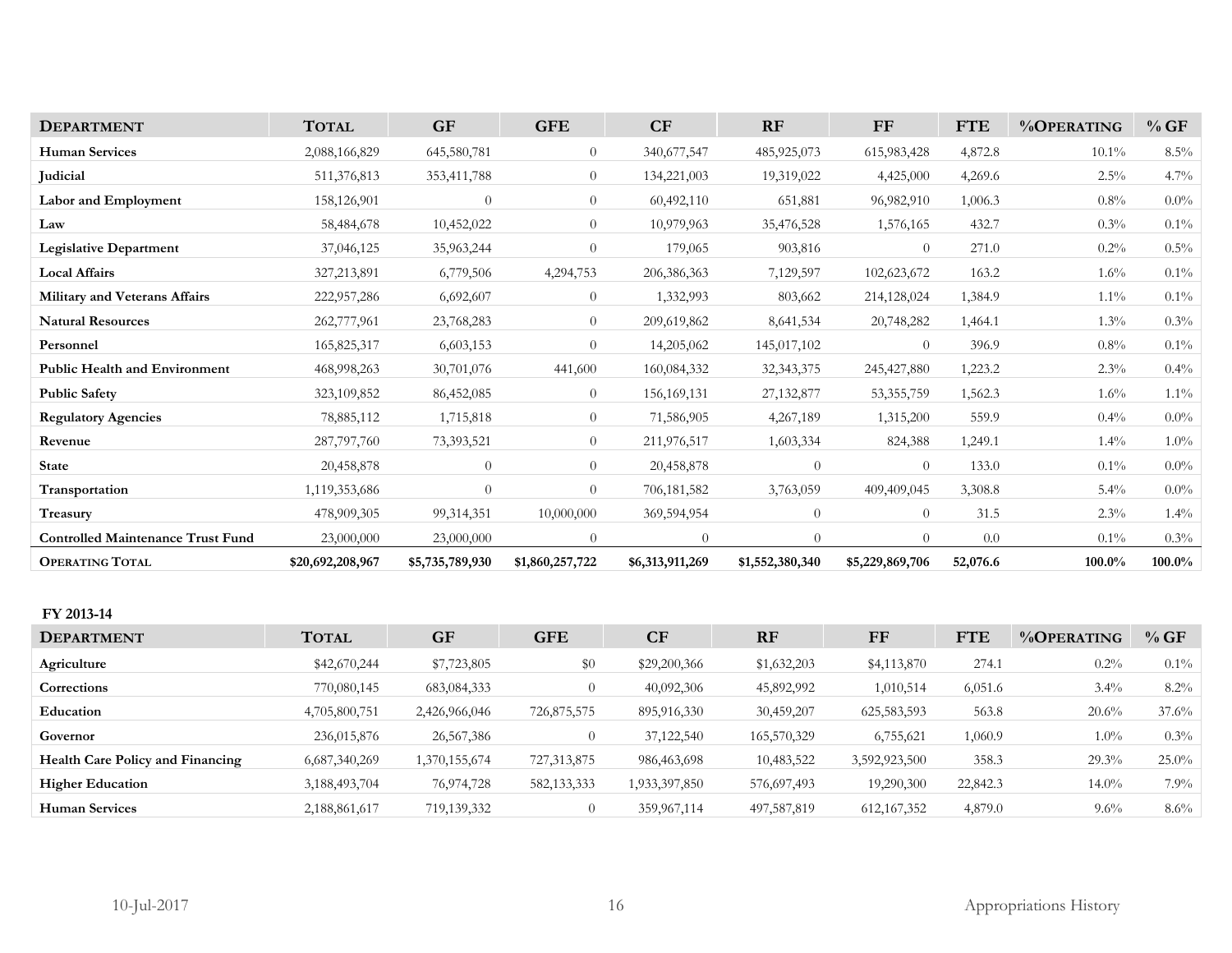| <b>DEPARTMENT</b>                        | <b>TOTAL</b>     | <b>GF</b>       | <b>GFE</b>      | CF              | <b>RF</b>       | <b>FF</b>       | <b>FTE</b> | %OPERATING | %GF     |
|------------------------------------------|------------------|-----------------|-----------------|-----------------|-----------------|-----------------|------------|------------|---------|
| Judicial                                 | 556,936,266      | 387, 197, 626   | $\overline{0}$  | 139,499,079     | 25,814,561      | 4,425,000       | 4,358.7    | $2.4\%$    | $4.6\%$ |
| Labor and Employment                     | 163,342,035      | 98,519          | $\overline{0}$  | 65,399,832      | 650,740         | 97,192,944      | 1,012.5    | $0.7\%$    | $0.0\%$ |
| Law                                      | 68,999,898       | 12,168,714      | $\overline{0}$  | 12,833,181      | 42,227,639      | 1,770,364       | 452.5      | $0.3\%$    | $0.1\%$ |
| <b>Legislative Department</b>            | 40,399,019       | 38,592,648      | $\Omega$        | 179,000         | 1,627,371       | $\Omega$        | 272.6      | $0.2\%$    | $0.5\%$ |
| <b>Local Affairs</b>                     | 309,522,327      | 13,415,702      | 4,294,753       | 213,224,629     | 8,630,903       | 69,956,340      | 164.3      | $1.4\%$    | $0.2\%$ |
| Military and Veterans Affairs            | 223,858,252      | 7,378,715       | $\overline{0}$  | 1,239,695       | 800,000         | 214,439,842     | 1,389.6    | $1.0\%$    | $0.1\%$ |
| <b>Natural Resources</b>                 | 277,676,404      | 25, 126, 713    | $\overline{0}$  | 215,232,947     | 8,778,322       | 28,538,422      | 1,439.1    | $1.2\%$    | $0.3\%$ |
| Personnel                                | 196,632,032      | 31,439,880      | $\overline{0}$  | 13,728,813      | 151,463,339     | $\overline{0}$  | 393.1      | $0.9\%$    | $0.4\%$ |
| <b>Public Health and Environment</b>     | 527,047,365      | 53,689,141      | 438,300         | 152,650,718     | 29,645,685      | 290,623,521     | 1,239.3    | $2.3\%$    | $0.6\%$ |
| <b>Public Safety</b>                     | 417,172,827      | 168,464,555     | $\overline{0}$  | 166,495,597     | 26,975,529      | 55,237,146      | 1,618.2    | $1.8\%$    | $2.0\%$ |
| <b>Regulatory Agencies</b>               | 81, 184, 712     | 1,703,494       | $\overline{0}$  | 73,652,864      | 4,504,371       | 1,323,983       | 572.7      | $0.4\%$    | $0.0\%$ |
| Revenue                                  | 307,480,144      | 80, 547, 235    | $\overline{0}$  | 221,039,808     | 5,068,713       | 824,388         | 1,253.2    | $1.3\%$    | $1.0\%$ |
| <b>State</b>                             | 23,406,861       | $\overline{0}$  | $\overline{0}$  | 23,406,861      | $\overline{0}$  | $\Omega$        | 139.0      | $0.1\%$    | $0.0\%$ |
| <b>Transportation</b>                    | 1,267,747,364    | $\overline{0}$  | $\overline{0}$  | 759,829,076     | 19,775,304      | 488, 142, 984   | 3,317.5    | $5.6\%$    | $0.0\%$ |
| Treasury                                 | 433,709,548      | 106,058,124     | $\overline{0}$  | 327,651,424     | $\overline{0}$  | $\Omega$        | 31.9       | $1.9\%$    | $1.3\%$ |
| <b>Controlled Maintenance Trust Fund</b> | 126,000,000      | 101,000,000     |                 |                 | $\Omega$        | 25,000,000      | 0.0        | $0.6\%$    | $1.2\%$ |
| <b>OPERATING TOTAL</b>                   | \$22,840,377,660 | \$6,337,492,370 | \$2,041,055,836 | \$6,668,223,728 | \$1,654,286,042 | \$6,139,319,684 | 53,684.2   | 100.0%     | 100.0%  |

### **FY 2014-15**

| <b>TOTAL</b>  | <b>GF</b>     | <b>GFE</b>    | CF            | <b>RF</b>    | FF            | <b>FTE</b> | %OPERATING | $\%$ GF  |
|---------------|---------------|---------------|---------------|--------------|---------------|------------|------------|----------|
| \$44,206,921  | \$9,317,936   | $\$0$         | \$29,155,798  | \$1,629,526  | \$4,103,661   | 274.1      | $0.2\%$    | $0.1\%$  |
| 808, 625, 772 | 720,902,032   | $\Omega$      | 40,096,980    | 46,402,892   | 1,223,868     | 6,209.2    | $3.3\%$    | $8.0\%$  |
| 5,249,198,644 | 2,544,837,530 | 813, 135, 957 | 1,193,772,119 | 61, 142, 113 | 636, 310, 925 | 582.0      | $21.3\%$   | $37.2\%$ |
| 293,323,703   | 34,983,120    | $\left($      | 41,899,571    | 210,000,641  | 6,440,371     | 1,073.1    | $1.2\%$    | $0.4\%$  |
| 7,936,717,332 | 1,539,374,279 | 813, 559, 557 | 902, 103, 342 | 6,104,791    | 4,675,575,363 | 390.9      | $32.2\%$   | $26.1\%$ |
| 3,467,576,248 | 9,049,192     | 753,033,333   | 2,048,656,281 | 634,406,378  | 22,431,064    | 23,455.2   | $14.1\%$   | $8.4\%$  |
| 1,884,592,242 | 790,048,884   |               | 346,379,985   | 128,339,086  | 619,824,287   | 4,961.2    | $7.6\%$    | $8.8\%$  |
| 617,042,608   | 446,285,574   | $\Omega$      | 135,533,939   | 30,798,095   | 4,425,000     | 4,522.3    | $2.5\%$    | 4.9%     |
|               |               |               |               |              |               |            |            |          |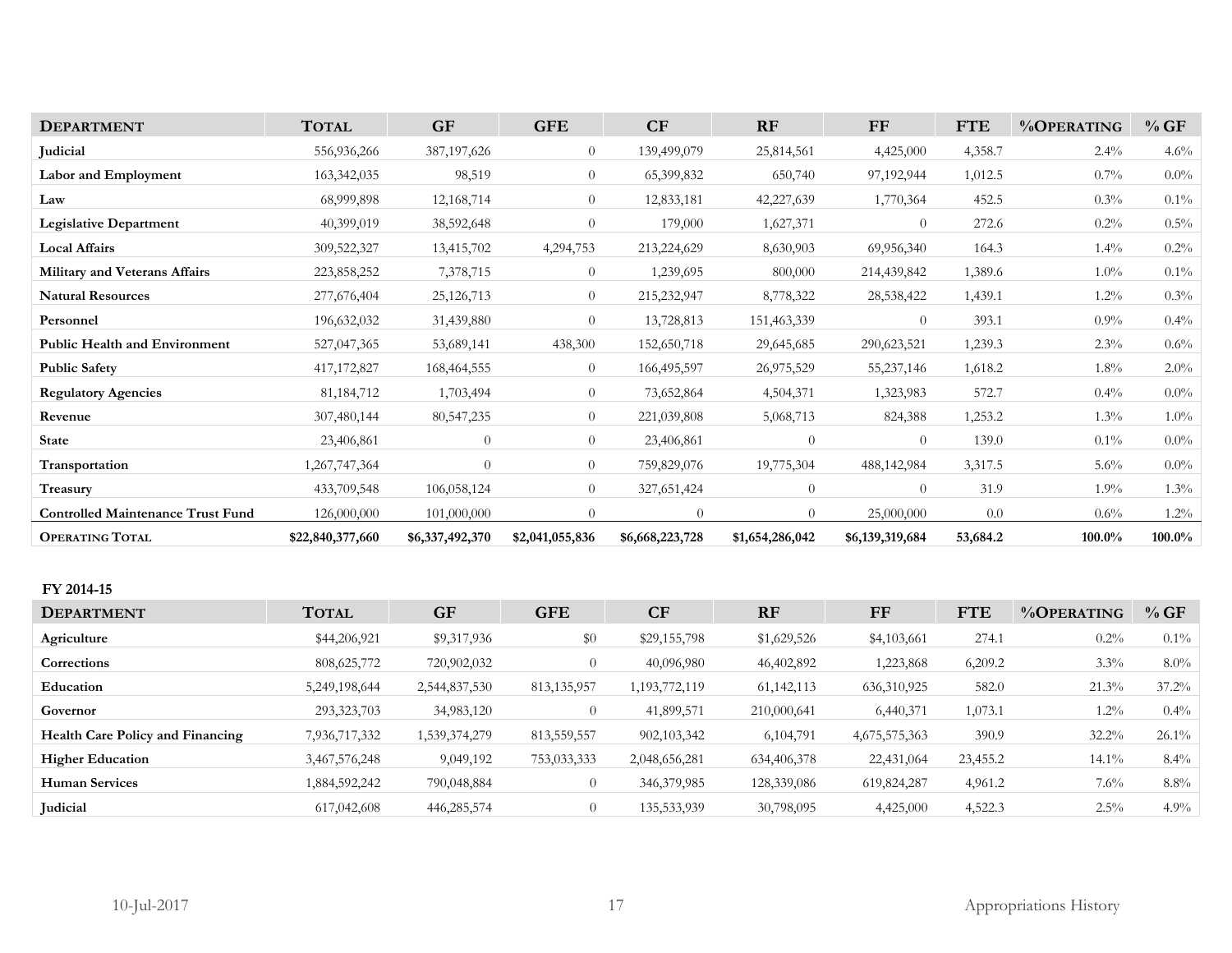| <b>DEPARTMENT</b>                        | <b>TOTAL</b>     | <b>GF</b>       | <b>GFE</b>      | CF              | RF              | FF              | <b>FTE</b> | %OPERATING | %GF       |
|------------------------------------------|------------------|-----------------|-----------------|-----------------|-----------------|-----------------|------------|------------|-----------|
| Labor and Employment                     | 167,508,765      | 661,690         | $\overline{0}$  | 66,168,686      | 650,740         | 100,027,649     | 1,016.5    | 0.7%       | $0.0\%$   |
| Law                                      | 74,767,926       | 13,575,405      | $\overline{0}$  | 15,578,104      | 43,867,145      | 1,747,272       | 469.0      | $0.3\%$    | 0.2%      |
| <b>Legislative Department</b>            | 42,045,491       | 40,962,675      | $\overline{0}$  | 179,000         | 903,816         | $\theta$        | 278.6      | $0.2\%$    | 0.5%      |
| <b>Local Affairs</b>                     | 310,844,001      | 17,744,348      | 4,294,753       | 209,046,453     | 9,412,579       | 70,345,868      | 168.4      | $1.3\%$    | 0.2%      |
| Military and Veterans Affairs            | 225, 377, 743    | 8,244,667       | $\overline{0}$  | 1,282,783       | 1,100,000       | 214,750,293     | 1,391.2    | 0.9%       | $0.1\%$   |
| <b>Natural Resources</b>                 | 255,752,816      | 26,309,329      | $\overline{0}$  | 192,487,142     | 8,103,450       | 28,852,895      | 1,444.7    | $1.0\%$    | 0.3%      |
| Personnel                                | 175,207,443      | 7,130,338       | $\overline{0}$  | 14,873,826      | 153,203,279     | $\overline{0}$  | 393.1      | 0.7%       | $0.1\%$   |
| <b>Public Health and Environment</b>     | 552,219,752      | 63,899,251      | 423,600         | 161,438,088     | 35, 141, 182    | 291, 317, 631   | 1,265.0    | $2.2\%$    | 0.7%      |
| <b>Public Safety</b>                     | 401,936,770      | 134,566,411     | $\overline{0}$  | 175,622,518     | 33,311,956      | 58,435,885      | 1,688.6    | 1.6%       | $1.5\%$   |
| <b>Regulatory Agencies</b>               | 86,743,142       | 1,884,591       | $\overline{0}$  | 78,741,802      | 4,725,487       | 1,391,262       | 587.6      | $0.4\%$    | $0.0\%$   |
| Revenue                                  | 329,500,193      | 103,605,100     | $\overline{0}$  | 219,536,248     | 5,534,457       | 824,388         | 1,332.8    | $1.3\%$    | $1.1\%$   |
| <b>State</b>                             | 22,508,337       | $\theta$        | $\overline{0}$  | 22,508,337      | $\theta$        | $\theta$        | 137.3      | $0.1\%$    | $0.0\%$   |
| Transportation                           | 1,283,277,981    | 700,000         | $\overline{0}$  | 748,479,175     | 19,773,476      | 514,325,330     | 3,326.9    | $5.2\%$    | $0.0\%$   |
| Treasury                                 | 438,779,404      | 121,578,482     | $\overline{0}$  | 317,200,922     | $\overline{0}$  | $\overline{0}$  | 31.9       | $1.8\%$    | 1.3%      |
| <b>Controlled Maintenance Trust Fund</b> | 111,264          | 111,264         | $\overline{0}$  | $\overline{0}$  | $\overline{0}$  | $\theta$        | 0.0        | $0.0\%$    | $0.0\%$   |
| <b>OPERATING TOTAL</b>                   | \$24,667,864,498 | \$6,635,772,098 | \$2,384,447,200 | \$6,960,741,099 | \$1,434,551,089 | \$7,252,353,012 | 54,999.6   | 100.0%     | $100.0\%$ |
|                                          |                  |                 |                 |                 |                 |                 |            |            |           |
| FY 2015-16                               |                  |                 |                 |                 |                 |                 |            |            |           |
| <b>DEPARTMENT</b>                        |                  |                 |                 |                 |                 |                 |            |            |           |
| Agriculture                              | <b>TOTAL</b>     | <b>GF</b>       | <b>GFE</b>      | <b>CF</b>       | RF              | FF              | <b>FTE</b> | %OPERATING | %GF       |
|                                          | \$47,057,065     | \$10,006,234    | \$0             | \$30,998,626    | \$1,881,548     | \$4,170,657     | 283.0      | $0.2\%$    | $0.1\%$   |
| Corrections                              | 851,084,974      | 763,812,924     | $\overline{0}$  | 39, 346, 724    | 46,665,389      | 1,259,937       | 6,239.8    | $3.2\%$    | $8.0\%$   |
| Education                                | 5,306,995,556    | 2,661,051,909   | 817,391,134     | 1,146,145,308   | 31,757,276      | 650,649,929     | 598.8      | 19.9%      | 36.6%     |
| Governor                                 | 272,311,563      | 41,871,028      | $\overline{0}$  | 42,239,163      | 181,708,763     | 6,492,609       | 1,088.7    | $1.0\%$    | 0.4%      |
| Health Care Policy and Financing         | 9,123,926,403    | 1,682,726,859   | 817, 818, 727   | 1,167,365,312   | 17,072,325      | 5,438,943,180   | 422.2      | 34.2%      | 26.3%     |
| <b>Higher Education</b>                  | 3,851,308,577    | 100,149,328     | 757,266,667     | 2,269,594,336   | 701,803,695     | 22,494,551      | 23,856.3   | 14.5%      | $9.0\%$   |
| <b>Human Services</b>                    | 1,923,529,623    | 818,662,457     | $\overline{0}$  | 350,097,641     | 132,779,687     | 621,989,838     | 4,975.8    | $7.2\%$    | 8.6%      |
| Judicial                                 | 673,771,294      | 478,617,095     | $\overline{0}$  | 156,643,072     | 34,086,127      | 4,425,000       | 4,592.3    | $2.5\%$    | 5.0%      |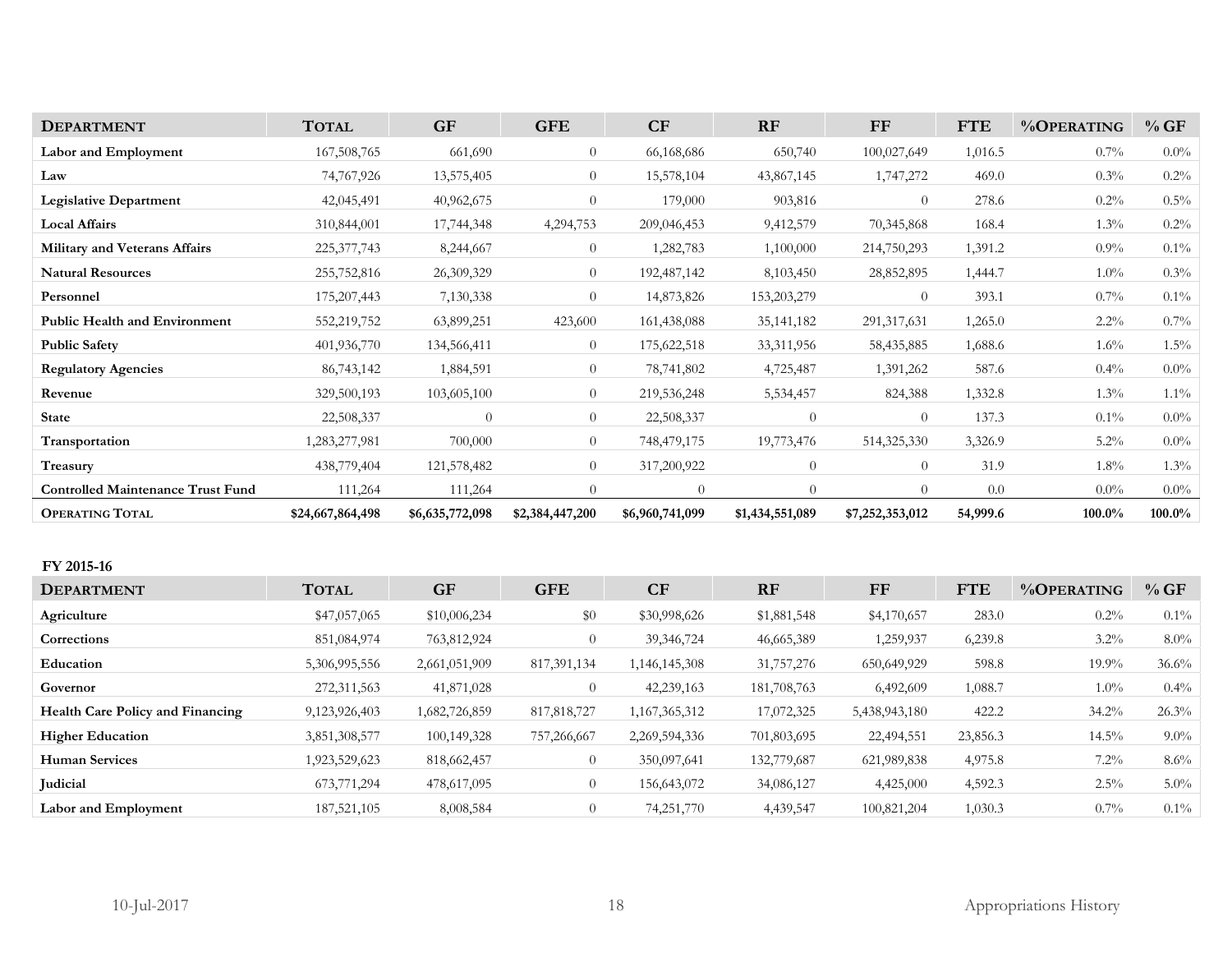| <b>DEPARTMENT</b>                    | <b>TOTAL</b>     | <b>GF</b>       | <b>GFE</b>      | CF              | <b>RF</b>       | <b>FF</b>       | <b>FTE</b> | %OPERATING | $\%$ GF   |
|--------------------------------------|------------------|-----------------|-----------------|-----------------|-----------------|-----------------|------------|------------|-----------|
| Law                                  | 77,806,737       | 15,283,511      | $\theta$        | 15,807,162      | 44,919,639      | 1,796,425       | 477.6      | $0.3\%$    | $0.2\%$   |
| <b>Legislative Department</b>        | 44,641,162       | 43,297,162      | $\Omega$        | 179,000         | 1,165,000       | $\theta$        | 281.3      | $0.2\%$    | $0.5\%$   |
| <b>Local Affairs</b>                 | 321, 301, 682    | 20,375,159      | 4,251,065       | 209,312,306     | 10,487,107      | 76,876,045      | 172.5      | $1.2\%$    | $0.3\%$   |
| <b>Military and Veterans Affairs</b> | 225, 383, 356    | 8,294,927       | $\theta$        | 1,281,079       | 800,000         | 215,007,350     | 1,392.3    | $0.8\%$    | $0.1\%$   |
| <b>Natural Resources</b>             | 263,919,227      | 27,671,518      | $\overline{0}$  | 198,404,864     | 8,701,045       | 29,141,800      | 1,462.6    | $1.0\%$    | $0.3\%$   |
| Personnel                            | 189,762,921      | 11,817,618      | $\theta$        | 14,293,652      | 163,651,651     | $\Omega$        | 410.1      | $0.7\%$    | $0.1\%$   |
| <b>Public Health and Environment</b> | 537,837,301      | 47,587,694      | 427,593         | 157,897,569     | 37,770,563      | 294,153,882     | 1,288.6    | $2.0\%$    | $0.5\%$   |
| <b>Public Safety</b>                 | 399,450,469      | 119,777,386     | $\overline{0}$  | 185,772,422     | 34,381,520      | 59,519,141      | 1,727.1    | $1.5\%$    | $1.3\%$   |
| <b>Regulatory Agencies</b>           | 88,909,962       | 1,923,405       | $\overline{0}$  | 80,625,258      | 4,875,289       | 1,486,010       | 585.5      | $0.3\%$    | $0.0\%$   |
| Revenue                              | 325,298,965      | 97, 942, 157    | $\Omega$        | 221, 218, 250   | 5,314,170       | 824,388         | 1,371.4    | $1.2\%$    | $1.0\%$   |
| <b>State</b>                         | 21,580,286       | $\theta$        | $\theta$        | 21,580,286      | 0               | $\theta$        | 137.3      | $0.1\%$    | $0.0\%$   |
| <b>Transportation</b>                | 1,436,913,372    | $\Omega$        | $\overline{0}$  | 844,073,959     | 19,777,338      | 573,062,075     | 3,326.8    | $5.4\%$    | $0.0\%$   |
| Treasury                             | 481,648,428      | 135,037,666     | $\Omega$        | 346,610,762     | 0               | $\theta$        | 31.9       | $1.8\%$    | $1.4\%$   |
| <b>OPERATING TOTAL</b>               | \$26,651,960,028 | \$7,093,914,621 | \$2,397,155,186 | \$7,573,738,521 | \$1,484,037,679 | \$8,103,114,021 | 55,752.2   | 100.0%     | $100.0\%$ |

### **FY 2016-17**

| <b>DEPARTMENT</b>                       | <b>TOTAL</b>  | <b>GF</b>     | <b>GFE</b>     | CF            | RF            | FF            | <b>FTE</b> | %OPERATING | %GF      |
|-----------------------------------------|---------------|---------------|----------------|---------------|---------------|---------------|------------|------------|----------|
| Agriculture                             | \$50,007,210  | \$10,753,079  | \$0            | \$32,772,130  | \$2,371,548   | \$4,110,453   | 291.4      | $0.2\%$    | $0.1\%$  |
| Corrections                             | 842,703,603   | 751,095,253   | $\overline{0}$ | 41,066,811    | 49,183,898    | 1,357,641     | 6,242.7    | $3.1\%$    | $7.5\%$  |
| Education                               | 5,458,531,070 | 2,934,660,392 | 830, 201, 667  | 1,012,079,491 | 33,261,008    | 648,328,512   | 599.5      | $20.1\%$   | $37.8\%$ |
| Governor                                | 307,976,762   | 35,966,004    | $\overline{0}$ | 44,733,104    | 220, 765, 787 | 6,511,867     | 1,090.0    | $1.1\%$    | $0.4\%$  |
| <b>Health Care Policy and Financing</b> | 9,077,631,714 | 1,798,860,293 | 830, 634, 257  | 1,022,925,553 | 15,426,584    | 5,409,785,027 | 435.8      | $33.4\%$   | 26.4%    |
| <b>Higher Education</b>                 | 4,122,494,009 | 100,968,049   | 770,066,667    | 2,513,598,084 | 715,348,692   | 22,512,517    | 24,491.4   | $15.2\%$   | $8.8\%$  |
| <b>Human Services</b>                   | 1,907,776,487 | 831,272,286   | $\theta$       | 390,905,724   | 129,320,756   | 556,277,721   | 4,793.4    | $7.0\%$    | $8.4\%$  |
| <b>Iudicial</b>                         | 694,494,996   | 491,246,425   | $\theta$       | 164,554,601   | 34,268,970    | 4,425,000     | 4,615.1    | $2.6\%$    | $4.9\%$  |
| Labor and Employment                    | 244, 151, 762 | 20,786,362    | $\theta$       | 71,493,888    | 9,401,877     | 142,469,635   | 1,279.8    | $0.9\%$    | $0.2\%$  |
| Law                                     | 78,480,560    | 15,190,519    | $\overline{0}$ | 15,629,323    | 45,875,081    | 1,785,637     | 484.5      | $0.3\%$    | $0.2\%$  |
| <b>Legislative Department</b>           | 45,868,293    | 44,789,293    | $\overline{0}$ | 179,000       | 900,000       | $\theta$      | 285.0      | $0.2\%$    | $0.4\%$  |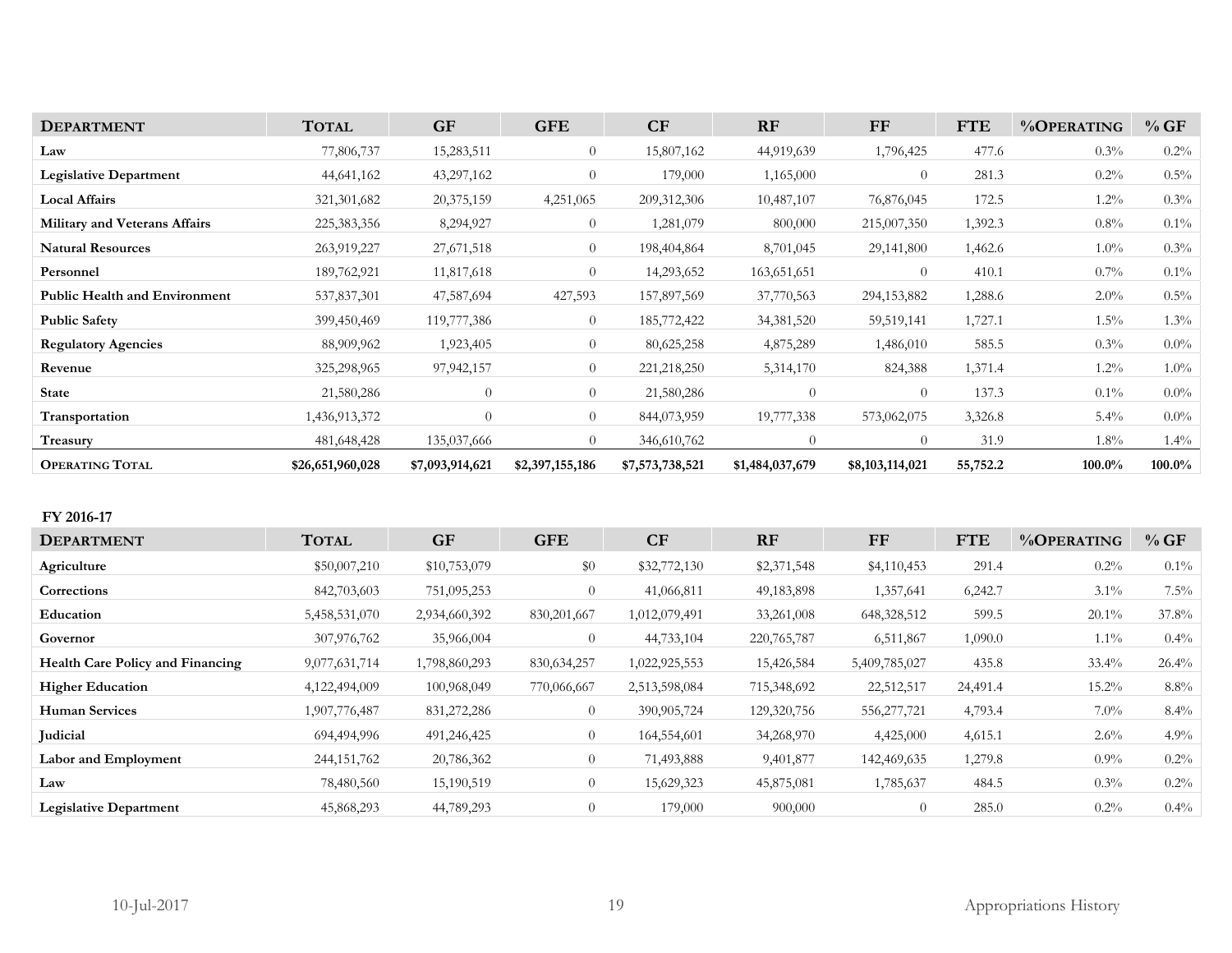| <b>DEPARTMENT</b>                    | <b>TOTAL</b>     | <b>GF</b>       | <b>GFE</b>      | CF              | <b>RF</b>       | <b>FF</b>       | <b>FTE</b> | %OPERATING | %GF       |
|--------------------------------------|------------------|-----------------|-----------------|-----------------|-----------------|-----------------|------------|------------|-----------|
| <b>Local Affairs</b>                 | 305,587,580      | 21,257,580      | 4,230,000       | 194,098,487     | 10,915,745      | 75,085,768      | 173.9      | $1.1\%$    | $0.3\%$   |
| <b>Military and Veterans Affairs</b> | 225,498,851      | 8,443,132       | $\overline{0}$  | 1,211,976       | 800,000         | 215,043,743     | 1,392.4    | $0.8\%$    | $0.1\%$   |
| <b>Natural Resources</b>             | 266,054,974      | 28,742,941      | $\theta$        | 202,967,586     | 7,703,225       | 26,641,222      | 1,462.7    | $1.0\%$    | $0.3\%$   |
| Personnel                            | 192,518,150      | 13,145,504      | $\theta$        | 16,928,150      | 162,444,496     | $\Omega$        | 421.5      | $0.7\%$    | $0.1\%$   |
| <b>Public Health and Environment</b> | 566,968,574      | 47, 197, 386    | 432,590         | 189, 303, 546   | 41, 342, 484    | 288,692,568     | 1,311.3    | $2.1\%$    | $0.5\%$   |
| <b>Public Safety</b>                 | 413,647,542      | 122,680,880     | $\theta$        | 190,524,914     | 38,933,169      | 61,508,579      | 1,783.4    | $1.5\%$    | $1.2\%$   |
| <b>Regulatory Agencies</b>           | 86, 142, 731     | 1,769,297       | $\overline{0}$  | 78, 137, 343    | 4,852,173       | 1,383,918       | 588.2      | $0.3\%$    | $0.0\%$   |
| Revenue                              | 342,023,592      | 100,886,490     | $\theta$        | 233,790,126     | 6,522,588       | 824,388         | 1,430.4    | $1.3\%$    | $1.0\%$   |
| <b>State</b>                         | 22,288,655       | $\overline{0}$  | $\overline{0}$  | 22,288,655      | $\overline{0}$  | $\Omega$        | 137.4      | $0.1\%$    | $0.0\%$   |
| Transportation                       | 1,404,724,871    | $\overline{0}$  | $\overline{0}$  | 747,975,934     | 5,866,138       | 650,882,799     | 3,326.8    | $5.2\%$    | $0.0\%$   |
| Treasury                             | 511, 351, 107    | 139,308,257     | $\Omega$        | 354, 267, 675   | 17,775,175      | $\Omega$        | 32.9       | $1.9\%$    | $1.4\%$   |
| <b>OPERATING TOTAL</b>               | \$27,166,923,093 | \$7,519,019,422 | \$2,435,565,181 | \$7,541,432,101 | \$1,553,279,394 | \$8,117,626,995 | 56,669.5   | 100.0%     | $100.0\%$ |

| v | 2017-<br>18 |
|---|-------------|
|---|-------------|

| <b>DEPARTMENT</b>                       | <b>TOTAL</b>     | <b>GF</b>     | <b>GFE</b>     | CF            | <b>RF</b>      | FF             | <b>FTE</b> | %OPERATING | %GF      |
|-----------------------------------------|------------------|---------------|----------------|---------------|----------------|----------------|------------|------------|----------|
| Agriculture                             | \$50,246,919     | \$10,506,004  | $\$0$          | \$33,408,408  | \$2,371,548    | \$3,960,959    | 291.4      | $0.2\%$    | $0.1\%$  |
| Corrections                             | 864,740,250      | 769,192,172   | $\theta$       | 39,760,660    | 51,620,128     | 4, 167, 290    | 6,247.0    | $3.0\%$    | $7.2\%$  |
| Education                               | 5,595,884,992    | 3,179,103,221 | 923,068,333    | 810,907,493   | 34,572,434     | 648,233,511    | 599.2      | $19.4\%$   | 38.6%    |
| Governor                                | 335,658,778      | 35,324,665    | $\overline{0}$ | 47,400,500    | 246, 477, 893  | 6,455,720      | 1,091.2    | $1.2\%$    | $0.3\%$  |
| <b>Health Care Policy and Financing</b> | 9,955,202,680    | 1,899,291,910 | 923,508,673    | 1,217,646,986 | 77,268,980     | 5,837,486,131  | 458.5      | $34.5\%$   | $26.6\%$ |
| <b>Higher Education</b>                 | 4, 301, 613, 531 | 31,974,567    | 862, 933, 333  | 2,645,689,267 | 738, 374, 874  | 22,641,490     | 25,087.2   | 14.9%      | $8.4\%$  |
| Human Services                          | 2,035,604,120    | 866,955,020   | $\overline{0}$ | 415,732,200   | 174,562,607    | 578, 354, 293  | 4,937.6    | $7.1\%$    | $8.2\%$  |
| <b>Judicial</b>                         | 710,383,981      | 513,002,350   | $\overline{0}$ | 157,894,176   | 35,062,455     | 4,425,000      | 4,648.3    | $2.5\%$    | $4.8\%$  |
| Labor and Employment                    | 248,861,234      | 21,380,958    | $\overline{0}$ | 72,525,276    | 9,515,450      | 145,439,550    | 1,279.8    | $0.9\%$    | $0.2\%$  |
| Law                                     | 81,077,081       | 16,214,183    | $\overline{0}$ | 17,314,175    | 45,720,252     | 1,828,471      | 473.4      | $0.3\%$    | $0.2\%$  |
| <b>Legislative Department</b>           | 49,928,386       | 48,280,517    | $\overline{0}$ | 470,869       | 1,177,000      | $\overline{0}$ | 287.7      | $0.2\%$    | $0.5\%$  |
| <b>Local Affairs</b>                    | 305,932,325      | 27,856,084    | 4,230,000      | 181,821,729   | 11,319,391     | 80,705,121     | 179.2      | $1.1\%$    | $0.3\%$  |
| <b>Military and Veterans Affairs</b>    | 226,968,060      | 10,530,168    | $\overline{0}$ | 1,135,343     | $\overline{0}$ | 215,302,549    | 1,393.3    | $0.8\%$    | $0.1\%$  |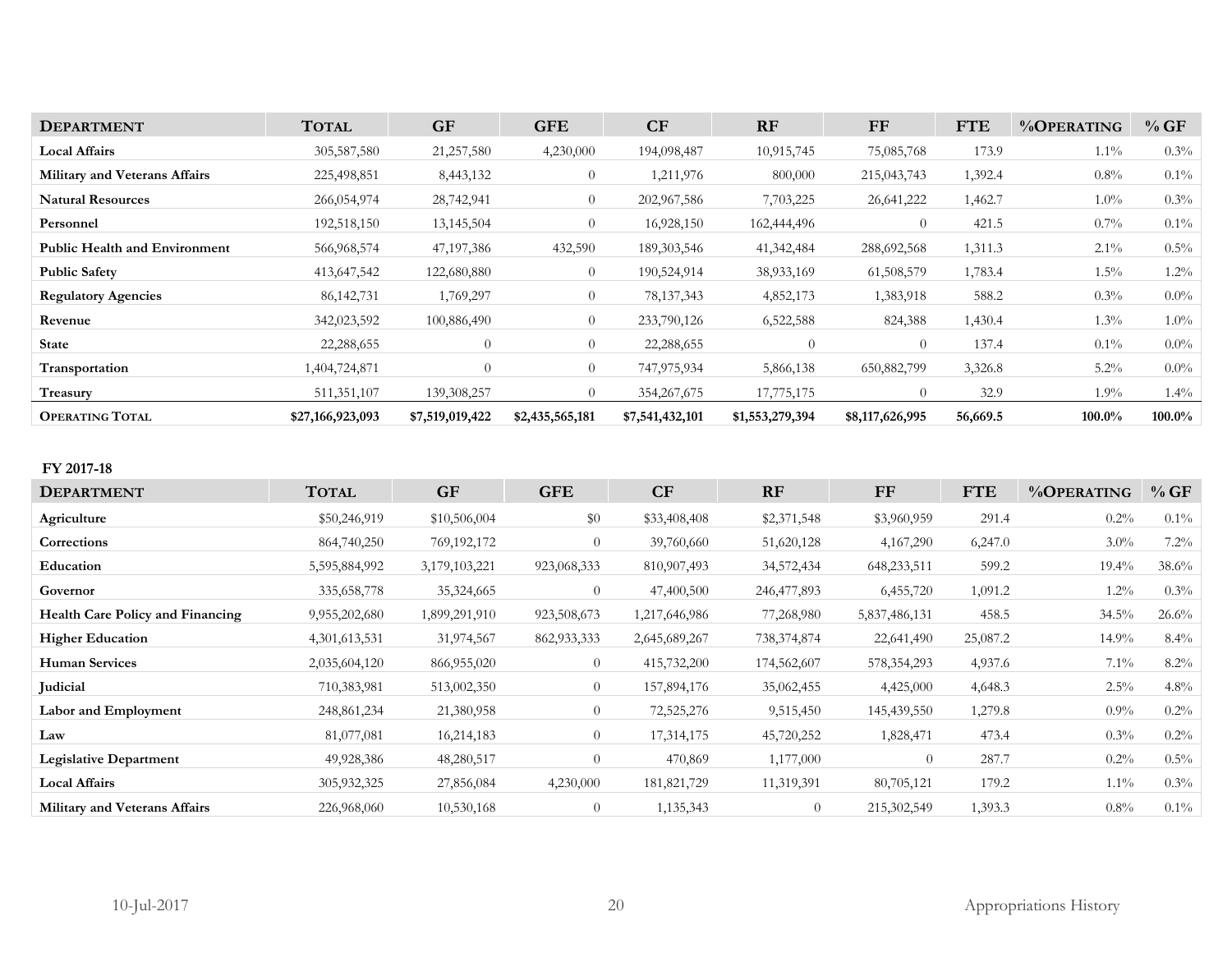| <b>DEPARTMENT</b>                    | <b>TOTAL</b>     | <b>GF</b>       | <b>GFE</b>      | CF              | <b>RF</b>       | FF              | <b>FTE</b> | $\%$ OPERATING | %GF     |
|--------------------------------------|------------------|-----------------|-----------------|-----------------|-----------------|-----------------|------------|----------------|---------|
| <b>Natural Resources</b>             | 295,292,465      | 30,864,532      | $\theta$        | 230,795,872     | 6,932,593       | 26,699,468      | 1,458.6    | $1.0\%$        | $0.3\%$ |
| Personnel                            | 195, 217, 235    | 12,499,410      | $\overline{0}$  | 13,927,636      | 168,790,189     | $\Omega$        | 422.1      | $0.7\%$        | $0.1\%$ |
| <b>Public Health and Environment</b> | 580,007,988      | 48, 357, 937    | 440,340         | 188,457,556     | 45,239,889      | 297,512,266     | 1,336.0    | $2.0\%$        | $0.5\%$ |
| <b>Public Safety</b>                 | 421,394,273      | 123,448,065     | $\theta$        | 200,251,200     | 40,958,581      | 56,736,427      | 1,802.0    | $1.5\%$        | $1.2\%$ |
| <b>Regulatory Agencies</b>           | 99,198,237       | 1,844,627       | $\overline{0}$  | 91,024,582      | 5,060,383       | 1,268,645       | 573.1      | $0.3\%$        | $0.0\%$ |
| Revenue                              | 356,374,947      | 107,595,006     | $\overline{0}$  | 241,710,307     | 6,245,246       | 824,388         | 1,437.2    | 1.2%           | $1.0\%$ |
| <b>State</b>                         | 22,903,775       | $\theta$        | $\overline{0}$  | 22,903,775      | $\overline{0}$  | $\theta$        | 137.4      | $0.1\%$        | $0.0\%$ |
| Transportation                       | 1,578,506,823    | $\Omega$        | $\overline{0}$  | 851,844,882     | 8,552,189       | 718,109,752     | 3,326.8    | $5.5\%$        | $0.0\%$ |
| Treasury                             | 524,067,755      | 151,447,545     |                 | 354,847,185     | 17,773,025      |                 | 32.9       | $1.8\%$        | $1.4\%$ |
| <b>OPERATING TOTAL</b>               | \$28,835,065,835 | \$7,905,668,941 | \$2,714,180,679 | \$7,837,470,077 | \$1,727,595,107 | \$8,650,151,031 | 57,499.9   | 100.0%         | 100.0%  |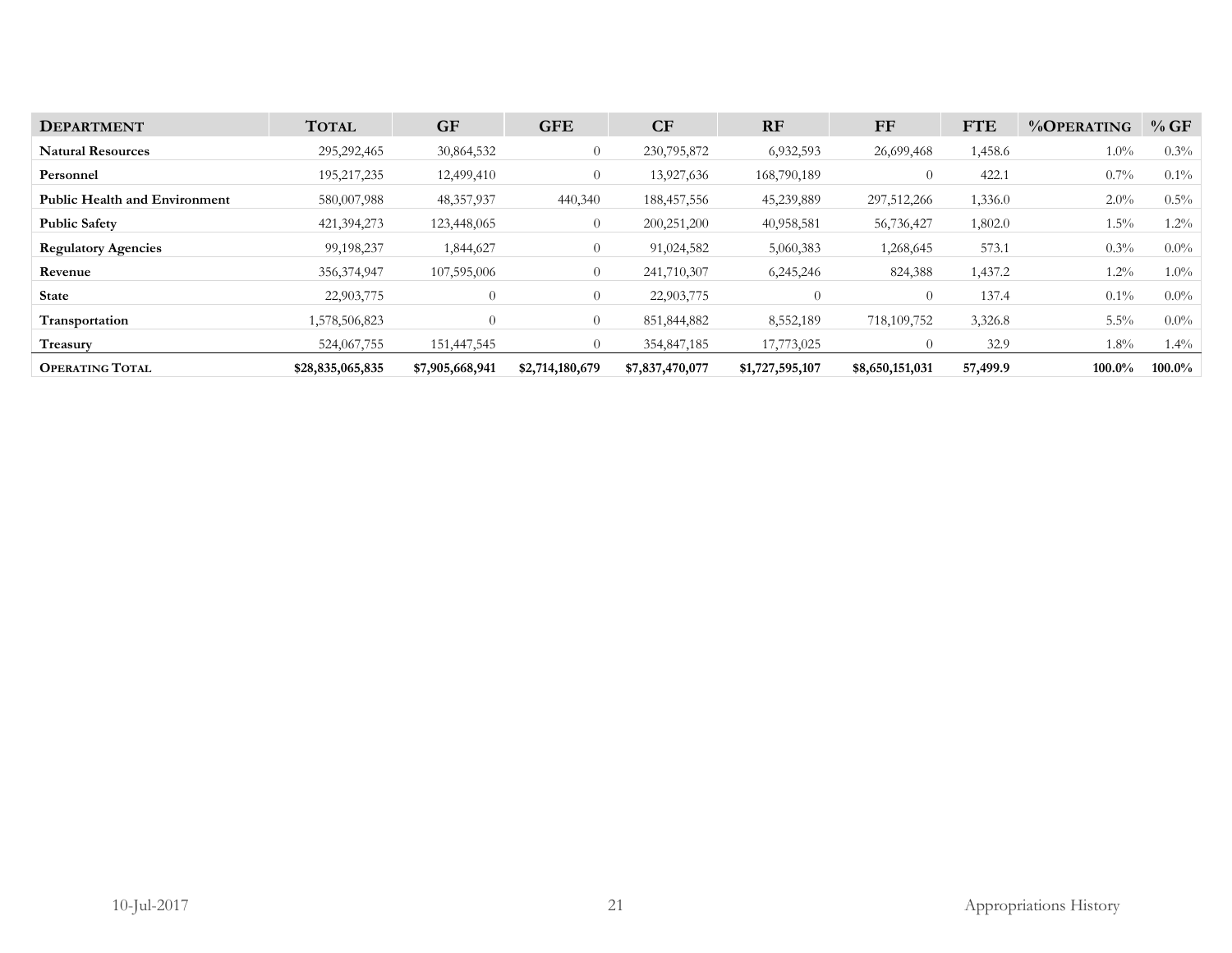|                    |              |                | <b>AGRICULTURE</b> |                |              |           |           |            |
|--------------------|--------------|----------------|--------------------|----------------|--------------|-----------|-----------|------------|
| <b>FISCAL YEAR</b> | <b>TOTAL</b> | <b>CAP</b>     | <b>GF</b>          | <b>GFE</b>     | CF           | <b>RF</b> | FF        | <b>FTE</b> |
| FY 2008-09         | 39,050,930   | $\overline{0}$ | 7,223,168          | $\overline{0}$ | 26,796,487   | 1,065,306 | 3,965,969 | 291.8      |
| FY 2009-10         | 38,843,498   | $\overline{0}$ | 6,055,836          | $\overline{0}$ | 27,018,443   | 1,800,473 | 3,968,746 | 293.0      |
| FY 2010-11         | 38,638,828   | $\overline{0}$ | 4,924,114          | $\overline{0}$ | 28,568,372   | 1,126,997 | 4,019,345 | 287.1      |
| FY 2011-12         | 38,966,641   | $\overline{0}$ | 5,164,362          | $\overline{0}$ | 28,782,323   | 1,042,342 | 3,977,614 | 284.1      |
| FY 2012-13         | 39,679,233   | $\overline{0}$ | 6,863,921          | $\overline{0}$ | 27,838,161   | 1,090,001 | 3,887,150 | 282.4      |
| FY 2013-14         | 42,670,244   | $\overline{0}$ | 7,723,805          | $\overline{0}$ | 29,200,366   | 1,632,203 | 4,113,870 | 274.1      |
| FY 2014-15         | 44,206,921   | $\overline{0}$ | 9,317,936          | $\overline{0}$ | 29, 155, 798 | 1,629,526 | 4,103,661 | 274.1      |
| FY 2015-16         | 47,057,065   | $\overline{0}$ | 10,006,234         | $\overline{0}$ | 30,998,626   | 1,881,548 | 4,170,657 | 283.0      |
| FY 2016-17         | 50,007,210   | $\overline{0}$ | 10,753,079         | $\overline{0}$ | 32,772,130   | 2,371,548 | 4,110,453 | 291.4      |
| FY 2017-18         | 50,246,919   | $\overline{0}$ | 10,506,004         | $\overline{0}$ | 33,408,408   | 2,371,548 | 3,960,959 | 291.4      |

# **Department Totals by Fiscal Year: FY 2008-09 to FY 2017-18**

### **CORRECTIONS**

| <b>FISCAL YEAR</b> | <b>TOTAL</b>  | <b>CAP</b>     | <b>GF</b>     | <b>GFE</b>     | <b>CF</b>    | RF           | <b>FF</b>  | <b>FTE</b> |
|--------------------|---------------|----------------|---------------|----------------|--------------|--------------|------------|------------|
| FY 2008-09         | 753,884,358   | $\overline{0}$ | 642,348,257   | $\overline{0}$ | 43,346,045   | 42,294,502   | 25,895,554 | 6,583.9    |
| FY 2009-10         | 742,980,190   | $\theta$       | 565,603,106   | $\overline{0}$ | 44,731,991   | 42,698,918   | 89,946,175 | 6,547.6    |
| FY 2010-11         | 747,795,246   | $\theta$       | 658,794,383   | $\overline{0}$ | 44,669,172   | 43,324,213   | 1,007,478  | 6,733.1    |
| FY 2011-12         | 739,217,957   | $\overline{0}$ | 648,950,165   | $\overline{0}$ | 42,343,166   | 44,727,525   | 3,197,101  | 6,220.6    |
| FY 2012-13         | 740,960,074   | $\theta$       | 654, 682, 235 | $\overline{0}$ | 39,619,027   | 45,644,484   | 1,014,328  | 6,077.1    |
| FY 2013-14         | 770,080,145   | $\theta$       | 683,084,333   | $\overline{0}$ | 40,092,306   | 45,892,992   | 1,010,514  | 6,051.6    |
| FY 2014-15         | 808, 625, 772 | $\theta$       | 720,902,032   | $\overline{0}$ | 40,096,980   | 46,402,892   | 1,223,868  | 6,209.2    |
| FY 2015-16         | 851,084,974   | $\overline{0}$ | 763,812,924   | $\overline{0}$ | 39, 346, 724 | 46,665,389   | 1,259,937  | 6,239.8    |
| FY 2016-17         | 842,703,603   | $\overline{0}$ | 751,095,253   | $\overline{0}$ | 41,066,811   | 49, 183, 898 | 1,357,641  | 6,242.7    |
| FY 2017-18         | 864,740,250   | $\overline{0}$ | 769,192,172   | $\overline{0}$ | 39,760,660   | 51,620,128   | 4,167,290  | 6,247.0    |
|                    |               |                |               |                |              |              |            |            |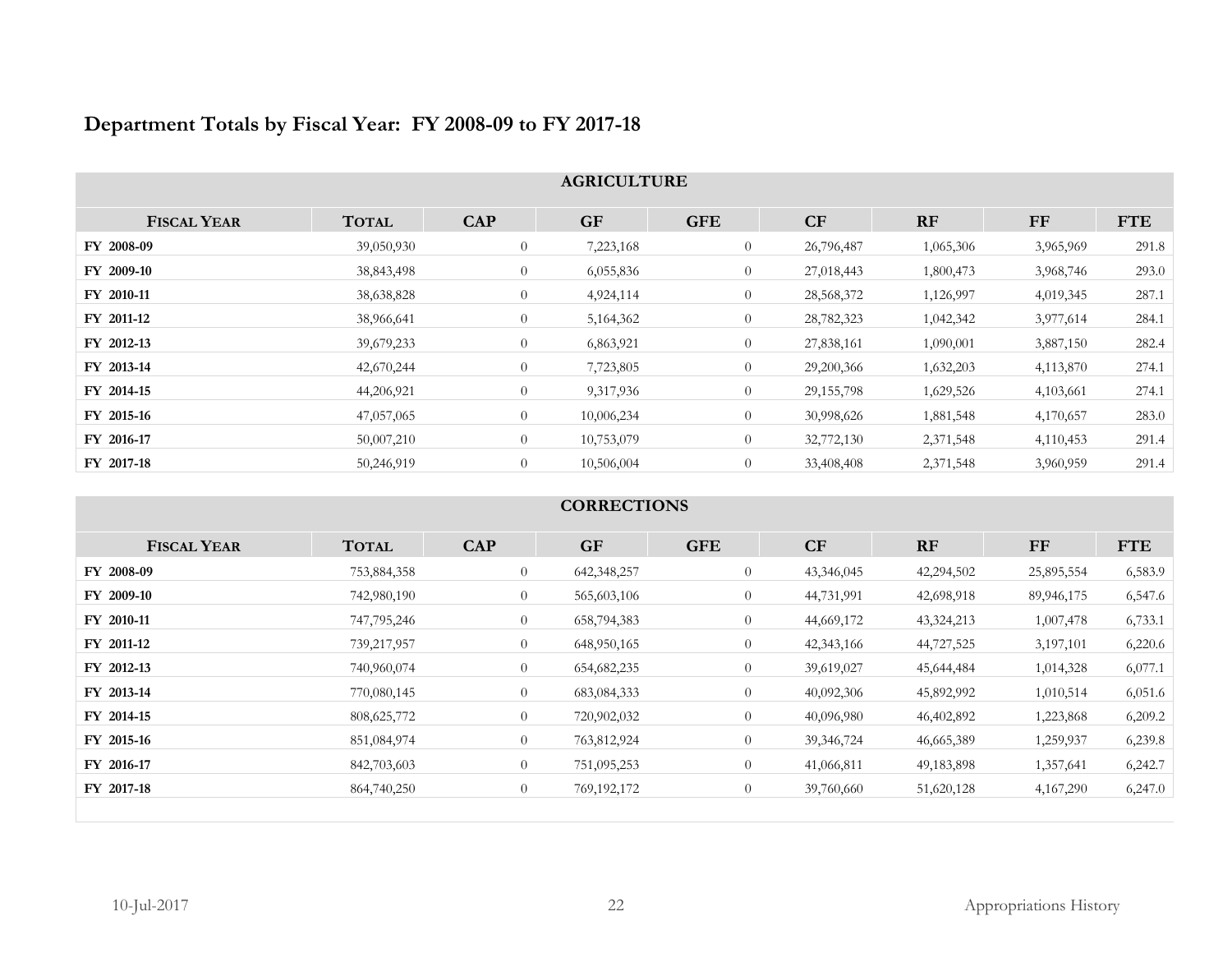|                    | <b>EDUCATION</b> |                |               |                |                  |              |               |            |  |  |
|--------------------|------------------|----------------|---------------|----------------|------------------|--------------|---------------|------------|--|--|
| <b>FISCAL YEAR</b> | <b>TOTAL</b>     | <b>CAP</b>     | <b>GF</b>     | <b>GFE</b>     | CF               | RF           | $\bf FF$      | <b>FTE</b> |  |  |
| FY 2008-09         | 4,371,057,290    | $\theta$       | 3,215,359,907 | $\overline{0}$ | 640, 392, 536    | 17,651,668   | 497, 653, 179 | 536.1      |  |  |
| FY 2009-10         | 4,725,438,549    | $\overline{0}$ | 3,239,325,619 | $\overline{0}$ | 636, 538, 236    | 22,701,205   | 826, 873, 489 | 563.3      |  |  |
| FY 2010-11         | 4,366,220,940    | $\overline{0}$ | 2,688,244,736 | 275,368,480    | 592,384,040      | 22,737,017   | 787,486,667   | 555.7      |  |  |
| FY 2011-12         | 4,340,848,185    | $\overline{0}$ | 2,326,784,074 | 506,918,539    | 857,596,308      | 23,645,698   | 625,903,566   | 541.6      |  |  |
| FY 2012-13         | 4,435,413,899    | $\overline{0}$ | 2,382,047,221 | 633,394,131    | 767,189,974      | 24,078,570   | 628,704,003   | 565.7      |  |  |
| FY 2013-14         | 4,705,800,751    | $\overline{0}$ | 2,426,966,046 | 726,875,575    | 895,916,330      | 30,459,207   | 625,583,593   | 563.8      |  |  |
| FY 2014-15         | 5,249,198,644    | $\overline{0}$ | 2,544,837,530 | 813, 135, 957  | 1, 193, 772, 119 | 61, 142, 113 | 636,310,925   | 582.0      |  |  |
| FY 2015-16         | 5,306,995,556    | $\overline{0}$ | 2,661,051,909 | 817, 391, 134  | 1,146,145,308    | 31,757,276   | 650,649,929   | 598.8      |  |  |
| FY 2016-17         | 5,458,531,070    | $\overline{0}$ | 2,934,660,392 | 830, 201, 667  | 1,012,079,491    | 33,261,008   | 648,328,512   | 599.5      |  |  |
| FY 2017-18         | 5,595,884,992    | $\overline{0}$ | 3,179,103,221 | 923,068,333    | 810,907,493      | 34,572,434   | 648,233,511   | 599.2      |  |  |

|                    | <b>GOVERNOR</b> |                |            |                |            |               |            |            |  |  |
|--------------------|-----------------|----------------|------------|----------------|------------|---------------|------------|------------|--|--|
| <b>FISCAL YEAR</b> | <b>TOTAL</b>    | <b>CAP</b>     | <b>GF</b>  | <b>GFE</b>     | CF         | <b>RF</b>     | FF         | <b>FTE</b> |  |  |
| FY 2008-09         | 135,455,255     | $\theta$       | 13,443,436 | $\overline{0}$ | 38,831,138 | 50,198,695    | 32,981,986 | 376.7      |  |  |
| FY 2009-10         | 123,540,645     | $\overline{0}$ | 13,862,984 | $\overline{0}$ | 28,043,418 | 48,776,564    | 32,857,679 | 368.9      |  |  |
| FY 2010-11         | 203,003,586     | $\overline{0}$ | 11,930,349 | $\overline{0}$ | 26,204,006 | 131, 373, 119 | 33,496,112 | 1,048.9    |  |  |
| FY 2011-12         | 194,815,921     | $\theta$       | 10,613,728 | $\overline{0}$ | 23,692,996 | 136,717,444   | 23,791,753 | 1,046.8    |  |  |
| FY 2012-13         | 206, 378, 703   | $\theta$       | 18,524,704 | $\overline{0}$ | 33,007,504 | 149,228,302   | 5,618,193  | 1,036.1    |  |  |
| FY 2013-14         | 236,015,876     | $\theta$       | 26,567,386 | $\overline{0}$ | 37,122,540 | 165,570,329   | 6,755,621  | 1,060.9    |  |  |
| FY 2014-15         | 293,323,703     | $\overline{0}$ | 34,983,120 | $\overline{0}$ | 41,899,571 | 210,000,641   | 6,440,371  | 1,073.1    |  |  |
| FY 2015-16         | 272,311,563     | $\overline{0}$ | 41,871,028 | $\overline{0}$ | 42,239,163 | 181,708,763   | 6,492,609  | 1,088.7    |  |  |
| FY 2016-17         | 307,976,762     | $\overline{0}$ | 35,966,004 | $\overline{0}$ | 44,733,104 | 220, 765, 787 | 6,511,867  | 1,090.0    |  |  |
| FY 2017-18         | 335, 658, 778   | $\overline{0}$ | 35,324,665 | $\overline{0}$ | 47,400,500 | 246,477,893   | 6,455,720  | 1,091.2    |  |  |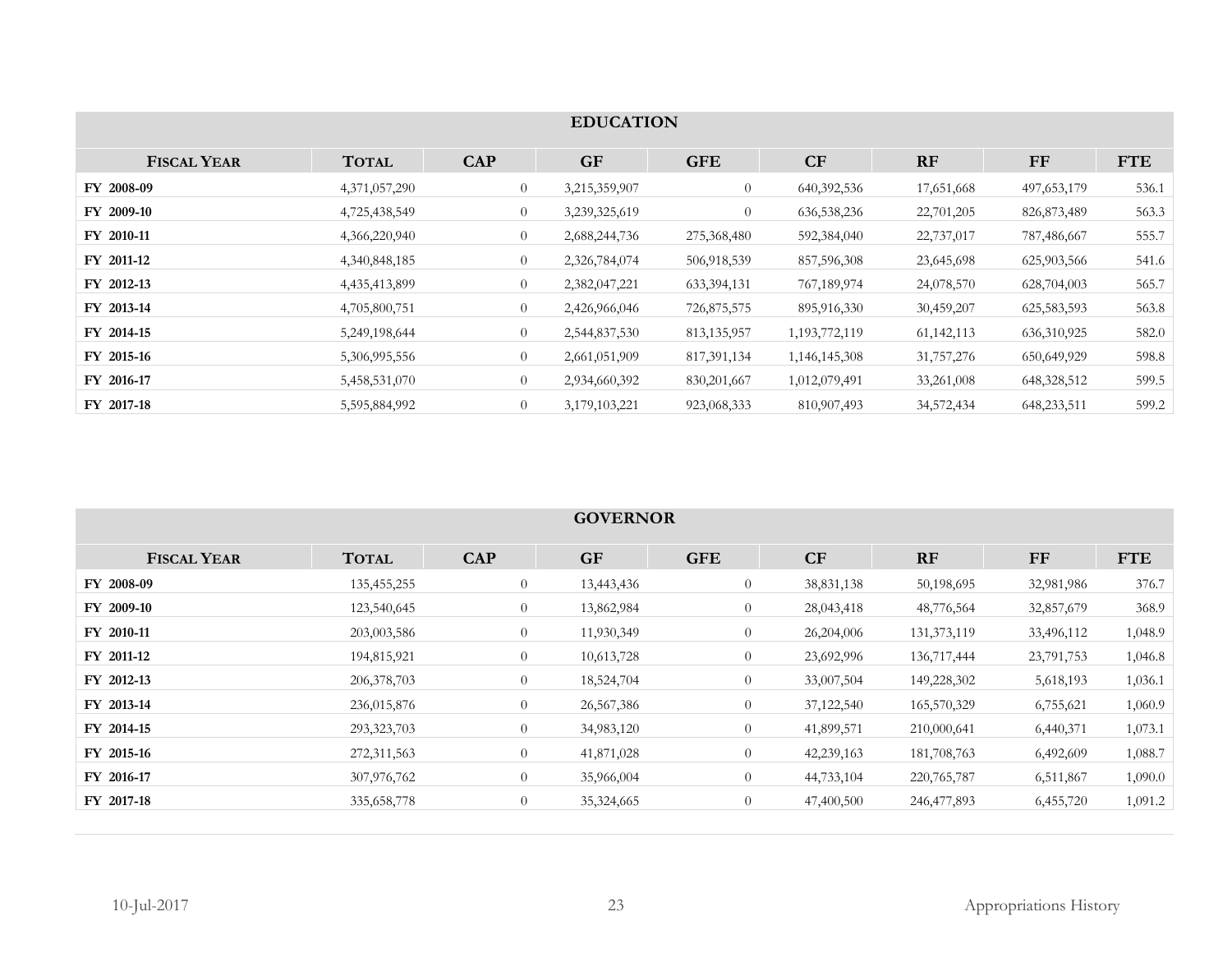|                    | <b>HEALTH CARE POLICY AND FINANCING</b> |                |               |               |               |            |               |            |  |  |  |
|--------------------|-----------------------------------------|----------------|---------------|---------------|---------------|------------|---------------|------------|--|--|--|
| <b>FISCAL YEAR</b> | <b>TOTAL</b>                            | <b>CAP</b>     | <b>GF</b>     | <b>GFE</b>    | CF            | <b>RF</b>  | <b>FF</b>     | <b>FTE</b> |  |  |  |
| FY 2008-09         | 3,892,474,674                           | $\overline{0}$ | 1,578,916,116 | 495,000       | 389, 157, 525 | 23,663,618 | 1,900,242,415 | 269.2      |  |  |  |
| <b>FY 2009-10</b>  | 4, 335, 417, 997                        | $\overline{0}$ | 1,150,588,412 | 450,000       | 595,916,623   | 24,443,505 | 2,564,019,457 | 287.6      |  |  |  |
| FY 2010-11         | 4,893,218,232                           | $\overline{0}$ | 1,002,895,562 | 275,815,480   | 785, 202, 148 | 18,526,832 | 2,810,778,210 | 294.8      |  |  |  |
| FY 2011-12         | 5,183,794,104                           | $\overline{0}$ | 1,191,572,843 | 507,364,639   | 886, 393, 498 | 8,576,440  | 2,589,886,684 | 312.5      |  |  |  |
| FY 2012-13         | 5,602,144,662                           | $\overline{0}$ | 1,219,565,331 | 633,835,731   | 936,836,405   | 7,174,145  | 2,804,733,050 | 327.1      |  |  |  |
| FY 2013-14         | 6,687,340,269                           | $\overline{0}$ | 1,370,155,674 | 727, 313, 875 | 986,463,698   | 10,483,522 | 3,592,923,500 | 358.3      |  |  |  |
| FY 2014-15         | 7,936,717,332                           | $\overline{0}$ | 1,539,374,279 | 813, 559, 557 | 902, 103, 342 | 6,104,791  | 4,675,575,363 | 390.9      |  |  |  |
| FY 2015-16         | 9,123,926,403                           | $\overline{0}$ | 1,682,726,859 | 817,818,727   | 1,167,365,312 | 17,072,325 | 5,438,943,180 | 422.2      |  |  |  |
| FY 2016-17         | 9,077,631,714                           | $\overline{0}$ | 1,798,860,293 | 830, 634, 257 | 1,022,925,553 | 15,426,584 | 5,409,785,027 | 435.8      |  |  |  |
| FY 2017-18         | 9,955,202,680                           | $\overline{0}$ | 1,899,291,910 | 923,508,673   | 1,217,646,986 | 77,268,980 | 5,837,486,131 | 458.5      |  |  |  |

# **HIGHER EDUCATION**

| <b>FISCAL YEAR</b> | <b>TOTAL</b>  | <b>CAP</b> | <b>GF</b>   | <b>GFE</b>    | CF            | <b>RF</b>   | FF          | <b>FTE</b> |
|--------------------|---------------|------------|-------------|---------------|---------------|-------------|-------------|------------|
| FY 2008-09         | 2,639,891,885 | $\theta$   | 661,973,800 | $\theta$      | 1,224,926,051 | 582,085,866 | 170,906,168 | 19,803.3   |
| FY 2009-10         | 2,627,663,370 | $\theta$   | 428,761,033 | $\theta$      | 1,433,870,516 | 362,747,643 | 402,284,178 | 20,954.9   |
| FY 2010-11         | 3,013,064,028 | $\theta$   | 489,917,482 | 215,190,663   | 1,614,730,367 | 643,769,858 | 49,455,658  | 21,397.0   |
| FY 2011-12         | 2,914,014,430 | $\theta$   | 174,486,245 | 449,476,455   | 1,720,379,975 | 550,656,940 | 19,014,815  | 21,490.8   |
| FY 2012-13         | 3,035,143,739 | $\theta$   | 50,278,283  | 578,291,507   | 1,835,273,931 | 552,186,789 | 19,113,229  | 21,458.9   |
| FY 2013-14         | 3,188,493,704 | $\theta$   | 76,974,728  | 582, 133, 333 | 1,933,397,850 | 576,697,493 | 19,290,300  | 22,842.3   |
| FY 2014-15         | 3,467,576,248 | $\theta$   | 9,049,192   | 753,033,333   | 2,048,656,281 | 634,406,378 | 22,431,064  | 23,455.2   |
| FY 2015-16         | 3,851,308,577 | $\theta$   | 100,149,328 | 757,266,667   | 2,269,594,336 | 701,803,695 | 22,494,551  | 23,856.3   |
| FY 2016-17         | 4,122,494,009 | $\theta$   | 100,968,049 | 770,066,667   | 2,513,598,084 | 715,348,692 | 22,512,517  | 24,491.4   |
| FY 2017-18         | 4,301,613,531 | $\theta$   | 31,974,567  | 862, 933, 333 | 2,645,689,267 | 738,374,874 | 22,641,490  | 25,087.2   |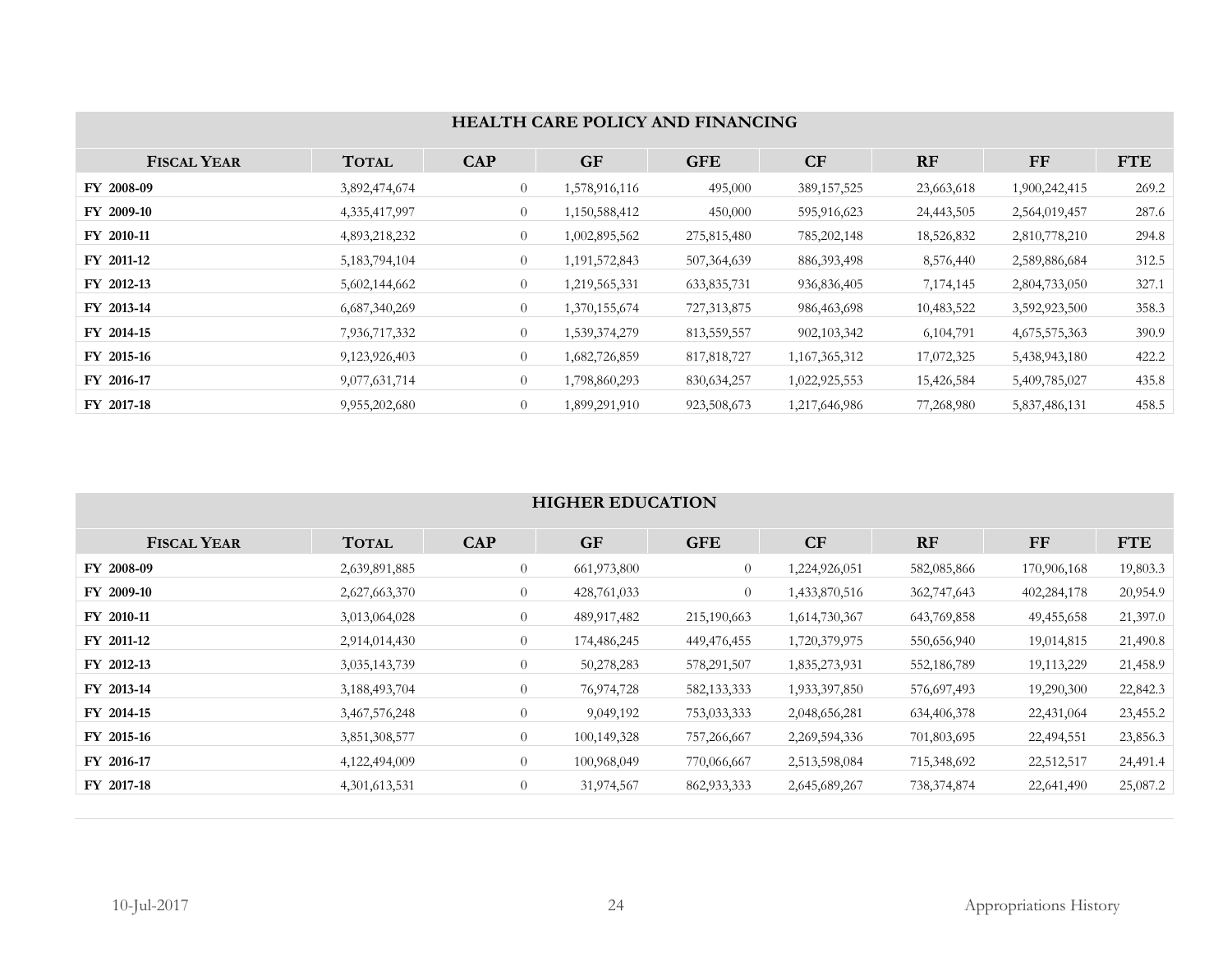|                    | <b>HUMAN SERVICES</b> |                |             |                |               |               |               |            |  |  |  |
|--------------------|-----------------------|----------------|-------------|----------------|---------------|---------------|---------------|------------|--|--|--|
|                    |                       |                |             |                |               |               |               |            |  |  |  |
| <b>FISCAL YEAR</b> | <b>TOTAL</b>          | <b>CAP</b>     | <b>GF</b>   | <b>GFE</b>     | CF            | <b>RF</b>     | $\bf FF$      | <b>FTE</b> |  |  |  |
| FY 2008-09         | 2,139,923,470         | $\theta$       | 680,013,238 | $\overline{0}$ | 350, 103, 548 | 429,630,630   | 680,176,054   | 5,528.1    |  |  |  |
| FY 2009-10         | 2,144,727,107         | $\theta$       | 651,948,502 | $\overline{0}$ | 351,463,783   | 438, 101, 302 | 703,213,520   | 5,491.1    |  |  |  |
| FY 2010-11         | 2,139,262,105         | $\overline{0}$ | 623,196,849 | $\overline{0}$ | 341, 382, 102 | 469,989,726   | 704,693,428   | 5,177.4    |  |  |  |
| FY 2011-12         | 2,053,176,906         | $\overline{0}$ | 619,593,123 | $\overline{0}$ | 329, 545, 321 | 455,037,280   | 649,001,182   | 4,849.6    |  |  |  |
| FY 2012-13         | 2,088,166,829         | $\overline{0}$ | 645,580,781 | $\overline{0}$ | 340,677,547   | 485,925,073   | 615,983,428   | 4,872.8    |  |  |  |
| FY 2013-14         | 2,188,861,617         | $\overline{0}$ | 719,139,332 | $\overline{0}$ | 359,967,114   | 497,587,819   | 612, 167, 352 | 4,879.0    |  |  |  |
| FY 2014-15         | 1,884,592,242         | $\overline{0}$ | 790,048,884 | $\overline{0}$ | 346, 379, 985 | 128,339,086   | 619,824,287   | 4,961.2    |  |  |  |
| FY 2015-16         | 1,923,529,623         | $\theta$       | 818,662,457 | $\overline{0}$ | 350,097,641   | 132,779,687   | 621,989,838   | 4,975.8    |  |  |  |
| FY 2016-17         | 1,907,776,487         | $\overline{0}$ | 831,272,286 | $\overline{0}$ | 390,905,724   | 129,320,756   | 556,277,721   | 4,793.4    |  |  |  |
| FY 2017-18         | 2,035,604,120         | $\theta$       | 866,955,020 | $\overline{0}$ | 415,732,200   | 174,562,607   | 578, 354, 293 | 4,937.6    |  |  |  |

# **JUDICIAL**

| <b>FISCAL YEAR</b> | <b>TOTAL</b> | <b>CAP</b>     | <b>GF</b>     | <b>GFE</b>     | CF            | RF         | <b>FF</b> | <b>FTE</b> |
|--------------------|--------------|----------------|---------------|----------------|---------------|------------|-----------|------------|
| FY 2008-09         | 433,774,947  | $\overline{0}$ | 327,079,558   | $\theta$       | 98,439,018    | 5,966,106  | 2,290,265 | 4,084.7    |
| FY 2009-10         | 441,595,052  | $\theta$       | 323,814,931   | $\overline{0}$ | 105,630,825   | 7,718,876  | 4,430,420 | 3,947.8    |
| FY 2010-11         | 450,583,947  | $\theta$       | 327,054,402   | $\overline{0}$ | 108,141,846   | 8,572,957  | 6,814,742 | 4,047.4    |
| FY 2011-12         | 473,703,301  | $\overline{0}$ | 338,455,642   | $\overline{0}$ | 114, 437, 763 | 15,599,598 | 5,210,298 | 4,174.7    |
| FY 2012-13         | 511,376,813  | $\overline{0}$ | 353,411,788   | $\overline{0}$ | 134,221,003   | 19,319,022 | 4,425,000 | 4,269.6    |
| FY 2013-14         | 556,936,266  | $\theta$       | 387, 197, 626 | $\overline{0}$ | 139,499,079   | 25,814,561 | 4,425,000 | 4,358.7    |
| FY 2014-15         | 617,042,608  | $\theta$       | 446,285,574   | $\overline{0}$ | 135,533,939   | 30,798,095 | 4,425,000 | 4,522.3    |
| FY 2015-16         | 673,771,294  | $\overline{0}$ | 478,617,095   | $\overline{0}$ | 156,643,072   | 34,086,127 | 4,425,000 | 4,592.3    |
| FY 2016-17         | 694,494,996  | $\theta$       | 491,246,425   | $\overline{0}$ | 164,554,601   | 34,268,970 | 4,425,000 | 4,615.1    |
| FY 2017-18         | 710,383,981  | $\theta$       | 513,002,350   | $\overline{0}$ | 157,894,176   | 35,062,455 | 4,425,000 | 4,648.3    |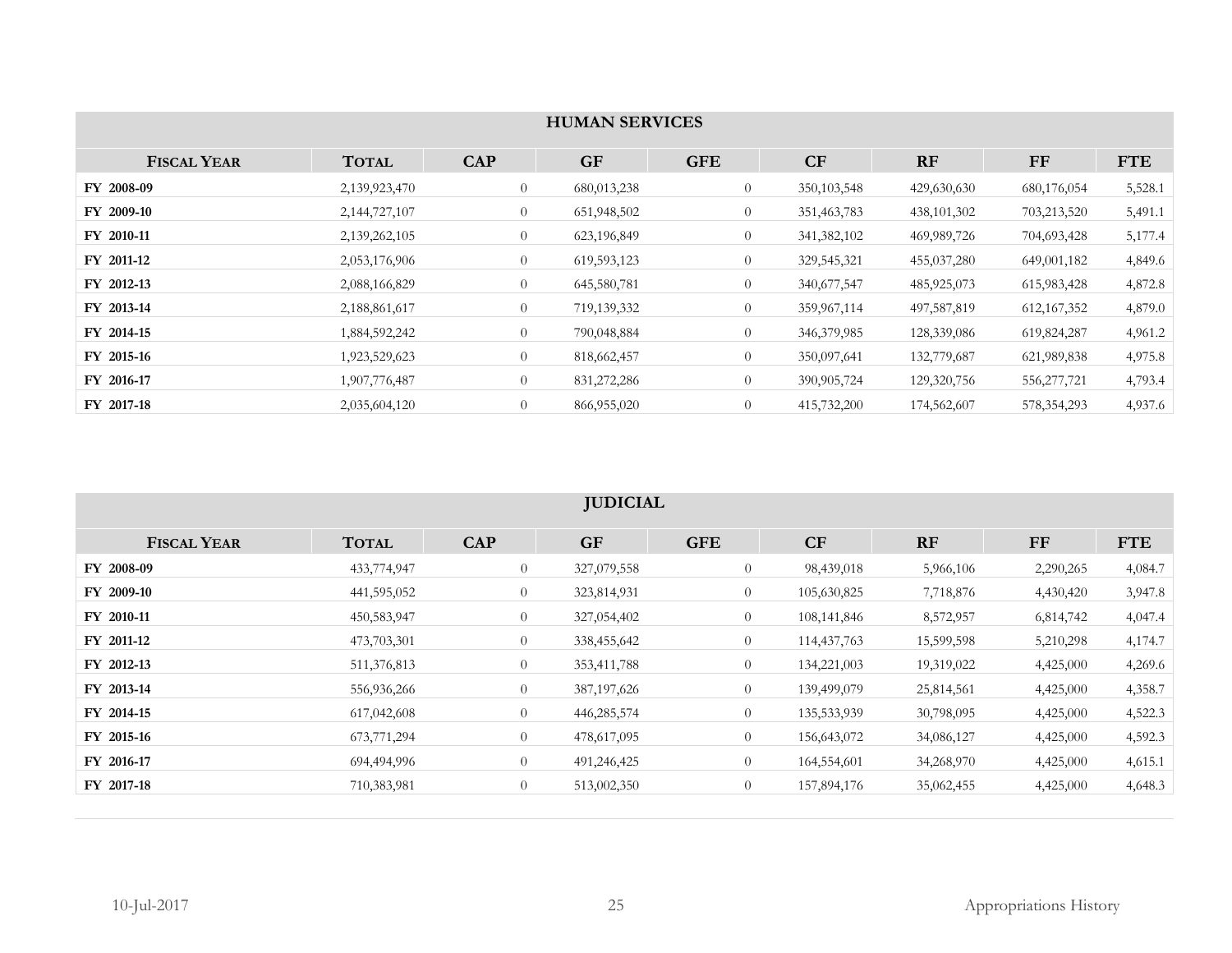|                    |               |                  | <b>LABOR AND EMPLOYMENT</b> |                |            |            |             |            |  |  |  |
|--------------------|---------------|------------------|-----------------------------|----------------|------------|------------|-------------|------------|--|--|--|
| <b>FISCAL YEAR</b> | <b>TOTAL</b>  | <b>CAP</b>       | <b>GF</b>                   | <b>GFE</b>     | CF         | RF         | $\bf FF$    | <b>FTE</b> |  |  |  |
| FY 2008-09         | 161,288,257   | $\overline{0}$   | $\overline{0}$              | $\overline{0}$ | 62,309,957 | 1,621,481  | 97,356,819  | 1,124.7    |  |  |  |
| FY 2009-10         | 177,028,794   | $\overline{0}$   | $\overline{0}$              | $\overline{0}$ | 60,585,018 | 12,832,151 | 103,611,625 | 1,123.7    |  |  |  |
| FY 2010-11         | 156,923,584   | $\overline{0}$   | $\overline{0}$              | $\overline{0}$ | 59,639,210 | 1,695,272  | 95,589,102  | 1,047.0    |  |  |  |
| FY 2011-12         | 158, 198, 167 | $\overline{0}$   | $\overline{0}$              | $\overline{0}$ | 60,912,916 | 752,426    | 96,532,825  | 1,046.8    |  |  |  |
| FY 2012-13         | 158,126,901   | $\boldsymbol{0}$ | $\theta$                    | $\overline{0}$ | 60,492,110 | 651,881    | 96,982,910  | 1,006.3    |  |  |  |
| FY 2013-14         | 163,342,035   | $\overline{0}$   | 98,519                      | $\overline{0}$ | 65,399,832 | 650,740    | 97,192,944  | 1,012.5    |  |  |  |
| FY 2014-15         | 167,508,765   | $\overline{0}$   | 661,690                     | $\overline{0}$ | 66,168,686 | 650,740    | 100,027,649 | 1,016.5    |  |  |  |
| FY 2015-16         | 187, 521, 105 | $\overline{0}$   | 8,008,584                   | $\overline{0}$ | 74,251,770 | 4,439,547  | 100,821,204 | 1,030.3    |  |  |  |
| FY 2016-17         | 244, 151, 762 | $\theta$         | 20,786,362                  | $\overline{0}$ | 71,493,888 | 9,401,877  | 142,469,635 | 1,279.8    |  |  |  |
| FY 2017-18         | 248,861,234   | $\overline{0}$   | 21,380,958                  | $\overline{0}$ | 72,525,276 | 9,515,450  | 145,439,550 | 1,279.8    |  |  |  |

#### **LAW**

| <b>FISCAL YEAR</b> | <b>TOTAL</b> | <b>CAP</b>     | <b>GF</b>  | <b>GFE</b>     | CF         | <b>RF</b>    | FF        | <b>FTE</b> |
|--------------------|--------------|----------------|------------|----------------|------------|--------------|-----------|------------|
| FY 2008-09         | 47,777,945   | $\overline{0}$ | 8,855,044  | $\overline{0}$ | 8,117,746  | 29,708,104   | 1,097,051 | 392.4      |
| FY 2009-10         | 49,339,112   | $\overline{0}$ | 9,225,846  | $\overline{0}$ | 9,292,899  | 29, 557, 289 | 1,263,078 | 398.6      |
| FY 2010-11         | 53,939,725   | $\overline{0}$ | 9,510,373  | $\overline{0}$ | 10,185,661 | 32,774,465   | 1,469,226 | 420.7      |
| FY 2011-12         | 54,372,200   | $\overline{0}$ | 9,422,208  | $\overline{0}$ | 10,389,960 | 33,059,968   | 1,500,064 | 419.0      |
| FY 2012-13         | 58,484,678   | $\overline{0}$ | 10,452,022 | $\overline{0}$ | 10,979,963 | 35,476,528   | 1,576,165 | 432.7      |
| FY 2013-14         | 68,999,898   | $\overline{0}$ | 12,168,714 | $\overline{0}$ | 12,833,181 | 42,227,639   | 1,770,364 | 452.5      |
| FY 2014-15         | 74,767,926   | $\overline{0}$ | 13,575,405 | $\overline{0}$ | 15,578,104 | 43,867,145   | 1,747,272 | 469.0      |
| FY 2015-16         | 77,806,737   | $\overline{0}$ | 15,283,511 | $\overline{0}$ | 15,807,162 | 44,919,639   | 1,796,425 | 477.6      |
| FY 2016-17         | 78,480,560   | $\theta$       | 15,190,519 | $\overline{0}$ | 15,629,323 | 45,875,081   | 1,785,637 | 484.5      |
| FY 2017-18         | 81,077,081   | $\overline{0}$ | 16,214,183 | $\overline{0}$ | 17,314,175 | 45,720,252   | 1,828,471 | 473.4      |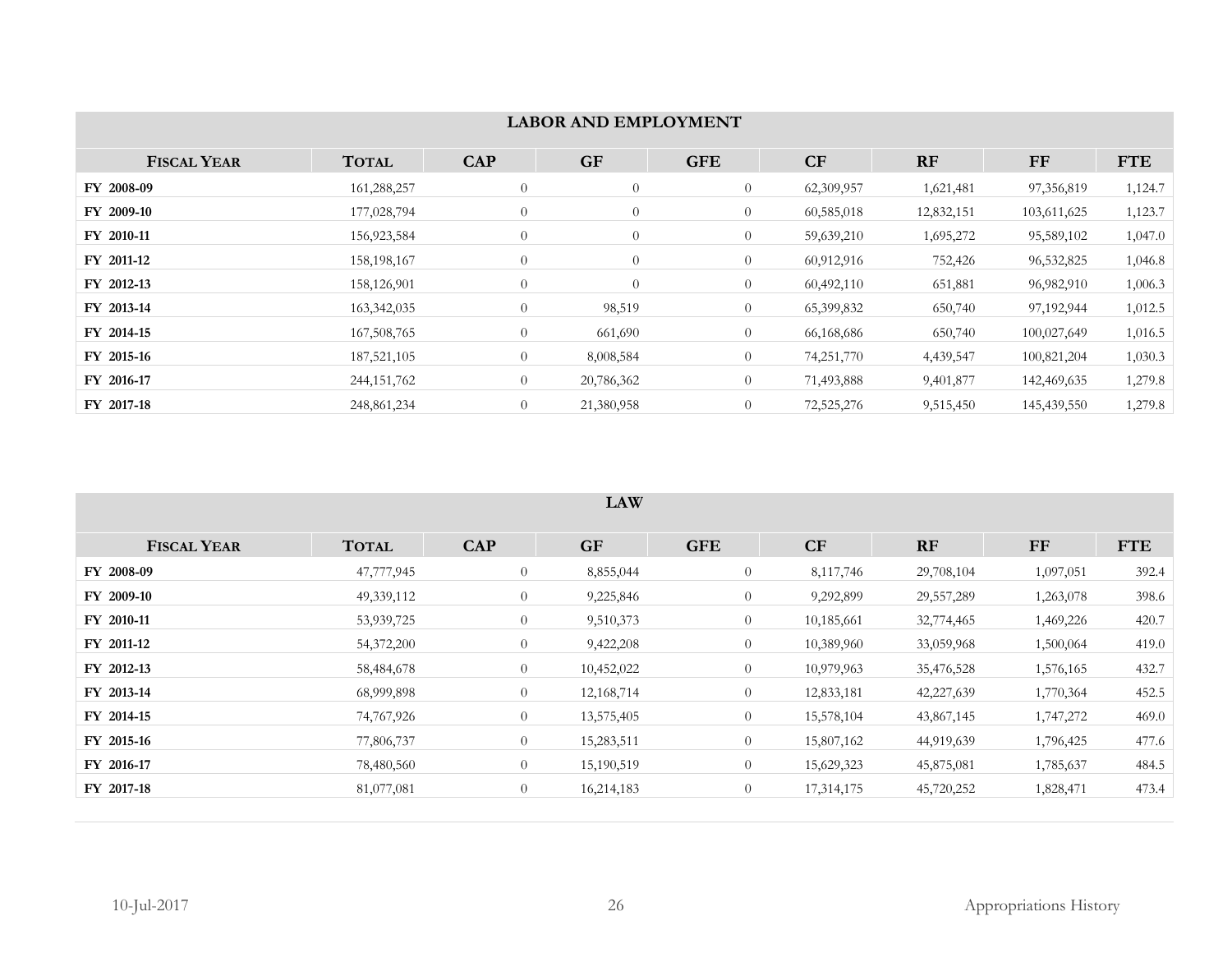|                    | <b>LEGISLATIVE DEPARTMENT</b> |                |              |                |         |           |                |            |  |  |  |  |
|--------------------|-------------------------------|----------------|--------------|----------------|---------|-----------|----------------|------------|--|--|--|--|
| <b>FISCAL YEAR</b> | <b>TOTAL</b>                  | <b>CAP</b>     | <b>GF</b>    | <b>GFE</b>     | CF      | RF        | $\bf FF$       | <b>FTE</b> |  |  |  |  |
| FY 2008-09         | 35,902,707                    | $\theta$       | 34,889,177   | $\overline{0}$ | 207,030 | 806,500   | $\theta$       | 277.1      |  |  |  |  |
| FY 2009-10         | 36, 544, 775                  | $\theta$       | 35, 137, 319 | $\overline{0}$ | 223,640 | 1,183,816 | $\overline{0}$ | 277.1      |  |  |  |  |
| FY 2010-11         | 35,999,593                    | $\theta$       | 34,796,446   | $\overline{0}$ | 202,831 | 1,000,316 | $\theta$       | 277.1      |  |  |  |  |
| FY 2011-12         | 35,973,235                    | $\overline{0}$ | 34,684,832   | $\overline{0}$ | 184,587 | 1,103,816 | $\overline{0}$ | 271.0      |  |  |  |  |
| FY 2012-13         | 37,046,125                    | $\overline{0}$ | 35,963,244   | $\overline{0}$ | 179,065 | 903,816   | $\overline{0}$ | 271.0      |  |  |  |  |
| FY 2013-14         | 40,399,019                    | $\theta$       | 38,592,648   | $\overline{0}$ | 179,000 | 1,627,371 | $\theta$       | 272.6      |  |  |  |  |
| FY 2014-15         | 42,045,491                    | $\overline{0}$ | 40,962,675   | $\theta$       | 179,000 | 903,816   | $\theta$       | 278.6      |  |  |  |  |
| FY 2015-16         | 44,641,162                    | $\theta$       | 43,297,162   | $\overline{0}$ | 179,000 | 1,165,000 | $\overline{0}$ | 281.3      |  |  |  |  |
| FY 2016-17         | 45,868,293                    | $\overline{0}$ | 44,789,293   | $\overline{0}$ | 179,000 | 900,000   | $\overline{0}$ | 285.0      |  |  |  |  |
| FY 2017-18         | 49,928,386                    | $\overline{0}$ | 48,280,517   | $\overline{0}$ | 470,869 | 1,177,000 | $\overline{0}$ | 287.7      |  |  |  |  |

### **LOCAL AFFAIRS**

| <b>FISCAL YEAR</b> | <b>TOTAL</b>  | <b>CAP</b>     | <b>GF</b>    | <b>GFE</b>  | <b>CF</b>     | <b>RF</b>  | FF          | <b>FTE</b> |
|--------------------|---------------|----------------|--------------|-------------|---------------|------------|-------------|------------|
| FY 2008-09         | 263, 367, 107 | $\overline{0}$ | 12,352,639   | $\theta$    | 190,783,749   | 5,324,722  | 54,905,997  | 180.5      |
| FY 2009-10         | 394,429,210   | $\overline{0}$ | 10,912,921   | $\theta$    | 258,601,220   | 11,928,255 | 112,986,814 | 186.5      |
| FY 2010-11         | 318,261,501   | $\overline{0}$ | 6,386,486    | 4, 144, 363 | 203,509,756   | 7,243,477  | 96,977,419  | 176.0      |
| FY 2011-12         | 363,431,403   | $\overline{0}$ | 6,084,747    | 4,294,753   | 228,629,982   | 7,102,736  | 117,319,185 | 191.1      |
| FY 2012-13         | 327, 213, 891 | $\overline{0}$ | 6,779,506    | 4,294,753   | 206, 386, 363 | 7,129,597  | 102,623,672 | 163.2      |
| FY 2013-14         | 309,522,327   | $\overline{0}$ | 13,415,702   | 4,294,753   | 213,224,629   | 8,630,903  | 69,956,340  | 164.3      |
| FY 2014-15         | 310,844,001   | $\overline{0}$ | 17,744,348   | 4,294,753   | 209,046,453   | 9,412,579  | 70,345,868  | 168.4      |
| FY 2015-16         | 321, 301, 682 | $\theta$       | 20,375,159   | 4,251,065   | 209, 312, 306 | 10,487,107 | 76,876,045  | 172.5      |
| FY 2016-17         | 305, 587, 580 | $\overline{0}$ | 21, 257, 580 | 4,230,000   | 194,098,487   | 10,915,745 | 75,085,768  | 173.9      |
| FY 2017-18         | 305,932,325   | $\theta$       | 27,856,084   | 4,230,000   | 181,821,729   | 11,319,391 | 80,705,121  | 179.2      |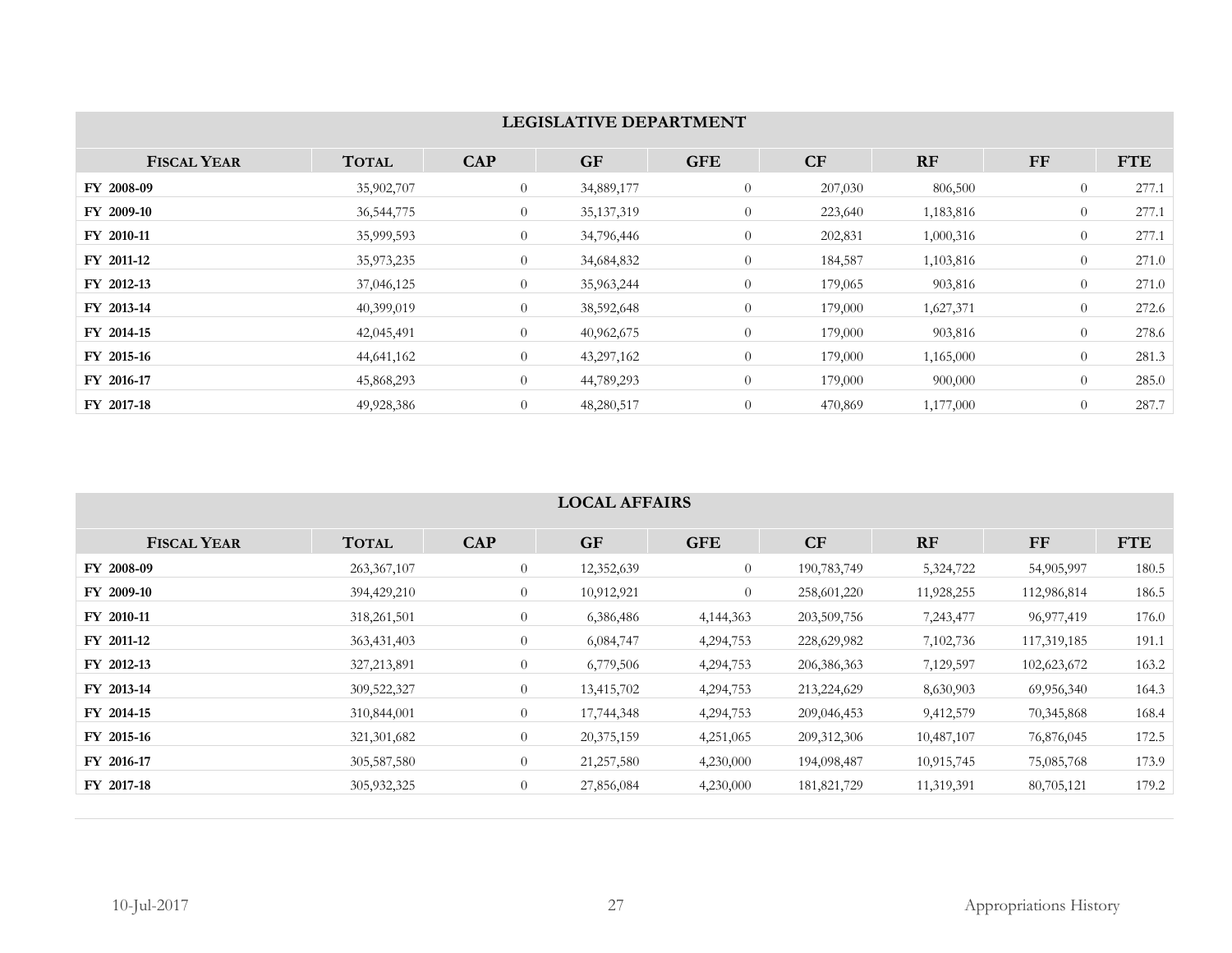| MILITARY AND VETERANS AFFAIRS |               |                |            |                |           |                |             |            |  |  |
|-------------------------------|---------------|----------------|------------|----------------|-----------|----------------|-------------|------------|--|--|
| <b>FISCAL YEAR</b>            | <b>TOTAL</b>  | <b>CAP</b>     | <b>GF</b>  | <b>GFE</b>     | CF        | RF             | FF          | <b>FTE</b> |  |  |
| FY 2008-09                    | 203,354,874   | $\overline{0}$ | 5,685,713  | $\overline{0}$ | 1,308,889 | 653,509        | 195,706,763 | 1,386.9    |  |  |
| <b>FY 2009-10</b>             | 203, 227, 824 | $\overline{0}$ | 5,407,887  | $\overline{0}$ | 1,407,940 | 803,509        | 195,608,488 | 1,386.9    |  |  |
| FY 2010-11                    | 221, 257, 517 | $\theta$       | 5,286,233  | $\overline{0}$ | 1,408,881 | 803,509        | 213,758,894 | 1,384.9    |  |  |
| FY 2011-12                    | 221, 216, 971 | $\theta$       | 5,429,298  | $\overline{0}$ | 1,209,140 | 803,509        | 213,775,024 | 1,384.9    |  |  |
| FY 2012-13                    | 222,957,286   | $\overline{0}$ | 6,692,607  | $\overline{0}$ | 1,332,993 | 803,662        | 214,128,024 | 1,384.9    |  |  |
| FY 2013-14                    | 223,858,252   | $\overline{0}$ | 7,378,715  | $\overline{0}$ | 1,239,695 | 800,000        | 214,439,842 | 1,389.6    |  |  |
| FY 2014-15                    | 225, 377, 743 | $\overline{0}$ | 8,244,667  | $\overline{0}$ | 1,282,783 | 1,100,000      | 214,750,293 | 1,391.2    |  |  |
| FY 2015-16                    | 225,383,356   | $\theta$       | 8,294,927  | $\overline{0}$ | 1,281,079 | 800,000        | 215,007,350 | 1,392.3    |  |  |
| FY 2016-17                    | 225,498,851   | $\theta$       | 8,443,132  | $\overline{0}$ | 1,211,976 | 800,000        | 215,043,743 | 1,392.4    |  |  |
| FY 2017-18                    | 226,968,060   | $\overline{0}$ | 10,530,168 | $\theta$       | 1,135,343 | $\overline{0}$ | 215,302,549 | 1,393.3    |  |  |

### **NATURAL RESOURCES**

| <b>FISCAL YEAR</b> | <b>TOTAL</b>  | <b>CAP</b>     | <b>GF</b>    | <b>GFE</b>     | <b>CF</b>     | RF        | $\bf FF$   | <b>FTE</b> |
|--------------------|---------------|----------------|--------------|----------------|---------------|-----------|------------|------------|
| FY 2008-09         | 234,769,579   | $\theta$       | 31,057,499   | $\overline{0}$ | 179,001,019   | 7,377,769 | 17,333,292 | 1,546.8    |
| FY 2009-10         | 225,420,833   | $\overline{0}$ | 26,634,588   | $\theta$       | 174,244,140   | 7,305,823 | 17,236,282 | 1,538.8    |
| FY 2010-11         | 245,695,421   | $\theta$       | 26,201,062   | $\overline{0}$ | 191,792,929   | 7,972,361 | 19,729,069 | 1,474.8    |
| FY 2011-12         | 241,982,640   | $\theta$       | 23,429,407   | $\theta$       | 190, 187, 713 | 8,480,565 | 19,884,955 | 1,466.1    |
| FY 2012-13         | 262,777,961   | $\overline{0}$ | 23,768,283   | $\overline{0}$ | 209,619,862   | 8,641,534 | 20,748,282 | 1,464.1    |
| FY 2013-14         | 277,676,404   | $\theta$       | 25, 126, 713 | $\theta$       | 215,232,947   | 8,778,322 | 28,538,422 | 1,439.1    |
| FY 2014-15         | 255,752,816   | $\overline{0}$ | 26,309,329   | $\overline{0}$ | 192,487,142   | 8,103,450 | 28,852,895 | 1,444.7    |
| FY 2015-16         | 263,919,227   | $\theta$       | 27,671,518   | $\overline{0}$ | 198,404,864   | 8,701,045 | 29,141,800 | 1,462.6    |
| FY 2016-17         | 266,054,974   | $\theta$       | 28,742,941   | $\theta$       | 202,967,586   | 7,703,225 | 26,641,222 | 1,462.7    |
| FY 2017-18         | 295, 292, 465 | $\theta$       | 30,864,532   | $\overline{0}$ | 230,795,872   | 6,932,593 | 26,699,468 | 1,458.6    |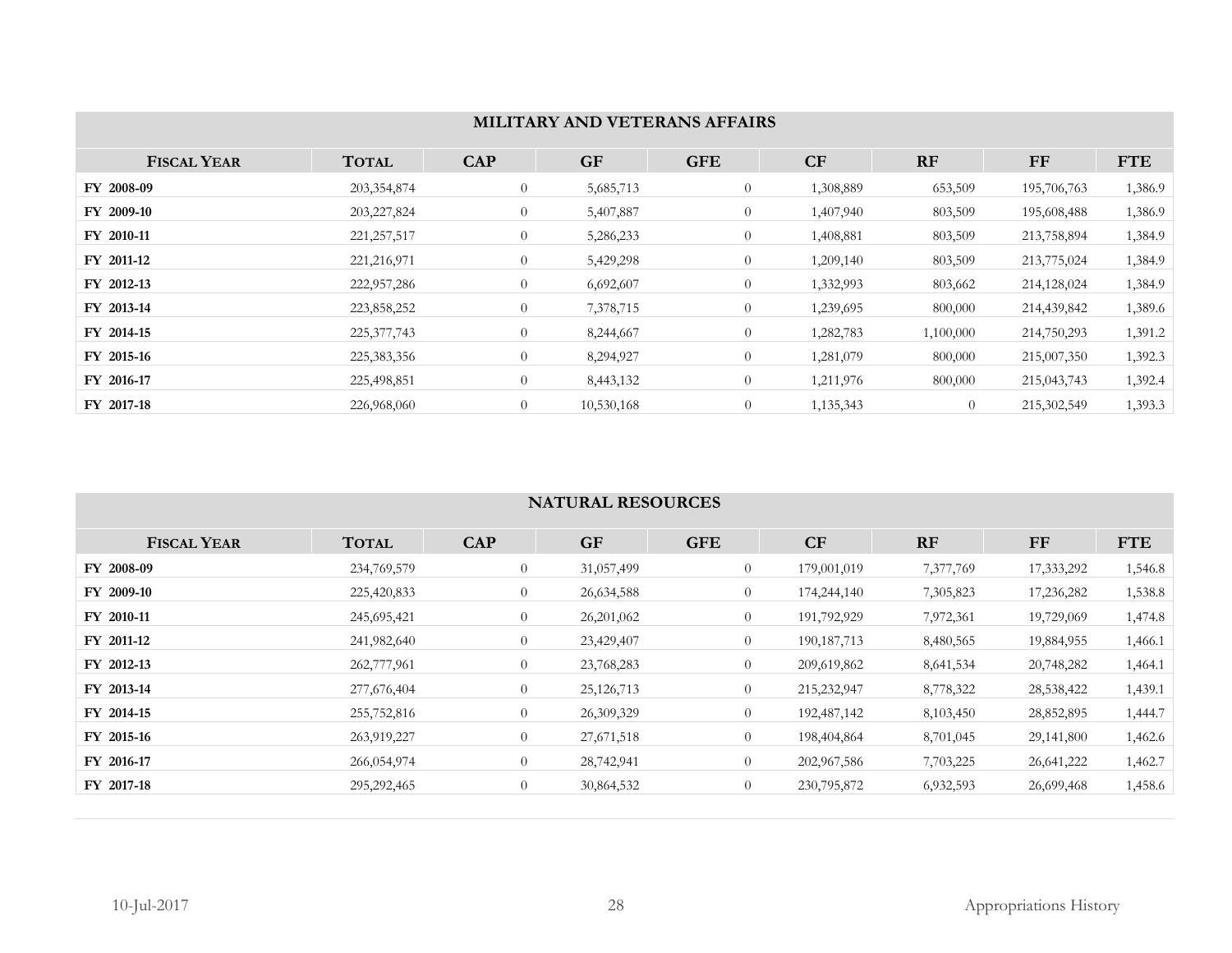| <b>PERSONNEL</b>   |               |                |             |                |            |               |                |            |  |  |
|--------------------|---------------|----------------|-------------|----------------|------------|---------------|----------------|------------|--|--|
| <b>FISCAL YEAR</b> | <b>TOTAL</b>  | <b>CAP</b>     | <b>GF</b>   | <b>GFE</b>     | CF         | <b>RF</b>     | $\bf FF$       | <b>FTE</b> |  |  |
| FY 2008-09         | 148,884,216   | $\overline{0}$ | 5,784,722   | $\overline{0}$ | 6,667,669  | 136, 431, 825 | $\overline{0}$ | 392.9      |  |  |
| FY 2009-10         | 176,507,609   | $\overline{0}$ | 5,576,326   | $\overline{0}$ | 10,828,867 | 160, 102, 416 | $\overline{0}$ | 393.6      |  |  |
| FY 2010-11         | 160,763,682   | $\overline{0}$ | 5, 104, 155 | $\overline{0}$ | 10,654,935 | 145,004,592   | $\overline{0}$ | 391.3      |  |  |
| FY 2011-12         | 157,857,935   | $\overline{0}$ | 4,118,272   | $\overline{0}$ | 11,790,909 | 141,948,754   | $\overline{0}$ | 394.3      |  |  |
| FY 2012-13         | 165,825,317   | $\overline{0}$ | 6,603,153   | $\overline{0}$ | 14,205,062 | 145,017,102   | $\overline{0}$ | 396.9      |  |  |
| FY 2013-14         | 196,632,032   | $\overline{0}$ | 31,439,880  | $\overline{0}$ | 13,728,813 | 151,463,339   | $\overline{0}$ | 393.1      |  |  |
| FY 2014-15         | 175, 207, 443 | $\overline{0}$ | 7,130,338   | $\overline{0}$ | 14,873,826 | 153,203,279   | $\overline{0}$ | 393.1      |  |  |
| FY 2015-16         | 189,762,921   | $\overline{0}$ | 11,817,618  | $\overline{0}$ | 14,293,652 | 163,651,651   | $\overline{0}$ | 410.1      |  |  |
| FY 2016-17         | 192,518,150   | $\overline{0}$ | 13,145,504  | $\overline{0}$ | 16,928,150 | 162,444,496   | $\overline{0}$ | 421.5      |  |  |
| FY 2017-18         | 195, 217, 235 | $\overline{0}$ | 12,499,410  | $\overline{0}$ | 13,927,636 | 168,790,189   | $\overline{0}$ | 422.1      |  |  |

### **PUBLIC HEALTH AND ENVIRONMENT**

| <b>FISCAL YEAR</b> | <b>TOTAL</b> | <b>CAP</b>     | <b>GF</b>    | <b>GFE</b> | CF            | <b>RF</b>    | FF            | <b>FTE</b> |
|--------------------|--------------|----------------|--------------|------------|---------------|--------------|---------------|------------|
| FY 2008-09         | 469,965,999  | $\overline{0}$ | 26,091,357   | 495,000    | 164,440,239   | 69,325,687   | 209, 613, 716 | 1,224.8    |
| FY 2009-10         | 428,940,743  | $\overline{0}$ | 26,626,170   | 450,000    | 145,250,938   | 33, 233, 774 | 223,379,861   | 1,289.5    |
| FY 2010-11         | 442,784,386  | $\overline{0}$ | 27,013,904   | 447,000    | 132,523,812   | 26,696,827   | 256, 102, 843 | 1,227.7    |
| FY 2011-12         | 446,906,027  | $\overline{0}$ | 27,027,336   | 446,100    | 124,269,359   | 28,977,004   | 266,186,228   | 1,260.9    |
| FY 2012-13         | 468,998,263  | $\overline{0}$ | 30,701,076   | 441,600    | 160,084,332   | 32, 343, 375 | 245, 427, 880 | 1,223.2    |
| FY 2013-14         | 527,047,365  | $\overline{0}$ | 53,689,141   | 438,300    | 152,650,718   | 29,645,685   | 290,623,521   | 1,239.3    |
| FY 2014-15         | 552,219,752  | $\overline{0}$ | 63,899,251   | 423,600    | 161,438,088   | 35, 141, 182 | 291, 317, 631 | 1,265.0    |
| FY 2015-16         | 537,837,301  | $\overline{0}$ | 47,587,694   | 427,593    | 157,897,569   | 37,770,563   | 294,153,882   | 1,288.6    |
| FY 2016-17         | 566,968,574  | $\overline{0}$ | 47, 197, 386 | 432,590    | 189, 303, 546 | 41, 342, 484 | 288,692,568   | 1,311.3    |
| FY 2017-18         | 580,007,988  | $\overline{0}$ | 48, 357, 937 | 440,340    | 188,457,556   | 45,239,889   | 297,512,266   | 1,336.0    |
|                    |              |                |              |            |               |              |               |            |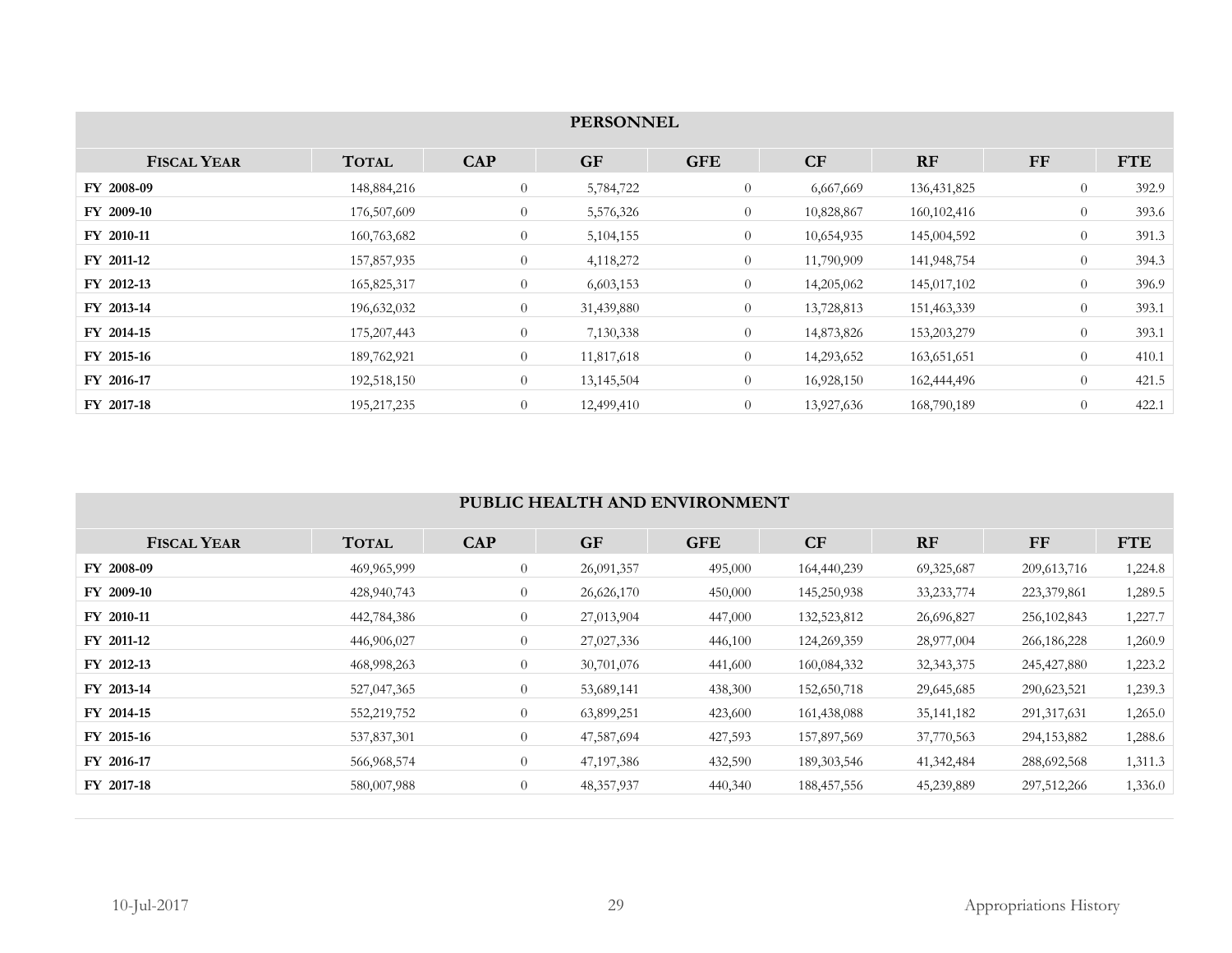| <b>PUBLIC SAFETY</b> |               |                |               |                |               |              |              |            |  |  |
|----------------------|---------------|----------------|---------------|----------------|---------------|--------------|--------------|------------|--|--|
| <b>FISCAL YEAR</b>   | <b>TOTAL</b>  | <b>CAP</b>     | <b>GF</b>     | <b>GFE</b>     | CF            | RF           | <b>FF</b>    | <b>FTE</b> |  |  |
| FY 2008-09           | 245,735,484   | $\overline{0}$ | 79,735,441    | $\theta$       | 117,842,353   | 21,669,859   | 26,487,831   | 1,350.9    |  |  |
| FY 2009-10           | 249,790,343   | $\overline{0}$ | 81,989,417    | $\overline{0}$ | 119,897,125   | 21, 337, 368 | 26,566,433   | 1,358.5    |  |  |
| FY 2010-11           | 258,269,940   | $\overline{0}$ | 82,314,802    | $\theta$       | 126, 211, 938 | 21,858,171   | 27,885,029   | 1,349.0    |  |  |
| FY 2011-12           | 266,449,468   | $\overline{0}$ | 82,727,973    | $\theta$       | 129,681,033   | 24,480,944   | 29,559,518   | 1,354.0    |  |  |
| FY 2012-13           | 323,109,852   | $\overline{0}$ | 86,452,085    | $\theta$       | 156, 169, 131 | 27, 132, 877 | 53, 355, 759 | 1,562.3    |  |  |
| FY 2013-14           | 417, 172, 827 | $\theta$       | 168, 464, 555 | $\theta$       | 166,495,597   | 26,975,529   | 55, 237, 146 | 1,618.2    |  |  |
| FY 2014-15           | 401,936,770   | $\overline{0}$ | 134,566,411   | $\theta$       | 175,622,518   | 33, 311, 956 | 58,435,885   | 1,688.6    |  |  |
| FY 2015-16           | 399,450,469   | $\overline{0}$ | 119,777,386   | $\theta$       | 185,772,422   | 34, 381, 520 | 59,519,141   | 1,727.1    |  |  |
| FY 2016-17           | 413,647,542   | $\theta$       | 122,680,880   | $\overline{0}$ | 190,524,914   | 38,933,169   | 61,508,579   | 1,783.4    |  |  |
| FY 2017-18           | 421,394,273   | $\overline{0}$ | 123,448,065   | $\theta$       | 200, 251, 200 | 40,958,581   | 56,736,427   | 1,802.0    |  |  |

# **REGULATORY AGENCIES**

| <b>FISCAL YEAR</b> | <b>TOTAL</b> | <b>CAP</b>     | <b>GF</b> | <b>GFE</b>     | CF           | RF        | FF        | <b>FTE</b> |
|--------------------|--------------|----------------|-----------|----------------|--------------|-----------|-----------|------------|
| FY 2008-09         | 77,722,749   | $\theta$       | 1,465,862 | $\overline{0}$ | 66, 343, 403 | 8,595,150 | 1,318,334 | 576.1      |
| FY 2009-10         | 79,893,774   | $\theta$       | 1,457,251 | $\overline{0}$ | 68,839,045   | 8,382,793 | 1,214,685 | 595.4      |
| FY 2010-11         | 77,724,398   | $\overline{0}$ | 1,510,435 | $\theta$       | 68, 157, 532 | 6,825,033 | 1,231,398 | 578.4      |
| FY 2011-12         | 76,799,510   | $\theta$       | 1,600,344 | $\overline{0}$ | 69,765,231   | 4,239,807 | 1,194,128 | 592.1      |
| FY 2012-13         | 78,885,112   | $\overline{0}$ | 1,715,818 | $\overline{0}$ | 71,586,905   | 4,267,189 | 1,315,200 | 559.9      |
| FY 2013-14         | 81, 184, 712 | $\theta$       | 1,703,494 | $\overline{0}$ | 73,652,864   | 4,504,371 | 1,323,983 | 572.7      |
| FY 2014-15         | 86,743,142   | $\overline{0}$ | 1,884,591 | $\overline{0}$ | 78,741,802   | 4,725,487 | 1,391,262 | 587.6      |
| FY 2015-16         | 88,909,962   | $\overline{0}$ | 1,923,405 | $\overline{0}$ | 80,625,258   | 4,875,289 | 1,486,010 | 585.5      |
| FY 2016-17         | 86, 142, 731 | $\theta$       | 1,769,297 | $\overline{0}$ | 78, 137, 343 | 4,852,173 | 1,383,918 | 588.2      |
| FY 2017-18         | 99,198,237   | $\overline{0}$ | 1,844,627 | $\overline{0}$ | 91,024,582   | 5,060,383 | 1,268,645 | 573.1      |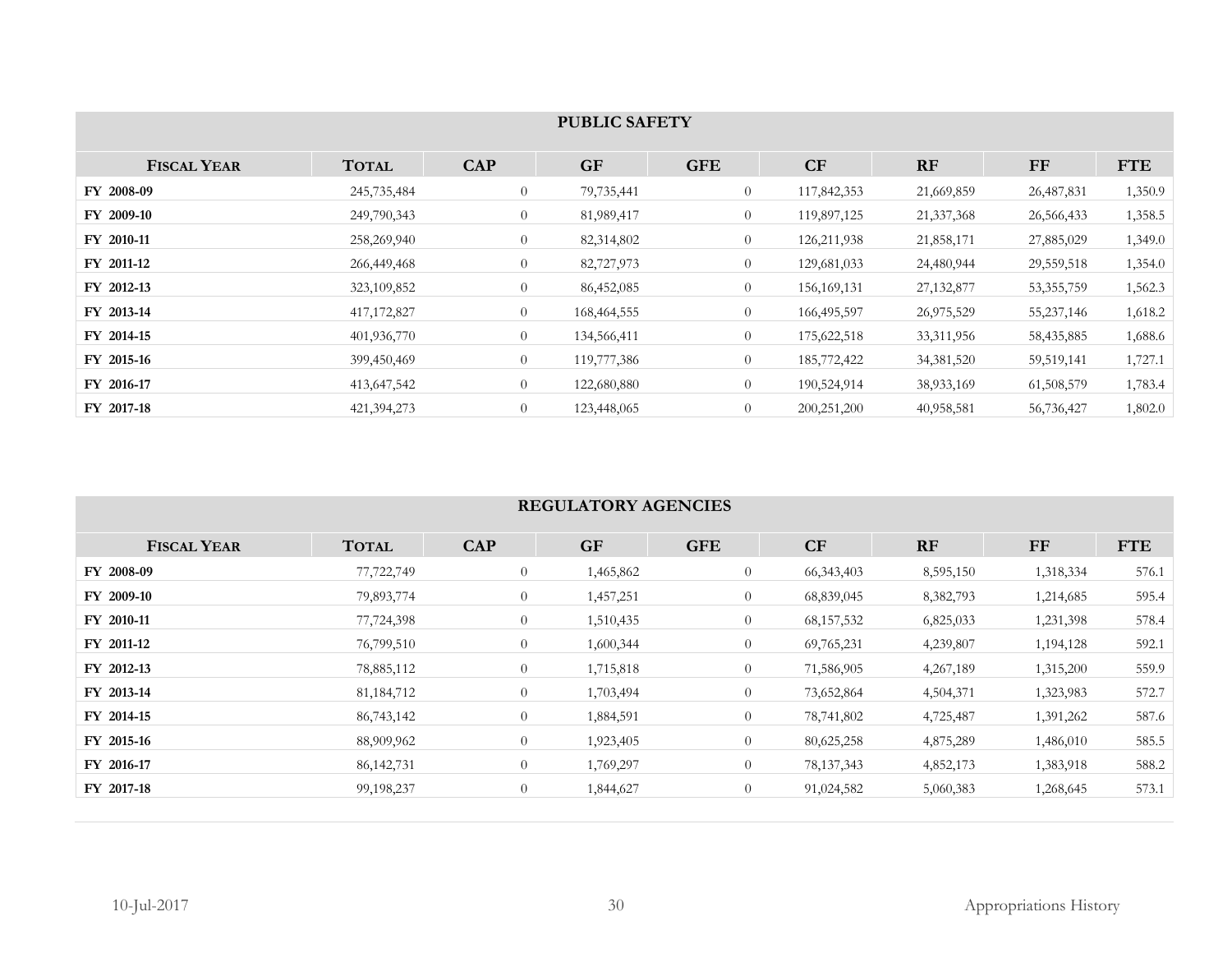|                    |               |                | <b>REVENUE</b> |                |             |           |           |            |
|--------------------|---------------|----------------|----------------|----------------|-------------|-----------|-----------|------------|
|                    |               |                |                |                |             |           |           |            |
| <b>FISCAL YEAR</b> | <b>TOTAL</b>  | <b>CAP</b>     | <b>GF</b>      | <b>GFE</b>     | CF          | RF        | $\bf FF$  | <b>FTE</b> |
| FY 2008-09         | 687, 174, 978 | $\overline{0}$ | 100,649,490    | $\overline{0}$ | 583,661,442 | 1,392,448 | 1,471,598 | 1,496.8    |
| FY 2009-10         | 692,073,355   | $\theta$       | 73,749,339     | $\overline{0}$ | 615,399,703 | 1,398,939 | 1,525,374 | 1,490.7    |
| FY 2010-11         | 727,346,620   | $\theta$       | 70,830,479     | $\overline{0}$ | 654,279,061 | 1,421,461 | 815,619   | 1,521.5    |
| FY 2011-12         | 295,481,810   | $\theta$       | 72,744,786     | $\overline{0}$ | 220,685,036 | 1,328,287 | 723,701   | 1,372.3    |
| FY 2012-13         | 287,797,760   | $\overline{0}$ | 73,393,521     | $\overline{0}$ | 211,976,517 | 1,603,334 | 824,388   | 1,249.1    |
| FY 2013-14         | 307,480,144   | $\overline{0}$ | 80, 547, 235   | $\overline{0}$ | 221,039,808 | 5,068,713 | 824,388   | 1,253.2    |
| FY 2014-15         | 329,500,193   | $\overline{0}$ | 103,605,100    | $\overline{0}$ | 219,536,248 | 5,534,457 | 824,388   | 1,332.8    |
| FY 2015-16         | 325,298,965   | $\theta$       | 97,942,157     | $\overline{0}$ | 221,218,250 | 5,314,170 | 824,388   | 1,371.4    |
| FY 2016-17         | 342,023,592   | $\theta$       | 100,886,490    | $\overline{0}$ | 233,790,126 | 6,522,588 | 824,388   | 1,430.4    |
| FY 2017-18         | 356, 374, 947 | $\theta$       | 107,595,006    | $\overline{0}$ | 241,710,307 | 6,245,246 | 824,388   | 1,437.2    |

#### **STATE**

| <b>FISCAL YEAR</b> | <b>TOTAL</b> | <b>CAP</b>     | <b>GF</b>      | <b>GFE</b>     | CF         | RF             | <b>FF</b>      | <b>FTE</b> |
|--------------------|--------------|----------------|----------------|----------------|------------|----------------|----------------|------------|
| FY 2008-09         | 27,569,394   | $\theta$       | $\theta$       | $\overline{0}$ | 27,569,394 | $\overline{0}$ | $\overline{0}$ | 127.1      |
| FY 2009-10         | 21,022,851   | $\overline{0}$ | $\overline{0}$ | $\overline{0}$ | 21,022,851 | $\theta$       | $\overline{0}$ | 133.9      |
| FY 2010-11         | 21,496,775   | $\overline{0}$ | $\theta$       | $\overline{0}$ | 21,496,775 | $\theta$       | $\overline{0}$ | 135.1      |
| FY 2011-12         | 20,438,481   | $\overline{0}$ | $\overline{0}$ | $\overline{0}$ | 20,438,481 | $\overline{0}$ | $\overline{0}$ | 127.9      |
| FY 2012-13         | 20,458,878   | $\overline{0}$ | $\overline{0}$ | $\overline{0}$ | 20,458,878 | $\overline{0}$ | $\overline{0}$ | 133.0      |
| FY 2013-14         | 23,406,861   | $\theta$       | $\theta$       | $\overline{0}$ | 23,406,861 | $\overline{0}$ | $\overline{0}$ | 139.0      |
| FY 2014-15         | 22,508,337   | $\theta$       | $\overline{0}$ | $\overline{0}$ | 22,508,337 | $\overline{0}$ | $\overline{0}$ | 137.3      |
| FY 2015-16         | 21,580,286   | $\overline{0}$ | $\overline{0}$ | $\overline{0}$ | 21,580,286 | $\overline{0}$ | $\overline{0}$ | 137.3      |
| FY 2016-17         | 22,288,655   | $\overline{0}$ | $\overline{0}$ | $\overline{0}$ | 22,288,655 | $\overline{0}$ | $\overline{0}$ | 137.4      |
| FY 2017-18         | 22,903,775   | $\theta$       | $\overline{0}$ | $\overline{0}$ | 22,903,775 | $\overline{0}$ | $\overline{0}$ | 137.4      |
|                    |              |                |                |                |            |                |                |            |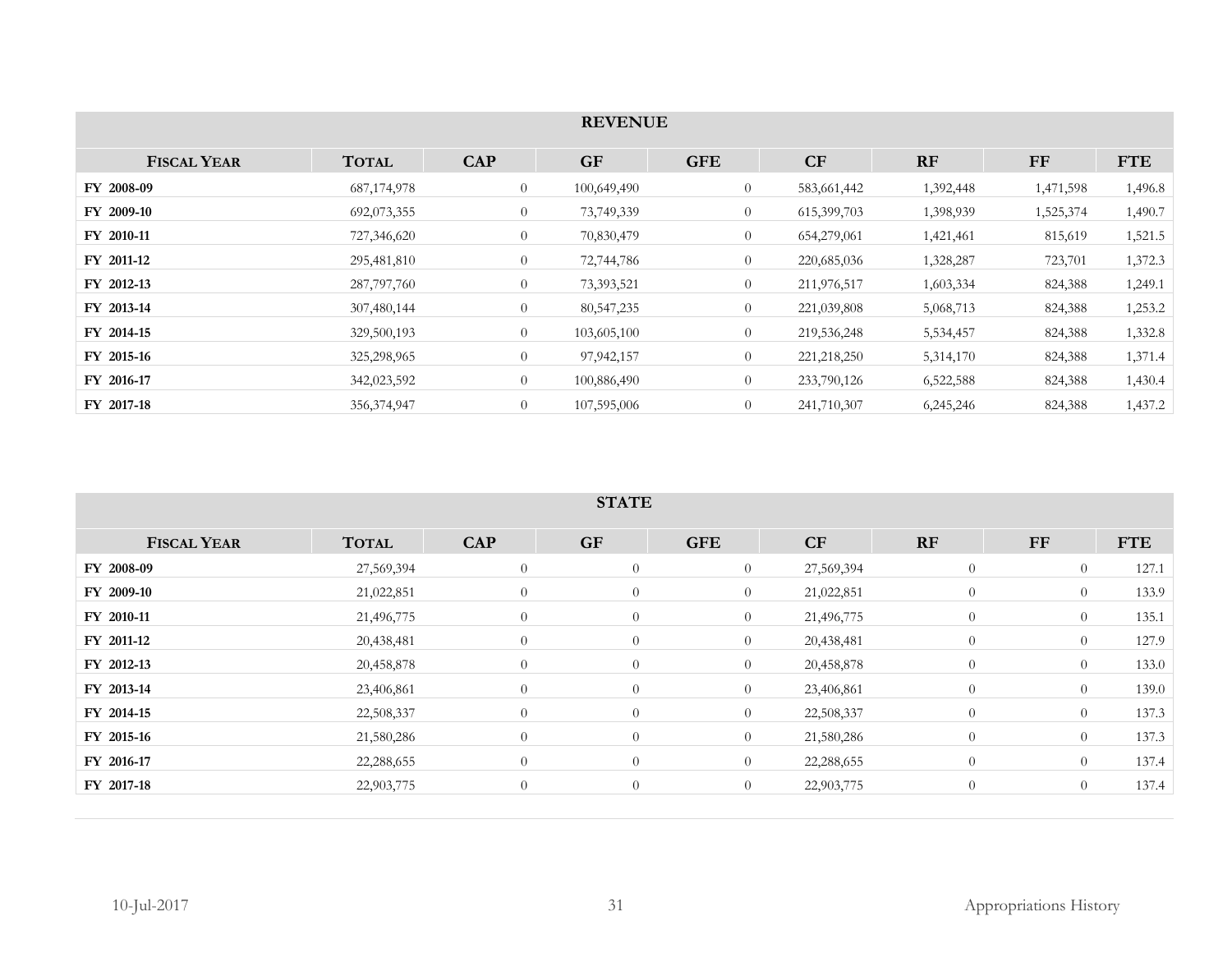| <b>TRANSPORTATION</b> |               |                |                |                |               |            |               |            |  |  |
|-----------------------|---------------|----------------|----------------|----------------|---------------|------------|---------------|------------|--|--|
|                       |               |                |                |                |               |            |               |            |  |  |
| <b>FISCAL YEAR</b>    | <b>TOTAL</b>  | <b>CAP</b>     | <b>GF</b>      | <b>GFE</b>     | CF            | <b>RF</b>  | $\bf FF$      | <b>FTE</b> |  |  |
| FY 2008-09            | 1,277,611,752 | $\overline{0}$ | $\overline{0}$ | $\overline{0}$ | 512,824,049   | 3,923,580  | 760,864,123   | 3,365.5    |  |  |
| FY 2009-10            | 973,508,750   | $\overline{0}$ | $\overline{0}$ | $\overline{0}$ | 614, 161, 434 | 3,950,128  | 355, 397, 188 | 3,366.5    |  |  |
| FY 2010-11            | 1,032,417,169 | $\overline{0}$ | $\theta$       | $\overline{0}$ | 658,329,628   | 4,986,153  | 369, 101, 388 | 3,307.5    |  |  |
| FY 2011-12            | 1,108,119,876 | $\overline{0}$ | $\overline{0}$ | $\overline{0}$ | 699,088,197   | 4,886,656  | 404,145,023   | 3,315.5    |  |  |
| FY 2012-13            | 1,119,353,686 | $\overline{0}$ | $\theta$       | $\overline{0}$ | 706,181,582   | 3,763,059  | 409,409,045   | 3,308.8    |  |  |
| FY 2013-14            | 1,267,747,364 | $\theta$       | $\overline{0}$ | $\overline{0}$ | 759,829,076   | 19,775,304 | 488, 142, 984 | 3,317.5    |  |  |
| FY 2014-15            | 1,283,277,981 | $\overline{0}$ | 700,000        | $\overline{0}$ | 748,479,175   | 19,773,476 | 514,325,330   | 3,326.9    |  |  |
| FY 2015-16            | 1,436,913,372 | $\overline{0}$ | $\overline{0}$ | $\overline{0}$ | 844,073,959   | 19,777,338 | 573,062,075   | 3,326.8    |  |  |
| FY 2016-17            | 1,404,724,871 | $\theta$       | $\overline{0}$ | $\overline{0}$ | 747,975,934   | 5,866,138  | 650,882,799   | 3,326.8    |  |  |
| FY 2017-18            | 1,578,506,823 | $\theta$       | $\theta$       | $\overline{0}$ | 851,844,882   | 8,552,189  | 718, 109, 752 | 3,326.8    |  |  |

### **TREASURY**

| 29.5<br>31.5 |
|--------------|
|              |
|              |
| 31.5         |
| 31.5         |
| 31.5         |
| 31.9         |
| 31.9         |
| 31.9         |
| 32.9         |
| 32.9         |
|              |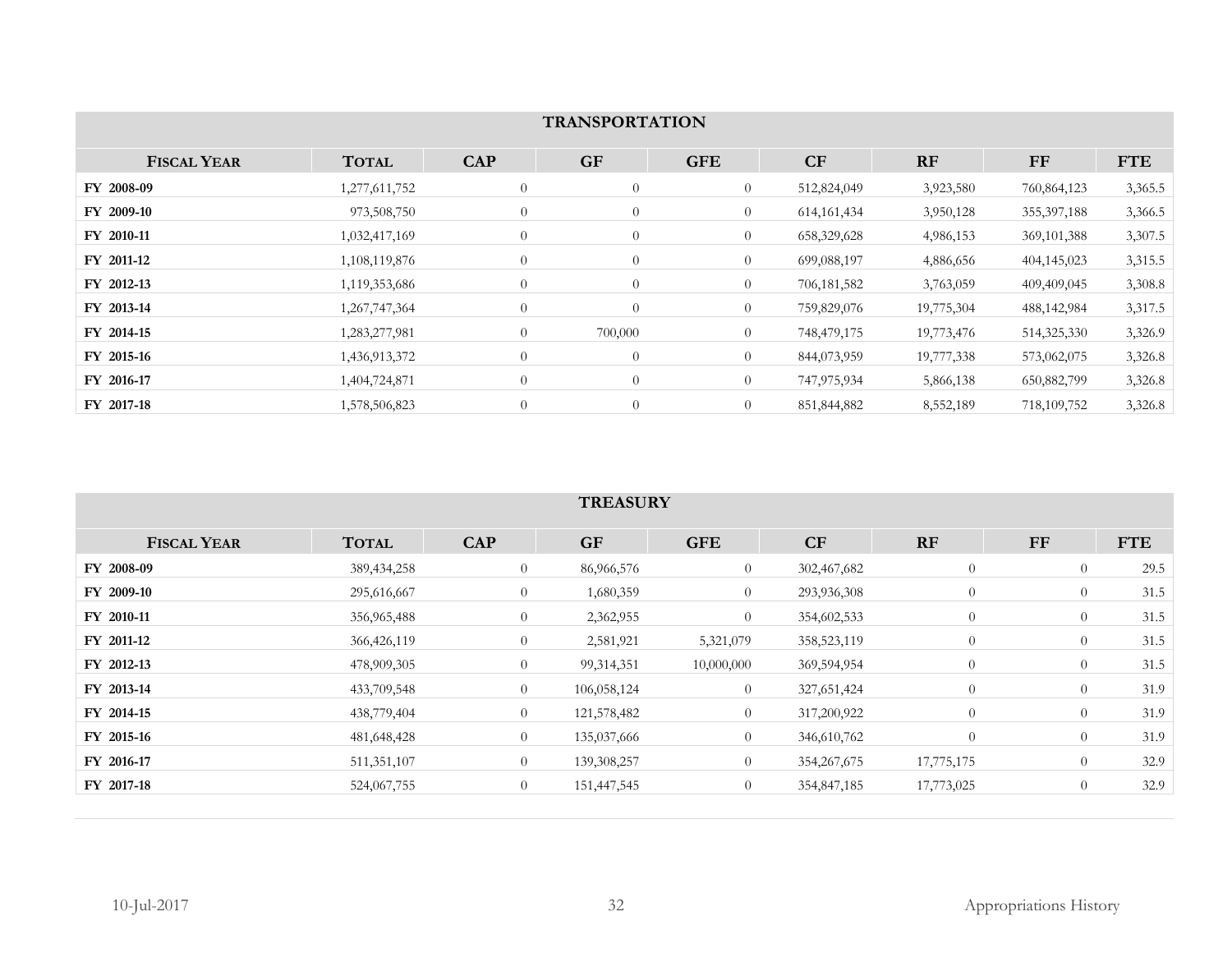| <b>CAPITAL CONSTRUCTION</b> |               |               |                |                |              |                |            |            |  |
|-----------------------------|---------------|---------------|----------------|----------------|--------------|----------------|------------|------------|--|
|                             |               |               |                |                |              |                |            |            |  |
| <b>FISCAL YEAR</b>          | <b>TOTAL</b>  | <b>CAP</b>    | <b>GF</b>      | <b>GFE</b>     | CF           | <b>RF</b>      | <b>FF</b>  | <b>FTE</b> |  |
| FY 2008-09                  | 918,442,500   | 150,251,265   | 441,529        | $\overline{0}$ | 708,997,029  | $\overline{0}$ | 58,752,677 | 0.0        |  |
| FY 2009-10                  | 769,338,834   | 41, 143, 881  | $\overline{0}$ | $\overline{0}$ | 651,881,101  | $\overline{0}$ | 76,313,852 | 0.0        |  |
| FY 2010-11                  | 107, 127, 493 | 19,954,062    | $\theta$       | $\overline{0}$ | 77,000,821   | $\overline{0}$ | 10,172,610 | 0.0        |  |
| FY 2011-12                  | 244,750,718   | 50,514,800    | $\overline{0}$ | $\overline{0}$ | 114,933,910  | $\overline{0}$ | 79,302,008 | 0.0        |  |
| FY 2012-13                  | 171,166,818   | 63,100,367    | $\overline{0}$ | $\overline{0}$ | 87, 351, 635 | 8,626,790      | 12,088,026 | 0.0        |  |
| FY 2013-14                  | 283,748,966   | 188,069,493   | $\overline{0}$ | $\overline{0}$ | 86,298,813   | 7,113,670      | 2,266,990  | 0.0        |  |
| FY 2014-15                  | 563,487,787   | 387, 378, 747 | $\overline{0}$ | $\overline{0}$ | 165,861,978  | 7,427,537      | 2,819,525  | 0.0        |  |
| FY 2015-16                  | 400,246,392   | 252,223,287   | $\theta$       | $\overline{0}$ | 118,675,701  | 13,911,135     | 15,436,269 | 0.0        |  |
| FY 2016-17                  | 247,743,578   | 117,886,557   | $\theta$       | $\overline{0}$ | 109,922,398  | 766,231        | 19,168,392 | 0.0        |  |
| FY 2017-18                  | 183,391,498   | 91,912,328    | $\overline{0}$ | $\overline{0}$ | 69,179,429   | 10,000,000     | 12,299,741 | 0.0        |  |

| <b>CONTROLLED MAINTENANCE TRUST FUND</b> |              |            |             |            |    |    |            |            |  |
|------------------------------------------|--------------|------------|-------------|------------|----|----|------------|------------|--|
| <b>FISCAL YEAR</b>                       | <b>TOTAL</b> | <b>CAP</b> | GF          | <b>GFE</b> | CF | RF | FF         | <b>FTE</b> |  |
| FY 2012-13                               | 23,000,000   |            | 23,000,000  |            |    |    |            | 0.0        |  |
| FY 2013-14                               | 126,000,000  |            | 101,000,000 |            |    |    | 25,000,000 | 0.0        |  |
| FY 2014-15                               | 111,264      |            | 111,264     |            |    |    |            | $0.0\,$    |  |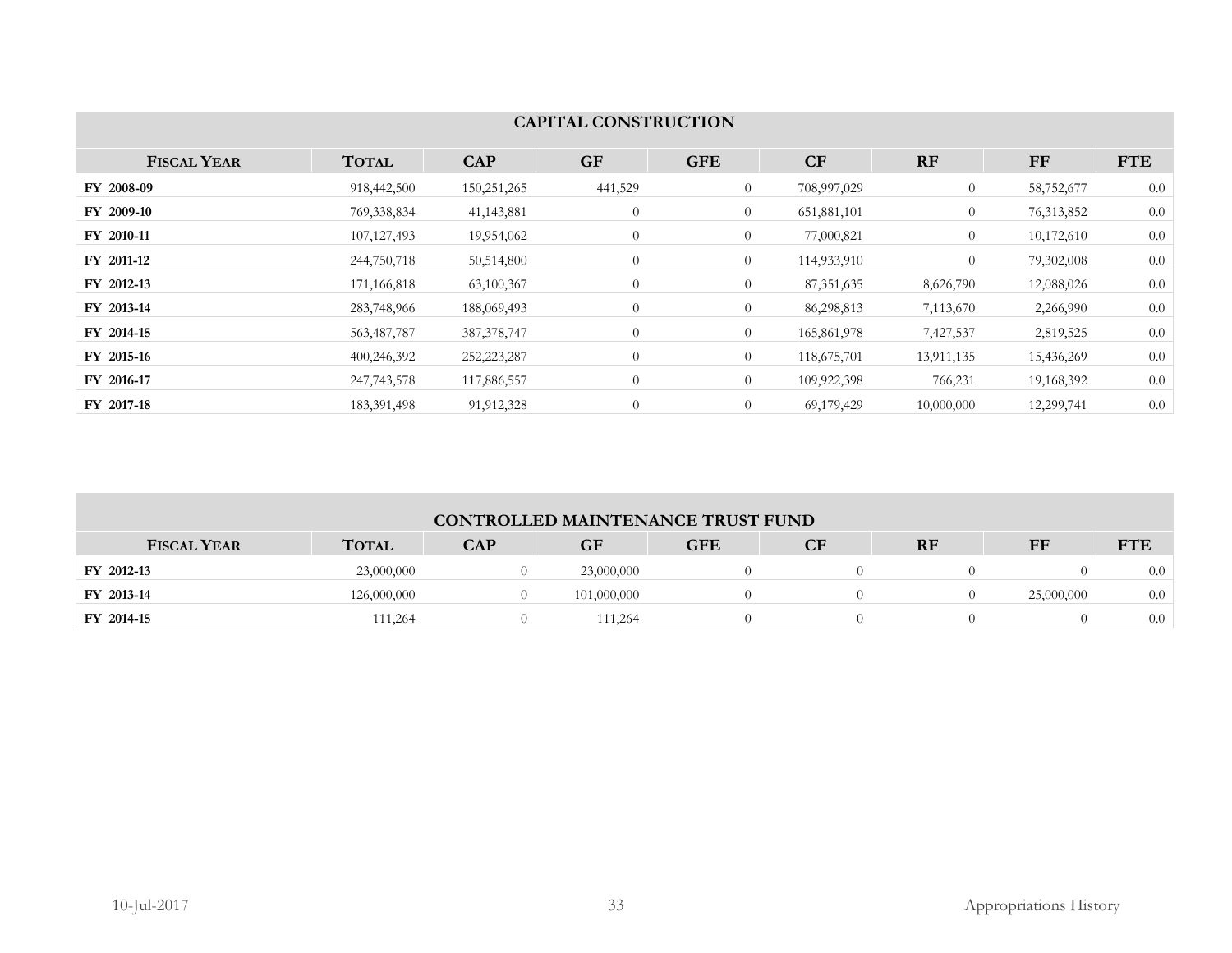# **Department Operating Totals\* by Bill: FY 2008-09 through FY 2017-18**

\*Does not include Capital Construction

### **FY 2008-09**

| <b>AGRICULTURE</b> | <b>BILL NUMBER</b> | <b>TOTAL</b> | <b>GF</b>   | <b>GFE</b> | <b>CF</b>    | <b>RF</b>   | FF          | <b>FTE</b> |
|--------------------|--------------------|--------------|-------------|------------|--------------|-------------|-------------|------------|
|                    | HB 08-1375         | \$37,909,491 | \$7,695,912 | \$0        | \$25,307,229 | \$914,335   | \$3,992,015 | 290.5      |
|                    | SB 08-155          |              |             |            |              |             |             | (1.0)      |
|                    | HB 08-1399         | 1,348,763    |             |            | 1,348,763    |             |             | 2.4        |
|                    | SB 09-183          | (207, 324)   | (472, 744)  |            | 140,495      | 150,971     | (26, 046)   | (0.1)      |
|                    | <b>AGR TOTAL</b>   | \$39,050,930 | \$7,223,168 | \$0        | \$26,796,487 | \$1,065,306 | \$3,965,969 | 291.8      |

| <b>CORRECTIONS</b> | <b>BILL NUMBER</b> | <b>TOTAL</b>  | GF            | <b>GFE</b>     | CF               | RF               | FF             | <b>FTE</b> |
|--------------------|--------------------|---------------|---------------|----------------|------------------|------------------|----------------|------------|
|                    | HB 08-1375         | \$759,502,556 | \$675,007,403 | \$0            | \$38,870,030     | \$42,403,526     | \$3,221,597    | 6,578.8    |
|                    | HB 04-1003         | 61,200        | 61,200        | $\theta$       | $\boldsymbol{0}$ | $\theta$         | $\overline{0}$ | $0.0\,$    |
|                    | HB 04-1021         | 45,960        | 45,960        | $\theta$       | $\boldsymbol{0}$ | $\theta$         | $\theta$       | 0.0        |
|                    | SB 06-206          | 117,977       | 117,977       | $\overline{0}$ | $\overline{0}$   | $\overline{0}$   | $\theta$       | $0.0\,$    |
|                    | SB 06-207          | 117,977       | 117,977       | $\overline{0}$ | $\theta$         | $\overline{0}$   | $\theta$       | $0.0\,$    |
|                    | HB 06-1011         | 321,756       | 321,756       | $\overline{0}$ | $\theta$         | $\overline{0}$   | $\theta$       | $0.0\,$    |
|                    | HB 06-1092         | 134,065       | 134,065       | $\overline{0}$ | $\theta$         | $\overline{0}$   | $\overline{0}$ | $0.0\,$    |
|                    | HB 06-1145         | 26,813        | 26,813        | $\overline{0}$ | $\boldsymbol{0}$ | $\overline{0}$   | $\overline{0}$ | 0.0        |
|                    | HB 06-1151         | 48,263        | 48,263        | $\overline{0}$ | $\overline{0}$   | $\overline{0}$   | $\theta$       | $0.0\,$    |
|                    | HB 06-1326         | 375,382       | 375,382       | $\overline{0}$ | $\theta$         | $\overline{0}$   | $\theta$       | 0.0        |
|                    | SB 6S-004          | 26,813        | 26,813        | $\overline{0}$ | $\theta$         | $\overline{0}$   | $\theta$       | 0.0        |
|                    | SB 6S-005          | 58,989        | 58,989        | $\overline{0}$ | $\boldsymbol{0}$ | $\overline{0}$   | $\theta$       | $0.0\,$    |
|                    | SB 6S-007          | 21,450        | 21,450        | $\overline{0}$ | $\boldsymbol{0}$ | $\boldsymbol{0}$ | $\theta$       | 0.0        |
|                    | SB 07-096          | 82,761        | 82,761        | $\overline{0}$ | $\overline{0}$   | $\overline{0}$   | $\overline{0}$ | $0.0\,$    |
|                    | HB 07-1040         | 248,823       | $\theta$      | $\overline{0}$ | 248,823          | $\overline{0}$   | $\overline{0}$ | 0.0        |
|                    | HB 07-1326         | 110,348       | 110,348       | $\overline{0}$ | $\theta$         | $\overline{0}$   | $\overline{0}$ | 0.0        |
|                    | SB 08-066          | 46,048        | 46,048        | $\theta$       | $\boldsymbol{0}$ | $\overline{0}$   | $\overline{0}$ | $0.0\,$    |
|                    | SB 08-134          | 2,053         | $\theta$      | $\overline{0}$ | 2,053            | $\theta$         | $\overline{0}$ | 0.0        |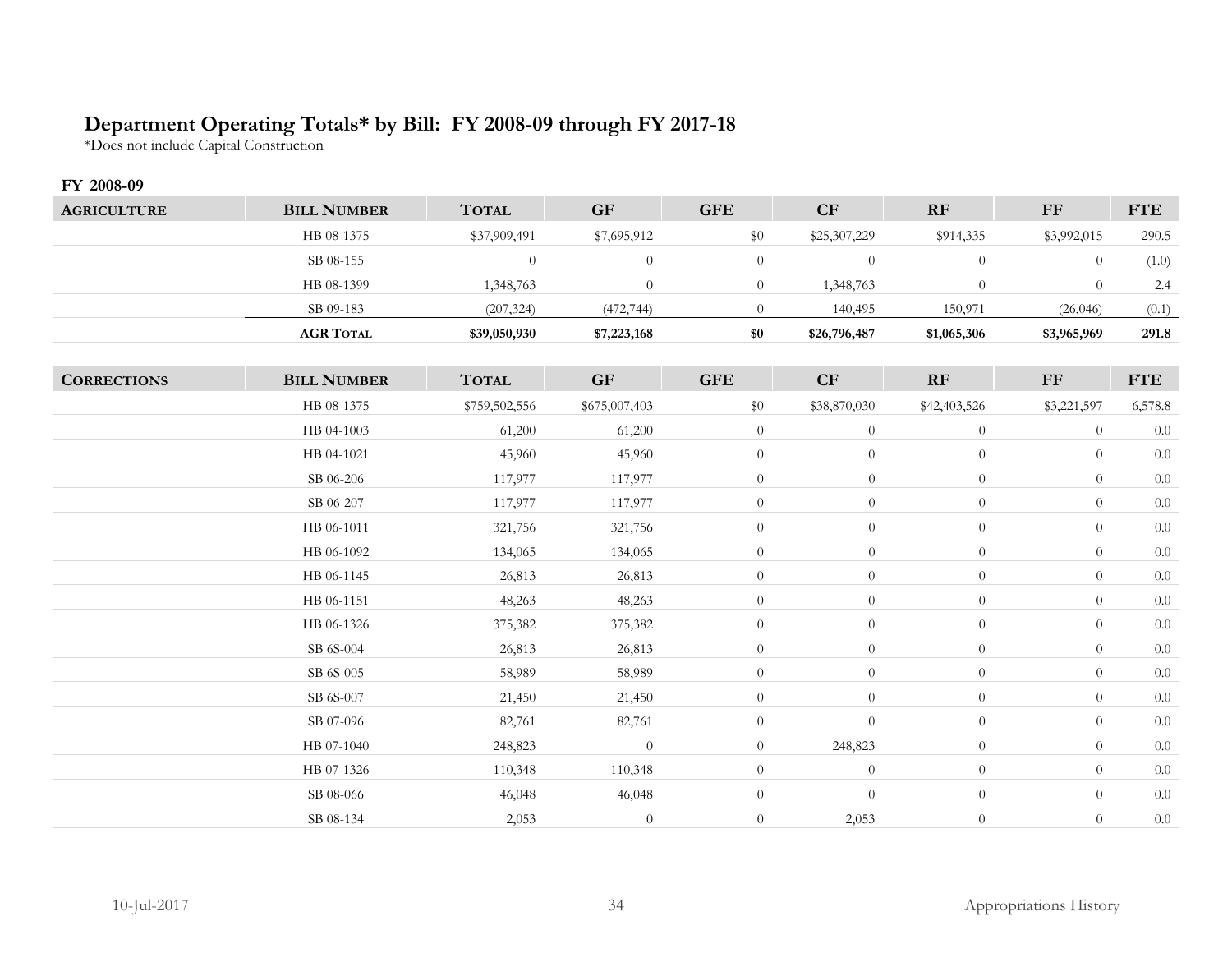| (3.0)<br>SB 08-155<br>$\bigcirc$<br>$\theta$<br>$\cup$<br>217,566<br>HB 08-1352<br>217,566<br>0.0<br>$\theta$<br>HB 08-1382<br>$\theta$<br>$\Omega$<br>0.1<br>$\theta$<br>7.0<br>SB 09-184<br>(6, 532, 972)<br>(1,926,043)<br>(5,780,572)<br>$\Omega$<br>1,282,667<br>(109, 024)<br>SB 09-259<br>(1, 149, 470)<br>2,942,472<br>1.0<br>(4,091,942)<br>$\Omega$<br>0.0<br>HB 10-1298<br>(24,600,000)<br>24,600,000 | <b>COR TOTAL</b> | \$753,884,358 | \$642,348,257 | \$0 | \$43,346,045 | \$42,294,502 | \$25,895,554 | 6,583.9 |
|------------------------------------------------------------------------------------------------------------------------------------------------------------------------------------------------------------------------------------------------------------------------------------------------------------------------------------------------------------------------------------------------------------------|------------------|---------------|---------------|-----|--------------|--------------|--------------|---------|
|                                                                                                                                                                                                                                                                                                                                                                                                                  |                  |               |               |     |              |              |              |         |
|                                                                                                                                                                                                                                                                                                                                                                                                                  |                  |               |               |     |              |              |              |         |
|                                                                                                                                                                                                                                                                                                                                                                                                                  |                  |               |               |     |              |              |              |         |
|                                                                                                                                                                                                                                                                                                                                                                                                                  |                  |               |               |     |              |              |              |         |
|                                                                                                                                                                                                                                                                                                                                                                                                                  |                  |               |               |     |              |              |              |         |
|                                                                                                                                                                                                                                                                                                                                                                                                                  |                  |               |               |     |              |              |              |         |

| <b>EDUCATION</b> | <b>BILL NUMBER</b> | <b>TOTAL</b>    | GF               | <b>GFE</b>     | CF             | RF             | ${\rm FF}$     | <b>FTE</b> |
|------------------|--------------------|-----------------|------------------|----------------|----------------|----------------|----------------|------------|
|                  | HB 08-1375         | \$4,169,463,765 | \$2,806,285,598  | \$369,000,000  | \$481,058,445  | \$15,466,543   | \$497,653,179  | 511.8      |
|                  | SB 08-017          | 45,380          | $\theta$         | $\theta$       | 45,380         | $\overline{0}$ | $\overline{0}$ | $1.0\,$    |
|                  | SB 08-038          | 198,545         | $\theta$         | $\overline{0}$ | 198,545        | $\overline{0}$ | $\overline{0}$ | $1.0\,$    |
|                  | SB 08-123          | 850,000         | $\theta$         | $\overline{0}$ | 850,000        | $\overline{0}$ | $\overline{0}$ | $0.0\,$    |
|                  | SB 08-130          | 80,545          | 80,545           | $\overline{0}$ | $\overline{0}$ | $\overline{0}$ | $\overline{0}$ | $1.0\,$    |
|                  | SB 08-212          | 792,453         | $\theta$         | $\overline{0}$ | 792,453        | $\overline{0}$ | $\overline{0}$ | 5.0        |
|                  | SB 08-218          | $\overline{0}$  | $\overline{0}$   | $\overline{0}$ | $\theta$       | $\overline{0}$ | $\overline{0}$ | 0.0        |
|                  | HB 08-1021         | 252,799         | $\theta$         | $\overline{0}$ | 252,799        | $\overline{0}$ | $\overline{0}$ | 0.0        |
|                  | HB 08-1204         | 523,568         | $\boldsymbol{0}$ | $\overline{0}$ | 523,568        | $\theta$       | $\theta$       | 3.0        |
|                  | HB 08-1267         | 150,000         | $\overline{0}$   | $\overline{0}$ | 150,000        | $\overline{0}$ | $\overline{0}$ | $0.0\,$    |
|                  | HB 08-1317         | 32,185          | $\theta$         | $\overline{0}$ | 32,185         | $\theta$       | $\overline{0}$ | $0.0\,$    |
|                  | HB 08-1335         | 2,869,959       | $\theta$         | $\overline{0}$ | 2,869,959      | $\overline{0}$ | $\overline{0}$ | $5.0\,$    |
|                  | HB 08-1370         | 5,000,000       | $\theta$         | $\overline{0}$ | 5,000,000      | $\overline{0}$ | $\overline{0}$ | $1.0\,$    |
|                  | HB 08-1384         | 1,241,997       | $\theta$         | $\overline{0}$ | 1,241,997      | $\overline{0}$ | $\overline{0}$ | $0.0\,$    |
|                  | HB 08-1386         | 137,983         | $\theta$         | $\overline{0}$ | 137,983        | $\overline{0}$ | $\overline{0}$ | 1.5        |
|                  | HB 08-1388         | 113,815,717     | $\overline{0}$   | $\overline{0}$ | 113,815,717    | $\overline{0}$ | $\theta$       | $6.0\,$    |
|                  | SB 09-185          | (36, 265, 164)  | (62, 113, 475)   | $\overline{0}$ | 25,356,696     | 491,615        | $\overline{0}$ | $0.8\,$    |
|                  | SB 09-213          | (1,000,000)     | $\theta$         | $\overline{0}$ | (1,000,000)    | $\overline{0}$ | $\theta$       | 0.0        |
|                  | SB 09-214          | (1, 156, 997)   | $\overline{0}$   | $\overline{0}$ | (1, 156, 997)  | $\overline{0}$ | $\theta$       | $0.0\,$    |
|                  | SB 09-215          | (5, 147, 545)   | (1,345,439)      | $\overline{0}$ | (5,495,616)    | 1,693,510      | $\theta$       | (1.0)      |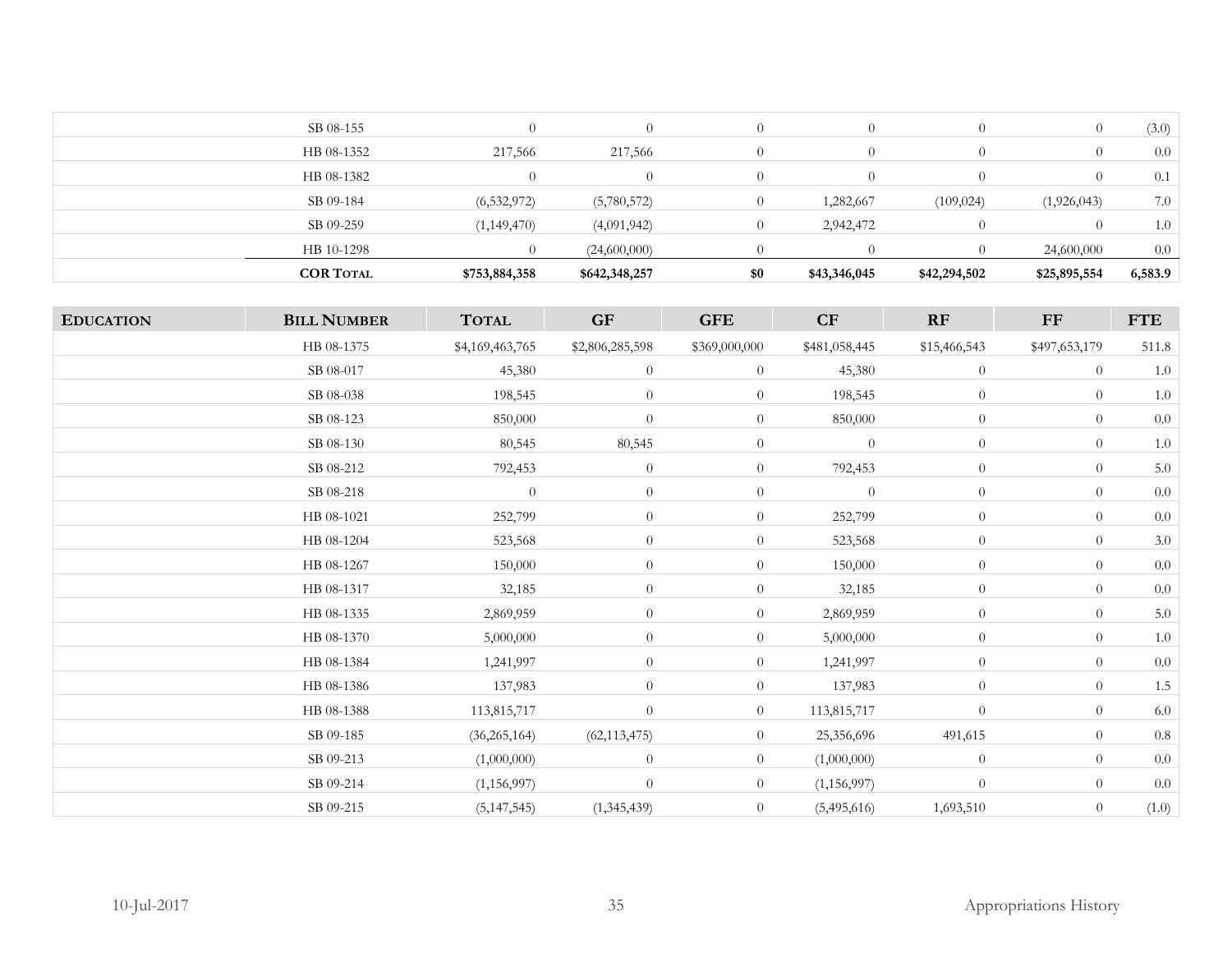|                 | SB 09-259          | 119,172,100     | 433,200,886     | (329, 748, 208) | 15,719,422     | $\overline{0}$ | $\overline{0}$ | 0.0        |
|-----------------|--------------------|-----------------|-----------------|-----------------|----------------|----------------|----------------|------------|
|                 | SB 09-260          | $\overline{0}$  | $\theta$        | $\overline{0}$  | $\overline{0}$ | $\overline{0}$ | $\overline{0}$ | 0.0        |
|                 | HB 10-1376         | $\theta$        | 39,251,792      | (39, 251, 792)  | $\overline{0}$ | $\theta$       | $\theta$       | 0.0        |
|                 | <b>EDU TOTAL</b>   | \$4,371,057,290 | \$3,215,359,907 | \$0             | \$640,392,536  | \$17,651,668   | \$497,653,179  | 536.1      |
|                 |                    |                 |                 |                 |                |                |                |            |
| <b>GOVERNOR</b> | <b>BILL NUMBER</b> | <b>TOTAL</b>    | <b>GF</b>       | <b>GFE</b>      | CF             | RF             | <b>FF</b>      | <b>FTE</b> |
|                 | HB 08-1375         | \$95,475,763    | \$14,852,340    | $\$0$           | \$43,401,723   | \$4,360,714    | \$32,860,986   | 161.8      |
|                 | SB 08-155          | 47,890,663      | 1,142,825       | $\theta$        | 1,923,462      | 44,703,376     | 121,000        | 212.2      |
|                 | SB 08-165          | 9,030           | 9,030           | $\overline{0}$  | $\overline{0}$ | $\overline{0}$ | $\overline{0}$ | 0.0        |
|                 | SB 08-184          | $\overline{0}$  | $\theta$        | $\overline{0}$  | $\overline{0}$ | $\theta$       | $\overline{0}$ | 1.0        |
|                 | SB 08-215          | 21,000          | $\theta$        | $\overline{0}$  | 21,000         | $\theta$       | $\theta$       | 0.1        |
|                 | HB 08-1001         | $\overline{0}$  | $\theta$        | $\overline{0}$  | $\overline{0}$ | $\overline{0}$ | $\theta$       | 0.6        |
|                 | HB 08-1387         | (7,050,000)     | $\theta$        | $\overline{0}$  | (7,050,000)    | $\Omega$       | $\theta$       | 0.0        |
|                 | HB 08-1388         | 300,000         | $\theta$        | $\overline{0}$  | $\overline{0}$ | 300,000        | $\theta$       | $0.0\,$    |
|                 | HB 08-1399         | $\overline{0}$  | $\theta$        | $\theta$        | $\overline{0}$ | $\theta$       | $\theta$       | 1.0        |
|                 | SB 09-162          | 331,537         | $\theta$        | $\overline{0}$  | 331,537        | $\theta$       | $\overline{0}$ | 0.0        |

|              | (1,522,738)     |  |                | $+60F$             |                   | 0.0   |
|--------------|-----------------|--|----------------|--------------------|-------------------|-------|
| $\mathbf{M}$ | こつちち<br>7JJ,∠JJ |  | 120<br>531.138 | 3.695<br>$\lambda$ | \$32,981,986<br>. | 376.7 |
|              |                 |  |                |                    |                   |       |

| <b>HEALTH CARE POLICY</b><br><b>AND FINANCING</b> | <b>BILL NUMBER</b> | <b>TOTAL</b>    | <b>GF</b>       | <b>GFE</b>     | CF             | RF           | <b>FF</b>       | <b>FTE</b> |
|---------------------------------------------------|--------------------|-----------------|-----------------|----------------|----------------|--------------|-----------------|------------|
|                                                   | HB 08-1375         | \$3,745,280,527 | \$1,158,613,022 | \$369,495,000  | \$367,176,666  | \$23,500,825 | \$1,826,495,014 | 273.2      |
|                                                   | SB 08-002          | 34,264          | 17,132          | $\overline{0}$ | $\overline{0}$ | $\theta$     | 17,132          | 0.0        |
|                                                   | SB 08-006          | 392,587         | 118,703         | $\overline{0}$ | 5,142          | 487          | 268,255         | 0.0        |
|                                                   | SB 08-007          | 2,000           | 1,000           | $\overline{0}$ | $\overline{0}$ | $\theta$     | 1,000           | 0.0        |
|                                                   | SB 08-057          | 54,300          | $\theta$        | $\overline{0}$ | 19,000         | $\theta$     | 35,300          | 0.0        |
|                                                   | SB 08-090          | (279, 272)      | (139, 636)      | $\theta$       | $\overline{0}$ | $\theta$     | (139, 636)      | 0.0        |
|                                                   | SB 08-099          | 1,428,800       | $\theta$        | $\overline{0}$ | 714,400        | $\Omega$     | 714,400         | 0.0        |
|                                                   | SB 08-118          | 4,000,000       | $\theta$        | $\Omega$       | $\overline{0}$ | 2,000,000    | 2,000,000       | 0.0        |
|                                                   | SB 08-155          | $\overline{0}$  | $\theta$        | $\Omega$       | $\overline{0}$ | $\theta$     | $\overline{0}$  | (1.5)      |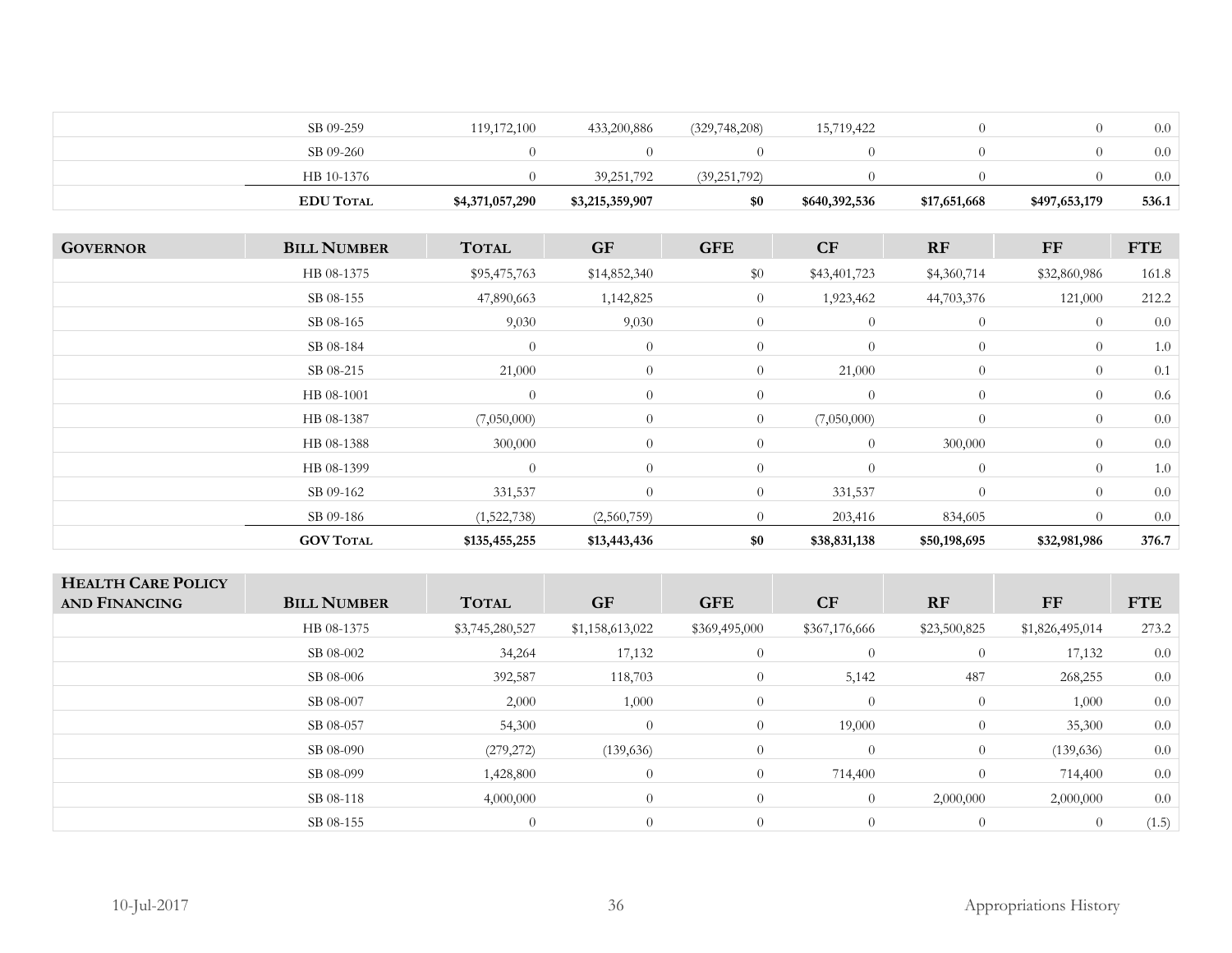|                         | SB 08-160                       | 6,372,161       | $\overline{0}$  | $\overline{0}$  | 2,245,037       | 30,328         | 4,096,796       | $0.0\,$    |
|-------------------------|---------------------------------|-----------------|-----------------|-----------------|-----------------|----------------|-----------------|------------|
|                         | SB 08-161                       | 26,636          | $\overline{0}$  | $\overline{0}$  | 13,474          | $\overline{0}$ | 13,162          | $0.0\,$    |
|                         | SB 08-217                       | 382,400         | 128,700         | $\overline{0}$  | 62,500          | $\overline{0}$ | 191,200         | $0.0\,$    |
|                         | HB 08-1046                      | 28,408          | 13,371          | $\overline{0}$  | 1,580           | $\overline{0}$ | 13,457          | $0.0\,$    |
|                         | HB 08-1072                      | 55,000          | 27,500          | $\overline{0}$  | $\theta$        | $\overline{0}$ | 27,500          | $0.0\,$    |
|                         | HB 08-1114                      | 12,109,242      | $\overline{0}$  | $\overline{0}$  | 6,054,621       | $\overline{0}$ | 6,054,621       | 1.3        |
|                         | HB 08-1250                      | 3,400,000       | 1,000,000       | $\overline{0}$  | 700,000         | $\overline{0}$ | 1,700,000       | $0.0\,$    |
|                         | HB 08-1373                      | $\overline{0}$  | (1,817,420)     | $\overline{0}$  | 1,817,420       | $\overline{0}$ | $\overline{0}$  | 0.0        |
|                         | HB 08-1374                      | 3,134,928       | 1,567,464       | $\overline{0}$  | $\overline{0}$  | $\overline{0}$ | 1,567,464       | $0.0\,$    |
|                         | HB 08-1407                      | (277,780)       | (138,890)       | $\overline{0}$  | $\overline{0}$  | $\overline{0}$ | (138,890)       | $0.0\,$    |
|                         | HB 08-1409                      | (300,000)       | (150,000)       | $\overline{0}$  | $\overline{0}$  | $\overline{0}$ | (150,000)       | $0.0\,$    |
|                         | SB 09-132                       | (3,918,724)     | 6,655           | $\overline{0}$  | (3,932,034)     | $\theta$       | 6,655           | (3.8)      |
|                         | SB 09-187 (sect 1, 3-9)         | 103,798,658     | 51,996,857      | $\overline{0}$  | 361,393         | (552, 734)     | 51,993,142      | $0.0\,$    |
|                         | SB 09-209                       | (2,000)         | (1,000)         | $\overline{0}$  | $\overline{0}$  | $\overline{0}$ | (1,000)         | $0.0\,$    |
|                         | SB 09-210                       | (1,260,962)     | $\overline{0}$  | $\overline{0}$  | (977, 356)      | $\overline{0}$ | (283, 606)      | $0.0\,$    |
|                         | SB 09-211                       | (3, 195, 789)   | $\overline{0}$  | $\overline{0}$  | (1, 127, 624)   | (30, 328)      | (2,037,837)     | 0.0        |
|                         | SB 09-259 (sect 13, 20, 21)     | 12,060,275      | 325,542,326     | (329, 748, 208) | 9,362,639       | (29,199)       | 6,932,717       | $0.0\,$    |
|                         | SB 09-261                       | $\overline{0}$  | (3,000,000)     | $\overline{0}$  | 3,000,000       | $\overline{0}$ | $\overline{0}$  | $0.0\,$    |
|                         | SB 09-263                       | $\overline{0}$  | (3,711,959)     | $\overline{0}$  | 3,711,959       | $\overline{0}$ | $\overline{0}$  | $0.0\,$    |
|                         | SB 09-264                       | (2, 148, 113)   | (2,149,250)     | $\overline{0}$  | (51,292)        | (2,149,250)    | 2,201,679       | $0.0\,$    |
|                         | HB 10-1300 (sect 2, 5, 6, 7, 8) | 11,297,128      | 11,739,749      | $\overline{0}$  | $\overline{0}$  | 893,489        | (1,336,110)     | $0.0\,$    |
|                         | HB 10-1376 (sect 5)             | $\overline{0}$  | 39,251,792      | (39, 251, 792)  | $\overline{0}$  | $\overline{0}$ | $\overline{0}$  | $0.0\,$    |
|                         | <b>HCP TOTAL</b>                | \$3,892,474,674 | \$1,578,916,116 | \$495,000       | \$389,157,525   | \$23,663,618   | \$1,900,242,415 | 269.2      |
|                         |                                 |                 |                 |                 |                 |                |                 |            |
| <b>HIGHER EDUCATION</b> | <b>BILL NUMBER</b>              | <b>TOTAL</b>    | <b>GF</b>       | <b>GFE</b>      | CF              | RF             | $\bf FF$        | <b>FTE</b> |
|                         | HB 08-1375                      | \$2,772,882,878 | \$481,837,483   | \$330,500,000   | \$1,213,631,101 | \$726,684,181  | \$20,230,113    | 19,802.1   |
|                         | SB 08-079                       | 221,660         | 71,760          | $\overline{0}$  | 78,140          | 71,760         | $\overline{0}$  | 0.0        |
|                         | SB 08-133                       | 500,000         | 500,000         | $\overline{0}$  | $\overline{0}$  | $\overline{0}$ | $\overline{0}$  | $0.2\,$    |

 $SB\ 08-166$  28,612 28,612 0 (28,612) 28,612 0 0.0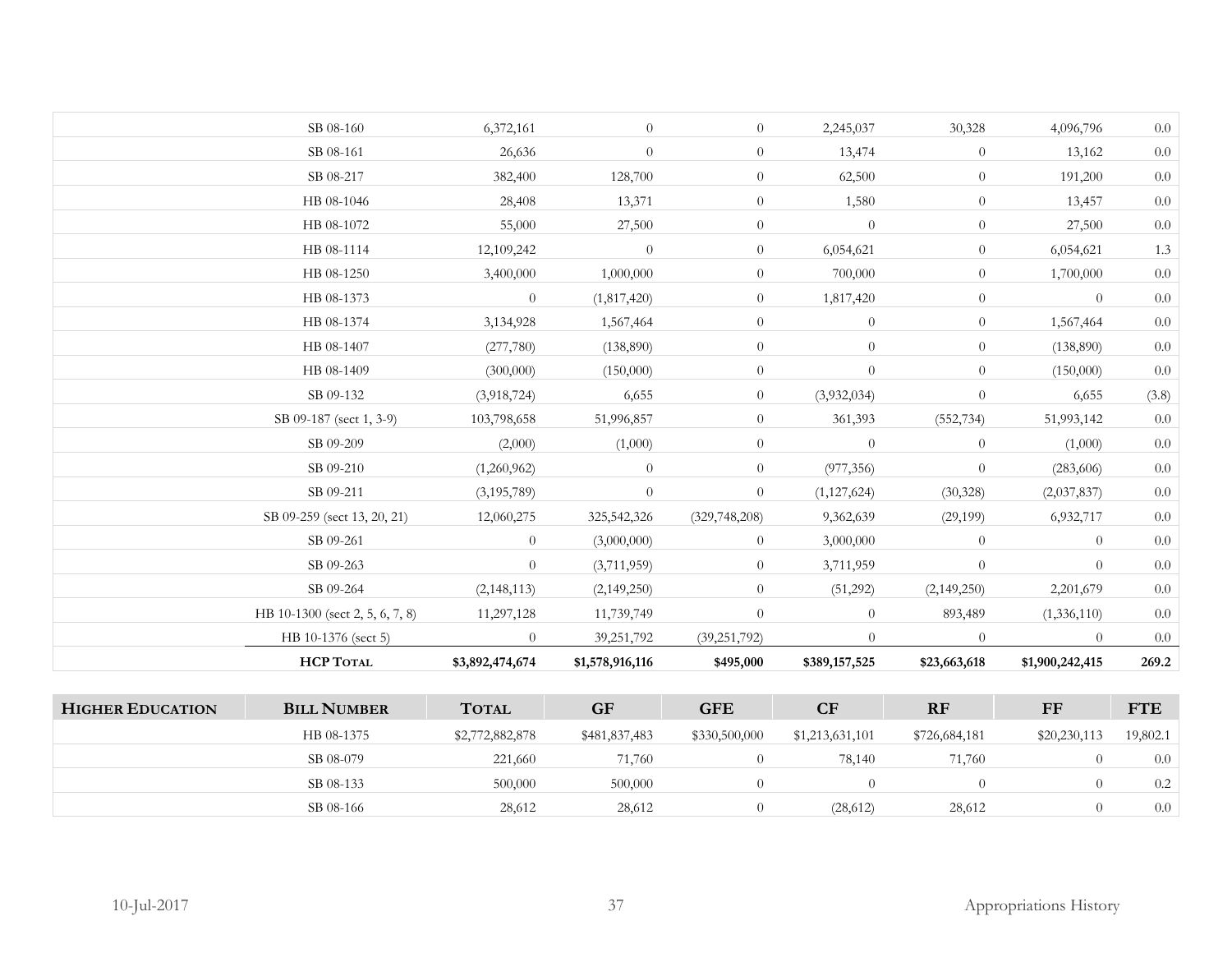| SB 08-212<br>105,180<br>105,180<br>$\Omega$<br>$\Omega$<br>$\theta$<br>SB 09-188<br>(47,868,009)<br>(30,000,000)<br>11,213,922<br>(29,081,931)<br>$\Omega$<br>SB 09-259<br>(86,009,936)<br>208,735,945<br>(115, 721, 936)<br>(329,700,000)<br>150,676,055<br>HB 10-1301<br>$\Omega$<br>$\Omega$<br>HB 10-1376<br>800,000<br>(800,000) | <b>HED TOTAL</b> | \$2,639,891,885 | \$661,973,800 | \$0            | \$1,224,926,051 | \$582,085,866 | \$170,906,168 | 19,803.3 |
|---------------------------------------------------------------------------------------------------------------------------------------------------------------------------------------------------------------------------------------------------------------------------------------------------------------------------------------|------------------|-----------------|---------------|----------------|-----------------|---------------|---------------|----------|
|                                                                                                                                                                                                                                                                                                                                       |                  |                 |               |                |                 |               |               | $0.0\,$  |
|                                                                                                                                                                                                                                                                                                                                       |                  |                 |               |                |                 |               |               | 0.0      |
|                                                                                                                                                                                                                                                                                                                                       |                  |                 |               |                |                 |               |               | $0.0\,$  |
|                                                                                                                                                                                                                                                                                                                                       |                  |                 |               |                |                 |               |               | 0.0      |
|                                                                                                                                                                                                                                                                                                                                       |                  |                 |               |                |                 |               |               | 1.0      |
|                                                                                                                                                                                                                                                                                                                                       | SB 08-167        | 31,500          | $\theta$      | $\overline{0}$ | 31,500          |               |               | $0.0\,$  |

| <b>HUMAN SERVICES</b> | <b>BILL NUMBER</b> | <b>TOTAL</b>    | GF            | <b>GFE</b>     | $\bf CF$         | RF             | FF             | <b>FTE</b> |
|-----------------------|--------------------|-----------------|---------------|----------------|------------------|----------------|----------------|------------|
|                       | HB 08-1375         | \$2,114,535,245 | \$684,028,055 | $\$0$          | \$350,818,183    | \$436,616,696  | \$643,072,311  | 5,534.5    |
|                       | SB 08-002          | 34,264          | $\theta$      | $\overline{0}$ | $\overline{0}$   | 34,264         | $\theta$       | $0.5\,$    |
|                       | SB 08-004          | 34,293          | 34,293        | $\overline{0}$ | $\theta$         | $\theta$       | $\theta$       | $0.5\,$    |
|                       | SB 08-006          | 271,080         | 42,546        | $\overline{0}$ | 21,754           | 94,092         | 112,688        | $0.0\,$    |
|                       | SB 08-007          | 279,000         | 279,000       | $\overline{0}$ | $\theta$         | $\overline{0}$ | $\overline{0}$ | $0.0\,$    |
|                       | SB 08-155          | $\theta$        | $\theta$      | $\overline{0}$ | $\boldsymbol{0}$ | $\theta$       | $\theta$       | (6.0)      |
|                       | SB 08-160          | 91,806          | $\theta$      | $\overline{0}$ | 21,776           | 31,866         | 38,164         | $0.0\,$    |
|                       | SB 08-161          | 16,000          | $\theta$      | $\overline{0}$ | 3,791            | 5,554          | 6,655          | $0.0\,$    |
|                       | SB 08-177          | 13,373,471      | $\theta$      | $\overline{0}$ | $\theta$         | $\overline{0}$ | 13,373,471     | $1.0\,$    |
|                       | SB 08-216          | $\overline{0}$  | 8,001,927     | $\overline{0}$ | (8,001,927)      | $\theta$       | $\overline{0}$ | $0.0\,$    |
|                       | HB 08-1005         | 376,950         | $\theta$      | $\overline{0}$ | 376,950          | $\theta$       | $\overline{0}$ | $0.0\,$    |
|                       | HB 08-1031         | 500,000         | 500,000       | $\overline{0}$ | $\theta$         | $\theta$       | $\overline{0}$ | $0.0\,$    |
|                       | HB 08-1046         | 76,081          | 11,941        | $\overline{0}$ | 6,106            | 26,408         | 31,626         | $0.0\,$    |
|                       | HB 08-1047         | 23,800          | 23,800        | $\overline{0}$ | $\overline{0}$   | $\theta$       | $\theta$       | $0.5\,$    |
|                       | HB 08-1108         | 3,000,000       | $\theta$      | $\overline{0}$ | 3,000,000        | $\theta$       | $\overline{0}$ | $0.0\,$    |
|                       | HB 08-1156         | 55,997          | $\theta$      | $\overline{0}$ | $\theta$         | 55,997         | $\theta$       | $0.8\,$    |
|                       | HB 08-1227         | 15,578          | $\theta$      | $\overline{0}$ | 15,578           | $\overline{0}$ | $\overline{0}$ | $0.2\,$    |
|                       | HB 08-1246         | 33,000          | $\theta$      | $\overline{0}$ | 33,000           | $\theta$       | $\overline{0}$ | $0.0\,$    |
|                       | HB 08-1250         | 5,200,000       | (1,000,000)   | $\overline{0}$ | 1,600,000        | $\overline{0}$ | 4,600,000      | $0.0\,$    |
|                       | HB 08-1268         | 81,024          | $\theta$      | $\overline{0}$ | 81,024           | $\theta$       | $\theta$       | 1.0        |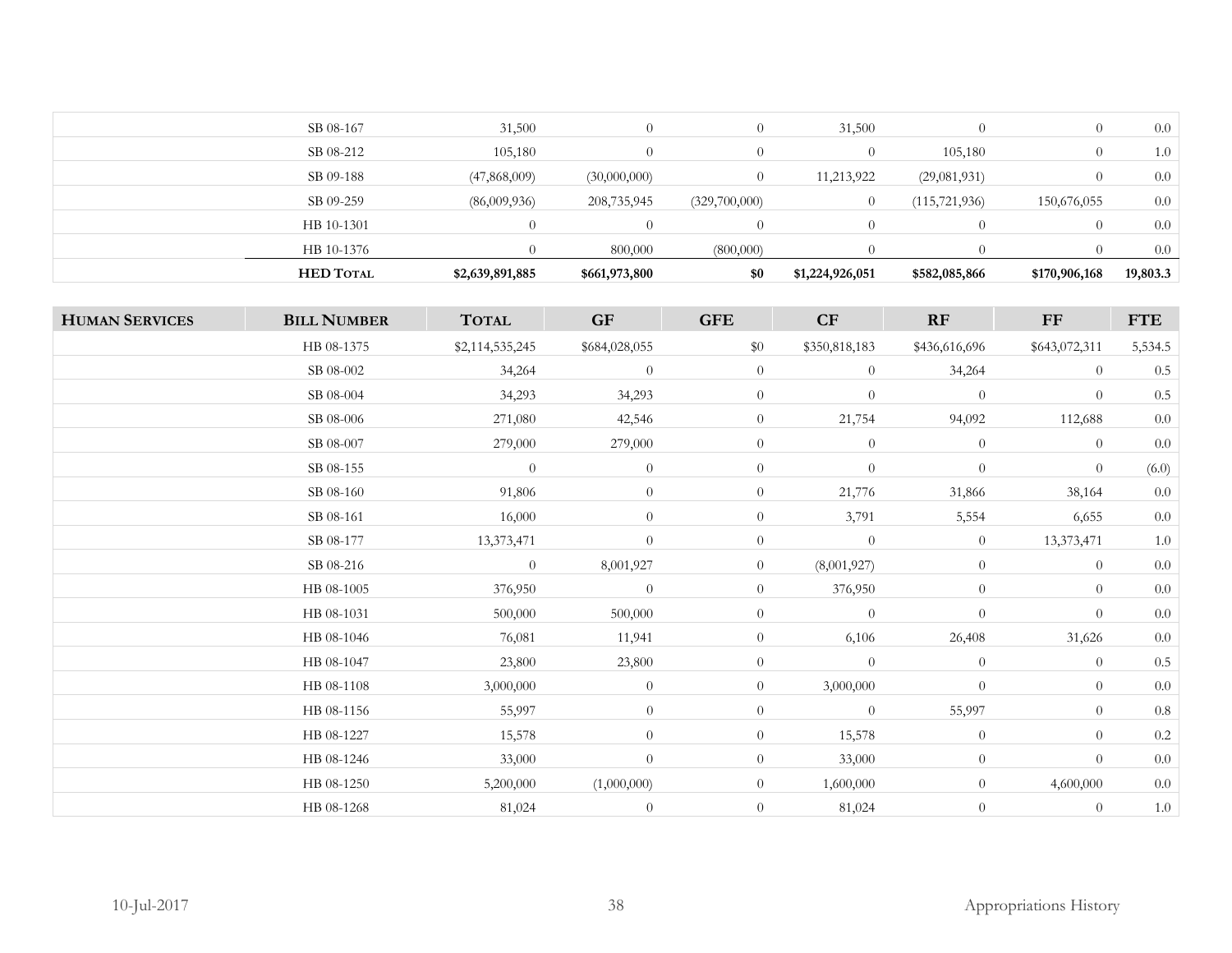| <b>HUM TOTAL</b> | \$2,139,923,470 | \$680,013,238  | \$0            | \$350,103,548  | \$429,630,630  | \$680,176,054  | 5,528.1 |
|------------------|-----------------|----------------|----------------|----------------|----------------|----------------|---------|
| HB 10-1302       | 1,623,982       | 390,145        | $\Omega$       | 68,285         | 621,098        | 544,454        | 0.0     |
| SB 09-259        | 19,000,008      | 903,795        | $\overline{0}$ | 94,623         | 3,195,777      | 14,805,813     | 0.0     |
| SB 09-209        | (279,000)       | (279,000)      | $\theta$       | $\overline{0}$ | $\overline{0}$ | $\theta$       | 0.0     |
| SB 09-207        | (2,100,169)     | (2,100,169)    | $\overline{0}$ | $\theta$       | $\theta$       | $\overline{0}$ | 0.0     |
| SB 09-206        | (500,000)       | (500,000)      | $\theta$       | $\overline{0}$ | $\overline{0}$ | $\overline{0}$ | 0.0     |
| SB 09-189        | (12,750,885)    | (12, 858, 356) | $\overline{0}$ | 7,714,405      | (11, 197, 806) | 3,590,872      | (6.5)   |
| HB 08-1404       | 550,000         | 350,000        | $\overline{0}$ | 200,000        | $\overline{0}$ | $\overline{0}$ | $0.0\,$ |
| HB 08-1391       | 2,100,169       | 2,100,169      | $\overline{0}$ | $\theta$       | $\overline{0}$ | $\overline{0}$ | 0.0     |
| HB 08-1388       | 85,092          | 85,092         | $\overline{0}$ | $\theta$       | $\overline{0}$ | $\overline{0}$ | 1.5     |
| HB 08-1387       | (5,950,000)     | $\theta$       | $\overline{0}$ | (5,950,000)    | $\theta$       | $\overline{0}$ | 0.0     |
| HB 08-1314       | 146,684         | $\theta$       | $\overline{0}$ | $\theta$       | 146,684        | $\overline{0}$ | 0.1     |
|                  |                 |                |                |                |                |                |         |

| <b>JUDICIAL</b> | <b>BILL NUMBER</b> | <b>TOTAL</b>  | <b>GF</b>     | <b>GFE</b>     | <b>CF</b>    | <b>RF</b>   | FF          | <b>FTE</b> |
|-----------------|--------------------|---------------|---------------|----------------|--------------|-------------|-------------|------------|
|                 | HB 08-1375         | \$430,824,727 | \$327,681,784 | \$0            | \$94,778,056 | \$6,074,622 | \$2,290,265 | 4,075.7    |
|                 | SB 08-054          | 308,270       |               | $\theta$       | 308,270      |             |             | 1.0        |
|                 | HB 08-1010         | 33,600        | 33,600        | $\Omega$       | $\theta$     |             |             | 0.0        |
|                 | HB 08-1082         | 445,781       |               | $\overline{0}$ | 445,781      |             |             | 6.2        |
|                 | SB 09-190          | 1,025,340     | (1,773,055)   | $\Omega$       | 2,906,911    | (108, 516)  |             | 1.8        |
|                 | HB 10-1303         | 1,137,229     | 1,137,229     |                | $\Omega$     |             |             | 0.0        |
|                 | <b>JUD TOTAL</b>   | \$433,774,947 | \$327,079,558 | \$0            | \$98,439,018 | \$5,966,106 | \$2,290,265 | 4,084.7    |

| \$0<br>HB 08-1375<br>\$159,818,968<br>\$0<br>\$62,078,460<br>\$1,154,998<br>\$96,585,510<br>SB 08-051<br>123,950<br>123,950<br>$\Omega$<br>44,659<br>44,659<br>SB 08-114<br>0<br>$\Omega$<br>SB 08-155<br>$\overline{0}$<br>$\Omega$<br>$\Omega$<br>0<br>SB 08-231<br>1,336,016<br>20,000<br>466,016<br>850,000<br>$\theta$<br>70,986<br>HB 08-1027<br>70,986<br>$\Omega$<br>$\cup$ | <b>LABOR AND</b><br><b>EMPLOYMENT</b> | <b>BILL NUMBER</b> | <b>TOTAL</b> | <b>GF</b> | <b>GFE</b> | <b>CF</b> | <b>RF</b> | FF | <b>FTE</b> |
|-------------------------------------------------------------------------------------------------------------------------------------------------------------------------------------------------------------------------------------------------------------------------------------------------------------------------------------------------------------------------------------|---------------------------------------|--------------------|--------------|-----------|------------|-----------|-----------|----|------------|
|                                                                                                                                                                                                                                                                                                                                                                                     |                                       |                    |              |           |            |           |           |    | 1,107.5    |
|                                                                                                                                                                                                                                                                                                                                                                                     |                                       |                    |              |           |            |           |           |    | 2.0        |
|                                                                                                                                                                                                                                                                                                                                                                                     |                                       |                    |              |           |            |           |           |    | 0.9        |
|                                                                                                                                                                                                                                                                                                                                                                                     |                                       |                    |              |           |            |           |           |    | (3.0)      |
|                                                                                                                                                                                                                                                                                                                                                                                     |                                       |                    |              |           |            |           |           |    | 5.0        |
|                                                                                                                                                                                                                                                                                                                                                                                     |                                       |                    |              |           |            |           |           |    | 0.9        |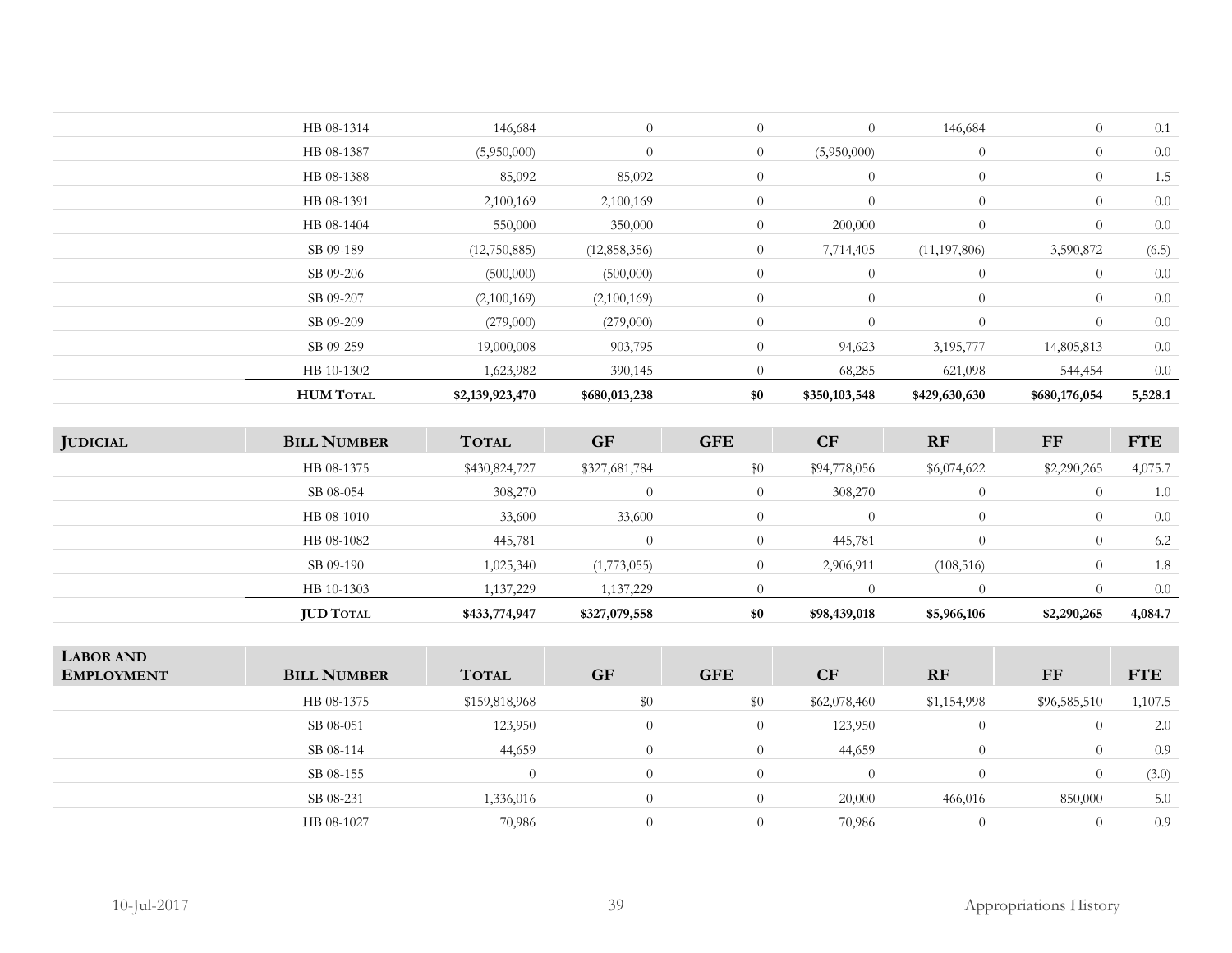| SB 09-191<br>SB 09-259 | (554, 051)<br>69,711 | $\theta$         | (475, 827)<br>69,711 | 467 | (78, 691) | 6.7<br>0.0 |
|------------------------|----------------------|------------------|----------------------|-----|-----------|------------|
| HB 08-1335             | 176,417              | $\theta$         | 176,417              |     | $\theta$  | 2.0        |
| HB 08-1325             | 82,047               | $\theta$         | 82,047               |     | $\theta$  | 1.0        |
| HB 08-1103             | 119,554              | $\left( \right)$ | 119,554              |     | $\theta$  | - 7        |

| LAW | <b>BILL NUMBER</b> | <b>TOTAL</b> | <b>GF</b>      | <b>GFE</b>     | CF               | RF           | FF             | <b>FTE</b> |
|-----|--------------------|--------------|----------------|----------------|------------------|--------------|----------------|------------|
|     | HB 08-1375         | \$47,654,033 | \$9,563,837    | $\$0$          | \$7,758,602      | \$29,174,543 | \$1,157,051    | 389.6      |
|     | SB 08-029          | 9,004        | $\theta$       | $\overline{0}$ | $\overline{0}$   | 9,004        | $\overline{0}$ | $0.0\,$    |
|     | SB 08-152          | 10,805       | $\theta$       | $\overline{0}$ | $\overline{0}$   | 10,805       | $\overline{0}$ | $0.0\,$    |
|     | SB 08-153          | 2,881        | $\overline{0}$ | $\overline{0}$ | $\overline{0}$   | 2,881        | $\overline{0}$ | $0.0\,$    |
|     | SB 08-200          | 60,073       | $\overline{0}$ | $\overline{0}$ | $\overline{0}$   | 60,073       | $\overline{0}$ | $0.5\,$    |
|     | SB 08-219          | 18,008       | $\overline{0}$ | $\overline{0}$ | $\overline{0}$   | 18,008       | $\theta$       | $0.2\,$    |
|     | HB 08-1058         | 7,564        | $\overline{0}$ | $\overline{0}$ | $\theta$         | 7,564        | $\overline{0}$ | $0.0\,$    |
|     | HB 08-1161         | 14,406       | $\overline{0}$ | $\overline{0}$ | $\theta$         | 14,406       | $\overline{0}$ | 0.0        |
|     | HB 08-1226         | 3,602        | $\overline{0}$ | $\overline{0}$ | $\overline{0}$   | 3,602        | $\overline{0}$ | $0.0\,$    |
|     | HB 08-1227         | 43,218       | $\overline{0}$ | $\overline{0}$ | $\overline{0}$   | 43,218       | $\overline{0}$ | 0.3        |
|     | HB 08-1257         | 10,890       | $\overline{0}$ | $\overline{0}$ | $\overline{0}$   | 10,890       | $\overline{0}$ | $0.0\,$    |
|     | HB 08-1314         | 2,866        | $\overline{0}$ | $\overline{0}$ | $\overline{0}$   | 2,866        | $\overline{0}$ | $0.0\,$    |
|     | HB 08-1325         | 4,322        | $\overline{0}$ | $\overline{0}$ | $\theta$         | 4,322        | $\overline{0}$ | 0.0        |
|     | HB 08-1335         | 32,414       | $\theta$       | $\overline{0}$ | $\overline{0}$   | 32,414       | $\overline{0}$ | 0.3        |
|     | HB 08-1383         | 720          | $\overline{0}$ | $\overline{0}$ | $\theta$         | 720          | $\overline{0}$ | $0.0\,$    |
|     | HB 08-1397         | 81,207       | 81,207         | $\overline{0}$ | $\boldsymbol{0}$ | $\theta$     | $\overline{0}$ | $0.0\,$    |
|     | SB 09-192          | (179, 195)   | (790,000)      | $\overline{0}$ | 359,144          | 311,661      | (60,000)       | 1.5        |
|     | HB 09-1188         | 1,127        | $\theta$       | $\overline{0}$ | $\overline{0}$   | 1,127        | $\overline{0}$ | $0.0\,$    |
|     | <b>LAW TOTAL</b>   | \$47,777,945 | \$8,855,044    | \$0            | \$8,117,746      | \$29,708,104 | \$1,097,051    | 392.4      |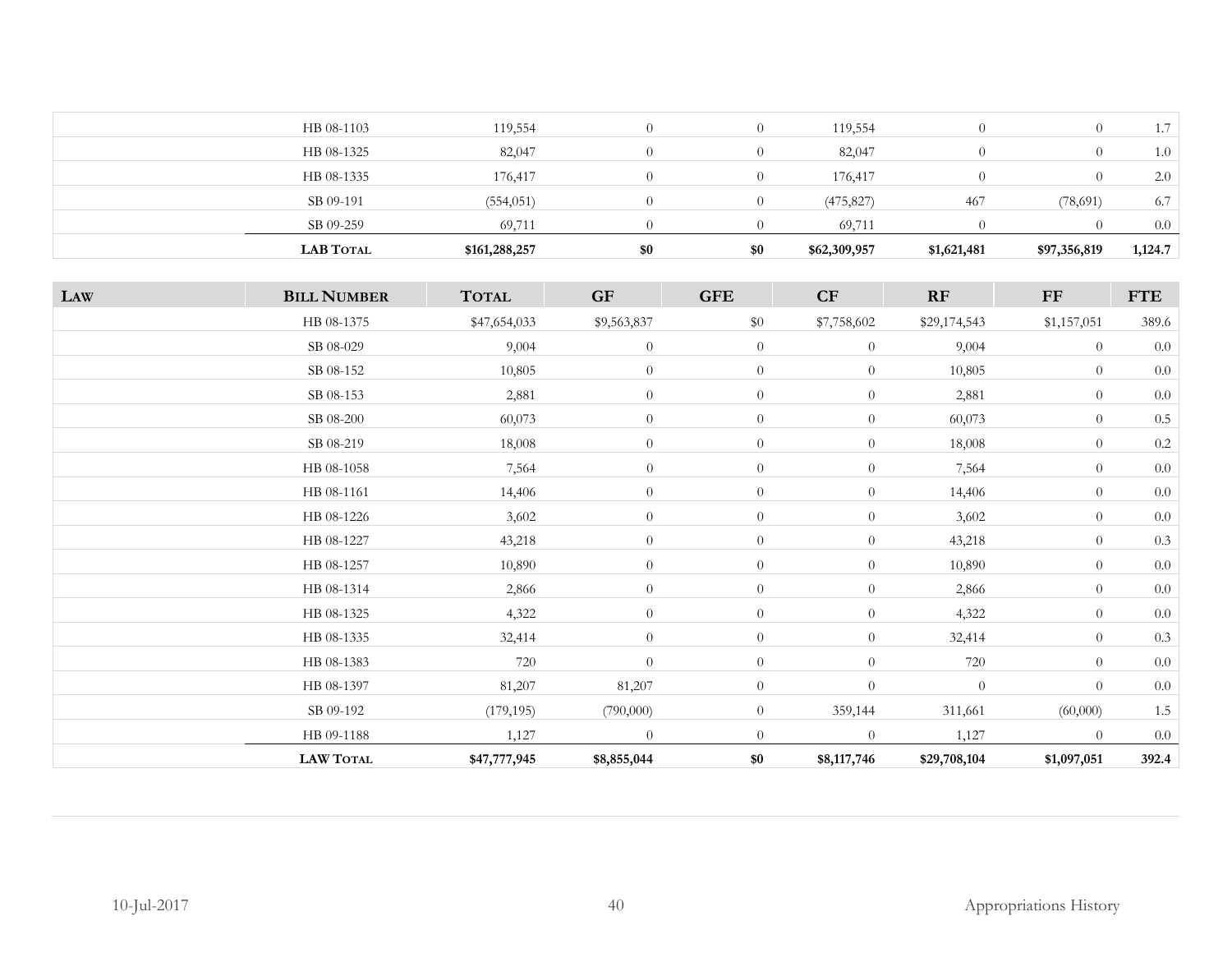| <b>LEGISLATIVE</b><br><b>DEPARTMENT</b> | <b>BILL NUMBER</b> | <b>TOTAL</b> | <b>GF</b>    | <b>GFE</b>     | CF        | <b>RF</b> | FF       | <b>FTE</b> |
|-----------------------------------------|--------------------|--------------|--------------|----------------|-----------|-----------|----------|------------|
|                                         | HB 08-1375         | \$2,661,757  | \$2,661,757  | \$0            | \$0       | \$0       | \$0      | 0.0        |
|                                         | SB 08-060          | 6,500        |              | $\overline{0}$ | $\theta$  | 6,500     | $\theta$ | 0.0        |
|                                         | HB 08-1157         | 8,472        | 8,472        | $\overline{0}$ |           | $\Omega$  | $\theta$ | 0.0        |
|                                         | HB 08-1325         | 7,020        | 7,020        | $\overline{0}$ | $\Omega$  | $\theta$  | $\Omega$ | 0.0        |
|                                         | HB 08-1361         | 33,188,958   | 32,211,928   | $\Omega$       | 177,030   | 800,000   | $\theta$ | 277.1      |
|                                         | HB 08-1371         | $\Omega$     | $\Omega$     | $\Omega$       | $\Omega$  | $\Omega$  | $\Omega$ | 0.0        |
|                                         | SB 09-224          | 30,000       |              |                | 30,000    | $\Omega$  |          | 0.0        |
|                                         | <b>LEG TOTAL</b>   | \$35,902,707 | \$34,889,177 | \$0            | \$207,030 | \$806,500 | \$0      | 277.1      |

| <b>LOCAL AFFAIRS</b> | <b>BILL NUMBER</b> | <b>TOTAL</b>  | <b>GF</b>    | <b>GFE</b>     | CF            | <b>RF</b>   | FF             | <b>FTE</b> |
|----------------------|--------------------|---------------|--------------|----------------|---------------|-------------|----------------|------------|
|                      | HB 08-1375         | \$257,860,029 | \$8,484,536  | \$4,193,651    | \$183,802,489 | \$5,638,314 | \$55,741,039   | 185.3      |
|                      | SB 08-155          | $\Omega$      | $\theta$     | $\overline{0}$ | $\theta$      | $\theta$    | $\theta$       | (1.8)      |
|                      | SB 08-218          | 6,916,292     | $\theta$     | $\overline{0}$ | 6,900,000     | 16,292      | $\theta$       | 0.3        |
|                      | SB 08-231          | (1,336,016)   | $\theta$     | $\overline{0}$ | (20,000)      | (466, 016)  | (850,000)      | (5.0)      |
|                      | HB 08-1319         | 113,632       | $\Omega$     | $\overline{0}$ | 113,632       | $\Omega$    | $\overline{0}$ | 1.7        |
|                      | HB 08-1402         | 200,000       | 100,000      |                | $\theta$      | 100,000     | $\Omega$       | 0.0        |
|                      | SB 09-193          | (386, 830)    | (276, 520)   | (149, 028)     | (12, 372)     | 36,132      | 14,958         | 0.0        |
|                      | HB 10-1376         | 0.            | 4,044,623    | (4,044,623)    |               |             | $\Omega$       | 0.0        |
|                      | <b>LOC TOTAL</b>   | \$263,367,107 | \$12,352,639 | \$0            | \$190,783,749 | \$5,324,722 | \$54,905,997   | 180.5      |

| <b>MILITARY AND</b><br><b>VETERANS AFFAIRS</b> | <b>BILL NUMBER</b> | <b>TOTAL</b>  | <b>GF</b>   | <b>GFE</b> | CF          | <b>RF</b> | FF            | <b>FTE</b> |
|------------------------------------------------|--------------------|---------------|-------------|------------|-------------|-----------|---------------|------------|
|                                                | HB 08-1375         | \$203,247,032 | \$5,854,264 | $\$0$      | \$958,889   | \$653,509 | \$195,780,370 | 1,387.3    |
|                                                | SB 08-155          |               |             |            | $\theta$    |           | $\Omega$      | (0.4)      |
|                                                | SB 08-194          | (242, 158)    | (168, 551)  |            |             |           | (73,607)      | 0.0        |
|                                                | HB 09-1329         | 350,000       |             |            | 350,000     |           |               | 0.0        |
|                                                | <b>MIL TOTAL</b>   | \$203,354,874 | \$5,685,713 | \$0        | \$1,308,889 | \$653,509 | \$195,706,763 | 1,386.9    |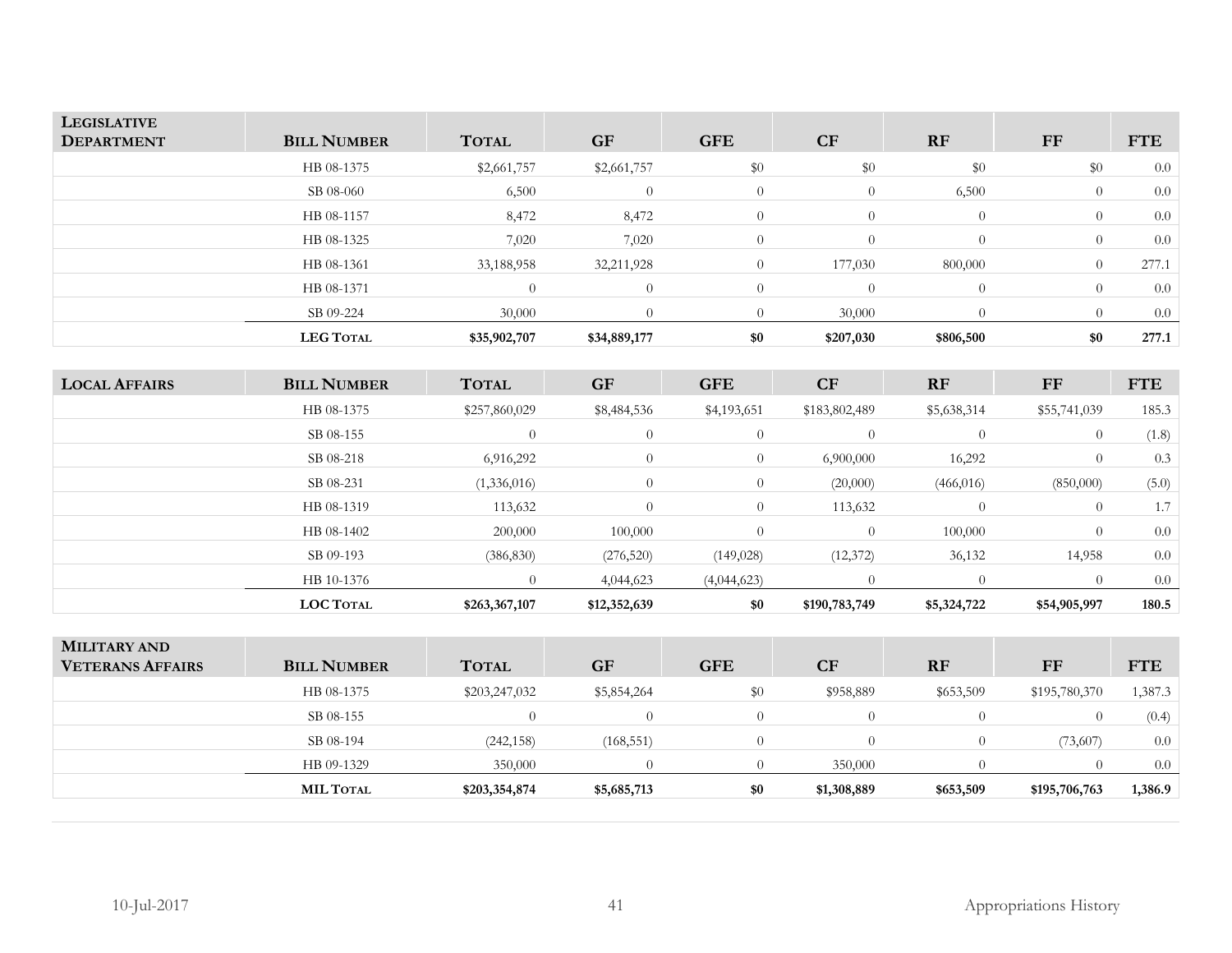| <b>NATURAL RESOURCES</b> | <b>BILL NUMBER</b> | <b>TOTAL</b>  | <b>GF</b>      | <b>GFE</b>     | CF             | <b>RF</b>      | FF             | <b>FTE</b> |
|--------------------------|--------------------|---------------|----------------|----------------|----------------|----------------|----------------|------------|
|                          | HB 08-1375         | \$209,672,063 | \$32,095,945   | \$0            | \$152,844,574  | \$7,374,280    | \$17,357,264   | 1,545.4    |
|                          | SB 08-013          | 2,753,985     | $\theta$       | $\overline{0}$ | 2,753,985      | $\overline{0}$ | $\overline{0}$ | 0.0        |
|                          | SB 08-155          | $\theta$      | $\theta$       | $\overline{0}$ | $\overline{0}$ | $\overline{0}$ | $\theta$       | (3.0)      |
|                          | SB 08-168          | 11,163,886    | $\theta$       | $\overline{0}$ | 11,163,886     | $\overline{0}$ | $\theta$       | 0.0        |
|                          | SB 08-169          | 32,460        | $\theta$       | $\overline{0}$ | 32,460         | $\overline{0}$ | $\theta$       | 0.0        |
|                          | SB 08-226          | 7,206,636     | $\theta$       | $\overline{0}$ | 7,206,636      | $\overline{0}$ | $\overline{0}$ | 7.0        |
|                          | HB 08-1161         | 42,540        | $\theta$       | $\overline{0}$ | 42,540         | $\overline{0}$ | $\overline{0}$ | 0.4        |
|                          | HB 08-1346         | 8,071,000     | $\theta$       | $\overline{0}$ | 8,071,000      | $\overline{0}$ | $\Omega$       | 0.0        |
|                          | HB 08-1398         | (1, 145, 067) | $\overline{0}$ | $\overline{0}$ | (1, 145, 067)  | $\overline{0}$ | $\Omega$       | 0.0        |
|                          | SB 09-024          | 600,000       | $\theta$       | $\overline{0}$ | 600,000        | $\overline{0}$ | $\theta$       | 0.0        |
|                          | SB 09-195          | (3,627,924)   | (1,038,446)    | $\overline{0}$ | (2,568,995)    | 3,489          | (23, 972)      | (3.0)      |
|                          | <b>NAT TOTAL</b>   | \$234,769,579 | \$31,057,499   | \$0            | \$179,001,019  | \$7,377,769    | \$17,333,292   | 1,546.8    |

| <b>PERSONNEL</b> | <b>BILL NUMBER</b> | <b>TOTAL</b>   | <b>GF</b>     | <b>GFE</b> | CF          | RF             | <b>FF</b> | <b>FTE</b> |
|------------------|--------------------|----------------|---------------|------------|-------------|----------------|-----------|------------|
|                  | HB 08-1375         | \$190,217,423  | \$7,521,808   | $\$0$      | \$8,319,877 | \$174,254,738  | \$121,000 | 571.7      |
|                  | SB 08-155          | (43, 134, 866) | (1, 142, 825) |            | (1,923,462) | (39, 947, 579) | (121,000) | (178.8)    |
|                  | SB 09-196          | 1,421,975      | (594,261)     |            | 271,254     | 1,744,982      |           | 0.0        |
|                  | SB 09-259          | 379,684        |               |            |             | 379,684        |           | 0.0        |
|                  | PER TOTAL          | \$148,884,216  | \$5,784,722   | \$0        | \$6,667,669 | \$136,431,825  | \$0       | 392.9      |

| PUBLIC HEALTH AND<br><b>ENVIRONMENT</b> | <b>BILL NUMBER</b> | <b>TOTAL</b>  | <b>GF</b>      | <b>GFE</b> | <b>CF</b>      | <b>RF</b>      | FF            | <b>FTE</b> |
|-----------------------------------------|--------------------|---------------|----------------|------------|----------------|----------------|---------------|------------|
|                                         | HB 08-1375         | \$465,787,156 | \$26,308,837   | \$495,000  | \$160,157,973  | \$69,183,635   | \$209,641,711 | 1,211.9    |
|                                         | SB 08-055          | 737,929       | $\overline{0}$ | 0          | 737,929        | $\theta$       |               | 5.0        |
|                                         | SB 08-102          | $\Omega$      | $\Omega$       |            | $\overline{0}$ | $\overline{0}$ |               | 1.0        |
|                                         | SB 08-153          | 184,389       | $\Omega$       |            | 184,389        | $\Omega$       |               | 2.9        |
|                                         | SB 08-154          | 4,029         | $\Omega$       | $\Omega$   | 4,029          | $\theta$       | $\left($      | 0.0        |
|                                         | SB 08-155          | $\Omega$      | $\Omega$       |            | $\overline{0}$ | $\Omega$       | $\Omega$      | (2.5)      |
|                                         | SB 08-194          | 179,761       | 30,000         |            | 149,761        | $\Omega$       |               | 3.0        |
|                                         |                    |               |                |            |                |                |               |            |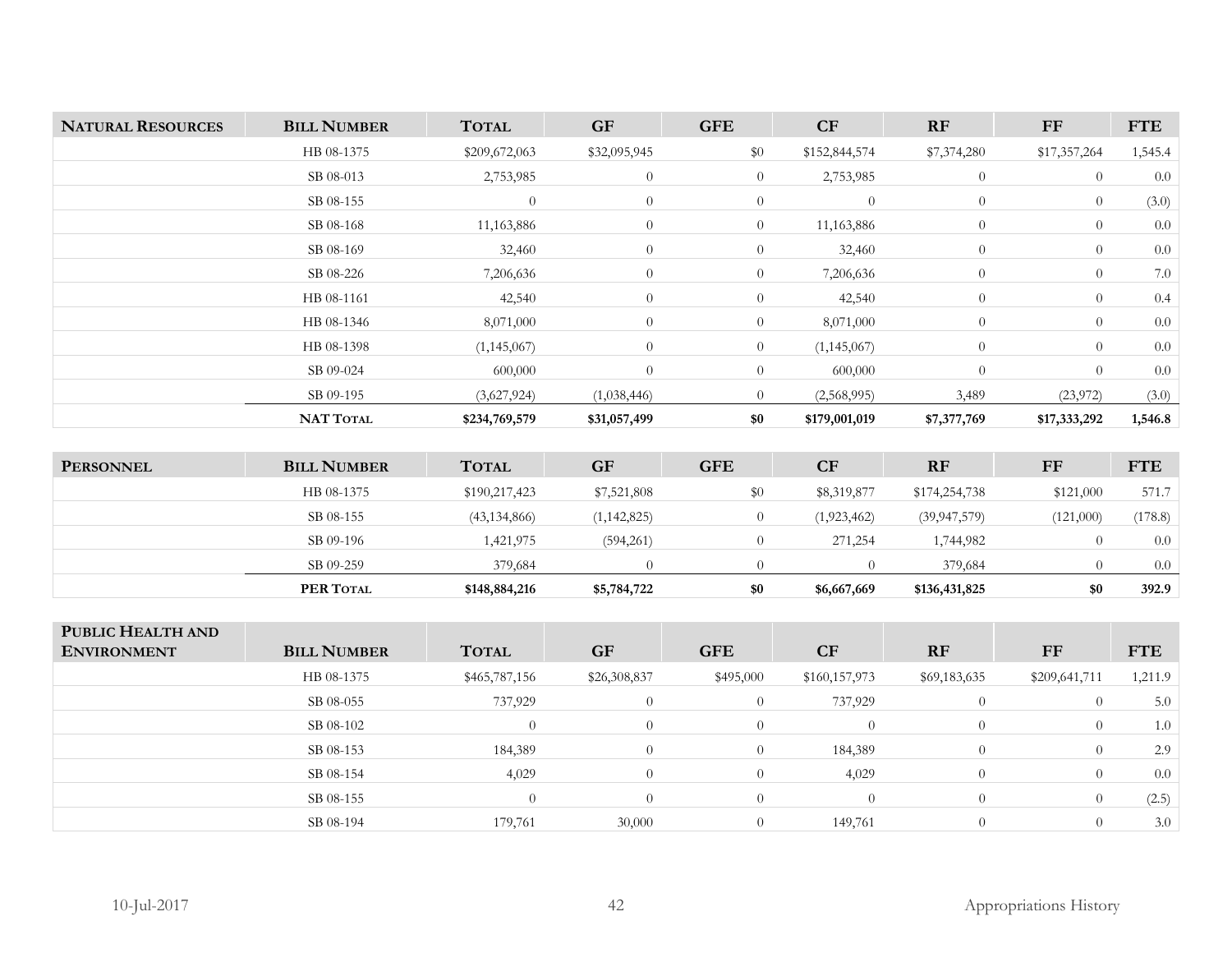| 173,182<br>2.2<br>HB 08-1038<br>173,182<br>$\overline{0}$<br>HB 08-1054<br>27,394<br>27,394<br>0.3<br>$\overline{0}$<br>HB 08-1100<br>143,657<br>143,657<br>1.5<br>$\overline{0}$<br>(0.2)<br>(15,569)<br>(15,569)<br>HB 08-1234<br>$\overline{0}$<br>(0.3)<br>SB 09-197<br>2,958,141<br>(247, 480)<br>142,052<br>(27,995)<br>$\Omega$<br>3,091,564<br>SB 09-210<br>(214,070)<br>0.0<br>(214,070) | PBH TOTAL | \$469,965,999 | \$26,091,357 | \$495,000 | \$164,440,239 | \$69,325,687 | \$209,613,716 | 1,224.8 |
|---------------------------------------------------------------------------------------------------------------------------------------------------------------------------------------------------------------------------------------------------------------------------------------------------------------------------------------------------------------------------------------------------|-----------|---------------|--------------|-----------|---------------|--------------|---------------|---------|
|                                                                                                                                                                                                                                                                                                                                                                                                   |           |               |              |           |               |              |               |         |
|                                                                                                                                                                                                                                                                                                                                                                                                   |           |               |              |           |               |              |               |         |
|                                                                                                                                                                                                                                                                                                                                                                                                   |           |               |              |           |               |              |               |         |
|                                                                                                                                                                                                                                                                                                                                                                                                   |           |               |              |           |               |              |               |         |
|                                                                                                                                                                                                                                                                                                                                                                                                   |           |               |              |           |               |              |               |         |
|                                                                                                                                                                                                                                                                                                                                                                                                   |           |               |              |           |               |              |               |         |

| <b>PUBLIC SAFETY</b> | <b>BILL NUMBER</b> | <b>TOTAL</b>   | <b>GF</b>      | <b>GFE</b>     | CF             | RF             | $\bf FF$       | <b>FTE</b> |
|----------------------|--------------------|----------------|----------------|----------------|----------------|----------------|----------------|------------|
|                      | HB 08-1375         | \$242,734,704  | \$81,912,282   | \$0            | \$112,871,940  | \$21,462,651   | \$26,487,831   | 1,347.1    |
|                      | SB 08-001          | 466,336        | 466,336        | $\overline{0}$ | $\overline{0}$ | $\theta$       | $\theta$       | 6.0        |
|                      | SB 08-026          | 30,532         | $\overline{0}$ | $\overline{0}$ | 30,532         | $\overline{0}$ | $\theta$       | 0.3        |
|                      | SB 08-039          | 12,400         | $\overline{0}$ | $\overline{0}$ | 12,400         | $\overline{0}$ | $\theta$       | 0.0        |
|                      | SB 08-060          | 4,262,667      | $\overline{0}$ | $\overline{0}$ | 4,262,667      | $\overline{0}$ | $\theta$       | $3.0\,$    |
|                      | SB 08-153          | 18,170         | $\overline{0}$ | $\overline{0}$ | 18,170         | $\overline{0}$ | $\theta$       | 0.0        |
|                      | SB 08-155          | $\overline{0}$ | $\theta$       | $\overline{0}$ | $\overline{0}$ | $\theta$       | $\theta$       | (2.0)      |
|                      | SB 08-219          | 243,768        | $\overline{0}$ | $\overline{0}$ | $\overline{0}$ | 243,768        | $\theta$       | 1.2        |
|                      | HB 08-1027         | 246            | $\overline{0}$ | $\overline{0}$ | 243,436        | (243, 190)     | $\overline{0}$ | (0.2)      |
|                      | HB 08-1082         | 36,893         | $\overline{0}$ | $\overline{0}$ | 36,893         | $\overline{0}$ | $\theta$       | 0.9        |
|                      | HB 08-1232         | 26,450         | $\overline{0}$ | $\overline{0}$ | 26,450         | $\overline{0}$ | $\theta$       | 0.6        |
|                      | HB 08-1267         | 150,000        | $\overline{0}$ | $\overline{0}$ | $\overline{0}$ | 150,000        | $\theta$       | 0.0        |
|                      | HB 08-1335         | 23,773         | $\theta$       | $\overline{0}$ | $\overline{0}$ | 23,773         | $\theta$       | 0.3        |
|                      | SB 09-198          | (2,270,455)    | (2,643,177)    | $\overline{0}$ | 339,865        | 32,857         | $\theta$       | (6.3)      |
|                      | SB 09-259          | $\overline{0}$ | $\theta$       | $\overline{0}$ | $\theta$       | $\theta$       | $\Omega$       | 0.0        |
|                      | PBS TOTAL          | \$245,735,484  | \$79,735,441   | \$0            | \$117,842,353  | \$21,669,859   | \$26,487,831   | 1,350.9    |

| <b>REGULATORY</b><br><b>AGENCIES</b> | <b>BILL NUMBER</b> | <b>TOTAL</b> | <b>GF</b>   | GFE | $\bf CF$     | <b>RF</b>   | FF          | <b>TTE</b><br>FIL |
|--------------------------------------|--------------------|--------------|-------------|-----|--------------|-------------|-------------|-------------------|
|                                      | HB 08-1375         | \$76,400,842 | \$1,429,422 |     | \$65,062,442 | \$8,590,895 | \$1,318,083 | 562.3             |
|                                      | SB 08-011          | 10.848       |             |     | 10,848       |             |             | 0.2               |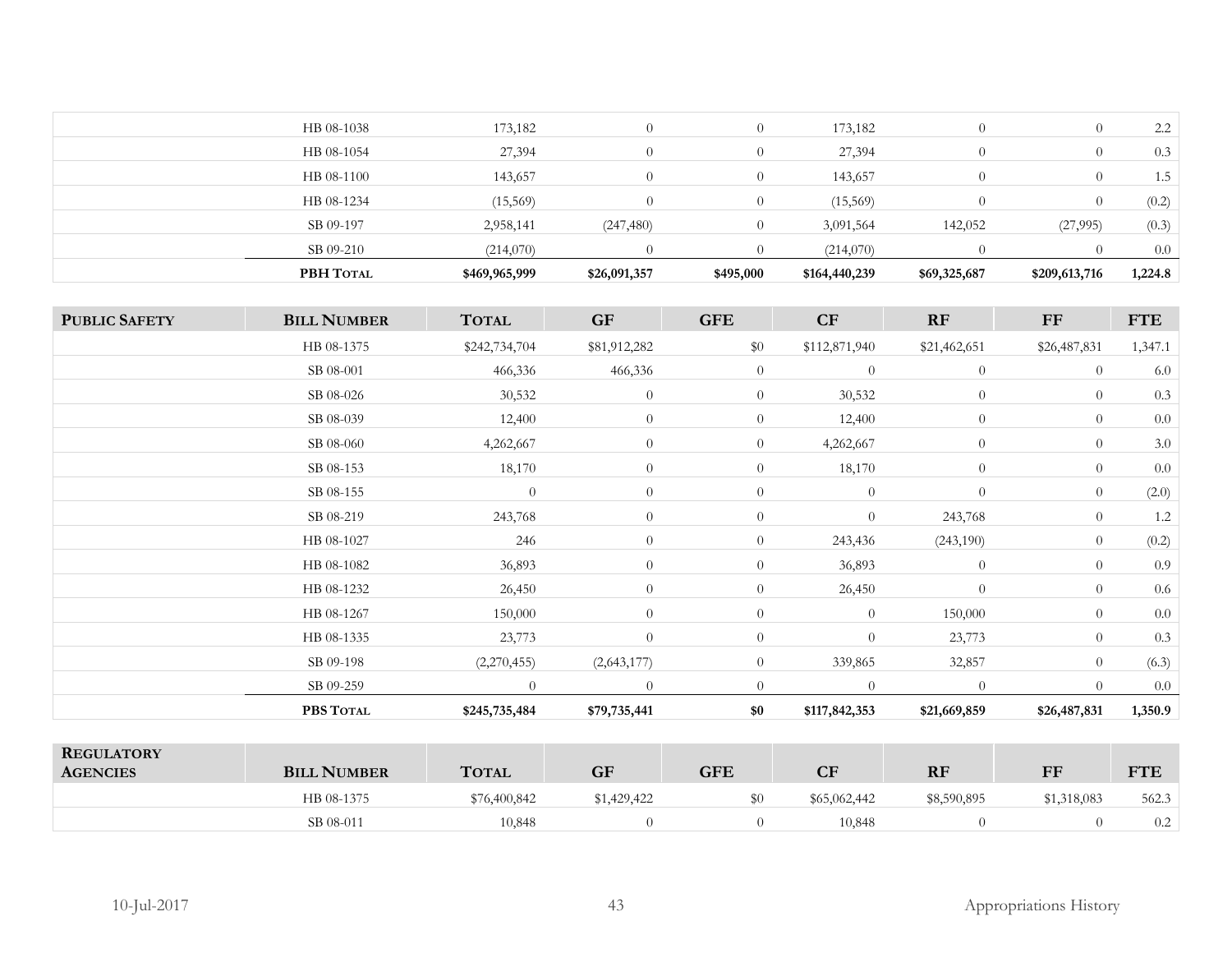| <b>REG TOTAL</b> | \$77,722,749   | \$1,465,862      | \$0            | \$66,343,403     | \$8,595,150      | \$1,318,334    | 576.1   |
|------------------|----------------|------------------|----------------|------------------|------------------|----------------|---------|
| HB 09-1188       | 12,281         | $\theta$         | $\theta$       | 12,281           | $\overline{0}$   | $\overline{0}$ | 0.0     |
| SB 09-199        | (1,060,714)    | (112, 765)       | $\overline{0}$ | (952, 455)       | 4,255            | 251            | (3.5)   |
| HB 08-1393       | 14,705         | $\theta$         | $\overline{0}$ | 14,705           | $\overline{0}$   | $\overline{0}$ | $0.0\,$ |
| HB 08-1389       | 309,985        | $\theta$         | $\overline{0}$ | 309,985          | $\theta$         | $\overline{0}$ | 4.5     |
| HB 08-1385       | 8,774          | $\theta$         | $\overline{0}$ | 8,774            | $\theta$         | $\overline{0}$ | $0.0\,$ |
| HB 08-1383       | 34,688         | $\overline{0}$   | $\overline{0}$ | 34,688           | $\boldsymbol{0}$ | $\overline{0}$ | $0.5\,$ |
| HB 08-1353       | 473,874        | $\overline{0}$   | $\overline{0}$ | 473,874          | $\boldsymbol{0}$ | $\overline{0}$ | 3.6     |
| HB 08-1227       | 397,473        | $\theta$         | $\overline{0}$ | 397,473          | $\theta$         | $\overline{0}$ | 4.0     |
| HB 08-1226       | 3,602          | $\overline{0}$   | $\overline{0}$ | 3,602            | $\overline{0}$   | $\overline{0}$ | $0.0\,$ |
| HB 08-1216       | 200,000        | $\theta$         | $\overline{0}$ | 200,000          | $\theta$         | $\overline{0}$ | 0.0     |
| HB 08-1058       | 56,749         | $\theta$         | $\overline{0}$ | 56,749           | $\theta$         | $\overline{0}$ | $0.6\,$ |
| SB 08-219        | 516,359        | $\theta$         | $\overline{0}$ | 516,359          | $\overline{0}$   | $\overline{0}$ | $3.5\,$ |
| SB 08-217        | 29,500         | $\overline{0}$   | $\overline{0}$ | 29,500           | $\theta$         | $\overline{0}$ | $0.0\,$ |
| SB 08-200        | 81,805         | 81,805           | $\overline{0}$ | $\boldsymbol{0}$ | $\theta$         | $\overline{0}$ | 0.4     |
| SB 08-188        | 67,400         | 67,400           | $\overline{0}$ | $\overline{0}$   | $\overline{0}$   | $\overline{0}$ | 0.0     |
| SB 08-155        | $\overline{0}$ | $\overline{0}$   | $\overline{0}$ | $\boldsymbol{0}$ | $\overline{0}$   | $\overline{0}$ | (1.7)   |
| SB 08-152        | 107,116        | $\theta$         | $\overline{0}$ | 107,116          | $\overline{0}$   | $\overline{0}$ | $1.2\,$ |
| SB 08-135        | 12,928         | $\theta$         | $\overline{0}$ | 12,928           | $\theta$         | $\overline{0}$ | 0.0     |
| SB 08-029        | 44,534         | $\boldsymbol{0}$ | $\overline{0}$ | 44,534           | $\theta$         | $\overline{0}$ | $0.5\,$ |

| <b>REVENUE</b> | <b>BILL NUMBER</b> | <b>TOTAL</b>  | <b>GF</b>   | <b>GFE</b> | CF             | <b>RF</b> | FF             | <b>FTE</b> |
|----------------|--------------------|---------------|-------------|------------|----------------|-----------|----------------|------------|
|                | HB 09-1342         | \$177,815     | \$177,815   | \$0        | \$0            | \$0       | \$0            | 0.1        |
|                | HB 08-1375         | 621, 136, 308 | 101,482,374 |            | 516,789,888    | 1,392,448 | 1,471,598      | 1,493.4    |
|                | SB 08-101          | 75,900        |             |            | 75,900         | $\Omega$  | $\theta$       | 0.0        |
|                | SB 08-155          | $\Omega$      |             |            | $\overline{0}$ | $\theta$  | $\overline{0}$ | (4.5)      |
|                | SB 08-178          | 91,080        |             |            | 91,080         |           | $\theta$       | 0.0        |
|                | SB 08-186          | 60,720        |             |            | 60,720         |           |                | 0.0        |
|                | HB 08-1105         | 1,953         |             |            | 1,953          | $\theta$  | $\Omega$       | 0.0        |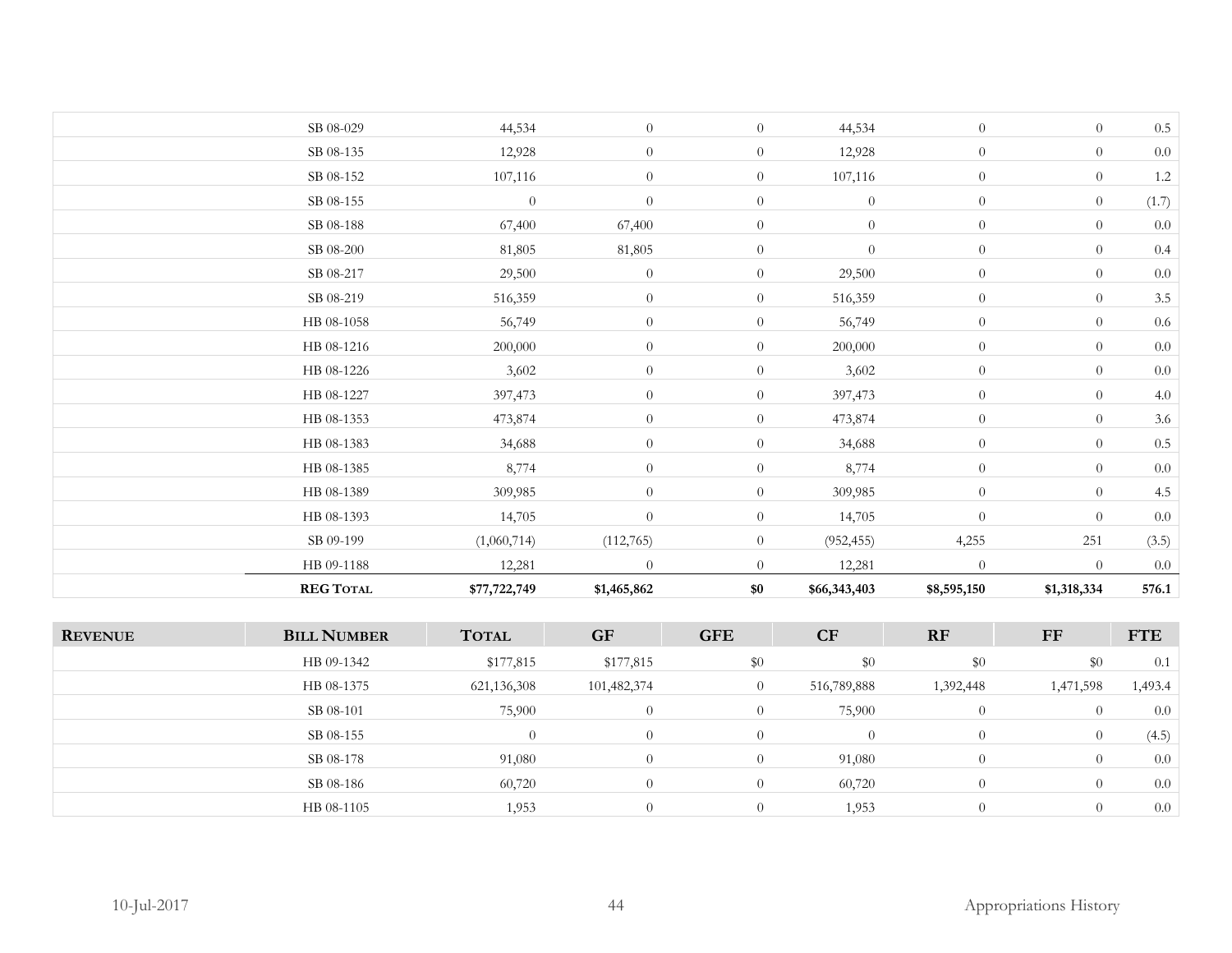| <b>REV TOTAL</b> | \$687,174,978 | \$100,649,490 | \$0      | \$583,661,442 | \$1,392,448 | \$1,471,598      | 1,496.8 |
|------------------|---------------|---------------|----------|---------------|-------------|------------------|---------|
| SB 09-275        | 185,432       | 185,123       |          | 309           |             |                  | 0.1     |
| SB 09-274        | (130,000)     |               | $\Omega$ | (130,000)     | $\Omega$    | $\left($         | 0.0     |
| SB 09-212        | 140,207       | 139,898       |          | 309           |             | $\left( \right)$ | 1.2     |
| SB 09-200        | 64,697,885    | (1,428,538)   | 0        | 66,126,423    |             | $\left( \right)$ | 0.0     |
| HB 08-1353       | 92,818        | 92,818        | $\Omega$ |               | $\Omega$    | $\theta$         | 2.0     |
| HB 08-1194       | 614,500       |               | $\theta$ | 614,500       | $\Omega$    | $\theta$         | 4.5     |
| HB 08-1175       | 30,360        |               | 0        | 30,360        | $\Omega$    | $\theta$         | 0.0     |
|                  |               |               |          |               |             |                  |         |

| <b>STATE</b> | <b>BILL NUMBER</b> | <b>TOTAL</b> | <b>GF</b> | <b>GFE</b> | <b>CF</b>    | <b>RF</b> | FF  | <b>FTE</b> |
|--------------|--------------------|--------------|-----------|------------|--------------|-----------|-----|------------|
|              | HB 08-1109         | \$28,000     | \$0       | \$0        | \$28,000     | $\$0$     | \$0 | 0.0        |
|              | HB 08-1315         | 27,874,933   |           |            | 27,874,933   |           |     | 133.1      |
|              | HB 08-1401         | 450,000      |           |            | 450,000      |           |     | 0.0        |
|              | SB 09-201          | (783, 539)   |           |            | (783, 539)   |           |     | (6.0)      |
|              | <b>STA TOTAL</b>   | \$27,569,394 | \$0       | \$0        | \$27,569,394 | \$0       | \$0 | 127.1      |

| <b>TRANSPORTATION</b> | <b>BILL NUMBER</b> | <b>TOTAL</b>    | <b>GF</b> | <b>GFE</b> | <b>CF</b>       | <b>RF</b>   | FF            | <b>FTE</b> |
|-----------------------|--------------------|-----------------|-----------|------------|-----------------|-------------|---------------|------------|
|                       | HB 08-1375         | \$1,299,794,846 | \$0       | \$0        | \$850,277,142   | \$3,984,546 | \$445,533,158 | 3,353.5    |
|                       | SB 08-155          |                 | $\Omega$  |            |                 |             |               | (3.0)      |
|                       | HB 08-1194         | 2,000,000       | $\Omega$  |            | 2,000,000       |             |               | 0.0        |
|                       | SB 09-202          | (60, 966)       | $\Omega$  |            |                 | (60, 966)   |               | 0.0        |
|                       | SB 09-259          | (24, 122, 128)  |           |            | (339, 453, 093) |             | 315,330,965   | 15.0       |
|                       | <b>TRA TOTAL</b>   | \$1,277,611,752 | \$0       | \$0        | \$512,824,049   | \$3,923,580 | \$760,864,123 | 3,365.5    |

| <b>TREASURY</b> | <b>BILL NUMBER</b> | <b>TOTAL</b>   | <b>GF</b>    | <b>GFE</b>     | CF             | <b>RF</b> | FF  | <b>FTE</b> |
|-----------------|--------------------|----------------|--------------|----------------|----------------|-----------|-----|------------|
|                 | HB 08-1375         | \$435,426,998  | \$87,231,672 | \$34,777,172   | \$313,418,154  | \$0       | \$0 | 29.5       |
|                 | HB 08-1390         | (11, 164, 862) |              |                | (11, 164, 862) |           |     | 0.0        |
|                 | SB 09-203          | (9,506,799)    | (265,096)    | (9,456,093)    | 214,390        |           |     | 0.0        |
|                 | SB 09-227          | (25,321,079)   |              | (25, 321, 079) |                |           |     | 0.0        |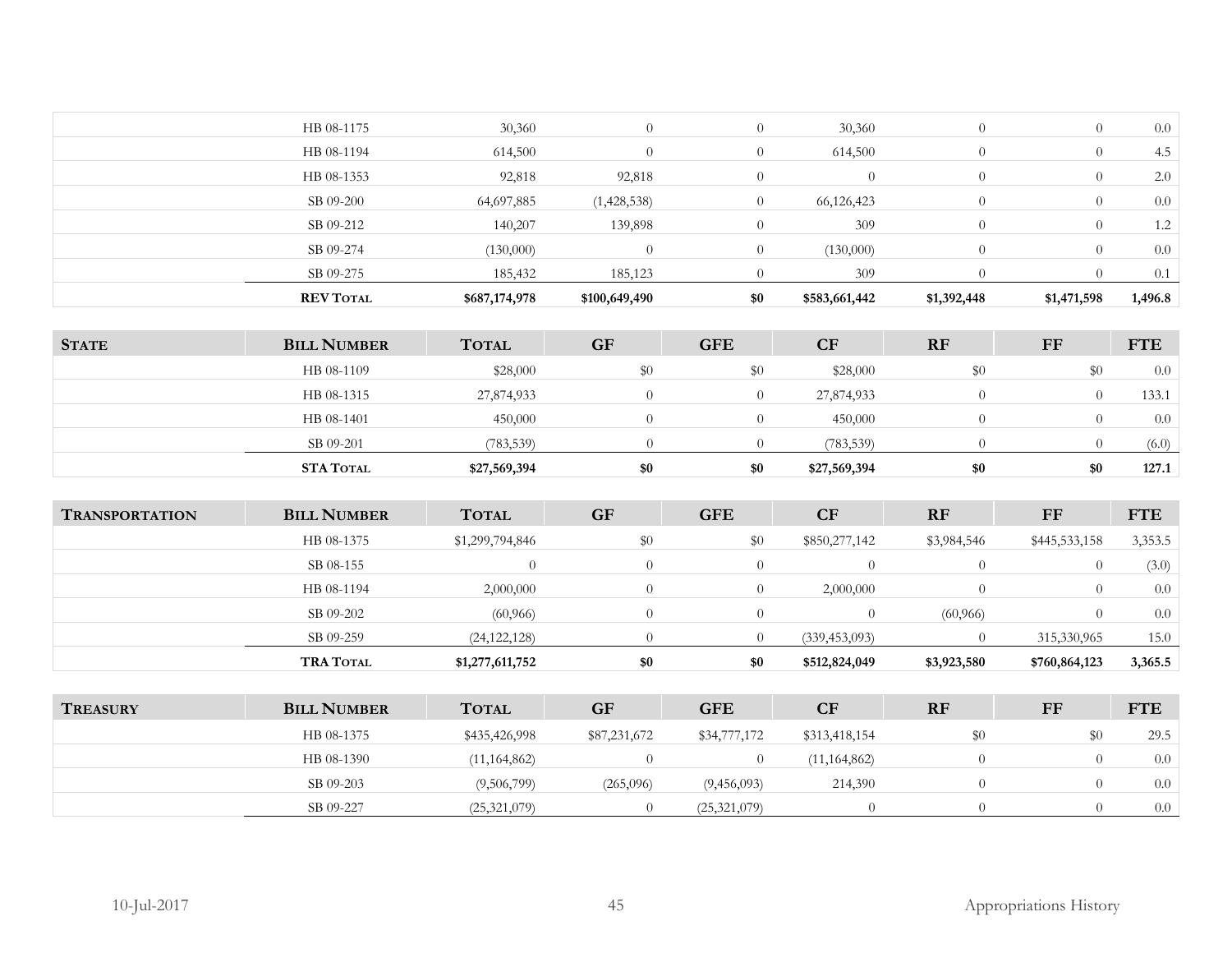|                    | <b>TRE TOTAL</b>   | \$389,434,258    | \$86,966,576     | \$0            | \$302,467,682    | \$0             | \$0             | 29.5       |
|--------------------|--------------------|------------------|------------------|----------------|------------------|-----------------|-----------------|------------|
| FY 2008-09 TOTAL   |                    | \$18,676,072,108 | \$7,519,891,000  | \$990,000      | \$5,035,536,969  | \$1,439,387,025 | \$4,680,267,114 | 50,945.8   |
|                    |                    |                  |                  |                |                  |                 |                 |            |
| FY 2009-10         |                    |                  |                  |                |                  |                 |                 |            |
| <b>AGRICULTURE</b> | <b>BILL NUMBER</b> | <b>TOTAL</b>     | <b>GF</b>        | <b>GFE</b>     | CF               | RF              | $\rm FF$        | <b>FTE</b> |
|                    | SB 09-259          | \$39,063,248     | \$6,860,955      | \$0            | \$27,091,503     | \$1,120,606     | \$3,990,184     | 291.1      |
|                    | SB 09-118          | 49,653           | $\boldsymbol{0}$ | $\theta$       | 49,653           | $\theta$        | $\overline{0}$  | $1.0\,$    |
|                    | SB 09-154          | $\overline{0}$   | $\boldsymbol{0}$ | $\overline{0}$ | $\theta$         | $\overline{0}$  | $\overline{0}$  | 0.9        |
|                    | HB 10-1297         | (269, 403)       | (805, 119)       | $\overline{0}$ | (122, 713)       | 679,867         | (21, 438)       | $0.0\,$    |
|                    | <b>AGR TOTAL</b>   | \$38,843,498     | \$6,055,836      | $\$0$          | \$27,018,443     | \$1,800,473     | \$3,968,746     | 293.0      |
|                    |                    |                  |                  |                |                  |                 |                 |            |
| <b>CORRECTIONS</b> | <b>BILL NUMBER</b> | <b>TOTAL</b>     | <b>GF</b>        | <b>GFE</b>     | CF               | RF              | $\bf FF$        | <b>FTE</b> |
|                    | SB 09-259          | \$759,875,487    | \$677,565,930    | \$0            | \$39,966,735     | \$41,747,315    | \$595,507       | 6,626.9    |
|                    | SB 06-206          | 238,636          | 238,636          | $\theta$       | $\theta$         | $\overline{0}$  | $\theta$        | $0.0\,$    |
|                    | SB 06-207          | 238,636          | 238,636          | $\theta$       | $\theta$         | $\overline{0}$  | $\overline{0}$  | $0.0\,$    |
|                    | HB 06-1011         | 482,634          | 482,634          | $\overline{0}$ | $\boldsymbol{0}$ | $\overline{0}$  | $\theta$        | $0.0\,$    |
|                    | HB 06-1092         | 134,065          | 134,065          | $\overline{0}$ | $\theta$         | $\overline{0}$  | $\overline{0}$  | $0.0\,$    |
|                    | HB 06-1145         | 34,857           | 34,857           | $\overline{0}$ | $\overline{0}$   | $\overline{0}$  | $\overline{0}$  | $0.0\,$    |
|                    | HB 06-1151         | 48,263           | 48,263           | $\overline{0}$ | $\boldsymbol{0}$ | $\overline{0}$  | $\overline{0}$  | $0.0\,$    |
|                    | HB 06-1326         | 517,491          | 517,491          | $\overline{0}$ | $\overline{0}$   | $\overline{0}$  | $\theta$        | 0.0        |
|                    | SB 6S-004          | 48,263           | 48,263           | $\overline{0}$ | $\boldsymbol{0}$ | $\theta$        | $\theta$        | $0.0\,$    |
|                    | SB 6S-005          | 58,989           | 58,989           | $\theta$       | $\overline{0}$   | $\overline{0}$  | $\overline{0}$  | $0.0\,$    |
|                    | SB 07-096          | 154,487          | 154,487          | $\overline{0}$ | $\boldsymbol{0}$ | $\theta$        | $\overline{0}$  | 0.0        |
|                    | HB 07-1040         | 402,770          | $\overline{0}$   | $\overline{0}$ | 402,770          | $\overline{0}$  | $\overline{0}$  | $0.0\,$    |
|                    | HB 07-1326         | 143,452          | 143,452          | $\overline{0}$ | $\theta$         | $\overline{0}$  | $\theta$        | $0.0\,$    |
|                    | SB 08-239          | 28,758           | 28,758           | $\overline{0}$ | $\overline{0}$   | $\overline{0}$  | $\overline{0}$  | $0.0\,$    |
|                    | HB 08-1115         | 28,758           | 28,758           | $\overline{0}$ | $\overline{0}$   | $\overline{0}$  | $\overline{0}$  | $0.0\,$    |
|                    | HB 08-1194         | 28,758           | 28,758           | $\overline{0}$ | $\overline{0}$   | $\theta$        | $\theta$        | $0.0\,$    |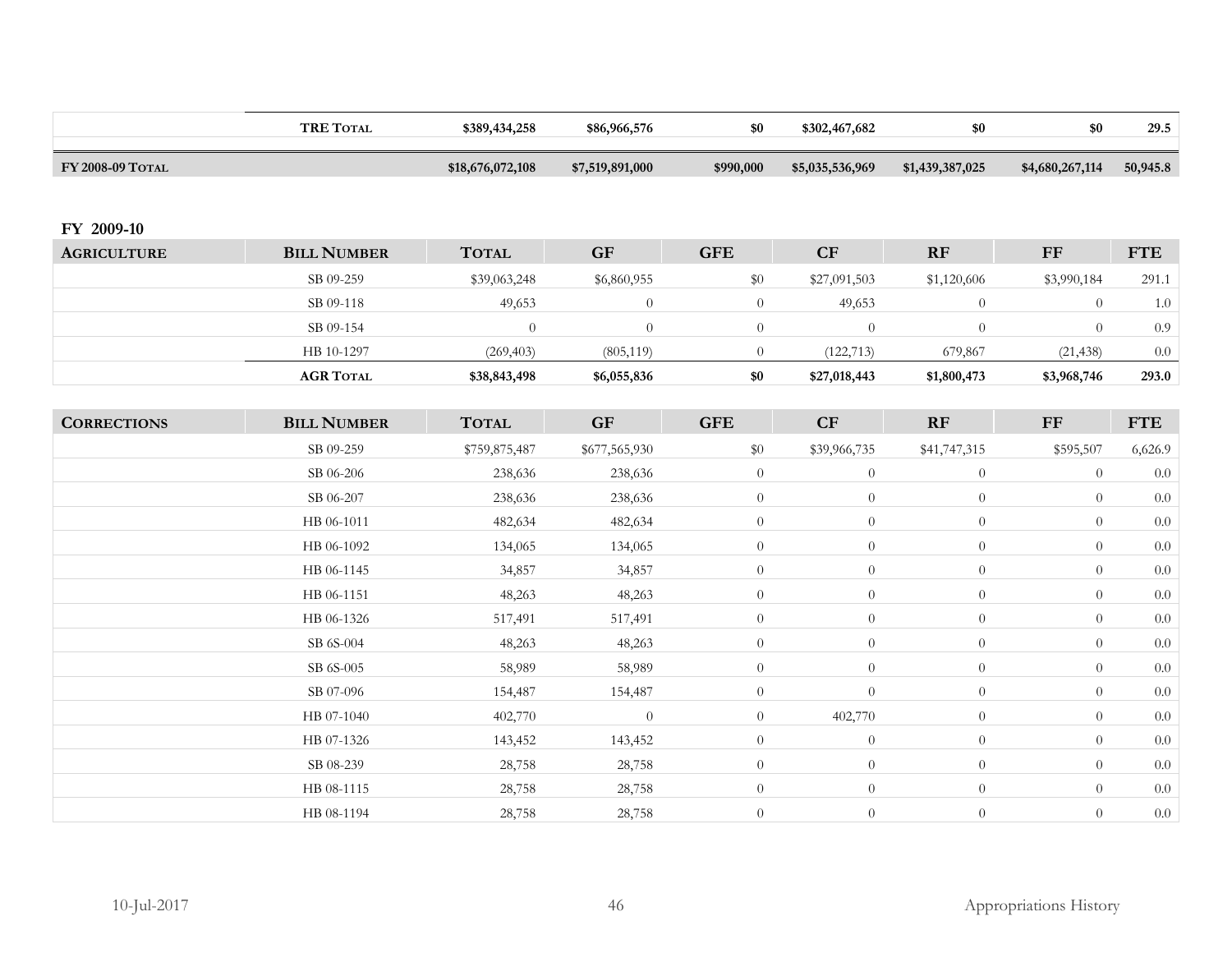| <b>COR TOTAL</b> | \$742,980,190  | \$565,603,106   | \$0      | \$44,731,991 | \$42,698,918 | \$89,946,175 | 6,547.6 |
|------------------|----------------|-----------------|----------|--------------|--------------|--------------|---------|
| HB 10-1298       | (18, 166, 691) | (112, 236, 421) |          | 4,362,486    | 356,576      | 89,350,668   | (90.1)  |
| HB 09-1351       | (2,130,016)    | (2,130,016)     |          |              |              |              | 10.8    |
| HB 09-1133       | 528,000        | $\theta$        | $\theta$ |              | 528,000      |              | 0.0     |
| SB 09-003        | 67,027         | $\theta$        |          |              | 67,027       |              | 0.0     |
| HB 08-1352       | 217,566        | 217,566         |          |              |              |              | 0.0     |

| <b>EDUCATION</b>     | <b>BILL NUMBER</b>   | <b>TOTAL</b>    | <b>GF</b>       | <b>GFE</b>     | CF              | RF             | FF             | <b>FTE</b> |
|----------------------|----------------------|-----------------|-----------------|----------------|-----------------|----------------|----------------|------------|
|                      | SB 09-259            | \$4,688,241,137 | \$3,239,351,894 | \$0            | \$815,652,792   | \$22,758,378   | \$610,478,073  | 551.2      |
|                      | SB 09-089            | 365,226         | $\theta$        | $\overline{0}$ | 365,226         | $\overline{0}$ | $\overline{0}$ | $0.0\,$    |
|                      | SB 09-123            | 8,228           | 8,228           | $\overline{0}$ | $\overline{0}$  | $\overline{0}$ | $\overline{0}$ | 0.1        |
|                      | SB 09-160            | 5,500           | $\theta$        | $\overline{0}$ | 5,500           | $\overline{0}$ | $\overline{0}$ | 0.0        |
|                      | SB 09-163            | (1,779)         | (1,779)         | $\overline{0}$ | $\theta$        | $\overline{0}$ | $\overline{0}$ | 2.7        |
|                      | SB 09-226            | 1,951           | 1,951           | $\overline{0}$ | $\overline{0}$  | $\overline{0}$ | $\overline{0}$ | $0.0\,$    |
|                      | SB 09-230            | $\overline{0}$  | $\theta$        | $\overline{0}$ | $\theta$        | $\overline{0}$ | $\overline{0}$ | 1.0        |
|                      | SB 09-256            | (694, 294)      | 55,706          | $\overline{0}$ | (750,000)       | $\overline{0}$ | $\overline{0}$ | $0.0\,$    |
|                      | SB 09-260            | $\theta$        | $\theta$        | $\overline{0}$ | $\overline{0}$  | $\overline{0}$ | $\overline{0}$ | $0.0\,$    |
|                      | SB 09-269            | (1,165,296)     | $\theta$        | $\overline{0}$ | (1,165,296)     | $\theta$       | $\overline{0}$ | $0.0\,$    |
|                      | HB 09-1243           | 157,772         | $\theta$        | $\overline{0}$ | 157,772         | $\overline{0}$ | $\overline{0}$ | 2.0        |
|                      | HB 09-1319           | 30,031          | $\Omega$        | $\overline{0}$ | $\overline{0}$  | $\overline{0}$ | 30,031         | 0.3        |
|                      | SB 10-065            | 38,599,263      | (3,401)         | $\overline{0}$ | (177, 677, 945) | (103, 348)     | 216,383,957    | 6.0        |
|                      | HB 10-1376           | (109, 190)      | (86,980)        | $\overline{0}$ | (49, 813)       | 46,175         | (18, 572)      | $0.0\,$    |
|                      | <b>EDU TOTAL</b>     | \$4,725,438,549 | \$3,239,325,619 | \$0            | \$636,538,236   | \$22,701,205   | \$826,873,489  | 563.3      |
|                      |                      |                 |                 |                |                 |                |                |            |
| $C$ <i>ave DNIAD</i> | <b>RILL MILLADED</b> | <b>TOTAL</b>    | CE              | CFF            | $\mathbf C$     | <b>DE</b>      | <b>EE</b>      | <b>ETE</b> |

| <b>GOVERNOR</b> | <b>BILL NUMBER</b> | <b>TOTAL</b>  | GF           | <b>GFE</b> | $\overline{\mathbf{C}}\mathbf{F}$ | <b>RF</b>    | FF           | <b>FTE</b> |
|-----------------|--------------------|---------------|--------------|------------|-----------------------------------|--------------|--------------|------------|
|                 | SB 09-259          | \$120,894,429 | \$11,783,355 | $\$0$      | \$25,948,499                      | \$50,183,795 | \$32,978,780 | 376.1      |
|                 | SB 09-067          | 2,500,000     | 2,500,000    |            |                                   |              |              | 0.0        |
|                 | HB 09-1010         | (480, 011)    |              |            | (480, 011)                        |              |              | 0.0        |
|                 | HB 09-1105         | 43,682        |              |            | 43,682                            |              |              | 0.5        |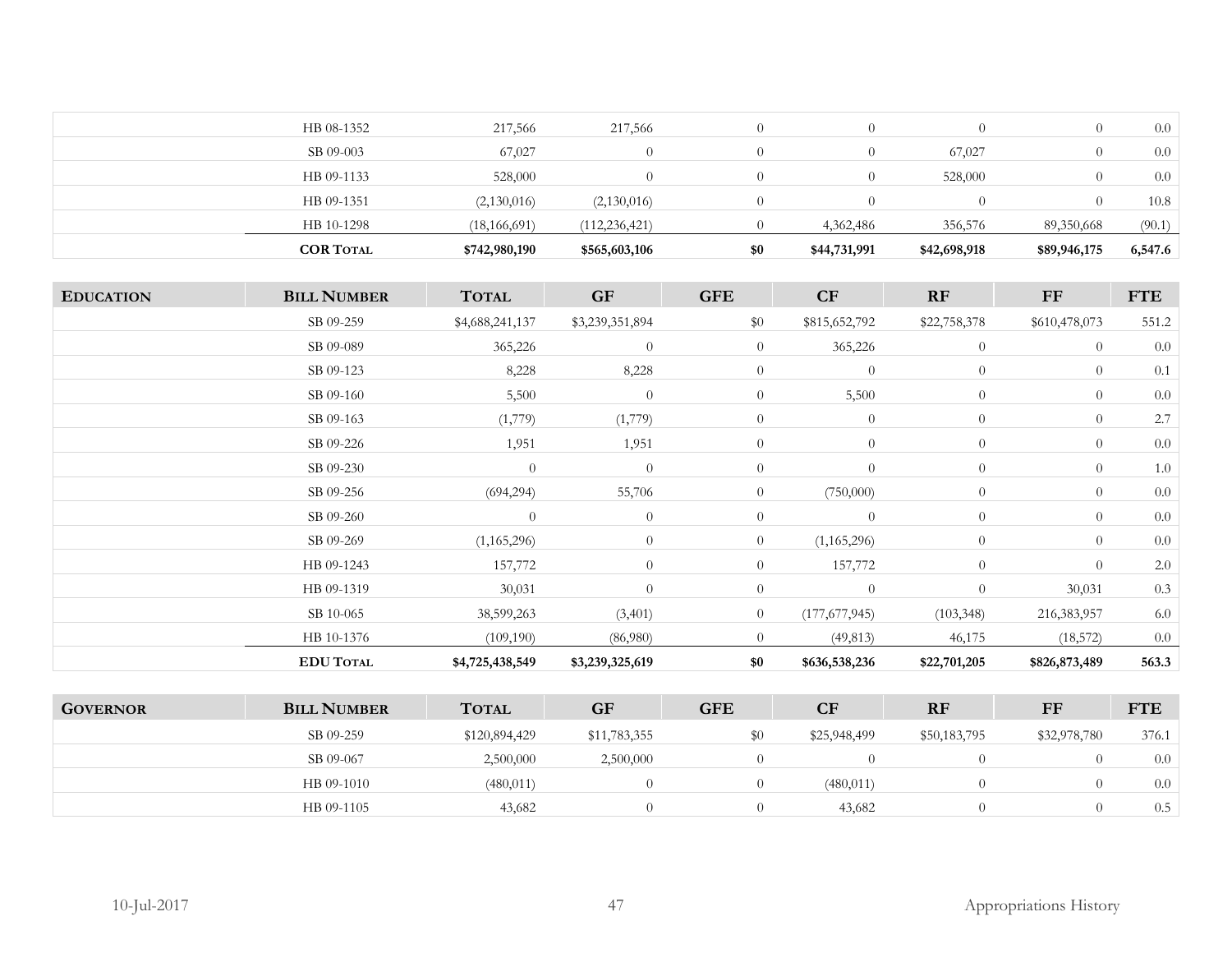| <b>GOV TOTAL</b> | \$123,540,645 | \$13,862,984 | \$0 | \$28,043,418 | \$48,776,564 | \$32,857,679 | 368.9        |
|------------------|---------------|--------------|-----|--------------|--------------|--------------|--------------|
| HB 10-1376       | 480,000       | 480,000      |     |              |              |              | 0.0          |
| HB 10-1299       | 102,545       | (900, 371)   |     | 2,531,248    | (1,407,231)  | (121, 101)   | $\sqrt{1+i}$ |

| <b>HEALTH CARE POLICY</b><br><b>AND FINANCING</b> | <b>BILL NUMBER</b>   | <b>TOTAL</b>    | <b>GF</b>       | <b>GFE</b>     | CF             | <b>RF</b>      | $\bf FF$        | <b>FTE</b> |
|---------------------------------------------------|----------------------|-----------------|-----------------|----------------|----------------|----------------|-----------------|------------|
|                                                   | SB 09-259            | \$4,136,596,755 | \$1,675,723,755 | \$504,000      | \$407,639,249  | \$28,706,139   | \$2,024,023,612 | 275.0      |
|                                                   | SB 09-261            | $\overline{0}$  | (6,000,000)     | $\overline{0}$ | 6,000,000      | $\overline{0}$ | $\overline{0}$  | 0.0        |
|                                                   | SB 09-262            | $\overline{0}$  | (896, 290)      | $\overline{0}$ | 896,290        | $\overline{0}$ | $\overline{0}$  | $0.0\,$    |
|                                                   | SB 09-263            | (26, 455, 954)  | (17, 140, 089)  | $\overline{0}$ | 3,912,114      | $\overline{0}$ | (13, 227, 979)  | $0.0\,$    |
|                                                   | SB 09-264            | (4,201,653)     | (3,263,000)     | 103,000        | (1,102,407)    | (3,160,000)    | 3,220,754       | $0.0\,$    |
|                                                   | SB 09-265            | (88, 231, 339)  | (35,605,549)    | $\overline{0}$ | (6,683,944)    | $\overline{0}$ | (45, 941, 846)  | 0.0        |
|                                                   | SB 09-269            | (104, 536)      | $\overline{0}$  | $\overline{0}$ | (104, 536)     | $\overline{0}$ | $\overline{0}$  | $0.0\,$    |
|                                                   | SB 09-271            | (7,400,000)     | (27,400,000)    | $\overline{0}$ | 20,000,000     | $\overline{0}$ | $\overline{0}$  | $0.0\,$    |
|                                                   | HB 09-1047           | 53,480          | $\overline{0}$  | $\overline{0}$ | 26,740         | $\overline{0}$ | 26,740          | $0.8\,$    |
|                                                   | HB 09-1073           | 52,500          | $\theta$        | $\overline{0}$ | 26,250         | $\overline{0}$ | 26,250          | $0.0\,$    |
|                                                   | HB 09-1196           | 200,000         | $\theta$        | $\overline{0}$ | 200,000        | $\theta$       | $\theta$        | $0.0\,$    |
|                                                   | HB 09-1293           | 411,152,086     | $\theta$        | $\overline{0}$ | 201,538,070    | $\overline{0}$ | 209,614,016     | $12.0\,$   |
|                                                   | SB 10-169            | $\overline{0}$  | (4,929,388)     | $\overline{0}$ | 4,929,388      | $\overline{0}$ | $\theta$        | $0.0\,$    |
|                                                   | HB 10-1300 (sect 1)  | (45, 044, 487)  | (33, 236, 165)  | $\overline{0}$ | 5,866,993      | 140,891        | (17,816,206)    | 0.0        |
|                                                   | HB 10-1300 (sect 3)  | (63, 311, 215)  | $\theta$        | $\overline{0}$ | (77, 212, 082) | $\overline{0}$ | 13,900,867      | $0.0\,$    |
|                                                   | HB 10-1300 (sect 4)  | (13,270)        | (27, 654)       | 13,827         | (10, 013)      | (13, 827)      | 24,397          | $0.0\,$    |
|                                                   | HB 10-1320           | $\theta$        | (43,693,900)    | $\overline{0}$ | 42,693,900     | 1,000,000      | $\theta$        | 0.0        |
|                                                   | HB 10-1321           | (14,892,753)    | (11,943,000)    | $\overline{0}$ | $\overline{0}$ | (1,553,000)    | (1,396,753)     | $0.0\,$    |
|                                                   | HB 10-1322           | (317,500)       | (158, 750)      | $\overline{0}$ | $\overline{0}$ | $\overline{0}$ | (158, 750)      | $0.0\,$    |
|                                                   | HB 10-1323           | (5,648,053)     | $\theta$        | $\overline{0}$ | (2,638,553)    | $\overline{0}$ | (3,009,500)     | (0.2)      |
|                                                   | HB 10-1324           | $\overline{0}$  | (1,930,808)     | $\overline{0}$ | 1,930,808      | $\overline{0}$ | $\theta$        | 0.0        |
|                                                   | HB 10-1372           | (21, 846, 863)  | $\overline{0}$  | $\overline{0}$ | (8,768,689)    | $\overline{0}$ | (13,078,174)    | 0.0        |
|                                                   | HB 10-1376 (sect 10) | (43,662,894)    | (367,270,326)   | (41, 483)      | (16, 302, 623) | (705, 469)     | 340,657,007     | $0.0\,$    |
|                                                   | HB 10-1376 (sect 23) | (44, 456)       | 116,827         | (129, 344)     | $\theta$       | $\overline{0}$ | (31,939)        | $0.0\,$    |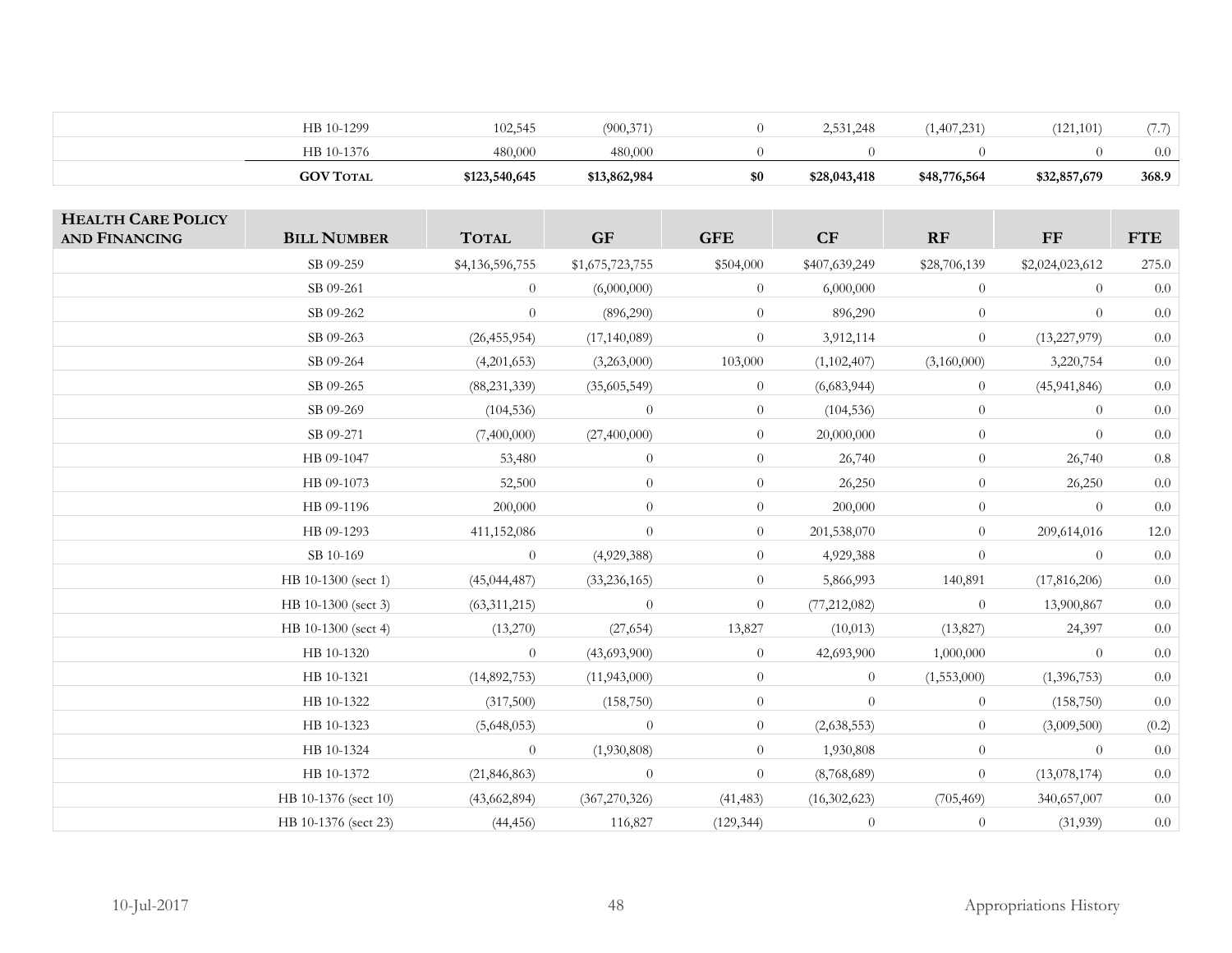| <b>HCP TOTAL</b>    | \$4,335,417,997 | \$1,150,588,412 | \$450,000 | \$595,916,623    | \$24,443,505 | \$2,564,019,457 | 287.6 |
|---------------------|-----------------|-----------------|-----------|------------------|--------------|-----------------|-------|
| SB 11-209 (sect 4)  | 15,667,289      |                 |           | 5,451,399        |              | 10,215,890      | 0.0   |
| SB 11-209 (sect 16) | (1,090,863)     |                 |           | (381, 802)       |              | (709,061)       | 0.0   |
| SB 11-139           | 839,890         | 839,890         |           | $\left( \right)$ |              |                 | 0.0   |
| HB 10-1384          | 17,309          | 8,584           |           | 76               |              | 8,649           | 0.0   |
| HB 10-1382          | 93,104,524      | 27,394,275      |           | 8,009,995        | 28,771       | 57,671,483      | 0.0   |

| <b>HIGHER EDUCATION</b> | <b>BILL NUMBER</b> | <b>TOTAL</b>    | <b>GF</b>       | <b>GFE</b>     | <b>CF</b>       | RF              | FF             | <b>FTE</b> |
|-------------------------|--------------------|-----------------|-----------------|----------------|-----------------|-----------------|----------------|------------|
|                         | SB 09-259          | \$2,789,749,412 | \$660,480,872   | \$0            | \$1,373,857,678 | \$584,529,808   | \$170,881,054  | 20,948.0   |
|                         | SB 09-043          | 1,863,374       | $\overline{0}$  | $\overline{0}$ | 750,000         | 1,113,374       | $\overline{0}$ | 0.0        |
|                         | SB 09-052          | 1,000,000       | $\overline{0}$  | $\overline{0}$ | 1,000,000       | $\overline{0}$  | $\overline{0}$ | 0.0        |
|                         | SB 09-269          | (262, 571)      | $\theta$        | $\overline{0}$ | (262, 571)      | $\overline{0}$  | $\overline{0}$ | 0.0        |
|                         | HB 09-1039         | (1,876,512)     | $\overline{0}$  | $\overline{0}$ | (1,876,512)     | $\overline{0}$  | $\overline{0}$ | 0.0        |
|                         | HB 09-1267         | 94,860          | 94,860          | $\theta$       | $\overline{0}$  | $\theta$        | $\overline{0}$ | 0.0        |
|                         | HB 09-1290         | $\overline{0}$  | $\overline{0}$  | $\overline{0}$ | $\Omega$        | $\overline{0}$  | $\overline{0}$ | 0.0        |
|                         | HB 10-1301         | (211, 199, 130) | (231, 814, 699) | $\overline{0}$ | 12,107,984      | (222, 895, 539) | 231,403,124    | 6.9        |
|                         | HB 10-1376         | 48,293,937      | $\theta$        | $\overline{0}$ | 48,293,937      | $\overline{0}$  | $\overline{0}$ | 0.0        |
|                         | SB 11-140          | $\overline{0}$  | $\Omega$        | $\Omega$       |                 | $\Omega$        | $\Omega$       | 0.0        |
|                         | <b>HED TOTAL</b>   | \$2,627,663,370 | \$428,761,033   | \$0            | \$1,433,870,516 | \$362,747,643   | \$402,284,178  | 20,954.9   |

| <b>HUMAN SERVICES</b> | <b>BILL NUMBER</b> | <b>TOTAL</b>    | <b>GF</b>     | <b>GFE</b>     | CF            | RF             | FF             | <b>FTE</b> |
|-----------------------|--------------------|-----------------|---------------|----------------|---------------|----------------|----------------|------------|
|                       | SB 09-259          | \$2,174,459,222 | \$674,489,340 | \$0            | \$350,457,986 | \$448,877,453  | \$700,634,443  | 5,578.5    |
|                       | SB 09-068          | 843,430         | $\theta$      | $\overline{0}$ | 843,430       | $\theta$       | $\overline{0}$ | 0.7        |
|                       | SB 09-133          | 730,525         | $\theta$      | $\overline{0}$ | 730,525       | $\theta$       | $\overline{0}$ | 0.0        |
|                       | SB 09-144          | 270,378         | $\Omega$      | $\theta$       | 135,189       | 135,189        | $\overline{0}$ | 1.6        |
|                       | SB 09-245          | 86,000          | 86,000        | $\Omega$       | $\Omega$      | $\theta$       | $\overline{0}$ | 0.0        |
|                       | SB 09-267          | $\overline{0}$  | (4,028,564)   | $\theta$       | 4,028,564     | $\overline{0}$ | $\overline{0}$ | 0.0        |
|                       | SB 09-269          | (80, 379)       | $\theta$      | $\theta$       | (80, 379)     | $\overline{0}$ | $\overline{0}$ | 0.0        |
|                       | HB 09-1237         | 3,561,000       | $\theta$      | $\overline{0}$ | 3,561,000     | $\overline{0}$ | $\overline{0}$ | 1.0        |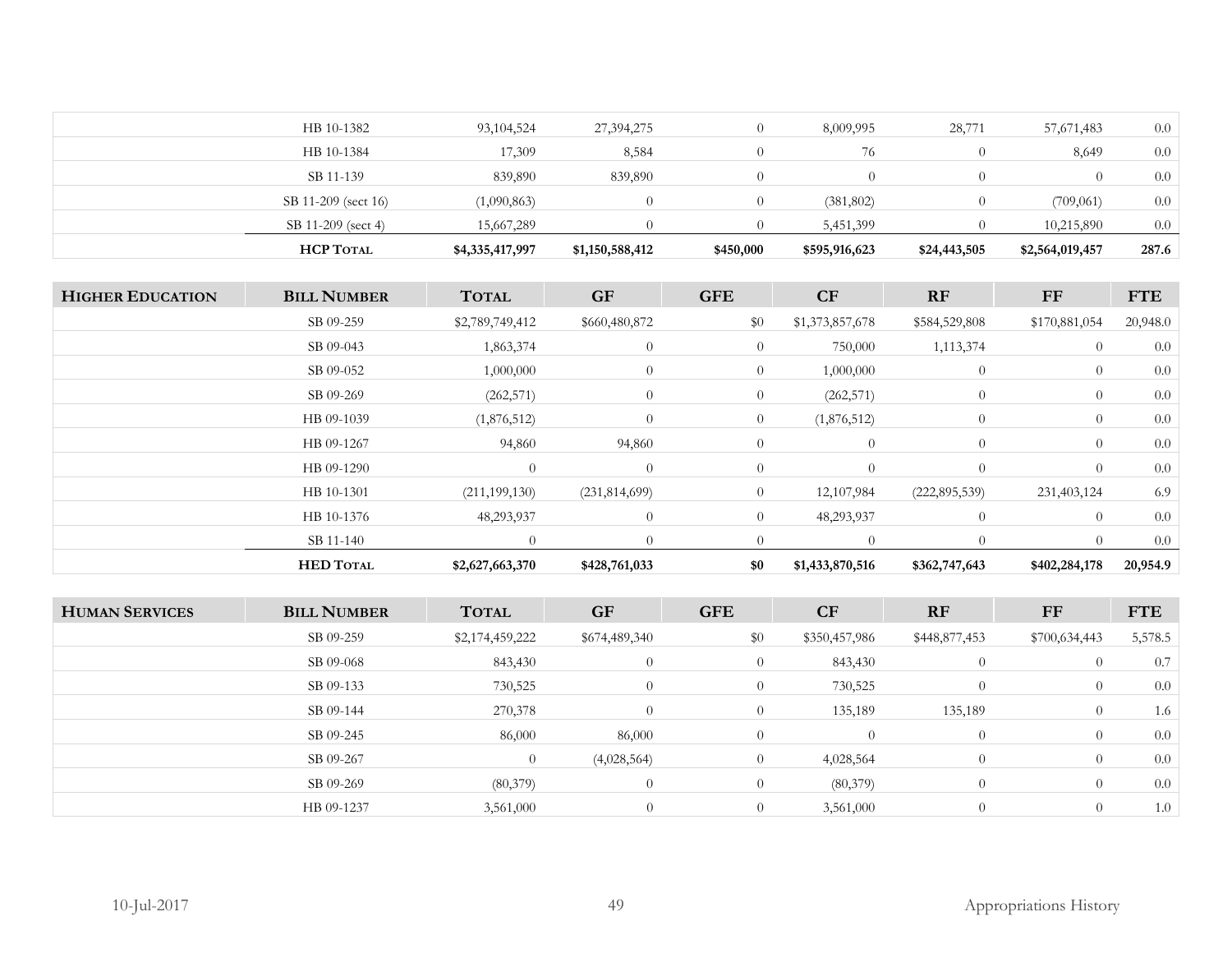| HB 09-1293       | 415,097         |                |     | 117,065       | 159,003       | 139,029       | 0.0     |
|------------------|-----------------|----------------|-----|---------------|---------------|---------------|---------|
| HB 10-1302       | (31,308,620)    | (14, 465, 008) |     | (8,331,740)   | (10,210,583)  | 1,698,711     | (72.6)  |
| HB 10-1376       | (4,295,546)     | (4, 144, 613)  |     |               | (877,069)     | 726,136       | (18.1)  |
| HB 10-1384       | 46,000          | 11,347         |     | 2,143         | 17,309        | 15,201        | 0.0     |
| <b>HUM TOTAL</b> | \$2,144,727,107 | \$651,948,502  | \$0 | \$351,463,783 | \$438,101,302 | \$703,213,520 | 5,491.1 |

| <b>JUDICIAL</b> | <b>BILL NUMBER</b> | <b>TOTAL</b>  | <b>GF</b>      | <b>GFE</b> | <b>CF</b>     | <b>RF</b>   | FF          | <b>FTE</b> |
|-----------------|--------------------|---------------|----------------|------------|---------------|-------------|-------------|------------|
|                 | SB 09-259          | \$450,617,226 | \$336,454,516  | $\$0$      | \$102,123,414 | \$7,608,876 | \$4,430,420 | 4,148.2    |
|                 | SB 09-068          | 143,430       |                |            | 143,430       |             |             | 0.0        |
|                 | SB 09-268          | (97,000)      | (97,000)       |            |               |             |             | 0.0        |
|                 | HB 10-1303         | (9,068,604)   | (12, 542, 585) |            | 3,363,981     | 110,000     |             | (200.4)    |
|                 | <b>JUD TOTAL</b>   | \$441,595,052 | \$323,814,931  | \$0        | \$105,630,825 | \$7,718,876 | \$4,430,420 | 3,947.8    |

| <b>LABOR AND</b><br><b>EMPLOYMENT</b> | <b>BILL NUMBER</b> | <b>TOTAL</b>  | <b>GF</b> | <b>GFE</b> | <b>CF</b>    | <b>RF</b>    | FF            | <b>FTE</b> |
|---------------------------------------|--------------------|---------------|-----------|------------|--------------|--------------|---------------|------------|
|                                       | SB 09-259          | \$157,606,006 | \$0       | \$0        | \$61,347,716 | \$1,612,070  | \$94,646,220  | 1,123.2    |
|                                       | SB 09-247          | 1,789,584     | $\bigcap$ |            | 734,192      | $\theta$     | 1,055,392     | 6.2        |
|                                       | HB 09-1151         | (635,201)     | $\Omega$  | 0          | (635,201)    |              |               | (8.0)      |
|                                       | HB 09-1310         | 10,815        | $\Omega$  | $\Omega$   | 10,815       |              |               | 0.2        |
|                                       | HB 10-1304         | 18,257,590    |           |            | (872,504)    | 11,220,081   | 7,910,013     | 2.1        |
|                                       | <b>LAB TOTAL</b>   | \$177,028,794 | \$0       | \$0        | \$60,585,018 | \$12,832,151 | \$103,611,625 | 1,123.7    |

| LAW | <b>BILL NUMBER</b> | <b>TOTAL</b> | <b>GF</b>    | <b>GFE</b>     | <b>CF</b>   | <b>RF</b>    | FF          | <b>FTE</b> |
|-----|--------------------|--------------|--------------|----------------|-------------|--------------|-------------|------------|
|     | SB 09-259          | \$47,688,779 | \$10,008,042 | \$0            | \$6,660,336 | \$29,727,339 | \$1,293,062 | 394.2      |
|     | SB 09-026          | 21,779       |              | $\theta$       | $\theta$    | 21,779       |             | 0.2        |
|     | SB 09-123          | 751          | $\theta$     | $\Omega$       | $\theta$    | 751          |             | 0.0        |
|     | SB 09-138          | 3,755        | $\Omega$     | $\overline{0}$ | $\theta$    | 3,755        |             | 0.0        |
|     | SB 09-163          | 7,135        | $\Omega$     | $\overline{0}$ | $\theta$    | 7,135        |             | 0.0        |
|     | SB 09-167          | 4,882        | $\Omega$     | $\Omega$       | $\theta$    | 4,882        |             | 0.0        |
|     | SB 09-239          | 33,795       |              | $\theta$       | $\theta$    | 33,795       |             | 0.2        |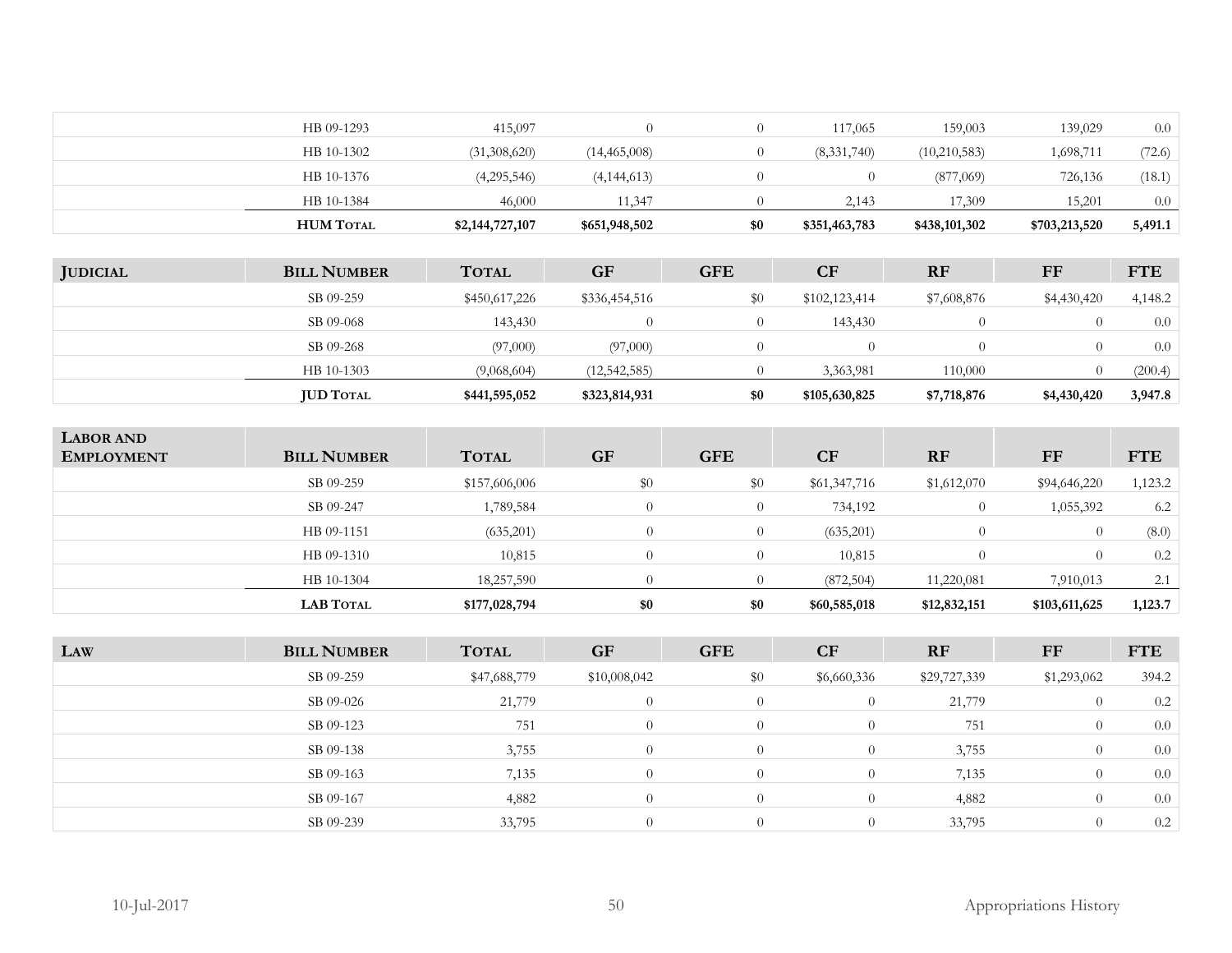| <b>LAW TOTAL</b> | \$49,339,112 | \$9,225,846 | \$0            | \$9,292,899    | \$29,557,289 | \$1,263,078    | 398.6 |
|------------------|--------------|-------------|----------------|----------------|--------------|----------------|-------|
| HB 10-1313       | (3,755)      | $\Omega$    | $\Omega$       | $\theta$       | (3,755)      |                | 0.0   |
| HB 10-1305       | 295          | (782, 196)  | $\overline{0}$ | 1,137,568      | (325,093)    | (29, 984)      | 2.4   |
| SB 10-065        | 3,004        | $\theta$    | $\overline{0}$ | $\overline{0}$ | 3,004        | $\overline{0}$ | 0.0   |
| HB 09-1319       | 10,139       | $\theta$    | $\overline{0}$ | $\overline{0}$ | 10,139       | $\overline{0}$ | 0.0   |
| HB 09-1202       | 24,783       | $\theta$    | $\overline{0}$ | $\overline{0}$ | 24,783       | $\overline{0}$ | 0.2   |
| HB 09-1173       | 7,510        | $\theta$    | $\overline{0}$ | $\overline{0}$ | 7,510        | $\overline{0}$ | 0.1   |
| HB 09-1136       | 11,265       | $\theta$    | $\overline{0}$ | $\overline{0}$ | 11,265       | $\overline{0}$ | 0.1   |
| HB 09-1086       | 30,000       | $\theta$    | $\overline{0}$ | $\overline{0}$ | 30,000       | $\overline{0}$ | 0.2   |
| HB 09-1036       | 1,494,995    | $\theta$    | $\overline{0}$ | 1,494,995      | $\theta$     | $\overline{0}$ | 1.0   |
|                  |              |             |                |                |              |                |       |

|                                         | <b>LEG TOTAL</b>   | \$36,544,775 | \$35,137,319 | \$0        | \$223,640        | \$1,183,816 | \$0      | 277.1      |
|-----------------------------------------|--------------------|--------------|--------------|------------|------------------|-------------|----------|------------|
|                                         | HB 10-1306         | (25, 156)    | (25, 156)    |            |                  |             |          | 0.0        |
|                                         | HB 10-1110         | 130,000      | $\Omega$     | $\bigcap$  | $\left( \right)$ | 130,000     | $\Omega$ | 0.0        |
|                                         | SB 09-224          | 33,501,088   | 32,473,632   |            | 223,640          | 803,816     |          | 277.1      |
|                                         | SB 09-259          | \$2,938,843  | \$2,688,843  | \$0        | \$0              | \$250,000   | \$0      | 0.0        |
| <b>LEGISLATIVE</b><br><b>DEPARTMENT</b> | <b>BILL NUMBER</b> | <b>TOTAL</b> | <b>GF</b>    | <b>GFE</b> | <b>CF</b>        | <b>RF</b>   | FF       | <b>FTE</b> |

| <b>LOCAL AFFAIRS</b> | <b>BILL NUMBER</b> | <b>TOTAL</b>  | <b>GF</b>    | <b>GFE</b> | <b>CF</b>     | <b>RF</b>    | FF            | <b>FTE</b> |
|----------------------|--------------------|---------------|--------------|------------|---------------|--------------|---------------|------------|
|                      | SB 09-259          | \$370,017,534 | \$11,889,613 | $\$0$      | \$258,645,041 | \$6,108,376  | \$93,374,504  | 186.5      |
|                      | HB 10-1307         | 24,411,676    | (976, 692)   |            | (43, 821)     | 5,819,879    | 19,612,310    | 0.0        |
|                      | HB 10-1376         |               |              |            |               |              |               | 0.0        |
|                      | <b>LOC TOTAL</b>   | \$394,429,210 | \$10,912,921 | \$0        | \$258,601,220 | \$11,928,255 | \$112,986,814 | 186.5      |

| <b>MILITARY AND</b><br><b>VETERANS AFFAIRS</b> | <b>BILL NUMBER</b> | <b>TOTAL</b>  | <b>GF</b>   | GFE | CF        | <b>RF</b> | FF            | <b>FTE</b> |
|------------------------------------------------|--------------------|---------------|-------------|-----|-----------|-----------|---------------|------------|
|                                                | SB 09-259          | \$203,166,922 | \$5,862,332 |     | \$970,690 | \$653,509 | \$195,680,391 | 1,386.9    |
|                                                | HB 09-1290         | 150,000       |             |     |           | 150,000   |               | 0.0        |
|                                                | HB 09-1329         | 439,500       |             |     | 439,500   |           |               | 0.0        |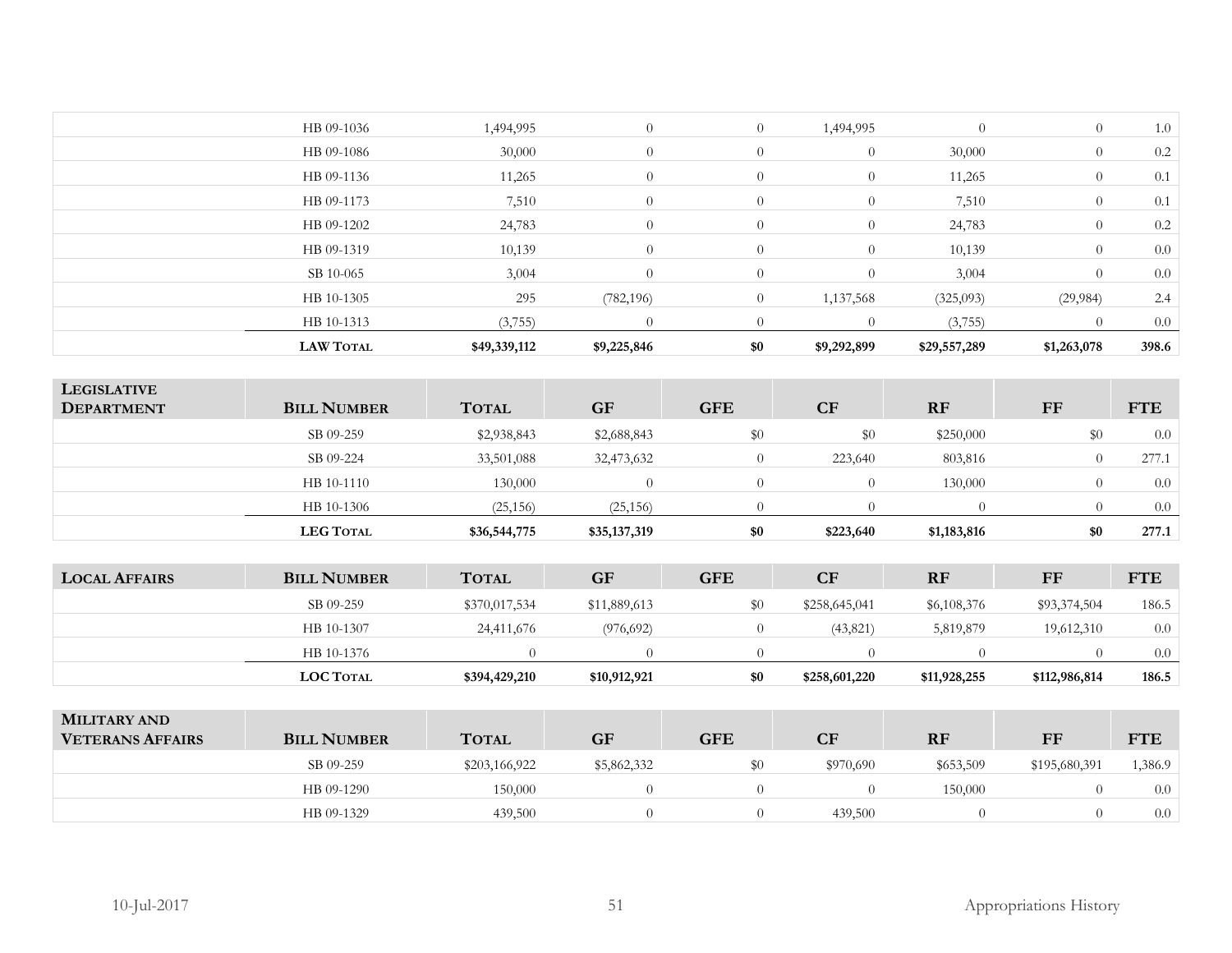|                          | HB 10-1308         | (528, 598)     | (454, 445)   | $\overline{0}$ | (2,250)       | $\Omega$       | (71,903)       | 0.0        |
|--------------------------|--------------------|----------------|--------------|----------------|---------------|----------------|----------------|------------|
|                          | <b>MIL TOTAL</b>   | \$203,227,824  | \$5,407,887  | \$0            | \$1,407,940   | \$803,509      | \$195,608,488  | 1,386.9    |
|                          |                    |                |              |                |               |                |                |            |
| <b>NATURAL RESOURCES</b> | <b>BILL NUMBER</b> | <b>TOTAL</b>   | <b>GF</b>    | <b>GFE</b>     | CF            | RF             | FF             | <b>FTE</b> |
|                          | SB 09-259          | \$212,045,852  | \$29,680,331 | $\$0$          | \$157,654,223 | \$7,310,734    | \$17,400,564   | 1,545.1    |
|                          | SB 09-024          | 1,450,000      | $\theta$     | $\overline{0}$ | 1,450,000     | $\theta$       | $\overline{0}$ | 0.0        |
|                          | SB 09-125          | 5,880,000      | $\theta$     | $\overline{0}$ | 5,880,000     | $\overline{0}$ | $\overline{0}$ | 0.0        |
|                          | SB 09-158          | 50,000         | $\theta$     | $\overline{0}$ | 50,000        | $\overline{0}$ | $\overline{0}$ | 0.0        |
|                          | HB 09-1129         | 14,280         | $\theta$     | $\overline{0}$ | 14,280        | $\theta$       | $\overline{0}$ | 0.0        |
|                          | HB 09-1289         | 8,378,070      | $\theta$     | $\theta$       | 8,378,070     | $\theta$       | $\overline{0}$ | 0.0        |
|                          | HB 10-1309         | (1,897,369)    | (898, 328)   | $\overline{0}$ | (829, 848)    | (4, 911)       | (164, 282)     | (6.3)      |
|                          | HB 10-1326         | $\overline{0}$ | (2,147,415)  | $\overline{0}$ | 2,147,415     | $\theta$       | $\overline{0}$ | 0.0        |
|                          | HB 10-1398         | (500,000)      | $\theta$     | $\overline{0}$ | (500,000)     | $\theta$       | $\overline{0}$ | 0.0        |
|                          | <b>NAT TOTAL</b>   | \$225,420,833  | \$26,634,588 | \$0            | \$174,244,140 | \$7,305,823    | \$17,236,282   | 1,538.8    |

| <b>PERSONNEL</b> | <b>BILL NUMBER</b> | <b>TOTAL</b>  | <b>GF</b>      | <b>GFE</b>     | CF             | <b>RF</b>      | FF             | <b>FTE</b> |
|------------------|--------------------|---------------|----------------|----------------|----------------|----------------|----------------|------------|
|                  | SB 09-259          | \$172,501,975 | \$6,291,404    | \$0            | \$6,662,597    | \$159,547,974  | \$0            | 393.1      |
|                  | SB 09-066          | (956, 815)    | $\overline{0}$ | $\overline{0}$ | (179,089)      | (777, 726)     | $\overline{0}$ | (2.0)      |
|                  | SB 09-099          | 1,924,562     | $\overline{0}$ | $\overline{0}$ | 1,924,562      | $\overline{0}$ | $\overline{0}$ | 1.0        |
|                  | HB 09-1150         | 7,860,321     | $\overline{0}$ | $\theta$       | $\overline{0}$ | 7,860,321      | $\overline{0}$ | 0.0        |
|                  | HB 09-1326         | 2,000         | $\overline{0}$ | $\theta$       | $\Omega$       | 2,000          | $\overline{0}$ | 0.0        |
|                  | SB 10-146          | 5,138         | 5,138          | $\overline{0}$ | $\Omega$       | $\Omega$       | $\overline{0}$ | 0.0        |
|                  | HB 10-1310         | (4,878,521)   | (669, 904)     | $\overline{0}$ | 2,374,013      | (6,582,630)    | $\theta$       | 1.5        |
|                  | HB 10-1376         | 48,949        | (50,312)       | $\theta$       | 46,784         | 52,477         | $\theta$       | 0.0        |
|                  | PER TOTAL          | \$176,507,609 | \$5,576,326    | \$0            | \$10,828,867   | \$160,102,416  | \$0            | 393.6      |

| PUBLIC HEALTH AND<br><b>ENVIRONMENT</b> | <b>BILL NUMBER</b> | <b>TOTAL</b>  | <b>GF</b>    | <b>GFE</b> | CF            | <b>RF</b>    | FF            | <b>FTE</b> |
|-----------------------------------------|--------------------|---------------|--------------|------------|---------------|--------------|---------------|------------|
|                                         | SB 09-259          | \$446,325,693 | \$27,728,074 | \$504,000  | \$158,765,734 | \$34,469,429 | \$224,858,456 | .281.4     |
|                                         | SB 09-002          | 4,913,923     |              |            | 4,913,923     |              |               | 3.0        |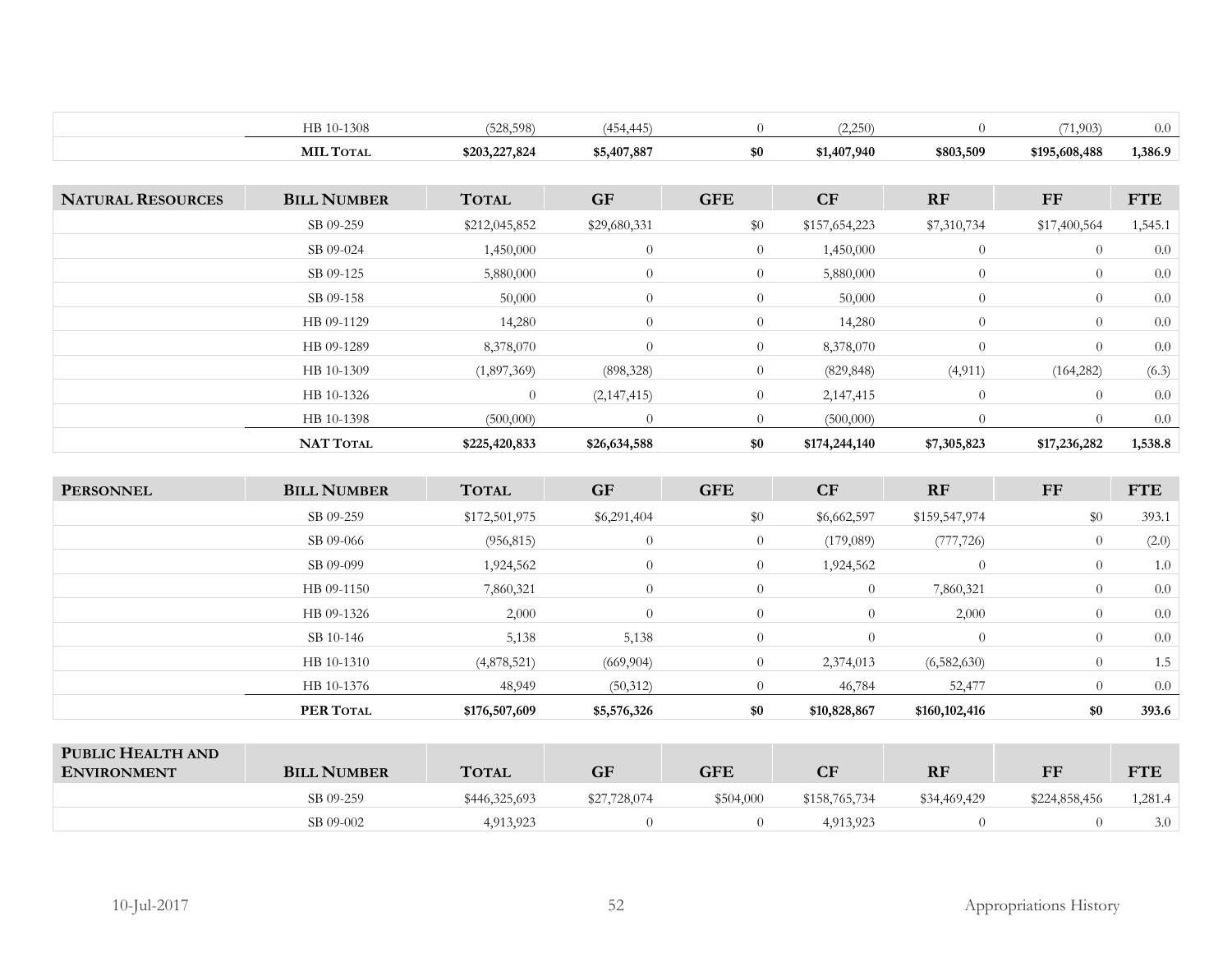| PBH TOTAL  | \$428,940,743 | \$26,626,170 | \$450,000      | \$145,250,938  | \$33,233,774   | \$223,379,861  | 1,289.5 |
|------------|---------------|--------------|----------------|----------------|----------------|----------------|---------|
| HB 10-1376 | (108,000)     | $\theta$     | (54,000)       | (54,000)       | $\overline{0}$ | $\Omega$       | 0.0     |
| HB 10-1320 | (1,000,000)   | $\theta$     | $\overline{0}$ | $\overline{0}$ | (1,000,000)    | $\overline{0}$ | 0.0     |
| HB 10-1311 | (16,503,475)  | (1,101,904)  | $\overline{0}$ | (13,607,321)   | (235, 655)     | (1,558,595)    | $0.0\,$ |
| HB 09-1330 | 39,853        | $\theta$     | $\overline{0}$ | 39,853         | $\theta$       | $\theta$       | 0.0     |
| HB 09-1320 | 25,151        | $\theta$     | $\overline{0}$ | 25,151         | $\overline{0}$ | $\overline{0}$ | 0.3     |
| HB 09-1282 | 28,643        | $\theta$     | $\overline{0}$ | 28,643         | $\overline{0}$ | $\overline{0}$ | 0.4     |
| HB 09-1275 | 18,979        | $\theta$     | $\overline{0}$ | 18,979         | $\overline{0}$ | $\overline{0}$ | 0.4     |
| HB 09-1111 | 133,647       | $\theta$     | $\overline{0}$ | 53,647         | $\overline{0}$ | 80,000         | 1.5     |
| SB 09-271  | (4,000,000)   | $\theta$     | $\overline{0}$ | (4,000,000)    | $\overline{0}$ | $\overline{0}$ | 0.0     |
| SB 09-269  | (1,161,158)   | $\theta$     | $\overline{0}$ | (1,161,158)    | $\theta$       | $\overline{0}$ | 0.0     |
| SB 09-223  | 115,157       | $\theta$     | $\overline{0}$ | 115,157        | $\overline{0}$ | $\overline{0}$ | 0.9     |
| SB 09-128  | 15,218        | $\theta$     | $\overline{0}$ | 15,218         | $\theta$       | $\theta$       | 0.1     |
| SB 09-003  | 97,112        | $\theta$     | $\overline{0}$ | 97,112         | $\overline{0}$ | $\theta$       | 1.5     |
|            |               |              |                |                |                |                |         |

| <b>PUBLIC SAFETY</b> | <b>BILL NUMBER</b> | <b>TOTAL</b>  | <b>GF</b>    | <b>GFE</b> | CF            | <b>RF</b>    | FF           | <b>FTE</b> |
|----------------------|--------------------|---------------|--------------|------------|---------------|--------------|--------------|------------|
|                      | SB 09-259          | \$249,170,172 | \$83,212,852 | $\$0$      | \$118,101,303 | \$21,216,916 | \$26,639,101 | 1,355.4    |
|                      | SB 09-1151         | 635,201       |              |            | 635,201       |              |              | 8.0        |
|                      | SB 09-1199         | 50,000        |              |            | 50,000        |              |              | 0.0        |
|                      | SB 09-241          | 75,000        |              |            | 75,000        |              |              | 0.0        |
|                      | SB 10-1312         | (140, 030)    | (1,223,435)  |            | 1,035,621     | 120,452      | (72, 668)    | (4.9)      |
|                      | PBS TOTAL          | \$249,790,343 | \$81,989,417 | \$0        | \$119,897,125 | \$21,337,368 | \$26,566,433 | 1,358.5    |

| <b>REGULATORY</b><br><b>AGENCIES</b> | <b>BILL NUMBER</b> | <b>TOTAL</b> | <b>GF</b>   | <b>GFE</b> | CF           | RF          | FF          | <b>FTE</b> |
|--------------------------------------|--------------------|--------------|-------------|------------|--------------|-------------|-------------|------------|
|                                      | SB 09-259          | \$79,827,291 | \$1,666,729 | \$0        | \$68,357,477 | \$8,453,406 | \$1,349,679 | 588.9      |
|                                      | SB 09-026          | 130,740      | $\theta$    | $\Omega$   | 130,740      | $\Omega$    | $\left($    | 1.3        |
|                                      | SB 09-138          | 17,055       | $\theta$    | $\theta$   | 17,055       | $\Omega$    | $\Omega$    | 0.0        |
|                                      | SB 09-167          | 14,057       | 0           | $\theta$   | 14,057       | $\Omega$    |             | 0.0        |
|                                      | SB 09-239          | 259,881      | $\theta$    | $\Omega$   | 259,881      | $\Omega$    |             | 2.7        |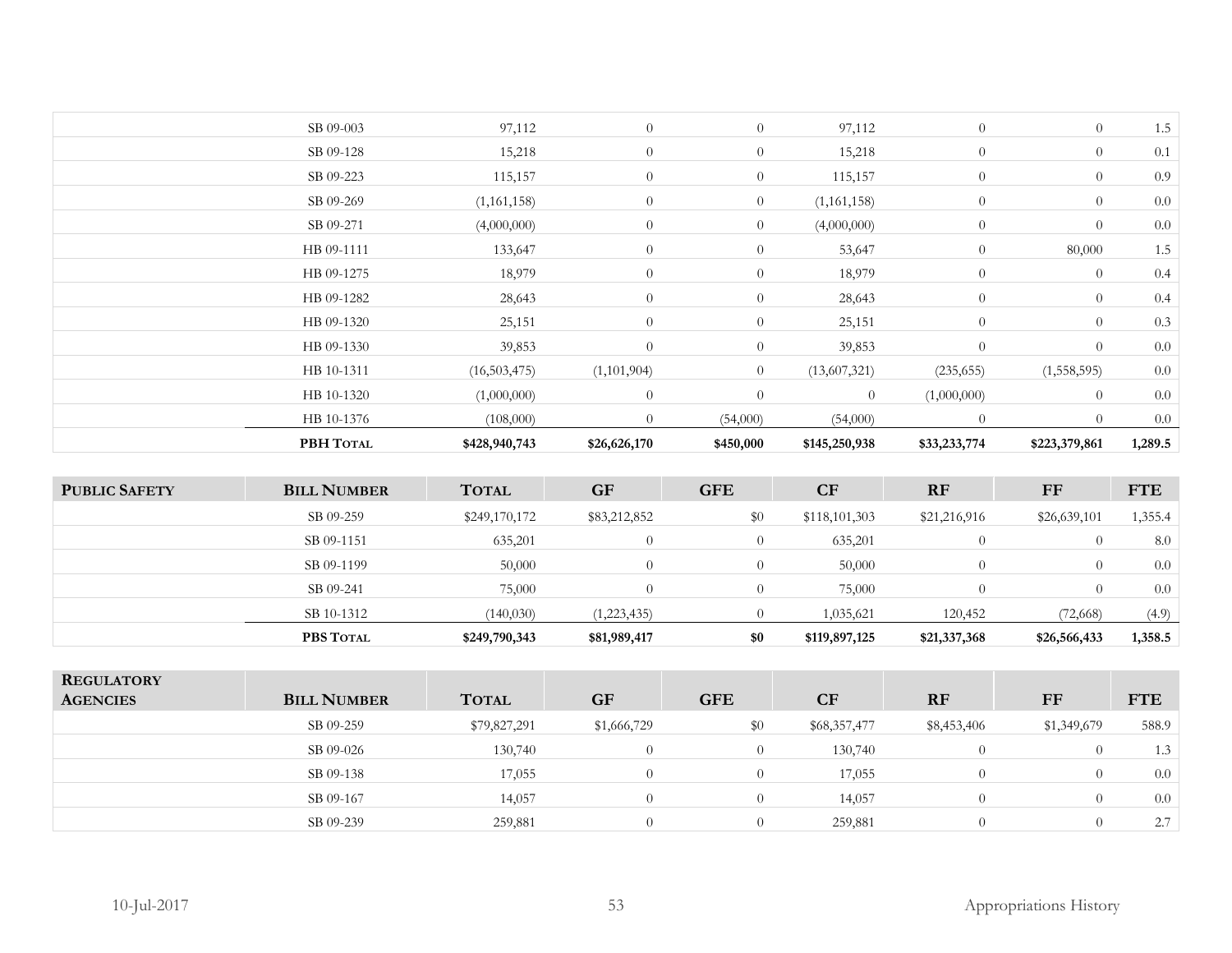| <b>REG TOTAL</b> | \$79,893,774 | \$1,457,251 | \$0            | \$68,839,045 | \$8,382,793    | \$1,214,685 | 595.4 |
|------------------|--------------|-------------|----------------|--------------|----------------|-------------|-------|
| HB 10-1313       | (880, 822)   | (209, 478)  |                | (465, 737)   | (70, 613)      | (134, 994)  | (1.0) |
| HB 09-1244       | (13,967)     | $\Omega$    | $\Omega$       | (13,967)     | $\Omega$       |             | (0.4) |
| HB 09-1202       | 158,614      | $\Omega$    | $\overline{0}$ | 158,614      | $\Omega$       | $\Omega$    | 1.4   |
| HB 09-1136       | 99,894       | $\theta$    | $\Omega$       | 99,894       | $\overline{0}$ | $\theta$    | 1.0   |
| HB 09-1086       | 134,123      | $\Omega$    | $\overline{0}$ | 134,123      | $\overline{0}$ | $\theta$    | 1.0   |
| HB 09-1085       | 202,636      | $\Omega$    | $\Omega$       | 202,636      | $\overline{0}$ | U           | 1.0   |
| HB 09-1053       | (55, 728)    | $\Omega$    | $\overline{0}$ | (55, 728)    | $\Omega$       | U           | (0.5) |
|                  |              |             |                |              |                |             |       |

| <b>REVENUE</b> | <b>BILL NUMBER</b> | <b>TOTAL</b>   | <b>GF</b>        | <b>GFE</b>     | CF             | RF             | $\bf FF$         | <b>FTE</b> |
|----------------|--------------------|----------------|------------------|----------------|----------------|----------------|------------------|------------|
|                | SB 09-259          | \$683,955,771  | \$92,108,733     | \$0            | \$588,970,877  | \$1,388,417    | \$1,487,744      | 1,509.0    |
|                | SB 09-003          | 106,331        | $\theta$         | $\overline{0}$ | 106,331        | $\overline{0}$ | $\theta$         | $0.5\,$    |
|                | SB 09-006          | 186,160        | $\theta$         | $\theta$       | 186,160        | $\overline{0}$ | $\boldsymbol{0}$ | $1.2\,$    |
|                | SB 09-025          | $\overline{0}$ | (292, 807)       | $\theta$       | 292,807        | $\overline{0}$ | $\theta$         | 0.0        |
|                | SB 09-098          | 37,630         | $\boldsymbol{0}$ | $\overline{0}$ | $\overline{0}$ | $\overline{0}$ | 37,630           | 0.0        |
|                | SB 09-161          | 16,080         | $\theta$         | $\overline{0}$ | 16,080         | $\theta$       | $\theta$         | $0.0\,$    |
|                | SB 09-274          | 808,719        | (16, 177, 258)   | $\overline{0}$ | 16,985,977     | $\overline{0}$ | $\theta$         | $0.0\,$    |
|                | SB 09-275          | 68,412         | 68,412           | $\overline{0}$ | $\overline{0}$ | $\overline{0}$ | $\theta$         | $0.8\,$    |
|                | HB 09-1100         | 16,080         | $\theta$         | $\overline{0}$ | 16,080         | $\overline{0}$ | $\theta$         | $0.0\,$    |
|                | HB 09-1133         | 528,000        | $\theta$         | $\overline{0}$ | 528,000        | $\theta$       | $\theta$         | $0.0\,$    |
|                | HB 09-1160         | 21,549         | $\boldsymbol{0}$ | $\overline{0}$ | $\overline{0}$ | 21,549         | $\theta$         | 0.0        |
|                | HB 09-1173         | 75,043         | $\theta$         | $\overline{0}$ | 75,043         | $\theta$       | $\theta$         | $0.8\,$    |
|                | HB 09-1246         | 29,170         | $\theta$         | $\overline{0}$ | 29,170         | $\overline{0}$ | $\theta$         | $0.5\,$    |
|                | HB 09-1266         | (17, 425)      | $\boldsymbol{0}$ | $\overline{0}$ | (17, 425)      | $\overline{0}$ | $\theta$         | (0.4)      |
|                | HB 09-1342         | 12,840         | 12,840           | $\overline{0}$ | $\overline{0}$ | $\overline{0}$ | $\theta$         | 0.3        |
|                | HB 09-1347         | 16,080         | $\theta$         | $\overline{0}$ | 16,080         | $\overline{0}$ | $\theta$         | $0.0\,$    |
|                | HB 10-1189         | 94,322         | 94,322           | $\overline{0}$ | $\overline{0}$ | $\overline{0}$ | $\theta$         | 0.9        |
|                | HB 10-1190         | 94,322         | 94,322           | $\overline{0}$ | $\overline{0}$ | $\overline{0}$ | $\overline{0}$   | 0.9        |
|                | HB 10-1191         | 94,322         | 94,322           | $\overline{0}$ | $\overline{0}$ | $\theta$       | $\theta$         | 0.9        |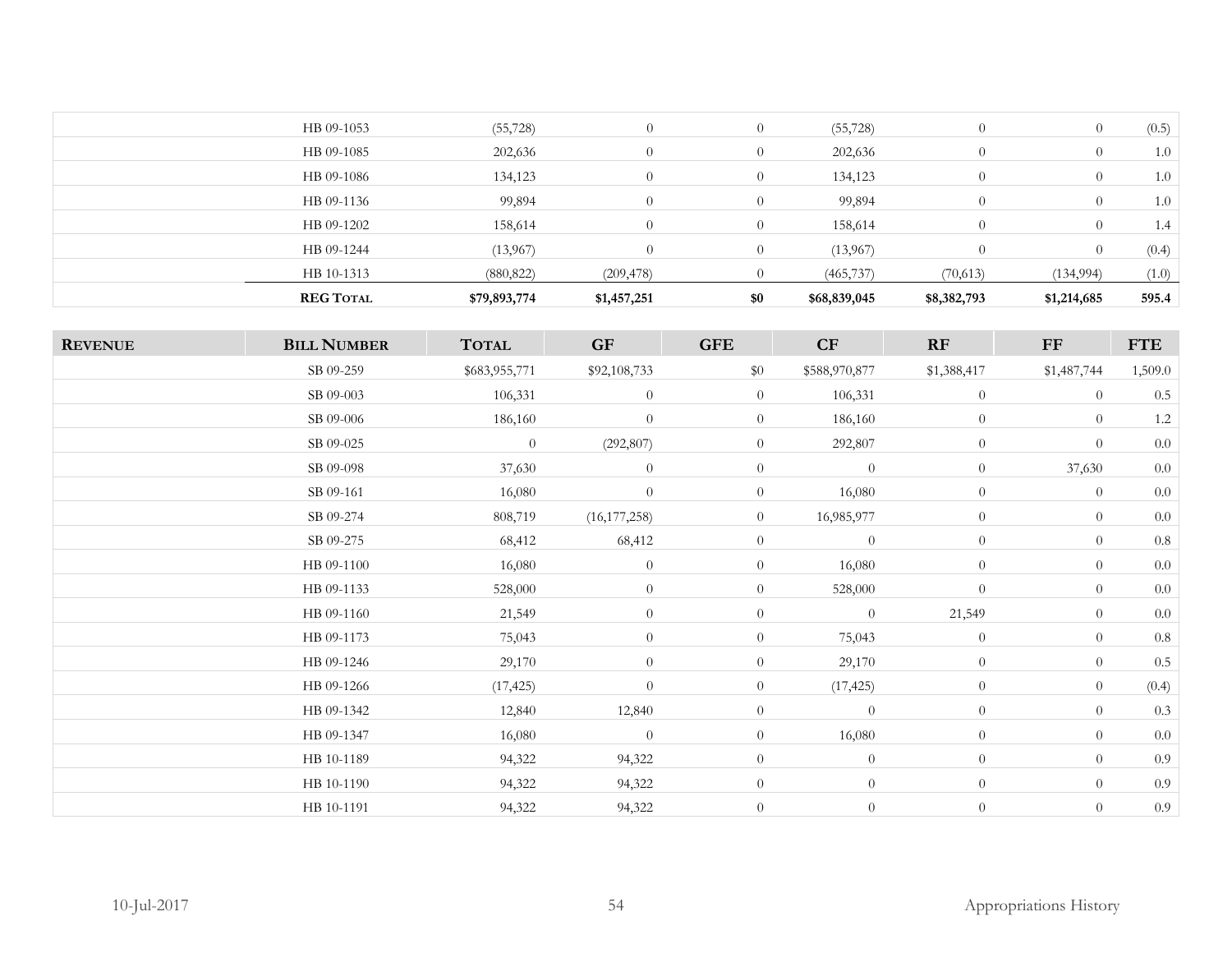| <b>REV TOTAL</b> | \$692,073,355 | \$73,749,339 | \$0 | \$615,399,703 | \$1,398,939 | \$1,525,374 | 1,490.7 |
|------------------|---------------|--------------|-----|---------------|-------------|-------------|---------|
| HB 10-1376       | (633,610)     | (471,610)    |     | (162,000)     |             |             | (4.5)   |
| HB 10-1314       | 6,280,593     | (2,064,903)  |     | 8,356,523     | (11,027)    |             | (22.9)  |
| HB 10-1195       | 94,322        | 94,322       |     |               |             |             | 0.9     |
| HB 10-1194       | 94,322        | 94,322       |     |               |             |             | 0.9     |
| HB 10-1192       | 94,322        | 94,322       |     |               |             |             | 0.9     |
|                  |               |              |     |               |             |             |         |

| <b>STATE</b>          | <b>BILL NUMBER</b> | <b>TOTAL</b>  | <b>GF</b> | <b>GFE</b>     | CF             | RF             | <b>FF</b>      | <b>FTE</b> |
|-----------------------|--------------------|---------------|-----------|----------------|----------------|----------------|----------------|------------|
|                       | SB 09-259          | \$20,485,995  | \$0       | \$0            | \$20,485,995   | \$0            | \$0            | 129.6      |
|                       | SB 09-087          | 7,005         | $\theta$  | $\overline{0}$ | 7,005          | $\overline{0}$ | $\overline{0}$ | 0.0        |
|                       | HB 09-1015         | 23,625        | $\theta$  | $\overline{0}$ | 23,625         | $\overline{0}$ | $\overline{0}$ | 0.0        |
|                       | HB 09-1160         | 120,299       | $\theta$  | $\overline{0}$ | 120,299        | $\overline{0}$ | $\overline{0}$ | 0.0        |
|                       | HB 09-1248         | (17, 343)     | $\theta$  | $\overline{0}$ | (17, 343)      | $\overline{0}$ | $\theta$       | 0.0        |
|                       | HB 09-1326         | 104,400       | $\theta$  | $\overline{0}$ | 104,400        | $\overline{0}$ | $\overline{0}$ | 0.0        |
|                       | HB 09-1357         | 206,053       | $\theta$  | $\overline{0}$ | 206,053        | $\overline{0}$ | $\overline{0}$ | 4.3        |
|                       | HB 10-1315         | 92,817        | $\Omega$  | $\Omega$       | 92,817         | $\theta$       | $\Omega$       | 0.0        |
|                       | <b>STA TOTAL</b>   | \$21,022,851  | \$0       | \$0            | \$21,022,851   | \$0            | \$0            | 133.9      |
|                       |                    |               |           |                |                |                |                |            |
| <b>TRANSPORTATION</b> | <b>BILL NUMBER</b> | <b>TOTAL</b>  | <b>GF</b> | <b>GFE</b>     | CF             | RF             | <b>FF</b>      | <b>FTE</b> |
|                       | SB 09-259          | \$973,514,495 | \$0       | \$0            | \$614,161,434  | \$3,955,873    | \$355,397,188  | 3,366.5    |
|                       | HB 10-1316         | (5,745)       | $\Omega$  | $\Omega$       | $\overline{0}$ | (5,745)        | $\Omega$       | 0.0        |
|                       | <b>TRA TOTAL</b>   | \$973,508,750 | \$0       | \$0            | \$614,161,434  | \$3,950,128    | \$355,397,188  | 3,366.5    |
|                       |                    |               |           |                |                |                |                |            |
| <b>TREASURY</b>       | <b>BILL NUMBER</b> | <b>TOTAL</b>  | <b>GF</b> | <b>GFE</b>     | CF             | RF             | <b>FF</b>      | <b>FTE</b> |
|                       | SB 09-259          | \$386041531   | \$0233721 | \$0.           | \$293.707.810  | ፍሰ             | ፍሰ             | 31.5       |

| <b>TRE TOTAL</b> | \$295,616,667 | \$1,680,359  | \$0 | \$293,936,308 | \$0 | \$0 | 31.5 |
|------------------|---------------|--------------|-----|---------------|-----|-----|------|
| HB 10-1317       | (24, 864)     | (253, 362)   |     | 228,498       |     |     | 0.0  |
| SB 09-276        | (90,400,000)  | (90,400,000) |     |               |     |     | 0.0  |
| SB 09-259        | \$386,041,531 | \$92,333,721 | ፍሰ  | \$293,707,810 | \$0 |     | 31.5 |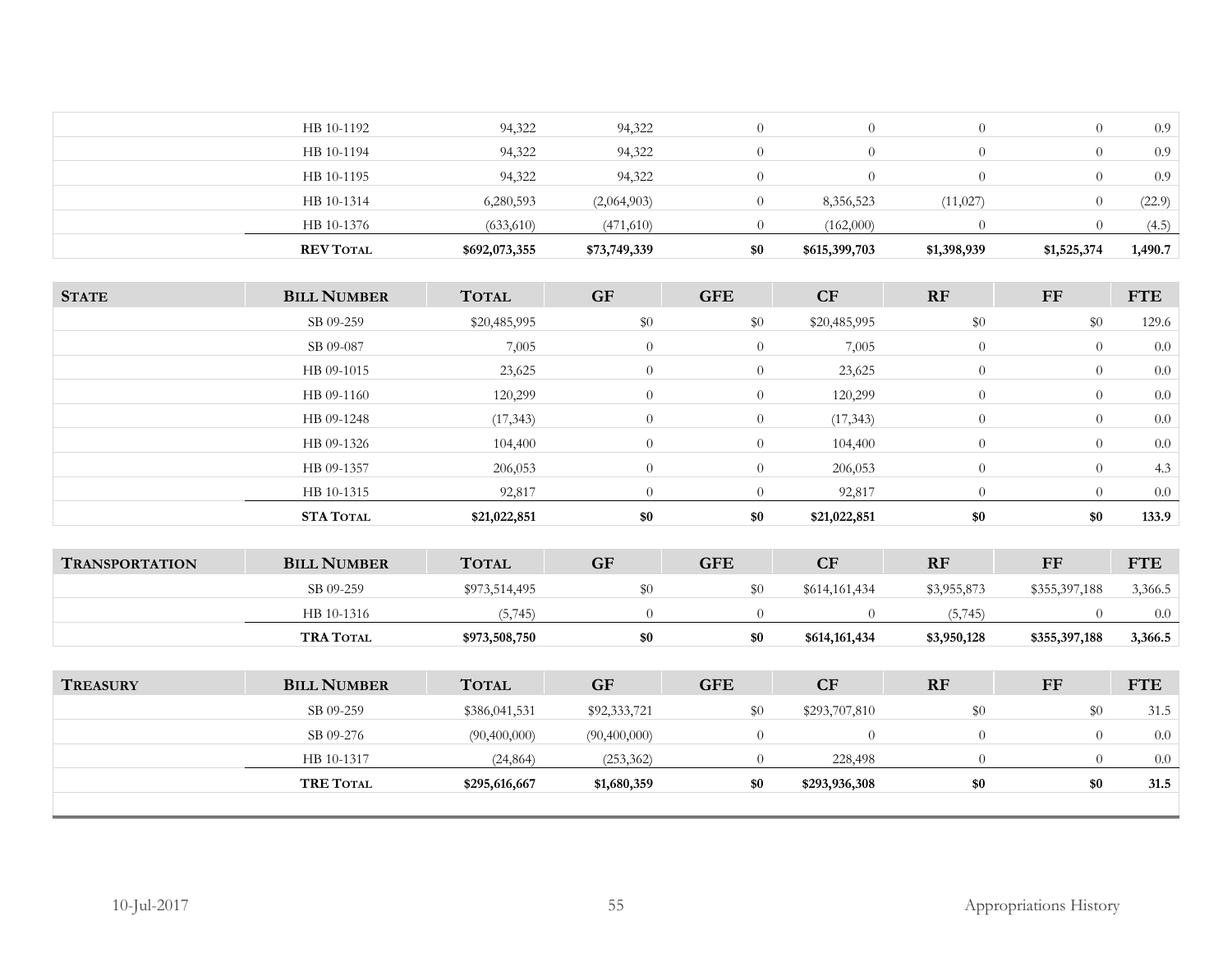| FY 2009-10 TOTAL | \$19,183,551,048 | \$6,658,357,846 | \$900,000 | \$5,616,904,963 | \$1,241,004,747 | \$5,666,383,492 | 52,025.4 |
|------------------|------------------|-----------------|-----------|-----------------|-----------------|-----------------|----------|
|                  |                  |                 |           |                 |                 |                 |          |

## **FY 2010-11**

| <b>AGRICULTURE</b> | <b>BILL NUMBER</b> | <b>TOTAL</b> | <b>GF</b>   | <b>GFE</b> | CF           | <b>RF</b>   | FF               | <b>FTE</b> |
|--------------------|--------------------|--------------|-------------|------------|--------------|-------------|------------------|------------|
|                    | HB 10-1376         | \$38,517,046 | \$6,257,528 | \$0        | \$27,220,596 | \$1,018,768 | \$4,020,154      | 287.1      |
|                    | SB 10-038          | 28,112       | $\Omega$    | $\Omega$   | 28,112       |             | $\theta$         | 0.0        |
|                    | SB 10-072          | 2,959        | $\Omega$    | $\Omega$   | 2,959        |             | $\theta$         | 0.0        |
|                    | SB 10-106          | 22,531       | $\Omega$    | $\Omega$   | 22,531       |             | $\left( \right)$ | 0.0        |
|                    | HB 10-1377         | 108,229      | (1,301,254) | $\Omega$   | 1,301,254    | 108,229     | $\Omega$         | 0.0        |
|                    | SB 11-135          | (40,049)     | (32,160)    |            | (7,080)      |             | (809)            | 0.0        |
|                    | <b>AGR TOTAL</b>   | \$38,638,828 | \$4,924,114 | \$0        | \$28,568,372 | \$1,126,997 | \$4,019,345      | 287.1      |

| <b>CORRECTIONS</b> | <b>BILL NUMBER</b> | <b>TOTAL</b>  | <b>GF</b>     | <b>GFE</b>     | CF               | RF             | FF             | <b>FTE</b> |
|--------------------|--------------------|---------------|---------------|----------------|------------------|----------------|----------------|------------|
|                    | HB 10-1376         | \$733,185,685 | \$650,398,285 | \$0            | \$39,979,655     | \$42,549,814   | \$257,931      | 6,737.8    |
|                    | SB 06-206          | 399,514       | 399,514       | $\overline{0}$ | $\theta$         | $\theta$       | $\overline{0}$ | 0.0        |
|                    | SB 06-207          | 399,514       | 399,514       | $\overline{0}$ | $\overline{0}$   | $\overline{0}$ | $\overline{0}$ | 0.0        |
|                    | HB 06-1011         | 643,512       | 643,512       | $\overline{0}$ | $\theta$         | $\overline{0}$ | $\overline{0}$ | 0.0        |
|                    | HB 06-1092         | 134,065       | 134,065       | $\overline{0}$ | $\boldsymbol{0}$ | $\overline{0}$ | $\overline{0}$ | $0.0\,$    |
|                    | HB 06-1145         | 48,263        | 48,263        | $\overline{0}$ | $\theta$         | $\overline{0}$ | $\theta$       | $0.0\,$    |
|                    | HB 06-1151         | 48,263        | 48,263        | $\overline{0}$ | $\theta$         | $\overline{0}$ | $\overline{0}$ | 0.0        |
|                    | HB 06-1326         | 517,491       | 517,491       | $\overline{0}$ | $\overline{0}$   | $\overline{0}$ | $\overline{0}$ | 0.0        |
|                    | SB 6s-004          | 26,813        | 26,813        | $\overline{0}$ | $\overline{0}$   | $\overline{0}$ | $\overline{0}$ | 0.0        |
|                    | SB 6s-005          | 58,989        | 58,989        | $\overline{0}$ | $\theta$         | $\overline{0}$ | $\overline{0}$ | $0.0\,$    |
|                    | SB 07-096          | 187,592       | 187,592       | $\overline{0}$ | $\overline{0}$   | $\overline{0}$ | $\theta$       | $0.0\,$    |
|                    | HB 07-1040         | 485,531       | $\theta$      | $\overline{0}$ | 485,531          | $\overline{0}$ | $\overline{0}$ | 0.0        |
|                    | HB 07-1326         | 160,005       | 160,005       | $\overline{0}$ | $\overline{0}$   | $\overline{0}$ | $\theta$       | $0.0\,$    |
|                    | SB 08-239          | 57,516        | 57,516        | $\overline{0}$ | $\theta$         | $\overline{0}$ | $\overline{0}$ | 0.0        |
|                    | HB 08-1115         | 28,758        | 28,758        | $\overline{0}$ | $\overline{0}$   | $\overline{0}$ | $\overline{0}$ | $0.0\,$    |
|                    | HB 08-1194         | 31,634        | 31,634        | $\theta$       | $\theta$         | $\overline{0}$ | $\overline{0}$ | 0.0        |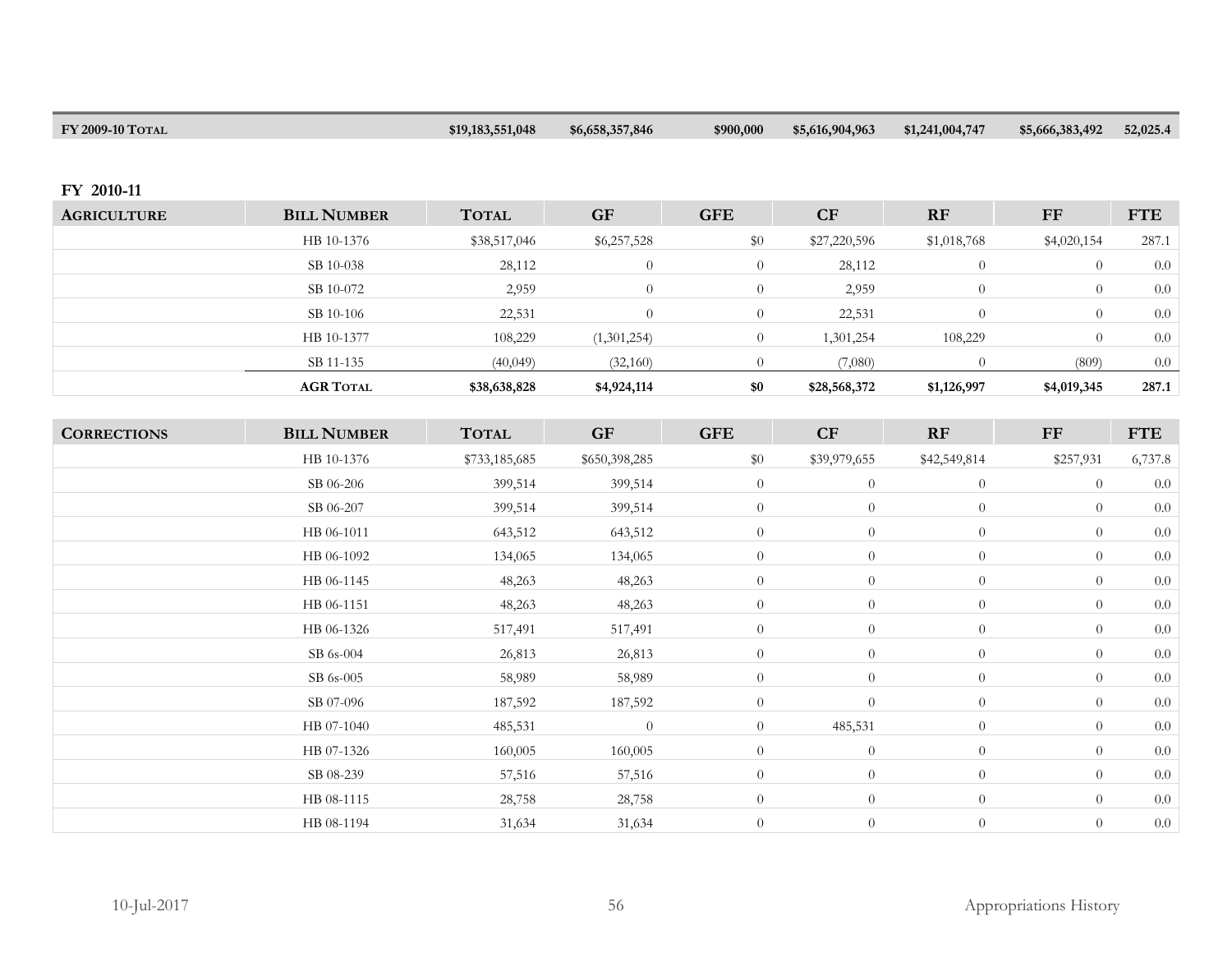| <b>COR TOTAL</b> | \$747,795,246 | \$658,794,383 | \$0            | \$44,669,172 | \$43,324,213 | \$1,007,478 | 6,733.1 |
|------------------|---------------|---------------|----------------|--------------|--------------|-------------|---------|
| SB 11-136        | 17,341,504    | 11,613,572    |                | 4,203,986    | 774,399      | 749,547     | (18.7)  |
| HB 10-1413       | (131, 125)    | (131, 125)    | $\Omega$       |              |              |             | 0.0     |
| HB 10-1374       | (194, 281)    | (194, 281)    | $\Omega$       |              | $\Omega$     | $\theta$    | 7.9     |
| HB 10-1360       | (1,786,164)   | (1,786,164)   | 0              |              | $\Omega$     | $\theta$    | 6.1     |
| HB 10-1352       | (1,523,589)   | (1,523,589)   | $\overline{0}$ |              | $\Omega$     | $\theta$    | 0.0     |
| HB 10-1338       | (2,541,810)   | (2,541,810)   | $\Omega$       |              | $\Omega$     | $\theta$    | 0.0     |
| HB 08-1352       | 217,566       | 217,566       | $\Omega$       |              | $\theta$     | $\theta$    | 0.0     |
|                  |               |               |                |              |              |             |         |

| <b>EDUCATION</b> | <b>BILL NUMBER</b> | <b>TOTAL</b>    | <b>GF</b>       | <b>GFE</b>     | CF            | RF             | $\bf FF$       | <b>FTE</b> |
|------------------|--------------------|-----------------|-----------------|----------------|---------------|----------------|----------------|------------|
|                  | HB 10-1376         | \$4,703,796,678 | \$3,378,610,076 | \$161,444,485  | \$571,073,392 | \$22,818,086   | \$569,850,639  | 551.8      |
|                  | SB 10-054          | $\theta$        | $\theta$        | $\overline{0}$ | $\theta$      | $\overline{0}$ | $\overline{0}$ | 0.2        |
|                  | SB 10-161          | $\Omega$        | $\theta$        | $\overline{0}$ | $\theta$      | $\overline{0}$ | $\overline{0}$ | 1.0        |
|                  | HB 10-1369         | (365, 085, 341) | (363,391,120)   | $\overline{0}$ | (1,608,887)   | (85, 334)      | $\overline{0}$ | 0.0        |
|                  | SB 11-137          | 4,584,413       | 3,256,773       | $\overline{0}$ | 21,550        | 28,226         | 1,277,864      | 2.7        |
|                  | SB 11-157          | 22,925,190      | (216, 358, 164) | $\Omega$       | 22,925,190    | $\overline{0}$ | 216, 358, 164  | 0.0        |
|                  | SB 11-209          | $\overline{0}$  | (117, 848, 834) | 117,900,000    | (27,205)      | (23,961)       | $\overline{0}$ | 0.0        |
|                  | HB 12-1335         | $\theta$        | 3,976,005       | (3,976,005)    |               | $\Omega$       | $\left($       | 0.0        |
|                  | <b>EDU TOTAL</b>   | \$4,366,220,940 | \$2,688,244,736 | \$275,368,480  | \$592,384,040 | \$22,737,017   | \$787,486,667  | 555.7      |

| <b>GOVERNOR</b> | <b>BILL NUMBER</b> | <b>TOTAL</b>  | <b>GF</b>      | <b>GFE</b>     | <b>CF</b>      | RF             | FF           | <b>FTE</b> |
|-----------------|--------------------|---------------|----------------|----------------|----------------|----------------|--------------|------------|
|                 | HB 10-1376         | \$215,806,614 | \$11,291,137   | \$0            | \$41,264,870   | \$130,276,021  | \$32,974,586 | 1,045.3    |
|                 | SB 10-1019         | 17,918        | 0              | $\overline{0}$ | 17,918         | $\overline{0}$ | $\theta$     | 0.3        |
|                 | SB 10-1119         | 65,000        | 0              | $\overline{0}$ | $\overline{0}$ | $\overline{0}$ | 65,000       | 0.0        |
|                 | SB 10-1146         | 490,000       | 0              | $\overline{0}$ |                | 490,000        | $\Omega$     | 0.0        |
|                 | SB 10-1333         | 100,000       | 0              | $\overline{0}$ |                | $\overline{0}$ | 100,000      | 0.0        |
|                 | SB 10-1339         | (15,251,079)  | $\overline{0}$ | $\overline{0}$ | (15,251,079)   | $\overline{0}$ | $\theta$     | 0.0        |
|                 | SB 10-1349         | 50,000        | 0              | $\overline{0}$ |                | $\overline{0}$ | 50,000       | 0.0        |
|                 | SB 10-1384         | 45,761        | 0              | $\overline{0}$ |                | 45,761         | $\theta$     | 0.0        |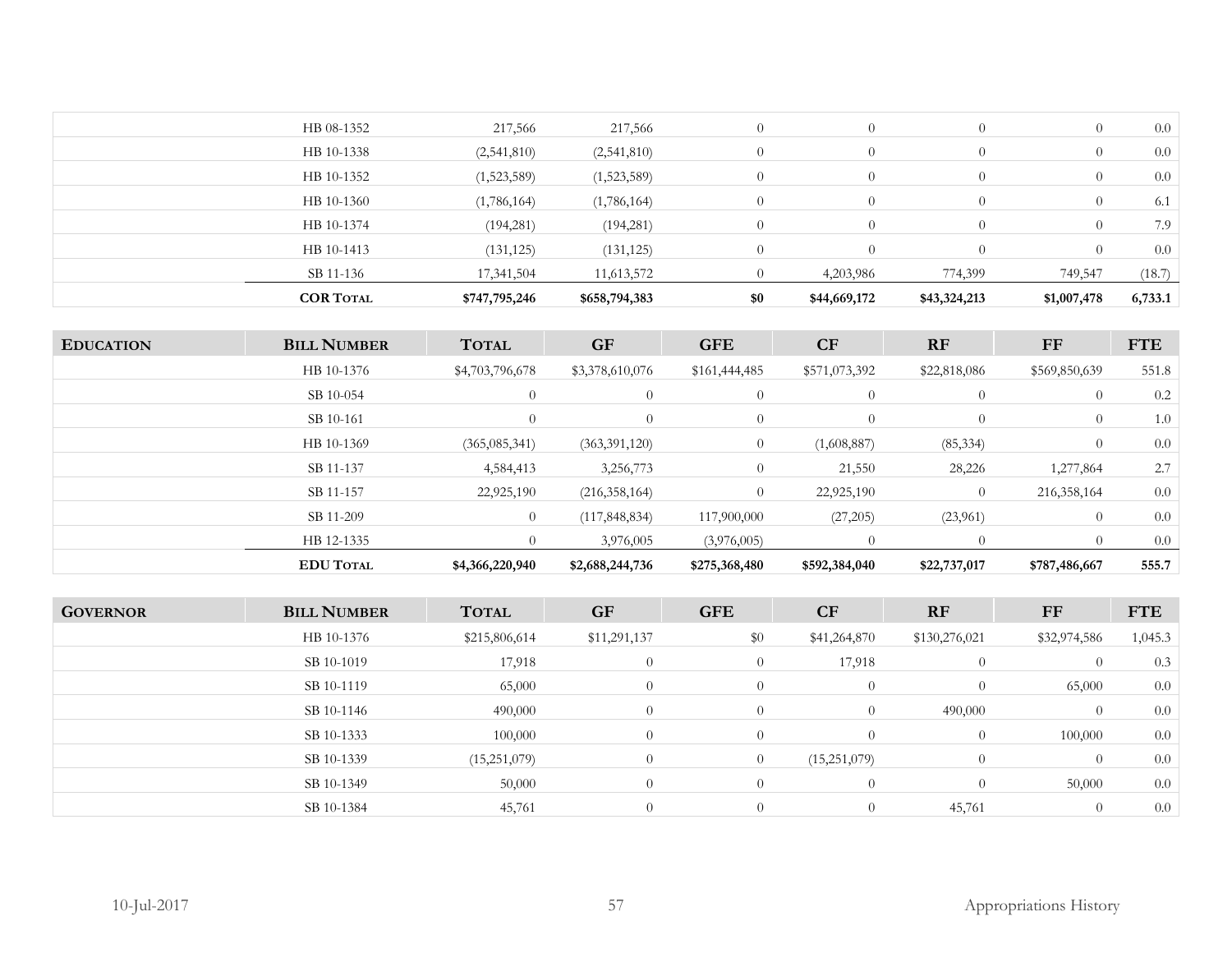| SB 10-180        | 20,000        |              |     |              |               | 20,000       | 0.4     |
|------------------|---------------|--------------|-----|--------------|---------------|--------------|---------|
| SB 11-138        | 1,683,654     | 639,212      |     | 172,297      | 585,619       | 286,526      | 2.9     |
| SB 11-247        | (27, 538)     |              |     |              | (27, 538)     |              | 0.0     |
| HB 11-1182       | 3,256         |              |     |              | 3,256         |              | 0.0     |
| <b>GOV TOTAL</b> | \$203,003,586 | \$11,930,349 | \$0 | \$26,204,006 | \$131,373,119 | \$33,496,112 | 1,048.9 |

| <b>HEALTH CARE POLICY</b><br><b>AND FINANCING</b> | <b>BILL NUMBER</b>  | <b>TOTAL</b>    | <b>GF</b>       | <b>GFE</b>     | CF             | RF             | FF              | <b>FTE</b> |
|---------------------------------------------------|---------------------|-----------------|-----------------|----------------|----------------|----------------|-----------------|------------|
|                                                   | HB 10-1376          | \$4,624,843,298 | \$1,181,133,827 | \$161,891,485  | \$530,725,328  | \$16,416,251   | \$2,734,676,407 | 287.8      |
|                                                   | SB 10-061           | 102,570         | $\overline{0}$  | $\overline{0}$ | 51,285         | $\overline{0}$ | 51,285          | $0.0\,$    |
|                                                   | SB 10-167           | (1,062,209)     | (414,513)       | $\overline{0}$ | $\overline{0}$ | $\overline{0}$ | (647,696)       | $7.0\,$    |
|                                                   | SB 10-169           | $\overline{0}$  | (46,329,388)    | $\overline{0}$ | 46,329,388     | $\theta$       | $\overline{0}$  | $0.0\,$    |
|                                                   | HB 10-1005          | 123,270         | $\overline{0}$  | $\overline{0}$ | 47,348         | $\overline{0}$ | 75,922          | $0.0\,$    |
|                                                   | HB 10-1027          | 25,000          | $\overline{0}$  | $\overline{0}$ | 12,500         | $\overline{0}$ | 12,500          | $0.0\,$    |
|                                                   | HB 10-1033          | 870,155         | 334,227         | $\overline{0}$ | $\overline{0}$ | $\overline{0}$ | 535,928         | $0.0\,$    |
|                                                   | HB 10-1053          | 75,000          | $\overline{0}$  | $\overline{0}$ | 37,500         | $\overline{0}$ | 37,500          | 0.0        |
|                                                   | HB 10-1146          | (520, 034)      | (778, 408)      | $\overline{0}$ | 818            | $\overline{0}$ | 257,556         | $0.0\,$    |
|                                                   | HB 10-1338          | 75,209          | 28,887          | $\overline{0}$ | $\overline{0}$ | $\overline{0}$ | 46,322          | $0.0\,$    |
|                                                   | HB 10-1378          | 6,345,655       | (12,800,000)    | $\overline{0}$ | $\theta$       | $\overline{0}$ | 19,145,655      | $0.0\,$    |
|                                                   | HB 10-1379          | (6,234,689)     | (8,211,333)     | $\overline{0}$ | 5,806,343      | $\overline{0}$ | (3,829,699)     | 0.0        |
|                                                   | HB 10-1380          | $\overline{0}$  | (4,850,000)     | $\overline{0}$ | 4,850,000      | $\theta$       | $\theta$        | $0.0\,$    |
|                                                   | HB 10-1381          | $\theta$        | (25,691,418)    | $\overline{0}$ | 21,200,983     | 4,490,435      | $\theta$        | $0.0\,$    |
|                                                   | HB 10-1382          | (40, 566, 633)  | (12, 125, 302)  | $\overline{0}$ | (2,023,356)    | (17,380)       | (26,400,595)    | $0.0\,$    |
|                                                   | HB 10-1384          | 17,220          | 8,539           | $\overline{0}$ | 76             | $\overline{0}$ | 8,605           | 0.0        |
|                                                   | SB 11-139           | (24,790,931)    | (64, 659, 222)  | $\overline{0}$ | 42,950,228     | (4,100)        | (3,077,837)     | $0.0\,$    |
|                                                   | SB 11-209           | 291,774,206     | (18,682,399)    | 117,900,000    | 103,578,112    | (2,358,374)    | 91,336,867      | $0.0\,$    |
|                                                   | SB 11-209 (sect 17) | (1,450,510)     | $\theta$        | $\overline{0}$ | $\overline{0}$ | $\overline{0}$ | (1,450,510)     | $0.0\,$    |
|                                                   | HB 12-1184          | 43,591,655      | 11,956,060      | $\overline{0}$ | 31,635,595     | $\overline{0}$ | $\theta$        | 0.0        |
|                                                   | HB 12-1335          | $\overline{0}$  | 3,976,005       | (3,976,005)    | $\overline{0}$ | $\overline{0}$ | $\theta$        | $0.0\,$    |
|                                                   | <b>HCP TOTAL</b>    | \$4,893,218,232 | \$1,002,895,562 | \$275,815,480  | \$785,202,148  | \$18,526,832   | \$2,810,778,210 | 294.8      |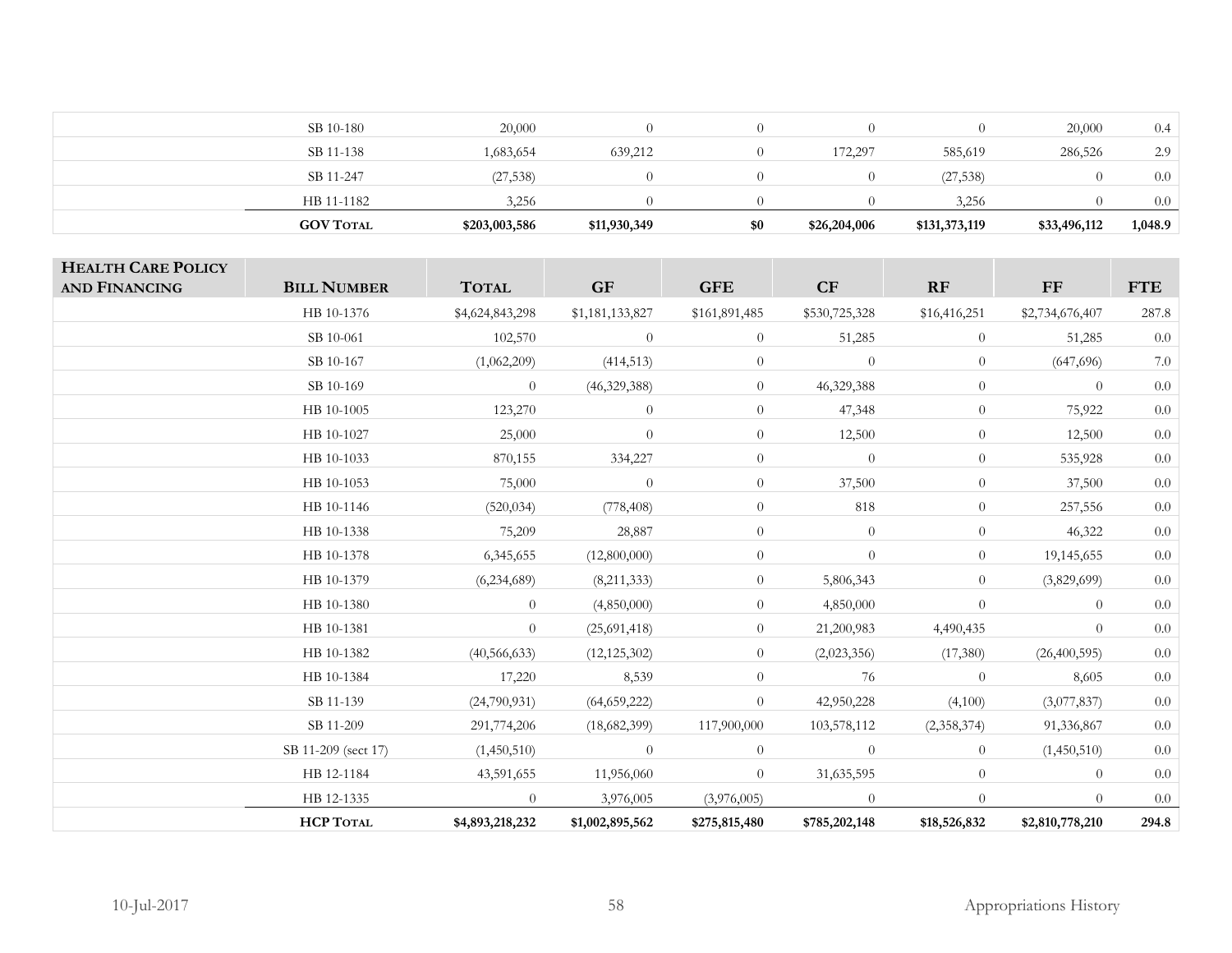| <b>HIGHER EDUCATION</b> | <b>BILL NUMBER</b> | <b>TOTAL</b>    | <b>GF</b>      | <b>GFE</b>     | <b>CF</b>       | RF             | FF             | <b>FTE</b> |
|-------------------------|--------------------|-----------------|----------------|----------------|-----------------|----------------|----------------|------------|
|                         | HB 10-1376         | \$2,941,566,190 | \$559,003,922  | \$101,266,667  | \$1,585,645,937 | \$586,167,393  | \$109,482,271  | 21,397.1   |
|                         | SB 10-064          | (403, 868)      | $\overline{0}$ | $\overline{0}$ | (403, 868)      | $\overline{0}$ | $\overline{0}$ | 0.0        |
|                         | SB 10-108          | 36,820          | $\overline{0}$ | $\overline{0}$ | 36,820          | $\overline{0}$ | $\theta$       | 0.4        |
|                         | HB 10-1339         | 1,000,000       | $\overline{0}$ | $\overline{0}$ | 1,000,000       | $\overline{0}$ | $\overline{0}$ | 0.0        |
|                         | HB 10-1383         | $\overline{0}$  | (15,400,000)   | $\overline{0}$ | 15,400,000      | $\overline{0}$ | $\theta$       | 0.0        |
|                         | SB 11-140          | 2,841,650       | 248,310        | $\overline{0}$ | 2,593,340       | $\overline{0}$ | $\Omega$       | 0.0        |
|                         | SB 11-157          | 57,602,465      | 60,026,613     | $\overline{0}$ | $\theta$        | 57,602,465     | (60,026,613)   | 0.0        |
|                         | SB 11-209          | 10,458,138      | (117,900,000)  | 117,900,000    | 10,458,138      | $\overline{0}$ | $\Omega$       | 0.0        |
|                         | HB 11-1155         | (37, 367)       | (37, 367)      | $\overline{0}$ | $\theta$        | $\overline{0}$ | $\overline{0}$ | (0.5)      |
|                         | HB 12-1335         | $\overline{0}$  | 3,976,004      | (3,976,004)    | $\Omega$        | $\Omega$       |                | 0.0        |
|                         | <b>HED TOTAL</b>   | \$3,013,064,028 | \$489,917,482  | \$215,190,663  | \$1,614,730,367 | \$643,769,858  | \$49,455,658   | 21,397.0   |

| <b>HUMAN SERVICES</b> | <b>BILL NUMBER</b> | <b>TOTAL</b>    | <b>GF</b>      | <b>GFE</b>     | CF             | RF             | FF             | <b>FTE</b> |
|-----------------------|--------------------|-----------------|----------------|----------------|----------------|----------------|----------------|------------|
|                       | HB 10-1376         | \$2,161,358,509 | \$637,144,282  | \$0            | \$357,503,922  | \$429,694,417  | \$737,015,888  | 5,177.4    |
|                       | SB 10-068          | 966,000         | $\theta$       | $\overline{0}$ | $\theta$       | $\overline{0}$ | 966,000        | 0.0        |
|                       | SB 10-171          | 175,000         | 175,000        | $\overline{0}$ | $\overline{0}$ | $\overline{0}$ | $\overline{0}$ | 0.0        |
|                       | HB 10-1035         | 249,700         | $\overline{0}$ | $\overline{0}$ | $\theta$       | $\overline{0}$ | 249,700        | 0.0        |
|                       | HB 10-1053         | 200,000         | $\theta$       | $\overline{0}$ | 200,000        | $\overline{0}$ | $\overline{0}$ | 0.0        |
|                       | HB 10-1146         | 1,130,357       | 761,227        | $\overline{0}$ | 22,822         | 184,387        | 161,921        | $0.0\,$    |
|                       | HB 10-1284         | 334,227         | 334,227        | $\overline{0}$ | $\theta$       | $\overline{0}$ | $\overline{0}$ | 0.0        |
|                       | HB 10-1338         | 1,719,794       | 991,919        | $\overline{0}$ | 343,959        | 75,209         | 308,707        | 0.0        |
|                       | HB 10-1369         | $\Omega$        | 13,439         | $\overline{0}$ | $\overline{0}$ | (13, 439)      | $\overline{0}$ | 0.0        |
|                       | HB 10-1384         | (13, 394, 226)  | 11,288         | $\overline{0}$ | (13, 437, 855) | 17,220         | 15,121         | 0.0        |
|                       | HB 10-1413         | 371,880         | 371,880        | $\overline{0}$ | $\theta$       | $\overline{0}$ | $\theta$       | 0.0        |
|                       | SB 11-124          | 685,772         | $\theta$       | $\overline{0}$ | $\theta$       | $\theta$       | 685,772        | 0.0        |
|                       | SB 11-141          | (35, 842, 745)  | (3,640,809)    | $\overline{0}$ | 2,867,508      | (552, 814)     | (34, 516, 630) | 0.0        |
|                       | SB 11-209          | 24,557,837      | (12, 965, 604) | $\overline{0}$ | (2,868,254)    | 40,584,746     | (193, 051)     | 0.0        |
|                       |                    |                 |                |                |                |                |                |            |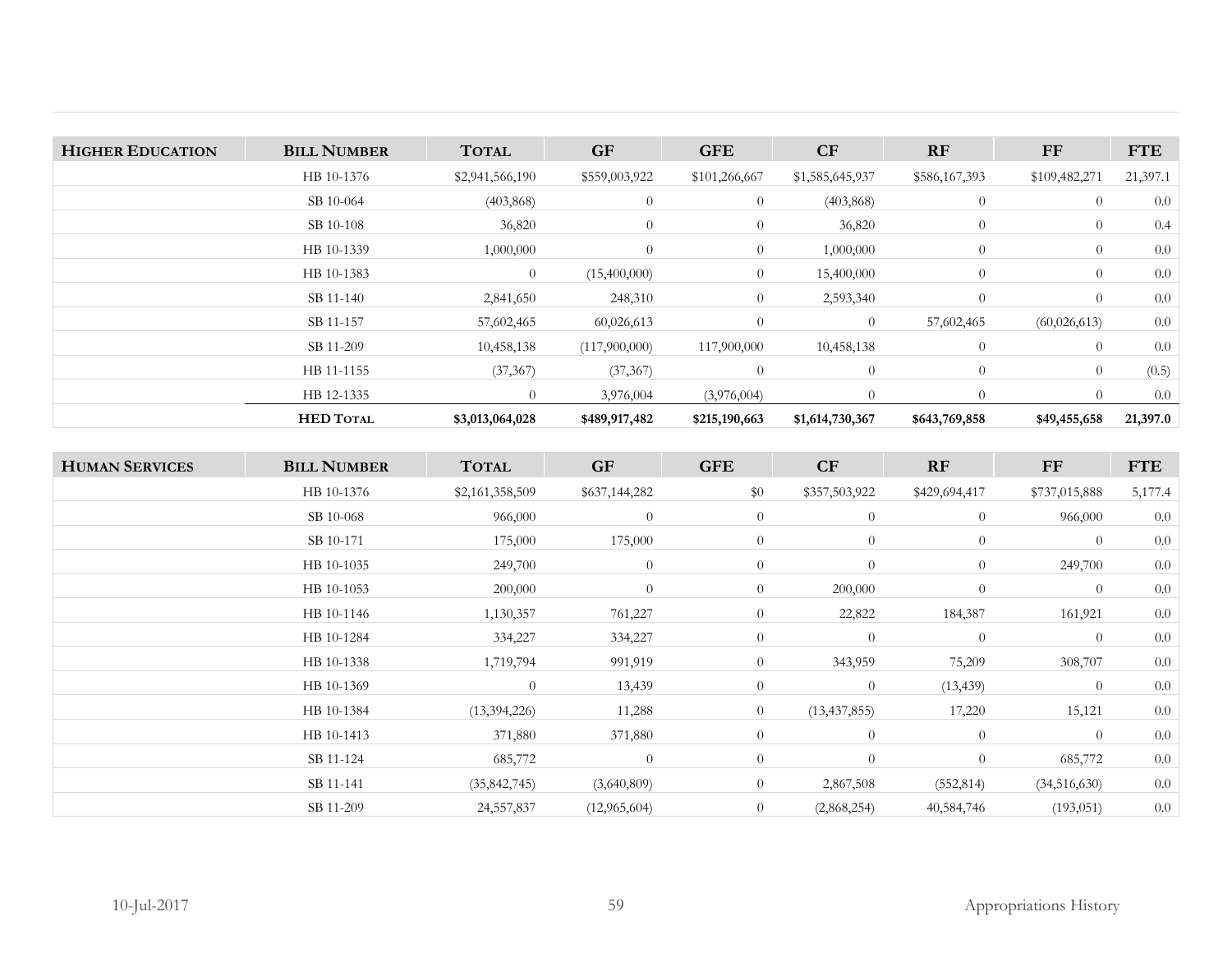|                 | SB 11-226          | (3,250,000)     | $\theta$      | $\overline{0}$ | (3,250,000)    | $\theta$       | $\overline{0}$ | 0.0        |
|-----------------|--------------------|-----------------|---------------|----------------|----------------|----------------|----------------|------------|
|                 | <b>HUM TOTAL</b>   | \$2,139,262,105 | \$623,196,849 | \$0            | \$341,382,102  | \$469,989,726  | \$704,693,428  | 5,177.4    |
|                 |                    |                 |               |                |                |                |                |            |
| <b>JUDICIAL</b> | <b>BILL NUMBER</b> | <b>TOTAL</b>    | <b>GF</b>     | <b>GFE</b>     | <b>CF</b>      | <b>RF</b>      | <b>FF</b>      | <b>FTE</b> |
|                 | HB 10-1376         | \$452,508,283   | \$329,935,853 | \$0            | \$108,279,096  | \$7,478,592    | \$6,814,742    | 4,070.7    |
|                 | HB 10-1291         | (17,300)        | (17,300)      | $\overline{0}$ | $\overline{0}$ | $\overline{0}$ | $\overline{0}$ | 0.0        |
|                 | HB 10-1338         | 308,628         | 308,628       | $\overline{0}$ | $\theta$       | $\overline{0}$ | $\theta$       | 5.2        |
|                 | HB 10-1347         | 688,268         | 438,518       | $\overline{0}$ | 249,750        | $\overline{0}$ | $\overline{0}$ | 7.3        |
|                 | HB 10-1352         | 1,487,061       | 1,487,061     | $\overline{0}$ | $\overline{0}$ | $\overline{0}$ | $\overline{0}$ | (0.8)      |
|                 | HB 10-1404         | 270,822         | 270,822       | $\overline{0}$ | $\theta$       | $\overline{0}$ | $\overline{0}$ | 2.0        |
|                 | SB 11-142          | (1,381,104)     | (2,088,469)   | $\overline{0}$ | (387,000)      | 1,094,365      | $\theta$       | (14.6)     |
|                 | SB 11-209          | (3,280,711)     | (3,280,711)   | $\overline{0}$ | $\overline{0}$ | $\overline{0}$ | $\theta$       | (22.4)     |
|                 | <b>JUD TOTAL</b>   | \$450,583,947   | \$327,054,402 | \$0            | \$108,141,846  | \$8,572,957    | \$6,814,742    | 4,047.4    |

| <b>LABOR AND</b><br><b>EMPLOYMENT</b> | <b>BILL NUMBER</b> | <b>TOTAL</b>  | <b>GF</b> | <b>GFE</b> | CF           | <b>RF</b>      | FF           | <b>FTE</b> |
|---------------------------------------|--------------------|---------------|-----------|------------|--------------|----------------|--------------|------------|
|                                       | HB 10-1376         | \$156,783,744 | \$0       | \$0        | \$59,630,604 | \$1,591,337    | \$95,561,803 | 1,045.5    |
|                                       | SB 10-013          | 3,756         | $\bigcap$ | $^{(1)}$   | 3,756        | $\overline{0}$ |              | 0.1        |
|                                       | HB 10-1038         | (18,000)      | $\Omega$  | 0          | (18,000)     | $\Omega$       |              | 0.0        |
|                                       | HB 10-1333         | 100,000       | $\Omega$  | $\Omega$   | $\Omega$     | 100,000        |              | 1.4        |
|                                       | SB 11-143          | 54,084        |           |            | 22,850       | 3,935          | 27,299       | 0.0        |
|                                       | <b>LAB TOTAL</b>   | \$156,923,584 | \$0       | \$0        | \$59,639,210 | \$1,695,272    | \$95,589,102 | 1,047.0    |

| LAW | <b>BILL NUMBER</b> | <b>TOTAL</b> | <b>GF</b>    | <b>GFE</b> | CF           | <b>RF</b>    | FF          | <b>FTE</b> |
|-----|--------------------|--------------|--------------|------------|--------------|--------------|-------------|------------|
|     | HB 10-1376         | \$50,757,240 | \$10,057,017 | \$0        | \$9,040,268  | \$30,398,294 | \$1,261,661 | 403.8      |
|     | SB 10-072          | 905          |              |            | $\Box$       | 905          | $\Omega$    | 0.0        |
|     | SB 10-109          | 612,463      |              |            | U            | 612,463      |             | 5.2        |
|     | SB 10-124          | 7,538        |              |            |              | 7,538        |             | 0.0        |
|     | SB 10-167          | 276,580      | 69,145       | 0          | $\mathbf{U}$ |              | 207,435     | 3.0        |
|     | SB 10-203          | 4,522        |              |            | $\Box$       | 4,522        | $\Omega$    | 0.0        |
|     |                    |              |              |            |              |              |             |            |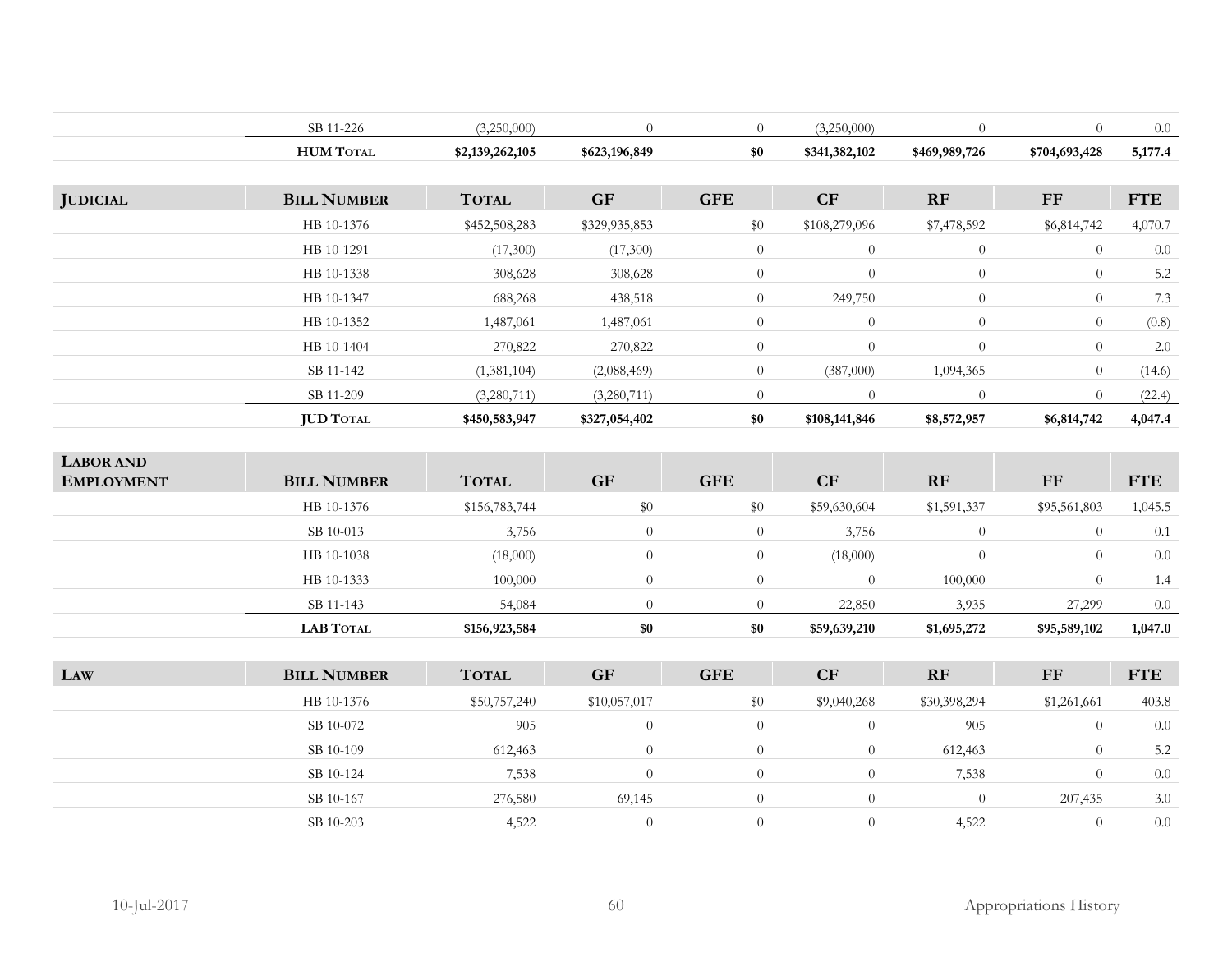| <b>LAW TOTAL</b> | \$53,939,725   | \$9,510,373    | \$0            | \$10,185,661     | \$32,774,465 | \$1,469,226    | 420.7   |
|------------------|----------------|----------------|----------------|------------------|--------------|----------------|---------|
| SB 11-209        | 259,790        | $\theta$       | $\theta$       | 259,790          | $\theta$     | $\overline{0}$ | 0.0     |
| SB 11-144        | 1,606,008      | (104, 630)     | $\overline{0}$ | 25,417           | 1,685,091    | 130            | $6.2\,$ |
| HB 10-1415       | 3,769          | $\theta$       | $\overline{0}$ | $\overline{0}$   | 3,769        | $\overline{0}$ | $0.0\,$ |
| HB 10-1385       | $\overline{0}$ | $\theta$       | $\overline{0}$ | 860,186          | (860, 186)   | $\overline{0}$ | $0.0\,$ |
| HB 10-1365       | 13,041         | $\theta$       | $\overline{0}$ | $\overline{0}$   | 13,041       | $\overline{0}$ | 0.1     |
| HB 10-1329       | 41,384         | (511, 159)     | $\overline{0}$ | $\overline{0}$   | 552,543      | $\overline{0}$ | 0.0     |
| HB 10-1284       | 271,368        | $\overline{0}$ | $\overline{0}$ | $\overline{0}$   | 271,368      | $\overline{0}$ | $2.0\,$ |
| HB 10-1278       | 15,679         | $\overline{0}$ | $\overline{0}$ | $\overline{0}$   | 15,679       | $\overline{0}$ | 0.1     |
| HB 10-1260       | 17,262         | $\overline{0}$ | $\overline{0}$ | $\overline{0}$   | 17,262       | $\overline{0}$ | 0.1     |
| HB 10-1224       | 2,261          | $\overline{0}$ | $\overline{0}$ | $\overline{0}$   | 2,261        | $\overline{0}$ | 0.0     |
| HB 10-1193       | 40,000         | $\overline{0}$ | $\overline{0}$ | $\overline{0}$   | 40,000       | $\overline{0}$ | $0.0\,$ |
| HB 10-1176       | 2,000          | $\overline{0}$ | $\overline{0}$ | $\overline{0}$   | 2,000        | $\overline{0}$ | 0.0     |
| HB 10-1148       | (11, 307)      | $\overline{0}$ | $\overline{0}$ | $\overline{0}$   | (11, 307)    | $\overline{0}$ | 0.0     |
| HB 10-1141       | 6,407          | $\overline{0}$ | $\overline{0}$ | $\overline{0}$   | 6,407        | $\overline{0}$ | 0.0     |
| HB 10-1128       | (9,799)        | $\overline{0}$ | $\overline{0}$ | $\boldsymbol{0}$ | (9,799)      | $\overline{0}$ | $0.0\,$ |
| HB 10-1125       | 7,538          | $\overline{0}$ | $\overline{0}$ | $\boldsymbol{0}$ | 7,538        | $\overline{0}$ | $0.0\,$ |
| HB 10-1018       | 15,076         | $\theta$       | $\overline{0}$ | $\overline{0}$   | 15,076       | $\overline{0}$ | $0.2\,$ |
|                  |                |                |                |                  |              |                |         |

| <b>LEGISLATIVE</b><br><b>DEPARTMENT</b> | <b>BILL NUMBER</b> | <b>TOTAL</b>  | <b>GF</b>    | <b>GFE</b>     | CF             | <b>RF</b>      | FF           | <b>FTE</b> |
|-----------------------------------------|--------------------|---------------|--------------|----------------|----------------|----------------|--------------|------------|
|                                         | HB 10-1376         | \$2,632,844   | \$2,632,844  | \$0            | \$0            | \$0            | \$0          | 0.0        |
|                                         | HB 10-1020         | (1, 131)      | (1, 131)     | $\theta$       | $\overline{0}$ | $\theta$       | $\theta$     | 0.0        |
|                                         | HB 10-1367         | 33, 367, 880  | 32, 164, 733 | $\theta$       | 202,831        | 1,000,316      |              | 277.1      |
|                                         | <b>LEG TOTAL</b>   | \$35,999,593  | \$34,796,446 | \$0            | \$202,831      | \$1,000,316    | \$0          | 277.1      |
|                                         |                    |               |              |                |                |                |              |            |
| <b>LOCAL AFFAIRS</b>                    | <b>BILL NUMBER</b> | <b>TOTAL</b>  | <b>GF</b>    | <b>GFE</b>     | CF             | <b>RF</b>      | FF           | <b>FTE</b> |
|                                         | HB 10-1376         | \$322,333,905 | \$6,559,963  | \$4,144,363    | \$207,408,683  | \$7,243,477    | \$96,977,419 | 176.7      |
|                                         | HB 10-1018         | (4,200,000)   | $\theta$     | $\theta$       | (4,200,000)    | $\overline{0}$ | $\theta$     | (0.7)      |
|                                         | HB 10-1176         | 26,927        | 26,927       | $\overline{0}$ | $\overline{0}$ | $\theta$       | $\Omega$     | 0.3        |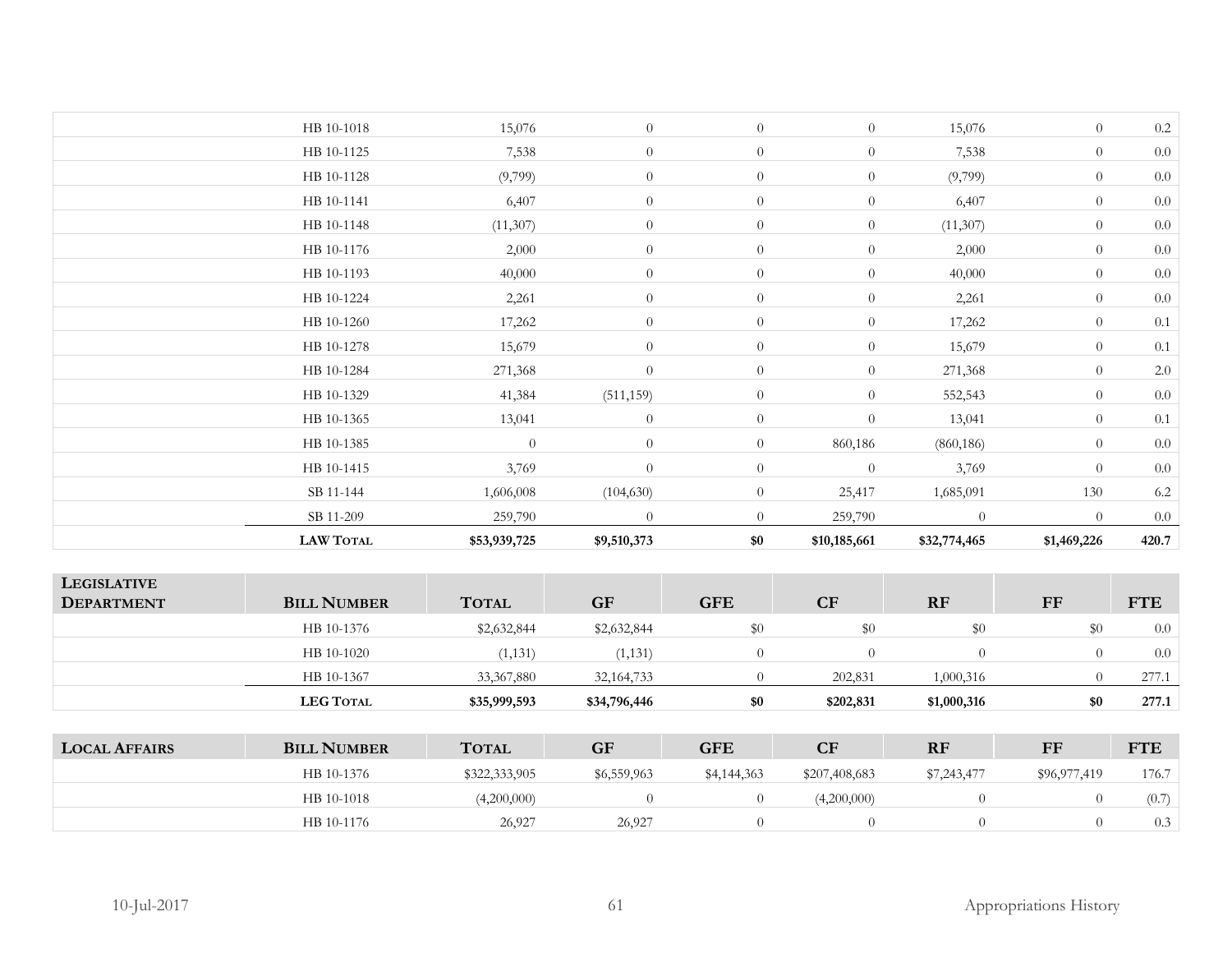| SB 11-145  | (30,662) | (30,662)   |         |  | (0.3) |
|------------|----------|------------|---------|--|-------|
| HB 10-1386 | 131,331  | (169, 742) | 301,073 |  | 0.0   |

|                                                | <b>MIL TOTAL</b>   | \$221,257,517 | \$5,286,233 | \$0        | \$1,408,881 | \$803,509 | \$213,758,894 | 1,384.9    |
|------------------------------------------------|--------------------|---------------|-------------|------------|-------------|-----------|---------------|------------|
|                                                | SB 11-146          | (34, 175)     | (34, 175)   |            |             |           |               | -0.0       |
|                                                | HB 10-1376         | \$221,291,692 | \$5,320,408 |            | \$1,408,881 | \$803,509 | \$213,758,894 | .384.9     |
| <b>MILITARY AND</b><br><b>VETERANS AFFAIRS</b> | <b>BILL NUMBER</b> | <b>TOTAL</b>  | GF          | <b>GFE</b> | CF          | <b>RF</b> | FF            | <b>FTE</b> |

| <b>NATURAL RESOURCES</b> | <b>BILL NUMBER</b> | <b>TOTAL</b>  | <b>GF</b>    | <b>GFE</b> | <b>CF</b>     | <b>RF</b>   | FF           | <b>FTE</b> |
|--------------------------|--------------------|---------------|--------------|------------|---------------|-------------|--------------|------------|
|                          | HB 10-1376         | \$224,700,682 | \$26,419,333 | $\$0$      | \$170,580,341 | \$7,972,361 | \$19,728,647 | 1,474.8    |
|                          | SB 10-071          | 8,800         |              | $\theta$   | 8,800         |             | $\theta$     | 0.0        |
|                          | HB 10-1250         | 13,225,000    | $\Omega$     |            | 13,225,000    |             | $\left($     | 0.0        |
|                          | HB 10-1398         | 8,000,000     |              |            | 8,000,000     |             | $\theta$     | 0.0        |
|                          | SB 11-147          | (239,061)     | (218,271)    |            | (21,212)      |             | 422          | 0.0        |
|                          | <b>NAT TOTAL</b>   | \$245,695,421 | \$26,201,062 | \$0        | \$191,792,929 | \$7,972,361 | \$19,729,069 | 1,474.8    |

| <b>PERSONNEL</b> | <b>BILL NUMBER</b> | <b>TOTAL</b>  | <b>GF</b>      | <b>GFE</b>     | CF             | RF             | FF             | <b>FTE</b> |
|------------------|--------------------|---------------|----------------|----------------|----------------|----------------|----------------|------------|
|                  | HB 10-1376         | \$172,405,224 | \$5,619,048    | \$0            | \$10,106,360   | \$156,679,816  | \$0            | 391.3      |
|                  | SB 10-143          | 1,000         | $\theta$       | $\overline{0}$ | $\overline{0}$ | 1,000          | $\overline{0}$ | 0.0        |
|                  | SB 10-203          | 4,500         | $\theta$       | $\overline{0}$ | $\overline{0}$ | 4,500          | $\overline{0}$ | 0.0        |
|                  | SB 10-207          | 20,900        | $\overline{0}$ | $\overline{0}$ | 20,900         | $\overline{0}$ | $\overline{0}$ | 0.2        |
|                  | HB 10-1176         | 134,716       | 134,716        | $\theta$       | $\overline{0}$ | $\overline{0}$ | $\overline{0}$ | 1.8        |
|                  | HB 10-1181         | (94, 864)     | (6,802)        | $\overline{0}$ | (552, 425)     | 464,363        | $\overline{0}$ | 0.0        |
|                  | HB 10-1228         | 4,400         | $\overline{0}$ | $\overline{0}$ | 4,400          | $\overline{0}$ | $\overline{0}$ | 0.0        |
|                  | HB 10-1404         | (270, 822)    | (270, 822)     | $\theta$       | $\overline{0}$ | $\overline{0}$ | $\overline{0}$ | (2.0)      |
|                  | SB 11-148          | (11,519,345)  | (371, 985)     | $\overline{0}$ | 997,727        | (12, 145, 087) | $\overline{0}$ | 0.0        |
|                  | HB 12-1193         | 77,973        | $\overline{0}$ | $\overline{0}$ | 77,973         | $\overline{0}$ | $\overline{0}$ | 0.0        |
|                  | PER TOTAL          | \$160,763,682 | \$5,104,155    | \$0            | \$10,654,935   | \$145,004,592  | \$0            | 391.3      |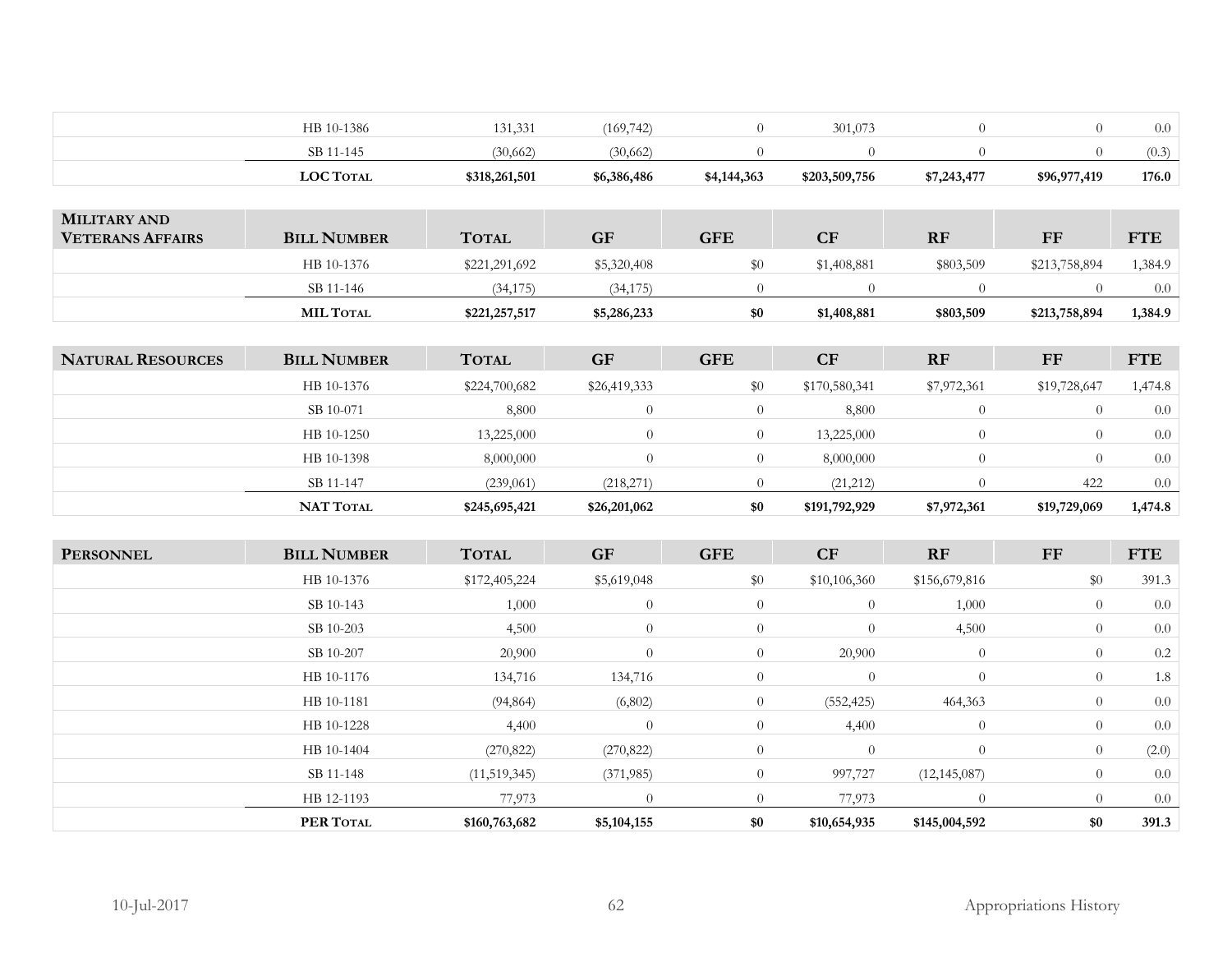| PUBLIC HEALTH AND<br><b>ENVIRONMENT</b> | <b>BILL NUMBER</b> | <b>TOTAL</b>  | <b>GF</b>    | <b>GFE</b>     | CF             | RF             | <b>FF</b>      | <b>FTE</b> |
|-----------------------------------------|--------------------|---------------|--------------|----------------|----------------|----------------|----------------|------------|
|                                         | HB 10-1376         | \$460,772,091 | \$27,094,461 | \$447,000      | \$145,673,654  | \$30,960,133   | \$256,596,843  | 1,220.9    |
|                                         | SB 10-073          | $\theta$      | $\theta$     | $\overline{0}$ | $\overline{0}$ | $\overline{0}$ | $\overline{0}$ | (1.0)      |
|                                         | SB 10-109          | 815,224       | $\theta$     | $\overline{0}$ | 815,224        | $\overline{0}$ | $\overline{0}$ | 2.1        |
|                                         | HB 10-1018         | 3,450,855     | $\theta$     | $\overline{0}$ | 3,450,855      | $\overline{0}$ | $\overline{0}$ | 2.9        |
|                                         | HB 10-1125         | 61,964        | $\theta$     | $\overline{0}$ | 61,964         | $\overline{0}$ | $\overline{0}$ | 0.7        |
|                                         | HB 10-1260         | 68,657        | $\theta$     | $\overline{0}$ | 68,657         | $\overline{0}$ | $\overline{0}$ | 0.9        |
|                                         | HB 10-1284         | 59,747        | $\theta$     | $\overline{0}$ | 59,747         | $\overline{0}$ | $\overline{0}$ | 1.2        |
|                                         | HB 10-1329         | 511,159       | $\theta$     | $\overline{0}$ | 511,159        | $\theta$       | $\overline{0}$ | 0.0        |
|                                         | HB 10-1381         | (25,591,418)  | $\theta$     | $\overline{0}$ | (21, 110, 983) | (4,480,435)    | $\overline{0}$ | 0.0        |
|                                         | SB 11-149          | 2,026,787     | (80, 557)    | $\overline{0}$ | 2,384,215      | 217,129        | (494,000)      | 0.0        |
|                                         | HB 12-1194         | 609,320       | $\Omega$     | $\Omega$       | 609,320        | $\overline{0}$ | $\Omega$       | 0.0        |
|                                         | PBH TOTAL          | \$442,784,386 | \$27,013,904 | \$447,000      | \$132,523,812  | \$26,696,827   | \$256,102,843  | 1,227.7    |

| <b>PUBLIC SAFETY</b> | <b>BILL NUMBER</b> | <b>TOTAL</b>   | <b>GF</b>      | <b>GFE</b>     | CF             | <b>RF</b>      | $\bf FF$       | <b>FTE</b> |
|----------------------|--------------------|----------------|----------------|----------------|----------------|----------------|----------------|------------|
|                      | HB 10-1376         | \$255,142,865  | \$80,878,068   | \$0            | \$125,648,993  | \$21,365,396   | \$27,250,408   | 1,336.7    |
|                      | HB 10-1018         | 71,970         | $\overline{0}$ | $\overline{0}$ | 71,970         | $\overline{0}$ | $\theta$       | 0.0        |
|                      | HB 10-1106         | 56,308         | $\overline{0}$ | $\theta$       | 56,308         | $\overline{0}$ | $\overline{0}$ | 0.3        |
|                      | HB 10-1113         | 1,065,527      | $\overline{0}$ | $\overline{0}$ | 324,582        | 73,364         | 667,581        | 8.8        |
|                      | HB 10-1241         | $\overline{0}$ | $\overline{0}$ | $\overline{0}$ | $\overline{0}$ | $\Omega$       | $\overline{0}$ | 0.0        |
|                      | HB 10-1284         | 260,700        | $\overline{0}$ | $\overline{0}$ | $\overline{0}$ | 260,700        | $\overline{0}$ | 1.2        |
|                      | HB 10-1336         | 44,000         | $\overline{0}$ | $\overline{0}$ | 44,000         | $\overline{0}$ | $\overline{0}$ | 0.0        |
|                      | HB 10-1352         | 36,528         | 36,528         | $\theta$       | $\overline{0}$ | $\overline{0}$ | $\overline{0}$ | 0.5        |
|                      | HB 10-1360         | 1,545,409      | 1,545,409      | $\overline{0}$ | $\overline{0}$ | $\overline{0}$ | $\overline{0}$ | 0.8        |
|                      | HB 10-1374         | 194,281        | 194,281        | $\theta$       | $\theta$       | $\Omega$       | $\theta$       | 0.7        |
|                      | SB 11-150          | (147, 648)     | (339, 484)     | $\Omega$       | 66,085         | 158,711        | (32,960)       | $0.0\,$    |
|                      | PBS TOTAL          | \$258,269,940  | \$82,314,802   | \$0            | \$126,211,938  | \$21,858,171   | \$27,885,029   | 1,349.0    |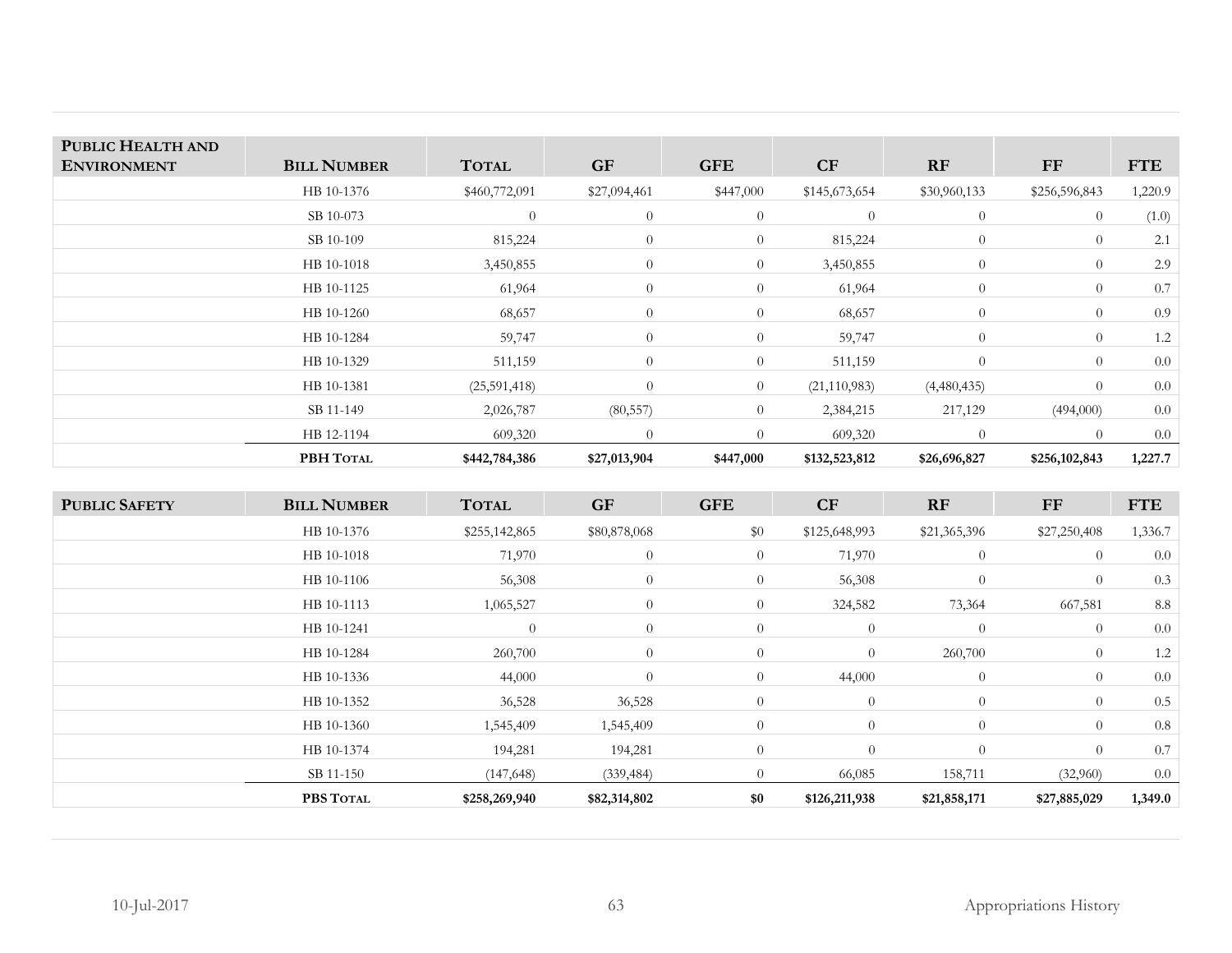| <b>REGULATORY</b><br><b>AGENCIES</b> | <b>BILL NUMBER</b> | <b>TOTAL</b>  | <b>GF</b>      | <b>GFE</b>       | CF             | RF             | ${\rm FF}$     | <b>FTE</b> |
|--------------------------------------|--------------------|---------------|----------------|------------------|----------------|----------------|----------------|------------|
|                                      |                    |               |                |                  |                |                |                |            |
|                                      | HB 10-1376         | \$77,529,678  | \$1,510,435    | \$0              | \$68,556,145   | \$6,231,700    | \$1,231,398    | 572.0      |
|                                      | SB 10-109          | 593,333       | $\overline{0}$ | $\overline{0}$   | $\overline{0}$ | 593,333        | $\theta$       | 1.2        |
|                                      | SB 10-124          | 98,873        | $\theta$       | $\theta$         | 98,873         | $\overline{0}$ | $\theta$       | $1.0\,$    |
|                                      | HB 10-1001         | 51,440        | $\theta$       | $\overline{0}$   | 51,440         | $\overline{0}$ | $\theta$       | $0.5\,$    |
|                                      | HB 10-1114         | 23,124        | $\theta$       | $\overline{0}$   | 23,124         | $\overline{0}$ | $\theta$       | $0.5\,$    |
|                                      | HB 10-1128         | (35, 887)     | $\theta$       | $\overline{0}$   | (35, 887)      | $\overline{0}$ | $\theta$       | $0.0\,$    |
|                                      | HB 10-1141         | 15,782        | $\theta$       | $\overline{0}$   | 15,782         | $\overline{0}$ | $\theta$       | $0.0\,$    |
|                                      | HB 10-1148         | (11, 307)     | $\theta$       | $\overline{0}$   | (11,307)       | $\overline{0}$ | $\theta$       | $0.0\,$    |
|                                      | HB 10-1197         | 9,028         | $\theta$       | $\overline{0}$   | 9,028          | $\overline{0}$ | $\theta$       | $0.2\,$    |
|                                      | HB 10-1224         | 3,149         | $\theta$       | $\overline{0}$   | 3,149          | $\overline{0}$ | $\theta$       | $0.0\,$    |
|                                      | HB 10-1260         | 29,686        | $\theta$       | $\overline{0}$   | 29,686         | $\overline{0}$ | $\overline{0}$ | $0.0\,$    |
|                                      | HB 10-1278         | 205,828       | $\theta$       | $\overline{0}$   | 205,828        | $\overline{0}$ | $\theta$       | 2.0        |
|                                      | HB 10-1365         | 74,115        | $\overline{0}$ | $\overline{0}$   | 74,115         | $\overline{0}$ | $\overline{0}$ | $0.6\,$    |
|                                      | HB 10-1385         | (860, 186)    | $\theta$       | $\overline{0}$   | (860, 186)     | $\overline{0}$ | $\theta$       | $0.0\,$    |
|                                      | HB 10-1415         | 43,414        | $\theta$       | $\boldsymbol{0}$ | 43,414         | $\overline{0}$ | $\overline{0}$ | 0.4        |
|                                      | SB 11-151          | (45, 672)     | $\Omega$       | $\overline{0}$   | (45,672)       | $\overline{0}$ | $\theta$       | 0.0        |
|                                      | <b>REG TOTAL</b>   | \$77,724,398  | \$1,510,435    | \$0              | \$68,157,532   | \$6,825,033    | \$1,231,398    | 578.4      |
|                                      |                    |               |                |                  |                |                |                |            |
| <b>REVENUE</b>                       | <b>BILL NUMBER</b> | <b>TOTAL</b>  | <b>GF</b>      | <b>GFE</b>       | CF             | RF             | ${\rm FF}$     | <b>FTE</b> |
|                                      | HB 10-1376         | \$692,910,944 | \$90,178,072   | \$0              | \$599,754,847  | \$1,494,825    | \$1,483,200    | 1,416.9    |
|                                      | SB 10-103          | 17,760        | $\theta$       | $\overline{0}$   | 17,760         | $\overline{0}$ | $\theta$       | $0.0\,$    |
|                                      | SB 10-120          | 476,195       | $\theta$       | $\overline{0}$   | 476,195        | $\overline{0}$ | $\overline{0}$ | 1.4        |

 $0 \t 0 \t 0 \t 0 \t 0 \t 0 \t 0 \t 0 \t 0$ 

0 0 0 0 0 0.0

 $0 \t 0 \t 107 \t 0 \t 0 \t 0.0$ 

 $H\text{B}~10-1019$  30,341 0 0 30,341 0 0 0.2

 $H\text{B}~10-1058$  1,400 0 0 1,400 0 0 0.0

SB 10-141 0

HB 10-1045 0

HB 10-1073 107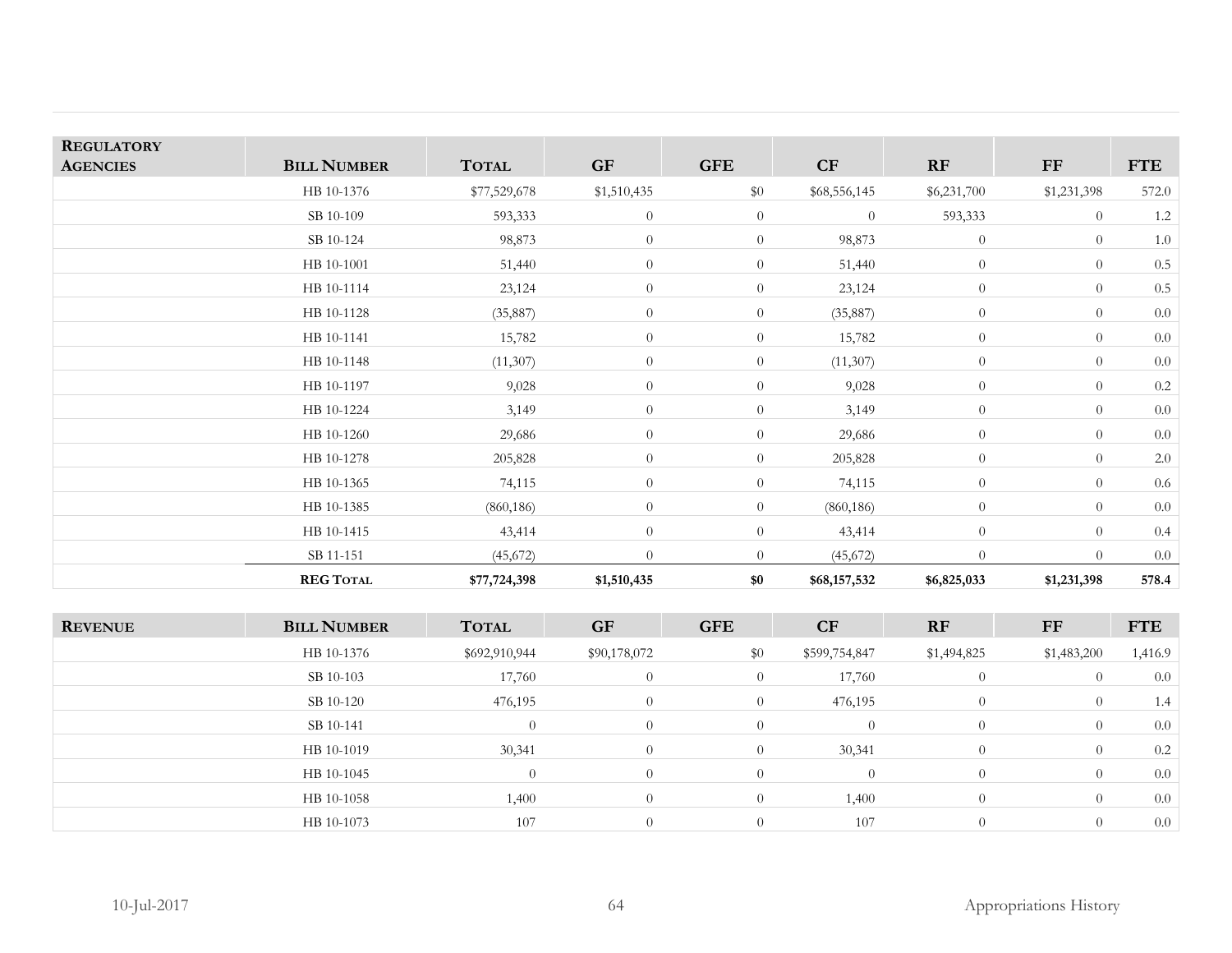|              | HB 10-1113         | (810, 516)     | $\theta$         | $\overline{0}$ | (69, 571)        | (73, 364)        | (667, 581)     | (8.8)      |
|--------------|--------------------|----------------|------------------|----------------|------------------|------------------|----------------|------------|
|              | HB 10-1139         | 35,520         | $\theta$         | $\overline{0}$ | 35,520           | $\overline{0}$   | $\overline{0}$ | $0.0\,$    |
|              | HB 10-1161         | 10,064         | $\theta$         | $\overline{0}$ | 10,064           | $\boldsymbol{0}$ | $\overline{0}$ | $0.0\,$    |
|              | HB 10-1172         | 560            | $\overline{0}$   | $\overline{0}$ | 560              | $\theta$         | $\theta$       | $0.0\,$    |
|              | HB 10-1193         | 161,584        | 161,584          | $\overline{0}$ | $\theta$         | $\theta$         | $\theta$       | $1.0\,$    |
|              | HB 10-1209         | 83,088         | $\theta$         | $\overline{0}$ | 83,088           | $\theta$         | $\overline{0}$ | $0.0\,$    |
|              | HB 10-1214         | 17,760         | $\theta$         | $\overline{0}$ | 17,760           | $\overline{0}$   | $\theta$       | $0.0\,$    |
|              | HB 10-1284         | 10,317,583     | $\theta$         | $\overline{0}$ | 10,317,583       | $\theta$         | $\theta$       | $110.0\,$  |
|              | HB 10-1285         | 86,658         | $\theta$         | $\overline{0}$ | 86,658           | $\boldsymbol{0}$ | $\overline{0}$ | $0.8\,$    |
|              | HB 10-1338         | 336,057        | 336,057          | $\overline{0}$ | $\overline{0}$   | $\overline{0}$   | $\overline{0}$ | $0.0\,$    |
|              | HB 10-1387         | $\overline{0}$ | (19,961,127)     | $\overline{0}$ | 19,961,127       | $\theta$         | $\overline{0}$ | $0.0\,$    |
|              | SB 11-152          | 23,521,493     | (32, 353)        | $\overline{0}$ | 23,553,846       | $\theta$         | $\overline{0}$ | $0.0\,$    |
|              | SB 11-184          | 12,096         | 12,096           | $\overline{0}$ | $\boldsymbol{0}$ | $\boldsymbol{0}$ | $\theta$       | $0.0\,$    |
|              | SB 11-209          | $\theta$       | $\overline{0}$   | $\theta$       | $\overline{0}$   | $\overline{0}$   | $\theta$       | $0.0\,$    |
|              | SB 11-223          | 128,696        | 128,696          | $\overline{0}$ | $\theta$         | $\overline{0}$   | $\overline{0}$ | $0.0\,$    |
|              | HB 11-1182         | 7,256          | 5,480            | $\overline{0}$ | 1,776            | $\overline{0}$   | $\overline{0}$ | $0.0\,$    |
|              | HB 11-1300         | 1,974          | 1,974            | $\overline{0}$ | $\overline{0}$   | $\theta$         | $\overline{0}$ | $0.0\,$    |
|              | <b>REV TOTAL</b>   | \$727,346,620  | \$70,830,479     | \$0            | \$654,279,061    | \$1,421,461      | \$815,619      | 1,521.5    |
| <b>STATE</b> | <b>BILL NUMBER</b> | <b>TOTAL</b>   | <b>GF</b>        | <b>GFE</b>     | CF               | RF               | $\bf FF$       | <b>FTE</b> |
|              | HB 10-1376         | \$21,226,899   | \$0              | \$0            | \$21,226,899     | $\$0$            | \$0            | 134.6      |
|              | SB 10-087          | 32,560         | $\boldsymbol{0}$ | $\overline{0}$ | 32,560           | $\boldsymbol{0}$ | $\overline{0}$ | $0.0\,$    |
|              | SB 10-141          | $\overline{0}$ | $\theta$         | $\overline{0}$ | $\theta$         | $\overline{0}$   | $\theta$       | $0.0\,$    |
|              | SB 10-143          | 1,000          | $\theta$         | $\overline{0}$ | 1,000            | $\theta$         | $\overline{0}$ | $0.0\,$    |
|              | SB 10-203          | 101,662        | $\theta$         | $\overline{0}$ | 101,662          | $\theta$         | $\overline{0}$ | 0.0        |
|              | HB 10-1403         | 105,200        | $\theta$         | $\overline{0}$ | 105,200          | $\theta$         | $\overline{0}$ | $0.0\,$    |
|              | SB 11-153          | 29,454         | $\theta$         | $\overline{0}$ | 29,454           | $\overline{0}$   | $\overline{0}$ | $0.5\,$    |
|              | <b>STA TOTAL</b>   | \$21,496,775   | $\$0$            | \$0            | \$21,496,775     | $\$0$            | $\$0$          | 135.1      |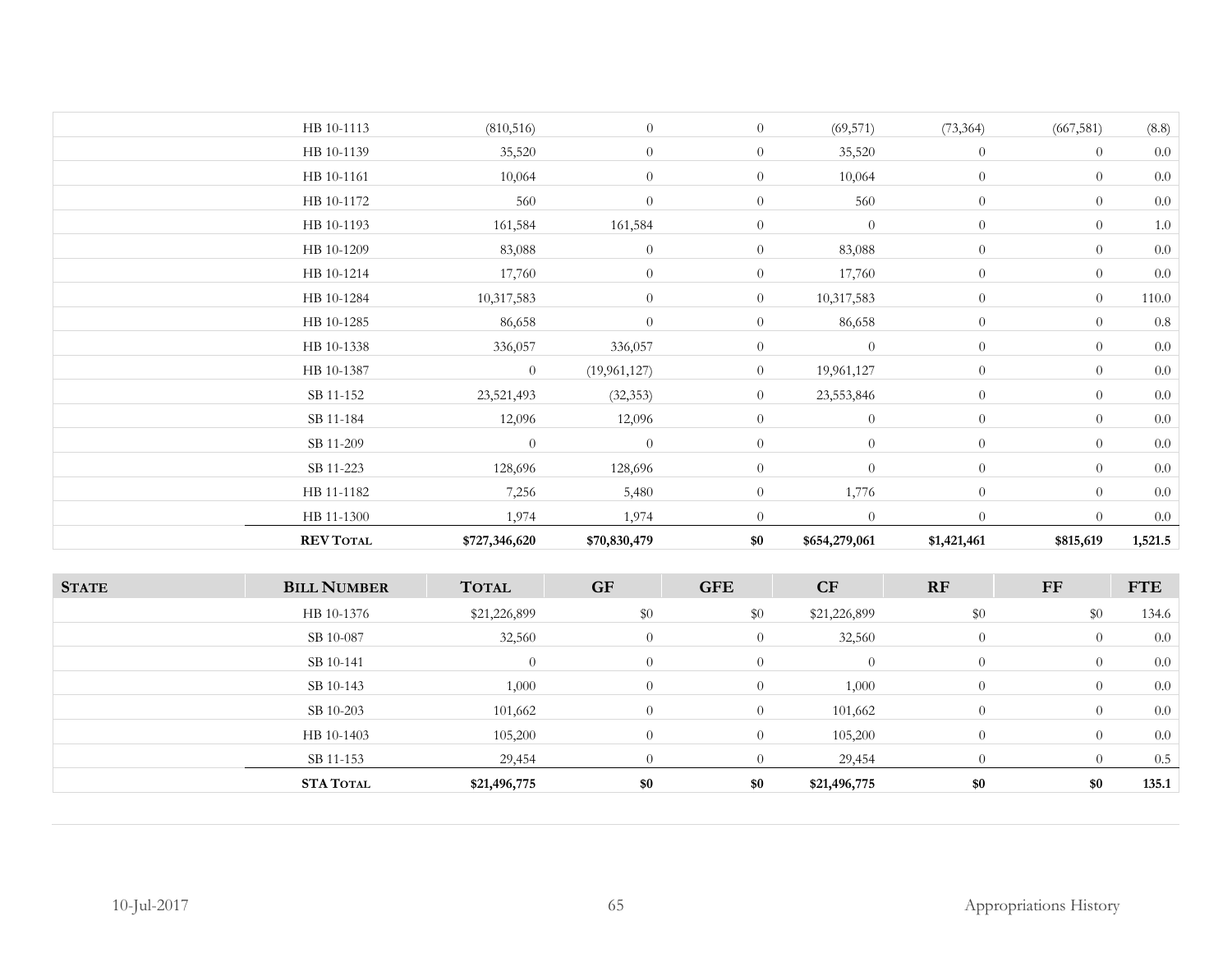| <b>TRANSPORTATION</b> | <b>BILL NUMBER</b> | <b>TOTAL</b>     | <b>GF</b>       | <b>GFE</b>     | CF              | <b>RF</b>       | $\bf FF$        | <b>FTE</b> |
|-----------------------|--------------------|------------------|-----------------|----------------|-----------------|-----------------|-----------------|------------|
|                       | HB 10-1376         | \$1,032,417,169  | \$0             | \$0            | \$658,329,628   | \$4,986,153     | \$369,101,388   | 3,307.5    |
|                       | <b>TRA TOTAL</b>   | \$1,032,417,169  | \$0             | \$0            | \$658,329,628   | \$4,986,153     | \$369,101,388   | 3,307.5    |
|                       |                    |                  |                 |                |                 |                 |                 |            |
| <b>TREASURY</b>       | <b>BILL NUMBER</b> | <b>TOTAL</b>     | <b>GF</b>       | <b>GFE</b>     | CF              | <b>RF</b>       | <b>FF</b>       | <b>FTE</b> |
|                       | HB 10-1376         | \$448,729,015    | \$94,279,335    | $\$0$          | \$354,449,680   | \$0             | \$0             | 31.5       |
|                       | SB 10-190          | (91, 729, 198)   | (91, 729, 198)  | $\overline{0}$ | $\overline{0}$  | $\overline{0}$  | $\theta$        | 0.0        |
|                       | SB 11-154          | (34,329)         | (187, 182)      | $\Omega$       | 152,853         | $\overline{0}$  | $\Omega$        | 0.0        |
|                       | <b>TRE TOTAL</b>   | \$356,965,488    | \$2,362,955     | \$0            | \$354,602,533   | \$0             | \$0             | 31.5       |
| FY 2010-11 TOTAL      |                    | \$19,961,632,711 | \$6,078,275,207 | \$770,965,986  | \$6,034,277,535 | \$1,597,702,356 | \$5,480,411,627 | 52,863.9   |

## **FY 2011-12**

| <b>AGRICULTURE</b> | <b>BILL NUMBER</b> | <b>TOTAL</b> | <b>GF</b>   | <b>GFE</b> | <b>CF</b>    | <b>RF</b>   | FF          | <b>FTE</b> |
|--------------------|--------------------|--------------|-------------|------------|--------------|-------------|-------------|------------|
|                    | SB 11-209          | \$38,835,908 | \$5,237,048 | \$0        | \$28,553,458 | \$1,042,342 | \$4,003,060 | 284.1      |
|                    | SB 11-076          | (325, 677)   | (72,686)    |            | (227, 545)   |             | (25, 446)   | 0.0        |
|                    | HB 11-1156         | 450,000      | $\Omega$    |            | 450,000      |             |             | 0.0        |
|                    | HB 11-1159         | 600          | $\Omega$    |            | 600          |             |             | 0.0        |
|                    | HB 12-1180         | 5,810        |             |            | 5,810        |             |             | 0.0        |
|                    | <b>AGR TOTAL</b>   | \$38,966,641 | \$5,164,362 | \$0        | \$28,782,323 | \$1,042,342 | \$3,977,614 | 284.1      |

| <b>CORRECTIONS</b> | <b>BILL NUMBER</b> | <b>TOTAL</b>  | <b>GF</b>     | <b>GFE</b>     | <b>CF</b>    | <b>RF</b>    | FF        | <b>FTE</b> |
|--------------------|--------------------|---------------|---------------|----------------|--------------|--------------|-----------|------------|
|                    | SB 11-209          | \$727,033,553 | \$641,840,769 | \$0            | \$40,223,654 | \$44,250,443 | \$718,687 | 6,222.2    |
|                    | SB 07-096          | 353,114       | 353,114       | $\Omega$       |              |              |           | 0.0        |
|                    | HB 07-1040         | 496,566       | $\Omega$      | $\overline{0}$ | 496,566      | $\theta$     |           | 0.0        |
|                    | HB 07-1326         | 160,005       | 160,005       | $\Omega$       |              | $\Omega$     |           | 0.0        |
|                    | SB 08-239          | 89,150        | 89,150        | $\overline{0}$ |              |              |           | 0.0        |
|                    | HB 08-1115         | 54,640        | 54,640        | $\Omega$       |              |              |           | 0.0        |
|                    | HB 08-1194         | 31,634        | 31,634        | $\Omega$       |              |              |           | 0.0        |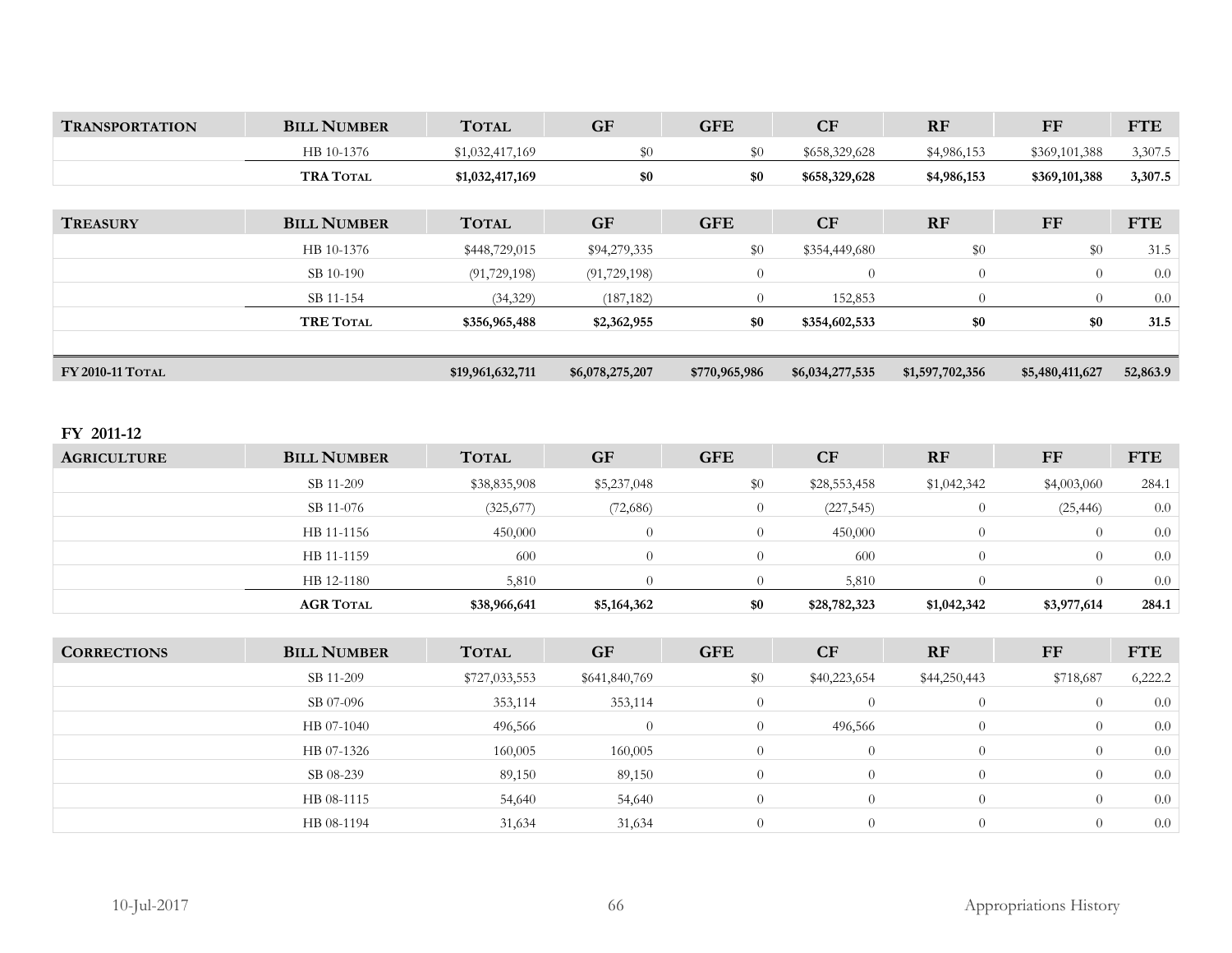| <b>COR TOTAL</b> | \$739,217,957 | \$648,950,165 | \$0            | \$42,343,166   | \$44,727,525   | \$3,197,101    | 6,220.6 |
|------------------|---------------|---------------|----------------|----------------|----------------|----------------|---------|
| HB 12-1335       | 74,150        |               |                | $\Omega$       | 74,150         |                | $0.0\,$ |
| HB 12-1181       | 18,752,502    | 14,016,136    | $\overline{0}$ | 1,722,802      | 535,150        | 2,478,414      | (1.6)   |
| HB 11-1064       | (45, 243)     | (45,243)      | $\overline{0}$ | $\theta$       | $\theta$       | $\theta$       | 0.0     |
| SB 11-241        | 43,800        | 43,800        | $\overline{0}$ | $\overline{0}$ | $\overline{0}$ | $\overline{0}$ | 0.0     |
| SB 11-176        | $\theta$      | $\theta$      | $\overline{0}$ | $\overline{0}$ | $\overline{0}$ | $\overline{0}$ | 0.0     |
| SB 11-076        | (8,100,294)   | (7,868,220)   | $\overline{0}$ | (99, 856)      | (132, 218)     | $\overline{0}$ | 0.0     |
| HB 10-1277       | 28,014        | 28,014        | $\overline{0}$ | $\overline{0}$ | $\overline{0}$ | $\overline{0}$ | 0.0     |
| HB 10-1081       | 28,800        | 28,800        | $\overline{0}$ | $\theta$       | $\overline{0}$ | $\overline{0}$ | 0.0     |
| HB 08-1352       | 217,566       | 217,566       | $\overline{0}$ | $\theta$       | $\overline{0}$ | $\overline{0}$ | 0.0     |
|                  |               |               |                |                |                |                |         |

| <b>EDUCATION</b>    | <b>BILL NUMBER</b>   | <b>TOTAL</b>            | <b>GF</b>       | <b>GFE</b>     | CF             | RF             | $\bf FF$       | <b>FTE</b> |
|---------------------|----------------------|-------------------------|-----------------|----------------|----------------|----------------|----------------|------------|
|                     | SB 11-209            | \$4,563,872,393         | \$3,010,535,601 | \$284,175,417  | \$619,775,069  | \$23,433,557   | \$625,952,749  | 540.9      |
|                     | SB 11-076            | (465, 333)              | (311, 971)      | $\overline{0}$ | (64,092)       | (56, 458)      | (32, 812)      | 0.0        |
|                     | SB 11-230            | (227, 413, 958)         | (460,700,000)   | $\overline{0}$ | 233, 343, 858  | (57, 816)      | $\overline{0}$ | 0.0        |
|                     | HB 11-1010           | 1,664                   | 1,664           | $\overline{0}$ | $\theta$       | $\overline{0}$ | $\theta$       | 0.0        |
|                     | HB 11-1121           | 83,383                  | $\overline{0}$  | $\overline{0}$ | 83,383         | $\overline{0}$ | $\theta$       | 0.9        |
|                     | HB 11-1241           | 845                     | 845             | $\overline{0}$ | $\overline{0}$ | $\overline{0}$ | $\theta$       | 0.0        |
|                     | HB 11-1277           | (35, 173)               | $\theta$        | $\overline{0}$ | (35, 173)      | $\overline{0}$ | $\theta$       | (0.2)      |
|                     | HB 12-1182           | 2,185,026               | 1,057           | $\overline{0}$ | 1,873,925      | 326,415        | (16,371)       | 0.0        |
|                     | HB 12-1201           | (4,380,662)             | $\theta$        | $\theta$       | (4,380,662)    | $\overline{0}$ | $\theta$       | 0.0        |
|                     | HB 12-1335           | 7,000,000               | (89, 333, 334)  | 89, 333, 334   | 7,000,000      | $\overline{0}$ | $\theta$       | 0.0        |
|                     | SB 13-230            | $\theta$                | (133,409,788)   | 133,409,788    | $\Omega$       | $\Omega$       | $\theta$       | 0.0        |
|                     | <b>EDU TOTAL</b>     | \$4,340,848,185         | \$2,326,784,074 | \$506,918,539  | \$857,596,308  | \$23,645,698   | \$625,903,566  | 541.6      |
|                     |                      |                         |                 |                |                |                |                |            |
| $C$ <i>AVEDNIAD</i> | <b>DIII MILIONED</b> | $T$ $\Omega T \wedge T$ | $\mathbf C$     | CET            | $\mathbf C$    | <b>DE</b>      | <b>TP</b>      | <b>LTE</b> |

| <b>GOVERNOR</b> | <b>BILL NUMBER</b> | <b>TOTAL</b>  | GF           | <b>GFE</b> | $\overline{\text{CF}}$ | <b>RF</b>     | FF           | <b>FTE</b> |
|-----------------|--------------------|---------------|--------------|------------|------------------------|---------------|--------------|------------|
|                 | SB 11-209          | \$169,239,668 | \$11,275,530 | \$0        | \$7,722,816            | \$126,370,120 | \$23,871,202 | 1,031.5    |
|                 | SB 11-037          | 2,960         |              |            |                        | 2,960         |              | 0.0        |
|                 | SB 11-076          | (1,785,283)   | (100, 336)   |            | (4,054)                | (1,601,444)   | (79, 449)    | 0.0        |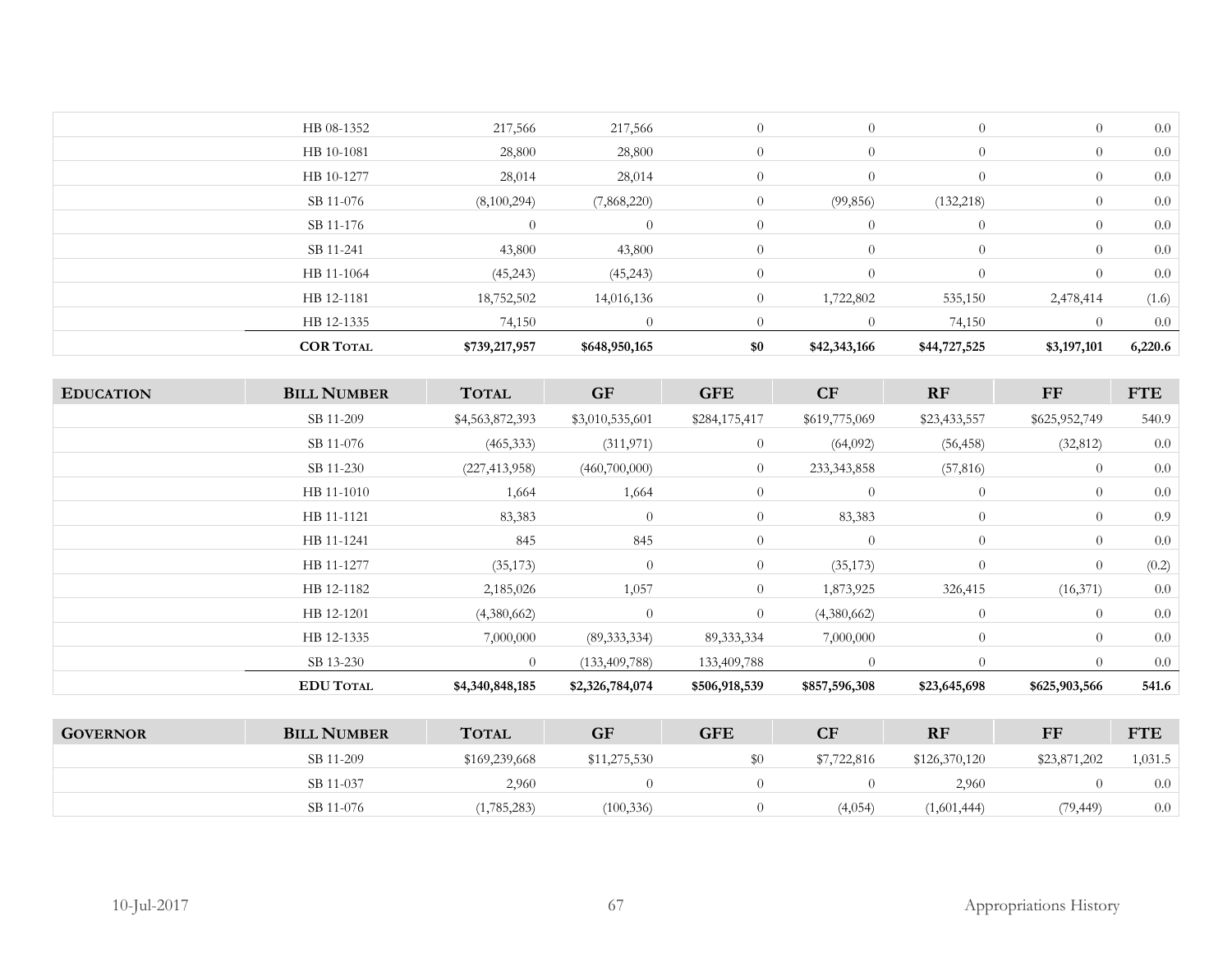| <b>GOV TOTAL</b> | \$194,815,921 | \$10,613,728     | \$0            | \$23,692,996     | \$136,717,444  | \$23,791,753     | 1,046.8 |
|------------------|---------------|------------------|----------------|------------------|----------------|------------------|---------|
| HB 12-1339       | 8,950,260     | $\theta$         | $\overline{0}$ | $\theta$         | 8,950,260      | $\overline{0}$   | $0.0\,$ |
| HB 12-1183       | 1,997,921     | (561, 466)       | $\overline{0}$ | 49,836           | 2,509,551      | $\overline{0}$   | $0.0\,$ |
| HB 12-1038       | 118,000       | $\theta$         | $\overline{0}$ | $\overline{0}$   | 118,000        | $\overline{0}$   | 0.0     |
| SB 12-044        | 14,800        | $\theta$         | $\overline{0}$ | $\theta$         | 14,800         | $\overline{0}$   | $0.0\,$ |
| HB 11-1316       | 6,660         | $\theta$         | $\overline{0}$ | $\theta$         | 6,660          | $\overline{0}$   | $0.0\,$ |
| HB 11-1298       | 2,960         | $\theta$         | $\theta$       | $\boldsymbol{0}$ | 2,960          | $\theta$         | $0.0\,$ |
| HB 11-1295       | 29,600        | $\theta$         | $\overline{0}$ | $\theta$         | 29,600         | $\overline{0}$   | $0.0\,$ |
| HB 11-1234       | 10,952        | $\overline{0}$   | $\overline{0}$ | $\theta$         | 10,952         | $\overline{0}$   | $0.0\,$ |
| HB 11-1216       | 2,960         | $\overline{0}$   | $\theta$       | $\boldsymbol{0}$ | 2,960          | $\theta$         | $0.0\,$ |
| HB 11-1166       | 2,960         | $\boldsymbol{0}$ | $\overline{0}$ | $\boldsymbol{0}$ | 2,960          | $\overline{0}$   | $0.0\,$ |
| HB 11-1163       | 740           | $\theta$         | $\overline{0}$ | $\boldsymbol{0}$ | 740            | $\theta$         | $0.0\,$ |
| HB 11-1157       | 592           | $\theta$         | $\overline{0}$ | $\theta$         | 592            | $\overline{0}$   | $0.0\,$ |
| HB 11-1097       | 29,600        | $\theta$         | $\overline{0}$ | $\theta$         | 29,600         | $\overline{0}$   | $0.0\,$ |
| HB 11-1071       | 29,600        | $\boldsymbol{0}$ | $\overline{0}$ | $\boldsymbol{0}$ | 29,600         | $\theta$         | $0.0\,$ |
| HB 11-1045       | 35,398        | $\overline{0}$   | $\overline{0}$ | 35,398           | $\overline{0}$ | $\overline{0}$   | $0.5\,$ |
| HB 11-1043       | 7,696         | $\theta$         | $\theta$       | $\theta$         | 7,696          | $\overline{0}$   | $0.0\,$ |
| HB 11-1004       | 22,200        | $\overline{0}$   | $\overline{0}$ | $\theta$         | 22,200         | $\overline{0}$   | $0.0\,$ |
| HB 11-1002       | 54,538        | $\theta$         | $\overline{0}$ | $\boldsymbol{0}$ | 54,538         | $\theta$         | $0.0\,$ |
| SB 11-247        | (77, 034)     | $\theta$         | $\overline{0}$ | $\theta$         | (77, 034)      | $\overline{0}$   | (1.0)   |
| SB 11-197        | 2,960         | $\theta$         | $\overline{0}$ | $\theta$         | 2,960          | $\theta$         | $0.0\,$ |
| SB 11-184        | 20,720        | $\theta$         | $\overline{0}$ | $\theta$         | 20,720         | $\overline{0}$   | $0.0\,$ |
| SB 11-176        | 122,613       | $\theta$         | $\overline{0}$ | $\theta$         | 122,613        | $\overline{0}$   | $2.0\,$ |
| SB 11-169        | 23,680        | $\theta$         | $\overline{0}$ | $\theta$         | 23,680         | $\overline{0}$   | $0.0\,$ |
| SB 11-159        | 15,889,000    | $\theta$         | $\overline{0}$ | 15,889,000       | $\theta$       | $\overline{0}$   | 13.8    |
| SB 11-109        | 29,600        | $\theta$         | $\overline{0}$ | $\theta$         | 29,600         | $\overline{0}$   | $0.0\,$ |
| SB 11-102        | 29,600        | $\boldsymbol{0}$ | $\overline{0}$ | $\theta$         | 29,600         | $\boldsymbol{0}$ | $0.0\,$ |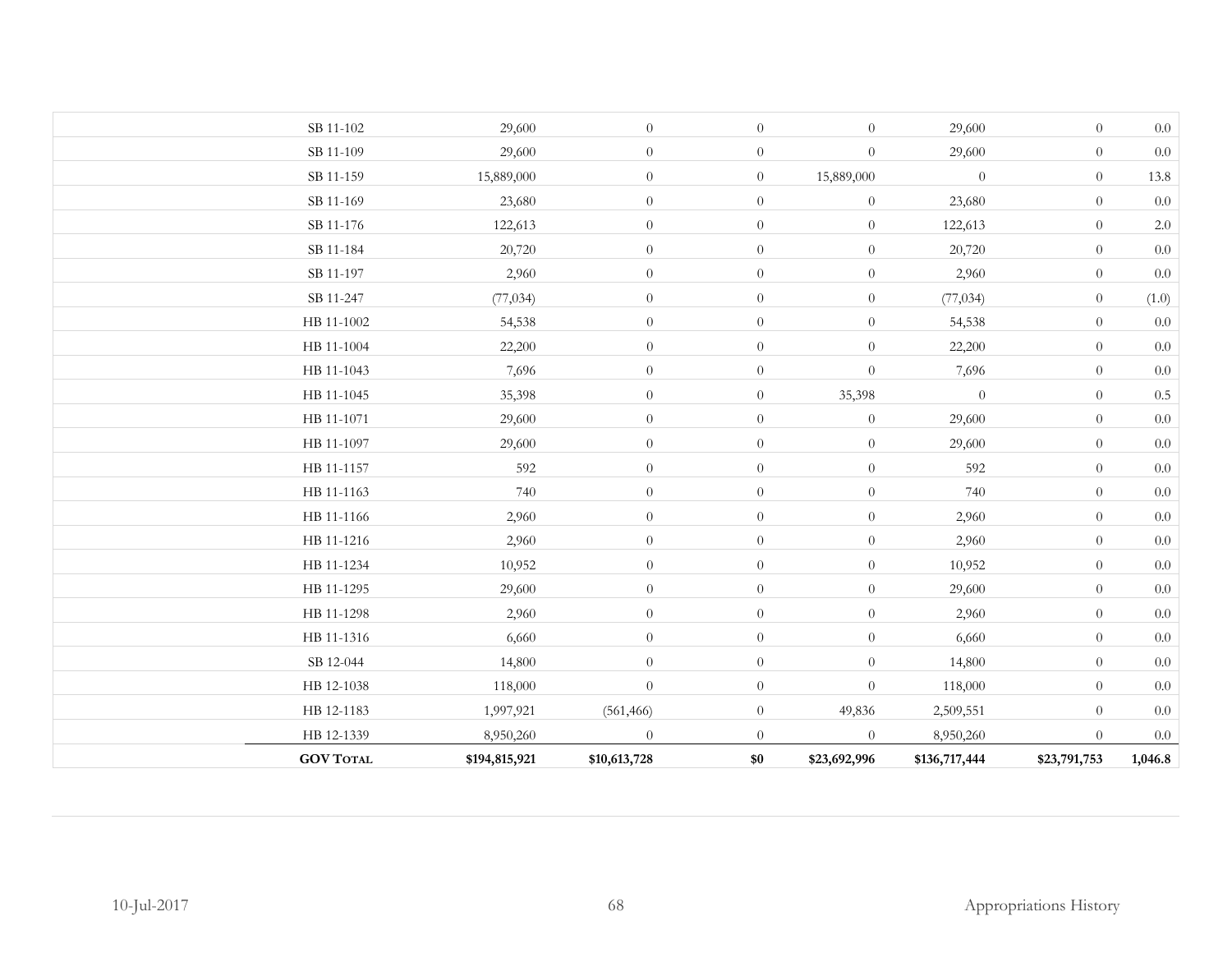| <b>HEALTH CARE POLICY</b> |                    |                 |                 |                |                 |                |                 |            |
|---------------------------|--------------------|-----------------|-----------------|----------------|-----------------|----------------|-----------------|------------|
| AND FINANCING             | <b>BILL NUMBER</b> | <b>TOTAL</b>    | <b>GF</b>       | <b>GFE</b>     | CF              | RF             | <b>FF</b>       | <b>FTE</b> |
|                           | SB 11-209          | \$5,086,626,060 | \$1,494,116,123 | \$284,621,517  | \$780,942,590   | \$7,535,223    | \$2,519,410,607 | 312.2      |
|                           | SB 11-076          | (1,630,244)     | (714, 347)      | $\overline{0}$ | (56, 118)       | $\overline{0}$ | (859,779)       | 0.0        |
|                           | SB 11-125          | 31,054,411      | 30,000          | $\overline{0}$ | 15,497,206      | $\overline{0}$ | 15,527,205      | 0.0        |
|                           | SB 11-177          | 386,665         | $\overline{0}$  | $\overline{0}$ | 38,666          | $\overline{0}$ | 347,999         | 1.0        |
|                           | SB 11-210          | (2,230,500)     | (2,230,500)     | $\overline{0}$ | $\overline{0}$  | $\overline{0}$ | $\overline{0}$  | 0.0        |
|                           | SB 11-211          | $\overline{0}$  | (33,000,000)    | $\overline{0}$ | 29,713,649      | 3,286,351      | $\theta$        | 0.0        |
|                           | SB 11-212          | $\overline{0}$  | (50,000,000)    | $\overline{0}$ | 50,000,000      | $\overline{0}$ | $\theta$        | $0.0\,$    |
|                           | SB 11-215          | (8,865,830)     | (4, 432, 915)   | $\overline{0}$ | $\overline{0}$  | $\overline{0}$ | (4, 432, 915)   | $0.0\,$    |
|                           | SB 11-216          | (4,663,402)     | (3,449,967)     | $\overline{0}$ | (24, 363)       | (446,100)      | (742, 972)      | (0.2)      |
|                           | SB 11-219          | (2,607,170)     | (15,775,670)    | $\overline{0}$ | 1,413,500       | $\overline{0}$ | 11,755,000      | 0.0        |
|                           | HB 11-1242         | 113,500         | $\overline{0}$  | $\overline{0}$ | 56,750          | $\overline{0}$ | 56,750          | $0.0\,$    |
|                           | HB 12-1184         | (7,901,075)     | (22, 462, 053)  | $\overline{0}$ | 13,409,842      | (1,868,305)    | 3,019,441       | 0.0        |
|                           | HB 12-1202         | 577,316         | $\overline{0}$  | $\overline{0}$ | 288,658         | $\overline{0}$ | 288,658         | 0.0        |
|                           | HB 12-1335         | 71,799,105      | (38,919,032)    | 89, 333, 334   | (11,656,355)    | 69,271         | 32,971,887      | (0.5)      |
|                           | HB 12-1339         | 3,654,755       | 1,820,992       | $\overline{0}$ | 8,521           | $\overline{0}$ | 1,825,242       | $0.0\,$    |
|                           | SB 13-089          | 15,486,243      | $\overline{0}$  | $\overline{0}$ | 4,766,682       | $\overline{0}$ | 10,719,561      | $0.0\,$    |
|                           | SB 13-230          | 1,994,270       | (133, 409, 788) | 133,409,788    | 1,994,270       | $\overline{0}$ | $\overline{0}$  | $0.0\,$    |
|                           | <b>HCP TOTAL</b>   | \$5,183,794,104 | \$1,191,572,843 | \$507,364,639  | \$886,393,498   | \$8,576,440    | \$2,589,886,684 | 312.5      |
|                           |                    |                 |                 |                |                 |                |                 |            |
| <b>HIGHER EDUCATION</b>   | <b>BILL NUMBER</b> | <b>TOTAL</b>    | <b>GF</b>       | <b>GFE</b>     | CF              | RF             | $\bf FF$        | <b>FTE</b> |
|                           | SB 11-209          | \$2,880,159,837 | \$397,508,897   | \$226,733,333  | \$1,697,240,594 | \$539,636,738  | \$19,040,275    | 21,489.8   |
|                           | SB 11-052          | $\overline{0}$  | $\overline{0}$  | $\overline{0}$ | $\overline{0}$  | $\overline{0}$ | $\theta$        | 2.0        |
|                           | SB 11-076          | (199, 811)      | (41, 484)       | $\overline{0}$ | (132, 867)      | $\overline{0}$ | (25, 460)       | 0.0        |
|                           | SB 11-159          | 2,051,000       | $\overline{0}$  | $\overline{0}$ | 2,051,000       | $\overline{0}$ | $\overline{0}$  | 0.0        |
|                           | HB 11-1155         | (76, 446)       | (76, 446)       | $\overline{0}$ | $\overline{0}$  | $\overline{0}$ | $\overline{0}$  | (1.0)      |
|                           | HB 11-1281         | (161,600)       | (161,600)       | $\overline{0}$ | $\overline{0}$  | $\overline{0}$ | $\overline{0}$  | 0.0        |
|                           | HB 12-1185         | 11,020,231      | $\theta$        | $\overline{0}$ | 29              | 11,020,202     | $\overline{0}$  | 0.0        |
|                           |                    |                 |                 |                |                 |                |                 |            |

HB 12-1335 21,221,219 (89,333,334) 89,333,334 21,221,219 0 0 0.0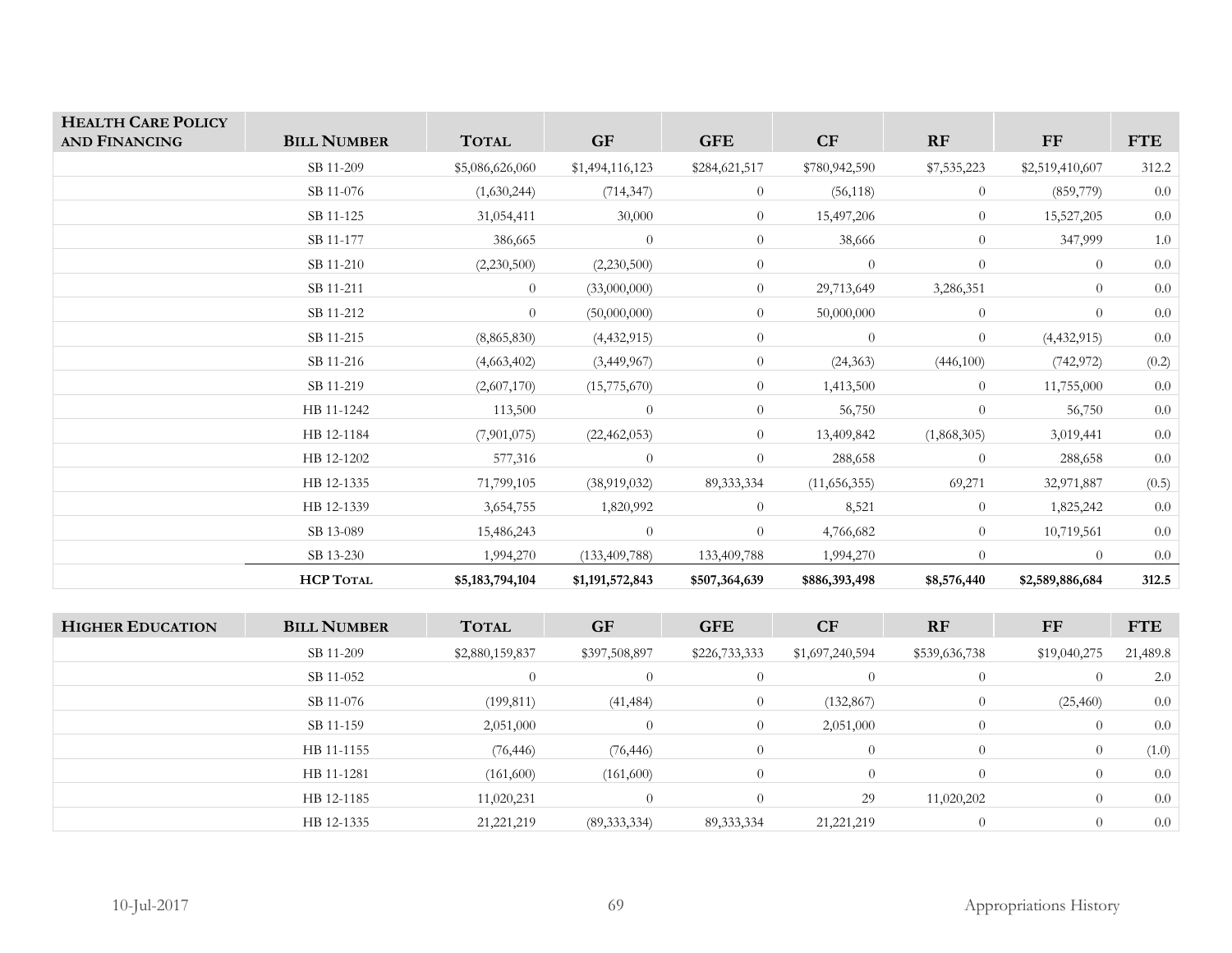| <b>HED TOTAL</b>  | \$2,914,014,430 | \$174,486,245 | \$449,476,455 | \$1,720,379,975 | \$550,656,940 | \$19,014,815 | 21,490.8 |
|-------------------|-----------------|---------------|---------------|-----------------|---------------|--------------|----------|
| $3 - 230$<br>SB 1 |                 | 33,409,788)   | 33.409.788    |                 |               |              | $0.0\,$  |
| SB 1<br>13-090    |                 |               |               |                 |               |              | 0.0      |

| <b>HUMAN SERVICES</b> | <b>BILL NUMBER</b> | <b>TOTAL</b>    | <b>GF</b>      | <b>GFE</b>     | CF             | RF             | FF             | <b>FTE</b> |
|-----------------------|--------------------|-----------------|----------------|----------------|----------------|----------------|----------------|------------|
|                       | SB 11-209          | \$2,091,045,838 | \$618,764,498  | \$0            | \$331,395,230  | \$450,969,434  | \$689,916,676  | 4,883.8    |
|                       | SB 11-076          | (5,248,580)     | (3,034,793)    | $\overline{0}$ | (204, 655)     | (1,196,670)    | (812, 462)     | 0.0        |
|                       | SB 11-217          | (1,078,828)     | (1,078,828)    | $\overline{0}$ | $\overline{0}$ | $\overline{0}$ | $\theta$       | (8.3)      |
|                       | SB 11-226          | (3,250,000)     | $\overline{0}$ | $\overline{0}$ | (3,250,000)    | $\overline{0}$ | $\theta$       | 0.0        |
|                       | HB 11-1043         | $\theta$        | $\overline{0}$ | $\theta$       | $\overline{0}$ | $\overline{0}$ | $\theta$       | 14.5       |
|                       | HB 11-1145         | 19,311          | $\theta$       | $\overline{0}$ | 19,311         | $\overline{0}$ | $\theta$       | 0.4        |
|                       | HB 11-1230         | (20, 101, 143)  | $\overline{0}$ | $\overline{0}$ | $\overline{0}$ | $\overline{0}$ | (20, 101, 143) | (19.5)     |
|                       | HB 12-1186         | (11,692,802)    | 1,110,599      | $\overline{0}$ | 1,385,493      | 1,581,323      | (15,770,217)   | (21.3)     |
|                       | HB 12-1335         | (5,467,150)     | (14,219)       | $\theta$       | $\theta$       | 28,438         | (5,481,369)    | 0.0        |
|                       | HB 12-1339         | 8,950,260       | 3,845,866      | $\overline{0}$ | 199,942        | 3,654,755      | 1,249,697      | 0.0        |
|                       | <b>HUM TOTAL</b>   | \$2,053,176,906 | \$619,593,123  | \$0            | \$329,545,321  | \$455,037,280  | \$649,001,182  | 4,849.6    |

| <b>JUDICIAL</b> | <b>BILL NUMBER</b> | <b>TOTAL</b>  | <b>GF</b>     | <b>GFE</b> | <b>CF</b>     | RF           | $\bf FF$    | <b>FTE</b> |
|-----------------|--------------------|---------------|---------------|------------|---------------|--------------|-------------|------------|
|                 | SB 11-209          | \$479,194,207 | \$344,850,999 | \$0        | \$114,388,078 | \$14,744,832 | \$5,210,298 | 4,172.7    |
|                 | SB 11-076          | (6, 132, 185) | (5,260,421)   |            | (870, 420)    | (1, 344)     |             | 0.0        |
|                 | HB 11-1300         | 653,000       | 653,000       |            |               |              |             | 6.0        |
|                 | HB 12-1187         | 806,386       | (413,719)     |            | 920,105       | 300,000      |             | (4.0)      |
|                 | HB 12-1335         | (818, 107)    | (1,374,217)   |            |               | 556,110      |             | 0.0        |
|                 | <b>JUD TOTAL</b>   | \$473,703,301 | \$338,455,642 | \$0        | \$114,437,763 | \$15,599,598 | \$5,210,298 | 4,174.7    |

| <b>LABOR AND</b><br><b>EMPLOYMENT</b> | <b>BILL NUMBER</b> | <b>TOTAL</b>  | <b>GF</b> | <b>GFE</b> | CF           | <b>RF</b> | FF           | <b>FTE</b> |
|---------------------------------------|--------------------|---------------|-----------|------------|--------------|-----------|--------------|------------|
|                                       | SB 11-209          | \$159,621,368 | \$0       | $\$0$      | \$61,312,749 | \$756,026 | \$97,552,593 | 1,046.8    |
|                                       | SB 11-076          | (1,631,728)   |           |            | (610,007)    | (3,600)   | (1,018,121)  | 0.0        |
|                                       | HB 11-1288         | 62,900        |           |            | 62,900       |           |              | 0.0        |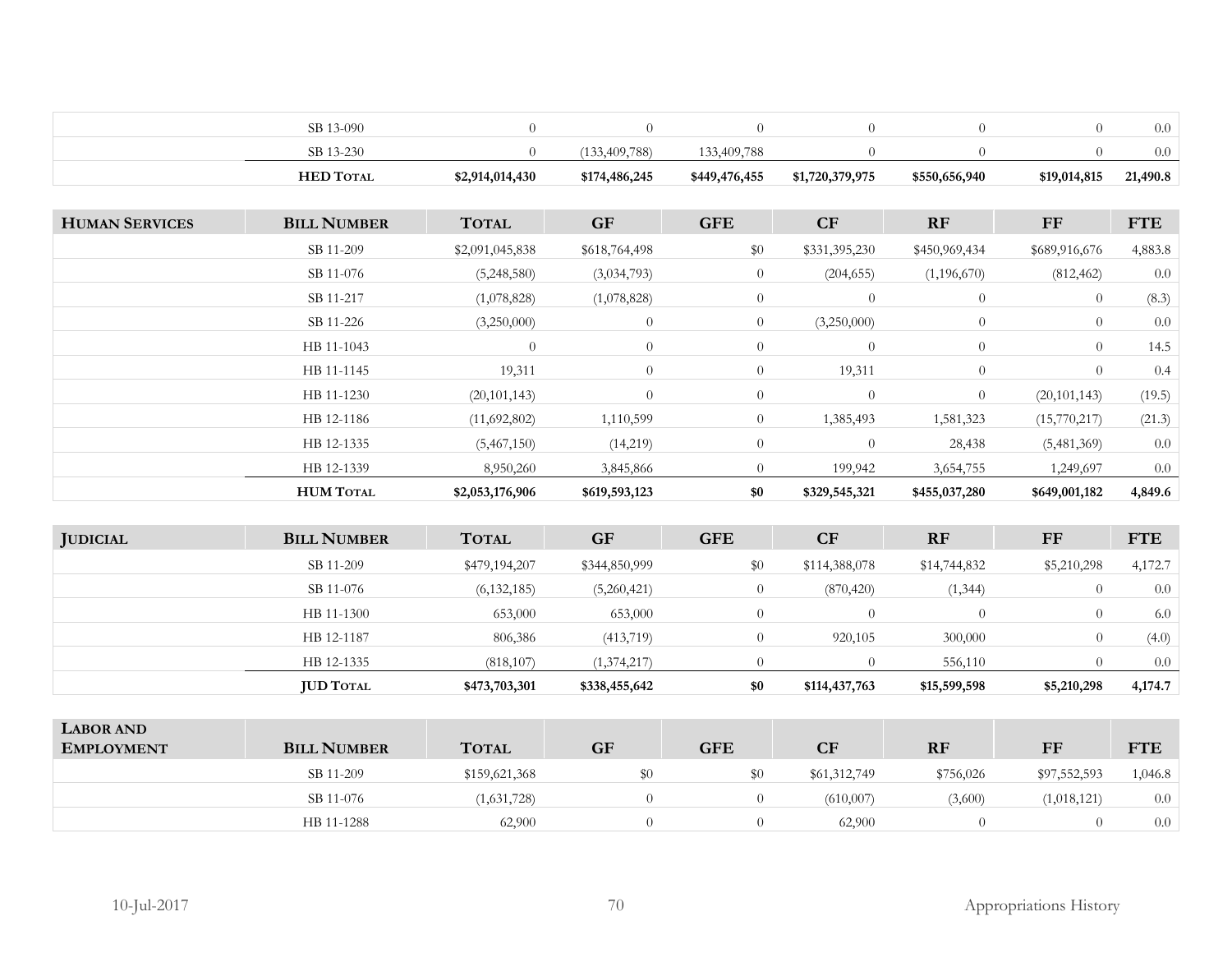|     | HB 12-1188         | 145,627       | $\theta$    | $\theta$       | 147,274        | $\Omega$     | (1,647)        | 0.0        |
|-----|--------------------|---------------|-------------|----------------|----------------|--------------|----------------|------------|
|     | <b>LAB TOTAL</b>   | \$158,198,167 | \$0         | \$0            | \$60,912,916   | \$752,426    | \$96,532,825   | 1,046.8    |
|     |                    |               |             |                |                |              |                |            |
| LAW | <b>BILL NUMBER</b> | <b>TOTAL</b>  | <b>GF</b>   | <b>GFE</b>     | CF             | RF           | $\bf FF$       | <b>FTE</b> |
|     | SB 11-209          | \$53,478,324  | \$9,573,187 | \$0            | \$10,460,766   | \$31,921,257 | \$1,523,114    | 407.8      |
|     | SB 11-076          | (774, 669)    | (180,082)   | $\overline{0}$ | (69,016)       | (502, 668)   | (22,903)       | $0.0\,$    |
|     | SB 11-088          | 4,109         | $\theta$    | $\overline{0}$ | $\overline{0}$ | 4,109        | $\overline{0}$ | 0.0        |
|     | SB 11-091          | 4,402         | $\theta$    | $\overline{0}$ | $\overline{0}$ | 4,402        | $\overline{0}$ | 0.0        |
|     | SB 11-094          | 4,402         | $\theta$    | $\overline{0}$ | $\overline{0}$ | 4,402        | $\theta$       | 0.0        |
|     | SB 11-128          | 2,935         | $\theta$    | $\overline{0}$ | $\overline{0}$ | 2,935        | $\theta$       | 0.0        |
|     | SB 11-169          | 38,886        | $\theta$    | $\overline{0}$ | $\overline{0}$ | 38,886       | $\theta$       | 0.3        |
|     | SB 11-187          | 176,088       | $\theta$    | $\overline{0}$ | $\overline{0}$ | 176,088      | $\theta$       | 1.4        |
|     | SB 11-251          | 7,337         | $\theta$    | $\overline{0}$ | $\theta$       | 7,337        | $\overline{0}$ | $0.0\,$    |
|     | HB 11-1100         | 34,484        | $\theta$    | $\overline{0}$ | $\overline{0}$ | 34,484       | $\theta$       | 0.4        |
|     | HB 11-1121         | 11,005        | $\theta$    | $\overline{0}$ | $\overline{0}$ | 11,005       | $\theta$       | $0.0\,$    |
|     | HB 11-1195         | 7,337         | $\theta$    | $\overline{0}$ | $\overline{0}$ | 7,337        | $\theta$       | 0.0        |
|     | HB 11-1300         | 1,351,933     | $\theta$    | $\theta$       | $\overline{0}$ | 1,351,933    | $\overline{0}$ | 9.1        |
|     | HB 12-1189         | (4, 187)      | (711)       | $\overline{0}$ | (1,790)        | (1, 539)     | (147)          | 0.0        |
|     | HB 12-1335         | 29,814        | 29,814      | $\theta$       | $\theta$       | $\theta$     | $\Omega$       | $0.0\,$    |
|     | <b>LAW TOTAL</b>   | \$54,372,200  | \$9,422,208 | \$0            | \$10,389,960   | \$33,059,968 | \$1,500,064    | 419.0      |

| <b>LEGISLATIVE</b><br><b>DEPARTMENT</b> | <b>BILL NUMBER</b> | <b>TOTAL</b>  | <b>GF</b>    | <b>GFE</b>  | CF             | <b>RF</b>   | FF           | <b>FTE</b> |
|-----------------------------------------|--------------------|---------------|--------------|-------------|----------------|-------------|--------------|------------|
|                                         | SB 11-209          | \$2,905,149   | \$2,655,149  | \$0         | \$0            | \$250,000   | \$0          | 0.0        |
|                                         | SB 11-076          | (531, 051)    | (531, 051)   | 0           | $\overline{0}$ | $\theta$    | $\theta$     | 0.0        |
|                                         | SB 11-198          | 33,599,137    | 32,560,734   |             | 184,587        | 853,816     | $\Omega$     | 271.0      |
|                                         | <b>LEG TOTAL</b>   | \$35,973,235  | \$34,684,832 | \$0         | \$184,587      | \$1,103,816 | \$0          | 271.0      |
| <b>LOCAL AFFAIRS</b>                    | <b>BILL NUMBER</b> | <b>TOTAL</b>  | <b>GF</b>    | <b>GFE</b>  | CF             | <b>RF</b>   | FF           | <b>FTE</b> |
|                                         | SB 11-209          | \$345,486,866 | \$6,155,227  | \$4,294,753 | \$230,570,482  | \$7,184,487 | \$97,281,917 | 171.6      |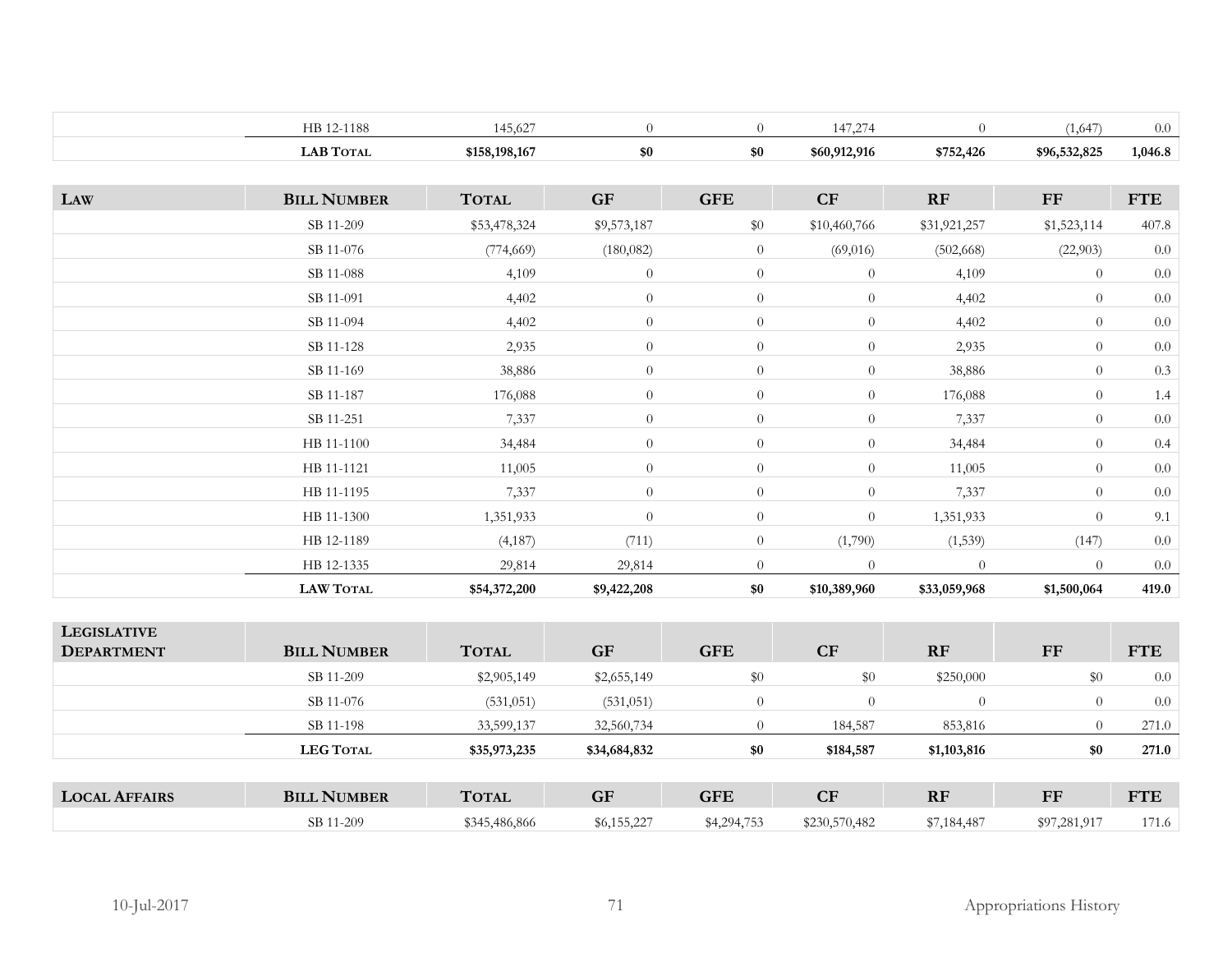| <b>LOC TOTAL</b> | \$363,431,403 | \$6,084,747 | \$4,294,753 | \$228,629,982 | \$7,102,736 | \$117,319,185 | 191.1 |
|------------------|---------------|-------------|-------------|---------------|-------------|---------------|-------|
| HB 12-1190       | (5,876)       | (4, 466)    |             |               | (1.410)     |               | 0.0   |
| HB 11-1230       | 20,130,458    |             |             |               | 29,315      | 20,101,143    | 19.5  |
| SB 11-159        | (1,905,000)   |             |             | (1,905,000)   |             |               | 0.0   |
| SB 11-076        | (275, 045)    | (66, 014)   |             | (35,500)      | (109, 656)  | (63, 875)     | 0.0   |
|                  |               |             |             |               |             |               |       |

| <b>MILITARY AND</b><br><b>VETERANS AFFAIRS</b> | <b>BILL NUMBER</b> | <b>TOTAL</b>  | <b>GF</b>   | <b>GFE</b> | CF          | <b>RF</b> | FF            | <b>FTE</b> |
|------------------------------------------------|--------------------|---------------|-------------|------------|-------------|-----------|---------------|------------|
|                                                | SB 11-209          | \$221,373,748 | \$5,478,155 | \$0        | \$1,210,964 | \$803,509 | \$213,881,120 | ,384.9     |
|                                                | SB 11-076          | (164, 417)    | (56, 497)   |            | (1,824)     | $\Omega$  | (106,096)     | 0.0        |
|                                                | HB 12-1191         | 7,640         | 7.640       |            |             |           |               | 0.0        |
|                                                | <b>MIL TOTAL</b>   | \$221,216,971 | \$5,429,298 | \$0        | \$1,209,140 | \$803,509 | \$213,775,024 | 1,384.9    |

| <b>NATURAL RESOURCES</b> | <b>BILL NUMBER</b> | <b>TOTAL</b>  | <b>GF</b>    | <b>GFE</b> | <b>CF</b>     | <b>RF</b>   | FF           | <b>FTE</b> |
|--------------------------|--------------------|---------------|--------------|------------|---------------|-------------|--------------|------------|
|                          | SB 11-209          | \$224,226,467 | \$23,806,367 | \$0        | \$171,984,578 | \$8,554,860 | \$19,880,662 | 1,465.6    |
|                          | SB 11-076          | (2,209,502)   | (384, 244)   |            | (1,478,456)   | (74,295)    | (272, 507)   | 0.0        |
|                          | SB 11-203          | 6,600,000     | $\bigcirc$   |            | 6,600,000     |             | $\left($     | 0.0        |
|                          | HB 11-1274         | 13,925,000    | $\Omega$     |            | 13,925,000    |             | $\Omega$     | 0.0        |
|                          | HB 12-1192         | (59, 325)     | 7,284        | $\theta$   | (343, 409)    |             | 276,800      | 0.5        |
|                          | HB 12-1349         | (500,000)     |              |            | (500,000)     |             |              | 0.0        |
|                          | <b>NAT TOTAL</b>   | \$241,982,640 | \$23,429,407 | \$0        | \$190,187,713 | \$8,480,565 | \$19,884,955 | 1,466.1    |

| <b>PERSONNEL</b> | <b>BILL NUMBER</b> | <b>TOTAL</b>  | <b>GF</b>   | <b>GFE</b> | <b>CF</b>    | <b>RF</b>     | FF       | <b>FTE</b> |
|------------------|--------------------|---------------|-------------|------------|--------------|---------------|----------|------------|
|                  | SB 11-209          | \$157,368,915 | \$5,239,847 | \$0        | \$8,866,263  | \$143,262,805 | \$0      | 392.3      |
|                  | SB 11-076          | (485, 722)    | (160, 447)  |            | (58, 391)    | (266, 884)    |          | 0.0        |
|                  | HB 11-1080         | 128,823       |             |            | 128,823      |               | $\left($ | 2.0        |
|                  | HB 12-1193         | 845,919       | (961, 128)  |            | 2,854,214    | (1,047,167)   |          | 0.0        |
|                  | PER TOTAL          | \$157,857,935 | \$4,118,272 | \$0        | \$11,790,909 | \$141,948,754 | \$0      | 394.3      |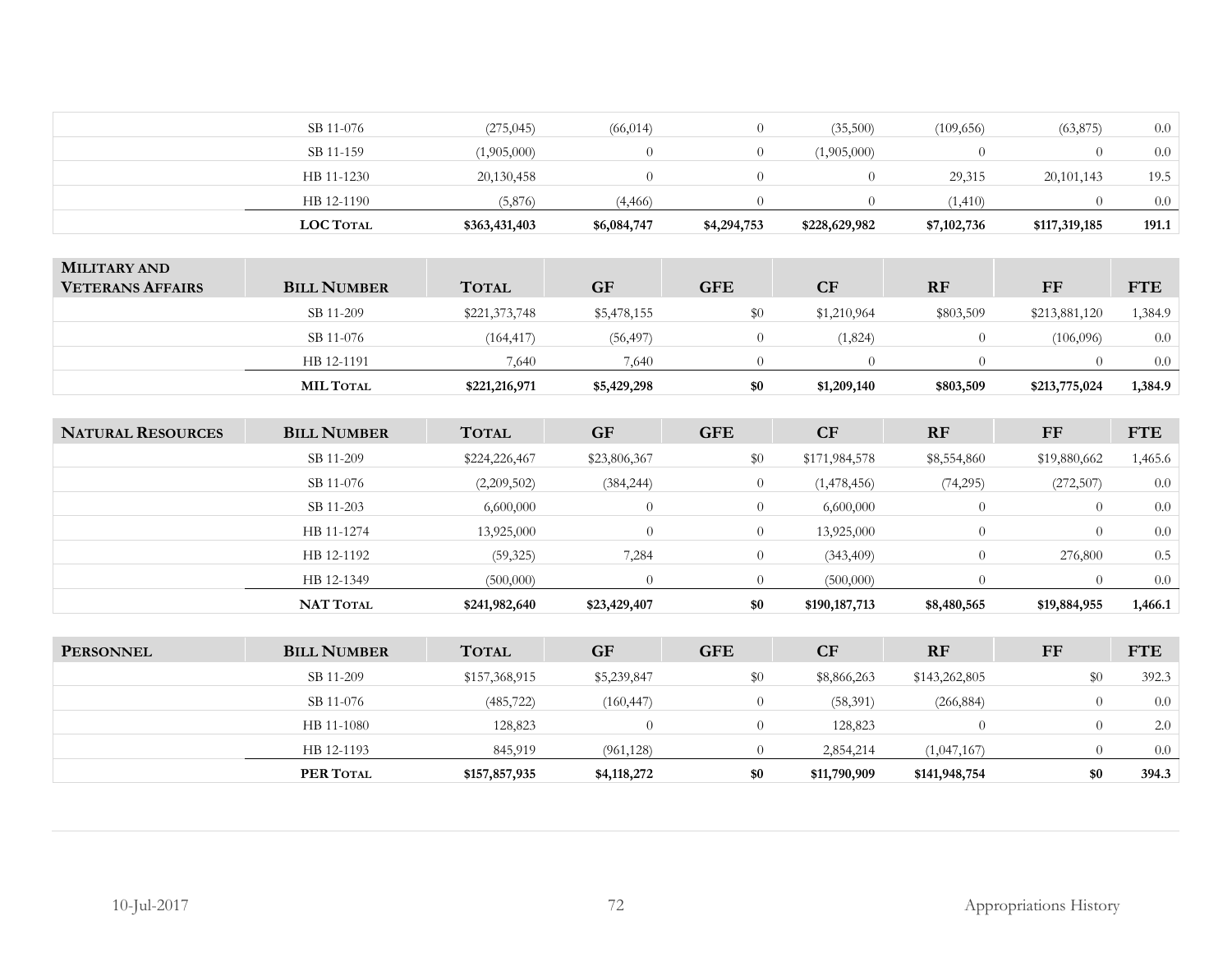| PUBLIC HEALTH AND<br><b>ENVIRONMENT</b> | <b>BILL NUMBER</b> | <b>TOTAL</b>  | <b>GF</b>    | <b>GFE</b>     | CF             | RF             | FF             | <b>FTE</b> |
|-----------------------------------------|--------------------|---------------|--------------|----------------|----------------|----------------|----------------|------------|
|                                         | SB 11-209          | \$477,589,311 | \$27,194,874 | \$446,100      | \$152,254,221  | \$29,732,554   | \$267,961,562  | 1,265.0    |
|                                         | SB 11-076          | (1,975,520)   | (162, 746)   | $\overline{0}$ | (682, 218)     | (238, 632)     | (891, 924)     | 0.0        |
|                                         | SB 11-1026         | 99,436        | $\theta$     | $\overline{0}$ | 99,436         | $\overline{0}$ | $\overline{0}$ | 0.6        |
|                                         | SB 11-211          | (33,000,000)  | $\theta$     | $\overline{0}$ | (29, 713, 649) | (3,286,351)    | $\overline{0}$ | (5.0)      |
|                                         | SB 11-224          | (797, 627)    | $\theta$     | $\overline{0}$ | (797, 627)     | $\overline{0}$ | $\theta$       | 0.0        |
|                                         | SB 11-235          | 194,377       | $\theta$     | $\overline{0}$ | 194,377        | $\overline{0}$ | $\theta$       | 0.2        |
|                                         | HB 11-1101         | (24, 581)     | $\theta$     | $\overline{0}$ | (24, 581)      | $\overline{0}$ | $\theta$       | (0.4)      |
|                                         | HB 11-1281         | 250,000       | $\theta$     | $\overline{0}$ | 250,000        | $\overline{0}$ | $\theta$       | 0.5        |
|                                         | HB 11-1323         | (529)         | $\theta$     | $\overline{0}$ | (529)          | $\overline{0}$ | $\theta$       | 0.0        |
|                                         | HB 12-1034         | 700,000       | $\Omega$     | $\overline{0}$ | 700,000        | $\overline{0}$ | $\theta$       | 0.0        |
|                                         | HB 12-1194         | 3,582,502     | (4,792)      | $\overline{0}$ | 2,278,587      | 2,192,117      | (883, 410)     | 0.0        |
|                                         | HB 12-1202         | 288,658       | $\theta$     | $\Omega$       | (288, 658)     | 577,316        | $\theta$       | 0.0        |
|                                         | PBH TOTAL          | \$446,906,027 | \$27,027,336 | \$446,100      | \$124,269,359  | \$28,977,004   | \$266,186,228  | 1,260.9    |

| <b>PUBLIC SAFETY</b> | <b>BILL NUMBER</b> | <b>TOTAL</b>  | <b>GF</b>      | <b>GFE</b>     | <b>CF</b>     | <b>RF</b>      | FF           | <b>FTE</b> |
|----------------------|--------------------|---------------|----------------|----------------|---------------|----------------|--------------|------------|
|                      | SB 11-209          | \$265,633,486 | \$82,795,856   | \$0            | \$128,910,551 | \$24,264,440   | \$29,662,639 | 1,349.3    |
|                      | SB 11-076          | (2,074,036)   | (437,930)      | $\overline{0}$ | (1,430,407)   | (102, 366)     | (103, 333)   | 0.0        |
|                      | SB 11-251          | 7,337         | $\overline{0}$ | $\overline{0}$ | 7,337         | $\overline{0}$ | $\theta$     | 0.0        |
|                      | SB 11-266          | 310,500       | $\theta$       | $\overline{0}$ | 310,500       | $\overline{0}$ | $\theta$     | 0.0        |
|                      | HB 11-1138         | 471,101       | 318,565        | $\overline{0}$ | 152,536       | $\overline{0}$ | $\theta$     | 4.7        |
|                      | HB 11-1145         | 151,800       | $\overline{0}$ | $\overline{0}$ | 151,800       | $\overline{0}$ | $\theta$     | 0.0        |
|                      | HB 11-1195         | 19,750        | $\overline{0}$ | $\overline{0}$ | 19,750        | $\overline{0}$ | $\theta$     | 0.0        |
|                      | HB 12-1195         | 1,670,020     | 51,482         | $\overline{0}$ | 1,558,966     | 59,360         | 212          | 0.0        |
|                      | HB 12-1335         | 259,510       | $\overline{0}$ | $\Omega$       | $\theta$      | 259,510        | $\Omega$     | 0.0        |
|                      | PBS TOTAL          | \$266,449,468 | \$82,727,973   | \$0            | \$129,681,033 | \$24,480,944   | \$29,559,518 | 1,354.0    |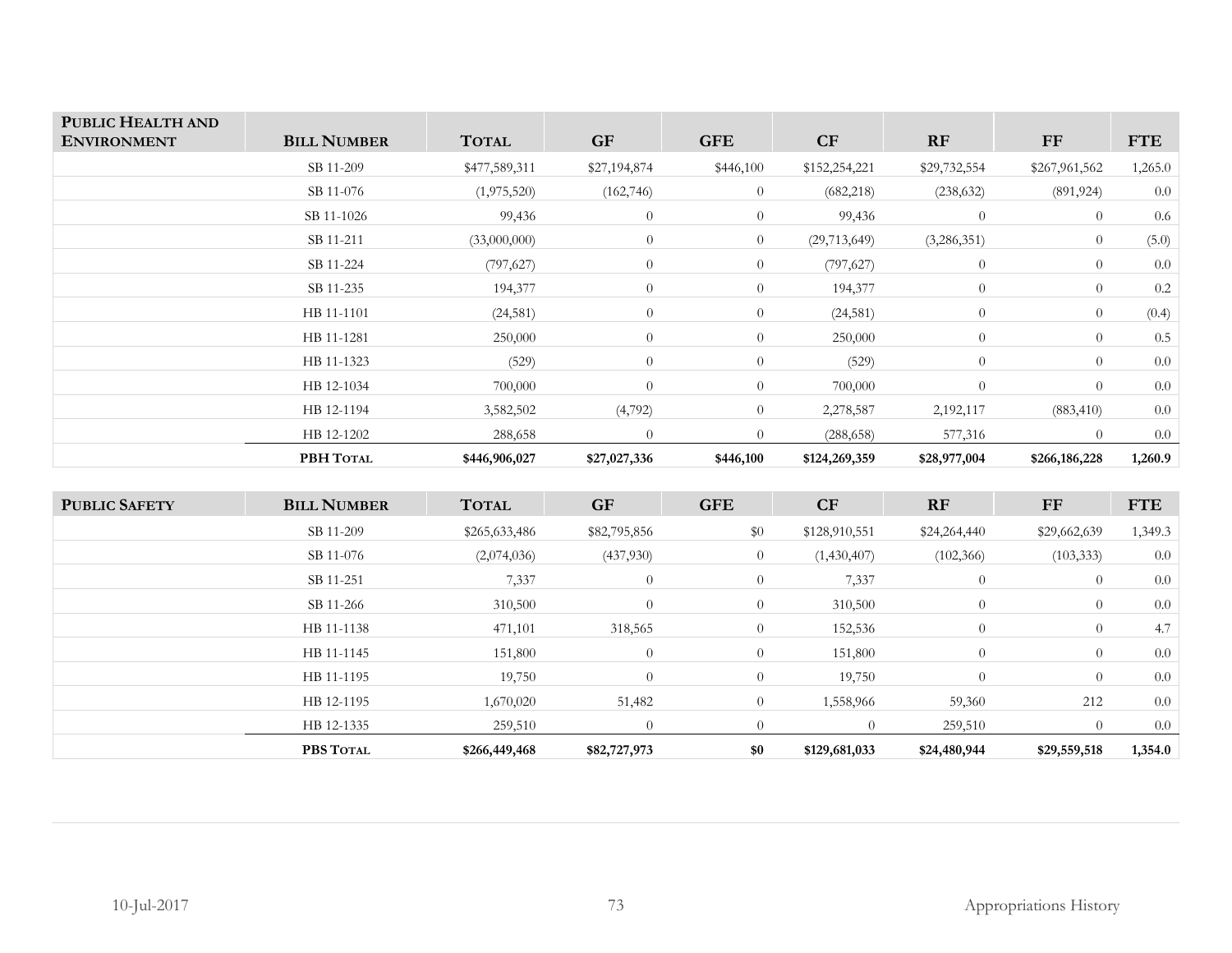| <b>REGULATORY</b><br><b>AGENCIES</b> | <b>BILL NUMBER</b> | <b>TOTAL</b> | GF             | <b>GFE</b>     | CF           | RF             | ${\rm FF}$     | <b>FTE</b> |
|--------------------------------------|--------------------|--------------|----------------|----------------|--------------|----------------|----------------|------------|
|                                      | SB 11-209          | \$76,608,839 | \$1,623,241    | \$0            | \$69,504,127 | \$4,286,845    | \$1,194,626    | 586.6      |
|                                      | SB 11-076          | (826, 773)   | (24, 058)      | $\overline{0}$ | (749, 724)   | (47, 038)      | (5,953)        | 0.0        |
|                                      | SB 11-088          | 5,859        | $\theta$       | $\overline{0}$ | 5,859        | $\overline{0}$ | $\overline{0}$ | 0.0        |
|                                      | SB 11-091          | 12,075       | $\theta$       | $\overline{0}$ | 12,075       | $\theta$       | $\overline{0}$ | 0.0        |
|                                      | SB 11-094          | 5,452        | $\theta$       | $\overline{0}$ | 5,452        | $\overline{0}$ | $\theta$       | 0.0        |
|                                      | SB 11-128          | 5,455        | $\theta$       | $\overline{0}$ | $\theta$     | $\overline{0}$ | 5,455          | $0.0\,$    |
|                                      | SB 11-169          | 164,380      | $\theta$       | $\overline{0}$ | 164,380      | $\overline{0}$ | $\theta$       | 1.4        |
|                                      | SB 11-187          | 532,628      | $\theta$       | $\overline{0}$ | 532,628      | $\overline{0}$ | $\overline{0}$ | 3.4        |
|                                      | SB 11-192          | 50,326       | $\theta$       | $\overline{0}$ | 50,326       | $\overline{0}$ | $\theta$       | $1.0\,$    |
|                                      | HB 11-1033         | (5, 333)     | $\theta$       | $\overline{0}$ | (5, 333)     | $\overline{0}$ | $\overline{0}$ | 0.0        |
|                                      | HB 11-1100         | 94,388       | $\theta$       | $\overline{0}$ | 94,388       | $\overline{0}$ | $\overline{0}$ | 0.0        |
|                                      | HB 11-1195         | 82,533       | $\overline{0}$ | $\overline{0}$ | 82,533       | $\overline{0}$ | $\overline{0}$ | $1.0\,$    |
|                                      | HB 11-1300         | 12,112       | $\theta$       | $\overline{0}$ | 12,112       | $\overline{0}$ | $\theta$       | 0.0        |
|                                      | HB 12-1196         | 57,569       | 1,161          | $\overline{0}$ | 56,408       | $\overline{0}$ | $\overline{0}$ | (1.3)      |
|                                      | <b>REG TOTAL</b>   | \$76,799,510 | \$1,600,344    | \$0            | \$69,765,231 | \$4,239,807    | \$1,194,128    | 592.1      |

| <b>REVENUE</b> | <b>BILL NUMBER</b> | <b>TOTAL</b>  | <b>GF</b>      | <b>GFE</b>     | CF             | RF             | FF             | <b>FTE</b> |
|----------------|--------------------|---------------|----------------|----------------|----------------|----------------|----------------|------------|
|                | SB 11-209          | \$292,804,713 | \$70,546,702   | $\$0$          | \$220,190,461  | \$1,343,849    | \$723,701      | 1,365.4    |
|                | SB 11-037          | 12,040        | $\overline{0}$ | $\overline{0}$ | 12,040         | $\theta$       | $\overline{0}$ | 0.0        |
|                | SB 11-051          | 94,600        | $\overline{0}$ | $\overline{0}$ | 94,600         | $\theta$       | $\overline{0}$ | 0.0        |
|                | SB 11-076          | (1,741,453)   | (563, 224)     | $\overline{0}$ | (1,162,667)    | (15, 562)      | $\overline{0}$ | 0.0        |
|                | SB 11-102          | 29,600        | $\overline{0}$ | $\overline{0}$ | 29,600         | $\theta$       | $\overline{0}$ | 0.0        |
|                | SB 11-109          | 33,256        | $\overline{0}$ | $\overline{0}$ | 33,256         | $\theta$       | $\overline{0}$ | 0.0        |
|                | SB 11-184          | 483,895       | $\theta$       | $\overline{0}$ | 483,895        | $\overline{0}$ | $\overline{0}$ | 0.8        |
|                | SB 11-197          | 20,720        | $\overline{0}$ | $\overline{0}$ | 20,720         | $\theta$       | $\overline{0}$ | 0.0        |
|                | HB 11-1004         | 22,200        | $\theta$       | $\overline{0}$ | 22,200         | $\theta$       | $\overline{0}$ | 0.0        |
|                | HB 11-1043         | $\theta$      | $\theta$       | $\overline{0}$ | $\overline{0}$ | $\theta$       | $\overline{0}$ | 0.0        |
|                | HB 11-1071         | 29,600        | $\overline{0}$ | $\overline{0}$ | 29,600         | $\theta$       | $\theta$       | 0.0        |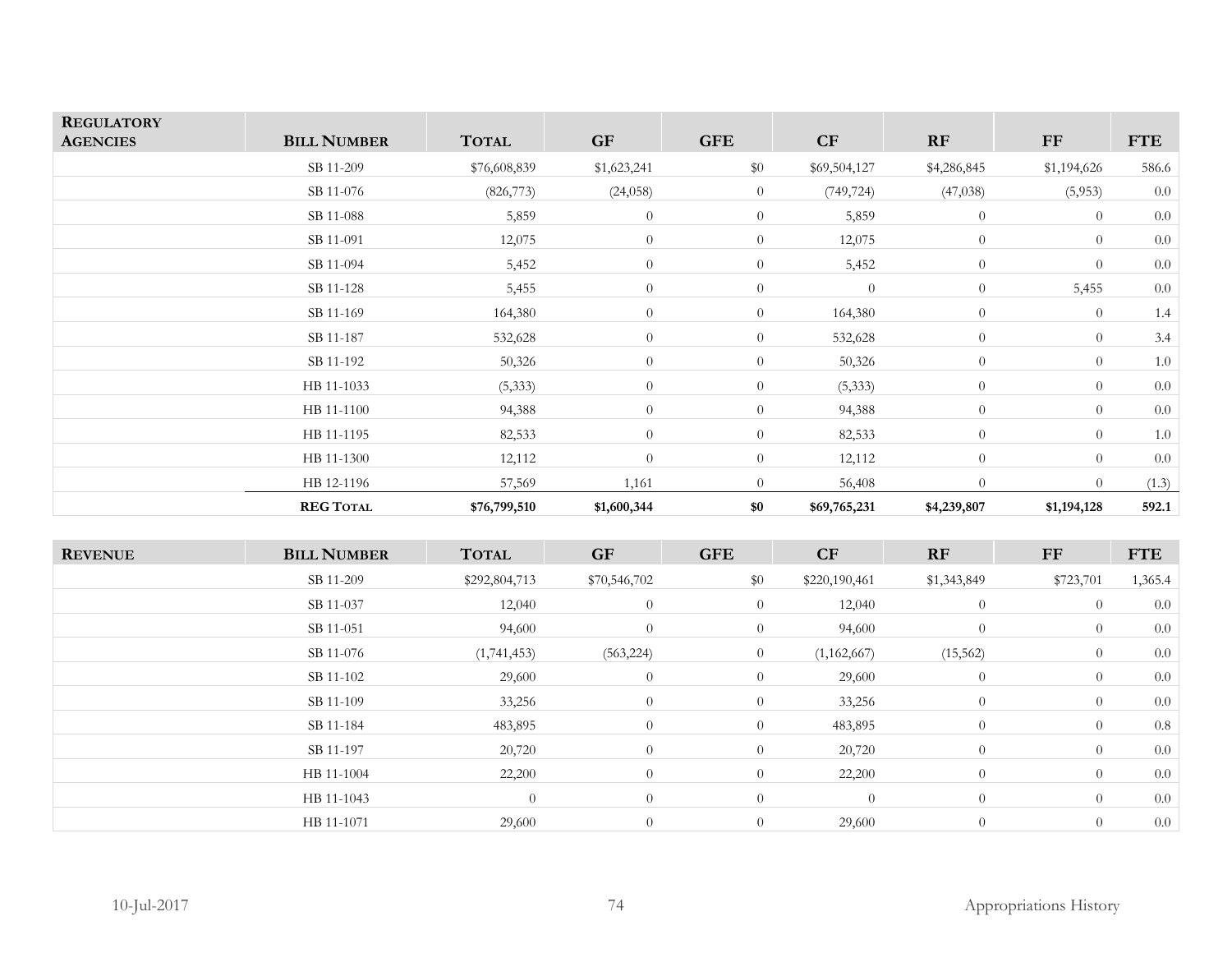| <b>REV TOTAL</b> | \$295,481,810 | \$72,744,786   | \$0              | \$220,685,036  | \$1,328,287    | \$723,701      | 1,372.3 |
|------------------|---------------|----------------|------------------|----------------|----------------|----------------|---------|
| HB 12-1197       | 615,959       | (1,384)        | $\overline{0}$   | 617,343        | $\theta$       | $\Omega$       | 2.0     |
| HB 12-1038       | 118,000       | $\overline{0}$ | $\theta$         | 118,000        | $\overline{0}$ | $\overline{0}$ | 0.0     |
| SB 12-044        | 17,124        | $\overline{0}$ | $\overline{0}$   | 17,124         | $\overline{0}$ | $\theta$       | 0.0     |
| HB 11-1316       | 42,180        | $\overline{0}$ | $\overline{0}$   | 42,180         | $\overline{0}$ | $\overline{0}$ | 0.0     |
| HB 11-1300       | 2,742,991     | 2,742,991      | $\theta$         | $\overline{0}$ | $\overline{0}$ | $\overline{0}$ | 3.6     |
| HB 11-1298       | 20,720        | $\overline{0}$ | $\overline{0}$   | 20,720         | $\theta$       | $\theta$       | 0.0     |
| HB 11-1295       | 29,600        | $\overline{0}$ | $\theta$         | 29,600         | $\overline{0}$ | $\overline{0}$ | 0.0     |
| HB 11-1265       | 19,701        | 19,701         | $\overline{0}$   | $\overline{0}$ | $\overline{0}$ | $\theta$       | 0.5     |
| HB 11-1234       | 25,752        | $\overline{0}$ | $\overline{0}$   | 25,752         | $\overline{0}$ | $\overline{0}$ | 0.0     |
| HB 11-1216       | 2,960         | $\theta$       | $\boldsymbol{0}$ | 2,960          | $\overline{0}$ | $\overline{0}$ | 0.0     |
| HB 11-1166       | 20,720        | $\theta$       | $\overline{0}$   | 20,720         | $\overline{0}$ | $\theta$       | 0.0     |
| HB 11-1163       | 740           | $\theta$       | $\overline{0}$   | 740            | $\overline{0}$ | $\overline{0}$ | 0.0     |
| HB 11-1157       | 6,592         | $\theta$       | $\overline{0}$   | 6,592          | $\overline{0}$ | $\overline{0}$ | 0.0     |
| HB 11-1097       | 29,600        | $\overline{0}$ | $\overline{0}$   | 29,600         | $\overline{0}$ | $\overline{0}$ | 0.0     |

| <b>STATE</b> | <b>BILL NUMBER</b> | <b>TOTAL</b> | <b>GF</b>      | <b>GFE</b>     | CF           | RF             | FF       | <b>FTE</b> |
|--------------|--------------------|--------------|----------------|----------------|--------------|----------------|----------|------------|
|              | SB 11-209          | \$18,770,670 | \$0            | \$0            | \$18,770,670 | \$0            | \$0      | 128.9      |
|              | SB 11-076          | (184, 245)   | $\theta$       | $\overline{0}$ | (184, 245)   | $\overline{0}$ | $\theta$ | 0.0        |
|              | SB 11-191          | 20,128       | $\overline{0}$ | $\overline{0}$ | 20,128       | $\overline{0}$ | $\theta$ | 0.0        |
|              | HB 11-1080         | (164, 961)   | $\overline{0}$ | $\overline{0}$ | (164, 961)   | $\overline{0}$ | $\theta$ | (2.0)      |
|              | HB 11-1095         | 360,956      | $\theta$       | $\overline{0}$ | 360,956      | $\overline{0}$ | $\theta$ | 1.0        |
|              | HB 12-1198         | 1,627,533    | $\theta$       | $\overline{0}$ | 1,627,533    | $\theta$       | $\Omega$ | 0.0        |
|              | HB 12-1335         | 8,400        | $\overline{0}$ | $\overline{0}$ | 8,400        | $\overline{0}$ | $\Omega$ | 0.0        |
|              | <b>STA TOTAL</b>   | \$20,438,481 | \$0            | \$0            | \$20,438,481 | \$0            | \$0      | 127.9      |

| <b>TRANSPORTATION</b> | <b>BILL NUMBER</b> | <b>TOTAL</b>    | GF | <b>GFE</b> | CF            | RF          | FF<br>. .     | <b>FTE</b> |
|-----------------------|--------------------|-----------------|----|------------|---------------|-------------|---------------|------------|
|                       | SB 11-209          | \$1,108,403,517 |    | ູບບ        | \$699,360,251 | \$4,898,243 | \$404,145,023 | 3,315.5    |
|                       | SB 11-076          | (283, 641)      |    |            | (272, 054)    | 11,587      |               | 0.0        |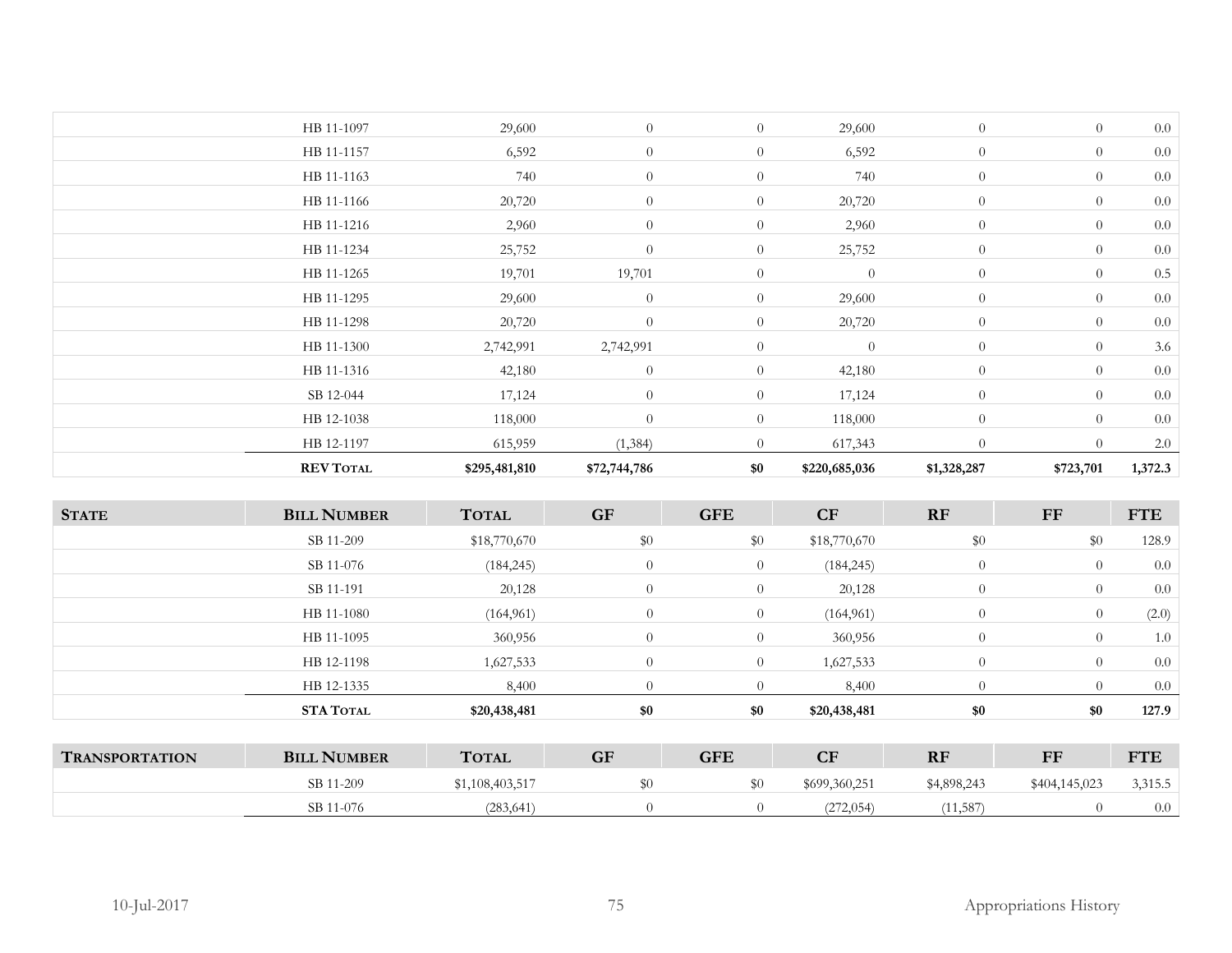|                    | <b>TRA TOTAL</b>              | \$1,108,119,876  | \$0             | \$0                   | \$699,088,197    | \$4,886,656     | \$404,145,023   | 3,315.5          |
|--------------------|-------------------------------|------------------|-----------------|-----------------------|------------------|-----------------|-----------------|------------------|
|                    |                               |                  |                 |                       |                  |                 |                 |                  |
| <b>TREASURY</b>    | <b>BILL NUMBER</b>            | <b>TOTAL</b>     | <b>GF</b>       | <b>GFE</b>            | CF               | RF              | $\bf FF$        | <b>FTE</b>       |
|                    | SB 11-209                     | \$386,470,593    | \$2,611,071     | \$25,321,079          | \$358,538,443    | $\$0$           | \$0             | 31.5             |
|                    | SB 11-076                     | (45, 974)        | (29, 150)       | $\overline{0}$        | (16, 824)        | $\overline{0}$  | $\overline{0}$  | $0.0\,$          |
|                    | SB 11-221                     | (20,000,000)     | $\theta$        | (20,000,000)          | $\overline{0}$   | $\overline{0}$  | $\theta$        | $0.0\,$          |
|                    | HB 12-1199                    | 1,500            | $\theta$        | $\overline{0}$        | 1,500            | $\overline{0}$  | $\theta$        | 0.0              |
|                    | <b>TRE TOTAL</b>              | \$366,426,119    | \$2,581,921     | \$5,321,079           | \$358,523,119    | \$0             | \$0             | 31.5             |
|                    |                               |                  |                 |                       |                  |                 |                 |                  |
| FY 2011-12 TOTAL   |                               | \$19,752,191,287 | \$5,585,471,306 | \$1,473,821,565       | \$6,128,927,013  | \$1,493,167,739 | \$5,070,803,664 | 52,148.1         |
|                    |                               |                  |                 |                       |                  |                 |                 |                  |
| FY 2012-13         |                               |                  |                 |                       |                  |                 |                 |                  |
| <b>AGRICULTURE</b> | <b>BILL NUMBER</b>            | <b>TOTAL</b>     | <b>GF</b>       | <b>GFE</b>            | CF               | RF              | $\bf FF$        | <b>FTE</b>       |
|                    | HB 12-1335                    |                  | \$6,850,576     | \$0                   | \$27,319,174     | \$1,090,001     | \$3,887,150     |                  |
|                    |                               | \$39,146,901     |                 |                       |                  |                 |                 | 282.4            |
|                    | HB 12-1246                    | 9,456            | 9,456           | $\overline{0}$        | $\overline{0}$   | $\overline{0}$  | $\overline{0}$  | $0.0\,$          |
|                    | HB 12-1334                    | 500,000          | $\overline{0}$  | $\overline{0}$        | 500,000          | $\overline{0}$  | $\theta$        | 0.0              |
|                    | SB 13-085<br><b>AGR TOTAL</b> | 22,876           | 3,889           | $\overline{0}$<br>\$0 | 18,987           | $\overline{0}$  | $\overline{0}$  | $0.0\,$<br>282.4 |
|                    |                               | \$39,679,233     | \$6,863,921     |                       | \$27,838,161     | \$1,090,001     | \$3,887,150     |                  |
| <b>CORRECTIONS</b> | <b>BILL NUMBER</b>            | <b>TOTAL</b>     | <b>GF</b>       | <b>GFE</b>            | CF               | RF              | <b>FF</b>       | <b>FTE</b>       |
|                    | HB 12-1335                    | \$736,945,972    | \$650,697,073   | \$0                   | \$40,835,214     | \$44,399,357    | \$1,014,328     | 6,020.9          |
|                    | SB 08-239                     | 175,424          | 175,424         | $\overline{0}$        | $\overline{0}$   | $\overline{0}$  | $\theta$        | 0.0              |
|                    | HB 08-1115                    | 28,758           | 28,758          | $\theta$              | $\overline{0}$   | $\overline{0}$  | $\theta$        | 0.0              |
|                    | HB 08-1194                    | 31,634           | 31,634          | $\boldsymbol{0}$      | $\theta$         | $\overline{0}$  | $\theta$        | $0.0\,$          |
|                    | HB 08-1352                    | 217,566          | 217,566         | $\overline{0}$        | $\overline{0}$   | $\overline{0}$  | $\theta$        | 0.0              |
|                    | HB 10-1081                    | 28,800           | 28,800          | $\boldsymbol{0}$      | $\boldsymbol{0}$ | $\overline{0}$  | $\theta$        | $0.0\,$          |
|                    | HB 10-1277                    | 4,482            | 4,482           | $\overline{0}$        | $\theta$         | $\overline{0}$  | $\overline{0}$  | $0.0\,$          |
|                    | HB 12-1223                    | $\theta$         | $\overline{0}$  | $\overline{0}$        | $\overline{0}$   | $\overline{0}$  | $\overline{0}$  | $2.0\,$          |
|                    | HB 12-1246                    | 136,460          | 136,460         | $\overline{0}$        | $\theta$         | $\overline{0}$  | $\overline{0}$  | 0.0              |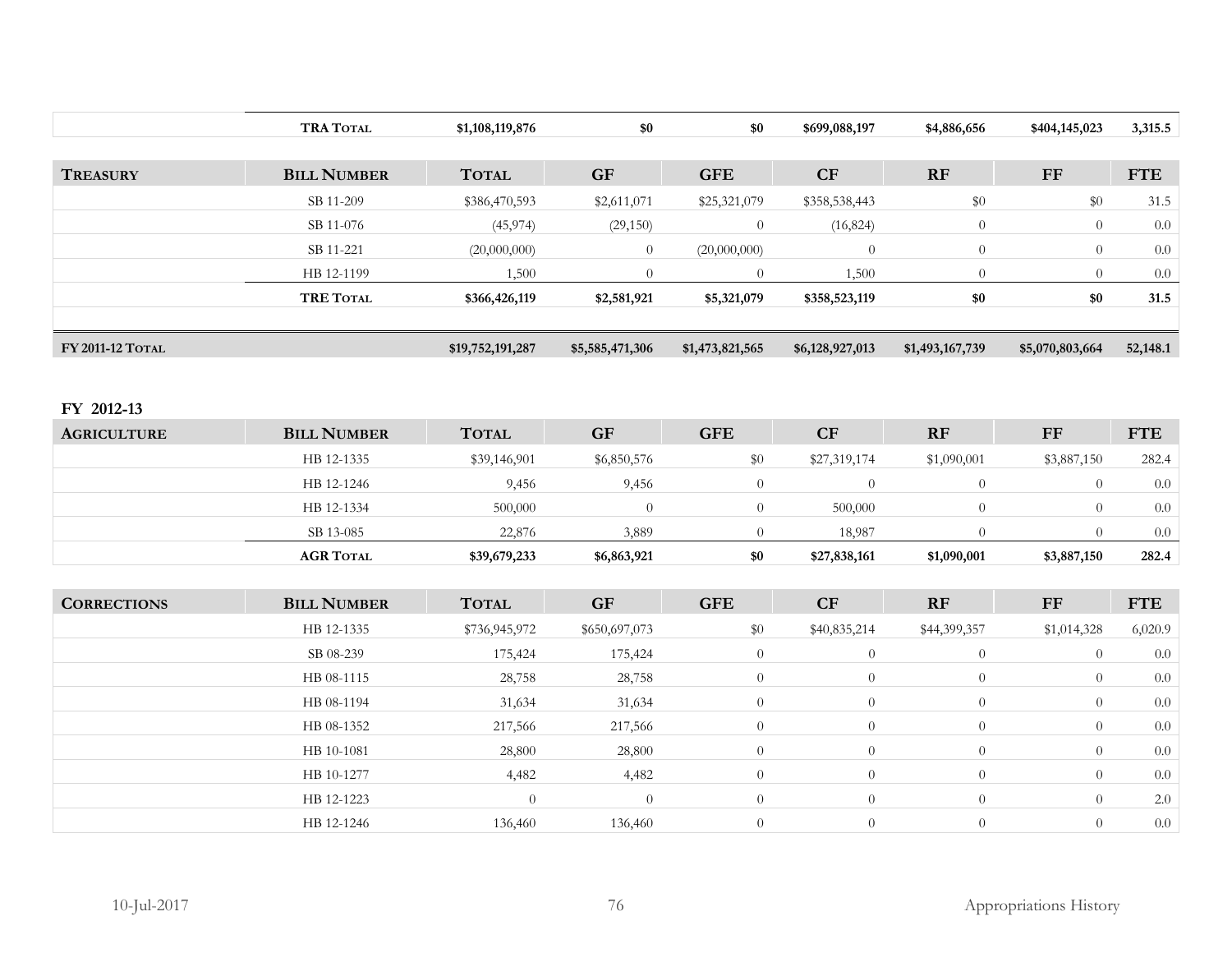| HB 12-1310       | 1,840         | 1,840         |     | 1,245,127    | .245,127     |             | 0.0     |
|------------------|---------------|---------------|-----|--------------|--------------|-------------|---------|
| SB 13-086        | 3,379,138     | .350.198      |     | 28,940       |              |             | 54.2    |
| <b>COR TOTAL</b> | \$740,960,074 | \$654,682,235 | \$0 | \$39,619,027 | \$45,644,484 | \$1,014,328 | 6,077.1 |

| <b>EDUCATION</b> | <b>BILL NUMBER</b> | <b>TOTAL</b>    | <b>GF</b>       | <b>GFE</b>     | CF             | <b>RF</b>      | FF             | <b>FTE</b> |
|------------------|--------------------|-----------------|-----------------|----------------|----------------|----------------|----------------|------------|
|                  | HB 12-1335         | \$4,352,905,769 | \$2,645,822,290 | \$312,202,624  | \$742,098,282  | \$24,078,570   | \$628,704,003  | 556.9      |
|                  | HB 12-1238         | 169,473         | $\theta$        | $\overline{0}$ | 169,473        | $\overline{0}$ | $\overline{0}$ | 8.8        |
|                  | HB 12-1246         | 173,373         | 173,373         | $\overline{0}$ | $\overline{0}$ | $\overline{0}$ | $\overline{0}$ | 0.0        |
|                  | HB 12-1261         | 604,800         | $\theta$        | $\overline{0}$ | 604,800        | $\overline{0}$ | $\overline{0}$ | 0.0        |
|                  | HB 12-1345         | 67,850,747      | 57,232,000      | $\overline{0}$ | 10,618,747     | $\overline{0}$ | $\overline{0}$ | 0.0        |
|                  | SB 13-068          | 6,800           | 6,800           | $\overline{0}$ | $\overline{0}$ | $\overline{0}$ | $\overline{0}$ | 0.0        |
|                  | SB 13-087          | 449,265         | 4,265           | $\overline{0}$ | 445,000        | $\overline{0}$ | $\overline{0}$ | 0.0        |
|                  | SB 13-108          | 13,253,672      | $\theta$        | $\overline{0}$ | 13,253,672     | $\overline{0}$ | $\overline{0}$ | 0.0        |
|                  | SB 13-230          | $\overline{0}$  | (195, 033, 333) | 195,033,333    | $\theta$       | $\overline{0}$ | $\overline{0}$ | 0.0        |
|                  | HB 14-1336         | $\theta$        | (126, 158, 174) | 126, 158, 174  | $\Omega$       | $\Omega$       | $\overline{0}$ | 0.0        |
|                  | <b>EDU TOTAL</b>   | \$4,435,413,899 | \$2,382,047,221 | \$633,394,131  | \$767,189,974  | \$24,078,570   | \$628,704,003  | 565.7      |

| <b>BILL NUMBER</b> | <b>TOTAL</b>  | <b>GF</b>      | <b>GFE</b>     | CF             | RF             | FF           | <b>FTE</b> |
|--------------------|---------------|----------------|----------------|----------------|----------------|--------------|------------|
| HB 12-1335         | \$186,267,091 | \$17,968,186   | \$0            | \$23,086,596   | \$128,513,469  | \$16,698,840 | 1,022.7    |
| HB 12-1023         | 2,960         | $\theta$       | $\overline{0}$ | $\overline{0}$ | 2,960          | $\theta$     | 0.0        |
| HB 12-1038         | 32,000        | $\overline{0}$ | $\overline{0}$ | $\overline{0}$ | 32,000         | $\theta$     | 0.0        |
| HB 12-1041         | 78,940        | $\overline{0}$ | $\overline{0}$ | $\overline{0}$ | 78,940         | $\theta$     | 0.0        |
| HB 12-1052         | 35,520        | $\theta$       | $\overline{0}$ | $\overline{0}$ | 35,520         | $\theta$     | 0.0        |
| HB 12-1131         | 2,960         | $\overline{0}$ | $\overline{0}$ | $\overline{0}$ | 2,960          | $\theta$     | 0.0        |
| HB 12-1153         | 2,960         | $\overline{0}$ | $\overline{0}$ | $\overline{0}$ | 2,960          | $\theta$     | 0.0        |
| HB 12-1162         | 2,960         | $\overline{0}$ | $\overline{0}$ | $\overline{0}$ | 2,960          | $\theta$     | 0.0        |
| HB 12-1223         | 100,640       | $\theta$       | $\overline{0}$ | $\overline{0}$ | 100,640        | $\theta$     | 0.0        |
| HB 12-1246         | 1,895         | 1,895          | $\overline{0}$ | $\overline{0}$ | $\overline{0}$ | $\theta$     | 0.0        |
| HB 12-1275         | 68,080        | $\overline{0}$ | $\overline{0}$ | $\overline{0}$ | 68,080         | $\theta$     | 0.0        |
|                    |               |                |                |                |                |              |            |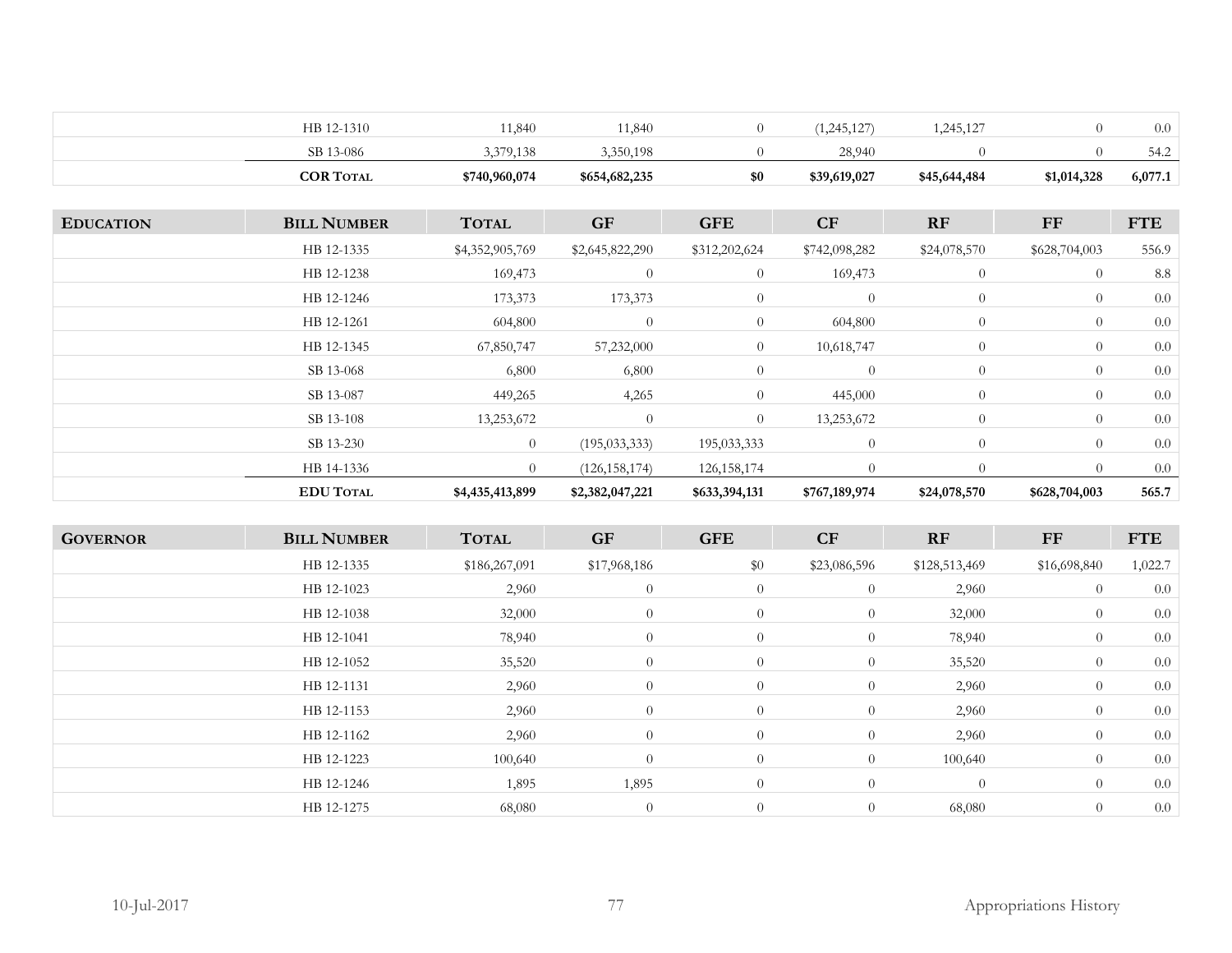| <b>GOV TOTAL</b> | \$206,378,703 | \$18,524,704 | \$0            | \$33,007,504   | \$149,228,302 | \$5,618,193    | 1,036.1 |
|------------------|---------------|--------------|----------------|----------------|---------------|----------------|---------|
| SB 13-088        | 6,571,475     | 204,623      | $\overline{0}$ | (739, 583)     | 7,985,877     | (879, 442)     | (1.3)   |
| SB 2S-001        | 76,220        | $\theta$     | $\overline{0}$ | $\overline{0}$ | 76,220        | $\overline{0}$ | 0.0     |
| HB 12-1360       | 4,000,000     | $\theta$     | $\overline{0}$ | 4,000,000      | $\theta$      | $\overline{0}$ | 0.0     |
| HB 12-1339       | 12,279,762    | $\theta$     | $\theta$       | $\overline{0}$ | 12,279,762    | $\overline{0}$ | 0.0     |
| HB 12-1336       | 350,000       | 350,000      | $\overline{0}$ | $\overline{0}$ | $\theta$      | $\overline{0}$ | 0.0     |
| HB 12-1327       | 12,210        | $\theta$     | $\theta$       | $\overline{0}$ | 12,210        | $\overline{0}$ | 0.0     |
| HB 12-1315       | 3,660,491     | $\theta$     | $\overline{0}$ | 3,660,491      | $\theta$      | $\overline{0}$ | 20.7    |
| HB 12-1314       | 14,800        | $\theta$     | $\overline{0}$ | $\overline{0}$ | 14,800        | $\theta$       | 0.0     |
| HB 12-1310       | 11,840        | $\theta$     | $\overline{0}$ | $\overline{0}$ | 11,840        | $\theta$       | 0.0     |
| HB 12-1303       | 1,184         | $\theta$     | $\overline{0}$ | $\overline{0}$ | 1,184         | $\overline{0}$ | 0.0     |
| HB 12-1302       | 2,960         | $\theta$     | $\overline{0}$ | $\overline{0}$ | 2,960         | $\overline{0}$ | 0.0     |
| HB 12-1295       | 2,960         | $\theta$     | $\overline{0}$ | $\overline{0}$ | 2,960         | $\theta$       | 0.0     |
| HB 12-1286       | 3,000,000     | $\theta$     | $\overline{0}$ | 3,000,000      | $\theta$      | $\theta$       | 0.0     |
| HB 12-1283       | (10,201,205)  | $\theta$     | $\theta$       | $\theta$       | $\theta$      | (10,201,205)   | (6.0)   |
|                  |               |              |                |                |               |                |         |

| <b>HEALTH CARE POLICY</b><br>AND FINANCING | <b>BILL NUMBER</b> | <b>TOTAL</b>    | <b>GF</b>       | <b>GFE</b>     | CF             | RF             | <b>FF</b>       | <b>FTE</b> |
|--------------------------------------------|--------------------|-----------------|-----------------|----------------|----------------|----------------|-----------------|------------|
|                                            | HB 12-1335         | \$5,561,097,516 | \$1,545,412,545 | \$312,644,224  | \$925,385,218  | \$7,172,593    | \$2,770,482,936 | 314.3      |
|                                            | SB 12-060          | (48,940)        | $\theta$        | $\overline{0}$ | (24, 470)      | $\overline{0}$ | (24, 470)       | 0.1        |
|                                            | SB 12-159          | 6,925           | $\theta$        | $\theta$       | 3,463          | $\overline{0}$ | 3,462           | 0.0        |
|                                            | HB 12-1246         | 285,719         | 157,109         | $\overline{0}$ | $\overline{0}$ | $\overline{0}$ | 128,610         | 0.0        |
|                                            | HB 12-1281         | 213,079         | 106,540         | $\overline{0}$ | $\overline{0}$ | $\overline{0}$ | 106,539         | 0.8        |
|                                            | HB 12-1339         | 8,628,491       | 3,307,395       | $\overline{0}$ | 10,708         | 997,655        | 4,312,733       | 11.0       |
|                                            | HB 12-1340         | (9,024,676)     | (4,512,338)     | $\theta$       | $\Omega$       | $\overline{0}$ | (4,512,338)     | 0.0        |
|                                            | SB 13-089          | 43,215,460      | 2,290,813       | $\overline{0}$ | 10,085,922     | 1,150,000      | 29,688,725      | 0.9        |
|                                            | SB 13-167          | 2,324,517       | (1,162,256)     | $\overline{0}$ | 4,192,172      | (1,867,655)    | 1,162,256       | 0.0        |
|                                            | SB 13-177          | (36, 464)       | (18, 232)       | $\overline{0}$ | $\overline{0}$ | $\overline{0}$ | (18, 232)       | 0.0        |
|                                            | SB 13-230          | (11, 133, 095)  | (205, 651, 340) | 195,033,333    | (3,279,469)    | (278, 448)     | 3,042,829       | 0.0        |
|                                            | HB 14-1236         | 6,616,130       | 5,793,269       | $\overline{0}$ | 462,861        | $\overline{0}$ | 360,000         | 0.0        |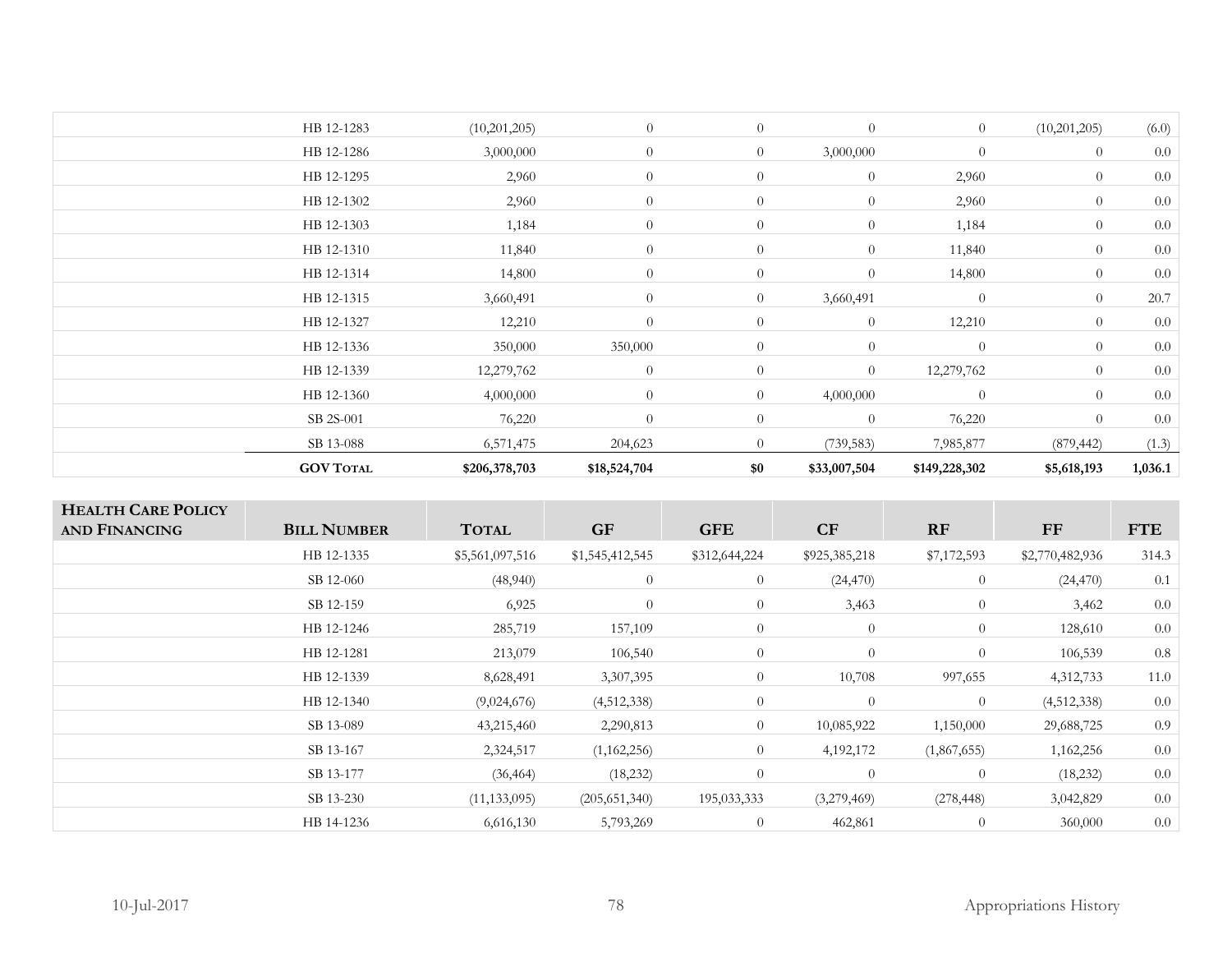|                         | HB 14-1336         | $\overline{0}$  | (126, 158, 174) | 126, 158, 174  | $\overline{0}$  | $\theta$       | $\overline{0}$  | 0.0        |
|-------------------------|--------------------|-----------------|-----------------|----------------|-----------------|----------------|-----------------|------------|
|                         | <b>HCP TOTAL</b>   | \$5,602,144,662 | \$1,219,565,331 | \$633,835,731  | \$936,836,405   | \$7,174,145    | \$2,804,733,050 | 327.1      |
|                         |                    |                 |                 |                |                 |                |                 |            |
| <b>HIGHER EDUCATION</b> | <b>BILL NUMBER</b> | <b>TOTAL</b>    | <b>GF</b>       | <b>GFE</b>     | CF              | RF             | <b>FF</b>       | <b>FTE</b> |
|                         | HB 12-1335         | \$3,034,535,714 | \$362,471,953   | \$257,100,000  | \$1,850,970,474 | \$544,880,058  | \$19,113,229    | 21,494.3   |
|                         | HB 12-1155         | 75,500          | $\overline{0}$  | $\overline{0}$ | 75,500          | $\overline{0}$ | $\overline{0}$  | 0.0        |
|                         | HB 12-1283         | (620,090)       | (310, 045)      | $\overline{0}$ | $\overline{0}$  | (310, 045)     | $\overline{0}$  | (35.4)     |
|                         | SB 13-090          | 18,282,793      | 9,307,882       | $\overline{0}$ | 2,415           | 8,972,496      | $\theta$        | $0.0\,$    |
|                         | SB 13-230          | (17, 130, 178)  | (195, 033, 333) | 195,033,333    | (15,774,458)    | (1,355,720)    | $\overline{0}$  | 0.0        |
|                         | HB 14-1237         | $\theta$        | $\overline{0}$  | $\overline{0}$ | $\overline{0}$  | $\theta$       | $\overline{0}$  | $0.0\,$    |
|                         | HB 14-1336         | $\Omega$        | (126, 158, 174) | 126, 158, 174  | $\overline{0}$  | $\Omega$       | $\theta$        | 0.0        |
|                         |                    |                 |                 | \$578,291,507  | \$1,835,273,931 | \$552,186,789  | \$19,113,229    | 21,458.9   |
|                         | <b>HED TOTAL</b>   | \$3,035,143,739 | \$50,278,283    |                |                 |                |                 |            |
|                         |                    |                 |                 |                |                 |                |                 |            |
| <b>HUMAN SERVICES</b>   | <b>BILL NUMBER</b> | <b>TOTAL</b>    | <b>GF</b>       | <b>GFE</b>     | CF              | RF             | <b>FF</b>       | <b>FTE</b> |
|                         | HB 12-1335         | \$2,048,892,375 | \$637,576,480   | \$0            | \$330,720,504   | \$465,712,069  | \$614,883,322   | 4,866.1    |
|                         | HB 12-1063         | 2,500           | $\theta$        | $\overline{0}$ | 2,500           | $\theta$       | $\theta$        | 0.0        |
|                         | HB 12-1226         | 5,650           | $\theta$        | $\overline{0}$ | 5,650           | $\overline{0}$ | $\Omega$        | $0.0\,$    |
|                         | HB 12-1246         | 984,145         | 726,924         | $\overline{0}$ | $\overline{0}$  | 257,221        | $\theta$        | $0.0\,$    |
|                         | HB 12-1310         | $\overline{0}$  | $\theta$        | $\overline{0}$ | (1,270,616)     | 1,270,616      | $\theta$        | 0.0        |
|                         | HB 12-1326         | 6,695,581       | $\Omega$        | $\overline{0}$ | 6,695,581       | $\overline{0}$ | $\theta$        | $0.0\,$    |
|                         | HB 12-1339         | 14,275,072      | 3,708,083       | $\overline{0}$ | 251,234         | 8,630,836      | 1,684,919       | 11.0       |
|                         | HB 12-1342         | 467,116         | $\theta$        | $\overline{0}$ | 467,116         | $\overline{0}$ | $\theta$        | 1.5        |
|                         | SB 13-091          | 8,438,958       | (278, 456)      | $\overline{0}$ | 3,161,078       | 7,504,184      | (1,947,848)     | 4.8        |

**HUM**

SB 13-177 (1,316,993) (1,057,098) 0 0 (36,464) (223,431) (11.5) SB 13-230 6,651,314 5,064,848 0 0 0 1,586,466 0.9 HB 13-1238 1,004,500 (360,000) 0 644,500 720,000 0 0.0  $\text{HB } 13-1271$  200,000 200,000 0 0 0 0 0.0

**TOTAL \$2,088,166,829 \$645,580,781 \$0 \$340,677,547 \$485,925,073 \$615,983,428 4,872.8**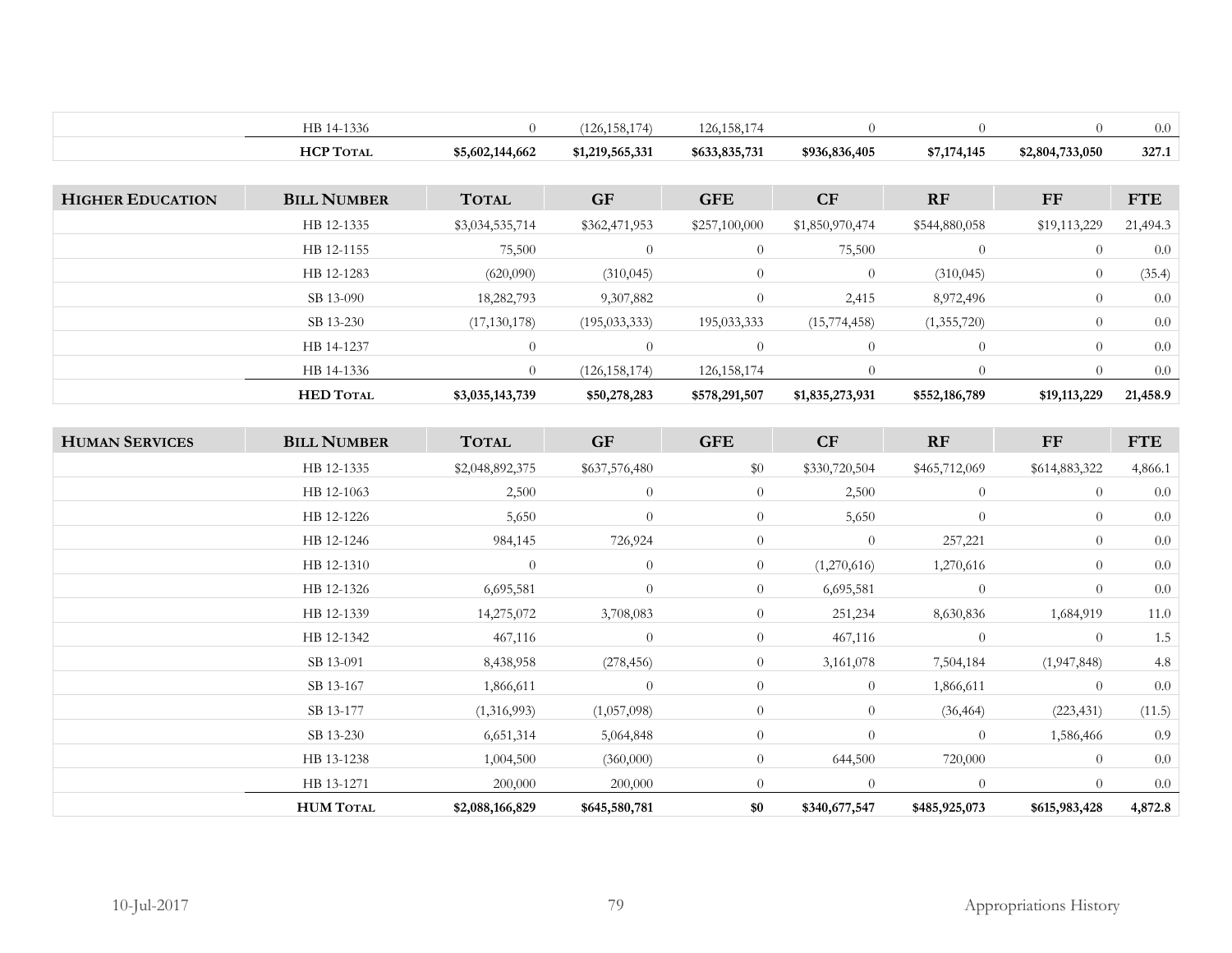| <b>JUDICIAL</b> | <b>BILL NUMBER</b> | <b>TOTAL</b>  | <b>GF</b>     | <b>GFE</b> | CF            | <b>RF</b>    | FF          | <b>FTE</b> |
|-----------------|--------------------|---------------|---------------|------------|---------------|--------------|-------------|------------|
|                 | HB 12-1335         | \$502,529,529 | \$352,071,327 | \$0        | \$129,120,172 | \$16,913,030 | \$4,425,000 | 4,266.6    |
|                 | HB 12-1246         | 16,115        | 16,115        |            |               |              |             | 0.0        |
|                 | HB 12-1310         | 5,907,509     |               |            | 3,707,509     | 2,200,000    | $\theta$    | 1.0        |
|                 | SB 13-092          | 2,923,660     | 1,324,346     |            | 1,393,322     | 205,992      |             | 2.0        |
|                 | <b>JUD TOTAL</b>   | \$511,376,813 | \$353,411,788 | \$0        | \$134,221,003 | \$19,319,022 | \$4,425,000 | 4,269.6    |

|                                       | <b>LAB TOTAL</b>   | \$158,126,901 | \$0       | \$0        | \$60,492,110 | \$651,881 | \$96,982,910 | 1,006.3    |
|---------------------------------------|--------------------|---------------|-----------|------------|--------------|-----------|--------------|------------|
|                                       | SB 13-093          | 10.240        |           |            | 3,332        |           | 6,908        | 0.0        |
|                                       | HB 12-1272         | 47,198        |           |            | 47,198       | $\theta$  |              | 0.0        |
|                                       | HB 12-1335         | \$158,069,463 | \$0       | \$0        | \$60,441,580 | \$651,881 | \$96,976,002 | 1,006.3    |
| <b>LABOR AND</b><br><b>EMPLOYMENT</b> | <b>BILL NUMBER</b> | <b>TOTAL</b>  | <b>GF</b> | <b>GFE</b> | CF           | <b>RF</b> | FF           | <b>FTE</b> |

| LAW                                                                                                                                                                                                                                                        | <b>BILL NUMBER</b>                             | <b>TOTAL</b>                        | <b>GF</b>      | <b>GFE</b>           | CF             | <b>RF</b>      | FF             | <b>FTE</b> |
|------------------------------------------------------------------------------------------------------------------------------------------------------------------------------------------------------------------------------------------------------------|------------------------------------------------|-------------------------------------|----------------|----------------------|----------------|----------------|----------------|------------|
|                                                                                                                                                                                                                                                            | HB 12-1335                                     | \$57,000,607                        | \$9,887,386    | \$0                  | \$10,583,286   | \$34,953,770   | \$1,576,165    | 427.1      |
|                                                                                                                                                                                                                                                            | SB 12-110                                      | 196,677                             | $\theta$       | $\overline{0}$       | 196,677        | $\overline{0}$ | $\Omega$       | 2.0        |
|                                                                                                                                                                                                                                                            | HB 12-1246                                     | 8,799                               | 8,799          | $\overline{0}$       | $\overline{0}$ | $\overline{0}$ | $\theta$       | 0.0        |
|                                                                                                                                                                                                                                                            | HB 12-1300                                     | 2,271                               | $\theta$       | $\overline{0}$       | $\overline{0}$ | 2,271          | $\theta$       | 0.0        |
|                                                                                                                                                                                                                                                            | HB 12-1303                                     | 16,656                              | $\overline{0}$ | $\overline{0}$       | $\theta$       | 16,656         | $\Omega$       | 0.1        |
|                                                                                                                                                                                                                                                            | HB 12-1311                                     | 23,092                              | $\overline{0}$ | $\overline{0}$       | $\theta$       | 23,092         | $\Omega$       | 0.0        |
|                                                                                                                                                                                                                                                            | HB 12-1330                                     | 3,028                               | $\overline{0}$ | $\overline{0}$       | $\overline{0}$ | 3,028          | $\theta$       | 0.0        |
|                                                                                                                                                                                                                                                            | SB 13-094                                      | 517,918                             | 40,207         | $\overline{0}$       | $\theta$       | 477,711        | $\theta$       | 3.5        |
|                                                                                                                                                                                                                                                            | SB 13-230                                      | 715,630                             | 515,630        | $\overline{0}$       | 200,000        | $\overline{0}$ | $\theta$       | 0.0        |
|                                                                                                                                                                                                                                                            | <b>LAW TOTAL</b>                               | \$58,484,678                        | \$10,452,022   | \$0                  | \$10,979,963   | \$35,476,528   | \$1,576,165    | 432.7      |
|                                                                                                                                                                                                                                                            |                                                |                                     |                |                      |                |                |                |            |
| <b>LEGISLATIVE</b><br>$\blacksquare$ . The contract of the contract of the contract of the contract of the contract of the contract of the contract of the contract of the contract of the contract of the contract of the contract of the contract of the | $\mathbf{r}$ and $\mathbf{r}$ and $\mathbf{r}$ | and the contract of the contract of | $\sim$ $\sim$  | $\sim$ $\sim$ $\sim$ | $\sim$         | $\sim$ $-$     | $\overline{ }$ | $-$        |

| LEGISLATIVE<br><b>DEPART</b><br>ን እ ተካ | <b>JMBER</b>     | $T_{\rm max}$ | $\sim$ r<br>$\overline{\mathbf{u}}$ | $\alpha_{\rm ET}$ | $\Gamma$<br>ᅛ | DL<br><b>VI</b> | <b>EF</b><br>$\sim$ $\sim$ | <b>CONTINUE</b> |
|----------------------------------------|------------------|---------------|-------------------------------------|-------------------|---------------|-----------------|----------------------------|-----------------|
|                                        | HB 12-<br>1.3.35 | \$2,644,911   | 44,91 <sup>1</sup>                  |                   |               | \$0             |                            | $_{0.0}$        |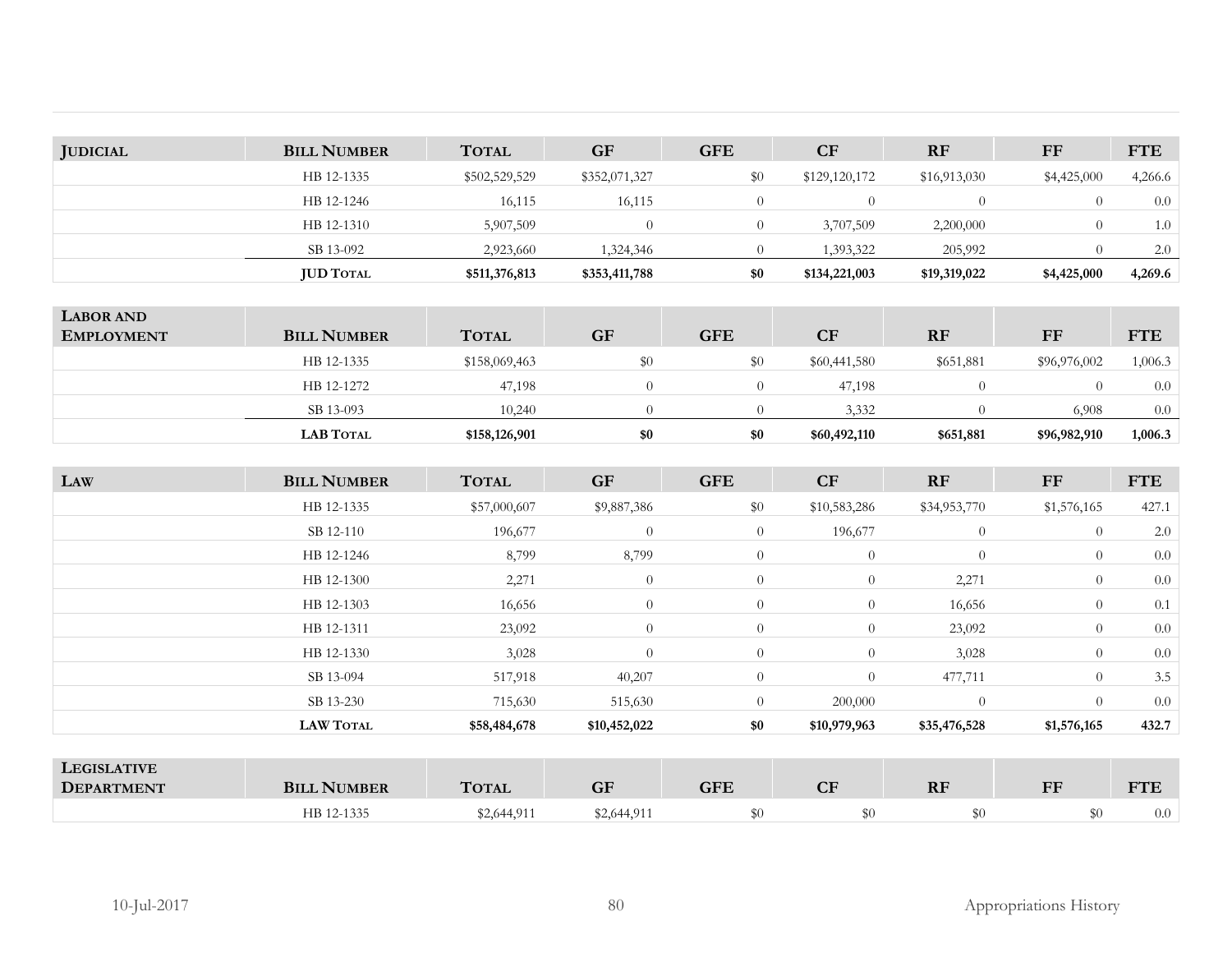| HB 12-1246       | 69,278       | 69,278       |     |           |           |     | 0.0   |
|------------------|--------------|--------------|-----|-----------|-----------|-----|-------|
| HB 12-1301       | 34, 335, 208 | 33,245,827   |     | 179,065   | 910,316   |     | 271.0 |
| SB 13-095        | 3,228        | 3,228        |     |           |           |     | 0.0   |
| SB 13-129        | (6,500)      |              |     |           | (6,500)   |     | 0.0   |
| <b>LEG TOTAL</b> | \$37,046,125 | \$35,963,244 | \$0 | \$179,065 | \$903,816 | \$0 | 271.0 |

| <b>LOCAL AFFAIRS</b> | <b>BILL NUMBER</b> | <b>TOTAL</b>  | <b>GF</b>   | <b>GFE</b>  | <b>CF</b>     | <b>RF</b>   | FF            | <b>FTE</b> |
|----------------------|--------------------|---------------|-------------|-------------|---------------|-------------|---------------|------------|
|                      | HB 12-1335         | \$347,313,310 | \$7,183,510 | \$4,294,753 | \$210,897,351 | \$7,479,574 | \$117,458,122 | 191.1      |
|                      | HB 12-1246         | 793           | 793         |             |               |             |               | 0.0        |
|                      | HB 12-1283         | (20,075,990)  | (380, 575)  |             | (4,510,988)   | (349, 977)  | (14,834,450)  | (27.9)     |
|                      | SB 13-096          | (24, 222)     | (24, 222)   |             |               |             |               | 0.0        |
|                      | <b>LOC TOTAL</b>   | \$327,213,891 | \$6,779,506 | \$4,294,753 | \$206,386,363 | \$7,129,597 | \$102,623,672 | 163.2      |

| <b>MILITARY AND</b><br><b>VETERANS AFFAIRS</b> | <b>BILL NUMBER</b> | <b>TOTAL</b>  | <b>GF</b>   | ${\rm \bf GFE}$ | CF          | <b>RF</b> | FF            | <b>FTE</b> |
|------------------------------------------------|--------------------|---------------|-------------|-----------------|-------------|-----------|---------------|------------|
|                                                | HB 12-1335         | \$222,946,109 | \$6,681,430 |                 | \$1,332,993 | \$803,662 | \$214,128,024 | ,384.9     |
|                                                | SB 13-097          | .1.177        | 11,177      |                 |             |           |               | 0.0        |
|                                                | <b>MIL TOTAL</b>   | \$222,957,286 | \$6,692,607 | \$0             | \$1,332,993 | \$803,662 | \$214,128,024 | 1,384.9    |

| <b>NATURAL RESOURCES</b> | <b>BILL NUMBER</b> | <b>TOTAL</b>  | <b>GF</b>      | <b>GFE</b>     | CF             | <b>RF</b>      | FF             | <b>FTE</b> |
|--------------------------|--------------------|---------------|----------------|----------------|----------------|----------------|----------------|------------|
|                          | HB 12-1335         | \$229,122,404 | \$23,512,116   | \$0            | \$176,229,214  | \$8,636,648    | \$20,744,426   | 1,464.1    |
|                          | SB 12-009          | $\theta$      | $\theta$       | $\overline{0}$ | $\overline{0}$ | $\overline{0}$ | $\overline{0}$ | 0.0        |
|                          | HB 12-1246         | 228,047       | 228,047        | $\overline{0}$ | $\theta$       | $\overline{0}$ | $\overline{0}$ | 0.0        |
|                          | HB 12-1278         | 910,900       | $\overline{0}$ | $\overline{0}$ | 910,900        | $\overline{0}$ | $\overline{0}$ | 0.0        |
|                          | HB 12-1317         | (18,055)      | $\overline{0}$ | $\overline{0}$ | (18,055)       | $\overline{0}$ | $\overline{0}$ | 0.0        |
|                          | HB 12-1330         | 23,419        | $\overline{0}$ | $\overline{0}$ | 23,419         | $\overline{0}$ | $\overline{0}$ | 0.0        |
|                          | HB 12-1349         | 4,000,000     | $\theta$       | $\overline{0}$ | 4,000,000      | $\overline{0}$ | $\theta$       | 0.0        |
|                          | SB 2S-002          | 28,350,857    | $\theta$       | $\overline{0}$ | 28,350,857     | $\overline{0}$ | $\overline{0}$ | 0.0        |
|                          | SB 13-098          | 160,389       | 28,120         | $\overline{0}$ | 123,527        | 4,886          | 3,856          | 0.0        |
|                          | <b>NAT TOTAL</b>   | \$262,777,961 | \$23,768,283   | \$0            | \$209,619,862  | \$8,641,534    | \$20,748,282   | 1,464.1    |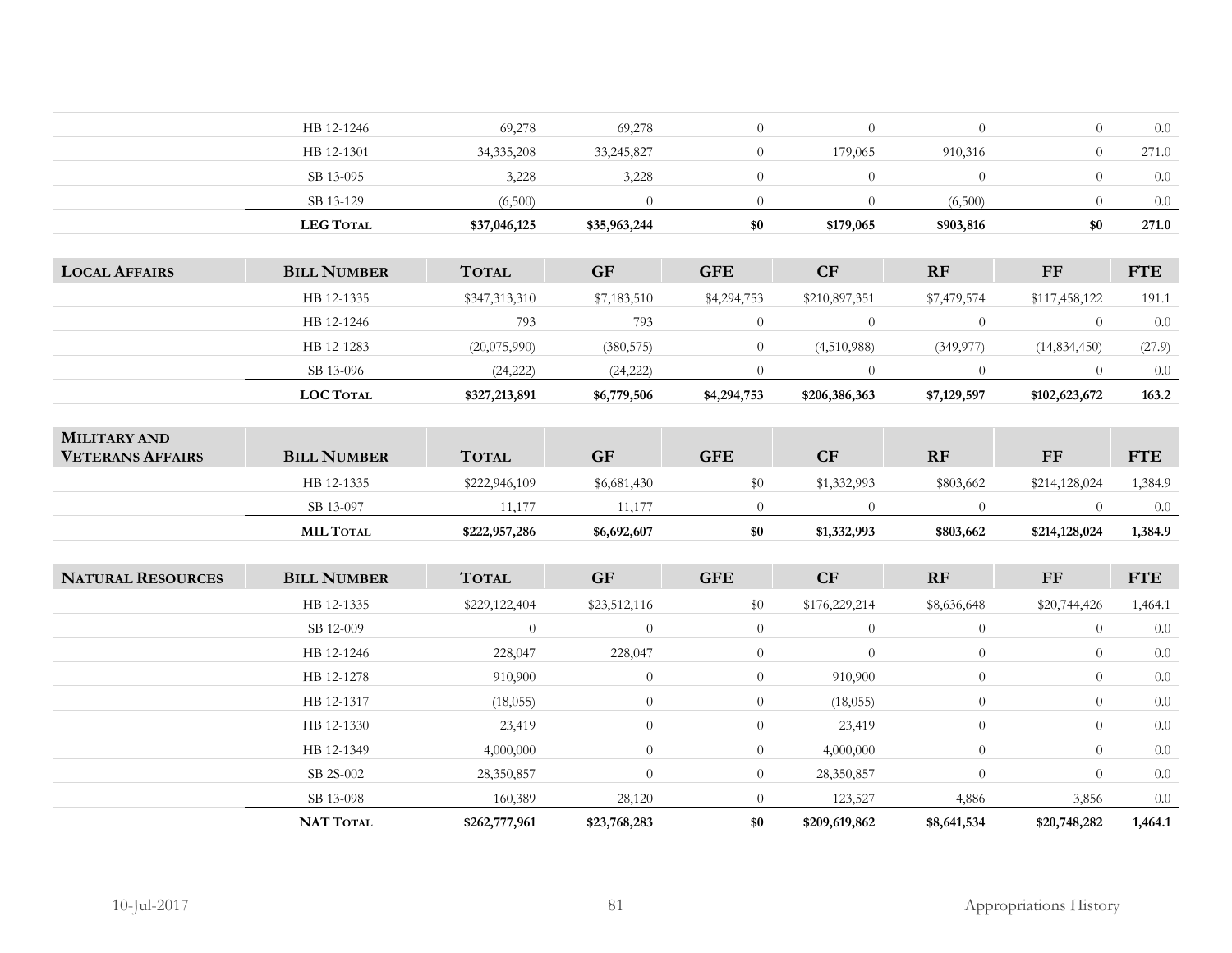| <b>PERSONNEL</b> | <b>BILL NUMBER</b> | <b>TOTAL</b>  | <b>GF</b>   | <b>GFE</b> | CF           | <b>RF</b>        | FF               | <b>FTE</b> |
|------------------|--------------------|---------------|-------------|------------|--------------|------------------|------------------|------------|
|                  | HB 12-1335         | \$160,064,533 | \$6,639,194 | \$0        | \$11,997,536 | \$141,427,803    | \$0              | 395.4      |
|                  | SB 12-150          | (42, 961)     | (42,961)    |            |              | $\left( \right)$ | $\left( \right)$ | (0.5)      |
|                  | SB 13-099          | 4,164,600     | 6,920       |            | 568,381      | 3,589,299        |                  | 2.0        |
|                  | HB 14-1243         | 1,639,145     |             |            | 1,639,145    |                  |                  | 0.0        |
|                  | PER TOTAL          | \$165,825,317 | \$6,603,153 | \$0        | \$14,205,062 | \$145,017,102    | \$0              | 396.9      |

| PUBLIC HEALTH AND  |                    |               |                |                |                |                |                |            |
|--------------------|--------------------|---------------|----------------|----------------|----------------|----------------|----------------|------------|
| <b>ENVIRONMENT</b> | <b>BILL NUMBER</b> | <b>TOTAL</b>  | <b>GF</b>      | <b>GFE</b>     | CF             | RF             | FF             | <b>FTE</b> |
|                    | HB 12-1335         | \$462,258,351 | \$27,401,555   | \$441,600      | \$156,195,320  | \$32,052,315   | \$246,167,561  | 1,221.6    |
|                    | HB 12-1041         | 743,940       | $\overline{0}$ | $\theta$       | 743,940        | $\overline{0}$ | $\overline{0}$ | 0.0        |
|                    | HB 12-1099         | 25,000        | $\overline{0}$ | $\overline{0}$ | 25,000         | $\theta$       | $\overline{0}$ | 0.0        |
|                    | HB 12-1126         | 8,530         | $\overline{0}$ | $\theta$       | 8,530          | $\overline{0}$ | $\theta$       | 0.1        |
|                    | HB 12-1246         | 6,885         | 6,885          | $\overline{0}$ | $\overline{0}$ | $\theta$       | $\overline{0}$ | 0.0        |
|                    | HB 12-1283         | (147, 729)    | (147, 729)     | $\overline{0}$ | $\theta$       | $\overline{0}$ | $\theta$       | (2.0)      |
|                    | HB 12-1294         | 183,730       | $\overline{0}$ | $\overline{0}$ | 183,730        | $\theta$       | $\theta$       | 2.4        |
|                    | HB 12-1326         | 3,022,800     | 3,022,800      | $\overline{0}$ | $\overline{0}$ | $\overline{0}$ | $\overline{0}$ | 1.0        |
|                    | SB 13-011          | 6,976         | $\overline{0}$ | $\theta$       | 6,976          | $\theta$       | $\theta$       | 0.1        |
|                    | SB 13-100          | 2,114,491     | 417,565        | $\overline{0}$ | 2,401,305      | (484, 229)     | (220, 150)     | 0.0        |
|                    | HB 14-1244         | 775,289       | $\Omega$       | $\Omega$       | 519,531        | 775,289        | (519, 531)     | 0.0        |
|                    | PBH TOTAL          | \$468,998,263 | \$30,701,076   | \$441,600      | \$160,084,332  | \$32,343,375   | \$245,427,880  | 1,223.2    |

| <b>PUBLIC SAFETY</b> | <b>BILL NUMBER</b> | <b>TOTAL</b>  | <b>GF</b>    | <b>GFE</b>     | CF            | <b>RF</b>    | FF           | <b>FTE</b> |
|----------------------|--------------------|---------------|--------------|----------------|---------------|--------------|--------------|------------|
|                      | HB 12-1335         | \$272,658,804 | \$84,081,985 | \$0            | \$135,447,278 | \$25,064,507 | \$28,065,034 | 1,365.2    |
|                      | HB 12-1019         | 10,892,480    | (283,704)    | $\theta$       | 10,574,790    | 601,394      |              | 122.3      |
|                      | HB 12-1032         | 50,000        | $\Omega$     | $\overline{0}$ | 50,000        |              |              | 0.0        |
|                      | HB 12-1246         | 25,473        | 25,473       | $\Omega$       | ()            |              |              | 0.0        |
|                      | HB 12-1283         | 36,608,071    | 838,349      |                | 10,129,020    | 349,977      | 25,290,725   | 71.3       |
|                      | HB 12-1310         | (37, 964)     | (37, 964)    | $\Omega$       | (1,098,016)   | 1,098,016    |              | (0.5)      |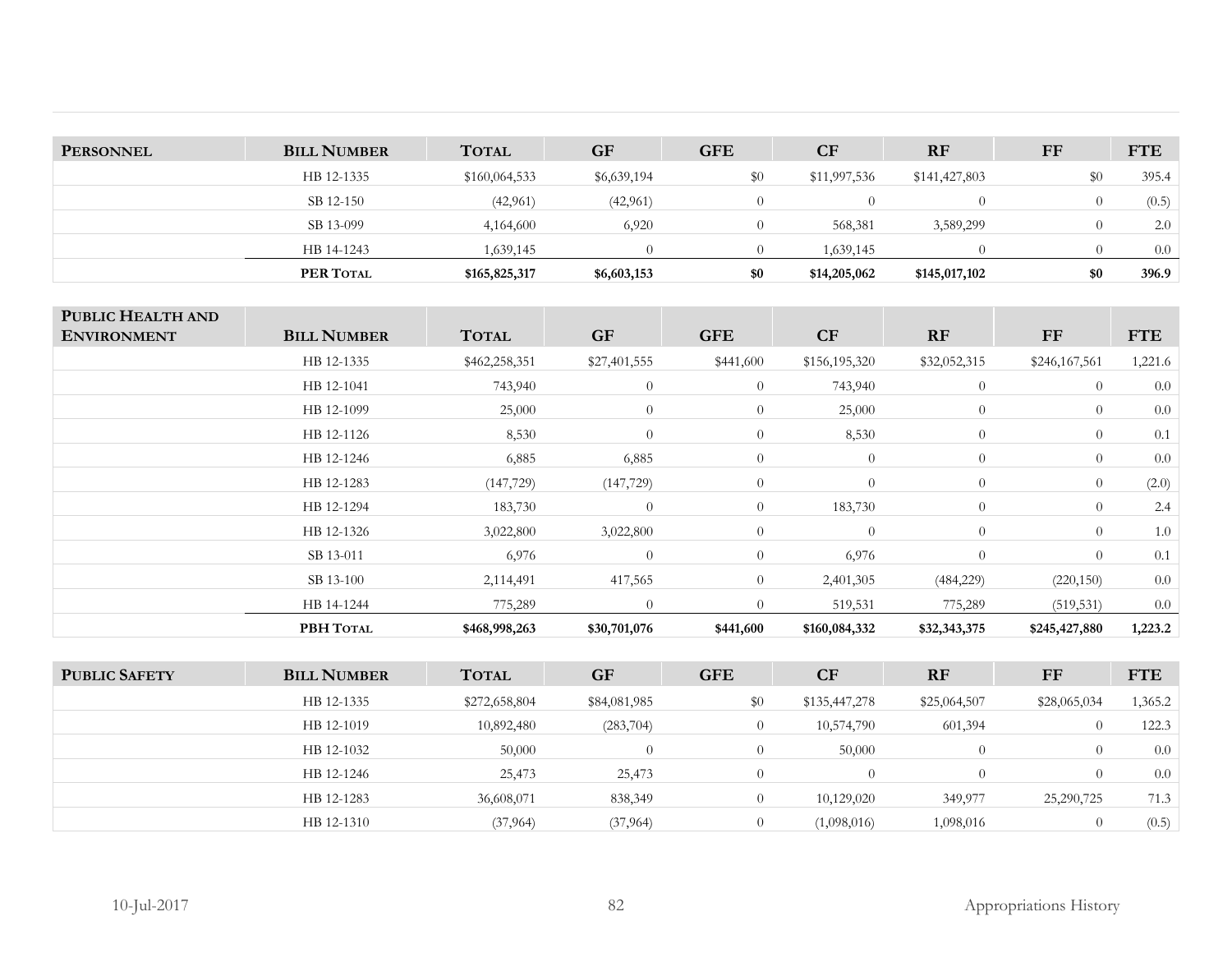| PBS TOTAL  | \$323,109,852 | \$86,452,085 | \$0 | \$156,169,131 | \$27,132,877 | \$53,355,759 | 1,562.3 |
|------------|---------------|--------------|-----|---------------|--------------|--------------|---------|
| HB 13-1229 | 362,467       | 362,467      |     |               |              |              | 4.0     |
| SB 13-230  | 123,700       | 100,000      |     | 23,700        |              |              | 0.0     |
| SB 13-129  | (6,500)       |              |     | (6,500)       |              |              | 0.0     |
| SB 13-101  | 2,433,321     | 1,365,479    |     | 1,048,859     | 18,983       |              | 0.0     |
|            |               |              |     |               |              |              |         |

| <b>REGULATORY</b><br><b>AGENCIES</b> | <b>BILL NUMBER</b> | <b>TOTAL</b> | <b>GF</b>      | <b>GFE</b>     | CF           | <b>RF</b>      | <b>FF</b>   | <b>FTE</b> |
|--------------------------------------|--------------------|--------------|----------------|----------------|--------------|----------------|-------------|------------|
|                                      | HB 12-1335         | \$78,180,593 | \$1,714,111    | \$0            | \$70,886,928 | \$4,265,351    | \$1,314,203 | 555.9      |
|                                      | HB 12-1052         | 36,745       | $\overline{0}$ | $\theta$       | 36,745       | $\overline{0}$ | $\theta$    | 0.0        |
|                                      | HB 12-1266         | (3,930)      | $\overline{0}$ | $\overline{0}$ | (3,930)      | $\overline{0}$ | $\theta$    | (0.1)      |
|                                      | HB 12-1300         | 9,175        | $\overline{0}$ | $\theta$       | 9,175        | $\overline{0}$ | $\theta$    | 0.0        |
|                                      | HB 12-1303         | 111,148      | $\overline{0}$ | $\overline{0}$ | 111,148      | $\Omega$       | $\theta$    | 1.1        |
|                                      | HB 12-1311         | 225,108      | $\overline{0}$ | $\overline{0}$ | 225,108      | $\theta$       | $\theta$    | 1.0        |
|                                      | SB 13-102          | 326,273      | 1,707          | $\theta$       | 321,731      | 1,838          | 997         | 2.0        |
|                                      | <b>REG TOTAL</b>   | \$78,885,112 | \$1,715,818    | \$0            | \$71,586,905 | \$4,267,189    | \$1,315,200 | 559.9      |

| <b>REVENUE</b> | <b>BILL NUMBER</b> | <b>TOTAL</b>  | <b>GF</b>      | <b>GFE</b>     | CF             | RF             | $\bf FF$       | <b>FTE</b> |
|----------------|--------------------|---------------|----------------|----------------|----------------|----------------|----------------|------------|
|                | HB 12-1335         | \$296,857,697 | \$95,804,403   | \$0            | \$198,734,454  | \$1,494,452    | \$824,388      | 1,370.7    |
|                | SB 12-044          | 28,639        | $\overline{0}$ | $\overline{0}$ | 28,639         | $\overline{0}$ | $\overline{0}$ | 0.8        |
|                | HB 12-1019         | (9,758,101)   | 379,400        | $\overline{0}$ | (10, 173, 574) | 36,073         | $\overline{0}$ | (122.3)    |
|                | HB 12-1023         | 20,720        | $\overline{0}$ | $\overline{0}$ | 20,720         | $\overline{0}$ | $\overline{0}$ | 0.0        |
|                | HB 12-1038         | 45,147        | $\overline{0}$ | $\overline{0}$ | 45,147         | $\overline{0}$ | $\overline{0}$ | 0.3        |
|                | HB 12-1131         | 20,720        | $\overline{0}$ | $\overline{0}$ | 20,720         | $\overline{0}$ | $\overline{0}$ | 0.0        |
|                | HB 12-1153         | 3,396         | $\overline{0}$ | $\overline{0}$ | 3,396          | $\theta$       | $\theta$       | 0.0        |
|                | HB 12-1162         | 4,936         | $\overline{0}$ | $\overline{0}$ | 4,936          | $\theta$       | $\theta$       | 0.0        |
|                | HB 12-1216         | (74, 421)     | (22, 664, 244) | $\overline{0}$ | 22,664,243     | (74, 420)      | $\theta$       | 0.0        |
|                | HB 12-1246         | 133,783       | 133,783        | $\overline{0}$ | $\theta$       | $\overline{0}$ | $\overline{0}$ | 0.0        |
|                | HB 12-1275         | 85,840        | $\overline{0}$ | $\overline{0}$ | 85,840         | $\overline{0}$ | $\overline{0}$ | 0.0        |
|                | HB 12-1295         | 20,720        | $\overline{0}$ | $\overline{0}$ | 20,720         | $\theta$       | $\overline{0}$ | 0.0        |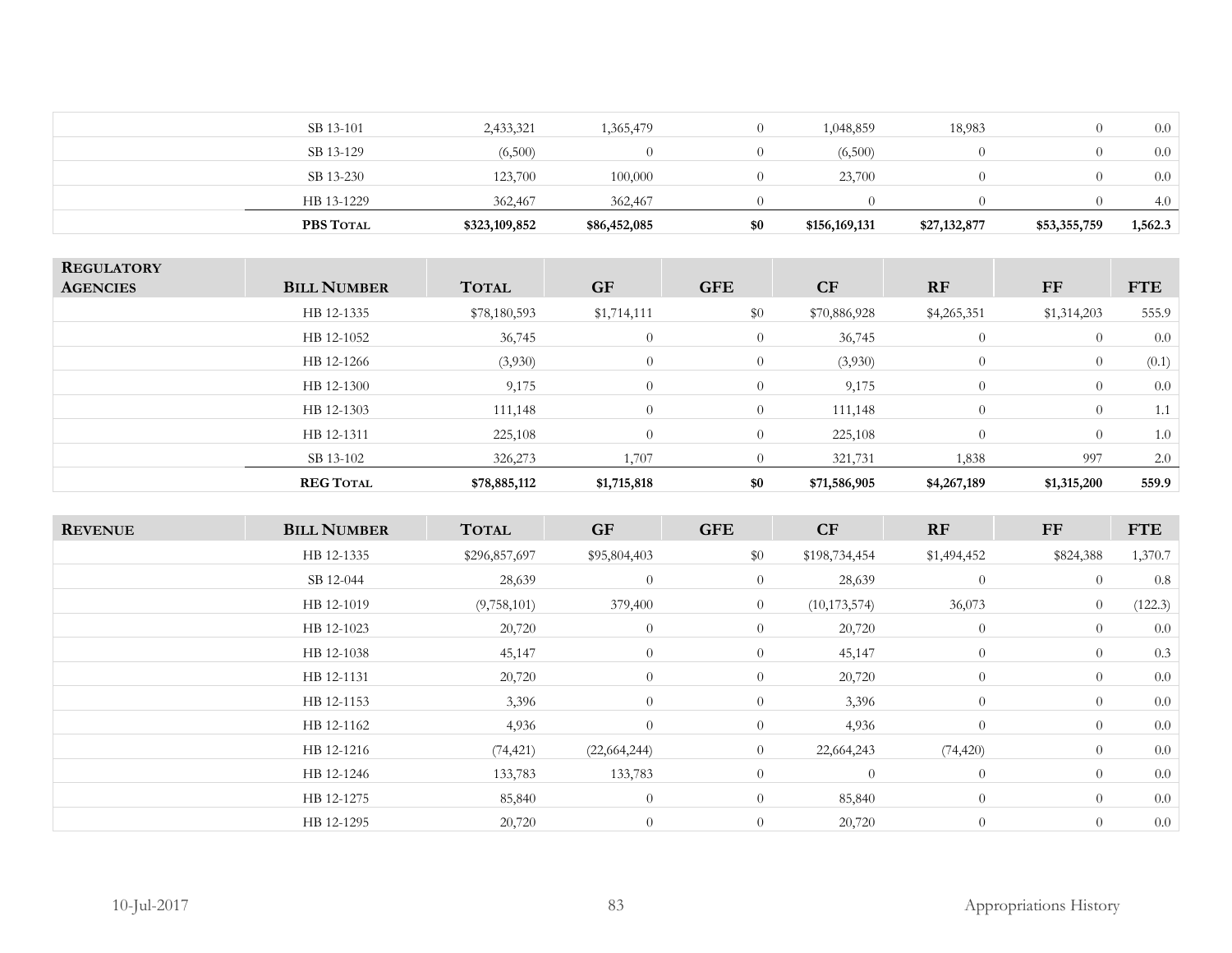| 14,800<br>14,800<br>HB 12-1314<br>$\Omega$<br>$\left( \right)$<br>24,050<br>HB 12-1327<br>24,050<br>$\Omega$<br>$\mathbf{U}$<br>251,055<br>251,055<br>SB 2S-001<br>$\Omega$<br>$\left($<br>147,229<br>98,059<br>(274, 621)<br>225,451<br>SB 13-103 | 1,249.1 |
|----------------------------------------------------------------------------------------------------------------------------------------------------------------------------------------------------------------------------------------------------|---------|
|                                                                                                                                                                                                                                                    | (1.2)   |
|                                                                                                                                                                                                                                                    | 0.8     |
|                                                                                                                                                                                                                                                    | 0.0     |
|                                                                                                                                                                                                                                                    | 0.0     |
| 20,720<br>20,720<br>HB 12-1302<br>0.<br>$\left($                                                                                                                                                                                                   | 0.0     |

| <b>STATE</b>          | <b>BILL NUMBER</b> | <b>TOTAL</b>    | <b>GF</b>      | <b>GFE</b>     | CF             | RF             | FF             | <b>FTE</b> |
|-----------------------|--------------------|-----------------|----------------|----------------|----------------|----------------|----------------|------------|
|                       | HB 12-1335         | \$18,871,474    | \$0            | \$0            | \$18,871,474   | \$0            | \$0            | 133.0      |
|                       | SB 12-123          | 525,788         | $\overline{0}$ | $\overline{0}$ | 525,788        | $\overline{0}$ | $\overline{0}$ | 0.0        |
|                       | HB 12-1143         | 233,128         | $\overline{0}$ | $\overline{0}$ | 233,128        | $\theta$       | $\overline{0}$ | $0.0\,$    |
|                       | HB 12-1209         | 198,912         | $\overline{0}$ | $\overline{0}$ | 198,912        | $\theta$       | $\overline{0}$ | 0.0        |
|                       | HB 12-1236         | 41,440          | $\overline{0}$ | $\overline{0}$ | 41,440         | $\theta$       | $\overline{0}$ | 0.0        |
|                       | HB 12-1274         | 22,400          | $\overline{0}$ | $\overline{0}$ | 22,400         | $\theta$       | $\overline{0}$ | 0.0        |
|                       | SB 13-104          | 297,856         | $\overline{0}$ | $\overline{0}$ | 297,856        | $\theta$       | $\overline{0}$ | 0.0        |
|                       | SB 13-230          | 267,880         | $\overline{0}$ | $\theta$       | 267,880        | $\overline{0}$ | $\overline{0}$ | 0.0        |
|                       | STA TOTAL          | \$20,458,878    | \$0            | \$0            | \$20,458,878   | \$0            | \$0            | 133.0      |
|                       |                    |                 |                |                |                |                |                |            |
| <b>TRANSPORTATION</b> | <b>BILL NUMBER</b> | <b>TOTAL</b>    | GF             | <b>GFE</b>     | CF             | RF             | FF             | <b>FTE</b> |
|                       | HB 12-1335         | \$1,119,353,686 | \$0            | \$0            | \$706,181,582  | \$3,763,059    | \$409,409,045  | 3,308.8    |
|                       | SB 13-105          | $\Omega$        | $\theta$       | $\Omega$       | $\overline{0}$ | $\theta$       | $\overline{0}$ | 0.0        |
|                       | <b>TRA TOTAL</b>   | \$1,119,353,686 | \$0            | \$0            | \$706,181,582  | \$3,763,059    | \$409,409,045  | 3,308.8    |
|                       |                    |                 |                |                |                |                |                |            |
| <b>TREASURY</b>       | <b>BILL NUMBER</b> | <b>TOTAL</b>    | <b>GF</b>      | <b>GFE</b>     | CF             | RF             | FF             | <b>FTE</b> |
|                       | HB 12-1335         | \$478,908,151   | \$99,331,708   | \$10,000,000   | \$369,576,443  | $\$0$          | \$0            | 31.5       |
|                       | HB 12-1246         | 794             | 794            | $\overline{0}$ | $\theta$       | $\overline{0}$ | $\overline{0}$ | 0.0        |

 $(18,151)$  0 18,511 0 0 0.0

**TOTAL \$478,909,305 \$99,314,351 \$10,000,000 \$369,594,954 \$0 \$0 31.5** 

SB 13-106 360

**TRE**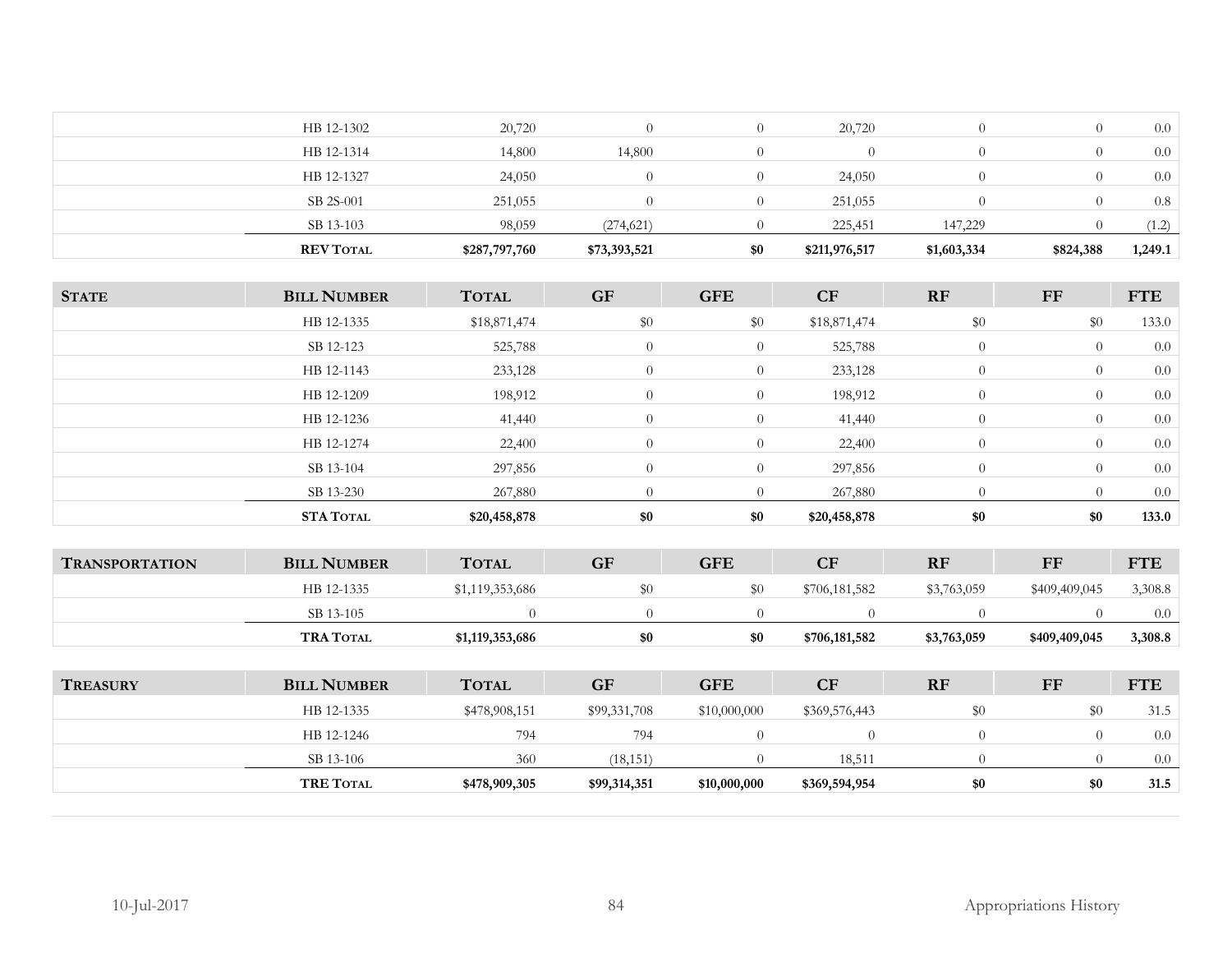| <b>CONTROLLED</b><br><b>MAINTENANCE TRUST</b> |                    |                  |                 |                 |                 |                 |                 |            |
|-----------------------------------------------|--------------------|------------------|-----------------|-----------------|-----------------|-----------------|-----------------|------------|
| <b>FUND</b>                                   | <b>BILL NUMBER</b> | <b>TOTAL</b>     | <b>GF</b>       | <b>GFE</b>      | CF              | RF              | FF              | <b>FTE</b> |
|                                               | HB 12-1335         | \$13,000,000     | \$13,000,000    | \$0             | \$0             | \$0             | \$0             | 0.0        |
|                                               | SB 13-230          | 10,000,000       | 10,000,000      | $\overline{0}$  | $\overline{0}$  | $\overline{0}$  | $\theta$        | $0.0\,$    |
|                                               | <b>COP TOTAL</b>   | \$23,000,000     | \$23,000,000    | \$0             | $\$0$           | $\$0$           | \$0             | $0.0\,$    |
|                                               |                    |                  |                 |                 |                 |                 |                 |            |
| FY 2012-13 TOTAL                              |                    | \$20,692,208,967 | \$5,735,789,930 | \$1,860,257,722 | \$6,313,911,269 | \$1,552,380,340 | \$5,229,869,706 | 52,076.6   |
|                                               |                    |                  |                 |                 |                 |                 |                 |            |
| FY 2013-14                                    |                    |                  |                 |                 |                 |                 |                 |            |
| <b>AGRICULTURE</b>                            | <b>BILL NUMBER</b> | <b>TOTAL</b>     | <b>GF</b>       | <b>GFE</b>      | CF              | RF              | ${\rm FF}$      | <b>FTE</b> |
|                                               | SB 13-230          | \$42,649,039     | \$7,702,600     | \$0             | \$29,176,366    | \$1,632,203     | \$4,137,870     | 274.1      |
|                                               | SB 13-241          | 21,205           | 21,205          | $\overline{0}$  | $\overline{0}$  | $\overline{0}$  | $\theta$        | 0.0        |
|                                               | HB 14-1232         | $\theta$         | $\overline{0}$  | $\overline{0}$  | 24,000          | $\overline{0}$  | (24,000)        | 0.0        |
|                                               | <b>AGR TOTAL</b>   | \$42,670,244     | \$7,723,805     | \$0             | \$29,200,366    | \$1,632,203     | \$4,113,870     | 274.1      |
|                                               |                    |                  |                 |                 |                 |                 |                 |            |
| <b>CORRECTIONS</b>                            | <b>BILL NUMBER</b> | <b>TOTAL</b>     | <b>GF</b>       | <b>GFE</b>      | CF              | RF              | ${\rm FF}$      | <b>FTE</b> |
|                                               | SB 13-230          | \$752,626,223    | \$665,542,718   | \$0             | \$40,179,999    | \$45,892,992    | \$1,010,514     | 6,019.2    |
|                                               | SB 10-128          | 28,014           | 28,014          | $\theta$        | $\overline{0}$  | $\overline{0}$  | $\theta$        | 0.0        |
|                                               | HB 10-1081         | 28,800           | 28,800          | $\theta$        | $\overline{0}$  | $\overline{0}$  | $\theta$        | 0.0        |
|                                               | SB 13-007          | 56,160           | 56,160          | $\overline{0}$  | $\overline{0}$  | $\overline{0}$  | $\theta$        | 0.0        |
|                                               | SB 13-200          | (2,471,751)      | (2,471,751)     | $\theta$        | $\overline{0}$  | $\overline{0}$  | $\theta$        | 0.4        |
|                                               | SB 13-210          | 963,168          | 963,168         | $\overline{0}$  | $\overline{0}$  | $\overline{0}$  | $\theta$        | 0.0        |
|                                               | SB 13-250          | 521,850          | 521,850         | $\overline{0}$  | $\overline{0}$  | $\overline{0}$  | $\theta$        | 0.0        |
|                                               | HB 13-1160         | (520, 400)       | (520, 400)      | $\overline{0}$  | $\theta$        | $\overline{0}$  | $\theta$        | 0.0        |
|                                               | HB 14-1233         | 18,848,081       | 18,935,774      | $\overline{0}$  | (87,693)        | $\overline{0}$  | $\theta$        | 32.0       |
|                                               | <b>COR TOTAL</b>   | \$770,080,145    | \$683,084,333   | \$0             | \$40,092,306    | \$45,892,992    | \$1,010,514     | 6,051.6    |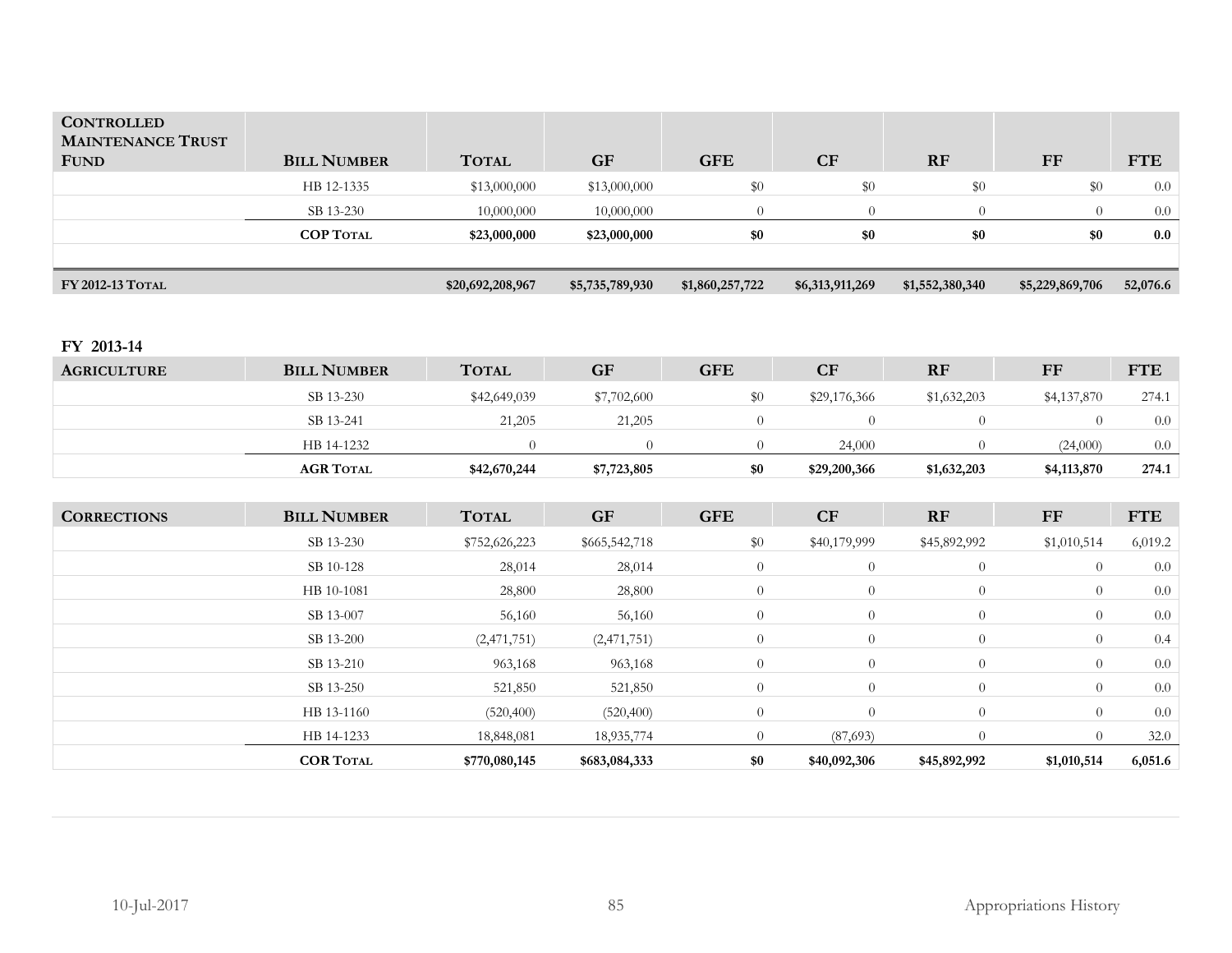| <b>EDUCATION</b> | <b>BILL NUMBER</b> | <b>TOTAL</b>    | <b>GF</b>       | <b>GFE</b>     | CF             | <b>RF</b>      | FF             | <b>FTE</b> |
|------------------|--------------------|-----------------|-----------------|----------------|----------------|----------------|----------------|------------|
|                  | SB 13-230          | \$4,562,558,440 | \$2,630,506,410 | \$469,842,084  | \$808,055,536  | \$28,629,576   | \$625,524,834  | 561.6      |
|                  | SB 13-193          | 150,093         | 150,093         | $\overline{0}$ | $\overline{0}$ | $\overline{0}$ | $\overline{0}$ | 1.0        |
|                  | SB 13-217          | 17,580          | 17,580          | $\overline{0}$ | $\theta$       | $\overline{0}$ | $\theta$       | 0.2        |
|                  | SB 13-260          | 85,524,410      | $\theta$        | $\overline{0}$ | 85,524,410     | $\overline{0}$ | $\overline{0}$ | 0.0        |
|                  | HB 13-1257         | 120,093         | $\Omega$        | $\overline{0}$ | 120,093        | $\overline{0}$ | $\overline{0}$ | 1.0        |
|                  | HB 14-1234         | (1,475,128)     | (45, 523)       | $\overline{0}$ | (1,584,111)    | 95,747         | 58,759         | 0.0        |
|                  | HB 14-1250         | 3,467,768       | 1,733,884       | $\overline{0}$ | $\overline{0}$ | 1,733,884      | $\overline{0}$ | 0.0        |
|                  | HB 14-1251         | 55,437,495      | 51,637,093      | $\overline{0}$ | 3,800,402      | $\overline{0}$ | $\overline{0}$ | 0.0        |
|                  | HB 14-1336         | $\theta$        | (172, 393, 873) | 172,393,873    | $\overline{0}$ | $\overline{0}$ | $\overline{0}$ | 0.0        |
|                  | SB 15-234          | $\overline{0}$  | (84,639,618)    | 84,639,618     | $\Omega$       | $\Omega$       | $\Omega$       | 0.0        |
|                  | <b>EDU TOTAL</b>   | \$4,705,800,751 | \$2,426,966,046 | \$726,875,575  | \$895,916,330  | \$30,459,207   | \$625,583,593  | 563.8      |

| <b>BILL NUMBER</b> | <b>TOTAL</b>  | <b>GF</b>        | <b>GFE</b>     | CF             | RF             | $\bf FF$       | <b>FTE</b> |
|--------------------|---------------|------------------|----------------|----------------|----------------|----------------|------------|
| SB 13-230          | \$223,462,739 | \$19,858,574     | \$0            | \$38,584,806   | \$158,263,738  | \$6,755,621    | 1,057.9    |
| SB 13-004          | 4,588         | $\theta$         | $\overline{0}$ | $\overline{0}$ | 4,588          | $\theta$       | 0.0        |
| SB 13-039          | 10,993        | $\theta$         | $\theta$       | $\overline{0}$ | 10,993         | $\overline{0}$ | 0.0        |
| SB 13-060          | 2,972         | $\theta$         | $\overline{0}$ | $\overline{0}$ | 2,972          | $\theta$       | 0.0        |
| SB 13-120          | 2,960         | $\theta$         | $\overline{0}$ | $\overline{0}$ | 2,960          | $\overline{0}$ | 0.0        |
| SB 13-180          | 7,104         | $\theta$         | $\theta$       | $\overline{0}$ | 7,104          | $\theta$       | 0.0        |
| SB 13-188          | 51,800        | $\theta$         | $\theta$       | $\overline{0}$ | 51,800         | $\theta$       | 0.0        |
| SB 13-224          | 2,972         | $\theta$         | $\overline{0}$ | $\overline{0}$ | 2,972          | $\theta$       | 0.0        |
| SB 13-250          | 521,850       | $\theta$         | $\overline{0}$ | $\overline{0}$ | 521,850        | $\overline{0}$ | 1.5        |
| SB 13-251          | 35,774        | $\theta$         | $\overline{0}$ | $\overline{0}$ | 35,774         | $\theta$       | 0.0        |
| SB 13-276          | 300,000       | $\theta$         | $\overline{0}$ | 300,000        | $\theta$       | $\theta$       | 0.0        |
| SB 13-280          | 25,900        | $\boldsymbol{0}$ | $\overline{0}$ | $\overline{0}$ | 25,900         | $\theta$       | 0.0        |
| HB 13-1001         | (2,463,016)   | $\theta$         | $\overline{0}$ | (2,463,016)    | $\overline{0}$ | $\theta$       | 0.0        |
| HB 13-1002         | 200,000       | 200,000          | $\theta$       | $\overline{0}$ | $\overline{0}$ | $\theta$       | 0.0        |
| HB 13-1003         | 218,750       | 200,000          | $\theta$       | 18,750         | $\overline{0}$ | $\theta$       | 0.0        |
|                    |               |                  |                |                |                |                |            |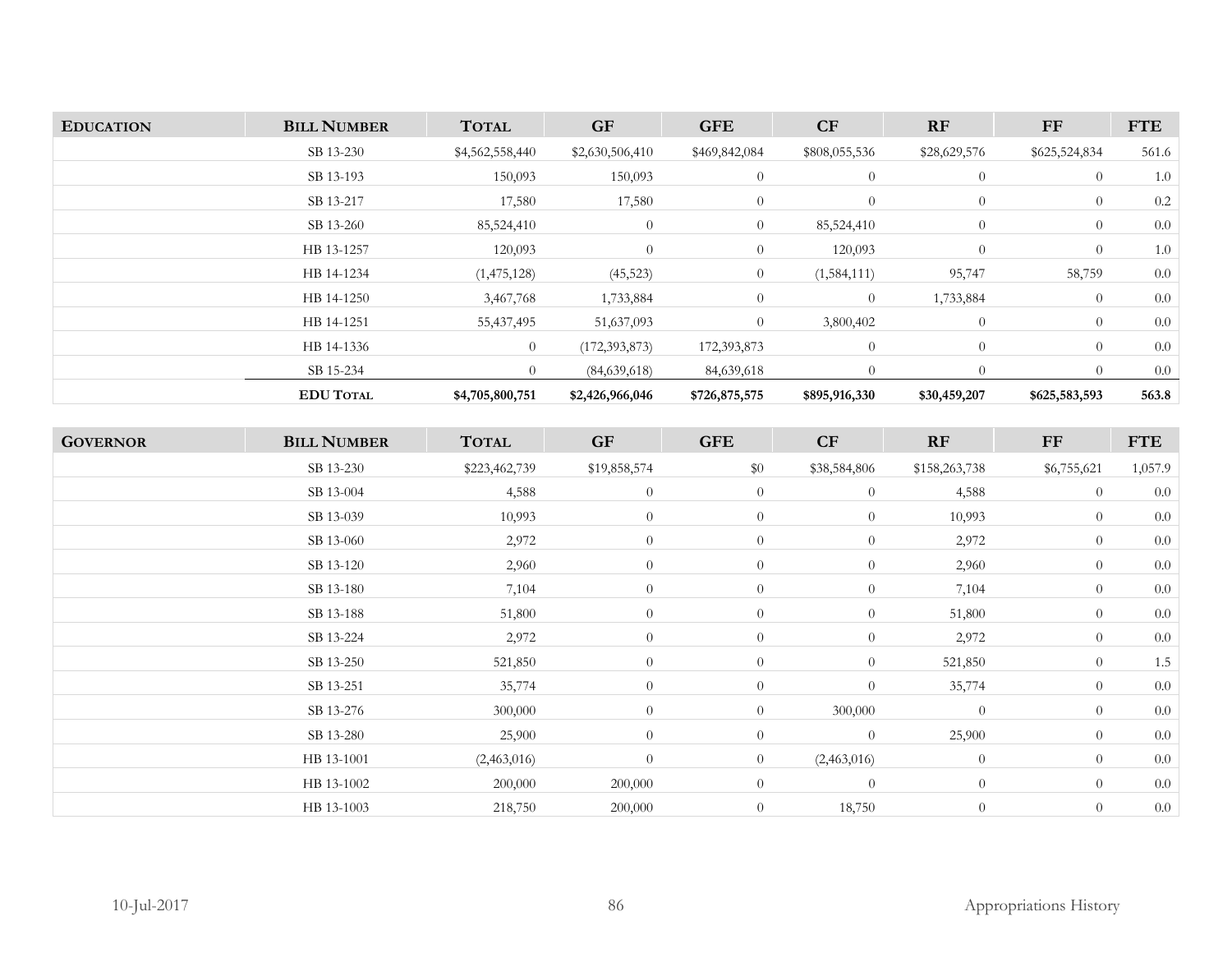| <b>GOV TOTAL</b> | \$236,015,876 | \$26,567,386     | $\$0$          | \$37,122,540   | \$165,570,329  | \$6,755,621    | 1,060.9 |
|------------------|---------------|------------------|----------------|----------------|----------------|----------------|---------|
| HB 14-1336       | 300,000       | 300,000          | $\theta$       | $\overline{0}$ | $\Omega$       | $\theta$       | 0.0     |
| HB 14-1235       | 3,345,215     | 694,139          | $\overline{0}$ | 382,000        | 2,269,076      | $\overline{0}$ | 0.0     |
| HB 14-1203       | 7,000,000     | 3,500,000        | $\overline{0}$ | $\overline{0}$ | 3,500,000      | $\overline{0}$ | $0.0\,$ |
| SB 14-129        | 4,120         | $\theta$         | $\overline{0}$ | $\overline{0}$ | 4,120          | $\overline{0}$ | 0.0     |
| HB 13-1317       | 88,500        | $\theta$         | $\overline{0}$ | $\overline{0}$ | 88,500         | $\overline{0}$ | $0.0\,$ |
| HB 13-1301       | 215,000       | 215,000          | $\overline{0}$ | $\overline{0}$ | $\overline{0}$ | $\overline{0}$ | 0.0     |
| HB 13-1271       | 529,800       | $\theta$         | $\overline{0}$ | $\overline{0}$ | 529,800        | $\overline{0}$ | $0.0\,$ |
| HB 13-1240       | 26,714        | $\theta$         | $\overline{0}$ | $\theta$       | 26,714         | $\overline{0}$ | $0.0\,$ |
| HB 13-1193       | 300,000       | $\theta$         | $\overline{0}$ | 300,000        | $\theta$       | $\overline{0}$ | 0.0     |
| HB 13-1135       | 31,672        | $\overline{0}$   | $\overline{0}$ | $\overline{0}$ | 31,672         | $\overline{0}$ | $0.0\,$ |
| HB 13-1119       | 7,800         | $\overline{0}$   | $\overline{0}$ | $\overline{0}$ | 7,800          | $\theta$       | 0.0     |
| HB 13-1111       | 5,180         | $\overline{0}$   | $\overline{0}$ | $\overline{0}$ | 5,180          | $\theta$       | 0.0     |
| HB 13-1110       | 68,212        | $\overline{0}$   | $\overline{0}$ | $\theta$       | 68,212         | $\overline{0}$ | $0.0\,$ |
| HB 13-1079       | 99,673        | 99,673           | $\overline{0}$ | $\overline{0}$ | $\overline{0}$ | $\theta$       | $1.5\,$ |
| HB 13-1071       | 604           | $\boldsymbol{0}$ | $\overline{0}$ | $\overline{0}$ | 604            | $\overline{0}$ | $0.0\,$ |
| HB 13-1031       | 108,000       | $\overline{0}$   | $\overline{0}$ | $\theta$       | 108,000        | $\theta$       | 0.0     |
| HB 13-1004       | 1,500,000     | 1,500,000        | $\overline{0}$ | $\overline{0}$ | $\overline{0}$ | $\overline{0}$ | 0.0     |
|                  |               |                  |                |                |                |                |         |

| <b>HEALTH CARE POLICY</b><br><b>AND FINANCING</b> | <b>BILL NUMBER</b> | <b>TOTAL</b>    | <b>GF</b>       | <b>GFE</b>     | CF              | <b>RF</b>      | FF              | <b>FTE</b> |
|---------------------------------------------------|--------------------|-----------------|-----------------|----------------|-----------------|----------------|-----------------|------------|
|                                                   | SB 13-230          | \$6,195,287,695 | \$1,601,027,096 | \$470,280,384  | \$1,029,835,723 | \$8,483,522    | \$3,085,660,970 | 337.9      |
|                                                   | SB 13-166          | 100,000         | 100,000         | $\overline{0}$ | $\overline{0}$  | $\overline{0}$ | $\overline{0}$  | 0.0        |
|                                                   | SB 13-167          | 2,155,054       | (1,018,559)     | $\overline{0}$ | 2,096,086       | $\overline{0}$ | 1,077,527       | 0.9        |
|                                                   | SB 13-200          | 315, 141, 256   | (123,209)       | $\overline{0}$ | (154, 578, 421) | $\overline{0}$ | 469,842,886     | 19.0       |
|                                                   | SB 13-232          | $\theta$        | (2,000,000)     | $\overline{0}$ | $\overline{0}$  | 2,000,000      | $\theta$        | 0.0        |
|                                                   | SB 13-242          | 33,858,405      | (738, 262)      | $\overline{0}$ | 11,244,171      | $\theta$       | 23,352,496      | 1.3        |
|                                                   | SB 13-264          | 1,000,000       | 500,000         | $\overline{0}$ | $\overline{0}$  | $\overline{0}$ | 500,000         | 0.0        |
|                                                   | SB 13-276          | (163, 649)      | $\theta$        | $\overline{0}$ | (80,953)        | $\overline{0}$ | (82,696)        | (1.0)      |
|                                                   | HB 13-1117         | $\overline{0}$  | $\overline{0}$  |                | $\overline{0}$  | $\theta$       | $\overline{0}$  | 0.0        |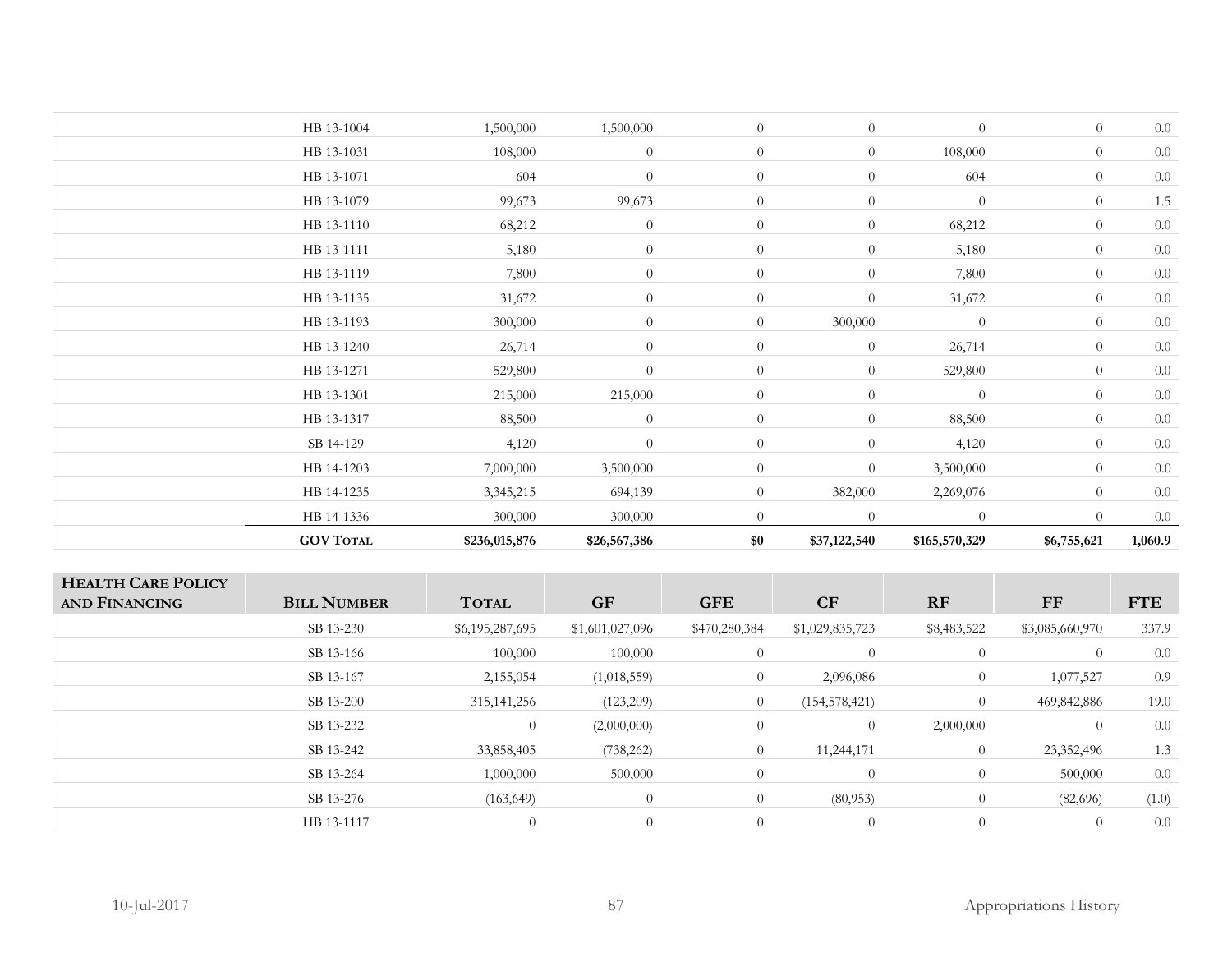| <b>HCP TOTAL</b> | \$6,687,340,269 | \$1,370,155,674 | \$727,313,875 | \$986,463,698 | \$10,483,522   | \$3,592,923,500 | 358.3 |
|------------------|-----------------|-----------------|---------------|---------------|----------------|-----------------|-------|
| HB 16-1240       | 30,211,136      | 30,211,136      |               |               |                |                 | 0.0   |
| SB 15-234        | $\Omega$        | (84,639,618)    | 84,639,618    |               |                |                 | 0.0   |
| HB 14-1336       | 93,855,000      | (160, 530, 983) | 172,393,873   | 25,423,957    | $\overline{0}$ | 56,568,153      | 0.0   |
| HB 14-1252       | (14, 344, 285)  | (7,275,604)     | $\theta$      | 4,500,000     |                | (11,568,681)    | 0.2   |
| HB 14-1236       | 39,975,365      | (488, 469)      | 0             | 68,023,135    | $\theta$       | (27, 559, 301)  | 0.0   |
| HB 13-1314       | $\Omega$        |                 | $\Omega$      |               | $\Omega$       | $\theta$        | 0.0   |
| HB 13-1152       | (9, 735, 708)   | (4,867,854)     | $\theta$      |               |                | (4,867,854)     | 0.0   |
|                  |                 |                 |               |               |                |                 |       |

| <b>HIGHER EDUCATION</b> | <b>BILL NUMBER</b> | <b>TOTAL</b>    | <b>GF</b>       | <b>GFE</b>     | <b>CF</b>       | <b>RF</b>     | FF               | <b>FTE</b> |
|-------------------------|--------------------|-----------------|-----------------|----------------|-----------------|---------------|------------------|------------|
|                         | SB 13-230          | \$3,230,541,694 | \$231,079,148   | \$427,400,000  | \$1,978,070,473 | \$574,701,773 | \$19,290,300     | 22,840.8   |
|                         | HB 13-1004         | 1,500,000       |                 | $\theta$       | $\theta$        | 1,500,000     | $\overline{0}$   | 0.0        |
|                         | HB 13-1165         | 1,033,765       | 559,165         | $\overline{0}$ | $\theta$        | 474,600       | $\overline{0}$   | 1.5        |
|                         | HB 13-1194         | 110,611         | 22,621          | $\overline{0}$ | 68,790          | 19,200        | $\overline{0}$   | 0.0        |
|                         | HB 13-1230         | 3,840           | 1,920           | $\overline{0}$ | $\Omega$        | 1,920         | $\theta$         | 0.0        |
|                         | HB 14-1319         | 45,207          | 45,207          | $\theta$       | $\Omega$        | $\Omega$      | $\theta$         | 0.0        |
|                         | HB 14-1336         | (44, 741, 413)  | (154, 733, 333) | 154,733,333    | (44, 741, 413)  | $\Omega$      | $\left( \right)$ | $0.0\,$    |
|                         | <b>HED TOTAL</b>   | \$3,188,493,704 | \$76,974,728    | \$582,133,333  | \$1,933,397,850 | \$576,697,493 | \$19,290,300     | 22,842.3   |

| <b>HUMAN SERVICES</b> | <b>BILL NUMBER</b> | <b>TOTAL</b>    | <b>GF</b>     | <b>GFE</b>     | CF             | RF             | FF             | <b>FTE</b> |
|-----------------------|--------------------|-----------------|---------------|----------------|----------------|----------------|----------------|------------|
|                       | SB 13-230          | \$2,163,229,846 | \$696,785,662 | \$0            | \$338,613,036  | \$517,852,655  | \$609,978,493  | 4,861.3    |
|                       | SB 13-040          | 99,575          | 99,575        | $\overline{0}$ | $\overline{0}$ | $\overline{0}$ | $\overline{0}$ | 0.0        |
|                       | SB 13-047          | 31,100          | 24,334        | $\overline{0}$ | $\overline{0}$ | $\overline{0}$ | 6,766          | 0.0        |
|                       | SB 13-111          | 3,171,208       | 3,171,208     | $\overline{0}$ | $\theta$       | $\overline{0}$ | $\overline{0}$ | 1.0        |
|                       | SB 13-127          | $\overline{0}$  | (2,000,000)   | $\overline{0}$ | 2,000,000      | $\overline{0}$ | $\overline{0}$ | 0.0        |
|                       | SB 13-167          | 1,867,133       | $\theta$      | $\overline{0}$ | $\overline{0}$ | 1,867,133      | $\overline{0}$ | 0.0        |
|                       | SB 13-173          | 70,000          | $\theta$      | $\overline{0}$ | $\theta$       | 70,000         | $\overline{0}$ | 0.0        |
|                       | SB 13-194          | (118,272)       | $\theta$      | $\overline{0}$ | (118,272)      | $\overline{0}$ | $\overline{0}$ | (1.5)      |
|                       | SB 13-200          | (651, 875)      | (651, 875)    | $\theta$       | $\theta$       | $\overline{0}$ | $\theta$       | 0.0        |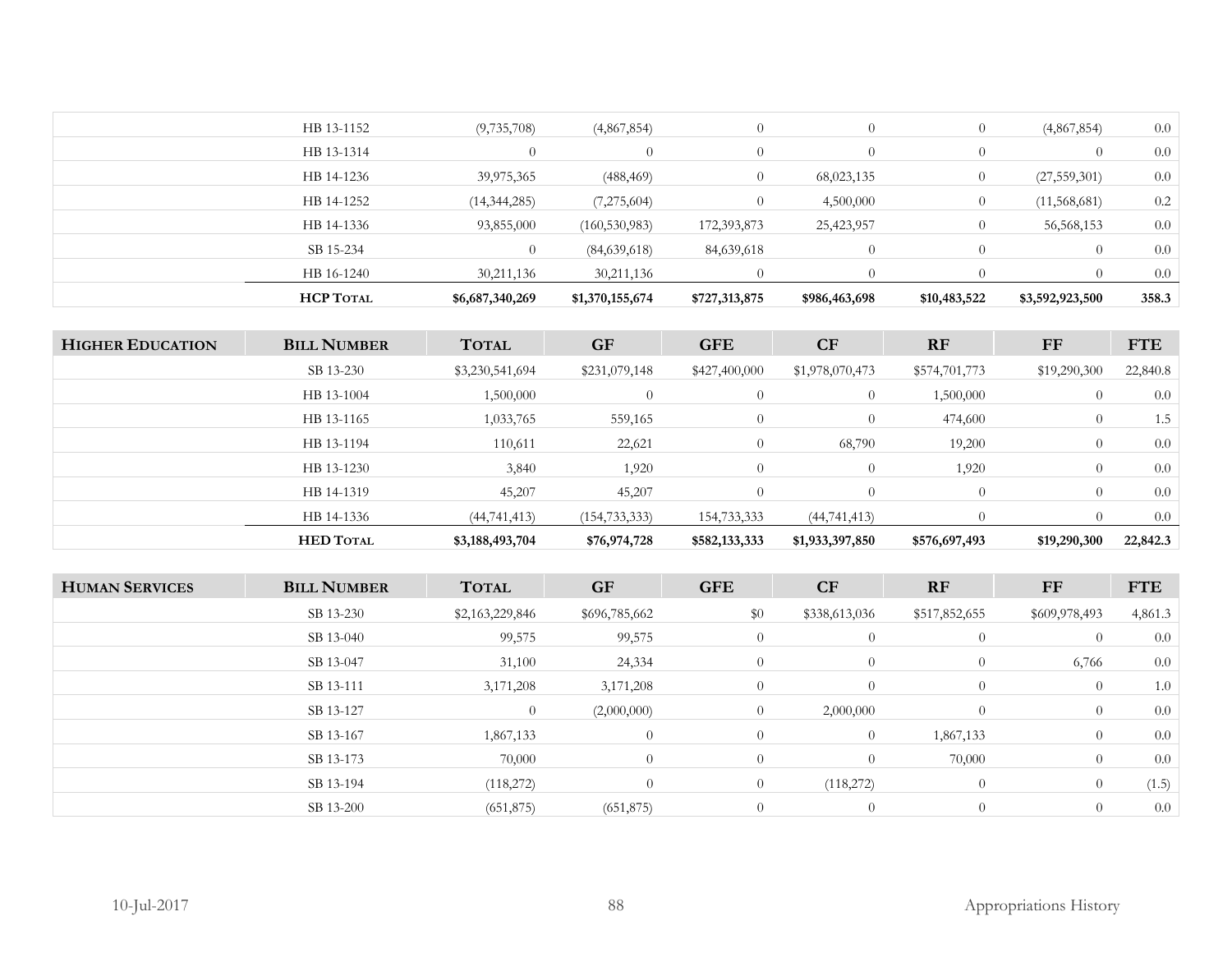| <b>HUM TOTAL</b> | \$2,188,861,617 | \$719,139,332  | \$0            | \$359,967,114  | \$497,587,819  | \$612,167,352  | 4,879.0 |
|------------------|-----------------|----------------|----------------|----------------|----------------|----------------|---------|
| SB 15-149        | 1,665,257       | (58,609)       | $\overline{0}$ | 1,723,866      | $\overline{0}$ | $\overline{0}$ | 0.0     |
| HB 14-1336       | (5, 128, 362)   | (5,164,609)    | $\overline{0}$ | $\overline{0}$ | 36,247         | $\overline{0}$ | 0.3     |
| HB 14-1252       | (23, 564, 580)  | $\overline{0}$ | $\overline{0}$ | $\overline{0}$ | (23, 564, 580) | $\overline{0}$ | 0.0     |
| HB 14-1238       | 5,792,822       | 3,799,925      | $\overline{0}$ | (657, 360)     | 1,316,364      | 1,333,893      | 3.8     |
| SB 14-223        | (4,281,893)     | (4,281,893)    | $\overline{0}$ | $\overline{0}$ | $\theta$       | $\overline{0}$ | 0.0     |
| HB 13-1291       | 3,000,000       | 3,000,000      | $\overline{0}$ | $\overline{0}$ | $\theta$       | $\overline{0}$ | 1.0     |
| HB 13-1271       | 529,800         | 529,800        | $\overline{0}$ | $\overline{0}$ | $\overline{0}$ | $\overline{0}$ | 0.0     |
| HB 13-1241       | $\overline{0}$  | (10,000)       | $\overline{0}$ | $\overline{0}$ | 10,000         | $\overline{0}$ | 0.0     |
| HB 13-1239       | 133,284         | 133,284        | $\overline{0}$ | $\overline{0}$ | $\theta$       | $\overline{0}$ | 1.0     |
| HB 13-1180       | 803,330         | $\overline{0}$ | $\overline{0}$ | 803,330        | $\overline{0}$ | $\overline{0}$ | 0.0     |
| HB 13-1117       | 19,904,563      | 1,453,849      | $\overline{0}$ | 17,602,514     | $\theta$       | 848,200        | 7.5     |
| HB 13-1004       | 2,400,000       | 2,400,000      | $\overline{0}$ | $\theta$       | $\theta$       | $\overline{0}$ | 2.0     |
| SB 13-266        | 19,792,028      | 19,792,028     | $\overline{0}$ | $\theta$       | $\theta$       | $\overline{0}$ | 0.9     |
| SB 13-260        | 43,898          | 43,898         | $\overline{0}$ | $\theta$       | $\theta$       | $\overline{0}$ | 0.7     |
| SB 13-255        | 63,755          | 63,755         | $\overline{0}$ | $\overline{0}$ | $\theta$       | $\overline{0}$ | 1.0     |
| SB 13-227        | 9,000           | 9,000          | $\overline{0}$ | $\overline{0}$ | $\theta$       | $\overline{0}$ | 0.0     |

| <b>JUDICIAL</b> | <b>BILL NUMBER</b> | <b>TOTAL</b>  | <b>GF</b>      | <b>GFE</b>     | CF             | RF             | FF             | <b>FTE</b> |
|-----------------|--------------------|---------------|----------------|----------------|----------------|----------------|----------------|------------|
|                 | SB 13-230          | \$546,480,115 | \$378,170,241  | \$0            | \$138,070,313  | \$25,814,561   | \$4,425,000    | 4,302.1    |
|                 | SB 13-123          | 533,199       | 533,199        | $\overline{0}$ | $\overline{0}$ | $\theta$       | $\overline{0}$ | 6.9        |
|                 | SB 13-197          | 45,742        | 45,742         | $\overline{0}$ | $\overline{0}$ | $\theta$       | $\overline{0}$ | 0.8        |
|                 | SB 13-250          | 339,764       | 339,764        | $\overline{0}$ | $\overline{0}$ | $\overline{0}$ | $\overline{0}$ | 4.8        |
|                 | HB 13-1035         | 776,974       | $\overline{0}$ | $\overline{0}$ | 776,974        | $\theta$       | $\overline{0}$ | 8.0        |
|                 | HB 13-1156         | 425,000       | 425,000        | $\overline{0}$ | $\overline{0}$ | $\overline{0}$ | $\overline{0}$ | 0.5        |
|                 | HB 13-1160         | (362, 525)    | (362, 525)     | $\overline{0}$ | $\overline{0}$ | $\theta$       | $\overline{0}$ | (6.0)      |
|                 | HB 13-1210         | 3,795,400     | 3,795,400      | $\overline{0}$ | $\overline{0}$ | $\theta$       | $\overline{0}$ | 37.9       |
|                 | HB 13-1230         | 100,000       | 100,000        | $\theta$       | $\overline{0}$ | $\theta$       | $\overline{0}$ | 0.0        |
|                 | HB 13-1254         | 32,892        | 20,629         | $\overline{0}$ | 12,263         | $\theta$       | $\overline{0}$ | 0.5        |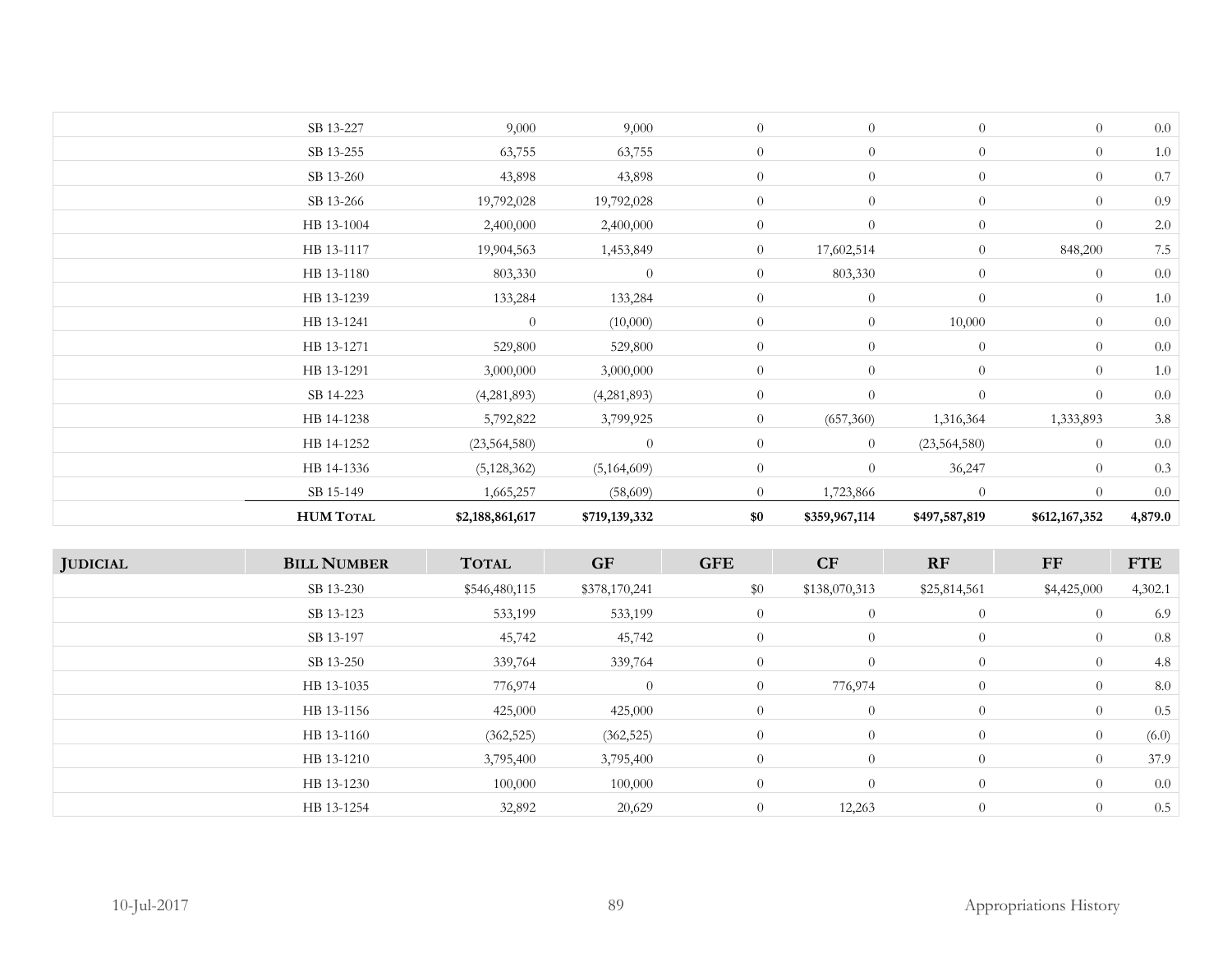| HB 13-1325<br>12,000<br>12,000<br>HB 14-1239<br>4,445,176<br>327,000<br>4,118,176<br>HB 14-1336<br>37,130<br>37.130 | 4,358.7 |
|---------------------------------------------------------------------------------------------------------------------|---------|
|                                                                                                                     | 0.0     |
|                                                                                                                     | 0.0     |
|                                                                                                                     | 0.0     |
| HB 13-1259<br>275,399<br>275,399                                                                                    | 3.2     |

| <b>LABOR AND</b><br><b>EMPLOYMENT</b> | <b>BILL NUMBER</b> | <b>TOTAL</b>  | <b>GF</b> | <b>GFE</b> | CF           | <b>RF</b> | FF           | <b>FTE</b> |
|---------------------------------------|--------------------|---------------|-----------|------------|--------------|-----------|--------------|------------|
|                                       | SB 13-230          | \$163,075,888 | \$0       | $\$0$      | \$65,232,204 | \$650,740 | \$97,192,944 | 1,011.2    |
|                                       | HB 13-1046         | 23,064        |           |            | 23,064       |           |              | 0.3        |
|                                       | HB 13-1124         | 144,564       |           |            | 144,564      | $\left($  |              | 0.0        |
|                                       | HB 13-1292         | 98,519        | 98,519    |            |              |           |              | 1.0        |
|                                       | <b>LAB TOTAL</b>   | \$163,342,035 | \$98,519  | \$0        | \$65,399,832 | \$650,740 | \$97,192,944 | 1,012.5    |

| LAW | <b>BILL NUMBER</b> | <b>TOTAL</b> | <b>GF</b>    | <b>GFE</b>     | CF             | RF           | FF             | <b>FTE</b> |
|-----|--------------------|--------------|--------------|----------------|----------------|--------------|----------------|------------|
|     | SB 13-230          | \$66,991,115 | \$13,473,403 | $\$0$          | \$10,800,781   | \$40,946,567 | \$1,770,364    | 443.6      |
|     | SB 13-014          | 2,318        | $\theta$     | $\overline{0}$ | $\overline{0}$ | 2,318        | $\overline{0}$ | 0.0        |
|     | SB 13-026          | 7,725        | $\theta$     | $\overline{0}$ | $\overline{0}$ | 7,725        | $\theta$       | $0.0\,$    |
|     | SB 13-039          | 11,294       | $\theta$     | $\overline{0}$ | $\overline{0}$ | 11,294       | $\overline{0}$ | 0.0        |
|     | SB 13-083          | 4,635        | $\theta$     | $\overline{0}$ | $\overline{0}$ | 4,635        | $\overline{0}$ | 0.0        |
|     | SB 13-151          | 21,244       | $\theta$     | $\overline{0}$ | $\overline{0}$ | 21,244       | $\overline{0}$ | $0.0\,$    |
|     | SB 13-162          | 5,794        | $\theta$     | $\overline{0}$ | $\theta$       | 5,794        | $\theta$       | $0.0\,$    |
|     | SB 13-172          | 5,021        | $\theta$     | $\overline{0}$ | $\overline{0}$ | 5,021        | $\theta$       | 0.0        |
|     | SB 13-180          | 12,746       | $\theta$     | $\overline{0}$ | $\overline{0}$ | 12,746       | $\theta$       | $0.0\,$    |
|     | SB 13-200          | 24,910       | $\theta$     | $\overline{0}$ | $\overline{0}$ | 24,910       | $\overline{0}$ | 0.0        |
|     | SB 13-207          | 6,180        | $\theta$     | $\overline{0}$ | $\overline{0}$ | 6,180        | $\overline{0}$ | 0.0        |
|     | SB 13-219          | 15,450       | $\theta$     | $\overline{0}$ | $\overline{0}$ | 15,450       | $\theta$       | 0.1        |
|     | SB 13-221          | 69,525       | $\theta$     | $\overline{0}$ | $\overline{0}$ | 69,525       | $\theta$       | $0.5\,$    |
|     | SB 13-238          | 5,794        | $\theta$     | $\overline{0}$ | $\overline{0}$ | 5,794        | $\theta$       | 0.0        |
|     | SB 13-241          | 13,905       | $\theta$     | $\overline{0}$ | $\overline{0}$ | 13,905       | $\theta$       | 0.0        |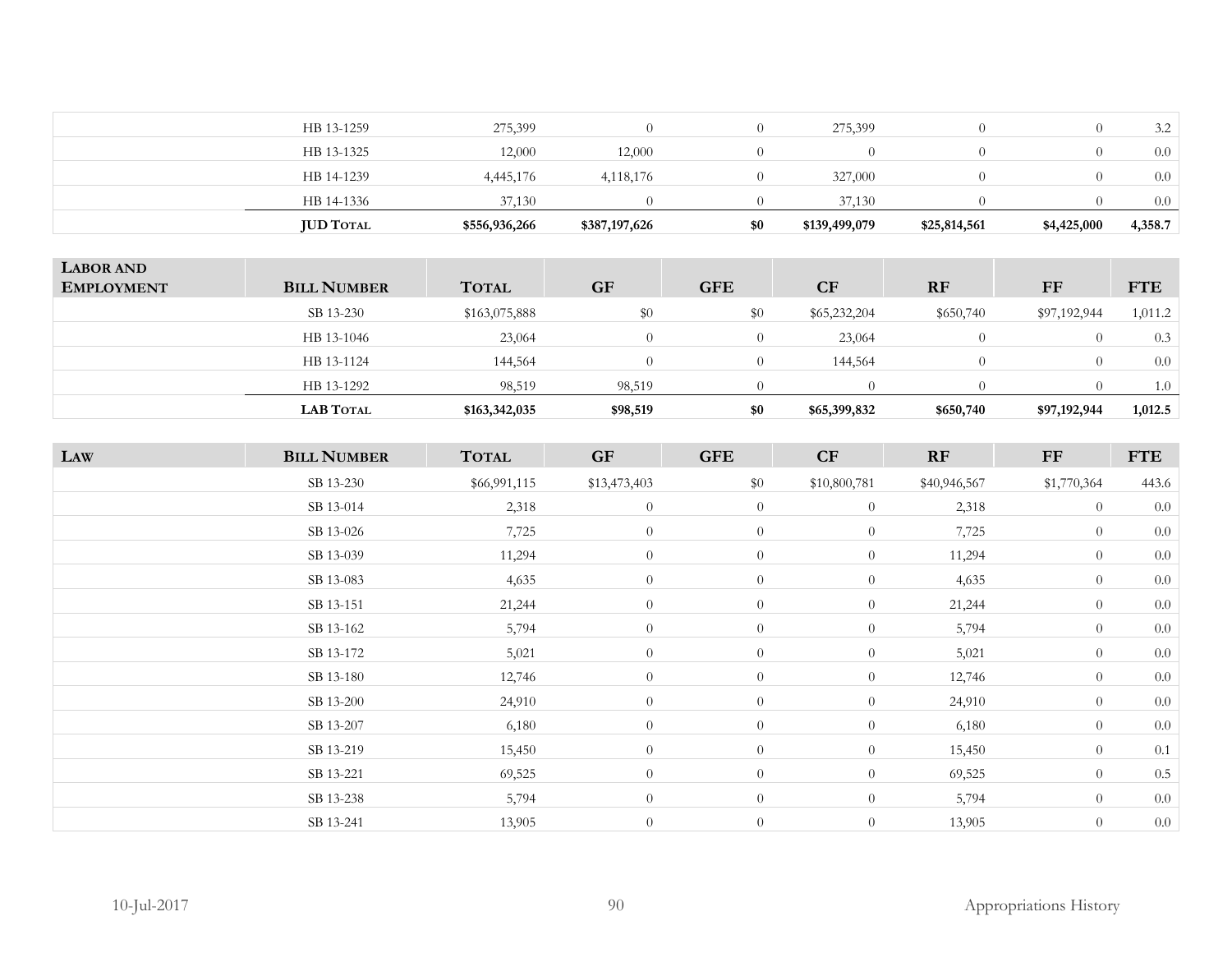| <b>LAW TOTAL</b> | \$68,999,898   | \$12,168,714 | \$0            | \$12,833,181   | \$42,227,639   | \$1,770,364    | 452.5 |
|------------------|----------------|--------------|----------------|----------------|----------------|----------------|-------|
| HB 14-1240       | 1,435,826      |              | $\Omega$       | 503,049        | 932,777        |                | 6.0   |
| HB 13-1317       | 146,684        | $\Omega$     | $\Omega$       | 76,000         | 70,684         | $\Omega$       | 0.5   |
| HB 13-1292       | 46,350         | $\Omega$     | $\theta$       | $\theta$       | 46,350         | $\theta$       | 0.3   |
| HB 13-1230       | 128,662        | 128,662      | $\theta$       | $\theta$       | $\overline{0}$ | $\theta$       | 1.4   |
| HB 13-1180       | $\overline{0}$ | (1,433,351)  | $\overline{0}$ | 1,433,351      | $\overline{0}$ | $\overline{0}$ | 0.0   |
| HB 13-1111       | 16,995         | $\theta$     | $\theta$       | $\overline{0}$ | 16,995         | $\theta$       | 0.0   |
| SB 13-283        | 20,000         | $\theta$     | $\overline{0}$ | 20,000         | $\theta$       | $\theta$       | 0.0   |
| SB 13-251        | 7,725          | $\Omega$     | $\overline{0}$ | $\theta$       | 7,725          | $\theta$       | 0.1   |
|                  |                |              |                |                |                |                |       |

| <b>LEGISLATIVE</b><br><b>DEPARTMENT</b> | <b>BILL NUMBER</b> | <b>TOTAL</b> | <b>GF</b>    | <b>GFE</b>     | CF        | <b>RF</b>   | FF             | <b>FTE</b> |
|-----------------------------------------|--------------------|--------------|--------------|----------------|-----------|-------------|----------------|------------|
|                                         | SB 13-230          | \$4,228,189  | \$3,509,634  | \$0            | \$0       | \$718,555   | \$0            | 0.0        |
|                                         | SB 13-007          | 6,061        | 6,061        | $\overline{0}$ | $\theta$  | $\Omega$    | $\theta$       | 0.1        |
|                                         | SB 13-187          | 35,989,551   | 34,906,735   | $\overline{0}$ | 179,000   | 903,816     | $\overline{0}$ | 271.0      |
|                                         | HB 13-1079         | 75,247       | 75,247       | $\Omega$       | $\Omega$  | $\Omega$    | $\overline{0}$ | 1.2        |
|                                         | HB 13-1296         | 5,000        | $\Omega$     | $\Omega$       | $\theta$  | 5,000       | $\Omega$       | 0.0        |
|                                         | HB 13-1299         | 89,971       | 89,971       | $\Omega$       | $\Omega$  | $\theta$    | $\Omega$       | 0.3        |
|                                         | HB 13-1301         | 5,000        | 5,000        | 0              | $\Omega$  | 0           |                | 0.0        |
|                                         | <b>LEG TOTAL</b>   | \$40,399,019 | \$38,592,648 | \$0            | \$179,000 | \$1,627,371 | \$0            | 272.6      |

| <b>LOCAL AFFAIRS</b> | <b>BILL NUMBER</b> | <b>TOTAL</b>  | <b>GF</b>    | <b>GFE</b>  | CF            | <b>RF</b>   | FF               | <b>FTE</b> |
|----------------------|--------------------|---------------|--------------|-------------|---------------|-------------|------------------|------------|
|                      | SB 13-230          | \$302,416,196 | \$10,764,964 | \$4,294,753 | \$208,770,557 | \$8,629,582 | \$69,956,340     | 164.3      |
|                      | SB 13-146          |               | (150,000)    |             | 150,000       | $\Omega$    |                  | 0.0        |
|                      | SB 13-210          | 2,788,851     | 2,788,851    |             |               | $\Omega$    | $\left( \right)$ | 0.0        |
|                      | SB 14-106          | 4,304,072     | $\left($     |             | 4,304,072     | $\Omega$    | $\theta$         | 0.0        |
|                      | HB 14-1241         | 13,208        | 11,887       |             |               | 1,321       |                  | 0.0        |
|                      | <b>LOC TOTAL</b>   | \$309,522,327 | \$13,415,702 | \$4,294,753 | \$213,224,629 | \$8,630,903 | \$69,956,340     | 164.3      |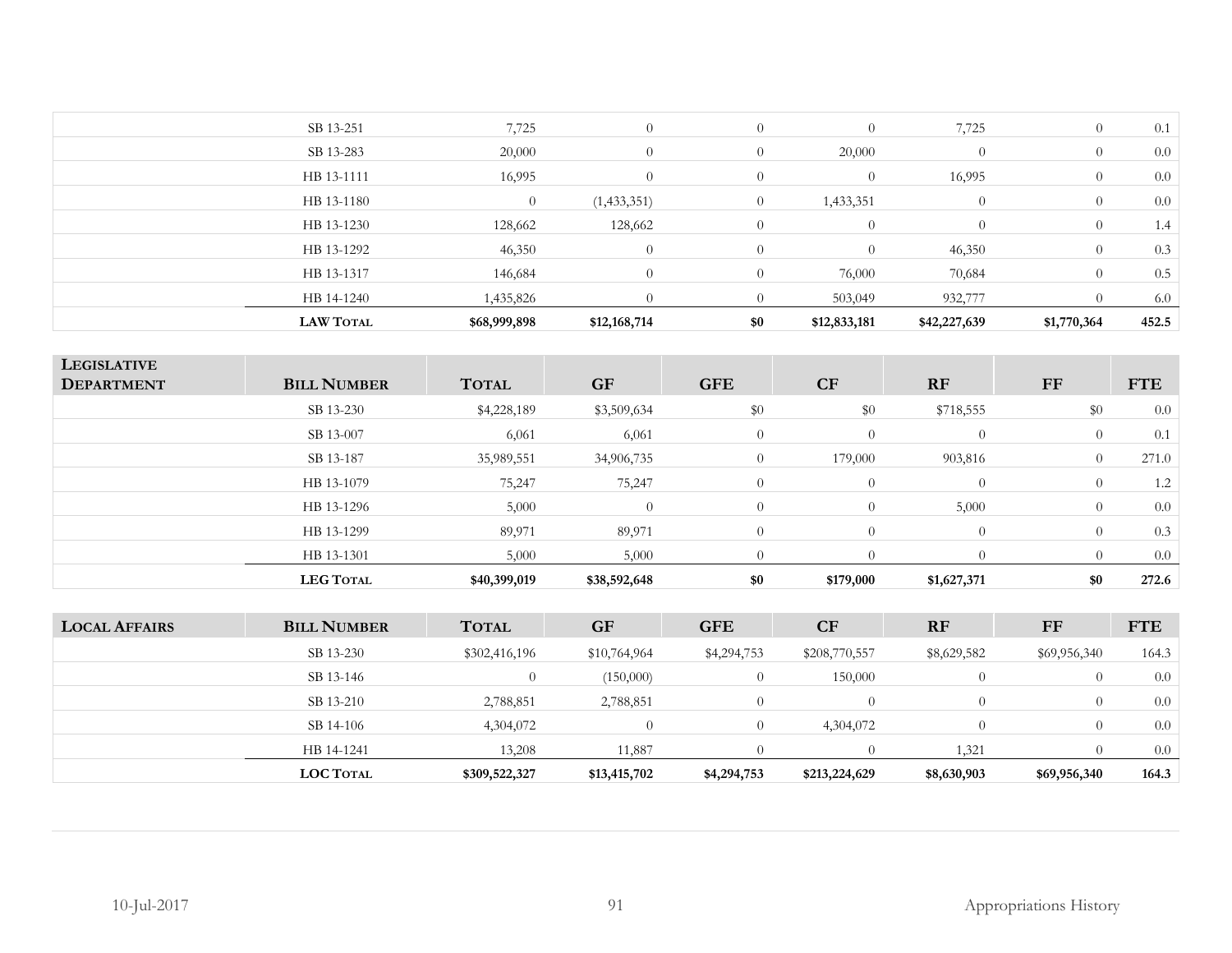| <b>MILITARY AND</b><br><b>VETERANS AFFAIRS</b> | <b>BILL NUMBER</b> | <b>TOTAL</b>  | <b>GF</b>   | <b>GFE</b> | $\cap$ F<br>u | <b>RF</b> | FF            | <b>FTE</b> |
|------------------------------------------------|--------------------|---------------|-------------|------------|---------------|-----------|---------------|------------|
|                                                | SB 13-230          | \$223,858,252 | \$7,378,715 | ፍበ         | \$1,239,695   | \$800,000 | \$214,439,842 | ,389.6     |
|                                                | <b>MIL TOTAL</b>   | \$223,858,252 | \$7,378,715 | \$0        | \$1,239,695   | \$800,000 | \$214,439,842 | 1,389.6    |

| <b>NATURAL RESOURCES</b> | <b>BILL NUMBER</b> | <b>TOTAL</b>  | <b>GF</b>    | <b>GFE</b>     | <b>CF</b>     | <b>RF</b>      | <b>FF</b>      | <b>FTE</b> |
|--------------------------|--------------------|---------------|--------------|----------------|---------------|----------------|----------------|------------|
|                          | SB 13-230          | \$241,007,024 | \$24,978,508 | \$0            | \$178,674,931 | \$8,774,311    | \$28,579,274   | 1,438.8    |
|                          | SB 13-181          | 32,340,000    | $\theta$     | $\overline{0}$ | 32,340,000    | $\overline{0}$ | $\theta$       | 0.0        |
|                          | SB 13-188          | 51,800        | $\theta$     | $\overline{0}$ | 51,800        | $\Omega$       | $\overline{0}$ | 0.0        |
|                          | SB 13-202          | 100,000       | $\theta$     | $\overline{0}$ | 100,000       | $\overline{0}$ | $\overline{0}$ | 0.0        |
|                          | HB 13-1278         | 10,417        | $\theta$     | $\overline{0}$ | 10,417        | $\overline{0}$ | $\theta$       | 0.0        |
|                          | HB 13-1283         | 4,000,000     | $\theta$     | $\overline{0}$ | 4,000,000     | $\Omega$       | $\theta$       | 0.0        |
|                          | HB 14-1242         | 167,163       | 148,205      | $\Omega$       | 55,799        | 4,011          | (40, 852)      | 0.3        |
|                          | <b>NAT TOTAL</b>   | \$277,676,404 | \$25,126,713 | \$0            | \$215,232,947 | \$8,778,322    | \$28,538,422   | 1,439.1    |

| <b>PERSONNEL</b> | <b>BILL NUMBER</b> | <b>TOTAL</b>  | <b>GF</b>    | <b>GFE</b>     | CF             | <b>RF</b>      | FF             | <b>FTE</b> |
|------------------|--------------------|---------------|--------------|----------------|----------------|----------------|----------------|------------|
|                  | SB 13-230          | \$172,942,077 | \$9,154,163  | \$0            | \$12,354,837   | \$151,433,077  | \$0            | 393.4      |
|                  | SB 13-200          | 12,122        | $\theta$     | $\overline{0}$ | $\theta$       | 12,122         | $\overline{0}$ | 0.0        |
|                  | SB 13-276          | 1,173,976     | $\theta$     | $\overline{0}$ | 1,173,976      | $\overline{0}$ | $\overline{0}$ | 0.0        |
|                  | SB 13-285          | 100,000       | $\theta$     | $\overline{0}$ | 100,000        | $\theta$       | $\theta$       | 0.0        |
|                  | HB 13-1286         | (58, 777)     | (58, 777)    | $\theta$       | $\overline{0}$ | $\theta$       | $\overline{0}$ | (0.8)      |
|                  | HB 13-1292         | 36,588        | 36,588       | $\overline{0}$ | $\overline{0}$ | $\theta$       | $\overline{0}$ | 0.0        |
|                  | SB 14-223          | 7,101,298     | 7,101,298    | $\overline{0}$ | $\overline{0}$ | $\theta$       | $\theta$       | 0.0        |
|                  | HB 14-1243         | 2,174,318     | 2,156,178    | $\theta$       | $\theta$       | 18,140         | $\overline{0}$ | 0.5        |
|                  | HB 14-1336         | 13,050,430    | 13,050,430   | $\overline{0}$ | $\theta$       | $\theta$       | $\overline{0}$ | 0.0        |
|                  | SB 15-157          | 100,000       | $\theta$     | $\overline{0}$ | 100,000        | $\theta$       | $\Omega$       | 0.0        |
|                  | PER TOTAL          | \$196,632,032 | \$31,439,880 | \$0            | \$13,728,813   | \$151,463,339  | \$0            | 393.1      |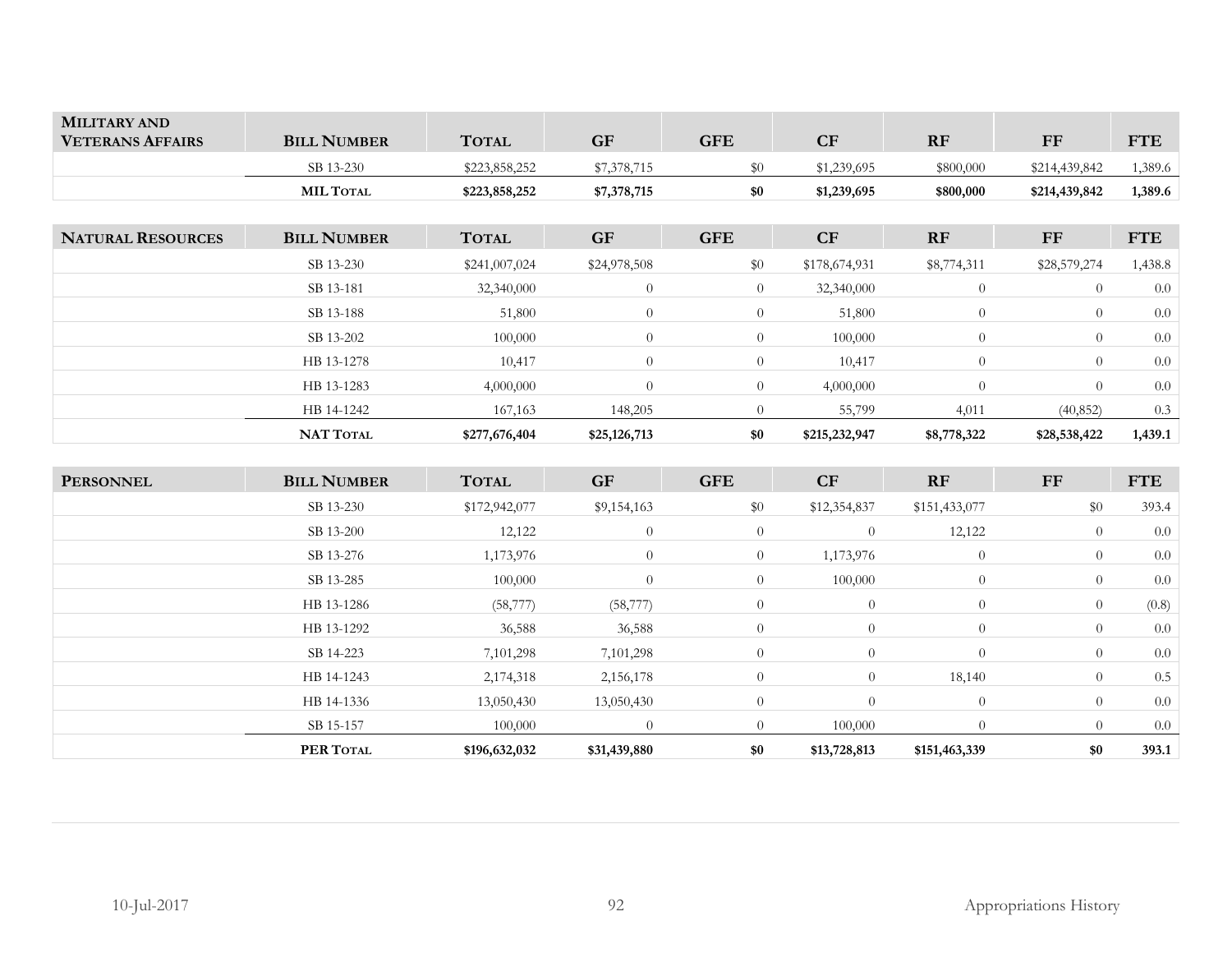| PUBLIC HEALTH AND<br><b>ENVIRONMENT</b> | <b>BILL NUMBER</b> | <b>TOTAL</b>   | GF             | <b>GFE</b>     | CF             | RF             | FF             | <b>FTE</b> |
|-----------------------------------------|--------------------|----------------|----------------|----------------|----------------|----------------|----------------|------------|
|                                         | SB 13-230          | \$527,884,495  | \$38,985,158   | \$438,300      | \$166,674,257  | \$29,677,710   | \$292,109,070  | 1,239.6    |
|                                         | SB 13-011          | 4,021          | $\theta$       | $\overline{0}$ | 4,021          | $\overline{0}$ | $\theta$       | 0.1        |
|                                         | SB 13-050          | 204,593        | $\theta$       | $\overline{0}$ | 204,593        | $\overline{0}$ | $\theta$       | 0.0        |
|                                         | SB 13-219          | 61,491         | $\overline{0}$ | $\overline{0}$ | 61,491         | $\overline{0}$ | $\overline{0}$ | $0.5\,$    |
|                                         | SB 13-222          | 68,054         | 68,054         | $\overline{0}$ | $\theta$       | $\overline{0}$ | $\overline{0}$ | 1.0        |
|                                         | SB 13-225          | 41,402         | 41,402         | $\overline{0}$ | $\overline{0}$ | $\overline{0}$ | $\overline{0}$ | 0.6        |
|                                         | SB 13-232          | $\theta$       | $\theta$       | $\overline{0}$ | $\overline{0}$ | $\overline{0}$ | $\overline{0}$ | 0.0        |
|                                         | SB 13-255          | 456,966        | 456,966        | $\overline{0}$ | $\theta$       | $\overline{0}$ | $\overline{0}$ | 4.0        |
|                                         | SB 13-283          | 307,542        | $\theta$       | $\overline{0}$ | 307,542        | $\overline{0}$ | $\overline{0}$ | 4.0        |
|                                         | HB 13-1117         | (19, 904, 563) | (1,453,849)    | $\overline{0}$ | (17,602,514)   | $\overline{0}$ | (848,200)      | (7.5)      |
|                                         | HB 13-1191         | 15,000,000     | 15,000,000     | $\overline{0}$ | $\overline{0}$ | $\overline{0}$ | $\theta$       | 0.0        |
|                                         | HB 13-1239         | (133, 284)     | (133, 284)     | $\overline{0}$ | $\theta$       | $\overline{0}$ | $\overline{0}$ | (2.0)      |
|                                         | HB 13-1317         | 87,615         | $\Omega$       | $\overline{0}$ | 87,615         | $\overline{0}$ | $\overline{0}$ | $1.0\,$    |
|                                         | HB 14-1244         | 2,969,033      | 724,694        | $\overline{0}$ | 2,263,364      | (32, 025)      | 13,000         | (2.0)      |
|                                         | SB 15-158          | $\Omega$       | $\Omega$       | $\Omega$       | 650,349        | $\Omega$       | (650, 349)     | 0.0        |
|                                         | PBH TOTAL          | \$527,047,365  | \$53,689,141   | \$438,300      | \$152,650,718  | \$29,645,685   | \$290,623,521  | 1,239.3    |

| <b>PUBLIC SAFETY</b> | <b>BILL NUMBER</b> | <b>TOTAL</b>  | <b>GF</b>      | <b>GFE</b>     | CF             | RF             | FF             | <b>FTE</b> |
|----------------------|--------------------|---------------|----------------|----------------|----------------|----------------|----------------|------------|
|                      | SB 13-230          | \$332,885,649 | \$90,128,524   | \$0            | \$161,806,324  | \$25,776,057   | \$55,174,744   | 1,575.1    |
|                      | SB 13-007          | 255,443       | 255,443        | $\overline{0}$ | $\overline{0}$ | $\overline{0}$ | $\theta$       | 2.5        |
|                      | SB 13-083          | 4,635         | $\theta$       | $\overline{0}$ | $\overline{0}$ | $\overline{0}$ | 4,635          | 0.0        |
|                      | SB 13-123          | 184,902       | 15,000         | $\overline{0}$ | 169,902        | $\overline{0}$ | $\overline{0}$ | 3.0        |
|                      | SB 13-138          | 68,398        | 68,398         | $\overline{0}$ | $\overline{0}$ | $\overline{0}$ | $\overline{0}$ | 1.0        |
|                      | SB 13-283          | 154,034       | $\overline{0}$ | $\overline{0}$ | 154,034        | $\overline{0}$ | $\overline{0}$ | 0.0        |
|                      | HB 13-1020         | 6,351,002     | 6,351,002      | $\overline{0}$ | $\overline{0}$ | $\overline{0}$ | $\overline{0}$ | 0.0        |
|                      | HB 13-1031         | 260,114       | 260,114        | $\overline{0}$ | $\theta$       | $\overline{0}$ | $\overline{0}$ | 2.8        |
|                      | HB 13-1129         | 739,591       | 739,591        | $\overline{0}$ | $\overline{0}$ | $\overline{0}$ | $\overline{0}$ | 6.0        |
|                      | HB 13-1163         | 167,067       | 167,067        | $\overline{0}$ | $\theta$       | $\overline{0}$ | $\theta$       | 0.2        |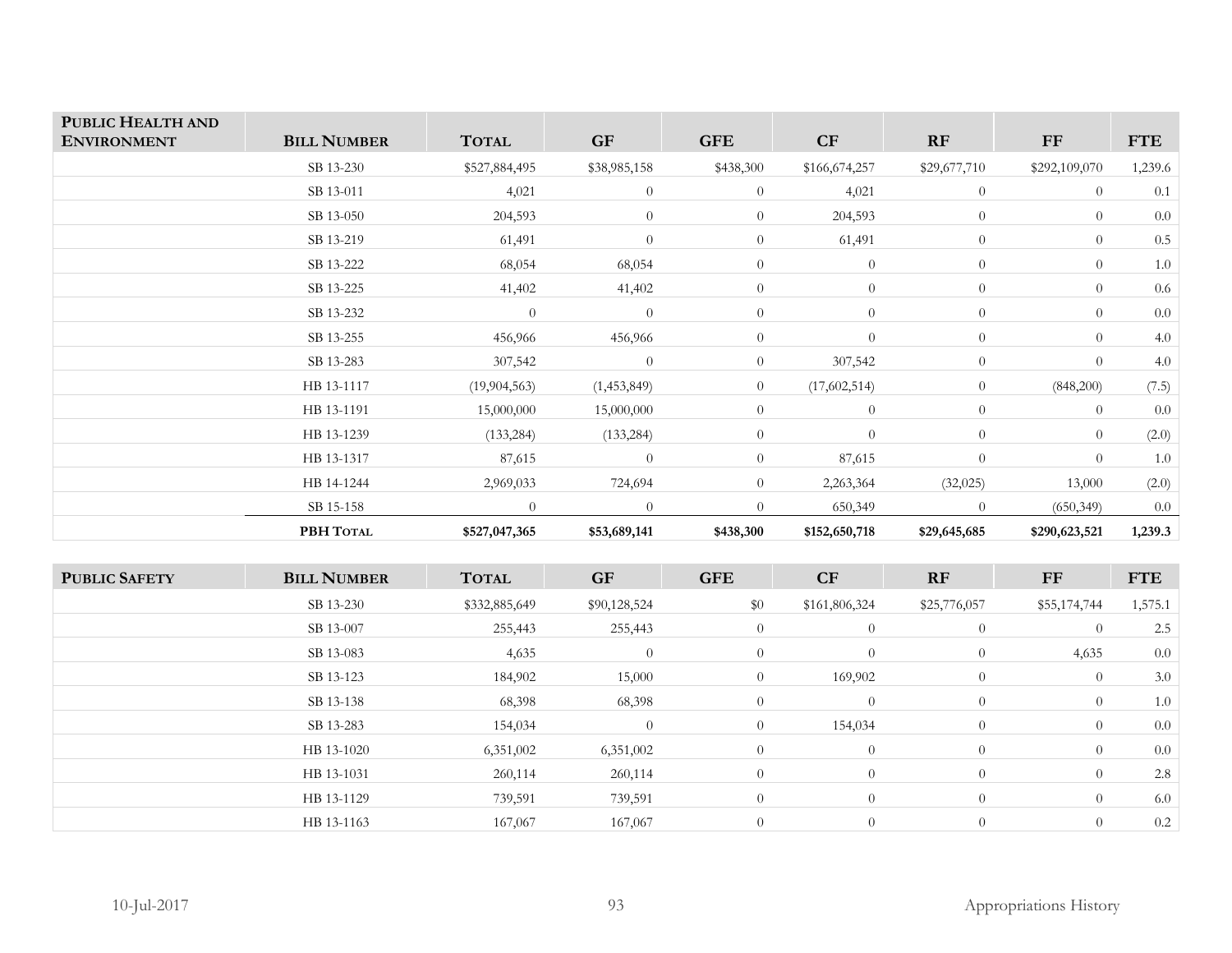| PBS TOTAL  | \$417,172,827 | \$168,464,555 | \$0            | \$166,495,597 | \$26,975,529   | \$55,237,146   | 1,618.2 |
|------------|---------------|---------------|----------------|---------------|----------------|----------------|---------|
| HB 14-1336 | 776,830       | (223, 170)    |                | $\theta$      | 1,000,000      |                | 0.0     |
| HB 14-1245 | 73,272,230    | 71,253,722    | $\theta$       | 1,761,269     | 199,472        | 57,767         | 2.1     |
| HB 14-1170 | 37,500        | 37,500        | $\overline{0}$ | $\theta$      | $\Omega$       | $\theta$       | 0.0     |
| HB 13-1317 | 155,760       | $\bigcap$     | $\overline{0}$ | 155,760       | $\overline{0}$ | $\theta$       | 0.7     |
| HB 13-1241 | 434,720       | 434,720       | $\overline{0}$ | $\theta$      | $\overline{0}$ | $\theta$       | 0.0     |
| HB 13-1229 | 1,415,932     | $\Omega$      | $\overline{0}$ | 1,415,932     | $\overline{0}$ | $\theta$       | 24.7    |
| HB 13-1228 | $\theta$      | (1,032,376)   | $\overline{0}$ | 1,032,376     | $\overline{0}$ | $\overline{0}$ | $0.0\,$ |
| HB 13-1195 | 9,020         | 9,020         | $\overline{0}$ | $\theta$      | $\overline{0}$ | $\overline{0}$ | 0.1     |
|            |               |               |                |               |                |                |         |

| <b>REGULATORY</b> |                    |              |                |                |              |                |                |            |
|-------------------|--------------------|--------------|----------------|----------------|--------------|----------------|----------------|------------|
| <b>AGENCIES</b>   | <b>BILL NUMBER</b> | <b>TOTAL</b> | GF             | <b>GFE</b>     | CF           | RF             | FF             | <b>FTE</b> |
|                   | SB 13-230          | \$80,850,194 | \$1,703,494    | \$0            | \$73,318,346 | \$4,504,371    | \$1,323,983    | 559.9      |
|                   | SB 13-014          | 8,318        | $\theta$       | $\overline{0}$ | 8,318        | $\theta$       | $\overline{0}$ | $0.0\,$    |
|                   | SB 13-026          | 146,353      | $\theta$       | $\overline{0}$ | 146,353      | $\theta$       | $\overline{0}$ | $2.0\,$    |
|                   | SB 13-039          | 58,966       | $\theta$       | $\overline{0}$ | 58,966       | $\theta$       | $\overline{0}$ | $0.6\,$    |
|                   | SB 13-125          | (2,400)      | $\theta$       | $\overline{0}$ | (2,400)      | $\overline{0}$ | $\overline{0}$ | $0.0\,$    |
|                   | SB 13-151          | 149,691      | $\theta$       | $\overline{0}$ | 149,691      | $\theta$       | $\overline{0}$ | 1.9        |
|                   | SB 13-162          | 259,175      | $\theta$       | $\overline{0}$ | 259,175      | $\theta$       | $\overline{0}$ | 3.6        |
|                   | SB 13-172          | 5,021        | $\theta$       | $\overline{0}$ | 5,021        | $\theta$       | $\overline{0}$ | 0.0        |
|                   | SB 13-180          | 37,737       | $\theta$       | $\overline{0}$ | 37,737       | $\theta$       | $\overline{0}$ | $0.2\,$    |
|                   | SB 13-189          | 5,000        | $\theta$       | $\overline{0}$ | 5,000        | $\theta$       | $\overline{0}$ | $0.0\,$    |
|                   | SB 13-194          | (725, 548)   | $\overline{0}$ | $\overline{0}$ | (725, 548)   | $\theta$       | $\overline{0}$ | $0.0\,$    |
|                   | SB 13-204          | 2,100        | $\theta$       | $\overline{0}$ | 2,100        | $\overline{0}$ | $\overline{0}$ | $0.0\,$    |
|                   | SB 13-207          | 10,020       | $\theta$       | $\overline{0}$ | 10,020       | $\theta$       | $\overline{0}$ | $0.0\,$    |
|                   | SB 13-221          | 275,046      | $\theta$       | $\overline{0}$ | 275,046      | $\overline{0}$ | $\overline{0}$ | $3.5\,$    |
|                   | SB 13-238          | 5,794        | $\theta$       | $\overline{0}$ | 5,794        | $\overline{0}$ | $\overline{0}$ | $0.0\,$    |
|                   | SB 13-277          | 8,756        | $\theta$       | $\overline{0}$ | 8,756        | $\theta$       | $\overline{0}$ | 0.1        |
|                   | HB 13-1111         | 90,489       | $\theta$       | $\overline{0}$ | 90,489       | $\overline{0}$ | $\overline{0}$ | 0.9        |
|                   | <b>REG TOTAL</b>   | \$81,184,712 | \$1,703,494    | \$0            | \$73,652,864 | \$4,504,371    | \$1,323,983    | 572.7      |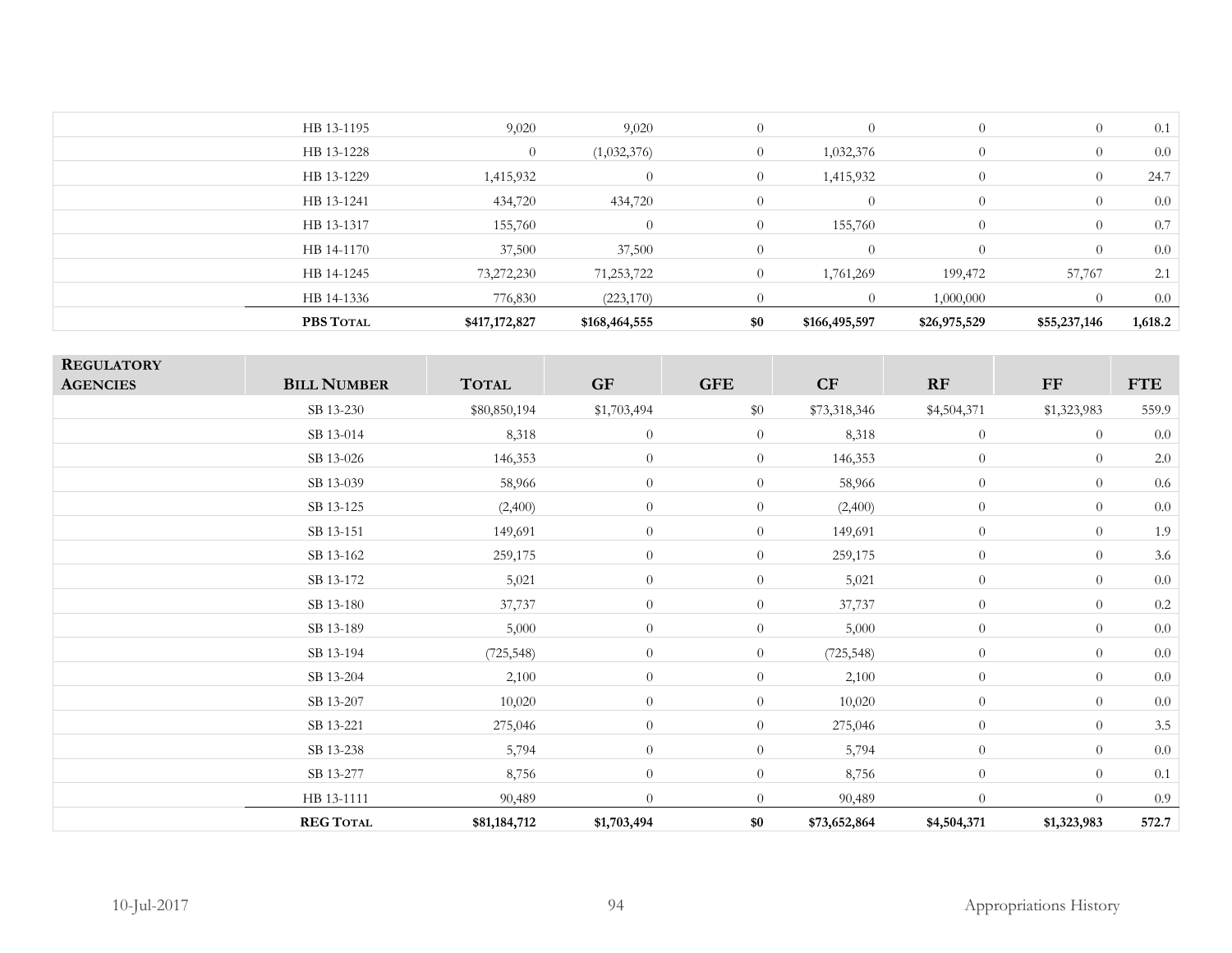| <b>REVENUE</b> | <b>BILL NUMBER</b> | <b>TOTAL</b>  | GF               | <b>GFE</b>       | CF             | RF               | $\bf FF$       | ${\rm FTE}$ |
|----------------|--------------------|---------------|------------------|------------------|----------------|------------------|----------------|-------------|
|                | SB 13-230          | \$299,057,894 | \$76,836,412     | $\$0$            | \$216,328,381  | \$5,068,713      | \$824,388      | 1,237.6     |
|                | SB 13-001          | 60,000        | 60,000           | $\overline{0}$   | $\overline{0}$ | $\boldsymbol{0}$ | $\overline{0}$ | $0.0\,$     |
|                | SB 13-004          | 4,588         | $\theta$         | $\overline{0}$   | 4,588          | $\overline{0}$   | $\overline{0}$ | $0.0\,$     |
|                | SB 13-060          | 3,605         | $\theta$         | $\overline{0}$   | 3,605          | $\overline{0}$   | $\theta$       | $0.0\,$     |
|                | SB 13-120          | 3,315         | $\boldsymbol{0}$ | $\theta$         | 3,315          | $\boldsymbol{0}$ | $\theta$       | $0.0\,$     |
|                | SB 13-170          | 16,000        | 16,000           | $\overline{0}$   | $\overline{0}$ | $\theta$         | $\theta$       | $0.0\,$     |
|                | SB 13-221          | 48,000        | 48,000           | $\overline{0}$   | $\overline{0}$ | $\overline{0}$   | $\theta$       | $0.0\,$     |
|                | SB 13-224          | 8,892         | $\boldsymbol{0}$ | $\theta$         | 8,892          | $\boldsymbol{0}$ | $\theta$       | $0.0\,$     |
|                | SB 13-251          | 436,292       | 436,292          | $\boldsymbol{0}$ | $\overline{0}$ | $\boldsymbol{0}$ | $\theta$       | $0.0\,$     |
|                | SB 13-280          | 25,900        | $\theta$         | $\overline{0}$   | 25,900         | $\overline{0}$   | $\theta$       | $0.0\,$     |
|                | HB 13-1011         | 5,000         | $\boldsymbol{0}$ | $\overline{0}$   | 5,000          | $\theta$         | $\theta$       | $0.0\,$     |
|                | HB 13-1022         | 5,000         | $\overline{0}$   | $\overline{0}$   | 5,000          | $\theta$         | $\overline{0}$ | 0.0         |
|                | HB 13-1042         | 280,000       | 280,000          | $\boldsymbol{0}$ | $\overline{0}$ | $\theta$         | $\theta$       | $0.0\,$     |
|                | HB 13-1071         | 193,489       | $\boldsymbol{0}$ | $\overline{0}$   | 193,489        | $\theta$         | $\theta$       | $0.0\,$     |
|                | HB 13-1110         | 254,096       | $\boldsymbol{0}$ | $\overline{0}$   | 254,096        | $\overline{0}$   | $\theta$       | $0.0\,$     |
|                | HB 13-1119         | 72,800        | $\boldsymbol{0}$ | $\overline{0}$   | 72,800         | $\overline{0}$   | $\theta$       | $0.0\,$     |
|                | HB 13-1135         | 86,672        | $\boldsymbol{0}$ | $\overline{0}$   | 86,672         | $\overline{0}$   | $\theta$       | $0.0\,$     |
|                | HB 13-1142         | 1,600         | 1,600            | $\overline{0}$   | $\theta$       | $\overline{0}$   | $\theta$       | $0.0\,$     |
|                | HB 13-1153         | 98,411        | 98,411           | $\overline{0}$   | $\theta$       | $\overline{0}$   | $\theta$       | $0.4\,$     |
|                | HB 13-1240         | 126,834       | $\theta$         | $\overline{0}$   | 126,834        | $\overline{0}$   | $\theta$       | $1.0\,$     |
|                | HB 13-1288         | 80,089        | 80,089           | $\overline{0}$   | $\overline{0}$ | $\overline{0}$   | $\theta$       | $0.0\,$     |
|                | HB 13-1317         | 1,227,026     | $\theta$         | $\overline{0}$   | 1,227,026      | $\boldsymbol{0}$ | $\theta$       | $2.7\,$     |
|                | HB 13-1318         | 4,246,090     | $\boldsymbol{0}$ | $\overline{0}$   | 4,246,090      | $\theta$         | $\theta$       | $11.5\,$    |
|                | SB 14-129          | 4,120         | $\boldsymbol{0}$ | $\overline{0}$   | 4,120          | $\overline{0}$   | $\theta$       | $0.0\,$     |
|                | SB 14-161          | 30,000        | 30,000           | $\boldsymbol{0}$ | $\theta$       | $\overline{0}$   | $\theta$       | $0.0\,$     |
|                | HB 14-1178         | 31,000        | 31,000           | $\boldsymbol{0}$ | $\overline{0}$ | $\theta$         | $\theta$       | $0.0\,$     |
|                | HB 14-1246         | 2,913,431     | 2,909,431        | $\overline{0}$   | 4,000          | $\overline{0}$   | $\theta$       | $0.0\,$     |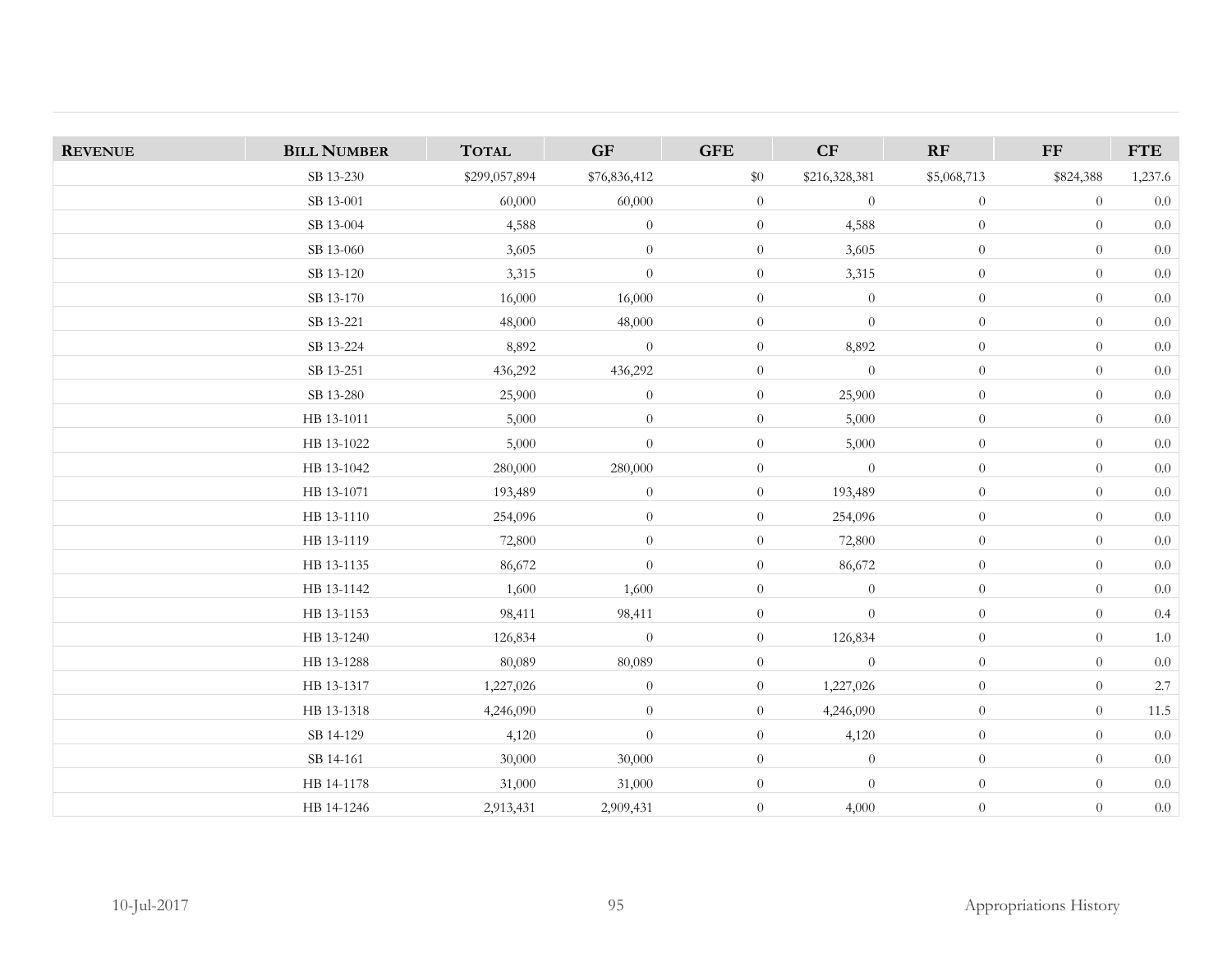|                          | HB 14-1336         | (1,840,000)     | (280,000)      | $\overline{0}$   | (1,560,000)    | $\overline{0}$ | $\Omega$       | 0.0        |
|--------------------------|--------------------|-----------------|----------------|------------------|----------------|----------------|----------------|------------|
|                          | <b>REV TOTAL</b>   | \$307,480,144   | \$80,547,235   | \$0              | \$221,039,808  | \$5,068,713    | \$824,388      | 1,253.2    |
|                          |                    |                 |                |                  |                |                |                |            |
| <b>STATE</b>             | <b>BILL NUMBER</b> | <b>TOTAL</b>    | <b>GF</b>      | <b>GFE</b>       | CF             | RF             | $\bf FF$       | <b>FTE</b> |
|                          | SB 13-230          | \$21,372,884    | $\$0$          | \$0              | \$21,372,884   | $\$0$          | \$0            | 135.0      |
|                          | HB 13-1101         | 25,160          | $\theta$       | $\overline{0}$   | 25,160         | $\overline{0}$ | $\theta$       | 0.0        |
|                          | HB 13-1135         | 26,640          | $\overline{0}$ | $\overline{0}$   | 26,640         | $\overline{0}$ | $\theta$       | $0.0\,$    |
|                          | HB 13-1138         | 91,760          | $\theta$       | $\overline{0}$   | 91,760         | $\overline{0}$ | $\theta$       | $0.0\,$    |
|                          | HB 13-1167         | 74,592          | $\overline{0}$ | $\boldsymbol{0}$ | 74,592         | $\overline{0}$ | $\theta$       | $0.0\,$    |
|                          | HB 13-1303         | 1,317,181       | $\theta$       | $\overline{0}$   | 1,317,181      | $\overline{0}$ | $\theta$       | 4.0        |
|                          | HB 14-1247         | 498,644         | $\overline{0}$ | $\overline{0}$   | 498,644        | $\overline{0}$ | $\theta$       | $0.0\,$    |
|                          | STA TOTAL          | \$23,406,861    | \$0            | \$0              | \$23,406,861   | \$0            | \$0            | 139.0      |
|                          |                    |                 |                |                  |                |                |                |            |
| <b>TRANSPORTATION</b>    | <b>BILL NUMBER</b> | <b>TOTAL</b>    | <b>GF</b>      | <b>GFE</b>       | CF             | RF             | ${\bf FF}$     | <b>FTE</b> |
|                          | SB 13-230          | \$1,267,747,364 | $\$0$          | \$0              | \$759,829,076  | \$19,775,304   | \$488,142,984  | 3,317.5    |
|                          | <b>TRA TOTAL</b>   | \$1,267,747,364 | \$0            | \$0              | \$759,829,076  | \$19,775,304   | \$488,142,984  | 3,317.5    |
|                          |                    |                 |                |                  |                |                |                |            |
| <b>TREASURY</b>          | <b>BILL NUMBER</b> | <b>TOTAL</b>    | <b>GF</b>      | <b>GFE</b>       | CF             | RF             | ${\rm FF}$     | <b>FTE</b> |
|                          | SB 13-230          | \$495,535,754   | \$116,171,325  | \$15,321,079     | \$364,043,350  | \$0            | \$0            | 31.9       |
|                          | SB 13-234          | (25, 321, 079)  | (10,000,000)   | (15,321,079)     | $\overline{0}$ | $\theta$       | $\theta$       | $0.0\,$    |
|                          | HB 13-1115         | (36, 511, 694)  | $\overline{0}$ | $\overline{0}$   | (36,511,694)   | $\overline{0}$ | $\theta$       | 0.0        |
|                          | HB 14-1248         | 6,567           | (113,201)      | $\overline{0}$   | 119,768        | $\overline{0}$ | $\theta$       | 0.0        |
|                          | <b>TRE TOTAL</b>   | \$433,709,548   | \$106,058,124  | \$0              | \$327,651,424  | \$0            | \$0            | 31.9       |
|                          |                    |                 |                |                  |                |                |                |            |
| <b>CONTROLLED</b>        |                    |                 |                |                  |                |                |                |            |
| <b>MAINTENANCE TRUST</b> | <b>BILL NUMBER</b> | <b>TOTAL</b>    | <b>GF</b>      | <b>GFE</b>       | CF             | RF             | $\bf FF$       | <b>FTE</b> |
| <b>FUND</b>              |                    |                 |                |                  |                |                |                |            |
|                          | SB 13-230          | \$48,000,000    | \$23,000,000   | \$0              | $\$0$          | \$0            | \$25,000,000   | 0.0        |
|                          | HB 14-1249         | 78,000,000      | 78,000,000     | $\overline{0}$   | $\overline{0}$ | $\overline{0}$ | $\overline{0}$ | 0.0        |
|                          | <b>COP TOTAL</b>   | \$126,000,000   | \$101,000,000  | \$0              | $\$0$          | \$0            | \$25,000,000   | $0.0\,$    |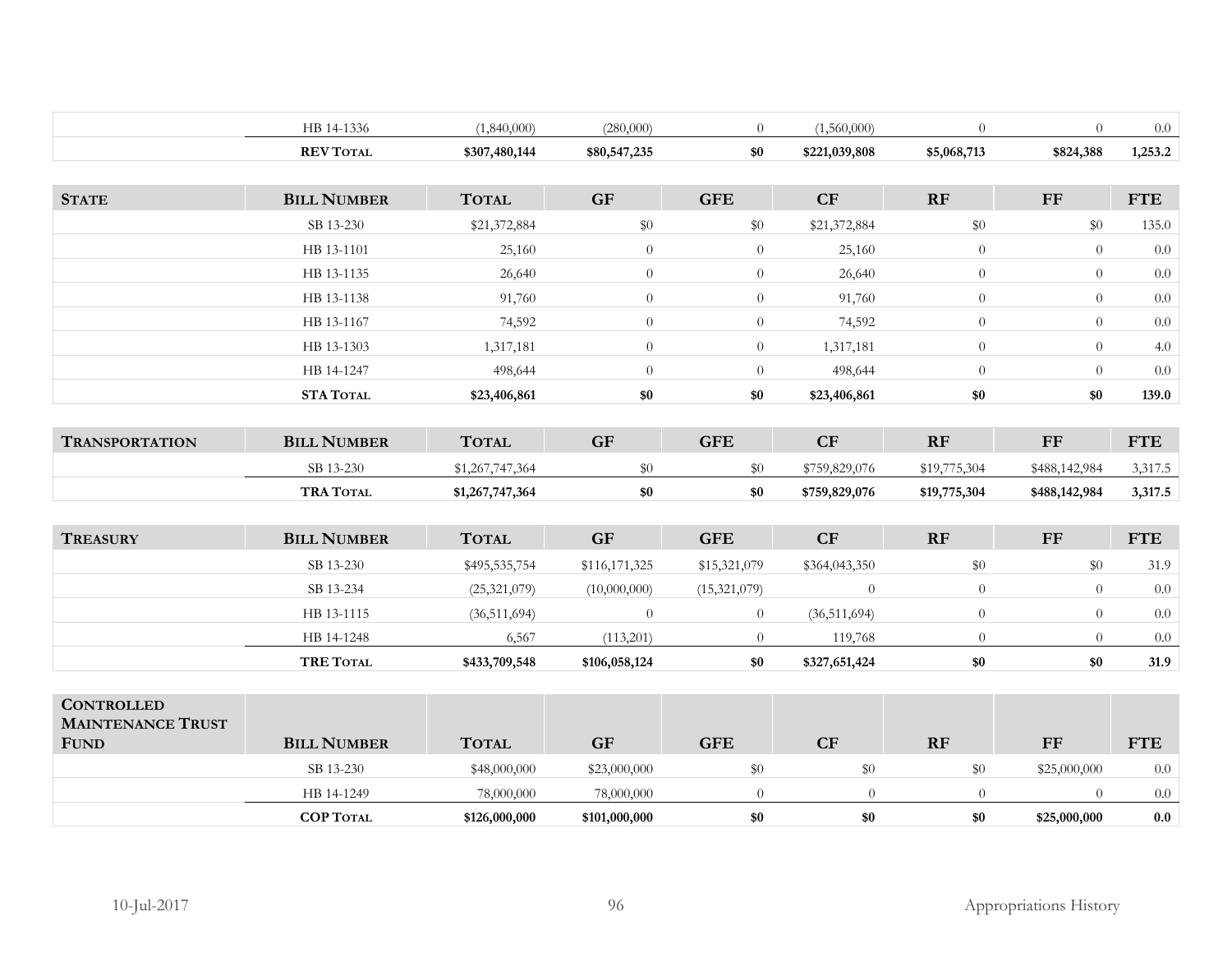| <b>TOTAL</b>       |                    | \$22,840,377,660 | \$6,337,492,370 | \$2,041,055,836 | \$6,668,223,728 | \$1,654,286,042 | \$6,139,319,684 | 53,684.2   |
|--------------------|--------------------|------------------|-----------------|-----------------|-----------------|-----------------|-----------------|------------|
|                    |                    |                  |                 |                 |                 |                 |                 |            |
| FY 2014-15         |                    |                  |                 |                 |                 |                 |                 |            |
| <b>AGRICULTURE</b> | <b>BILL NUMBER</b> | <b>TOTAL</b>     | <b>GF</b>       | <b>GFE</b>      | CF              | RF              | $\bf FF$        | <b>FTE</b> |
|                    | HB 14-1336         | \$44,184,405     | \$9,311,389     | \$0             | \$29,141,578    | \$1,629,526     | \$4,101,912     | 274.1      |
|                    | SB 15-143          | 22,516           | 6,547           | $\overline{0}$  | 14,220          | $\theta$        | 1,749           | $0.0\,$    |
|                    | <b>AGR TOTAL</b>   | \$44,206,921     | \$9,317,936     | \$0             | \$29,155,798    | \$1,629,526     | \$4,103,661     | 274.1      |
|                    |                    |                  |                 |                 |                 |                 |                 |            |
| <b>CORRECTIONS</b> | <b>BILL NUMBER</b> | <b>TOTAL</b>     | <b>GF</b>       | <b>GFE</b>      | CF              | RF              | $\mathbf{F}$    | <b>FTE</b> |
|                    | HB 14-1336         | \$798,310,521    | \$710,711,718   | \$0             | \$39,979,286    | \$46,380,247    | \$1,239,270     | 6,116.3    |
|                    | SB 10-128          | 4,482            | 4,482           | $\overline{0}$  | $\overline{0}$  | $\theta$        | $\theta$        | $0.0\,$    |
|                    | HB 10-1081         | 28,800           | 28,800          | $\overline{0}$  | $\theta$        | $\overline{0}$  | $\theta$        | $0.0\,$    |
|                    | HB 13-1154         | 124,063          | 124,063         | $\overline{0}$  | $\theta$        | $\theta$        | $\overline{0}$  | $0.0\,$    |
|                    | HB 13-1318         | 20,816           | 20,816          | $\overline{0}$  | $\theta$        | $\overline{0}$  | $\overline{0}$  | $0.0\,$    |
|                    | HB 13-1325         | 20,816           | 20,816          | $\overline{0}$  | $\overline{0}$  | $\overline{0}$  | $\theta$        | $0.0\,$    |
|                    | SB 14-064          | 1,565,025        | 1,565,025       | $\overline{0}$  | $\theta$        | $\overline{0}$  | $\overline{0}$  | 24.0       |
|                    | HB 14-1355         | 7,953,877        | 7,953,877       | $\theta$        | $\theta$        | $\overline{0}$  | $\theta$        | 71.9       |
|                    | SB 15-144          | 597,372          | 472,435         | $\overline{0}$  | 117,694         | 22,645          | (15, 402)       | (3.0)      |
|                    | <b>COR TOTAL</b>   | \$808,625,772    | \$720,902,032   | \$0             | \$40,096,980    | \$46,402,892    | \$1,223,868     | 6,209.2    |
|                    |                    |                  |                 |                 |                 |                 |                 |            |
| <b>EDUCATION</b>   | <b>BILL NUMBER</b> | <b>TOTAL</b>     | <b>GF</b>       | <b>GFE</b>      | CF              | RF              | ${\rm FF}$      | <b>FTE</b> |
|                    | HB 14-1336         | \$4,983,060,379  | \$2,644,847,830 | \$710,835,957   | \$960,419,839   | \$30,693,725    | \$636,263,028   | 574.8      |
|                    | HB 16-1405         | \$836,508        | $\$0$           | $\$0$           | \$836,508       | \$0             | \$0             | $0.0\,$    |
|                    | SB 14-075          | 68,921           | 68,921          | $\overline{0}$  | $\overline{0}$  | $\overline{0}$  | $\overline{0}$  | $0.0\,$    |
|                    | SB 14-124          | 4,000,000        | $\overline{0}$  | $\overline{0}$  | 2,000,000       | 2,000,000       | $\theta$        | $1.2\,$    |
|                    | SB 14-150          | 5,000,000        | $\theta$        | $\overline{0}$  | 5,000,000       | $\overline{0}$  | $\theta$        | $1.0\,$    |
|                    | SB 14-215          | 2,500,000        | $\theta$        | $\overline{0}$  | 2,500,000       | $\theta$        | $\theta$        | $1.0\,$    |
|                    | HB 14-1085         | 1,920,000        | 960,000         | $\overline{0}$  | $\overline{0}$  | 960,000         | $\theta$        | $1.0\,$    |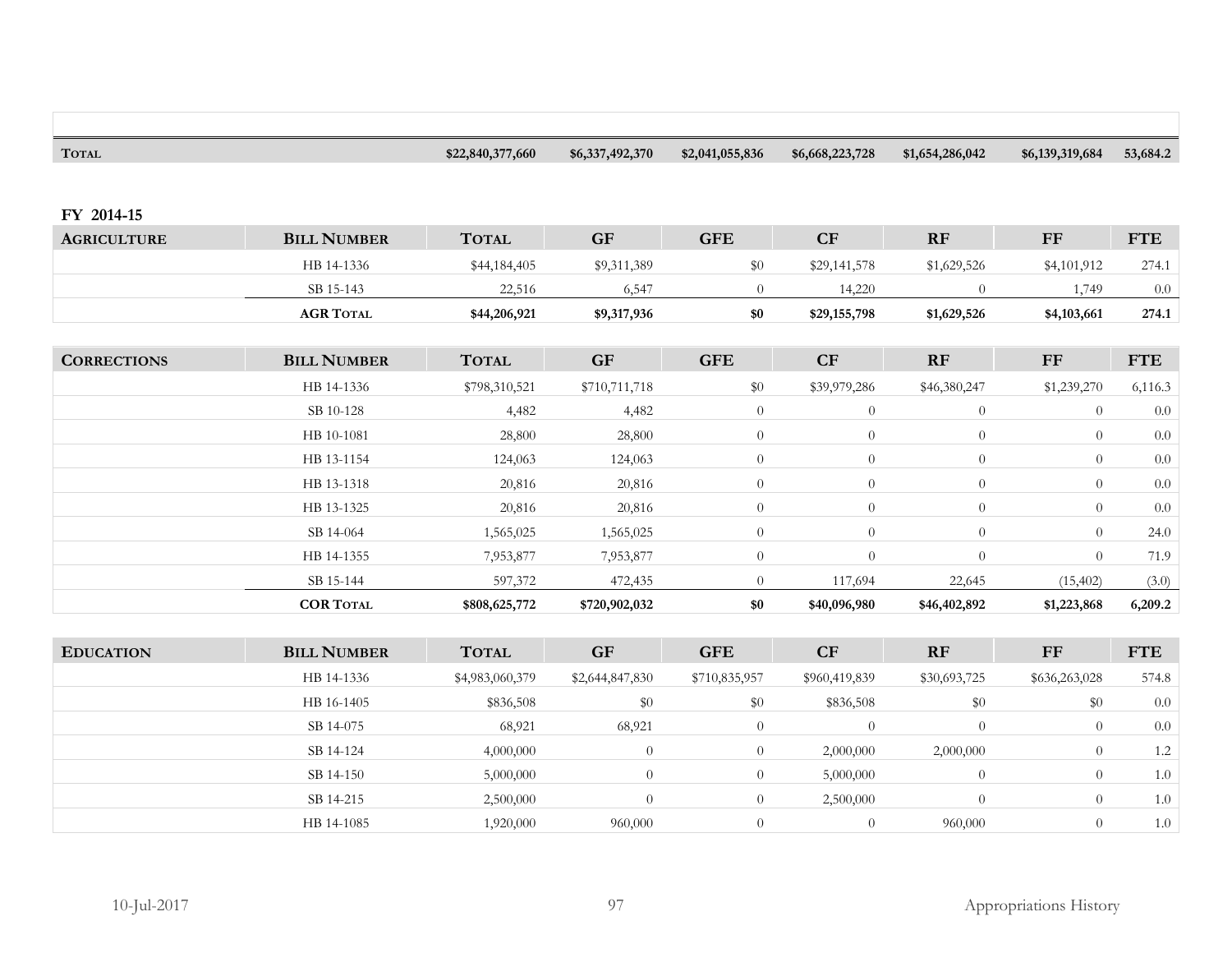| <b>EDU TOTAL</b> | \$5,249,198,644 | \$2,544,837,530 | \$813,135,957  | \$1,193,772,119 | \$61,142,113   | \$636,310,925  | 582.0   |
|------------------|-----------------|-----------------|----------------|-----------------|----------------|----------------|---------|
| SB 15-235        | 141,471         | 141,471         | $\Omega$       | $\overline{0}$  | $\Omega$       | $\Omega$       | 0.0     |
| SB 15-234        | (141, 471)      | (102, 441, 471) | 102,300,000    | $\overline{0}$  | $\theta$       | $\overline{0}$ | $0.0\,$ |
| SB 15-166        | (2,897,428)     | $\theta$        | $\overline{0}$ | (2,897,428)     | $\theta$       | $\overline{0}$ | 0.0     |
| SB 15-145        | 59,758          | 77,683          | $\overline{0}$ | (54,210)        | (11,612)       | 47,897         | 0.0     |
| HB 14-1382       | 47,659          | 47,659          | $\overline{0}$ | $\overline{0}$  | $\theta$       | $\overline{0}$ | 0.0     |
| HB 14-1376       | 144,216         | 144,216         | $\overline{0}$ | $\overline{0}$  | $\overline{0}$ | $\overline{0}$ | $0.2\,$ |
| HB 14-1326       | 7,000           | 7,000           | $\overline{0}$ | $\overline{0}$  | $\theta$       | $\overline{0}$ | 0.0     |
| HB 14-1298       | 72,000,495      | $\theta$        | $\overline{0}$ | 44,500,495      | 27,500,000     | $\theta$       | $1.2\,$ |
| HB 14-1292       | 179,052,176     | $\theta$        | $\overline{0}$ | 179,052,176     | $\overline{0}$ | $\overline{0}$ | 0.0     |
| HB 14-1276       | 250,000         | $\theta$        | $\overline{0}$ | 250,000         | $\theta$       | $\overline{0}$ | 0.3     |
| HB 14-1202       | 142,750         | 142,750         | $\theta$       | $\theta$        | $\theta$       | $\theta$       | 0.0     |
| HB 14-1175       | 50,000          | 50,000          | $\overline{0}$ | $\overline{0}$  | $\theta$       | $\overline{0}$ | 0.0     |
| HB 14-1156       | 791,471         | 791,471         | $\overline{0}$ | $\overline{0}$  | $\overline{0}$ | $\overline{0}$ | 0.0     |
| HB 14-1118       | 261,561         | $\overline{0}$  | $\overline{0}$ | 261,561         | $\theta$       | $\overline{0}$ | 0.3     |
| HB 14-1102       | 1,903,178       | $\overline{0}$  | $\overline{0}$ | 1,903,178       | $\theta$       | $\overline{0}$ | 1.0     |
|                  |                 |                 |                |                 |                |                |         |

| <b>GOVERNOR</b> | <b>BILL NUMBER</b> | <b>TOTAL</b>  | <b>GF</b>      | <b>GFE</b>     | CF             | RF            | FF             | <b>FTE</b> |
|-----------------|--------------------|---------------|----------------|----------------|----------------|---------------|----------------|------------|
|                 | HB 14-1336         | \$276,156,502 | \$31,523,647   | \$0            | \$41,178,760   | \$197,025,868 | \$6,428,227    | 1,068.6    |
|                 | SB 14-005          | 16,480        | $\theta$       | $\overline{0}$ | $\overline{0}$ | 16,480        | $\overline{0}$ | 0.0        |
|                 | SB 14-012          | 13,764        | $\theta$       | $\overline{0}$ | $\overline{0}$ | 13,764        | $\overline{0}$ | 0.0        |
|                 | SB 14-014          | 4,092         | $\overline{0}$ | $\overline{0}$ | $\overline{0}$ | 4,092         | $\overline{0}$ | 0.0        |
|                 | SB 14-030          | 824           | $\theta$       | $\overline{0}$ | $\theta$       | 824           | $\overline{0}$ | 0.0        |
|                 | SB 14-036          | 4,120         | $\overline{0}$ | $\overline{0}$ | $\overline{0}$ | 4,120         | $\overline{0}$ | 0.0        |
|                 | SB 14-041          | 4,120         | $\overline{0}$ | $\overline{0}$ | $\overline{0}$ | 4,120         | $\overline{0}$ | 0.0        |
|                 | SB 14-075          | 104,030       | $\theta$       | $\overline{0}$ | $\overline{0}$ | 104,030       | $\overline{0}$ | 0.0        |
|                 | SB 14-087          | 43,260        | $\overline{0}$ | $\overline{0}$ | $\overline{0}$ | 43,260        | $\overline{0}$ | 0.0        |
|                 | SB 14-130          | 6,203         | $\theta$       | $\overline{0}$ | $\overline{0}$ | 6,203         | $\overline{0}$ | 0.0        |
|                 | SB 14-166          | 171,600       | 86,600         | $\overline{0}$ | $\overline{0}$ | 85,000        | $\overline{0}$ | 0.0        |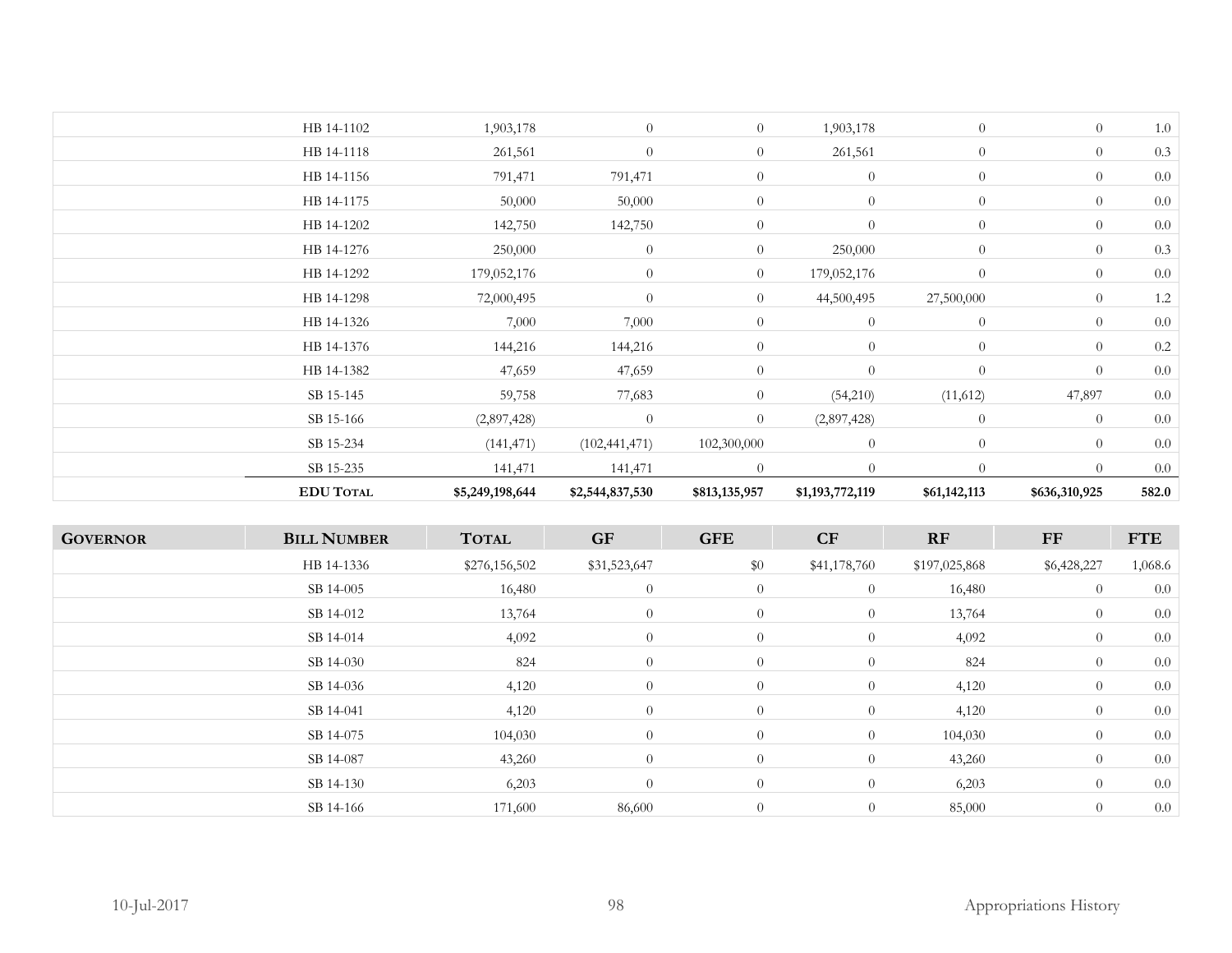| <b>GOV TOTAL</b> | \$293,323,703 | \$34,983,120     | \$0            | \$41,899,571     | \$210,000,641  | \$6,440,371    | 1,073.1 |
|------------------|---------------|------------------|----------------|------------------|----------------|----------------|---------|
| SB 15-146        | 8,380,045     | 616,590          | $\Omega$       | 273,953          | 7,477,358      | 12,144         | 1.5     |
| HB 14-1367       | 33,990        | $\overline{0}$   | $\overline{0}$ | $\overline{0}$   | 33,990         | $\overline{0}$ | $0.0\,$ |
| HB 14-1360       | 53,560        | $\overline{0}$   | $\overline{0}$ | $\theta$         | 53,560         | $\overline{0}$ | $0.0\,$ |
| HB 14-1350       | 226,454       | 50,000           | $\overline{0}$ | 176,454          | $\overline{0}$ | $\overline{0}$ | 0.0     |
| HB 14-1326       | 412           | $\overline{0}$   | $\overline{0}$ | $\theta$         | 412            | $\overline{0}$ | 0.0     |
| HB 14-1317       | 1,387,841     | $\theta$         | $\overline{0}$ | $\overline{0}$   | 1,387,841      | $\overline{0}$ | 0.0     |
| HB 14-1311       | 106,283       | 106,283          | $\overline{0}$ | $\overline{0}$   | $\overline{0}$ | $\overline{0}$ | $0.5\,$ |
| HB 14-1203       | 7,000,000     | 3,500,000        | $\overline{0}$ | $\overline{0}$   | 3,500,000      | $\theta$       | 0.0     |
| HB 14-1100       | 97,850        | $\theta$         | $\overline{0}$ | $\overline{0}$   | 97,850         | $\overline{0}$ | $0.0\,$ |
| HB 14-1093       | 200,000       | 100,000          | $\overline{0}$ | $\theta$         | 100,000        | $\theta$       | $0.0\,$ |
| HB 14-1066       | 6,592         | $\theta$         | $\overline{0}$ | $\overline{0}$   | 6,592          | $\overline{0}$ | 0.0     |
| HB 14-1034       | 4,120         | $\theta$         | $\overline{0}$ | $\overline{0}$   | 4,120          | $\overline{0}$ | 0.0     |
| HB 14-1029       | 4,120         | $\overline{0}$   | $\overline{0}$ | $\theta$         | 4,120          | $\overline{0}$ | $0.0\,$ |
| HB 14-1012       | 80,307        | $\boldsymbol{0}$ | $\overline{0}$ | 80,307           | $\overline{0}$ | $\overline{0}$ | $0.5\,$ |
| SB 14-223        | (1,000,000)   | (1,000,000)      | $\overline{0}$ | $\theta$         | $\theta$       | $\overline{0}$ | $0.0\,$ |
| SB 14-215        | 190,097       | $\overline{0}$   | $\overline{0}$ | 190,097          | $\overline{0}$ | $\theta$       | $2.0\,$ |
| SB 14-194        | 6,077         | $\overline{0}$   | $\overline{0}$ | $\overline{0}$   | 6,077          | $\overline{0}$ | $0.0\,$ |
| SB 14-172        | 20,960        | $\overline{0}$   | $\overline{0}$ | $\boldsymbol{0}$ | 20,960         | $\overline{0}$ | 0.0     |
|                  |               |                  |                |                  |                |                |         |

| <b>HEALTH CARE POLICY</b><br><b>AND FINANCING</b> | <b>BILL NUMBER</b> | <b>TOTAL</b>    | <b>GF</b>       | <b>GFE</b>     | CF             | <b>RF</b>      | <b>FF</b>       | <b>FTE</b> |
|---------------------------------------------------|--------------------|-----------------|-----------------|----------------|----------------|----------------|-----------------|------------|
|                                                   | HB 14-1336         | \$7,855,593,433 | \$1,548,266,129 | \$711,259,557  | \$946,748,434  | \$7,782,578    | \$4,641,536,735 | 389.1      |
|                                                   | SB 14-012          | 4,697           | 2,301           | $\theta$       | 41             | $\overline{0}$ | 2,355           | 0.0        |
|                                                   | SB 14-014          | 1,397           | 684             | $\Omega$       | 13             | $\overline{0}$ | 700             | 0.0        |
|                                                   | SB 14-130          | 1,081,934       | 530,056         | $\overline{0}$ | 9              | $\overline{0}$ | 551,869         | 0.0        |
|                                                   | SB 14-144          | 75,000          | $\overline{0}$  | $\Omega$       | $\Omega$       | $\overline{0}$ | 75,000          | 0.0        |
|                                                   | SB 14-151          | 165,000         | $\overline{0}$  | $\overline{0}$ | 165,000        | $\overline{0}$ | $\Omega$        | 0.0        |
|                                                   | SB 14-159          | 128,688         | 128,688         | $\overline{0}$ | $\overline{0}$ | $\overline{0}$ | $\theta$        | 0.0        |
|                                                   | SB 14-180          | 55,000          | 55,000          | $\overline{0}$ | $\Omega$       | $\theta$       | $\Omega$        | 0.8        |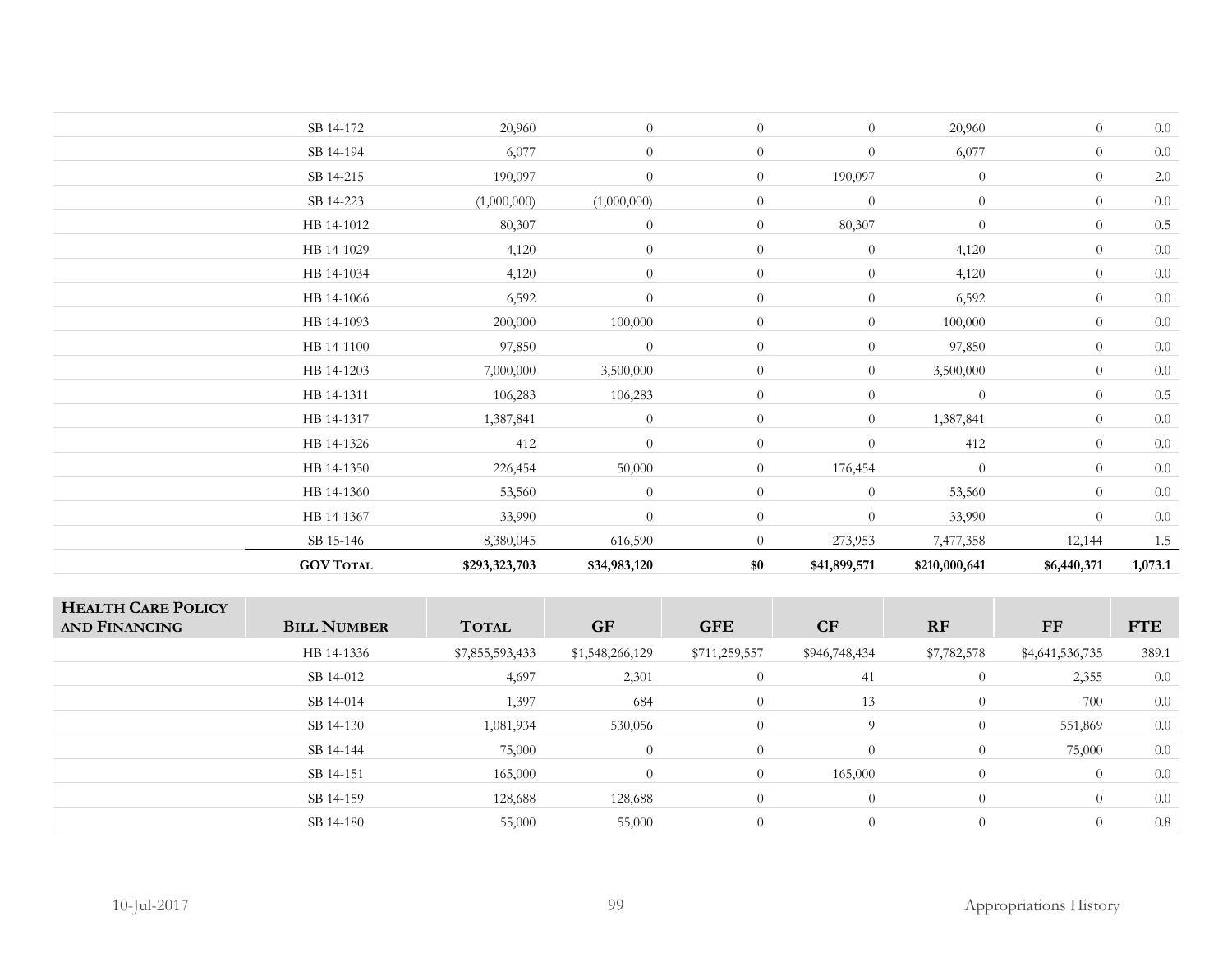| SB 14-215<br>6,363,807<br>4,000,000<br>$\overline{0}$<br>0.0<br>$\theta$<br>$\overline{0}$<br>2,363,807<br>$\overline{0}$<br>1.0<br>7,006,802<br>$\overline{0}$<br>$\overline{0}$<br>HB 14-1045<br>2,424,016<br>4,582,786<br>0.0<br>51,133<br>16,533<br>$\overline{0}$<br>$\overline{0}$<br>$\overline{0}$<br>HB 14-1211<br>34,600<br>$\overline{0}$<br>0.0<br>129,831<br>44,519<br>$\overline{0}$<br>$\overline{0}$<br>HB 14-1213<br>85,312<br>0.0<br>44,529<br>$\overline{0}$<br>391<br>21,813<br>$\overline{0}$<br>22,325<br>HB 14-1317<br>0.0<br>$\overline{0}$<br>HB 14-1357<br>297,985<br>145,983<br>$\overline{0}$<br>$\overline{0}$<br>152,002<br>$\overline{0}$<br>$\overline{0}$<br>$\overline{0}$<br>0.0<br>110,000<br>110,000<br>$\theta$<br>HB 14-1360<br>$\overline{0}$<br>$\overline{0}$<br>0.0<br>HB 14-1368<br>5,746,227<br>2,829,586<br>$\overline{0}$<br>2,916,641<br>$\overline{0}$<br>0.0<br>SB 15-147<br>35,353,260<br>(1,677,787)<br>12,342,439<br>135,848,721<br>89,830,809<br>$\theta$<br>0.0<br>SB 15-167<br>$\theta$<br>$\overline{0}$<br>$\theta$<br>(1,081,344)<br>(1,081,344)<br>0.0<br>SB 15-234<br>$\overline{0}$<br>(79, 917, 760)<br>102,300,000<br>(87, 825, 698)<br>(103,076,428)<br>8,684,366<br>0.0<br>HB 16-1240<br>5,012,252<br>$\overline{0}$<br>2,298,290<br>$\overline{0}$<br>2,224,426<br>489,536 | <b>HCP TOTAL</b> | \$7,936,717,332 | \$1,539,374,279 | \$813,559,557 | \$902,103,342 | \$6,104,791 | \$4,675,575,363 | 390.9 |
|-----------------------------------------------------------------------------------------------------------------------------------------------------------------------------------------------------------------------------------------------------------------------------------------------------------------------------------------------------------------------------------------------------------------------------------------------------------------------------------------------------------------------------------------------------------------------------------------------------------------------------------------------------------------------------------------------------------------------------------------------------------------------------------------------------------------------------------------------------------------------------------------------------------------------------------------------------------------------------------------------------------------------------------------------------------------------------------------------------------------------------------------------------------------------------------------------------------------------------------------------------------------------------------------------------------------------------------------------|------------------|-----------------|-----------------|---------------|---------------|-------------|-----------------|-------|
|                                                                                                                                                                                                                                                                                                                                                                                                                                                                                                                                                                                                                                                                                                                                                                                                                                                                                                                                                                                                                                                                                                                                                                                                                                                                                                                                               |                  |                 |                 |               |               |             |                 |       |
|                                                                                                                                                                                                                                                                                                                                                                                                                                                                                                                                                                                                                                                                                                                                                                                                                                                                                                                                                                                                                                                                                                                                                                                                                                                                                                                                               |                  |                 |                 |               |               |             |                 |       |
|                                                                                                                                                                                                                                                                                                                                                                                                                                                                                                                                                                                                                                                                                                                                                                                                                                                                                                                                                                                                                                                                                                                                                                                                                                                                                                                                               |                  |                 |                 |               |               |             |                 |       |
|                                                                                                                                                                                                                                                                                                                                                                                                                                                                                                                                                                                                                                                                                                                                                                                                                                                                                                                                                                                                                                                                                                                                                                                                                                                                                                                                               |                  |                 |                 |               |               |             |                 |       |
|                                                                                                                                                                                                                                                                                                                                                                                                                                                                                                                                                                                                                                                                                                                                                                                                                                                                                                                                                                                                                                                                                                                                                                                                                                                                                                                                               |                  |                 |                 |               |               |             |                 |       |
|                                                                                                                                                                                                                                                                                                                                                                                                                                                                                                                                                                                                                                                                                                                                                                                                                                                                                                                                                                                                                                                                                                                                                                                                                                                                                                                                               |                  |                 |                 |               |               |             |                 |       |
|                                                                                                                                                                                                                                                                                                                                                                                                                                                                                                                                                                                                                                                                                                                                                                                                                                                                                                                                                                                                                                                                                                                                                                                                                                                                                                                                               |                  |                 |                 |               |               |             |                 |       |
|                                                                                                                                                                                                                                                                                                                                                                                                                                                                                                                                                                                                                                                                                                                                                                                                                                                                                                                                                                                                                                                                                                                                                                                                                                                                                                                                               |                  |                 |                 |               |               |             |                 |       |
|                                                                                                                                                                                                                                                                                                                                                                                                                                                                                                                                                                                                                                                                                                                                                                                                                                                                                                                                                                                                                                                                                                                                                                                                                                                                                                                                               |                  |                 |                 |               |               |             |                 |       |
|                                                                                                                                                                                                                                                                                                                                                                                                                                                                                                                                                                                                                                                                                                                                                                                                                                                                                                                                                                                                                                                                                                                                                                                                                                                                                                                                               |                  |                 |                 |               |               |             |                 |       |
|                                                                                                                                                                                                                                                                                                                                                                                                                                                                                                                                                                                                                                                                                                                                                                                                                                                                                                                                                                                                                                                                                                                                                                                                                                                                                                                                               |                  |                 |                 |               |               |             |                 |       |
|                                                                                                                                                                                                                                                                                                                                                                                                                                                                                                                                                                                                                                                                                                                                                                                                                                                                                                                                                                                                                                                                                                                                                                                                                                                                                                                                               |                  |                 |                 |               |               |             |                 |       |

| <b>HIGHER EDUCATION</b> | <b>BILL NUMBER</b> | <b>TOTAL</b>    | <b>GF</b>     | <b>GFE</b>     | CF              | <b>RF</b>     | FF             | <b>FTE</b> |
|-------------------------|--------------------|-----------------|---------------|----------------|-----------------|---------------|----------------|------------|
|                         | HB 14-1336         | \$3,282,561,278 | \$9,032,253   | \$650,733,333  | \$2,023,919,592 | \$576,442,493 | \$22,433,607   | 23,452.2   |
|                         | SB 14-001          | 157,876,365     | 100,162,480   | $\overline{0}$ | $\overline{0}$  | 57,713,885    | $\overline{0}$ | 0.0        |
|                         | SB 14-211          | 500,000         | 250,000       | $\overline{0}$ | $\overline{0}$  | 250,000       | $\overline{0}$ | 0.0        |
|                         | HB 14-1319         | 804,986         | 804,986       | 0              | $\overline{0}$  | $\theta$      | $\theta$       | 3.0        |
|                         | HB 14-1384         | 1,000,000       | 1,000,000     | $\overline{0}$ | $\overline{0}$  | $\theta$      | $\theta$       | 0.0        |
|                         | SB 15-148          | 131,276         | 99,473        | $\overline{0}$ | 34,346          | $\theta$      | (2,543)        | 0.0        |
|                         | SB 15-234          | 24,702,343      | (102,300,000) | 102,300,000    | 24,702,343      | $\Omega$      |                | 0.0        |
|                         | <b>HED TOTAL</b>   | \$3,467,576,248 | \$9,049,192   | \$753,033,333  | \$2,048,656,281 | \$634,406,378 | \$22,431,064   | 23,455.2   |
|                         |                    |                 |               |                |                 |               |                |            |

| <b>HUMAN SERVICES</b> | <b>BILL NUMBER</b> | <b>TOTAL</b>    | <b>GF</b>     | <b>GFE</b> | CF            | <b>RF</b>     | FF            | <b>FTE</b> |
|-----------------------|--------------------|-----------------|---------------|------------|---------------|---------------|---------------|------------|
|                       | HB 14-1336         | \$1,879,020,661 | \$773,025,447 | \$0        | \$336,536,384 | \$143,098,145 | \$626,360,685 | 4,903.0    |
|                       | SB 14-003          | 2,469,453       | ,269,453      |            |               | 1,200,000     |               | 1.0        |
|                       | SB 14-012          | 1,495,144       | .237,766      |            | 247,339       | 4,697         | 5,342         | 0.0        |
|                       | SB 14-014          | 4,092           | 976           |            | 131           | . 397         | .588          | 0.0        |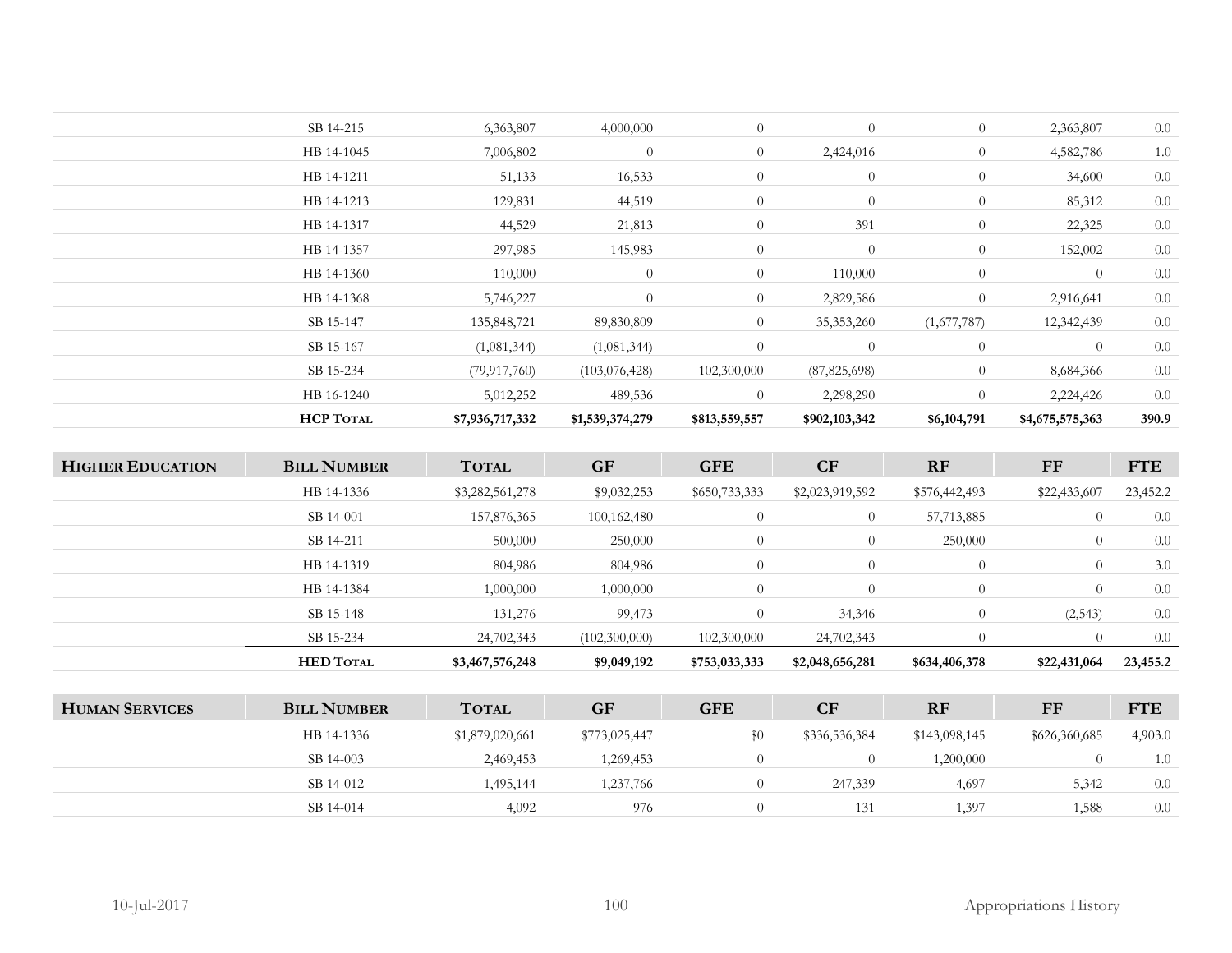| <b>HUM TOTAL</b> | \$1,884,592,242 | \$790,048,884  | \$0            | \$346,379,985  | \$128,339,086  | \$619,824,287  | 4,961.2 |
|------------------|-----------------|----------------|----------------|----------------|----------------|----------------|---------|
| SB 15-234        | 729,233         | 729,233        | $\overline{0}$ | $\theta$       | $\overline{0}$ | $\overline{0}$ | 23.8    |
| SB 15-167        | (452, 787)      | $\overline{0}$ | $\overline{0}$ | (452, 787)     | $\overline{0}$ | $\overline{0}$ | 0.0     |
| SB 15-149        | (16, 957, 851)  | 7,317,952      | $\overline{0}$ | (403, 820)     | (16, 034, 316) | (7,837,667)    | 31.3    |
| HB 14-1368       | $\overline{0}$  | (2,829,586)    | $\overline{0}$ | 2,829,586      | $\overline{0}$ | $\overline{0}$ | 0.0     |
| HB 14-1338       | 250,000         | 250,000        | $\overline{0}$ | $\overline{0}$ | $\overline{0}$ | $\overline{0}$ | 0.0     |
| HB 14-1317       | 9,922,744       | 8,578,187      | $\overline{0}$ | 7,032          | 44,529         | 1,292,996      | 0.0     |
| HB 14-1298       | 68,084          | 68,084         | $\overline{0}$ | $\theta$       | $\overline{0}$ | $\overline{0}$ | 1.1     |
| HB 14-1015       | 395,270         | 395,270        | $\overline{0}$ | $\theta$       | $\overline{0}$ | $\overline{0}$ | 1.0     |
| SB 14-215        | 7,600,000       | $\theta$       | $\overline{0}$ | 7,600,000      | $\overline{0}$ | $\overline{0}$ | 0.0     |
| SB 14-130        | 6,203           | 2,356          | $\overline{0}$ | (22, 130)      | 24,634         | 1,343          | 0.0     |
| SB 14-129        | 38,250          | $\theta$       | $\overline{0}$ | 38,250         | $\overline{0}$ | $\overline{0}$ | 0.0     |
| SB 14-021        | 3,746           | 3,746          | $\overline{0}$ | $\theta$       | $\overline{0}$ | $\overline{0}$ | 0.0     |
|                  |                 |                |                |                |                |                |         |

| <b>JUDICIAL</b> | <b>BILL NUMBER</b> | <b>TOTAL</b>  | <b>GF</b>     | <b>GFE</b>     | CF             | <b>RF</b>      | FF             | <b>FTE</b> |
|-----------------|--------------------|---------------|---------------|----------------|----------------|----------------|----------------|------------|
|                 | HB 14-1336         | \$606,373,925 | \$436,154,841 | \$0            | \$135,845,989  | \$29,948,095   | \$4,425,000    | 4,500.0    |
|                 | SB 14-190          | 5,300,000     | 5,300,000     | $\overline{0}$ | $\overline{0}$ | $\overline{0}$ | $\overline{0}$ | 0.0        |
|                 | HB 14-1023         | 455,983       | 455,983       | $\overline{0}$ | $\overline{0}$ | $\overline{0}$ | $\overline{0}$ | 8.0        |
|                 | HB 14-1032         | 645,102       | 698,452       | $\overline{0}$ | (53,350)       | $\overline{0}$ | $\overline{0}$ | 11.7       |
|                 | HB 14-1050         | 837,824       | 837,824       | $\overline{0}$ | $\overline{0}$ | $\overline{0}$ | $\overline{0}$ | 8.8        |
|                 | HB 14-1096         | 1,400,000     | 700,000       | $\overline{0}$ | $\overline{0}$ | 700,000        | $\overline{0}$ | 1.0        |
|                 | HB 14-1266         | (69, 408)     | (69, 408)     | $\overline{0}$ | $\overline{0}$ | $\overline{0}$ | $\overline{0}$ | (1.2)      |
|                 | SB 15-150          | 2,097,882     | 2,207,882     | $\overline{0}$ | (260,000)      | 150,000        | $\theta$       | (6.0)      |
|                 | SB 15-234          | 1,300         | $\Omega$      | $\theta$       | 1,300          | $\overline{0}$ | $\Omega$       | 0.0        |
|                 | <b>JUD TOTAL</b>   | \$617,042,608 | \$446,285,574 | \$0            | \$135,533,939  | \$30,798,095   | \$4,425,000    | 4,522.3    |

| <b>LABOR AND</b><br><b>EMPLOYMENT</b> | <b>BILL NUMBER</b> | <b>TOTAL</b>  | GF        | GFE | $\mathbf{C}\mathbf{F}$ | <b>RF</b> | FF            | <b>TTE</b><br>1 L |
|---------------------------------------|--------------------|---------------|-----------|-----|------------------------|-----------|---------------|-------------------|
|                                       | HB 14-1336         | \$167,047,063 | \$259,785 |     | \$66,014,571           | \$650,740 | \$100,121,967 | 1,016.0           |
|                                       | SB 14-005          | 333,403       | 320,903   |     | 12,500                 |           |               | 0.0               |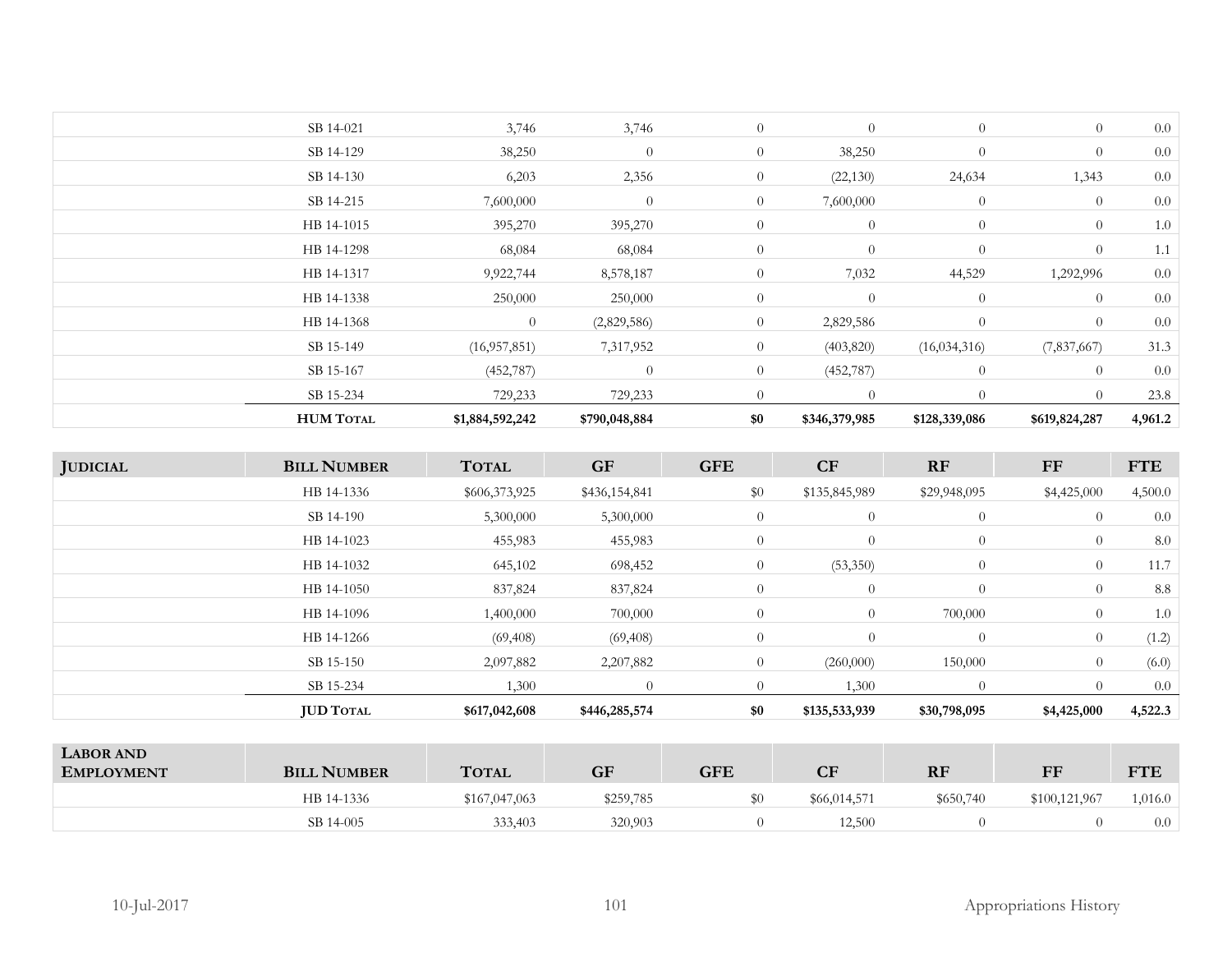| <b>LAB TOTAL</b> | \$167,508,765 | \$661,690             | \$0 | \$66,168,686 | \$650,740 | \$100,027,649 | 1,016.5 |
|------------------|---------------|-----------------------|-----|--------------|-----------|---------------|---------|
| SB 15-151        | 71,634        | 2422<br>- 4<br>24.II' |     | 141.615      |           | (94,318)      | 0.0     |
| SB 14-015        | 56,665        | 56,665                |     |              |           |               | 0.5     |

| LAW | <b>BILL NUMBER</b> | <b>TOTAL</b> | GF               | <b>GFE</b>     | CF               | RF             | ${\rm FF}$     | <b>FTE</b> |
|-----|--------------------|--------------|------------------|----------------|------------------|----------------|----------------|------------|
|     | HB 14-1336         | \$69,567,702 | \$12,917,348     | \$0            | \$12,369,385     | \$42,532,558   | \$1,748,411    | 454.9      |
|     | SB 14-002          | 281,952      | 266,952          | $\overline{0}$ | 15,000           | $\overline{0}$ | $\overline{0}$ | $2.5\,$    |
|     | SB 14-005          | 23,225       | $\boldsymbol{0}$ | $\overline{0}$ | $\boldsymbol{0}$ | 23,225         | $\theta$       | $0.0\,$    |
|     | SB 14-029          | 9,108        | $\theta$         | $\overline{0}$ | $\overline{0}$   | 9,108          | $\theta$       | $0.0\,$    |
|     | SB 14-099          | 18,216       | $\theta$         | $\overline{0}$ | $\boldsymbol{0}$ | 18,216         | $\overline{0}$ | $0.1\,$    |
|     | SB 14-123          | 1,612,467    | $\theta$         | $\overline{0}$ | 1,612,467        | $\theta$       | $\theta$       | $1.4\,$    |
|     | SB 14-125          | 9,108        | $\boldsymbol{0}$ | $\overline{0}$ | $\overline{0}$   | 9,108          | $\theta$       | 0.1        |
|     | SB 14-133          | 9,057        | $\theta$         | $\theta$       | $\overline{0}$   | 9,057          | $\theta$       | $0.0\,$    |
|     | SB 14-172          | 182          | $\theta$         | $\overline{0}$ | $\theta$         | 182            | $\overline{0}$ | $0.0\,$    |
|     | SB 14-188          | 163,944      | $\theta$         | $\overline{0}$ | $\overline{0}$   | 163,944        | $\overline{0}$ | $1.0\,$    |
|     | SB 14-215          | 1,624,760    | $\theta$         | $\overline{0}$ | 1,624,760        | $\theta$       | $\theta$       | $3.0\,$    |
|     | HB 14-1144         | 350,000      | 350,000          | $\overline{0}$ | $\overline{0}$   | $\overline{0}$ | $\theta$       | $0.0\,$    |
|     | HB 14-1199         | 3,643        | $\theta$         | $\overline{0}$ | $\overline{0}$   | 3,643          | $\theta$       | $0.0\,$    |
|     | HB 14-1202         | 20,000       | $\theta$         | $\overline{0}$ | $\overline{0}$   | 20,000         | $\overline{0}$ | $0.0\,$    |
|     | HB 14-1227         | 56,925       | $\theta$         | $\overline{0}$ | $\boldsymbol{0}$ | 56,925         | $\theta$       | $0.3\,$    |
|     | HB 14-1319         | 18,216       | $\theta$         | $\overline{0}$ | $\overline{0}$   | 18,216         | $\overline{0}$ | $0.0\,$    |
|     | HB 14-1328         | 55,741       | $\theta$         | $\overline{0}$ | 27,324           | 28,417         | $\overline{0}$ | $0.4\,$    |
|     | HB 14-1329         | 18,216       | $\theta$         | $\overline{0}$ | $\overline{0}$   | 18,216         | $\theta$       | $0.1\,$    |
|     | HB 14-1331         | 105,653      | $\theta$         | $\overline{0}$ | $\overline{0}$   | 105,653        | $\theta$       | $0.6\,$    |
|     | HB 14-1380         | 3,643        | $\theta$         | $\overline{0}$ | 3,643            | $\theta$       | $\overline{0}$ | $0.0\,$    |
|     | HB 14-1398         | 14,573       | $\theta$         | $\overline{0}$ | $\overline{0}$   | 14,573         | $\theta$       | $0.0\,$    |
|     | SB 15-152          | 877,595      | 41,105           | $\overline{0}$ | 1,525            | 836,104        | (1,139)        | 4.6        |
|     | SB 15-167          | (76,000)     | $\overline{0}$   | $\overline{0}$ | (76,000)         | $\overline{0}$ | $\overline{0}$ | $0.0\,$    |
|     | <b>LAW TOTAL</b>   | \$74,767,926 | \$13,575,405     | \$0            | \$15,578,104     | \$43,867,145   | \$1,747,272    | 469.0      |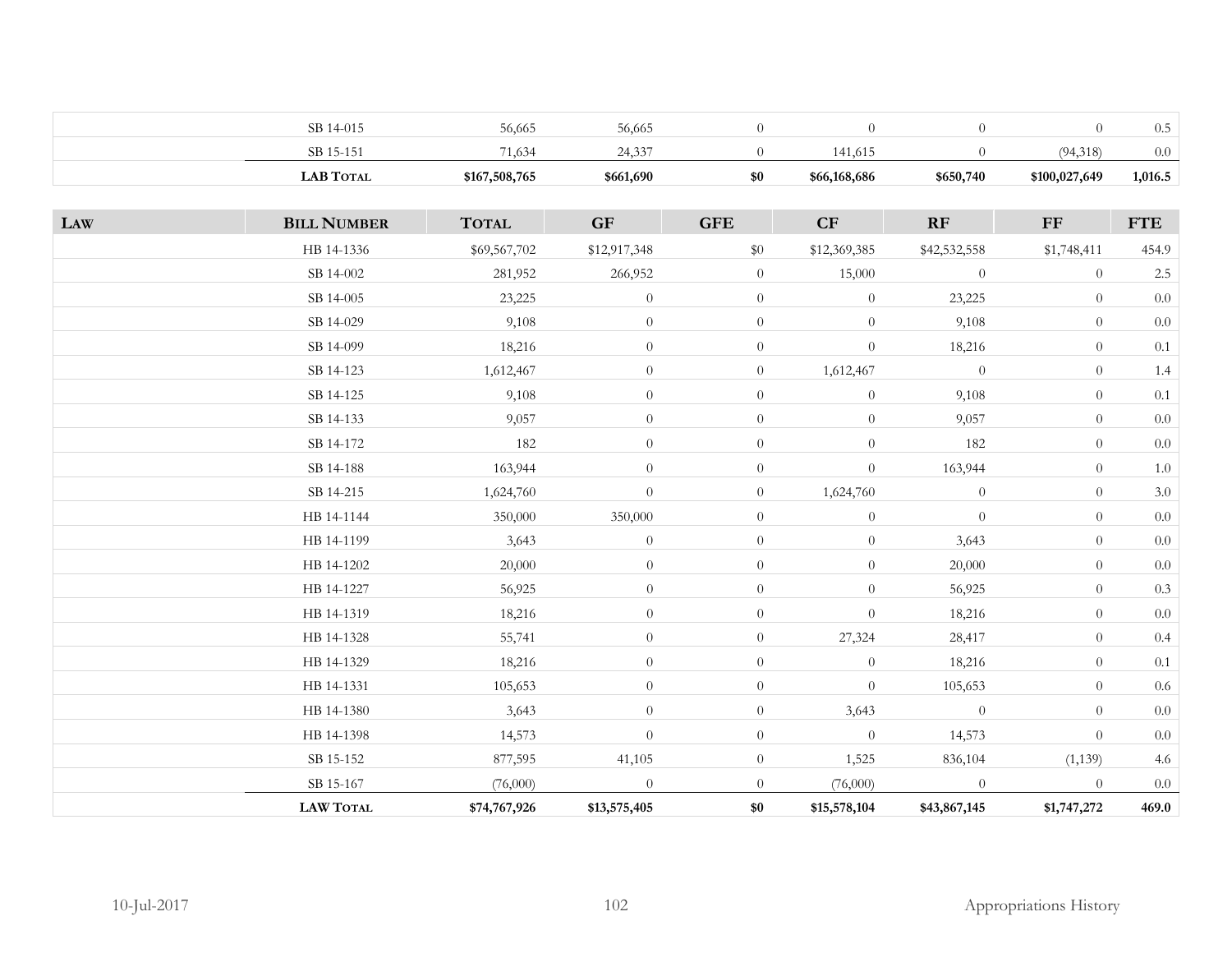| <b>LEGISLATIVE</b> |                    |              |              |                |                |                |           |            |
|--------------------|--------------------|--------------|--------------|----------------|----------------|----------------|-----------|------------|
| <b>DEPARTMENT</b>  | <b>BILL NUMBER</b> | <b>TOTAL</b> | <b>GF</b>    | <b>GFE</b>     | CF             | <b>RF</b>      | <b>FF</b> | <b>FTE</b> |
|                    | HB 14-1336         | \$3,029,251  | \$3,029,251  | \$0            | $\$0$          | \$0            | \$0       | 0.0        |
|                    | SB 14-021          | 3,366        | 3,366        | $\overline{0}$ | $\overline{0}$ | $\overline{0}$ | $\theta$  | 0.0        |
|                    | SB 14-115          | 15,792       | 15,792       | $\overline{0}$ | $\overline{0}$ | $\overline{0}$ | $\theta$  | 0.0        |
|                    | SB 14-153          | 87,098       | 87,098       | $\overline{0}$ | $\theta$       | $\overline{0}$ | $\theta$  | 0.0        |
|                    | SB 14-214          | 375,000      | 375,000      | $\overline{0}$ | $\overline{0}$ | $\overline{0}$ | $\theta$  | 0.0        |
|                    | HB 14-1293         | 38,205,116   | 37,122,300   | $\overline{0}$ | 179,000        | 903,816        | $\theta$  | 276.6      |
|                    | HB 14-1303         | 135,354      | 135,354      | $\overline{0}$ | $\overline{0}$ | $\overline{0}$ | $\theta$  | 1.0        |
|                    | HB 14-1395         | 178,301      | 178,301      | $\overline{0}$ | $\theta$       | $\overline{0}$ | $\theta$  | 1.0        |
|                    | SB 15-153          | 16,213       | 16,213       | $\Omega$       | $\Omega$       | $\Omega$       | $\Omega$  | 0.0        |
|                    | <b>LEG TOTAL</b>   | \$42,045,491 | \$40,962,675 | \$0            | \$179,000      | \$903,816      | \$0       | 278.6      |

| <b>LOCAL AFFAIRS</b> | <b>BILL NUMBER</b> | <b>TOTAL</b>  | <b>GF</b>    | <b>GFE</b>  | <b>CF</b>     | RF          | <b>FF</b>    | <b>FTE</b>       |
|----------------------|--------------------|---------------|--------------|-------------|---------------|-------------|--------------|------------------|
|                      | HB 14-1336         | \$308,503,775 | \$16,456,541 | \$4,294,753 | \$209,046,471 | \$8,410,418 | \$70,295,592 | 167.8            |
|                      | SB 14-153          | (352)         |              |             | (352          |             |              | 0.0              |
|                      | SB 14-172          | 1,754,495     | 904,145      |             |               | 850,350     |              | 0.6              |
|                      | SB 15-154          | 491,083       | 288,662      |             | 334           | 151,811     | 50,276       | 0.0              |
|                      | SB 15-234          | 95,000        | 95,000       |             |               |             |              | 0.0 <sub>1</sub> |
|                      | <b>LOC TOTAL</b>   | \$310,844,001 | \$17,744,348 | \$4,294,753 | \$209,046,453 | \$9,412,579 | \$70,345,868 | 168.4            |

| <b>MILITARY AND</b><br><b>VETERANS AFFAIRS</b> | <b>BILL NUMBER</b> | <b>TOTAL</b>  | <b>GF</b>   | <b>GFE</b> | CF          | <b>RF</b>   | FF            | <b>FTE</b> |
|------------------------------------------------|--------------------|---------------|-------------|------------|-------------|-------------|---------------|------------|
|                                                | HB 14-1336         | \$224,704,185 | \$7,885,530 | \$0        | \$1,282,783 | \$800,000   | \$214,735,872 | 1,390.8    |
|                                                | SB 14-157          | 600,000       | 300,000     |            |             | 300,000     |               | 0.0        |
|                                                | HB 14-1205         | $\Omega$      |             |            |             |             | $\theta$      | 0.4        |
|                                                | SB 15-155          | 73,558        | 59,137      |            |             |             | 14,421        | 0.0        |
|                                                | <b>MIL TOTAL</b>   | \$225,377,743 | \$8,244,667 | \$0        | \$1,282,783 | \$1,100,000 | \$214,750,293 | 1,391.2    |
|                                                |                    |               |             |            |             |             |               |            |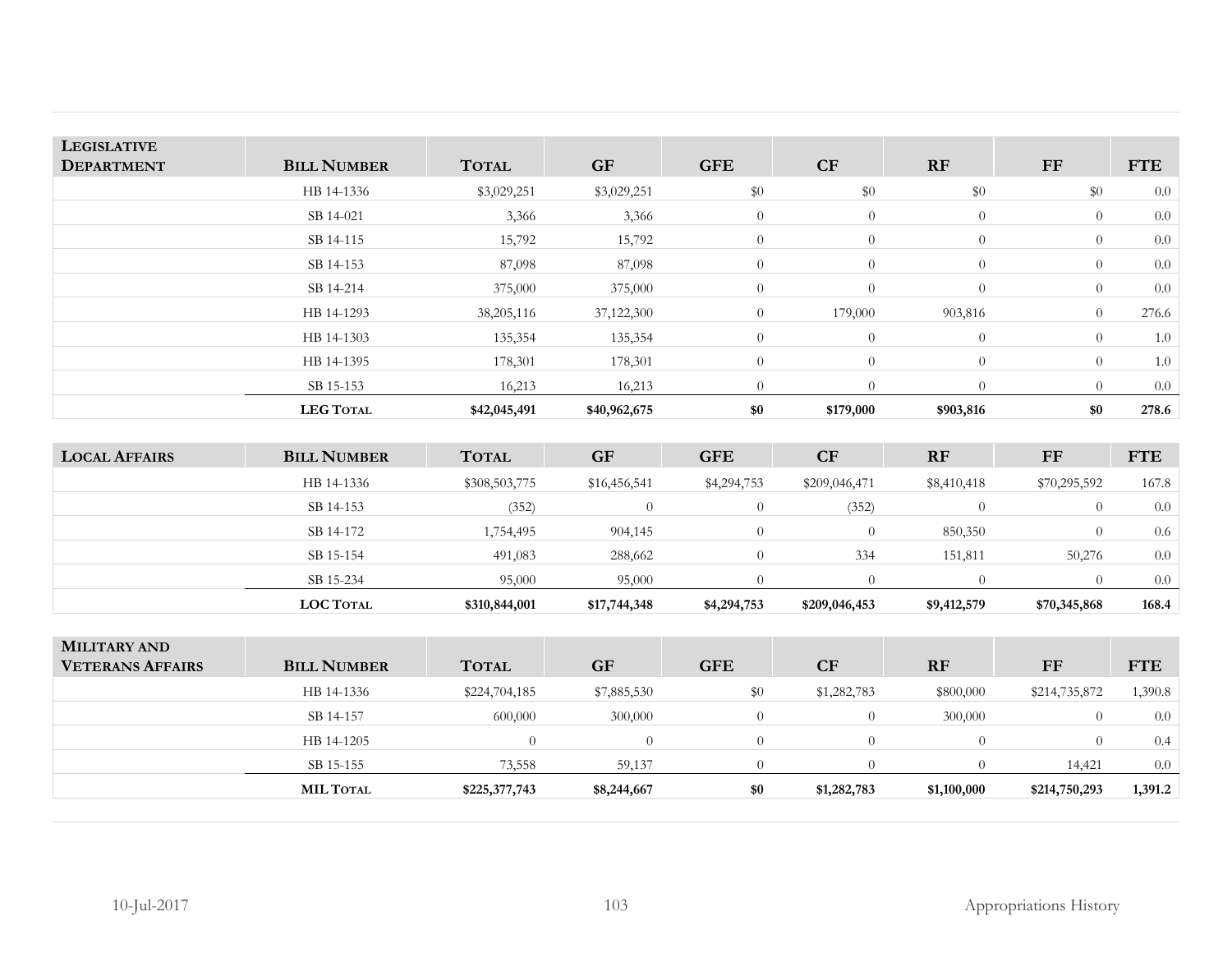| <b>NATURAL RESOURCES</b> | <b>BILL NUMBER</b> | <b>TOTAL</b>  | <b>GF</b>    | <b>GFE</b> | <b>CF</b>     | <b>RF</b>   | FF           | <b>FTE</b> |
|--------------------------|--------------------|---------------|--------------|------------|---------------|-------------|--------------|------------|
|                          | HB 14-1336         | \$244,161,842 | \$26,226,310 | \$0        | \$181,018,196 | \$8,026,022 | \$28,891,314 | 1,443.1    |
|                          | SB 14-188          | 6,500,000     |              |            | 6,500,000     |             |              | 0.0        |
|                          | HB 14-1333         | 5,380,000     |              |            | 5,380,000     |             |              | 0.0        |
|                          | HB 14-1356         | 80,425        |              |            | 80,425        |             | $\theta$     | 0.9        |
|                          | SB 15-156          | (369, 451)    | 83,019       |            | (491, 479)    | 77,428      | (38, 419)    | 0.7        |
|                          | <b>NAT TOTAL</b>   | \$255,752,816 | \$26,309,329 | \$0        | \$192,487,142 | \$8,103,450 | \$28,852,895 | 1,444.7    |

| <b>PERSONNEL</b> | <b>BILL NUMBER</b> | <b>TOTAL</b>  | <b>GF</b>   | <b>GFE</b>     | CF             | <b>RF</b>      | FF             | <b>FTE</b> |
|------------------|--------------------|---------------|-------------|----------------|----------------|----------------|----------------|------------|
|                  | HB 14-1336         | \$173,191,421 | \$6,642,176 | \$0            | \$13,231,074   | \$153,318,171  | \$0            | 393.6      |
|                  | SB 14-002          | 2,618         | $\theta$    | $\overline{0}$ | $\overline{0}$ | 2,618          | $\overline{0}$ | 0.0        |
|                  | SB 14-014          | 31,400        | $\theta$    | $\overline{0}$ | $\theta$       | 31,400         | $\overline{0}$ | 0.0        |
|                  | SB 14-214          | 125,000       | 125,000     | $\overline{0}$ | $\theta$       | $\overline{0}$ | $\overline{0}$ | 0.0        |
|                  | HB 14-1170         | 4,500         | $\theta$    | $\overline{0}$ | $\theta$       | 4,500          | $\overline{0}$ | 0.0        |
|                  | SB 15-157          | 1,466,294     | 363,162     | $\overline{0}$ | 1,642,752      | (539, 620)     | $\overline{0}$ | (0.5)      |
|                  | HB 15-1301         | 1,200         | $\theta$    | $\overline{0}$ | $\overline{0}$ | 1,200          | $\overline{0}$ | 0.0        |
|                  | HB 16-1246         | 385,010       | $\Omega$    | $\Omega$       | $\overline{0}$ | 385,010        | $\theta$       | $0.0\,$    |
|                  | PER TOTAL          | \$175,207,443 | \$7,130,338 | \$0            | \$14,873,826   | \$153,203,279  | \$0            | 393.1      |

| PUBLIC HEALTH AND<br><b>ENVIRONMENT</b> | <b>BILL NUMBER</b> | <b>TOTAL</b>  | <b>GF</b>      | <b>GFE</b>     | CF             | RF             | FF             | <b>FTE</b> |
|-----------------------------------------|--------------------|---------------|----------------|----------------|----------------|----------------|----------------|------------|
|                                         | HB 14-1336         | \$525,821,265 | \$45,572,244   | \$423,600      | \$153,043,361  | \$35,464,429   | \$291,317,631  | 1,251.8    |
|                                         | SB 14-029          | 84,045        | $\Omega$       | $\overline{0}$ | 84,045         | $\overline{0}$ | $\overline{0}$ | 0.9        |
|                                         | SB 14-050          | 49,161        | 49,161         | $\overline{0}$ | $\overline{0}$ | $\overline{0}$ | $\overline{0}$ | 0.8        |
|                                         | SB 14-051          | 34,120        | $\Omega$       | $\overline{0}$ | 34,120         | $\overline{0}$ | $\overline{0}$ | 0.6        |
|                                         | SB 14-073          | 20,000        | $\Omega$       | $\overline{0}$ | 20,000         | $\overline{0}$ | $\overline{0}$ | 0.0        |
|                                         | SB 14-088          | 73,972        | 73,972         | $\overline{0}$ | $\overline{0}$ | $\overline{0}$ | $\overline{0}$ | 0.9        |
|                                         | SB 14-180          | (55,000)      | (55,000)       | $\overline{0}$ | $\overline{0}$ | $\theta$       | $\overline{0}$ | 0.0        |
|                                         | SB 14-187          | 400,000       | 400,000        | $\overline{0}$ | $\theta$       | $\overline{0}$ | $\overline{0}$ | 0.0        |
|                                         | SB 14-192          | 30,986        | $\overline{0}$ | $\overline{0}$ | 30,986         | $\overline{0}$ | $\overline{0}$ | 0.4        |
|                                         |                    |               |                |                |                |                |                |            |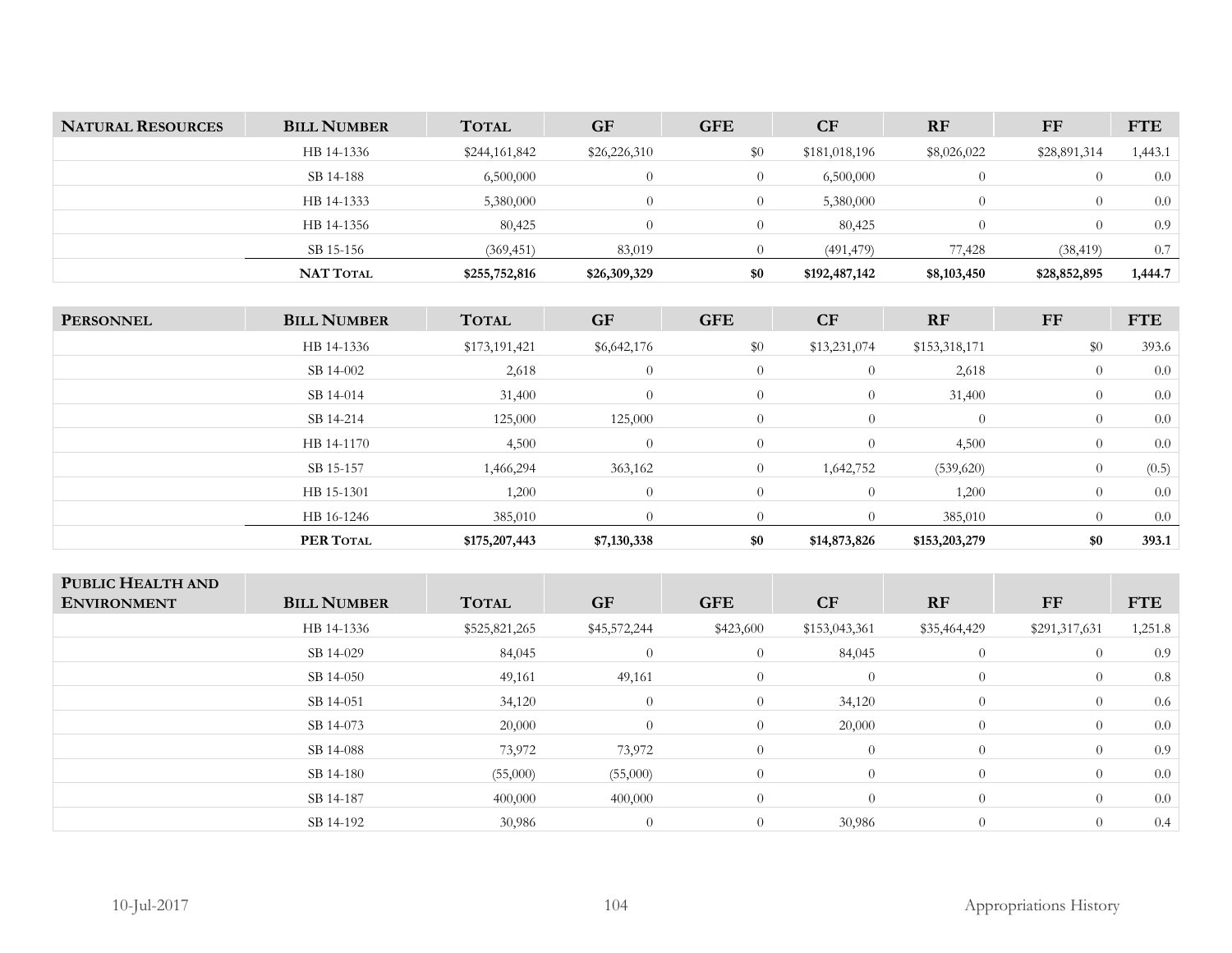| PBH TOTAL  | \$552,219,752  | \$63,899,251 | \$423,600      | \$161,438,088  | \$35,141,182   | \$291,317,631  | 1,265.0 |
|------------|----------------|--------------|----------------|----------------|----------------|----------------|---------|
| SB 15-234  | 44,658         |              | $\Omega$       | 44,658         |                |                | 0.0     |
| SB 15-158  | 869,627        | 353,874      | $\overline{0}$ | 949,000        | (433, 247)     | $\overline{0}$ | 0.0     |
| HB 14-1360 | 307,983        | $\Omega$     | $\overline{0}$ | 197,983        | 110,000        | $\overline{0}$ | 2.1     |
| HB 14-1352 | 882,343        | 500,000      | $\overline{0}$ | 382,343        | $\Omega$       | $\overline{0}$ | 1.0     |
| HB 14-1207 | 55,000         | 5,000        | $\overline{0}$ | 50,000         | $\overline{0}$ | $\overline{0}$ | 0.0     |
| HB 14-1045 | $\overline{0}$ | $\Omega$     | $\overline{0}$ | $\theta$       | $\overline{0}$ | $\overline{0}$ | 0.0     |
| HB 14-1042 | 14,423         | $\theta$     | $\overline{0}$ | 14,423         | $\overline{0}$ | $\overline{0}$ | 0.3     |
| HB 14-1002 | 17,000,000     | 17,000,000   | $\theta$       | $\overline{0}$ | $\overline{0}$ | $\overline{0}$ | 1.0     |
| SB 14-215  | 6,587,169      | $\Omega$     | $\overline{0}$ | 6,587,169      | $\overline{0}$ | $\overline{0}$ | 5.2     |
|            |                |              |                |                |                |                |         |

| <b>PUBLIC SAFETY</b> | <b>BILL NUMBER</b> | <b>TOTAL</b>  | <b>GF</b>     | <b>GFE</b>     | CF             | RF             | $\bf FF$       | <b>FTE</b> |
|----------------------|--------------------|---------------|---------------|----------------|----------------|----------------|----------------|------------|
|                      | HB 14-1336         | \$396,860,817 | \$130,120,718 | \$0            | \$175,068,422  | \$33,235,792   | \$58,435,885   | 1,657.2    |
|                      | SB 14-002          | 48,676        | $\theta$      | $\overline{0}$ | $\overline{0}$ | 48,676         | $\overline{0}$ | $0.5\,$    |
|                      | SB 14-008          | 27,175        | 27,175        | $\overline{0}$ | $\overline{0}$ | $\overline{0}$ | $\theta$       | 0.5        |
|                      | SB 14-027          | 68,636        | $\theta$      | $\overline{0}$ | 68,636         | $\overline{0}$ | $\overline{0}$ | 0.3        |
|                      | SB 14-127          | 589,618       | 589,618       | $\theta$       | $\overline{0}$ | $\overline{0}$ | $\overline{0}$ | 0.9        |
|                      | SB 14-133          | 10,544        | $\theta$      | $\theta$       | 10,544         | $\overline{0}$ | $\overline{0}$ | 0.0        |
|                      | SB 14-153          | (1,408)       | (1,408)       | $\theta$       | $\overline{0}$ | $\overline{0}$ | $\overline{0}$ | $0.0\,$    |
|                      | SB 14-164          | $\theta$      | $\theta$      | $\overline{0}$ | $\overline{0}$ | $\overline{0}$ | $\overline{0}$ | 19.3       |
|                      | SB 14-215          | $\theta$      | $\theta$      | $\overline{0}$ | $\overline{0}$ | $\overline{0}$ | $\overline{0}$ | 0.0        |
|                      | HB 14-1037         | 339,602       | 339,602       | $\overline{0}$ | $\overline{0}$ | $\overline{0}$ | $\overline{0}$ | $0.6\,$    |
|                      | HB 14-1095         | 174,357       | 174,357       | $\overline{0}$ | $\overline{0}$ | $\overline{0}$ | $\overline{0}$ | $1.8\,$    |
|                      | HB 14-1170         | 984,542       | 984,542       | $\theta$       | $\overline{0}$ | $\overline{0}$ | $\overline{0}$ | 0.0        |
|                      | HB 14-1273         | 263,796       | 263,796       | $\theta$       | $\overline{0}$ | $\overline{0}$ | $\overline{0}$ | $1.8\,$    |
|                      | HB 14-1340         | 1,796,592     | 1,100,000     | $\overline{0}$ | 696,592        | $\overline{0}$ | $\overline{0}$ | 5.2        |
|                      | HB 14-1360         | 40,966        | $\theta$      | $\overline{0}$ | 40,966         | $\overline{0}$ | $\overline{0}$ | $0.2\,$    |
|                      | SB 15-159          | 2,229,991     | 2,465,145     | $\overline{0}$ | (262, 642)     | 27,488         | $\overline{0}$ | 0.3        |
|                      | SB 15-234          | (1,497,134)   | (1,497,134)   | $\theta$       | $\theta$       | $\overline{0}$ | $\theta$       | 0.0        |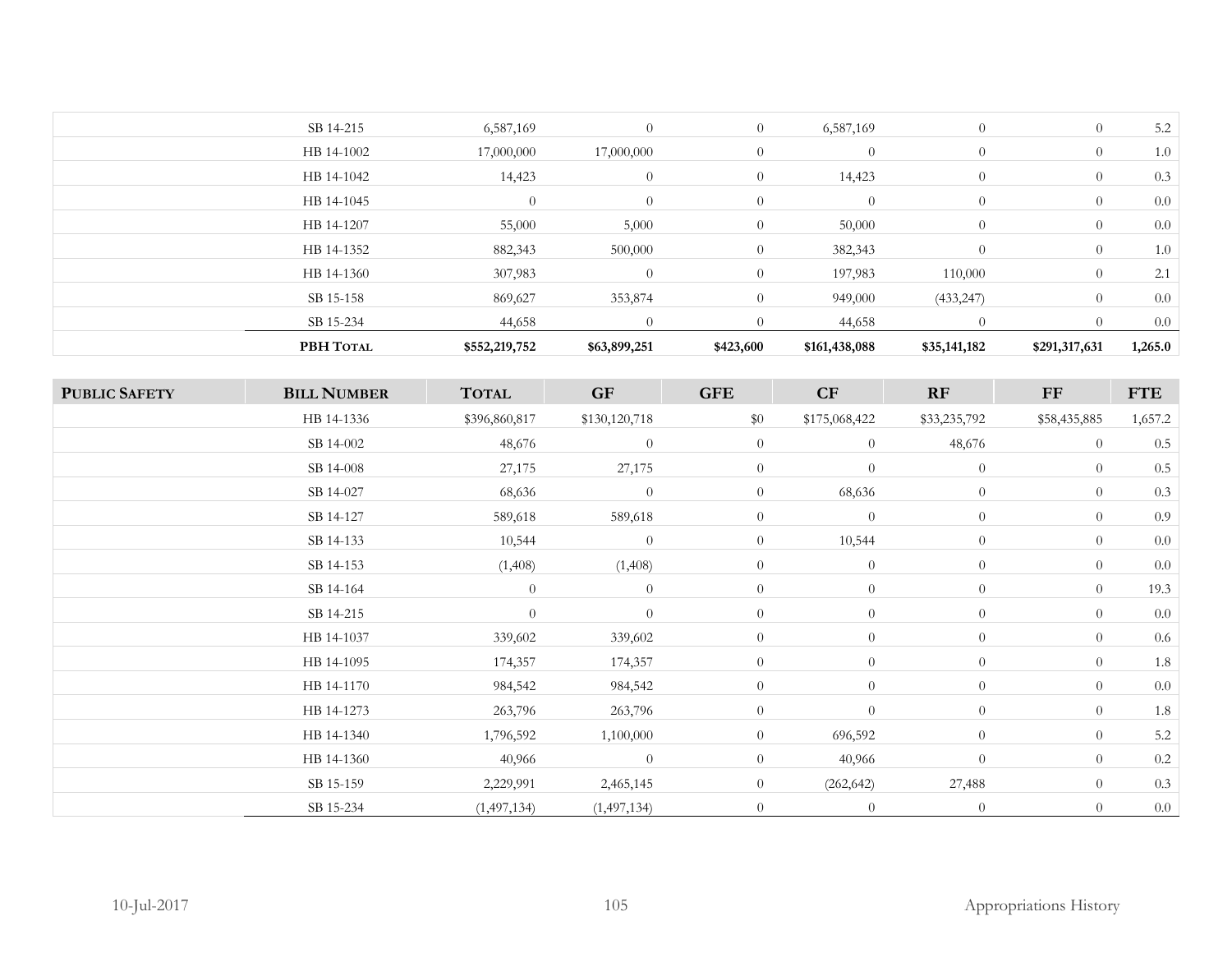|                   | PBS TOTAL          | \$401,936,770 | \$134,566,411 | \$0            | \$175,622,518 | \$33,311,956   | \$58,435,885   | 1,688.6    |
|-------------------|--------------------|---------------|---------------|----------------|---------------|----------------|----------------|------------|
|                   |                    |               |               |                |               |                |                |            |
| <b>REGULATORY</b> |                    |               |               |                |               |                |                |            |
| <b>AGENCIES</b>   | <b>BILL NUMBER</b> | <b>TOTAL</b>  | <b>GF</b>     | <b>GFE</b>     | CF            | RF             | FF             | <b>FTE</b> |
|                   | HB 14-1336         | \$85,864,050  | \$1,882,646   | \$0            | \$77,871,913  | \$4,722,507    | \$1,386,984    | 580.6      |
|                   | SB 14-099          | 18,336        | $\theta$      | $\overline{0}$ | 18,336        | $\overline{0}$ | $\overline{0}$ | 0.0        |
|                   | SB 14-125          | 179,777       | $\theta$      | $\overline{0}$ | 179,777       | $\overline{0}$ | $\theta$       | $2.5\,$    |
|                   | SB 14-133          | 28,300        | $\theta$      | $\overline{0}$ | 28,300        | $\overline{0}$ | $\overline{0}$ | 0.3        |
|                   | HB 14-1199         | 13,560        | $\theta$      | $\overline{0}$ | 13,560        | $\overline{0}$ | $\theta$       | 0.2        |
|                   | HB 14-1227         | 109,008       | $\theta$      | $\overline{0}$ | 109,008       | $\theta$       | $\overline{0}$ | 1.0        |
|                   | HB 14-1283         | 7,500         | $\theta$      | $\overline{0}$ | 7,500         | $\overline{0}$ | $\overline{0}$ | 0.0        |
|                   | HB 14-1328         | 86,518        | $\theta$      | $\overline{0}$ | 86,518        | $\overline{0}$ | $\overline{0}$ | 0.7        |
|                   | HB 14-1329         | 39,436        | $\theta$      | $\overline{0}$ | 39,436        | $\overline{0}$ | $\overline{0}$ | 0.3        |
|                   | HB 14-1331         | 270,335       | $\theta$      | $\overline{0}$ | 270,335       | $\overline{0}$ | $\overline{0}$ | $2.0\,$    |
|                   | HB 14-1398         | 50,000        | $\theta$      | $\overline{0}$ | 50,000        | $\overline{0}$ | $\overline{0}$ | 0.0        |
|                   | SB 15-160          | 76,322        | 1,945         | $\overline{0}$ | 67,119        | 2,980          | 4,278          | 0.0        |
|                   | <b>REG TOTAL</b>   | \$86,743,142  | \$1,884,591   | \$0            | \$78,741,802  | \$4,725,487    | \$1,391,262    | 587.6      |

| <b>REVENUE</b> | <b>BILL NUMBER</b> | <b>TOTAL</b>   | <b>GF</b>      | <b>GFE</b>     | CF             | RF             | FF             | <b>FTE</b> |
|----------------|--------------------|----------------|----------------|----------------|----------------|----------------|----------------|------------|
|                | HB 14-1336         | \$323,518,116  | \$98,459,137   | \$0            | \$218,700,134  | \$5,534,457    | \$824,388      | 1,316.7    |
|                | SB 14-014          | 2,534,094      | 2,534,094      | $\overline{0}$ | $\overline{0}$ | $\theta$       | $\theta$       | 0.5        |
|                | SB 14-030          | 824            | $\theta$       | $\overline{0}$ | 824            | $\overline{0}$ | $\overline{0}$ | 0.0        |
|                | SB 14-036          | 10,040         | $\theta$       | $\overline{0}$ | 10,040         | $\theta$       | $\overline{0}$ | 0.0        |
|                | SB 14-041          | 5,778          | $\theta$       | $\overline{0}$ | 5,778          | $\theta$       | $\overline{0}$ | 0.0        |
|                | SB 14-073          | 58,710         | 58,710         | $\overline{0}$ | $\overline{0}$ | $\theta$       | $\overline{0}$ | 0.0        |
|                | SB 14-075          | 116,858        | 12,828         | $\overline{0}$ | 104,030        | $\theta$       | $\overline{0}$ | 0.0        |
|                | SB 14-087          | 43,260         | 43,260         | $\overline{0}$ | $\overline{0}$ | $\theta$       | $\overline{0}$ | 0.0        |
|                | SB 14-194          | 191,651        | 191,651        | $\overline{0}$ | $\overline{0}$ | $\theta$       | $\overline{0}$ | 2.7        |
|                | SB 14-215          | $\overline{0}$ | $\overline{0}$ | $\overline{0}$ | $\overline{0}$ | $\overline{0}$ | $\overline{0}$ | 0.0        |
|                | HB 14-1003         | 30,900         | 30,900         | $\theta$       | $\overline{0}$ | $\theta$       | $\overline{0}$ | 0.0        |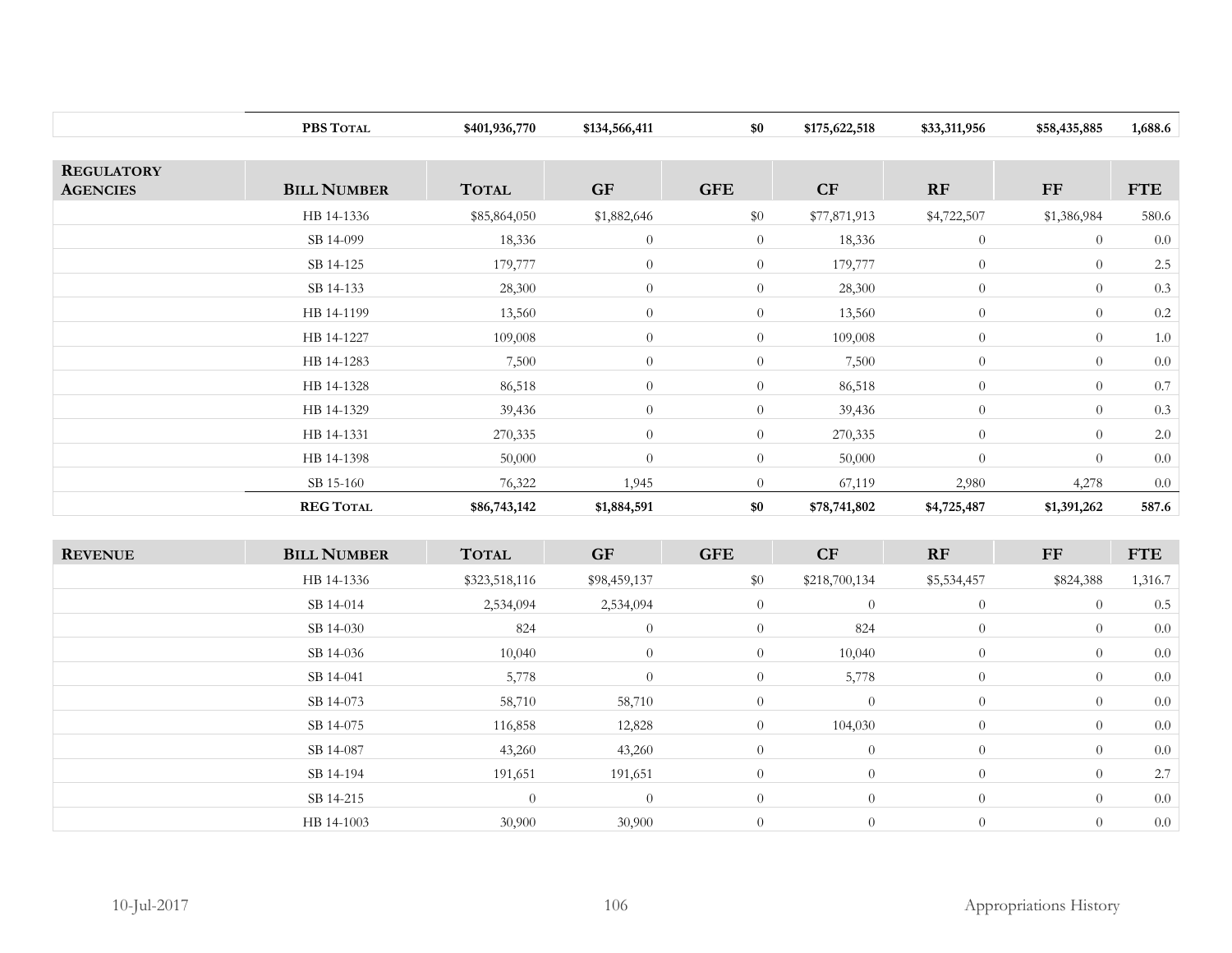|                  |                                                                                                                                                                                 |                                                                                                                                                   |                                                                                                                                                                 |                                                                                                                                                                                             |                                                                                                                                         |                                                                                                                      | 0.0                                                                                                                                 |
|------------------|---------------------------------------------------------------------------------------------------------------------------------------------------------------------------------|---------------------------------------------------------------------------------------------------------------------------------------------------|-----------------------------------------------------------------------------------------------------------------------------------------------------------------|---------------------------------------------------------------------------------------------------------------------------------------------------------------------------------------------|-----------------------------------------------------------------------------------------------------------------------------------------|----------------------------------------------------------------------------------------------------------------------|-------------------------------------------------------------------------------------------------------------------------------------|
|                  |                                                                                                                                                                                 |                                                                                                                                                   | $\overline{0}$                                                                                                                                                  |                                                                                                                                                                                             | $\overline{0}$                                                                                                                          | $\theta$                                                                                                             | 0.9                                                                                                                                 |
| HB 14-1350       | 43,260                                                                                                                                                                          | 43,260                                                                                                                                            | $\overline{0}$                                                                                                                                                  | $\boldsymbol{0}$                                                                                                                                                                            | $\theta$                                                                                                                                | $\theta$                                                                                                             | 0.0                                                                                                                                 |
| HB 14-1352       | 43,867                                                                                                                                                                          | $\boldsymbol{0}$                                                                                                                                  | $\overline{0}$                                                                                                                                                  | 43,867                                                                                                                                                                                      | $\overline{0}$                                                                                                                          | $\overline{0}$                                                                                                       | $0.6\,$                                                                                                                             |
| HB 14-1361       | 100,000                                                                                                                                                                         | $\theta$                                                                                                                                          | $\overline{0}$                                                                                                                                                  | 100,000                                                                                                                                                                                     | $\overline{0}$                                                                                                                          | $\theta$                                                                                                             | $0.0\,$                                                                                                                             |
| HB 14-1367       | 33,990                                                                                                                                                                          | $\boldsymbol{0}$                                                                                                                                  | $\overline{0}$                                                                                                                                                  | 33,990                                                                                                                                                                                      | $\theta$                                                                                                                                | $\theta$                                                                                                             | $0.0\,$                                                                                                                             |
| SB 15-161        | 2,382,040                                                                                                                                                                       | 1,898,824                                                                                                                                         | $\overline{0}$                                                                                                                                                  | 483,216                                                                                                                                                                                     | $\theta$                                                                                                                                | $\theta$                                                                                                             | $10.8\,$                                                                                                                            |
| HB 15-1301       | 15,826                                                                                                                                                                          | 15,826                                                                                                                                            | $\overline{0}$                                                                                                                                                  | $\theta$                                                                                                                                                                                    | $\theta$                                                                                                                                | $\theta$                                                                                                             | 0.0                                                                                                                                 |
| HB 15-1372       | 22,260                                                                                                                                                                          | 22,260                                                                                                                                            | $\boldsymbol{0}$                                                                                                                                                | $\boldsymbol{0}$                                                                                                                                                                            | $\theta$                                                                                                                                | $\overline{0}$                                                                                                       | $0.0\,$                                                                                                                             |
| <b>REV TOTAL</b> | \$329,500,193                                                                                                                                                                   | \$103,605,100                                                                                                                                     | \$0                                                                                                                                                             | \$219,536,248                                                                                                                                                                               | \$5,534,457                                                                                                                             | \$824,388                                                                                                            | 1,332.8                                                                                                                             |
|                  |                                                                                                                                                                                 |                                                                                                                                                   |                                                                                                                                                                 |                                                                                                                                                                                             |                                                                                                                                         |                                                                                                                      | <b>FTE</b>                                                                                                                          |
|                  |                                                                                                                                                                                 |                                                                                                                                                   |                                                                                                                                                                 |                                                                                                                                                                                             |                                                                                                                                         |                                                                                                                      |                                                                                                                                     |
|                  |                                                                                                                                                                                 |                                                                                                                                                   |                                                                                                                                                                 |                                                                                                                                                                                             |                                                                                                                                         |                                                                                                                      | 137.2                                                                                                                               |
|                  |                                                                                                                                                                                 |                                                                                                                                                   |                                                                                                                                                                 |                                                                                                                                                                                             |                                                                                                                                         |                                                                                                                      | 0.0<br>$0.0\,$                                                                                                                      |
|                  |                                                                                                                                                                                 |                                                                                                                                                   |                                                                                                                                                                 |                                                                                                                                                                                             |                                                                                                                                         |                                                                                                                      | $0.0\,$                                                                                                                             |
|                  |                                                                                                                                                                                 |                                                                                                                                                   |                                                                                                                                                                 |                                                                                                                                                                                             |                                                                                                                                         |                                                                                                                      |                                                                                                                                     |
|                  |                                                                                                                                                                                 |                                                                                                                                                   |                                                                                                                                                                 |                                                                                                                                                                                             |                                                                                                                                         |                                                                                                                      | 0.1                                                                                                                                 |
|                  |                                                                                                                                                                                 |                                                                                                                                                   |                                                                                                                                                                 |                                                                                                                                                                                             |                                                                                                                                         |                                                                                                                      | $0.0\,$<br>137.3                                                                                                                    |
|                  | HB 14-1228<br>HB 14-1326<br>HB 14-1327<br><b>BILL NUMBER</b><br>HB 14-1336<br>SB 14-153<br>SB 14-161<br>SB 14-217<br>HB 14-1369<br>SB 15-162<br>STA TOTAL<br><b>BILL NUMBER</b> | (73, 145)<br>412<br>73,725<br><b>TOTAL</b><br>\$21,893,762<br>(2,816)<br>150,154<br>$\theta$<br>95,775<br>371,462<br>\$22,508,337<br><b>TOTAL</b> | $\boldsymbol{0}$<br>$\theta$<br>73,725<br><b>GF</b><br>$\$0$<br>$\boldsymbol{0}$<br>$\boldsymbol{0}$<br>$\boldsymbol{0}$<br>$\boldsymbol{0}$<br>$\theta$<br>\$0 | $\boldsymbol{0}$<br>$\overline{0}$<br><b>GFE</b><br>$\$0$<br>$\boldsymbol{0}$<br>$\overline{0}$<br>$\boldsymbol{0}$<br>$\boldsymbol{0}$<br>$\overline{0}$<br>\$0<br><b>GF</b><br><b>GFE</b> | (73, 145)<br>412<br>$\boldsymbol{0}$<br>CF<br>\$21,893,762<br>(2,816)<br>150,154<br>$\theta$<br>95,775<br>371,462<br>\$22,508,337<br>CF | $\theta$<br>$\theta$<br>RF<br>$\$0$<br>$\theta$<br>$\overline{0}$<br>$\overline{0}$<br>$\theta$<br>$\theta$<br>$\$0$ | $\overline{0}$<br>$\theta$<br><b>FF</b><br>\$0<br>$\overline{0}$<br>$\theta$<br>$\overline{0}$<br>$\theta$<br>$\overline{0}$<br>\$0 |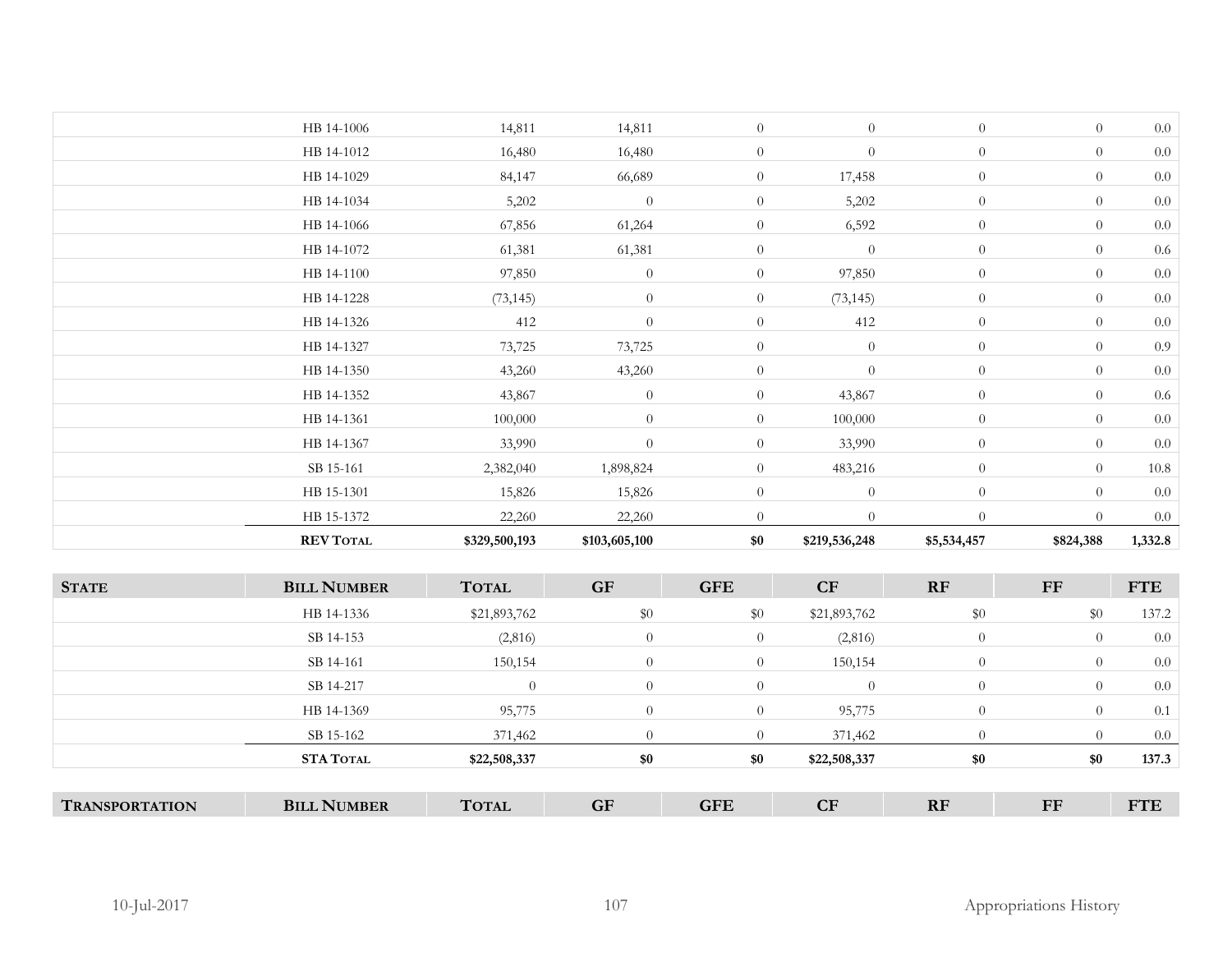| <b>TRA TOTAL</b> | \$1,283,277,981 | \$700,000 | \$0 | \$748,479,175 | \$19,773,476 | \$514,325,330 | 3,326.9 |
|------------------|-----------------|-----------|-----|---------------|--------------|---------------|---------|
| SB 15-163        | 80,550          |           |     | 115.361       |              | (34, 811)     | 0.0     |
| HB 14-1301       | 700,000         | 700,000   |     | $\theta$      |              |               | 0.0     |
| HB 14-1161       | 5,279           |           |     | 5,279         |              |               | 0.1     |
| HB 14-1336       | \$1,282,492,152 | \$0       | \$0 | \$748,358,535 | \$19,773,476 | \$514,360,141 | 3,326.8 |
|                  |                 |           |     |               |              |               |         |

| <b>TREASURY</b> | <b>BILL NUMBER</b> | <b>TOTAL</b>  | <b>GF</b>     | <b>GFE</b> | CF            | <b>RF</b> | FF  | <b>FTE</b> |
|-----------------|--------------------|---------------|---------------|------------|---------------|-----------|-----|------------|
|                 | HB 14-1336         | \$436,549,308 | \$119,404,248 |            | \$317,145,060 |           | \$0 | 31.9       |
|                 | HB 14-1001         | 2,221,828     | 2,221,828     |            |               |           |     | 0.0        |
|                 | SB 15-164          | 8.268         | (47, 594)     |            | 55,862        |           |     | 0.0        |
|                 | <b>TRE TOTAL</b>   | \$438,779,404 | \$121,578,482 | \$0        | \$317,200,922 | \$0       | \$0 | 31.9       |

| <b>CONTROLLED</b><br><b>MAINTENANCE TRUST</b><br><b>FUND</b> | <b>BILL NUMBER</b> | <b>TOTAL</b>  | <b>GF</b>     | <b>GFE</b>     | CF               | RF             | FF             | <b>FTE</b> |
|--------------------------------------------------------------|--------------------|---------------|---------------|----------------|------------------|----------------|----------------|------------|
|                                                              | HB 14-1336         | \$20,093,068  | \$20,093,068  | \$0            | $\$0$            | \$0            | \$0            | 0.0        |
|                                                              | SB 14-002          | (266, 952)    | (266, 952)    | $\overline{0}$ | $\theta$         | $\overline{0}$ | $\overline{0}$ | 0.0        |
|                                                              | SB 14-005          | (320, 903)    | (320, 903)    | $\overline{0}$ | $\theta$         | $\overline{0}$ | $\theta$       | 0.0        |
|                                                              | SB 14-008          | (27, 175)     | (27, 175)     | $\theta$       | $\theta$         | $\overline{0}$ | $\theta$       | 0.0        |
|                                                              | SB 14-012          | (1,240,067)   | (1,240,067)   | $\overline{0}$ | $\theta$         | $\overline{0}$ | $\theta$       | 0.0        |
|                                                              | SB 14-014          | (2, 535, 754) | (2,535,754)   | $\overline{0}$ | $\theta$         | $\overline{0}$ | $\theta$       | 0.0        |
|                                                              | SB 14-050          | (49, 161)     | (49, 161)     | $\overline{0}$ | $\theta$         | $\overline{0}$ | $\theta$       | 0.0        |
|                                                              | SB 14-073          | (3, 433, 710) | (3, 433, 710) | $\overline{0}$ | $\theta$         | $\overline{0}$ | $\theta$       | 0.0        |
|                                                              | SB 14-075          | (81, 749)     | (81, 749)     | $\overline{0}$ | $\theta$         | $\overline{0}$ | $\theta$       | $0.0\,$    |
|                                                              | SB 14-087          | (43,260)      | (43,260)      | $\overline{0}$ | $\boldsymbol{0}$ | $\overline{0}$ | $\overline{0}$ | 0.0        |
|                                                              | SB 14-088          | (73, 972)     | (73, 972)     | $\overline{0}$ | $\theta$         | $\overline{0}$ | $\theta$       | 0.0        |
|                                                              | SB 14-115          | (15,792)      | (15,792)      | $\overline{0}$ | $\boldsymbol{0}$ | $\overline{0}$ | $\theta$       | 0.0        |
|                                                              | SB 14-130          | (532, 412)    | (532, 412)    | $\theta$       | $\theta$         | $\overline{0}$ | $\theta$       | 0.0        |
|                                                              | SB 14-153          | (85,690)      | (85,690)      | $\overline{0}$ | $\theta$         | $\overline{0}$ | $\theta$       | 0.0        |
|                                                              | SB 14-157          | (300,000)     | (300,000)     | $\overline{0}$ | $\theta$         | $\overline{0}$ | $\theta$       | 0.0        |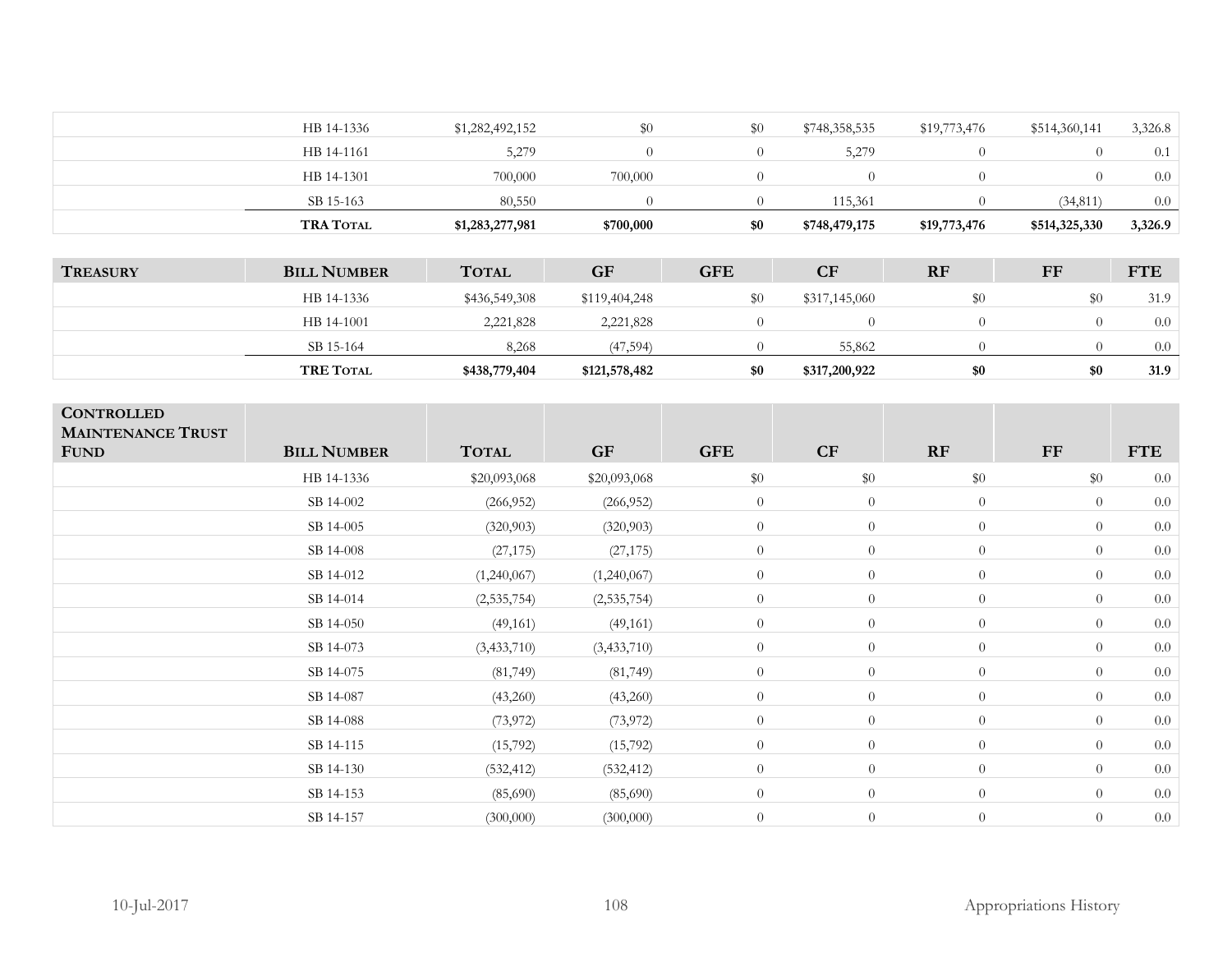| SB 14-161  | (7,500)     | (7,500)     | $\overline{0}$   | $\theta$         | $\boldsymbol{0}$ | $\theta$         | $0.0\,$ |
|------------|-------------|-------------|------------------|------------------|------------------|------------------|---------|
| SB 14-166  | (86,600)    | (86,600)    | $\overline{0}$   | $\boldsymbol{0}$ | $\overline{0}$   | $\overline{0}$   | $0.0\,$ |
| SB 14-189  | $\theta$    | $\theta$    | $\overline{0}$   | $\boldsymbol{0}$ | $\theta$         | $\theta$         | $0.0\,$ |
| SB 14-223  | (589,099)   | (589,099)   | $\boldsymbol{0}$ | $\boldsymbol{0}$ | $\boldsymbol{0}$ | $\boldsymbol{0}$ | $0.0\,$ |
| HB 14-1001 | (2,221,828) | (2,221,828) | $\overline{0}$   | $\boldsymbol{0}$ | $\boldsymbol{0}$ | $\boldsymbol{0}$ | $0.0\,$ |
| HB 14-1003 | (30,900)    | (30,900)    | $\overline{0}$   | $\boldsymbol{0}$ | $\boldsymbol{0}$ | $\boldsymbol{0}$ | $0.0\,$ |
| HB 14-1006 | (14, 811)   | (14, 811)   | $\overline{0}$   | $\boldsymbol{0}$ | $\boldsymbol{0}$ | $\boldsymbol{0}$ | $0.0\,$ |
| HB 14-1014 | (23, 226)   | (23, 226)   | $\boldsymbol{0}$ | $\boldsymbol{0}$ | $\boldsymbol{0}$ | $\boldsymbol{0}$ | $0.0\,$ |
| HB 14-1015 | (395,270)   | (395,270)   | $\overline{0}$   | $\boldsymbol{0}$ | $\boldsymbol{0}$ | $\theta$         | $0.0\,$ |
| HB 14-1023 | (455,983)   | (455,983)   | $\overline{0}$   | $\boldsymbol{0}$ | $\boldsymbol{0}$ | $\theta$         | $0.0\,$ |
| HB 14-1029 | (66, 689)   | (66, 689)   | $\overline{0}$   | $\boldsymbol{0}$ | $\boldsymbol{0}$ | $\boldsymbol{0}$ | $0.0\,$ |
| HB 14-1032 | (698, 452)  | (698, 452)  | $\boldsymbol{0}$ | $\boldsymbol{0}$ | $\boldsymbol{0}$ | $\overline{0}$   | $0.0\,$ |
| HB 14-1037 | (339, 602)  | (339, 602)  | $\boldsymbol{0}$ | $\boldsymbol{0}$ | $\boldsymbol{0}$ | $\overline{0}$   | $0.0\,$ |
| HB 14-1066 | (61, 264)   | (61, 264)   | $\overline{0}$   | $\boldsymbol{0}$ | $\boldsymbol{0}$ | $\theta$         | $0.0\,$ |
| HB 14-1085 | (960,000)   | (960,000)   | $\overline{0}$   | $\boldsymbol{0}$ | $\boldsymbol{0}$ | $\boldsymbol{0}$ | 0.0     |
| HB 14-1093 | (100,000)   | (100,000)   | $\overline{0}$   | $\boldsymbol{0}$ | $\theta$         | $\boldsymbol{0}$ | $0.0\,$ |
| HB 14-1096 | (700,000)   | (700,000)   | $\boldsymbol{0}$ | $\boldsymbol{0}$ | $\theta$         | $\boldsymbol{0}$ | $0.0\,$ |
| HB 14-1144 | (350,000)   | (350,000)   | $\overline{0}$   | $\boldsymbol{0}$ | $\theta$         | $\boldsymbol{0}$ | $0.0\,$ |
| HB 14-1156 | (791, 471)  | (791, 471)  | $\boldsymbol{0}$ | $\boldsymbol{0}$ | $\boldsymbol{0}$ | $\boldsymbol{0}$ | $0.0\,$ |
| HB 14-1175 | (50,000)    | (50,000)    | $\overline{0}$   | $\boldsymbol{0}$ | $\theta$         | $\boldsymbol{0}$ | $0.0\,$ |
| HB 14-1178 | (82,077)    | (82,077)    | $\overline{0}$   | $\boldsymbol{0}$ | $\boldsymbol{0}$ | $\theta$         | $0.0\,$ |
| HB 14-1202 | (142,750)   | (142,750)   | $\overline{0}$   | $\overline{0}$   | $\boldsymbol{0}$ | $\theta$         | $0.0\,$ |
| HB 14-1207 | (5,000)     | (5,000)     | $\overline{0}$   | $\theta$         | $\theta$         | $\theta$         | $0.0\,$ |
| HB 14-1211 | (16, 533)   | (16, 533)   | $\overline{0}$   | $\overline{0}$   | $\overline{0}$   | $\overline{0}$   | $0.0\,$ |
| HB 14-1213 | (44, 519)   | (44, 519)   | $\overline{0}$   | $\overline{0}$   | $\theta$         | $\overline{0}$   | $0.0\,$ |
| HB 14-1273 | (263,796)   | (263,796)   | $\overline{0}$   | $\overline{0}$   | $\boldsymbol{0}$ | $\overline{0}$   | $0.0\,$ |
| HB 14-1276 | (250,000)   | (250,000)   | $\overline{0}$   | $\theta$         | $\theta$         | $\overline{0}$   | $0.0\,$ |
| HB 14-1298 | (68,084)    | (68, 084)   | $\overline{0}$   | $\overline{0}$   | $\theta$         | $\overline{0}$   | $0.0\,$ |
| HB 14-1300 | (300,000)   | (300,000)   | $\overline{0}$   | $\overline{0}$   | $\overline{0}$   | $\overline{0}$   | $0.0\,$ |
|            |             |             |                  |                  |                  |                  |         |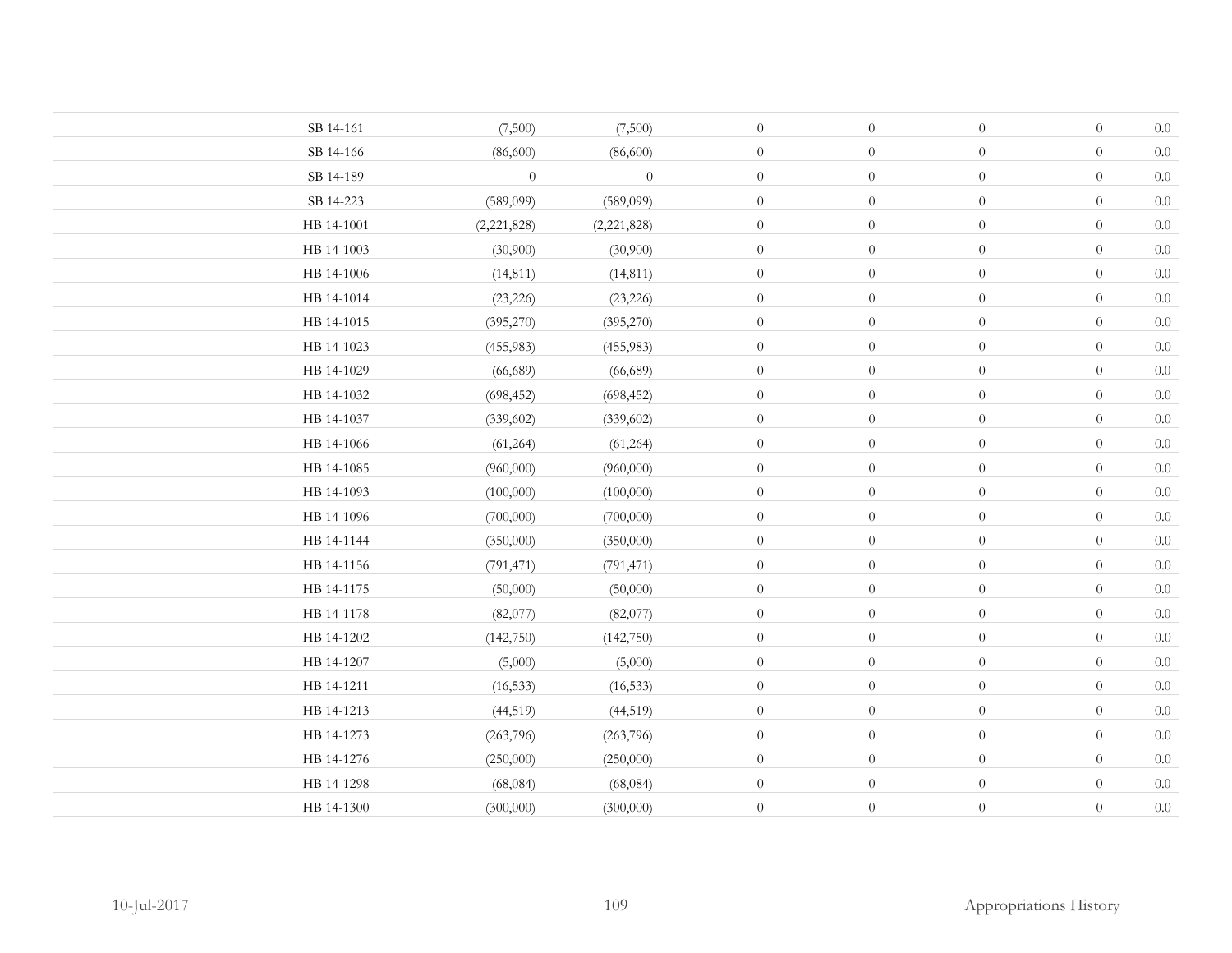| FY 2014-15 Total |                  | \$24,667,864,498 | \$6,635,772,098 | \$2,384,447,200 | \$6,960,741,099 | \$1,434,551,089 | \$7,252,353,012 | 54,999.6 |
|------------------|------------------|------------------|-----------------|-----------------|-----------------|-----------------|-----------------|----------|
|                  | <b>COP TOTAL</b> | \$111,264        | \$111,264       | \$0             | \$0             | \$0             | \$0             | 0.0      |
|                  |                  |                  |                 |                 |                 |                 |                 |          |
|                  | HB 14-1357       | (145, 983)       | (145, 983)      | $\Omega$        | $\Omega$        | $\Omega$        | $\Omega$        | 0.0      |
|                  | HB 14-1319       | (772, 133)       | (772, 133)      | $\overline{0}$  | $\overline{0}$  | $\overline{0}$  | $\overline{0}$  | 0.0      |
|                  | HB 14-1311       | (106, 283)       | (106, 283)      | $\overline{0}$  | $\overline{0}$  | $\overline{0}$  | $\overline{0}$  | 0.0      |
|                  | HB 14-1303       | (135, 354)       | (135, 354)      | $\overline{0}$  | $\theta$        | $\Omega$        | $\overline{0}$  | 0.0      |
|                  | HB 14-1301       | (700,000)        | (700,000)       | $\overline{0}$  | $\overline{0}$  | $\overline{0}$  | $\overline{0}$  | 0.0      |
|                  |                  |                  |                 |                 |                 |                 |                 |          |

# **FY 2015-16**

| <b>AGRICULTURE</b> | <b>BILL NUMBER</b> | <b>TOTAL</b> | <b>GF</b>    | <b>GFE</b> | CF           | <b>RF</b>   | FF          | <b>FTE</b> |
|--------------------|--------------------|--------------|--------------|------------|--------------|-------------|-------------|------------|
|                    | SB 15-234          | \$45,709,657 | \$9,706,234  | $\$0$      | \$30,176,218 | \$1,656,548 | \$4,170,657 | 274.1      |
|                    | SB 15-196          | 249,763      | $\Omega$     | $\Omega$   | 249,763      | $\Omega$    |             | 2.0        |
|                    | HB 15-1367         | 314,633      | $\bigcap$    | 0          | 314,633      | $\Omega$    | $\left($ )  | 4.3        |
|                    | HB 15-1367cont     | 300,000      | 300,000      |            | $\Omega$     |             |             | 0.0        |
|                    | HB 16-1237         | 483,012      |              |            | 258,012      | 225,000     |             | 2.6        |
|                    | <b>AGR TOTAL</b>   | \$47,057,065 | \$10,006,234 | \$0        | \$30,998,626 | \$1,881,548 | \$4,170,657 | 283.0      |

| <b>CORRECTIONS</b> | <b>BILL NUMBER</b> | <b>TOTAL</b>  | GF            | <b>GFE</b>     | <b>CF</b>      | RF             | FF             | <b>FTE</b> |
|--------------------|--------------------|---------------|---------------|----------------|----------------|----------------|----------------|------------|
|                    | SB 15-234          | \$868,560,106 | \$779,703,369 | \$0            | \$40,931,411   | \$46,665,389   | \$1,259,937    | 6,239.8    |
|                    | HB 13-1154         | 121,773       | 121,773       | $\overline{0}$ | $\theta$       | $\overline{0}$ | $\overline{0}$ | 0.0        |
|                    | HB 13-1318         | 14,987        | 14,987        | $\overline{0}$ | $\overline{0}$ | $\overline{0}$ | $\overline{0}$ | 0.0        |
|                    | HB 13-1325         | 5,551         | 5,551         | $\overline{0}$ | $\theta$       | $\overline{0}$ | $\overline{0}$ | 0.0        |
|                    | SB 14-049          | 21,484        | 21,484        | $\overline{0}$ | $\theta$       | $\overline{0}$ | $\overline{0}$ | 0.0        |
|                    | SB 14-092          | 21,484        | 21,484        | $\overline{0}$ | $\overline{0}$ | $\overline{0}$ | $\overline{0}$ | 0.0        |
|                    | SB 14-161          | 21,484        | 21,484        | $\overline{0}$ | $\theta$       | $\overline{0}$ | $\overline{0}$ | 0.0        |
|                    | SB 14-176          | 21,484        | 21,484        | $\overline{0}$ | $\overline{0}$ | $\overline{0}$ | $\overline{0}$ | $0.0\,$    |
|                    | HB 14-1037         | 21,484        | 21,484        | $\overline{0}$ | $\overline{0}$ | $\overline{0}$ | $\overline{0}$ | 0.0        |
|                    | SB 15-124          | (853, 476)    | (853, 476)    | $\overline{0}$ | $\overline{0}$ | $\overline{0}$ | $\overline{0}$ | $0.0\,$    |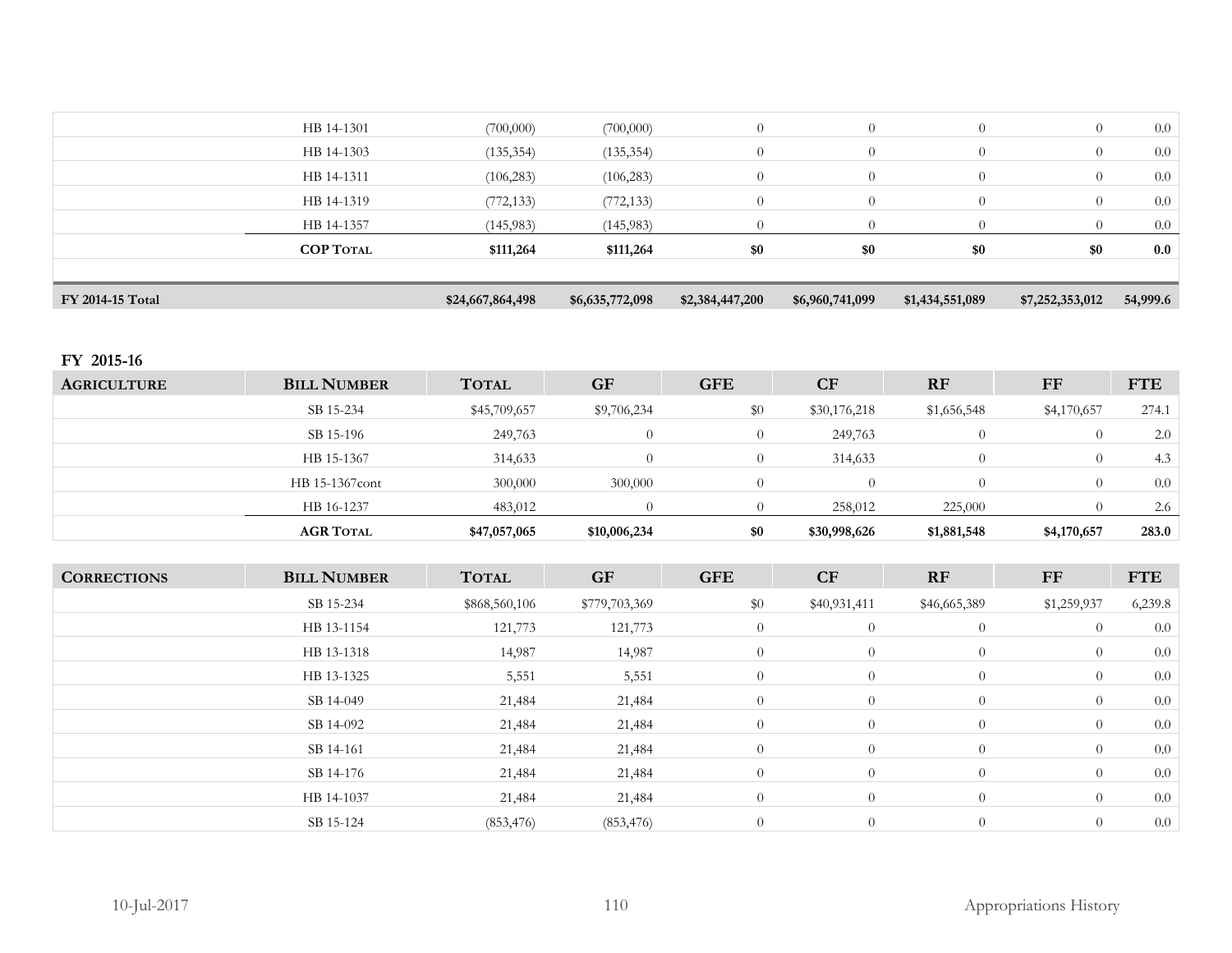| HB 16-1238<br><b>COR TOTAL</b> | (16,892,221)<br>\$851,084,974 | (16,807,534)<br>\$763,812,924 | \$0 | (84,687)<br>\$39,346,724 | \$46,665,389 | \$1,259,937 | 0.0<br>6,239.8 |
|--------------------------------|-------------------------------|-------------------------------|-----|--------------------------|--------------|-------------|----------------|
|                                |                               |                               |     |                          |              |             |                |
| HB 15-1341                     | 11,034                        | 11,034                        |     |                          |              |             | 0.0            |
| SB 15-195                      | $\left( 0 \right)$            | 1,500,000                     |     | (1,500,000)              | 0            |             | $0.0\,$        |
| SB 15-185                      | 9,800                         | 9,800                         |     |                          |              |             | 0.0            |

| <b>EDUCATION</b> | <b>BILL NUMBER</b> | <b>TOTAL</b>    | <b>GF</b>       | <b>GFE</b>       | <b>CF</b>       | <b>RF</b>      | FF             | <b>FTE</b> |
|------------------|--------------------|-----------------|-----------------|------------------|-----------------|----------------|----------------|------------|
|                  | HB 16-1405         | \$0             | \$39,100,001    | $(\$39,100,001)$ | \$0             | $\$0$          | \$0            | 0.0        |
|                  | SB 15-234          | \$5,395,441,471 | \$2,694,599,324 | \$848,124,468    | \$1,172,310,474 | \$29,757,276   | \$650,649,929  | 598.0      |
|                  | SB 15-056          | 935,180         | $\overline{0}$  | $\overline{0}$   | 935,180         | $\theta$       | $\overline{0}$ | 0.0        |
|                  | SB 15-235          | 161,258         | 161,258         | $\overline{0}$   | $\theta$        | $\overline{0}$ | $\overline{0}$ | 0.0        |
|                  | SB 15-267          | 30,000,000      | 25,000,000      | $\overline{0}$   | 5,000,000       | $\overline{0}$ | $\overline{0}$ | 0.0        |
|                  | SB 15-290          | 218,825         | $\overline{0}$  | $\overline{0}$   | 218,825         | $\overline{0}$ | $\overline{0}$ | 0.0        |
|                  | HB 15-1170         | 92,934          | 92,934          | $\overline{0}$   | $\overline{0}$  | $\overline{0}$ | $\overline{0}$ | 0.7        |
|                  | HB 15-1270         | 7,232           | 7,232           | $\overline{0}$   | $\theta$        | $\overline{0}$ | $\overline{0}$ | 0.1        |
|                  | HB 15-1321         | 10,000,000      | $\overline{0}$  | $\overline{0}$   | 10,000,000      | $\overline{0}$ | $\overline{0}$ | 0.0        |
|                  | HB 15-1323         | (2,369,118)     | $\overline{0}$  | $\overline{0}$   | (2,369,118)     | $\theta$       | $\overline{0}$ | 0.0        |
|                  | HB 15-1367cont     | 6,000,000       | 4,000,000       | $\overline{0}$   | $\overline{0}$  | 2,000,000      | $\theta$       | 0.0        |
|                  | HB 16-1253         | (133, 492, 226) | (93, 542, 173)  | $\overline{0}$   | (39,950,053)    | $\overline{0}$ | $\overline{0}$ | 0.0        |
|                  | SB 17-254          | $\overline{0}$  | (8,366,667)     | 8,366,667        | $\theta$        | $\theta$       | $\overline{0}$ | 0.0        |
|                  | <b>EDU TOTAL</b>   | \$5,306,995,556 | \$2,661,051,909 | \$817,391,134    | \$1,146,145,308 | \$31,757,276   | \$650,649,929  | 598.8      |

| <b>GOVERNOR</b> | <b>BILL NUMBER</b> | <b>TOTAL</b>  | <b>GF</b>    | <b>GFE</b> | <b>CF</b>    | <b>RF</b>     | FF          | <b>FTE</b> |
|-----------------|--------------------|---------------|--------------|------------|--------------|---------------|-------------|------------|
|                 | SB 15-234          | \$268,978,544 | \$41,427,966 | \$0        | \$42,239,163 | \$178,818,806 | \$6,492,609 | 1,085.7    |
|                 | SB 15-014          | 1,068,560     | $\theta$     |            | $\theta$     | 1,068,560     | $\left($    | 0.0        |
|                 | SB 15-029          | 848           | $\theta$     | $\Omega$   |              | 848           | $\bigcirc$  | 0.0        |
|                 | SB 15-185          | 9,800         | $\theta$     | $\Omega$   |              | 9,800         | $\Omega$    | 0.0        |
|                 | SB 15-229          | 4,120         | $\Omega$     | $\Omega$   | $\Omega$     | 4,120         | $\Omega$    | 0.0        |
|                 | SB 15-239          | 59,280        | $\Omega$     | $\theta$   | $\theta$     | 59,280        | $\Omega$    | 0.0        |
|                 | SB 15-282          | 125,983       | 125,983      |            |              |               |             | 1.0        |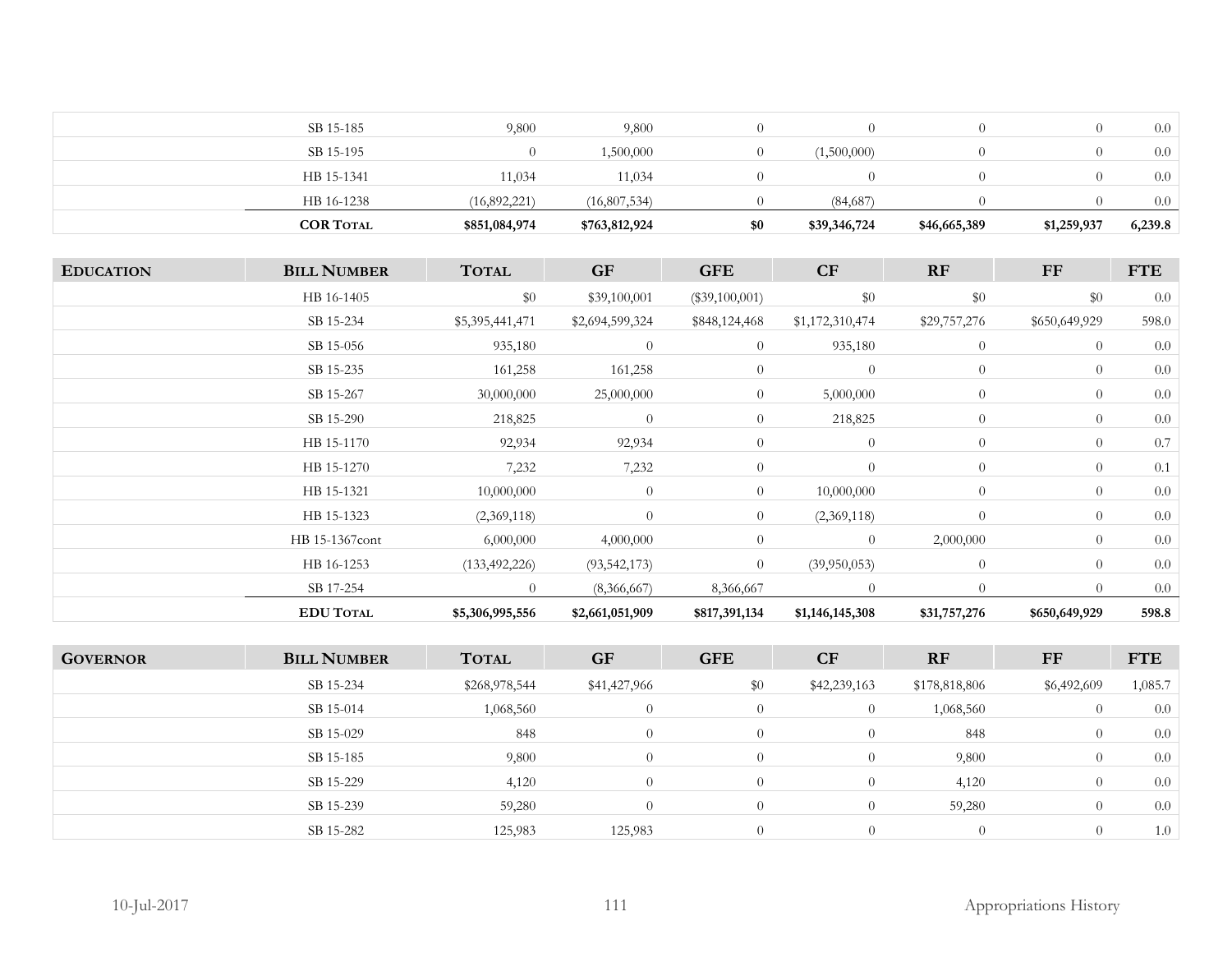| <b>GOV TOTAL</b> | \$272,311,563 | \$41,871,028   | \$0            | \$42,239,163   | \$181,708,763 | \$6,492,609    | 1,088.7 |
|------------------|---------------|----------------|----------------|----------------|---------------|----------------|---------|
| HB 16-1239       | 1,628,367     | 202,828        |                | $\overline{0}$ | 1,425,539     |                | 0.0     |
| HB 15-1367cont   | 21,803        | $\Omega$       | $\overline{0}$ | $\overline{0}$ | 21,803        | $\theta$       | 0.0     |
| HB 15-1366       | 94,251        | 94,251         | $\overline{0}$ | $\overline{0}$ | $\Omega$      | $\overline{0}$ | 1.0     |
| HB 15-1313       | 4,120         | $\theta$       | $\theta$       | $\overline{0}$ | 4,120         | $\theta$       | 0.0     |
| HB 15-1219       | 20,000        | 20,000         | $\Omega$       | $\overline{0}$ | $\Omega$      | $\theta$       | 0.0     |
| HB 15-1170       | 20,000        | $\overline{0}$ | $\theta$       | $\overline{0}$ | 20,000        | $\overline{0}$ | 0.0     |
| HB 15-1026       | 52,942        | $\theta$       |                | $\overline{0}$ | 52,942        | $\theta$       | 0.0     |
| HB 15-1004       | 4,120         | $\theta$       |                | $\overline{0}$ | 4,120         | $\overline{0}$ | 0.0     |
| SB 15-290        | 218,825       | $\overline{0}$ | $\overline{0}$ | $\overline{0}$ | 218,825       | $\overline{0}$ | 1.0     |
|                  |               |                |                |                |               |                |         |

| <b>HEALTH CARE POLICY</b><br><b>AND FINANCING</b> | <b>BILL NUMBER</b> | <b>TOTAL</b>    | <b>GF</b>       | <b>GFE</b>       | CF              | RF             | FF              | <b>FTE</b> |
|---------------------------------------------------|--------------------|-----------------|-----------------|------------------|-----------------|----------------|-----------------|------------|
|                                                   | HB 16-1405         | \$67,001,713    | \$21,814,288    | $(\$39,100,001)$ | \$7,017,853     | \$0            | \$77,269,573    | 0.0        |
|                                                   | SB 15-234          | \$8,873,331,056 | \$1,657,700,911 | \$848,552,061    | \$1,024,522,841 | \$6,110,549    | \$5,336,444,694 | 413.7      |
|                                                   | SB 15-011          | 362,649         | 179,347         | $\overline{0}$   | $\overline{0}$  | $\overline{0}$ | 183,302         | $0.8\,$    |
|                                                   | SB 15-228          | 539,823         | 269,912         | $\overline{0}$   | $\theta$        | $\overline{0}$ | 269,911         | 4.0        |
|                                                   | HB 15-1186         | 10,616,568      | 367,564         | $\overline{0}$   | 4,840,203       | $\theta$       | 5,408,801       | $0.0\,$    |
|                                                   | HB 15-1309         | 37,606          | 10,815          | $\overline{0}$   | 833             | $\Omega$       | 25,958          | 0.0        |
|                                                   | HB 15-1318         | 2,176,695       | $\Omega$        | $\overline{0}$   | 788,347         | $\theta$       | 1,388,348       | 2.7        |
|                                                   | HB 15-1367cont     | 500,000         | 500,000         | $\overline{0}$   | $\theta$        | $\theta$       | $\Omega$        | 0.0        |
|                                                   | HB 15-1368         | 3,390,000       | $\theta$        | $\overline{0}$   | 1,695,000       | 1,695,000      | $\theta$        | 0.0        |
|                                                   | HB 16-1240         | 154,428,164     | 9,845,164       | 0                | 117,432,305     | 9,198,102      | 17,952,593      | 1.0        |
|                                                   | SB 17-162          | 11,542,129      | 405,525         | $\overline{0}$   | 11,067,930      | 68,674         | $\overline{0}$  | 0.0        |
|                                                   | SB 17-254          | $\theta$        | (8,366,667)     | 8,366,667        | $\overline{0}$  | $\overline{0}$ | $\Omega$        | 0.0        |
|                                                   | <b>HCP TOTAL</b>   | \$9,123,926,403 | \$1,682,726,859 | \$817,818,727    | \$1,167,365,312 | \$17,072,325   | \$5,438,943,180 | 422.2      |
|                                                   |                    |                 |                 |                  |                 |                |                 |            |
| <b>HIGHER EDUCATION</b>                           | <b>BILL NUMBER</b> | <b>TOTAL</b>    | <b>GF</b>       | <b>GFE</b>       | CF              | RF             | FF              | <b>FTE</b> |
|                                                   | HB 16-1405         | \$118,751,502   | \$39,100,000    | $(\$39,100,000)$ | \$118,751,502   | \$0            | \$0             | 0.0        |
|                                                   | SB 15-234          | \$3,731,739,272 | \$68,871,803    | \$788,000,000    | \$2,150,856,183 | \$701,516,735  | \$22,494,551    | 23,856.2   |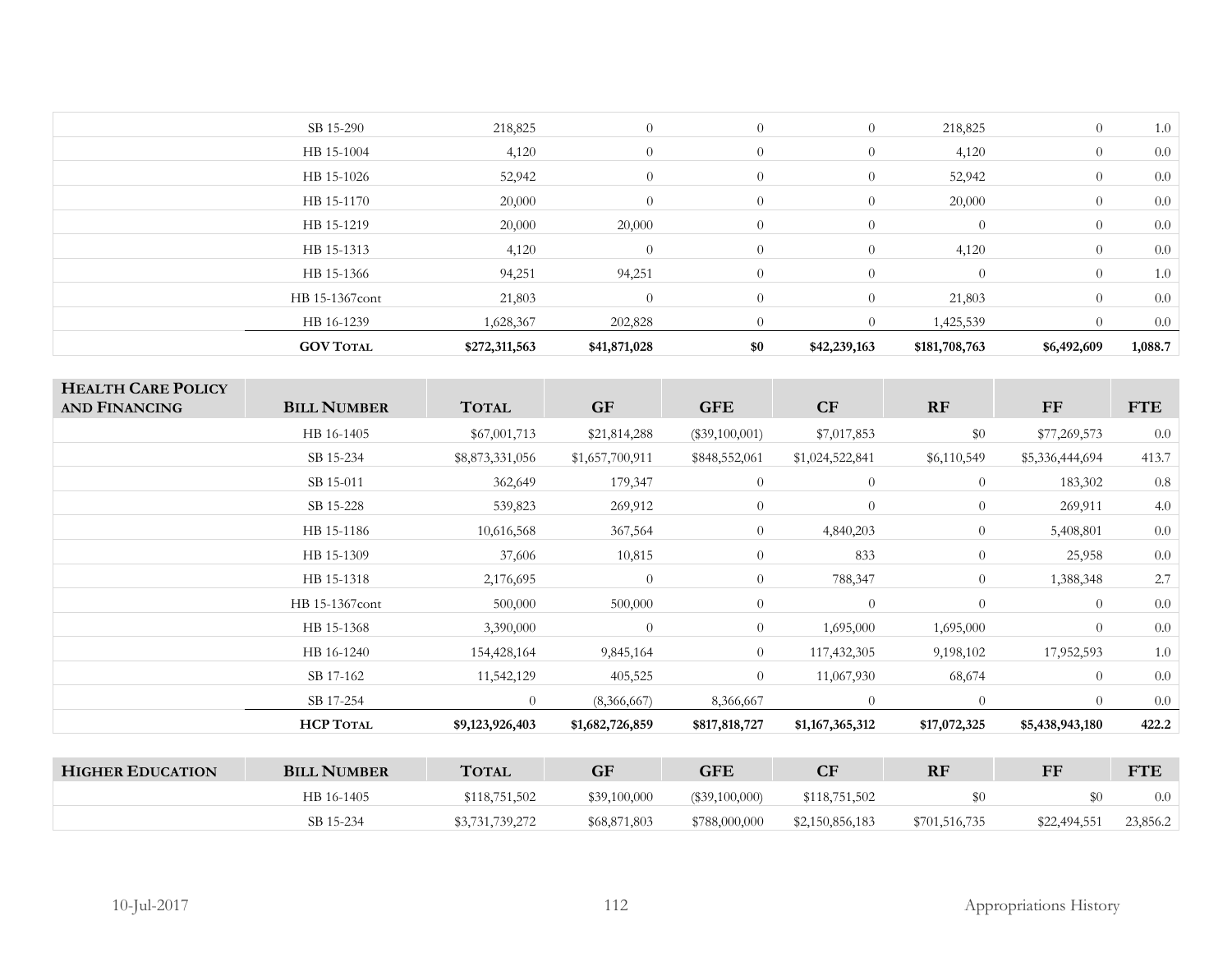| SB 15-186        | (13, 349)       | $\Omega$      | $\Omega$      | (13,349)         | $\Omega$      |              | 0.0      |
|------------------|-----------------|---------------|---------------|------------------|---------------|--------------|----------|
| HB 15-1270       | 7,232           | 7,232         | $\Omega$      | $\cup$           | $\Omega$      |              | 0.1      |
| HB 15-1274       | 373,920         | 86,960        | $\Omega$      | U                | 286,960       |              | 0.0      |
| HB 15-1275       | 450,000         | 450,000       | $\Omega$      | $\theta$         | $\Omega$      |              | 0.0      |
| HB 16-1241       | $\Omega$        | $\bigcap$     | $\theta$      | $\left( \right)$ | $\Omega$      |              | 0.0      |
| SB 17-254        |                 | (8,366,667)   | 8,366,667     |                  | $\Omega$      |              | 0.0      |
| <b>HED TOTAL</b> | \$3,851,308,577 | \$100,149,328 | \$757,266,667 | \$2,269,594,336  | \$701,803,695 | \$22,494,551 | 23,856.3 |

| <b>HUMAN SERVICES</b> | <b>BILL NUMBER</b> | <b>TOTAL</b>    | <b>GF</b>     | <b>GFE</b>     | CF             | RF             | FF             | <b>FTE</b> |
|-----------------------|--------------------|-----------------|---------------|----------------|----------------|----------------|----------------|------------|
|                       | SB 15-234          | \$1,903,744,311 | \$802,237,866 | \$0            | \$349,568,539  | \$130,173,226  | \$621,764,680  | 4,967.7    |
|                       | SB 15-012          | 868,895         | 315,509       | $\overline{0}$ | $\overline{0}$ | $\overline{0}$ | 553,386        | 0.0        |
|                       | SB 15-204          | (270, 372)      | (270,372)     | $\overline{0}$ | $\theta$       | $\overline{0}$ | $\overline{0}$ | 0.0        |
|                       | SB 15-240          | 2,000,000       | 2,000,000     | $\overline{0}$ | $\theta$       | $\theta$       | $\overline{0}$ | 0.0        |
|                       | SB 15-241          | 1,856,635       | 1,856,635     | $\overline{0}$ | $\theta$       | $\overline{0}$ | $\overline{0}$ | 1.5        |
|                       | SB 15-242          | 6,408,147       | 5,714,028     | $\overline{0}$ | 606,415        | $\overline{0}$ | 87,704         | 1.0        |
|                       | HB 15-1131         | 14,404          | 14,404        | $\overline{0}$ | $\theta$       | $\overline{0}$ | $\overline{0}$ | 0.3        |
|                       | HB 15-1248         | 37,138          | 37,138        | $\overline{0}$ | $\theta$       | $\theta$       | $\overline{0}$ | 0.4        |
|                       | HB 15-1367         | $\overline{0}$  | $\theta$      | $\overline{0}$ | (1,550,000)    | 1,550,000      | $\overline{0}$ | 0.0        |
|                       | HB 15-1367cont     | 3,500,000       | 2,500,000     | $\overline{0}$ | $\theta$       | 1,000,000      | $\overline{0}$ | 0.0        |
|                       | HB 16-1242         | 5,370,465       | 4,257,249     | $\overline{0}$ | 1,472,687      | 56,461         | (415, 932)     | 4.9        |
|                       | <b>HUM TOTAL</b>   | \$1,923,529,623 | \$818,662,457 | \$0            | \$350,097,641  | \$132,779,687  | \$621,989,838  | 4,975.8    |

| <b>JUDICIAL</b> | <b>BILL NUMBER</b> | <b>TOTAL</b>  | <b>GF</b>     | <b>GFE</b>     | CF            | RF           | FF                 | <b>FTE</b> |
|-----------------|--------------------|---------------|---------------|----------------|---------------|--------------|--------------------|------------|
|                 | HB 16-1405         | $(\$471,029)$ | $(\$471,029)$ | \$0            | \$0           | \$0          | \$0                | 0.0        |
|                 | SB 15-234          | \$670,009,402 | \$477,393,699 | \$0            | \$155,800,052 | \$32,390,651 | \$4,425,000        | 4,573.3    |
|                 | SB 15-204          | 351,086       | 351,086       | $\theta$       | $\theta$      | $\Omega$     | 0                  | 2.2        |
|                 | HB 15-1034         | 340,651       | 333,631       | $\overline{0}$ | 7,020         | $\sqrt{ }$   | $\sigma$           | 3.2        |
|                 | HB 15-1043         | 1,272,133     | 1,272,133     | $\Omega$       | $\Omega$      | $\Omega$     | $\left($           | 14.2       |
|                 | HB 15-1149         | (618, 145)    | (603, 145)    | $\Omega$       | (15,000)      | $\theta$     | $\left( 0 \right)$ | (1.1)      |
|                 | HB 15-1153         | 27,580        | 27,580        | $\Omega$       | $\Omega$      | $\theta$     | 0                  | 0.5        |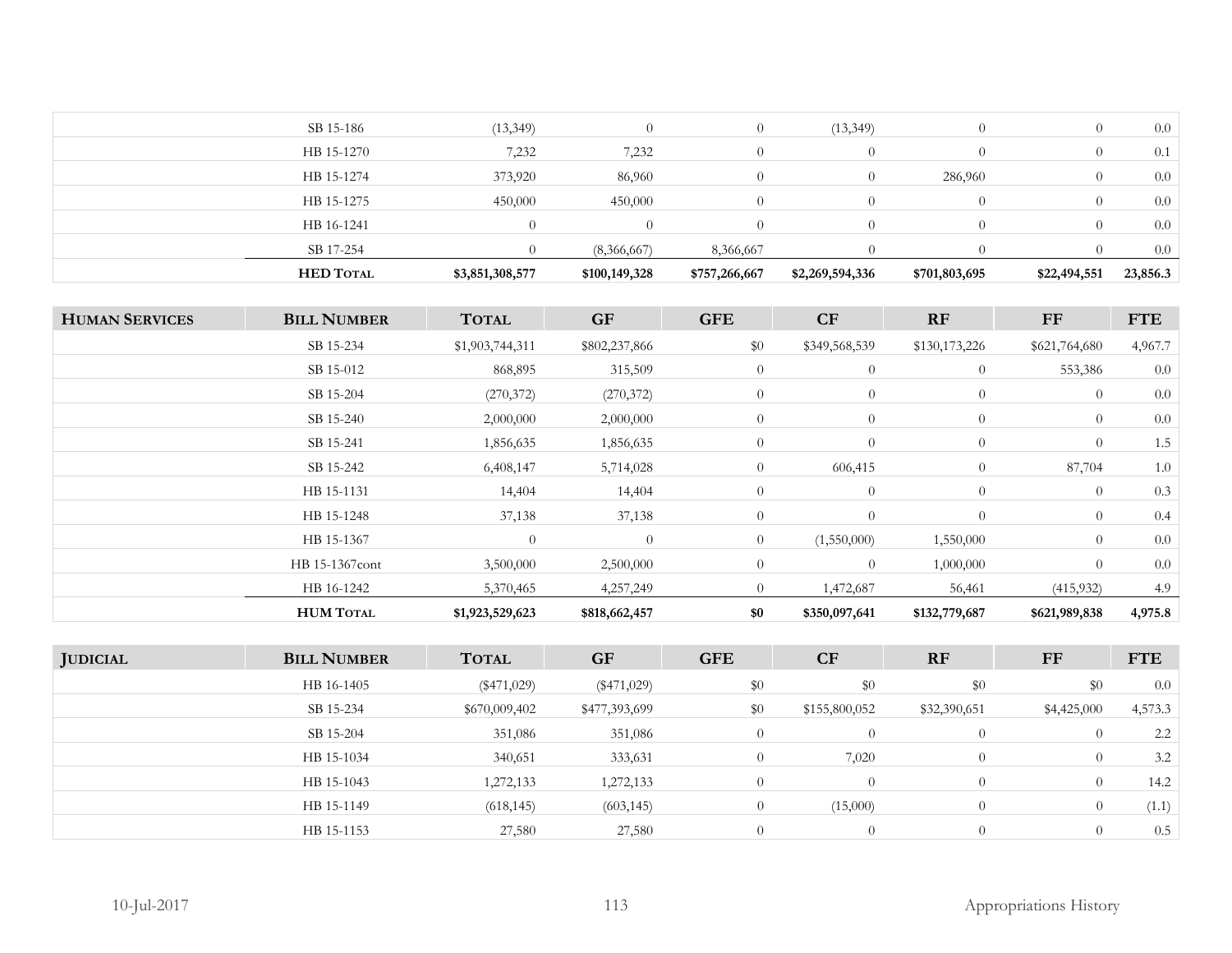| HB 16-1243       | (240, 384)    | 313,140       |     | (699,000)     | 145.476      |             | 0.0     |
|------------------|---------------|---------------|-----|---------------|--------------|-------------|---------|
| <b>JUD TOTAL</b> | \$673,771,294 | \$478,617,095 | \$0 | \$156,643,072 | \$34,086,127 | \$4,425,000 | 4,592.3 |

| <b>LABOR AND</b><br><b>EMPLOYMENT</b> | <b>BILL NUMBER</b> | <b>TOTAL</b>  | <b>GF</b>   | <b>GFE</b>     | CF           | <b>RF</b>   | FF             | <b>FTE</b> |
|---------------------------------------|--------------------|---------------|-------------|----------------|--------------|-------------|----------------|------------|
|                                       | SB 15-234          | \$178,911,115 | \$2,698,594 | \$0            | \$74,251,770 | \$1,139,547 | \$100,821,204  | 1,023.5    |
|                                       | SB 15-239          | 665,330       | 665,330     | $\overline{0}$ | $\theta$     | $\theta$    | $\Omega$       | 0.0        |
|                                       | HB 15-1030         | 157,950       | 157,950     | $\overline{0}$ | $\theta$     | $\theta$    | $\overline{0}$ | 0.3        |
|                                       | HB 15-1170         | 118,969       | 118,969     | $\overline{0}$ | $\theta$     | $\theta$    | $\overline{0}$ | 1.0        |
|                                       | HB 15-1230         | 582,698       | 582,698     | $\overline{0}$ | $\Omega$     | $\theta$    | $\overline{0}$ | 1.0        |
|                                       | HB 15-1274         | 485,043       | 485,043     | $\overline{0}$ | $\Omega$     | $\Omega$    | $\overline{0}$ | 2.5        |
|                                       | HB 15-1276         | 6,600,000     | 3,300,000   | $\overline{0}$ | $\Omega$     | 3,300,000   |                | 2.0        |
|                                       | <b>LAB TOTAL</b>   | \$187,521,105 | \$8,008,584 | \$0            | \$74,251,770 | \$4,439,547 | \$100,821,204  | 1,030.3    |

| LAW | <b>BILL NUMBER</b> | <b>TOTAL</b> | <b>GF</b>      | <b>GFE</b>     | CF             | RF           | <b>FF</b>      | <b>FTE</b> |
|-----|--------------------|--------------|----------------|----------------|----------------|--------------|----------------|------------|
|     | SB 15-234          | \$77,257,689 | \$14,963,624   | \$0            | \$15,796,431   | \$44,703,757 | \$1,793,877    | 476.1      |
|     | SB 15-014          | 56,706       | $\theta$       | $\overline{0}$ | $\overline{0}$ | 56,706       | $\overline{0}$ | 0.3        |
|     | SB 15-106          | 8,506        | $\overline{0}$ | $\overline{0}$ | $\overline{0}$ | 8,506        | $\overline{0}$ | 0.0        |
|     | SB 15-110          | 4,726        | $\theta$       | $\overline{0}$ | $\overline{0}$ | 4,726        | $\overline{0}$ | 0.0        |
|     | SB 15-196          | 3,780        | $\theta$       | $\overline{0}$ | $\overline{0}$ | 3,780        | $\overline{0}$ | 0.0        |
|     | SB 15-239          | 18,902       | $\theta$       | $\theta$       | $\overline{0}$ | 18,902       | $\overline{0}$ | 0.1        |
|     | HB 15-1063         | 94,441       | 94,441         | $\overline{0}$ | $\overline{0}$ | $\Omega$     | $\overline{0}$ | 0.8        |
|     | HB 15-1309         | 7,426        | $\overline{0}$ | $\overline{0}$ | $\overline{0}$ | 7,426        | $\overline{0}$ | 0.0        |
|     | HB 15-1367         | 26,593       | $\theta$       | $\overline{0}$ | $\overline{0}$ | 26,593       | $\overline{0}$ | 0.1        |
|     | HB 15-1367cont     | 202,835      | 200,000        | $\theta$       | $\overline{0}$ | 2,835        | $\overline{0}$ | 0.0        |
|     | HB 15-1379         | 33,254       | $\theta$       | $\theta$       | $\overline{0}$ | 33,254       | $\overline{0}$ | 0.2        |
|     | HB 16-1244         | 91,879       | 25,446         | $\overline{0}$ | 10,731         | 53,154       | 2,548          | 0.0        |
|     | <b>LAW TOTAL</b>   | \$77,806,737 | \$15,283,511   | \$0            | \$15,807,162   | \$44,919,639 | \$1,796,425    | 477.6      |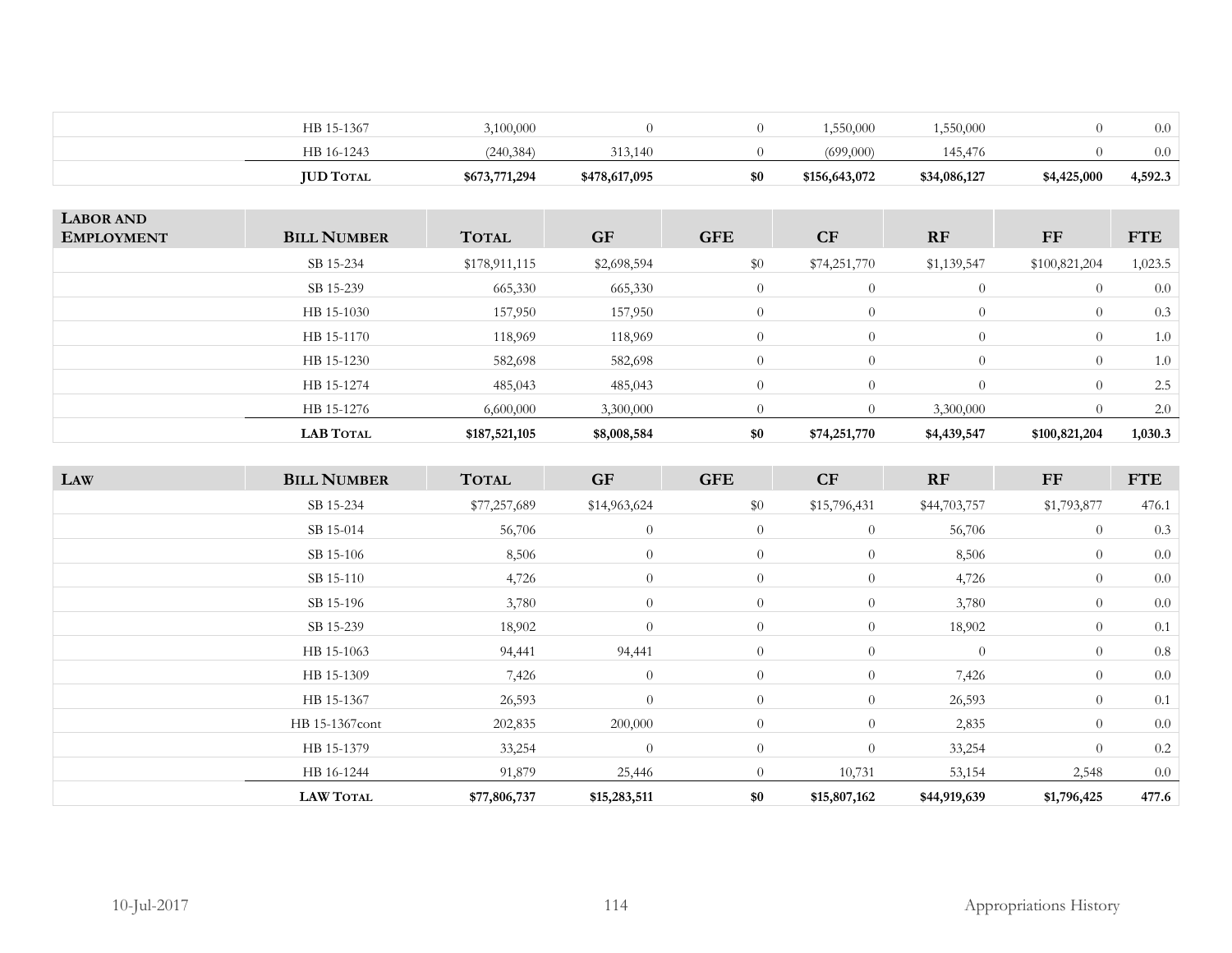| <b>LEGISLATIVE</b><br><b>DEPARTMENT</b> | <b>BILL NUMBER</b> | <b>TOTAL</b> | <b>GF</b>    | <b>GFE</b> | CF             | <b>RF</b>   | FF       | <b>FTE</b> |
|-----------------------------------------|--------------------|--------------|--------------|------------|----------------|-------------|----------|------------|
|                                         | SB 15-234          | \$4,012,160  | \$3,762,160  | \$0        | \$0            | \$250,000   | \$0      | 0.0        |
|                                         | SB 15-029          | 100,000      | 100,000      |            | $\overline{0}$ | $\Omega$    |          | 0.0        |
|                                         | SB 15-191          | 40,475,144   | 39, 381, 144 |            | 179,000        | 915,000     |          | 280.6      |
|                                         | SB 15-214          | 25,857       | 25,857       |            | $\overline{0}$ | $\Omega$    | $\Omega$ | 0.3        |
|                                         | SB 15-256          | 9,587        | 9,587        | 0          | $\overline{0}$ | $\Omega$    |          | 0.1        |
|                                         | HB 15-1057         | 18,414       | 18,414       |            |                | $\Omega$    |          | 0.3        |
|                                         | <b>LEG TOTAL</b>   | \$44,641,162 | \$43,297,162 | \$0        | \$179,000      | \$1,165,000 | \$0      | 281.3      |

| <b>LOCAL AFFAIRS</b> | <b>BILL NUMBER</b> | <b>TOTAL</b>  | <b>GF</b>    | <b>GFE</b>  | <b>CF</b>     | <b>RF</b>    | FF           | <b>FTE</b> |
|----------------------|--------------------|---------------|--------------|-------------|---------------|--------------|--------------|------------|
|                      | SB 15-234          | \$319,746,653 | \$19,005,973 | \$4,251,065 | \$209,158,832 | \$10,454,738 | \$76,876,045 | 169.7      |
|                      | SB 15-029          | 4,271         | 4,271        |             | $\Omega$      |              | $\Omega$     | 0.0        |
|                      | HB 15-1033         | 364,915       | 364,915      |             |               |              | $\theta$     | 0.3        |
|                      | HB 15-1225         | 32,369        | $\Omega$     |             | $\Omega$      | 32,369       | $\Omega$     | 0.5        |
|                      | HB 15-1367         | 71,342        | $\Omega$     |             | 71,342        |              | $\theta$     | 1.0        |
|                      | HB 15-1367cont     | 1,082,132     | 1,000,000    |             | 82,132        |              |              | 1.0        |
|                      | <b>LOC TOTAL</b>   | \$321,301,682 | \$20,375,159 | \$4,251,065 | \$209,312,306 | \$10,487,107 | \$76,876,045 | 172.5      |

| <b>MILITARY AND</b><br><b>VETERANS AFFAIRS</b> | <b>BILL NUMBER</b> | <b>TOTAL</b>  | <b>GF</b>   | GFE | CF          | <b>RF</b> | FF            | <b>FTE</b> |
|------------------------------------------------|--------------------|---------------|-------------|-----|-------------|-----------|---------------|------------|
|                                                | SB 15-234          | \$225,391,179 | \$8,285,043 | \$0 | \$1,281,079 | \$800,000 | \$215,025,057 | 1,392.3    |
|                                                | HB 16-1245         | (7,823)       | 9,884       |     |             |           | (17,707)      | 0.0        |
|                                                | <b>MIL TOTAL</b>   | \$225,383,356 | \$8,294,927 | \$0 | \$1,281,079 | \$800,000 | \$215,007,350 | 1,392.3    |

| <b>NATURAL RESOURCES</b> | <b>BILL NUMBER</b> | <b>TOTAL</b>  | <b>GF</b>    | <b>GFE</b> | <b>CF</b>     | <b>RF</b>   | FF           | <b>FTE</b> |
|--------------------------|--------------------|---------------|--------------|------------|---------------|-------------|--------------|------------|
|                          | SB 15-234          | \$250,860,028 | \$27,479,559 | \$0        | \$185,537,624 | \$8,701,045 | \$29,141,800 | 1,462.1    |
|                          | SB 15-008          | 50,000        |              |            | 50,000        |             |              | 0.0        |
|                          | SB 15-253          | 5,580,000     |              |            | 5,580,000     |             |              | 0.0        |
|                          | HB 15-1006         | 2,000,000     |              |            | 2,000,000     |             |              | 0.0        |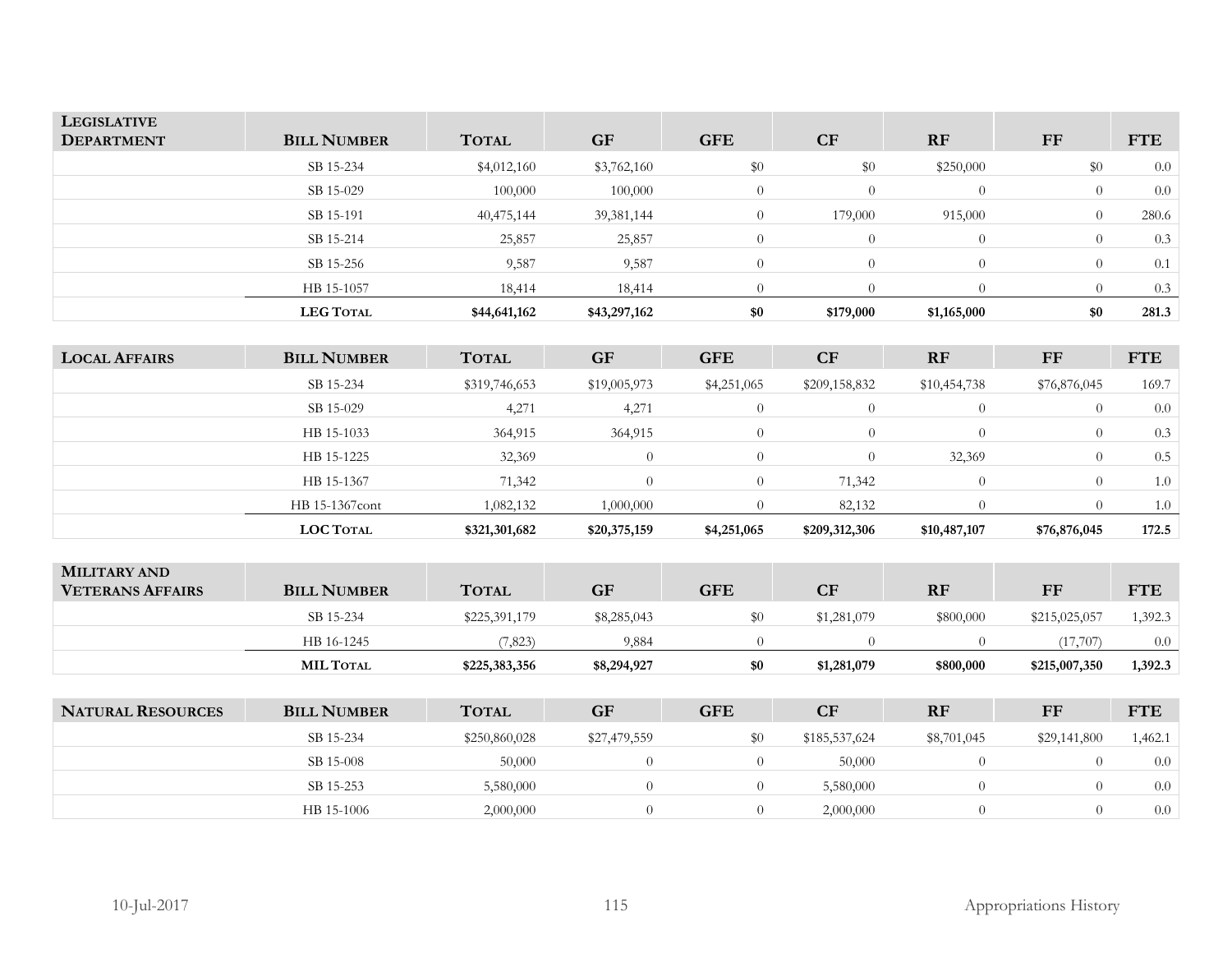| HB 15-1013<br>41,959<br>41,959<br>$\Omega$<br>0.5<br>$\Omega$<br>HB 15-1016<br>12,240<br>0.0<br>$\Omega$<br>$\overline{0}$<br>12,240<br>$\Omega$<br>150,000<br>HB 15-1045<br>0.0<br>150,000<br>$\Omega$<br>$\Omega$<br>0.0<br>HB 15-1166<br>60,000<br>$\Omega$<br>$\Omega$<br>60,000<br>$\Omega$<br>165,000<br>165,000<br>0.0<br>HB 15-1178<br>$\overline{0}$<br>$\Omega$<br>$\Omega$<br>HB 15-1277<br>5,000,000<br>5,000,000<br>0.0<br>0. | <b>NAT TOTAL</b> | \$263,919,227 | \$27,671,518 | \$0 | \$198,404,864 | \$8,701,045 | \$29,141,800 | 1,462.6 |
|--------------------------------------------------------------------------------------------------------------------------------------------------------------------------------------------------------------------------------------------------------------------------------------------------------------------------------------------------------------------------------------------------------------------------------------------|------------------|---------------|--------------|-----|---------------|-------------|--------------|---------|
|                                                                                                                                                                                                                                                                                                                                                                                                                                            |                  |               |              |     |               |             |              |         |
|                                                                                                                                                                                                                                                                                                                                                                                                                                            |                  |               |              |     |               |             |              |         |
|                                                                                                                                                                                                                                                                                                                                                                                                                                            |                  |               |              |     |               |             |              |         |
|                                                                                                                                                                                                                                                                                                                                                                                                                                            |                  |               |              |     |               |             |              |         |
|                                                                                                                                                                                                                                                                                                                                                                                                                                            |                  |               |              |     |               |             |              |         |
|                                                                                                                                                                                                                                                                                                                                                                                                                                            |                  |               |              |     |               |             |              |         |

| <b>PERSONNEL</b> | <b>BILL NUMBER</b> | <b>TOTAL</b>  | <b>GF</b>    | <b>GFE</b> | <b>CF</b>    | <b>RF</b>     | FF  | <b>FTE</b> |
|------------------|--------------------|---------------|--------------|------------|--------------|---------------|-----|------------|
|                  | SB 15-234          | \$181,200,121 | \$11,711,626 | \$0        | \$13,830,708 | \$155,657,787 | \$0 | 406.4      |
|                  | SB 15-270          |               | $\Omega$     |            |              |               |     | 1.0        |
|                  | HB 15-1219         | 1,200         | $\Omega$     |            |              | 1,200         |     | 0.0        |
|                  | HB 16-1246         | 8,561,600     | 105,992      |            | 462,944      | 7,992,664     |     | 2.7        |
|                  | PER TOTAL          | \$189,762,921 | \$11,817,618 | \$0        | \$14,293,652 | \$163,651,651 | \$0 | 410.1      |

| PUBLIC HEALTH AND<br><b>ENVIRONMENT</b> | <b>BILL NUMBER</b> | <b>TOTAL</b>  | <b>GF</b>      | <b>GFE</b>     | CF             | RF             | FF             | <b>FTE</b> |
|-----------------------------------------|--------------------|---------------|----------------|----------------|----------------|----------------|----------------|------------|
|                                         | HB 16-1405         | \$31,669      | \$0            | \$0            | \$31,669       | \$0            | \$0            | 0.3        |
|                                         | SB 15-234          | \$532,213,807 | \$43,935,576   | \$427,593      | \$156,136,752  | \$37,560,004   | \$294,153,882  | 1,287.1    |
|                                         | SB 15-014          | 1,068,560     | $\overline{0}$ | $\overline{0}$ | 1,068,560      | $\overline{0}$ | $\overline{0}$ | 0.0        |
|                                         | SB 15-189          | (25,000)      | $\overline{0}$ | $\overline{0}$ | $\overline{0}$ | (25,000)       | $\overline{0}$ | 0.0        |
|                                         | SB 15-247          | 863,033       | $\overline{0}$ | $\overline{0}$ | 863,033        | $\overline{0}$ | $\overline{0}$ | 0.0        |
|                                         | HB 15-1083         | 25,000        | 25,000         | $\overline{0}$ | $\theta$       | $\overline{0}$ | $\overline{0}$ | 0.0        |
|                                         | HB 15-1102         | 120,982       | 120,982        | $\overline{0}$ | $\theta$       | $\overline{0}$ | $\overline{0}$ | 1.4        |
|                                         | HB 15-1232         | 23,736        | 23,736         | $\overline{0}$ | $\theta$       | $\overline{0}$ | $\overline{0}$ | 0.4        |
|                                         | HB 15-1249         | 1,868         | (17,600)       | $\overline{0}$ | 19,468         | $\overline{0}$ | $\overline{0}$ | 0.0        |
|                                         | HB 15-1281         | 32,386        | $\theta$       | $\overline{0}$ | 32,386         | $\overline{0}$ | $\theta$       | 0.2        |
|                                         | HB 15-1283         | 23,850        | $\theta$       | $\overline{0}$ | 23,850         | $\overline{0}$ | $\theta$       | 0.2        |
|                                         | HB 15-1367cont     | 3,500,000     | 3,500,000      | $\overline{0}$ | $\theta$       | $\overline{0}$ | $\theta$       | 0.0        |
|                                         | HB 16-1247         | (168, 149)    | $\theta$       | $\overline{0}$ | (278, 149)     | 110,000        | $\theta$       | (1.0)      |
|                                         |                    |               |                |                |                |                |                |            |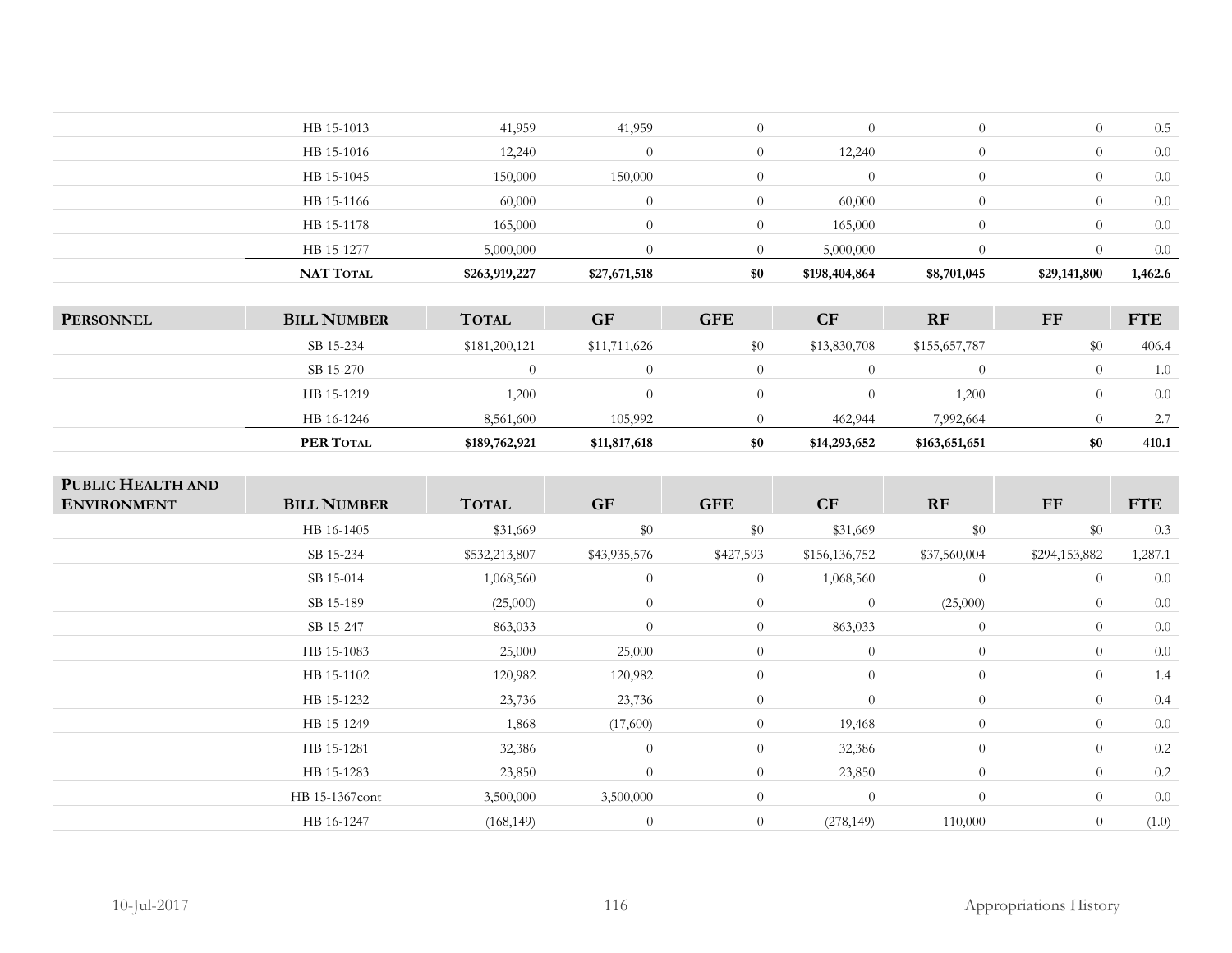|                      | SB 17-254          | 125,559         | $\overline{0}$  | $\overline{0}$ | $\overline{0}$   | 125,559        | $\overline{0}$ | $0.0\,$    |
|----------------------|--------------------|-----------------|-----------------|----------------|------------------|----------------|----------------|------------|
|                      | PBH TOTAL          | \$537,837,301   | \$47,587,694    | \$427,593      | \$157,897,569    | \$37,770,563   | \$294,153,882  | 1,288.6    |
|                      |                    |                 |                 |                |                  |                |                |            |
| <b>PUBLIC SAFETY</b> | <b>BILL NUMBER</b> | <b>TOTAL</b>    | <b>GF</b>       | <b>GFE</b>     | CF               | RF             | $\bf FF$       | <b>FTE</b> |
|                      | HB 16-1405         | $(\$3,027,687)$ | $(\$3,027,687)$ | $\$0$          | $\$0$            | $\$0$          | \$0            | 0.0        |
|                      | SB 15-234          | \$401,570,957   | \$123,485,119   | \$0            | \$184,426,485    | \$34,159,434   | \$59,499,919   | 1,722.8    |
|                      | SB 15-014          | 60,000          | $\theta$        | $\overline{0}$ | 60,000           | $\overline{0}$ | $\overline{0}$ | $0.0\,$    |
|                      | SB 15-020          | 72,512          | 72,512          | $\overline{0}$ | $\theta$         | $\overline{0}$ | $\overline{0}$ | 0.9        |
|                      | SB 15-124          | 780,019         | 780,019         | $\overline{0}$ | $\overline{0}$   | $\overline{0}$ | $\overline{0}$ | $0.0\,$    |
|                      | SB 15-185          | 38,799          | 38,799          | $\overline{0}$ | $\theta$         | $\overline{0}$ | $\overline{0}$ | 0.4        |
|                      | SB 15-217          | 30,851          | 30,851          | $\overline{0}$ | $\theta$         | $\overline{0}$ | $\theta$       | $0.5\,$    |
|                      | HB 15-1129         | 600,000         | 600,000         | $\overline{0}$ | $\overline{0}$   | $\overline{0}$ | $\overline{0}$ | $0.5\,$    |
|                      | HB 15-1273         | 73,457          | 73,457          | $\overline{0}$ | $\overline{0}$   | $\overline{0}$ | $\theta$       | $1.0\,$    |
|                      | HB 15-1285         | 89,893          | 89,893          | $\overline{0}$ | $\boldsymbol{0}$ | $\overline{0}$ | $\overline{0}$ | $1.0\,$    |
|                      | HB 15-1379         | 15,999          | $\overline{0}$  | $\theta$       | $\overline{0}$   | 15,999         | $\theta$       | $0.0\,$    |
|                      | HB 16-1248         | (854, 331)      | (2,365,577)     | $\overline{0}$ | 1,285,937        | 206,087        | 19,222         | $0.0\,$    |
|                      | PBS TOTAL          | \$399,450,469   | \$119,777,386   | \$0            | \$185,772,422    | \$34,381,520   | \$59,519,141   | 1,727.1    |
|                      |                    |                 |                 |                |                  |                |                |            |
| <b>REGULATORY</b>    |                    |                 |                 |                |                  |                |                |            |
| <b>AGENCIES</b>      | <b>BILL NUMBER</b> | <b>TOTAL</b>    | <b>GF</b>       | <b>GFE</b>     | CF               | RF             | <b>FF</b>      | <b>FTE</b> |
|                      | SB 15-234          | \$88,429,145    | \$1,923,405     | $\$0$          | \$80,144,441     | \$4,875,289    | \$1,486,010    | 583.6      |
|                      | SB 15-106          | 8,506           | $\theta$        | $\overline{0}$ | 8,506            | $\overline{0}$ | $\overline{0}$ | $0.0\,$    |
|                      | SB 15-110          | 4,726           | $\theta$        | $\overline{0}$ | 4,726            | $\overline{0}$ | $\theta$       | 0.0        |
|                      | SB 15-210          | 50,000          | $\theta$        | $\overline{0}$ | 50,000           | $\overline{0}$ | $\overline{0}$ | 0.0        |
|                      | HB 15-1309         | 37,940          | $\theta$        | $\overline{0}$ | 37,940           | $\overline{0}$ | $\overline{0}$ | 0.0        |
|                      | HB 15-1343         | 47,250          | $\theta$        | $\theta$       | 47,250           | $\overline{0}$ | $\theta$       | $0.0\,$    |
|                      | HB 16-1249         | 332,395         | $\theta$        | $\overline{0}$ | 332,395          | $\overline{0}$ | $\overline{0}$ | 1.9        |
|                      | <b>REG TOTAL</b>   | \$88,909,962    | \$1,923,405     | \$0            | \$80,625,258     | \$4,875,289    | \$1,486,010    | 585.5      |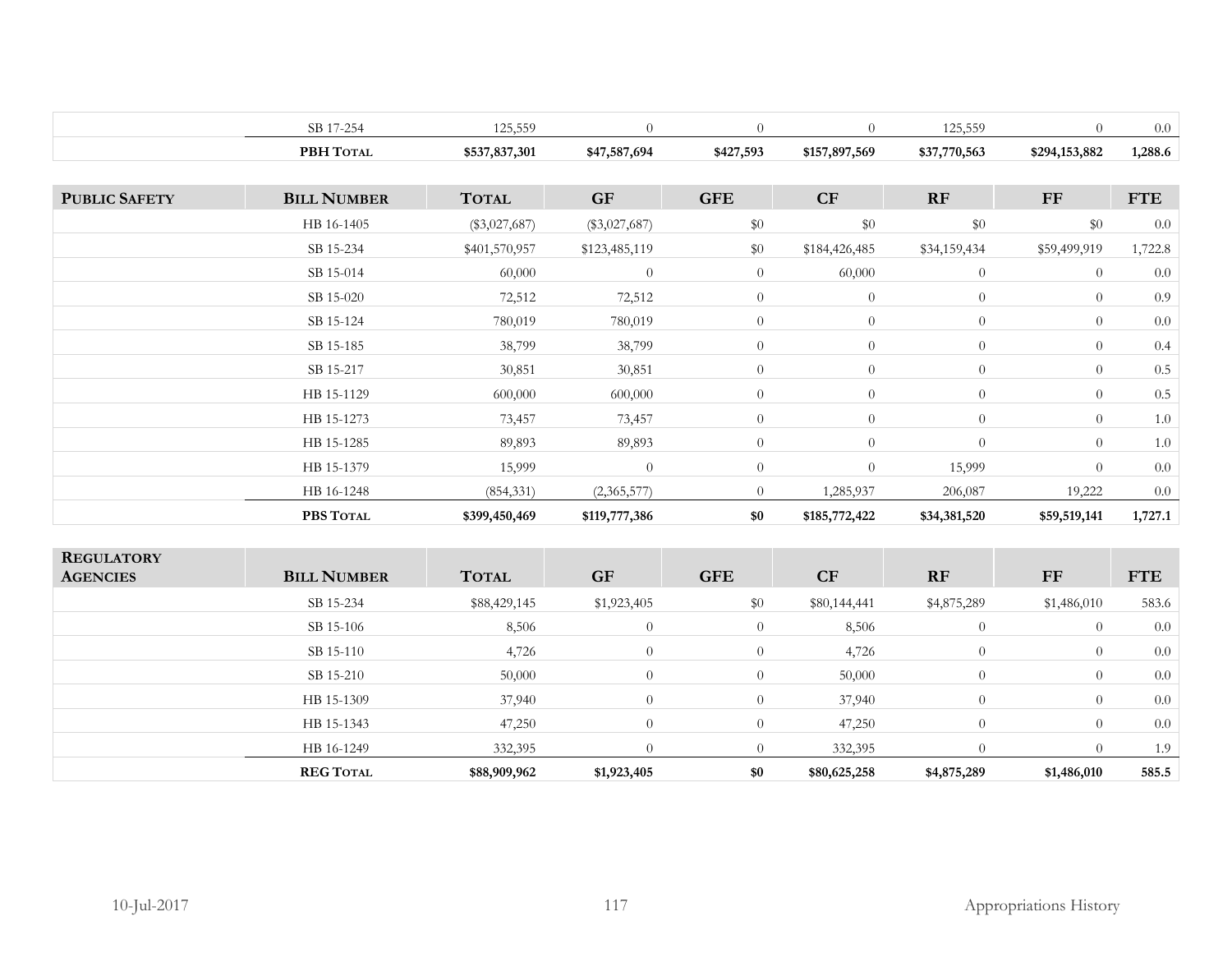| <b>REVENUE</b>        | <b>BILL NUMBER</b> | <b>TOTAL</b>    | GF                     | <b>GFE</b>     | CF             | RF             | $\bf FF$       | <b>FTE</b> |
|-----------------------|--------------------|-----------------|------------------------|----------------|----------------|----------------|----------------|------------|
|                       | SB 15-234          | \$323,064,380   | \$97,544,431           | \$0            | \$219,381,391  | \$5,314,170    | \$824,388      | 1,363.7    |
|                       | SB 15-014          | 113,704         | $\boldsymbol{0}$       | $\overline{0}$ | 113,704        | $\theta$       | $\overline{0}$ | $1.0\,$    |
|                       | SB 15-090          | 506,487         | $\theta$               | $\overline{0}$ | 506,487        | $\overline{0}$ | $\theta$       | 0.0        |
|                       | SB 15-188          | 69,453          | $\overline{0}$         | $\overline{0}$ | 69,453         | $\overline{0}$ | $\theta$       | $1.0\,$    |
|                       | SB 15-206          | 5,300           | 5,300                  | $\overline{0}$ | $\overline{0}$ | $\overline{0}$ | $\theta$       | $0.0\,$    |
|                       | SB 15-229          | 5,304           | $\theta$               | $\overline{0}$ | 5,304          | $\theta$       | $\theta$       | $0.0\,$    |
|                       | HB 15-1004         | 4,120           | $\theta$               | $\overline{0}$ | 4,120          | $\overline{0}$ | $\overline{0}$ | 0.0        |
|                       | HB 15-1026         | 58,132          | $\theta$               | $\overline{0}$ | 58,132         | $\overline{0}$ | $\theta$       | 0.0        |
|                       | HB 15-1136         | 7,880           | 2,866                  | $\overline{0}$ | 5,014          | $\overline{0}$ | $\overline{0}$ | 0.0        |
|                       | HB 15-1217         | 3,060           | $\theta$               | $\overline{0}$ | 3,060          | $\overline{0}$ | $\theta$       | $0.0\,$    |
|                       | HB 15-1219         | 33,000          | 33,000                 | $\overline{0}$ | $\theta$       | $\overline{0}$ | $\overline{0}$ | 0.0        |
|                       | HB 15-1228         | 73,440          | $\theta$               | $\overline{0}$ | 73,440         | $\overline{0}$ | $\theta$       | $0.0\,$    |
|                       | HB 15-1313         | 5,452           | $\theta$               | $\overline{0}$ | 5,452          | $\overline{0}$ | $\overline{0}$ | 0.0        |
|                       | HB 15-1366         | 36,000          | 36,000                 | $\overline{0}$ | $\overline{0}$ | $\overline{0}$ | $\theta$       | $0.0\,$    |
|                       | HB 15-1367         | 25,440          | $\overline{0}$         | $\overline{0}$ | 25,440         | $\overline{0}$ | $\overline{0}$ | 0.0        |
|                       | HB 15-1379         | 166,305         | $\theta$               | $\overline{0}$ | 166,305        | $\overline{0}$ | $\theta$       | 1.4        |
|                       | HB 16-1250         | 1,121,508       | 320,560                | $\overline{0}$ | 800,948        | $\overline{0}$ | $\theta$       | 4.3        |
|                       | <b>REV TOTAL</b>   | \$325,298,965   | \$97,942,157           | \$0            | \$221,218,250  | \$5,314,170    | \$824,388      | 1,371.4    |
|                       |                    |                 |                        |                |                |                |                |            |
| <b>STATE</b>          | <b>BILL NUMBER</b> | <b>TOTAL</b>    | GF                     | <b>GFE</b>     | CF             | RF             | $\bf FF$       | <b>FTE</b> |
|                       | SB 15-234          | \$21,580,286    | \$0                    | \$0            | \$21,580,286   | $\$0$          | \$0            | 137.3      |
|                       | <b>STA TOTAL</b>   | \$21,580,286    | \$0                    | \$0            | \$21,580,286   | \$0            | \$0            | 137.3      |
|                       |                    |                 |                        |                |                |                |                |            |
| <b>TRANSPORTATION</b> | <b>BILL NUMBER</b> | <b>TOTAL</b>    | $\mathbf{G}\mathbf{F}$ | <b>GFE</b>     | CF             | RF             | $\bf FF$       | <b>FTE</b> |
|                       | SB 15-234          | \$1,436,913,372 | \$0                    | \$0            | \$844,073,959  | \$19,777,338   | \$573,062,075  | 3,326.8    |
|                       | <b>TRA TOTAL</b>   | \$1,436,913,372 | \$0                    | \$0            | \$844,073,959  | \$19,777,338   | \$573,062,075  | 3,326.8    |
|                       |                    |                 |                        |                |                |                |                |            |
| <b>TREASURY</b>       | <b>BILL NUMBER</b> | <b>TOTAL</b>    | $\mathbf{G}\mathbf{F}$ | <b>GFE</b>     | CF             | RF             | $\mathbf{F}$   | <b>FTE</b> |
|                       | SB 15-234          | \$481,677,345   | \$135,066,583          | \$0            | \$346,610,762  | \$0            | \$0            | 31.9       |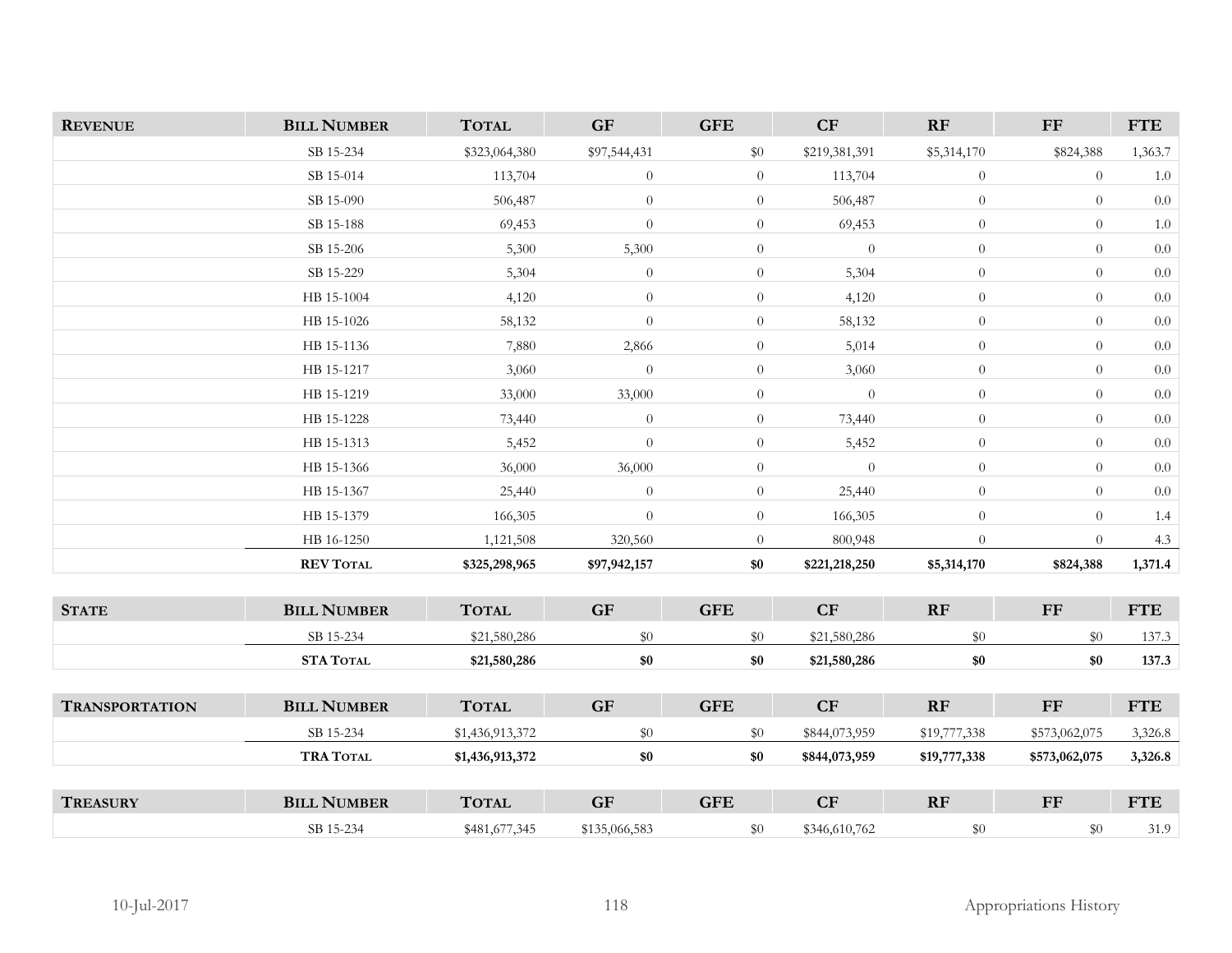|                    | HB 16-1251         | (28, 917)        | (28, 917)       | $\theta$         | $\overline{0}$   | $\overline{0}$   | $\overline{0}$  | $0.0\,$    |
|--------------------|--------------------|------------------|-----------------|------------------|------------------|------------------|-----------------|------------|
|                    | <b>TRE TOTAL</b>   | \$481,648,428    | \$135,037,666   | $\$0$            | \$346,610,762    | $\$0$            | $\$0$           | 31.9       |
|                    |                    |                  |                 |                  |                  |                  |                 |            |
| FY 2015-16 TOTAL   |                    | \$26,651,960,028 | \$7,093,914,621 | \$2,397,155,186  | \$7,573,738,521  | \$1,484,037,679  | \$8,103,114,021 | 55,752.2   |
|                    |                    |                  |                 |                  |                  |                  |                 |            |
| FY 2016-17         |                    |                  |                 |                  |                  |                  |                 |            |
| <b>AGRICULTURE</b> | <b>BILL NUMBER</b> | <b>TOTAL</b>     | <b>GF</b>       | <b>GFE</b>       | CF               | RF               | <b>FF</b>       | <b>FTE</b> |
|                    | HB 16-1405         | \$50,003,410     | \$10,753,079    | $\$0$            | \$32,768,330     | \$2,371,548      | \$4,110,453     | 291.4      |
|                    | SB 16-058          | 3,800            | $\theta$        | $\overline{0}$   | 3,800            | $\overline{0}$   | $\overline{0}$  | $0.0\,$    |
|                    | <b>AGR TOTAL</b>   | \$50,007,210     | \$10,753,079    | \$0              | \$32,772,130     | \$2,371,548      | \$4,110,453     | 291.4      |
|                    |                    |                  |                 |                  |                  |                  |                 |            |
| <b>CORRECTIONS</b> | <b>BILL NUMBER</b> | <b>TOTAL</b>     | <b>GF</b>       | <b>GFE</b>       | CF               | RF               | FF              | <b>FTE</b> |
|                    | HB 16-1405         | \$843,968,585    | \$756,408,506   | \$0              | \$39,454,112     | \$46,748,326     | \$1,357,641     | 6,241.9    |
|                    | HB 13-1154         | 76,655           | 76,655          | $\boldsymbol{0}$ | $\overline{0}$   | $\boldsymbol{0}$ | $\overline{0}$  | $0.0\,$    |
|                    | SB 14-049          | 42,968           | 42,968          | $\overline{0}$   | $\boldsymbol{0}$ | $\boldsymbol{0}$ | $\overline{0}$  | $0.0\,$    |
|                    | SB 14-092          | 19,640           | 19,640          | $\overline{0}$   | $\overline{0}$   | $\overline{0}$   | $\overline{0}$  | $0.0\,$    |
|                    | SB 14-161          | 19,640           | 19,640          | $\overline{0}$   | $\overline{0}$   | $\overline{0}$   | $\overline{0}$  | 0.0        |
|                    | SB 14-176          | 42,968           | 42,968          | $\overline{0}$   | $\overline{0}$   | $\overline{0}$   | $\overline{0}$  | 0.0        |
|                    | HB 14-1037         | 21,484           | 21,484          | $\overline{0}$   | $\overline{0}$   | $\overline{0}$   | $\overline{0}$  | $0.0\,$    |
|                    | SB 15-067          | 219,576          | 219,576         | $\overline{0}$   | $\overline{0}$   | $\theta$         | $\theta$        | $0.0\,$    |
|                    | HB 15-1043         | 2,581,944        | 2,581,944       | $\overline{0}$   | $\overline{0}$   | $\theta$         | $\overline{0}$  | $0.0\,$    |
|                    | HB 15-1229         | 22,068           | 22,068          | $\boldsymbol{0}$ | $\boldsymbol{0}$ | $\boldsymbol{0}$ | $\overline{0}$  | $0.0\,$    |
|                    | HB 15-1305         | 22,068           | 22,068          | $\overline{0}$   | $\overline{0}$   | $\overline{0}$   | $\overline{0}$  | $0.0\,$    |
|                    | HB 15-1341         | 275,849          | 275,849         | $\overline{0}$   | $\overline{0}$   | $\overline{0}$   | $\overline{0}$  | $0.0\,$    |
|                    | SB 16-102          | (721, 496)       | (721, 496)      | $\boldsymbol{0}$ | $\boldsymbol{0}$ | $\boldsymbol{0}$ | $\overline{0}$  | $0.0\,$    |
|                    | SB 16-180          | 95,504           | 95,504          | $\boldsymbol{0}$ | $\overline{0}$   | $\boldsymbol{0}$ | $\overline{0}$  | $0.8\,$    |
|                    | HB 16-1117         | 24,700           | 24,700          | $\theta$         | $\overline{0}$   | $\boldsymbol{0}$ | $\overline{0}$  | $0.0\,$    |
|                    | HB 16-1406         | 32,175           | 32,175          | $\overline{0}$   | $\overline{0}$   | $\overline{0}$   | $\overline{0}$  | $0.0\,$    |
|                    | HB 16-1411         | 11,875           | 11,875          | $\overline{0}$   | $\theta$         | $\theta$         | $\overline{0}$  | $0.0\,$    |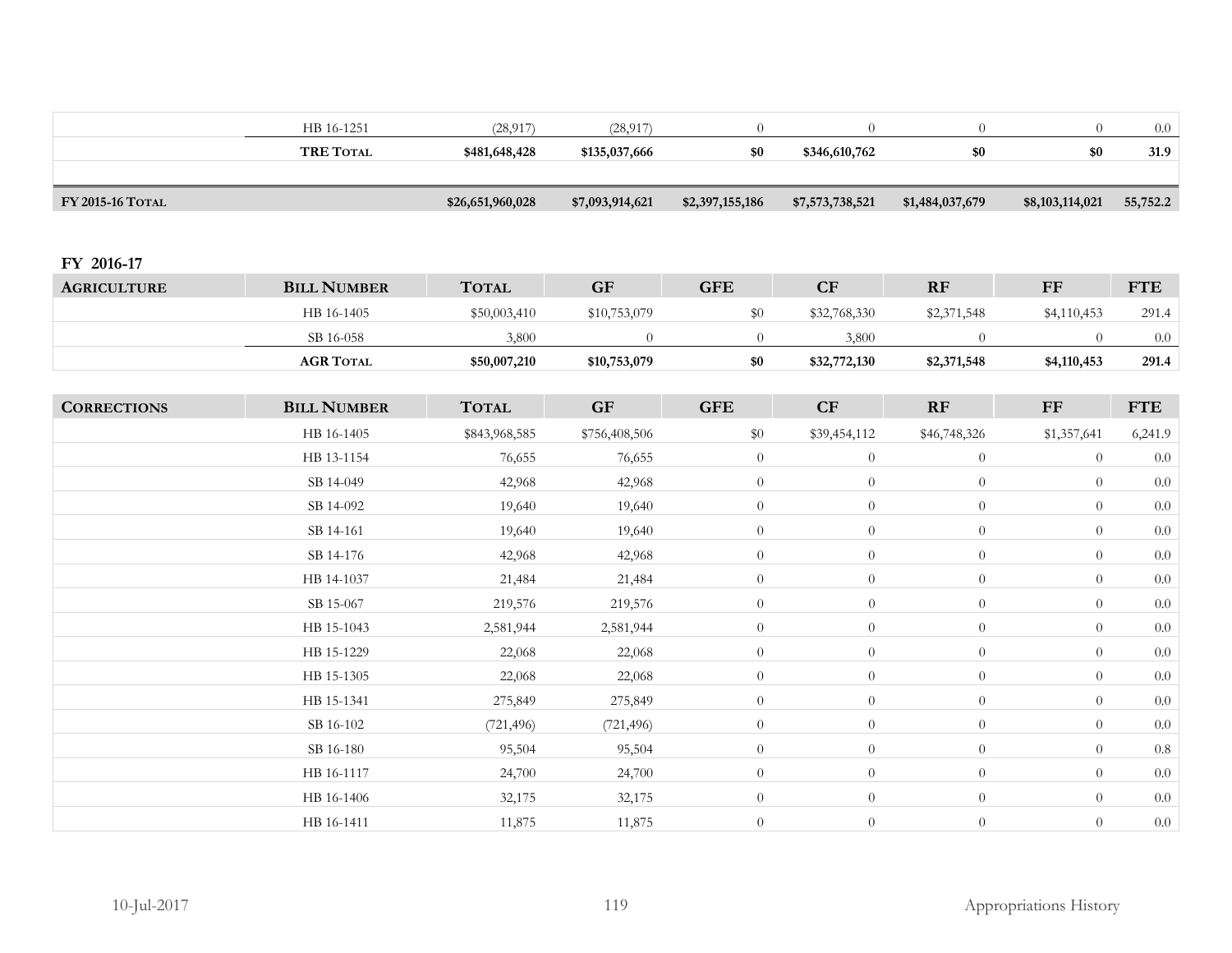| <b>COR TOTAL</b> | \$842,703,603 | \$751,095,253 | \$0 | \$41,066,811 | \$49,183,898 | \$1,357,641 | 6,242.7 |
|------------------|---------------|---------------|-----|--------------|--------------|-------------|---------|
| SB 17-176        | 2.435.572     |               |     |              | 2,435,572    |             | 0.0     |
| SB 17-159        | (6,488,172)   | 8,100,871     |     | .612,699     |              |             | 0.0     |

| <b>EDUCATION</b> | <b>BILL NUMBER</b> | <b>TOTAL</b>    | <b>GF</b>       | <b>GFE</b>     | CF              | RF             | FF             | <b>FTE</b> |
|------------------|--------------------|-----------------|-----------------|----------------|-----------------|----------------|----------------|------------|
|                  | HB 16-1405         | \$5,452,310,190 | \$2,891,189,305 | \$873,835,000  | \$1,005,881,952 | \$33,075,421   | \$648,328,512  | 599.0      |
|                  | SB 16-072          | 5,000,000       | $\theta$        | $\overline{0}$ | 5,000,000       | $\overline{0}$ | $\overline{0}$ | 0.0        |
|                  | SB 16-104          | $\theta$        | (441,095)       | $\overline{0}$ | 441,095         | $\overline{0}$ | $\overline{0}$ | 0.0        |
|                  | HB 16-1222         | 480,000         | $\theta$        | $\overline{0}$ | 480,000         | $\theta$       | $\overline{0}$ | 0.0        |
|                  | HB 16-1234         | 39,600          | $\theta$        | $\overline{0}$ | 39,600          | $\theta$       | $\overline{0}$ | 0.0        |
|                  | HB 16-1408         | $\theta$        | $\overline{0}$  | $\overline{0}$ | $\overline{0}$  | $\overline{0}$ | $\overline{0}$ | 0.0        |
|                  | HB 16-1422         | 124,664         | $\theta$        | $\overline{0}$ | 124,664         | $\theta$       | $\overline{0}$ | 0.0        |
|                  | HB 16-1429         | 43,896          | 43,896          | $\overline{0}$ | $\overline{0}$  | $\overline{0}$ | $\overline{0}$ | 0.5        |
|                  | SB 17-160          | 528,770         | 234,953         | $\overline{0}$ | 108,230         | 185,587        | $\overline{0}$ | 0.0        |
|                  | SB 17-173          | 3,950           | $\theta$        | $\overline{0}$ | 3,950           | $\overline{0}$ | $\overline{0}$ | 0.0        |
|                  | SB 17-254          | $\theta$        | 43, 633, 333    | (43,633,333)   | $\Omega$        |                | $\Omega$       | 0.0        |
|                  | <b>EDU TOTAL</b>   | \$5,458,531,070 | \$2,934,660,392 | \$830,201,667  | \$1,012,079,491 | \$33,261,008   | \$648,328,512  | 599.5      |

| <b>GOVERNOR</b> | <b>BILL NUMBER</b> | <b>TOTAL</b>  | <b>GF</b>    | <b>GFE</b>     | CF           | <b>RF</b>     | FF               | <b>FTE</b> |
|-----------------|--------------------|---------------|--------------|----------------|--------------|---------------|------------------|------------|
|                 | HB 16-1405         | \$306,849,429 | \$35,996,004 | \$0            | \$43,978,954 | \$220,362,604 | \$6,511,867      | 1,090.0    |
|                 | SB 16-030          | 12,566        | $\theta$     | $\overline{0}$ | $\theta$     | 12,566        | $\theta$         | 0.0        |
|                 | HB 16-1047         | 113,300       | $\theta$     | $\Omega$       | $\theta$     | 113,300       | $\overline{0}$   | 0.0        |
|                 | HB 16-1097         | 8,755         | $\Omega$     | 0              | $\theta$     | 8,755         | $\overline{0}$   | 0.0        |
|                 | HB 16-1227         | 268,562       | $\Omega$     | $\Omega$       | $\theta$     | 268,562       | $\overline{0}$   | 0.0        |
|                 | SB 17-161          | 724,150       | (30,000)     | $\mathbf{U}$   | 754,150      | $\Omega$      | $\left( \right)$ | 0.0        |
|                 | <b>GOV TOTAL</b>   | \$307,976,762 | \$35,966,004 | \$0            | \$44,733,104 | \$220,765,787 | \$6,511,867      | 1,090.0    |
|                 |                    |               |              |                |              |               |                  |            |

| <b>HEALTH CARE POLICY</b><br>AND FINANCING | <b>BILL NUMBER</b> | <b>TOTAL</b>    |                 | <b>GFE</b>    | $\Gamma$      | RF           | <b>FF</b>       | <b>FTE</b> |
|--------------------------------------------|--------------------|-----------------|-----------------|---------------|---------------|--------------|-----------------|------------|
|                                            | HB 16-1405         | \$9,059,846,783 | \$1,786,313,517 | \$874,267,590 | \$985,068,901 | \$12,406,599 | \$5,401,790,176 | 432.0      |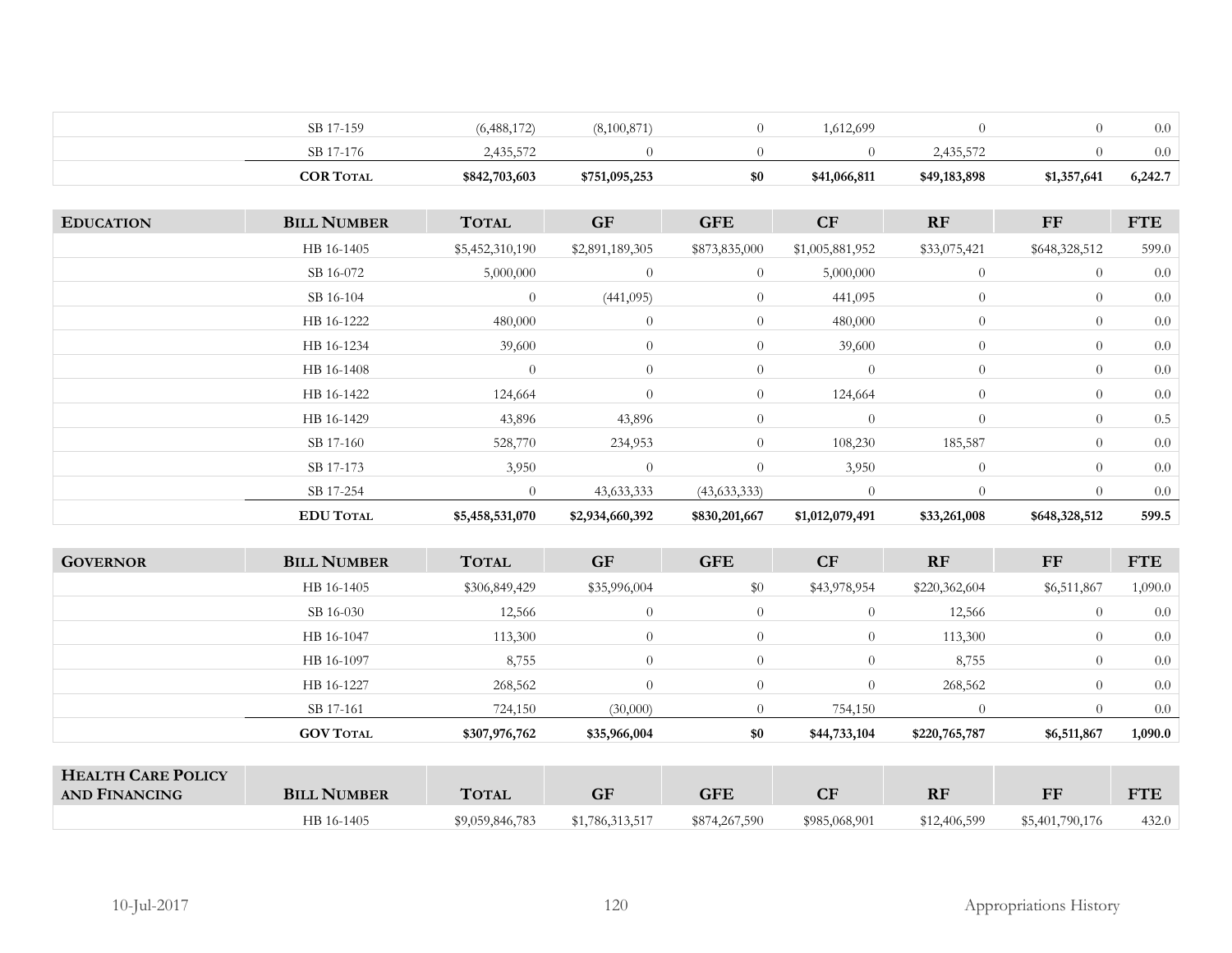| <b>HCP TOTAL</b> | \$9,077,631,714 | \$1,798,860,293 | \$830,634,257  | \$1,022,925,553 | \$15,426,584   | \$5,409,785,027 | 435.8 |
|------------------|-----------------|-----------------|----------------|-----------------|----------------|-----------------|-------|
| SB 17-254        | (144, 432, 305) | 1,357,957       | (43, 633, 333) | (4,980,712)     | (269, 394)     | (96, 906, 823)  | 0.0   |
| SB 17-162        | 105,183,141     | 17,375,712      | $\overline{0}$ | 15,420,744      | 3,289,379      | 69,097,306      | 0.0   |
| HB 16-1408       | 55,694,236      | (6,451,471)     | $\overline{0}$ | 27,008,330      | $\overline{0}$ | 35, 137, 377    | 0.0   |
| HB 16-1407       | 592,703         | 245,639         | $\overline{0}$ | $\overline{0}$  | $\overline{0}$ | 347,064         | 1.0   |
| HB 16-1321       | 138,027         | $\overline{0}$  | $\overline{0}$ | 13,803          | $\overline{0}$ | 124,224         | 0.0   |
| HB 16-1277       | 25,000          | 2,500           | $\theta$       | $\overline{0}$  | $\overline{0}$ | 22,500          | 0.0   |
| HB 16-1097       | (136, 943)      | (9,827)         | $\overline{0}$ | (2,549)         | $\overline{0}$ | (124, 567)      | 0.0   |
| SB 16-199        | 225,000         | $\overline{0}$  | $\overline{0}$ | 225,000         | $\overline{0}$ | $\overline{0}$  | 0.0   |
| SB 16-192        | 277,573         | $\overline{0}$  | $\overline{0}$ | 138,787         | $\overline{0}$ | 138,786         | 1.8   |
| SB 16-120        | 188,000         | 35,350          | $\overline{0}$ | 3,450           | $\overline{0}$ | 149,200         | 0.0   |
| SB 16-038        | 60,416          | $\overline{0}$  | $\overline{0}$ | 30,208          | $\overline{0}$ | 30,208          | 1.0   |
| SB 16-027        | (29, 917)       | (9,084)         | $\theta$       | (409)           | $\overline{0}$ | (20, 424)       | 0.0   |
|                  |                 |                 |                |                 |                |                 |       |

| <b>HIGHER EDUCATION</b> | <b>BILL NUMBER</b> | <b>TOTAL</b>    | <b>GF</b>      | <b>GFE</b>     | CF              | RF             | FF             | <b>FTE</b> |
|-------------------------|--------------------|-----------------|----------------|----------------|-----------------|----------------|----------------|------------|
|                         | HB 16-1405         | \$4,061,311,383 | \$56,643,621   | \$813,700,000  | \$2,453,407,936 | \$715,047,309  | \$22,512,517   | 24,491.1   |
|                         | SB 16-104          | 441,095         | 441,095        | $\overline{0}$ | $\overline{0}$  | $\overline{0}$ | $\overline{0}$ | 0.3        |
|                         | SB 16-191          | 900,000         | $\theta$       | $\overline{0}$ | 900,000         | $\theta$       | $\overline{0}$ | 0.0        |
|                         | SB 16-196          | 500,000         | 250,000        | $\overline{0}$ | $\overline{0}$  | 250,000        | $\overline{0}$ | 0.0        |
|                         | HB 16-1352         | 2,000,000       | $\overline{0}$ | $\overline{0}$ | 2,000,000       | $\theta$       | $\overline{0}$ | 0.0        |
|                         | HB 16-1408         | 2,972,504       | $\overline{0}$ | $\overline{0}$ | 2,972,504       | $\overline{0}$ | $\theta$       | 0.0        |
|                         | HB 16-1453         | 7,932,020       | $\theta$       | $\overline{0}$ | 7,932,020       | $\theta$       | $\theta$       | 0.0        |
|                         | SB 17-254          | 46,437,007      | 43,633,333     | (43,633,333)   | 46, 385, 624    | 51,383         | $\left($       | 0.0        |
|                         | <b>HED TOTAL</b>   | \$4,122,494,009 | \$100,968,049  | \$770,066,667  | \$2,513,598,084 | \$715,348,692  | \$22,512,517   | 24,491.4   |
|                         |                    |                 |                |                |                 |                |                |            |

| <b>HUMAN SERVICES</b> | <b>BILL NUMBER</b> | <b>TOTAL</b>    | <b>GF</b>     | GFE | CF            | <b>RF</b>     | FF            | <b>FTE</b> |
|-----------------------|--------------------|-----------------|---------------|-----|---------------|---------------|---------------|------------|
|                       | HB 16-1405         | \$1,886,419,116 | \$828,943,472 |     | \$375,832,301 | \$128,067,449 | \$553,575,894 | 4,786.2    |
|                       | SB 16-019          | 62,831          | 62,831        |     |               |               |               | 0.4        |
|                       | SB 16-190          | 550,000         |               |     |               |               | 550,000       | 0.0        |
|                       | SB 16-199          | 81,675          |               |     | 81,675        |               |               | 1.0        |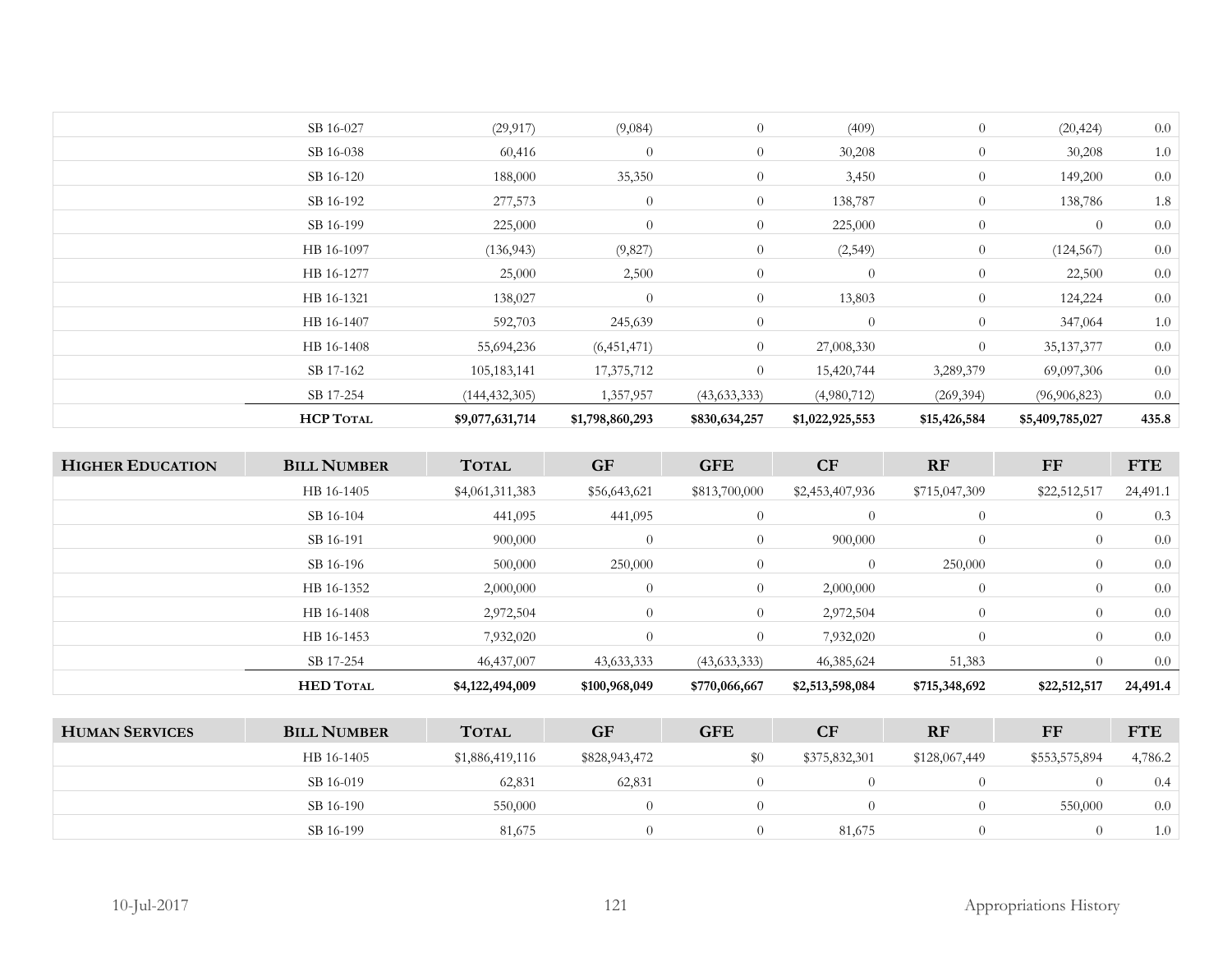| <b>HUM TOTAL</b> | \$1,907,776,487 | \$831,272,286 | \$0            | \$390,905,724  | \$129,320,756  | \$556,277,721  | 4,793.4 |
|------------------|-----------------|---------------|----------------|----------------|----------------|----------------|---------|
| SB 17-254        | 4,546,944       | $\Omega$      | $\Omega$       | 1,957,115      | 1,301,180      | 1,288,649      | 0.0     |
| SB 17-163        | 667,813         | (365, 621)    | $\overline{0}$ | 291,469        | 147,349        | 594,616        | 0.0     |
| HB 16-1414       | 172,778         | $\theta$      | $\theta$       | $\theta$       | 172,778        | $\overline{0}$ | 2.0     |
| HB 16-1410       | 107,076         | 475,076       | $\overline{0}$ | $\overline{0}$ | (368,000)      | $\overline{0}$ | 1.8     |
| HB 16-1408       | 6,743,164       | $\theta$      | $\overline{0}$ | 6,743,164      | $\overline{0}$ | $\overline{0}$ | 0.0     |
| HB 16-1398       | 900,000         | 900,000       | $\overline{0}$ | $\theta$       | $\overline{0}$ | $\overline{0}$ | 0.0     |
| HB 16-1328       | 4,900           | 4,900         | $\overline{0}$ | $\theta$       | $\overline{0}$ | $\overline{0}$ | 0.0     |
| HB 16-1290       | 1,151,628       | 1,151,628     | $\overline{0}$ | $\overline{0}$ | $\overline{0}$ | $\overline{0}$ | 1.0     |
| HB 16-1227       | 268,562         | $\theta$      | $\overline{0}$ | $\overline{0}$ | $\overline{0}$ | 268,562        | 0.0     |
| HB 16-1112       | 100,000         | 100,000       | $\overline{0}$ | $\overline{0}$ | $\overline{0}$ | $\overline{0}$ | 0.0     |
| SB 16-202        | 6,000,000       | $\theta$      | $\overline{0}$ | 6,000,000      | $\overline{0}$ | $\theta$       | 1.0     |
|                  |                 |               |                |                |                |                |         |

| <b>JUDICIAL</b> | <b>BILL NUMBER</b> | <b>TOTAL</b>  | <b>GF</b>     | <b>GFE</b> | <b>CF</b>     | <b>RF</b>    | FF          | <b>FTE</b> |
|-----------------|--------------------|---------------|---------------|------------|---------------|--------------|-------------|------------|
|                 | HB 16-1405         | \$690,115,303 | \$486,631,108 | $\$0$      | \$164,813,980 | \$34,245,215 | \$4,425,000 | 4,610.7    |
|                 | SB 16-102          | 65,788        | 65,788        |            |               |              | $\theta$    | 0.9        |
|                 | SB 16-116          | 178,173       |               |            | 178,173       |              | $\theta$    | 3.5        |
|                 | HB 16-1410         | (368,000)     | (368,000)     | 0          |               |              | $\theta$    | 0.0        |
|                 | SB 17-164          | 4,503,732     | 4,917,529     |            | (437, 552)    | 23,755       |             | 0.0        |
|                 | <b>JUD TOTAL</b>   | \$694,494,996 | \$491,246,425 | \$0        | \$164,554,601 | \$34,268,970 | \$4,425,000 | 4,615.1    |

| <b>LABOR AND</b><br><b>EMPLOYMENT</b> | <b>BILL NUMBER</b> | <b>TOTAL</b>  | <b>GF</b>    | <b>GFE</b> | CF           | <b>RF</b>    | FF            | <b>FTE</b> |
|---------------------------------------|--------------------|---------------|--------------|------------|--------------|--------------|---------------|------------|
|                                       | HB 16-1405         | \$243,615,012 | \$20,749,612 | \$0        | \$70,993,888 | \$9,401,877  | \$142,469,635 | 1,279.1    |
|                                       | SB 16-179          | 36,750        | 36,750       |            | $\theta$     |              | $\left($      | 0.5        |
|                                       | HB 16-1267         | 500,000       | $\Omega$     |            | 500,000      |              | 0             | 0.2        |
|                                       | <b>LAB TOTAL</b>   | \$244,151,762 | \$20,786,362 | \$0        | \$71,493,888 | \$9,401,877  | \$142,469,635 | 1,279.8    |
|                                       |                    |               |              |            |              |              |               |            |
| LAW                                   | <b>BILL NUMBER</b> | <b>TOTAL</b>  | <b>GF</b>    | <b>GFE</b> | CF           | <b>RF</b>    | FF            | <b>FTE</b> |
|                                       | HB 16-1405         | \$77,471,983  | \$15,003,005 | $\$0$      | \$15,612,031 | \$45,073,913 | \$1,783,034   | 480.4      |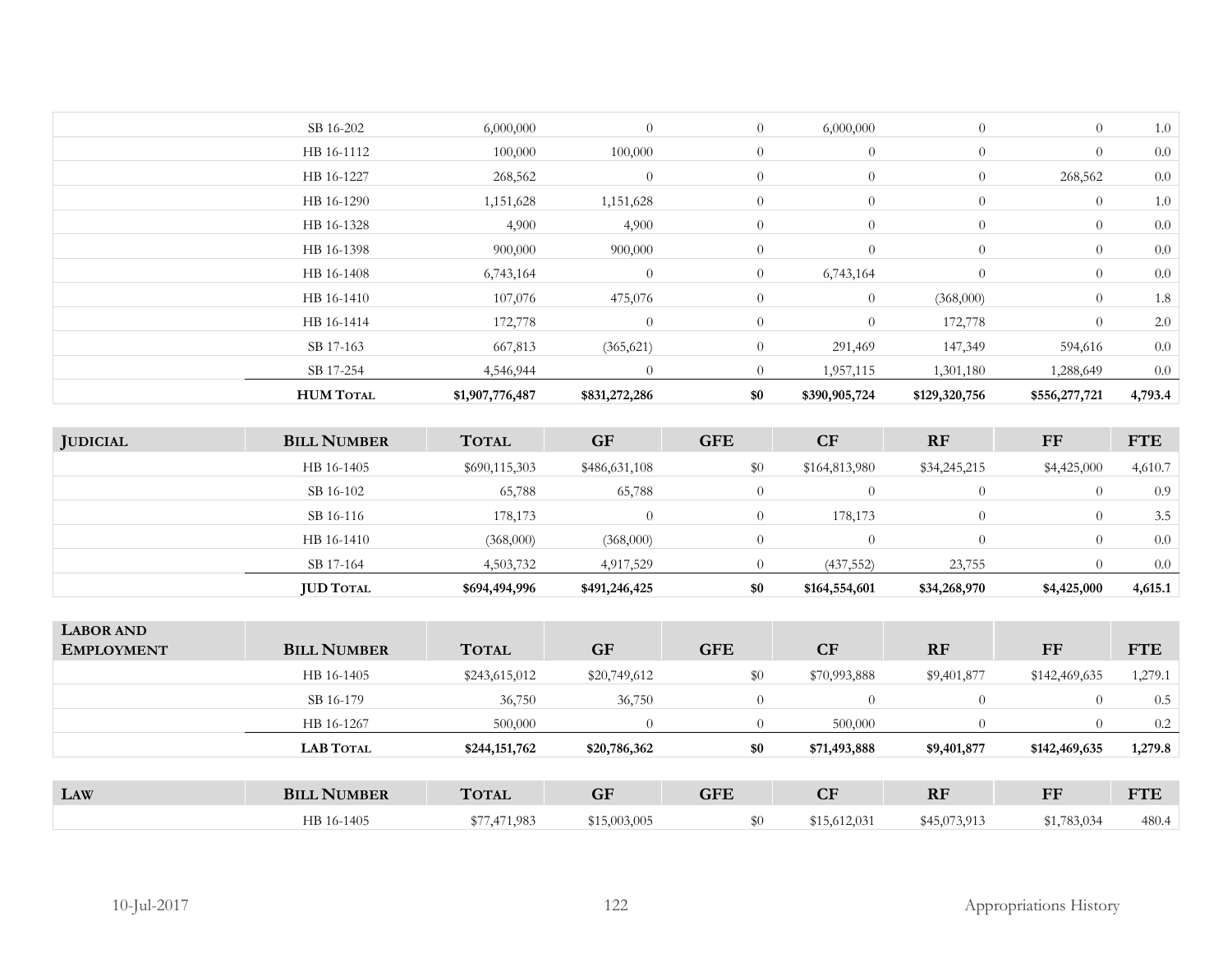| <b>LAW TOTAL</b> | \$78,480,560 | \$15,190,519     | \$0            | \$15,629,323     | \$45,875,081 | \$1,785,637    | 484.5   |
|------------------|--------------|------------------|----------------|------------------|--------------|----------------|---------|
| SB 17-197        | 171,090      | $\overline{0}$   | $\overline{0}$ | $\overline{0}$   | 171,090      | $\overline{0}$ | $1.0\,$ |
| SB 17-196        | 144,776      | 51,572           | $\overline{0}$ | 17,292           | 73,309       | 2,603          | $0.0\,$ |
| HB 16-1404       | 9,501        | $\theta$         | $\overline{0}$ | $\boldsymbol{0}$ | 9,501        | $\overline{0}$ | $0.0\,$ |
| HB 16-1328       | 4,900        | $\theta$         | $\overline{0}$ | $\overline{0}$   | 4,900        | $\overline{0}$ | $0.0\,$ |
| HB 16-1324       | 9,501        | $\theta$         | $\overline{0}$ | $\overline{0}$   | 9,501        | $\overline{0}$ | $0.0\,$ |
| HB 16-1280       | 3,800        | $\theta$         | $\overline{0}$ | $\overline{0}$   | 3,800        | $\overline{0}$ | $0.0\,$ |
| HB 16-1261       | 9,501        | $\theta$         | $\overline{0}$ | $\overline{0}$   | 9,501        | $\overline{0}$ | $0.0\,$ |
| HB 16-1211       | 9,501        | $\boldsymbol{0}$ | $\overline{0}$ | $\overline{0}$   | 9,501        | $\overline{0}$ | $0.0\,$ |
| HB 16-1197       | 2,850        | $\overline{0}$   | $\overline{0}$ | $\overline{0}$   | 2,850        | $\overline{0}$ | $0.0\,$ |
| HB 16-1160       | 15,202       | $\theta$         | $\overline{0}$ | $\overline{0}$   | 15,202       | $\overline{0}$ | $0.1\,$ |
| HB 16-1097       | 23,753       | $\theta$         | $\overline{0}$ | $\overline{0}$   | 23,753       | $\overline{0}$ | $0.1\,$ |
| HB 16-1047       | 47,505       | $\boldsymbol{0}$ | $\overline{0}$ | $\overline{0}$   | 47,505       | $\overline{0}$ | $0.1\,$ |
| HB 16-1034       | 3,800        | $\theta$         | $\overline{0}$ | $\overline{0}$   | 3,800        | $\overline{0}$ | $0.0\,$ |
| SB 16-197        | 228,024      | $\boldsymbol{0}$ | $\overline{0}$ | $\overline{0}$   | 228,024      | $\overline{0}$ | 1.3     |
| SB 16-193        | 135,942      | 135,942          | $\overline{0}$ | $\overline{0}$   | $\theta$     | $\overline{0}$ | $1.0\,$ |
| SB 16-161        | 10,071       | $\boldsymbol{0}$ | $\overline{0}$ | $\overline{0}$   | 10,071       | $\overline{0}$ | $0.1\,$ |
| SB 16-069        | 3,802        | $\overline{0}$   | $\overline{0}$ | $\overline{0}$   | 3,802        | $\overline{0}$ | $0.0\,$ |
| SB 16-058        | 3,800        | $\overline{0}$   | $\overline{0}$ | $\overline{0}$   | 3,800        | $\overline{0}$ | $0.0\,$ |
| SB 16-040        | 71,258       | $\theta$         | $\overline{0}$ | $\overline{0}$   | 71,258       | $\overline{0}$ | 0.4     |
| SB 16-036        | 100,000      | $\theta$         | $\overline{0}$ | $\overline{0}$   | 100,000      | $\overline{0}$ | 0.0     |
|                  |              |                  |                |                  |              |                |         |

| <b>LEGISLATIVE</b><br><b>DEPARTMENT</b> | <b>BILL NUMBER</b> | <b>TOTAL</b> | <b>GF</b>   | <b>GFE</b> | <b>CF</b> | <b>RF</b>      | FF  | <b>FTE</b> |
|-----------------------------------------|--------------------|--------------|-------------|------------|-----------|----------------|-----|------------|
|                                         | HB 16-1405         | \$3,811,594  | \$3,811,594 | \$0        | \$0       | \$0            | \$0 | 0.0        |
|                                         | SB 16-163          | 26,111       | 26,111      | $\Omega$   | $\Omega$  | $\Omega$       |     | 0.4        |
|                                         | SB 16-183          | 19,698       | 19,698      | $\theta$   | $\Omega$  | $\overline{0}$ |     | 0.3        |
|                                         | SB 16-203          | 212,149      | 212,149     | $\Omega$   | $\Omega$  | $\Omega$       |     | 2.7        |
|                                         | HB 16-1077         | 21,628       | 21,628      | $\Omega$   | $\Omega$  | $\Omega$       |     | 0.3        |
|                                         | HB 16-1172         | 3,248        | 3,248       | $\Omega$   | $\Omega$  | $\Omega$       |     | 0.0        |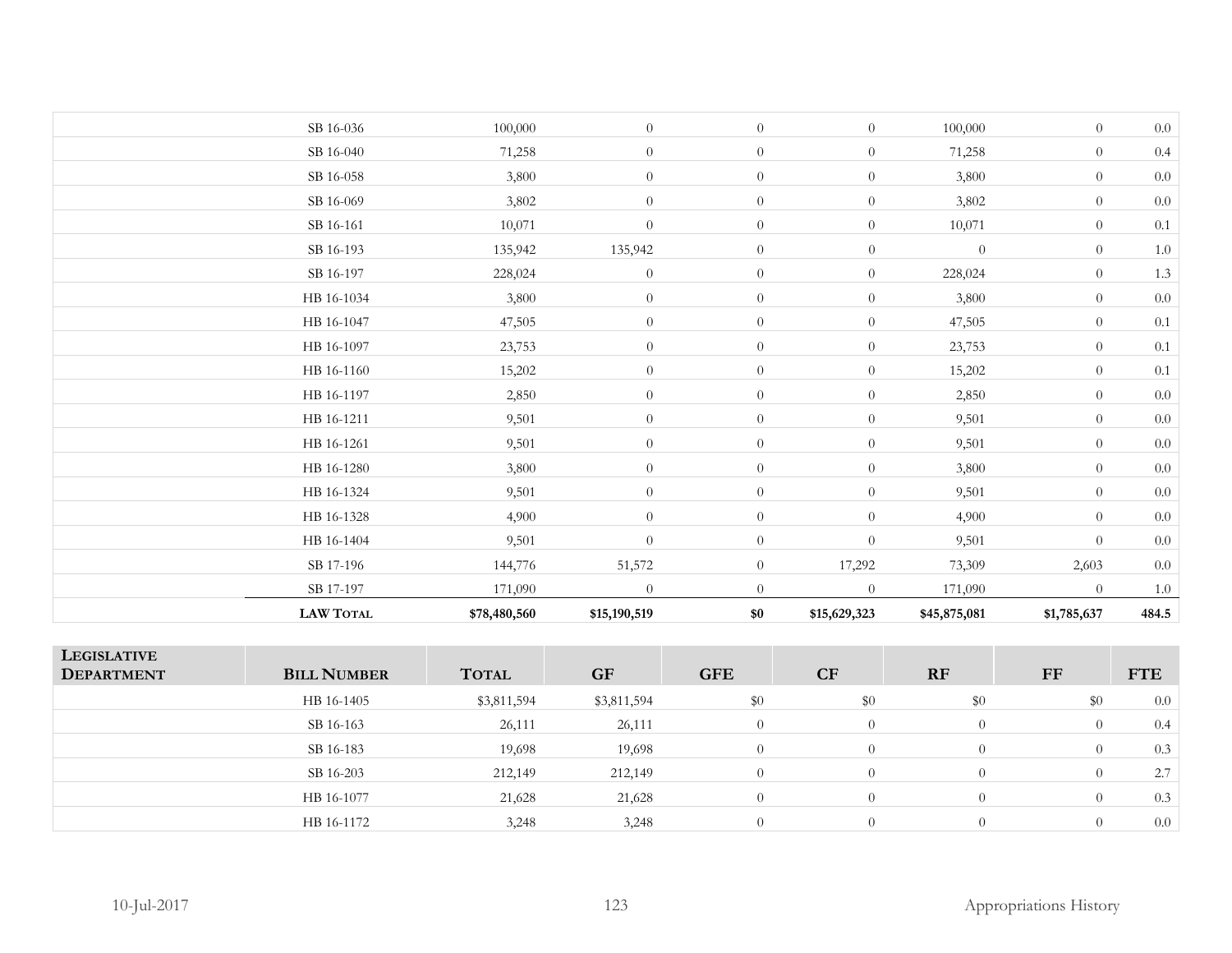|                          | HB 16-1353         | 41,573,865    | 40,494,865     | $\overline{0}$ | 179,000        | 900,000        | $\theta$       | 281.3      |
|--------------------------|--------------------|---------------|----------------|----------------|----------------|----------------|----------------|------------|
|                          | HB 16-1411         | 200,000       | 200,000        | $\overline{0}$ | $\theta$       | $\overline{0}$ | $\theta$       | $0.0\,$    |
|                          | <b>LEG</b> Total   | \$45,868,293  | \$44,789,293   | \$0            | \$179,000      | \$900,000      | \$0            | 285.0      |
|                          |                    |               |                |                |                |                |                |            |
| <b>LOCAL AFFAIRS</b>     | <b>BILL NUMBER</b> | <b>TOTAL</b>  | <b>GF</b>      | <b>GFE</b>     | CF             | RF             | <b>FF</b>      | <b>FTE</b> |
|                          | HB 16-1405         | \$306,083,310 | \$21,753,310   | \$4,230,000    | \$194,098,487  | \$10,915,745   | \$75,085,768   | 173.4      |
|                          | HB 16-1175         | 29,270        | 29,270         | $\overline{0}$ | $\theta$       | $\overline{0}$ | $\theta$       | $0.5\,$    |
|                          | SB 17-254          | (525,000)     | (525,000)      | $\overline{0}$ | $\overline{0}$ | $\overline{0}$ | $\overline{0}$ | $0.0\,$    |
|                          | LOC TOTAL          | \$305,587,580 | \$21,257,580   | \$4,230,000    | \$194,098,487  | \$10,915,745   | \$75,085,768   | 173.9      |
|                          |                    |               |                |                |                |                |                |            |
| MILITARY AND             |                    |               |                |                |                |                |                |            |
| <b>VETERANS AFFAIRS</b>  | <b>BILL NUMBER</b> | <b>TOTAL</b>  | <b>GF</b>      | <b>GFE</b>     | CF             | RF             | <b>FF</b>      | <b>FTE</b> |
|                          | HB 16-1405         | \$225,411,689 | \$8,305,504    | \$0            | \$1,211,976    | \$800,000      | \$215,094,209  | 1,392.4    |
|                          | SB 17-166          | 87,162        | 137,628        | $\overline{0}$ | $\overline{0}$ | $\overline{0}$ | (50, 466)      | $0.0\,$    |
|                          | <b>MIL TOTAL</b>   | \$225,498,851 | \$8,443,132    | \$0            | \$1,211,976    | \$800,000      | \$215,043,743  | 1,392.4    |
|                          |                    |               |                |                |                |                |                |            |
| <b>NATURAL RESOURCES</b> | <b>BILL NUMBER</b> | <b>TOTAL</b>  | GF             | <b>GFE</b>     | CF             | RF             | <b>FF</b>      | <b>FTE</b> |
|                          | HB 16-1405         | \$254,938,806 | \$28,742,941   | \$0            | \$191,851,418  | \$7,703,225    | \$26,641,222   | 1,462.7    |
|                          | SB 16-174          | 7,905,000     | $\overline{0}$ | $\overline{0}$ | 7,905,000      | $\overline{0}$ | $\overline{0}$ | $0.0\,$    |
|                          | HB 16-1256         | 211,168       | $\Omega$       | $\overline{0}$ | 211,168        | $\Omega$       | $\theta$       | 0.0        |
|                          | HB 16-1458         | 3,000,000     | $\Omega$       | $\overline{0}$ | 3,000,000      | $\overline{0}$ | $\theta$       | $0.0\,$    |
|                          | <b>NAT TOTAL</b>   | \$266,054,974 | \$28,742,941   | \$0            | \$202,967,586  | \$7,703,225    | \$26,641,222   | 1,462.7    |
|                          |                    |               |                |                |                |                |                |            |
| <b>PERSONNEL</b>         | <b>BILL NUMBER</b> | <b>TOTAL</b>  | <b>GF</b>      | <b>GFE</b>     | CF             | RF             | $\bf FF$       | <b>FTE</b> |
|                          | HB 16-1405         | \$189,285,533 | \$13,145,504   | \$0            | \$16,006,122   | \$160,133,907  | \$0            | 421.0      |
|                          | SB 16-040          | 4,950         | $\overline{0}$ | $\overline{0}$ | $\overline{0}$ | 4,950          | $\overline{0}$ | 0.0        |
|                          | HB 16-1362         | 42,283        | $\overline{0}$ | $\overline{0}$ | 42,283         | $\overline{0}$ | $\theta$       | $0.5\,$    |
|                          | HB 16-1408         | 879,745       | $\overline{0}$ | $\overline{0}$ | 879,745        | $\overline{0}$ | $\theta$       | $0.0\,$    |
|                          | SB 17-167          | 2,305,639     | $\theta$       | $\overline{0}$ | $\overline{0}$ | 2,305,639      | $\overline{0}$ | $0.0\,$    |
|                          | PER TOTAL          | \$192,518,150 | \$13,145,504   | \$0            | \$16,928,150   | \$162,444,496  | \$0            | 421.5      |
|                          |                    |               |                |                |                |                |                |            |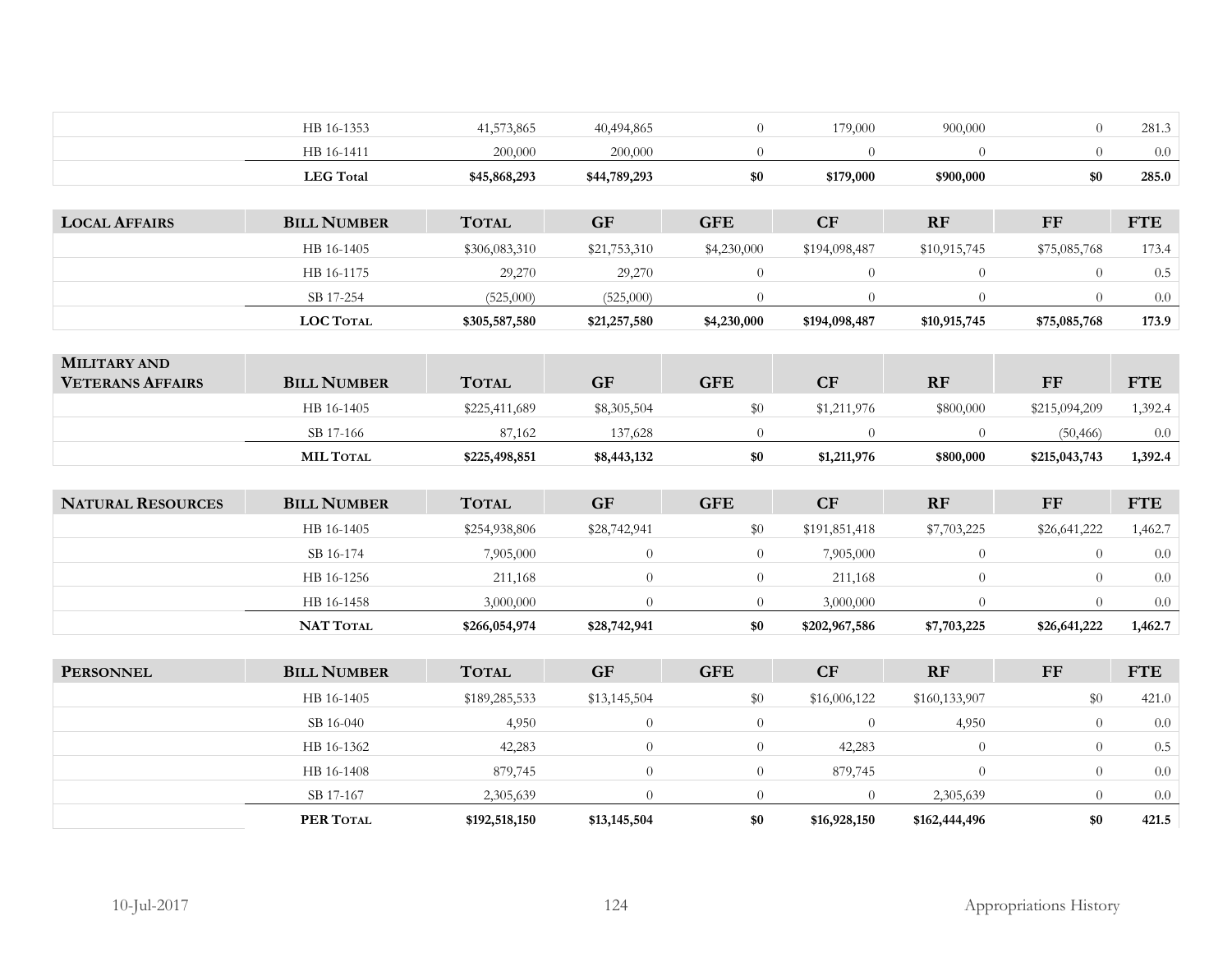| PUBLIC HEALTH AND  |                    |               |                |                |                |                |               |            |
|--------------------|--------------------|---------------|----------------|----------------|----------------|----------------|---------------|------------|
| <b>ENVIRONMENT</b> | <b>BILL NUMBER</b> | <b>TOTAL</b>  | <b>GF</b>      | <b>GFE</b>     | CF             | <b>RF</b>      | FF            | <b>FTE</b> |
|                    | HB 16-1405         | \$556,505,747 | \$45,615,393   | \$432,590      | \$180,597,712  | \$41,167,484   | \$288,692,568 | 1,308.5    |
|                    | SB 16-069          | 73,986        | 73,986         | $\overline{0}$ | $\overline{0}$ | $\overline{0}$ | $\theta$      | 1.0        |
|                    | HB 16-1034         | 24,985        | $\overline{0}$ | $\overline{0}$ | 24,985         | $\overline{0}$ | $\theta$      | 0.3        |
|                    | HB 16-1141         | 199,456       | $\overline{0}$ | $\overline{0}$ | 199,456        | $\overline{0}$ | $\theta$      | 0.8        |
|                    | HB 16-1280         | 21,836        | $\overline{0}$ | $\overline{0}$ | 21,836         | $\overline{0}$ | $\theta$      | 0.2        |
|                    | HB 16-1386         | 300,000       | 300,000        | $\overline{0}$ | $\overline{0}$ | $\theta$       | $\theta$      | 0.0        |
|                    | HB 16-1408         | 5,109,621     | $\overline{0}$ | $\theta$       | 5,109,621      | $\overline{0}$ | $\theta$      | 0.0        |
|                    | HB 16-1413         | 1,208,007     | 1,208,007      | $\theta$       | $\theta$       | $\theta$       | $\theta$      | 0.0        |
|                    | HB 16-1424         | 30,298        | $\overline{0}$ | $\overline{0}$ | 30,298         | $\Omega$       | $\theta$      | 0.5        |
|                    | SB 17-254          | 3,494,638     | $\Omega$       | $\theta$       | 3,319,638      | 175,000        | $\Omega$      | 0.0        |
|                    | PBH TOTAL          | \$566,968,574 | \$47,197,386   | \$432,590      | \$189,303,546  | \$41,342,484   | \$288,692,568 | 1,311.3    |

| <b>PUBLIC SAFETY</b> | <b>BILL NUMBER</b> | <b>TOTAL</b>  | <b>GF</b>      | <b>GFE</b>     | <b>CF</b>      | RF             | FF           | <b>FTE</b> |
|----------------------|--------------------|---------------|----------------|----------------|----------------|----------------|--------------|------------|
|                      | HB 16-1405         | \$412,926,609 | \$122,983,130  | \$0            | \$190,112,734  | \$38,322,166   | \$61,508,579 | 1,778.2    |
|                      | SB 16-040          | 15,296        | $\overline{0}$ | $\overline{0}$ | $\overline{0}$ | 15,296         | $\theta$     | 0.0        |
|                      | SB 16-191          | 79,992        | $\overline{0}$ | $\overline{0}$ | 79,992         | $\overline{0}$ | $\theta$     | 1.0        |
|                      | SB 16-197          | 2,135         | $\overline{0}$ | $\overline{0}$ | 2,135          | $\overline{0}$ | $\theta$     | 0.0        |
|                      | HB 16-1040         | 60,238        | 60,238         | $\overline{0}$ | $\overline{0}$ | $\overline{0}$ | $\theta$     | 0.0        |
|                      | HB 16-1047         | 31,600        | $\theta$       | $\theta$       | $\theta$       | 31,600         | $\theta$     | 0.3        |
|                      | HB 16-1097         | 2,636         | $\overline{0}$ | $\overline{0}$ | 2,636          | $\overline{0}$ | $\theta$     | 0.0        |
|                      | HB 16-1160         | 114,188       | $\overline{0}$ | $\overline{0}$ | 114,188        | $\overline{0}$ | $\theta$     | 0.6        |
|                      | HB 16-1404         | 527           | $\overline{0}$ | $\overline{0}$ | 527            | $\overline{0}$ | $\theta$     | 0.0        |
|                      | HB 16-1453         | 67,980        | 67,980         | $\overline{0}$ | $\theta$       | $\Omega$       | $\theta$     | 1.0        |
|                      | SB 17-168          | 346,341       | (430, 468)     | $\overline{0}$ | 212,702        | 564,107        | $\theta$     | 2.3        |
|                      | PBS TOTAL          | \$413,647,542 | \$122,680,880  | \$0            | \$190,524,914  | \$38,933,169   | \$61,508,579 | 1,783.4    |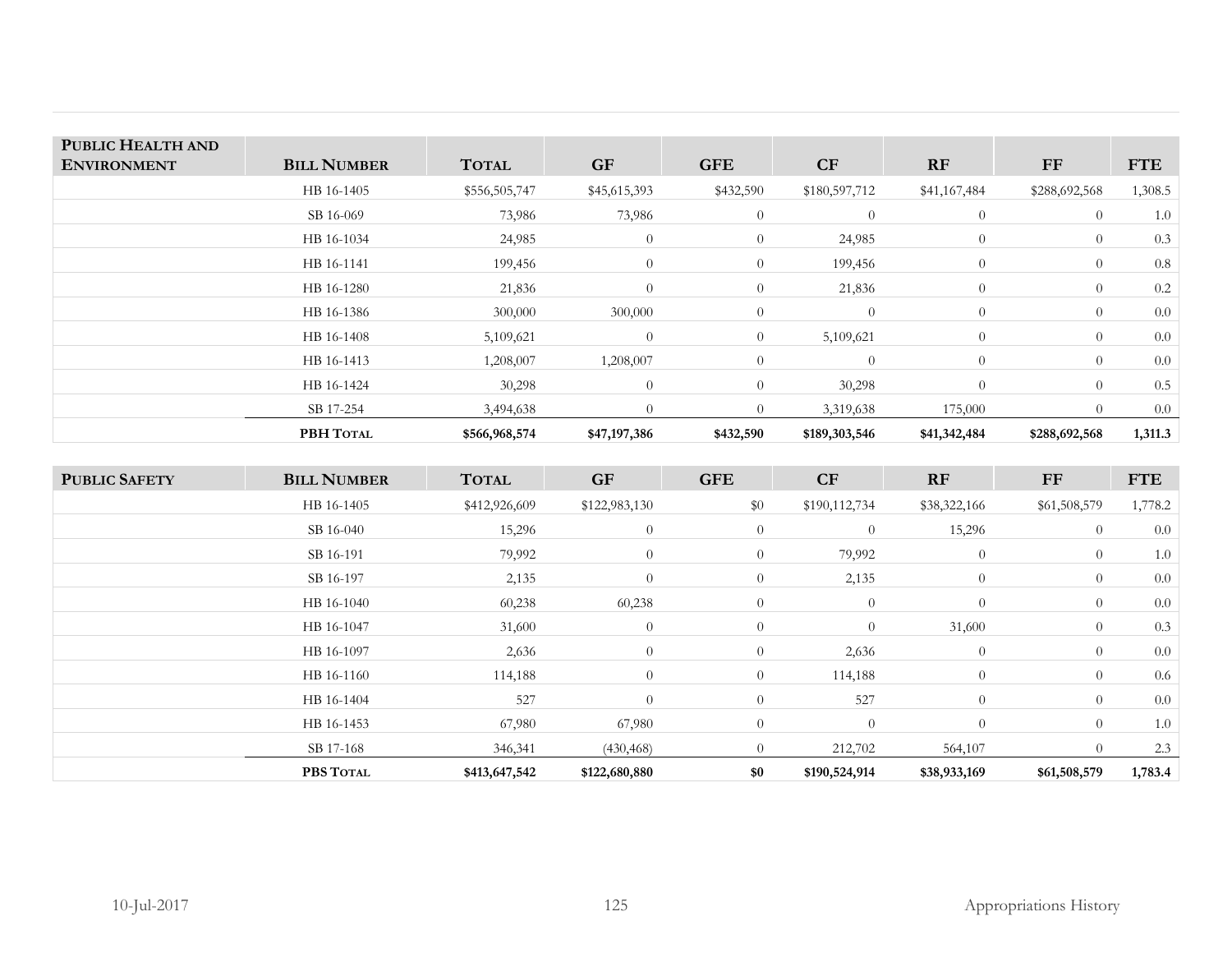| <b>REGULATORY</b><br><b>AGENCIES</b> | <b>BILL NUMBER</b> | <b>TOTAL</b> | <b>GF</b>        | <b>GFE</b>     | CF           | RF             | <b>FF</b>   | <b>FTE</b> |
|--------------------------------------|--------------------|--------------|------------------|----------------|--------------|----------------|-------------|------------|
|                                      | HB 16-1405         | \$84,787,420 | \$1,769,297      | \$0            | \$77,022,032 | \$4,612,173    | \$1,383,918 | 585.5      |
|                                      | SB 16-087          | 480,000      | $\theta$         | $\overline{0}$ | 240,000      | 240,000        | $\theta$    | 0.0        |
|                                      | SB 16-161          | 25,134       | $\theta$         | $\overline{0}$ | 25,134       | $\theta$       | $\theta$    | 0.3        |
|                                      | HB 16-1047         | 331,019      | $\overline{0}$   | $\overline{0}$ | 331,019      | $\overline{0}$ | $\theta$    | 0.3        |
|                                      | HB 16-1160         | 32,342       | $\overline{0}$   | $\overline{0}$ | 32,342       | $\overline{0}$ | $\Omega$    | 0.3        |
|                                      | HB 16-1186         | 150,000      | $\boldsymbol{0}$ | $\overline{0}$ | 150,000      | $\overline{0}$ | $\Omega$    | 0.0        |
|                                      | HB 16-1197         | 73,551       | $\theta$         | $\overline{0}$ | 73,551       | $\overline{0}$ | $\Omega$    | 0.9        |
|                                      | HB 16-1324         | 12,941       | $\theta$         | $\overline{0}$ | 12,941       | $\overline{0}$ | $\Omega$    | 0.0        |
|                                      | HB 16-1404         | 77,546       | $\theta$         | $\overline{0}$ | 77,546       | $\overline{0}$ | $\Omega$    | 0.9        |
|                                      | HB 16-1414         | 172,778      | $\Omega$         | $\overline{0}$ | 172,778      | $\theta$       | $\Omega$    | 0.0        |
|                                      | <b>REG TOTAL</b>   | \$86,142,731 | \$1,769,297      | \$0            | \$78,137,343 | \$4,852,173    | \$1,383,918 | 588.2      |

| <b>REVENUE</b> | <b>BILL NUMBER</b> | <b>TOTAL</b>   | <b>GF</b>      | <b>GFE</b>     | CF             | RF             | ${\rm FF}$ | <b>FTE</b> |
|----------------|--------------------|----------------|----------------|----------------|----------------|----------------|------------|------------|
|                | HB 16-1405         | \$336,697,926  | \$103,760,809  | \$0            | \$225,641,524  | \$6,471,205    | \$824,388  | 1,414.7    |
|                | SB 16-030          | 12,566         | 12,566         | $\theta$       | $\overline{0}$ | $\overline{0}$ | $\theta$   | 0.0        |
|                | SB 16-036          | 100,000        | 100,000        | $\theta$       | $\overline{0}$ | $\overline{0}$ | $\theta$   | 0.0        |
|                | SB 16-040          | 995,738        | $\overline{0}$ | $\overline{0}$ | 995,738        | $\overline{0}$ | $\Omega$   | 9.8        |
|                | SB 16-197          | 398,682        | $\overline{0}$ | $\overline{0}$ | 398,682        | $\overline{0}$ | $\theta$   | 2.4        |
|                | HB 16-1056         | 21,929         | $\overline{0}$ | $\overline{0}$ | 21,929         | $\overline{0}$ | $\theta$   | 0.4        |
|                | HB 16-1211         | 76,284         | $\overline{0}$ | $\overline{0}$ | 76,284         | $\overline{0}$ | $\theta$   | 1.1        |
|                | HB 16-1261         | 132,251        | $\overline{0}$ | $\overline{0}$ | 132,251        | $\overline{0}$ | $\Omega$   | 2.0        |
|                | HB 16-1332         | 37,038         | 37,038         | $\theta$       | $\overline{0}$ | $\overline{0}$ | $\theta$   | 0.0        |
|                | HB 16-1415         | $\overline{0}$ | (3,200,000)    | $\overline{0}$ | 3,200,000      | $\overline{0}$ | $\Omega$   | 0.0        |
|                | SB 17-169          | 1,111,856      | (30,000)       | $\theta$       | 1,090,473      | 51,383         | $\Omega$   | 0.0        |
|                | SB 17-176          | 2,435,572      | 202,327        | $\overline{0}$ | 2,233,245      | $\overline{0}$ | $\Omega$   | 0.0        |
|                | SB 17-267          | 3,750          | 3,750          | $\overline{0}$ | $\overline{0}$ | $\overline{0}$ | $\Omega$   | 0.0        |
|                | <b>REV TOTAL</b>   | \$342,023,592  | \$100,886,490  | \$0            | \$233,790,126  | \$6,522,588    | \$824,388  | 1,430.4    |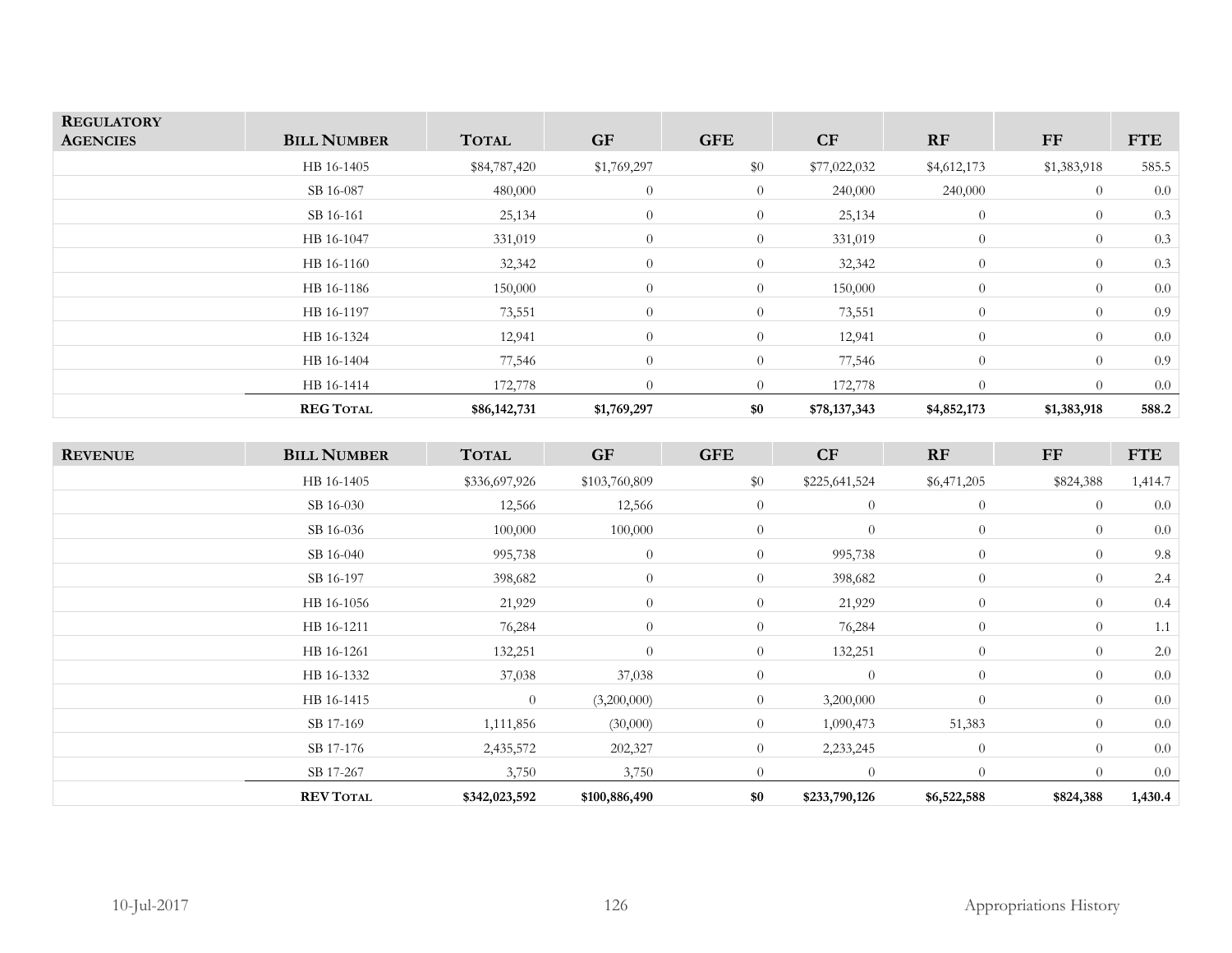| <b>STATE</b>          | <b>BILL NUMBER</b> | <b>TOTAL</b>     | <b>GF</b>       | <b>GFE</b>      | CF              | <b>RF</b>       | $\bf FF$        | <b>FTE</b> |
|-----------------------|--------------------|------------------|-----------------|-----------------|-----------------|-----------------|-----------------|------------|
|                       | HB 16-1405         | \$22,041,223     | $\$0$           | \$0             | \$22,041,223    | $\$0$           | \$0             | 137.3      |
|                       | SB 16-115          | 5,289            | $\overline{0}$  | $\overline{0}$  | 5,289           | $\overline{0}$  | $\theta$        | 0.1        |
|                       | SB 16-186          | 20,130           | $\theta$        | $\overline{0}$  | 20,130          | $\overline{0}$  | $\overline{0}$  | $0.0\,$    |
|                       | HB 16-1070         | 15,450           | $\overline{0}$  | $\overline{0}$  | 15,450          | $\overline{0}$  | $\overline{0}$  | $0.0\,$    |
|                       | HB 16-1282         | 5,047            | $\theta$        | $\overline{0}$  | 5,047           | $\theta$        | $\overline{0}$  | 0.0        |
|                       | SB 17-170          | 201,516          | $\overline{0}$  | $\overline{0}$  | 201,516         | $\overline{0}$  | $\overline{0}$  | $0.0\,$    |
|                       | <b>STA TOTAL</b>   | \$22,288,655     | $\$0$           | \$0             | \$22,288,655    | \$0             | \$0             | 137.4      |
|                       |                    |                  |                 |                 |                 |                 |                 |            |
| <b>TRANSPORTATION</b> | <b>BILL NUMBER</b> | <b>TOTAL</b>     | <b>GF</b>       | <b>GFE</b>      | CF              | <b>RF</b>       | <b>FF</b>       | <b>FTE</b> |
|                       | HB 16-1405         | \$1,404,629,871  | \$0             | \$0             | \$747,880,934   | \$5,866,138     | \$650,882,799   | 3,326.8    |
|                       | SB 17-171          | 95,000           | $\theta$        | $\Omega$        | 95,000          | $\Omega$        | $\Omega$        | $0.0\,$    |
|                       | <b>TRA TOTAL</b>   | \$1,404,724,871  | $\$0$           | \$0             | \$747,975,934   | \$5,866,138     | \$650,882,799   | 3,326.8    |
|                       |                    |                  |                 |                 |                 |                 |                 |            |
| <b>TREASURY</b>       | <b>BILL NUMBER</b> | <b>TOTAL</b>     | <b>GF</b>       | <b>GFE</b>      | CF              | RF              | $\bf FF$        | <b>FTE</b> |
|                       | HB 16-1405         | \$518,036,107    | \$146,008,257   | \$0             | \$354,252,675   | \$17,775,175    | \$0             | 32.9       |
|                       | SB 17-254          | (6,685,000)      | (6,700,000)     | $\overline{0}$  | 15,000          | $\overline{0}$  | $\theta$        | $0.0\,$    |
|                       | <b>TRE TOTAL</b>   | \$511,351,107    | \$139,308,257   | \$0             | \$354,267,675   | \$17,775,175    | \$0             | 32.9       |
|                       |                    |                  |                 |                 |                 |                 |                 |            |
| FY 2016-17 TOTAL      |                    | \$27,166,923,093 | \$7,519,019,422 | \$2,435,565,181 | \$7,541,432,101 | \$1,553,279,394 | \$8,117,626,995 | 56,669.5   |
|                       |                    |                  |                 |                 |                 |                 |                 |            |
|                       |                    |                  |                 |                 |                 |                 |                 |            |
| FY 2017-18            |                    |                  |                 |                 |                 |                 |                 |            |
| <b>AGRICULTURE</b>    | <b>BILL NUMBER</b> | <b>TOTAL</b>     | <b>GF</b>       | <b>GFE</b>      | CF              | RF              | <b>FF</b>       | <b>FTE</b> |
|                       | SB 17-254          | \$50,246,919     | \$10,506,004    | \$0             | \$33,408,408    | \$2,371,548     | \$3,960,959     | 291.4      |

| <b>CORRECTIONS</b> | <b>BILL NUMBER</b> | <b>TOTAL</b>  | GF            | <b>GFE</b> | $\overline{\mathbf{C}}\mathbf{F}$ | <b>RF</b>    | FF          | <b>FTE</b> |
|--------------------|--------------------|---------------|---------------|------------|-----------------------------------|--------------|-------------|------------|
|                    | SB 17-254          | \$862,934,388 | \$767,386,310 | \$0        | \$39,760,660                      | \$51,620,128 | \$4,167,290 | 6,246.2    |
|                    | HB 13-1154         | 76,655        | 76,655        |            |                                   |              |             | 0.0        |

**TOTAL \$50,246,919 \$10,506,004 \$0 \$33,408,408 \$2,371,548 \$3,960,959 291.4** 

**AGR**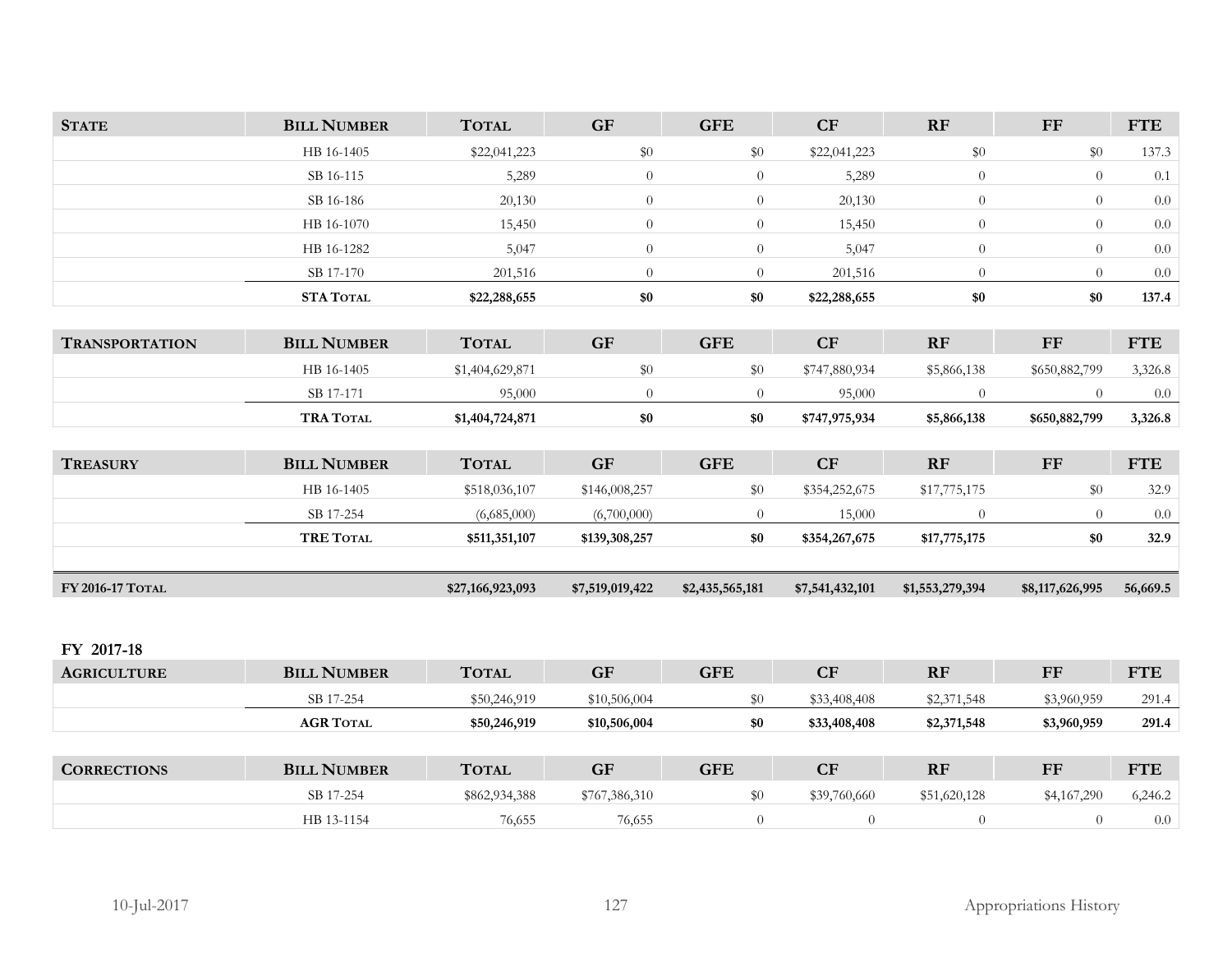| <b>COR TOTAL</b> | \$864,740,250 | \$769,192,172 | \$0            | \$39,760,660   | \$51,620,128   | \$4,167,290    | 6,247.0 |
|------------------|---------------|---------------|----------------|----------------|----------------|----------------|---------|
| HB 17-1326       | (5,865,182)   | (5,865,182)   | $\theta$       | $\theta$       | $\theta$       | $\Omega$       | 0.8     |
| HB 16-1080       | 43,727        | 43,727        | $\theta$       | $\overline{0}$ | $\overline{0}$ | $\overline{0}$ | 0.0     |
| SB 16-142        | 21,864        | 21,864        | $\overline{0}$ | $\overline{0}$ | $\theta$       | $\overline{0}$ | 0.0     |
| HB 15-1341       | 487,701       | 487,701       | $\overline{0}$ | $\theta$       | $\theta$       | $\overline{0}$ | 0.0     |
| HB 15-1305       | 22,068        | 22,068        | $\overline{0}$ | $\theta$       | $\overline{0}$ | $\overline{0}$ | 0.0     |
| HB 15-1229       | 22,068        | 22,068        | $\overline{0}$ | $\overline{0}$ | $\overline{0}$ | $\overline{0}$ | 0.0     |
| HB 15-1043       | 6,497,158     | 6,497,158     | $\overline{0}$ | $\overline{0}$ | $\overline{0}$ | $\theta$       | 0.0     |
| SB 15-067        | 329,363       | 329,363       | $\overline{0}$ | $\overline{0}$ | $\overline{0}$ | $\overline{0}$ | 0.0     |
| HB 14-1214       | 20,052        | 20,052        | $\overline{0}$ | $\overline{0}$ | $\overline{0}$ | $\overline{0}$ | 0.0     |
| HB 14-1037       | 21,484        | 21,484        | $\overline{0}$ | $\overline{0}$ | $\overline{0}$ | $\overline{0}$ | 0.0     |
| SB 14-176        | 64,452        | 64,452        | $\overline{0}$ | $\theta$       | $\overline{0}$ | $\overline{0}$ | 0.0     |
| SB 14-049        | 64,452        | 64,452        | $\theta$       | $\overline{0}$ | $\theta$       | $\theta$       | 0.0     |
|                  |               |               |                |                |                |                |         |

| <b>EDUCATION</b> | <b>BILL NUMBER</b> | <b>TOTAL</b>    | <b>GF</b>       | <b>GFE</b>    | <b>CF</b>     | <b>RF</b>    | FF            | <b>FTE</b> |
|------------------|--------------------|-----------------|-----------------|---------------|---------------|--------------|---------------|------------|
|                  | SB 17-254          | \$5,595,962,364 | \$3,179,084,807 | \$923,068,333 | \$811,003,279 | \$34,572,434 | \$648,233,511 | 598.5      |
|                  | SB 17-025          | 47,000          |                 |               | 47,000        |              |               | 0.0        |
|                  | SB 17-296          | 500,000         |                 |               | 500,000       |              |               | 0.4        |
|                  | HB 17-1181         | (642,786)       | 0               | $\Omega$      | (642,786)     |              | $\Omega$      | 0.0        |
|                  | HB 17-1276         | 18,414          | 18,414          |               |               |              |               | 0.3        |
|                  | <b>EDU TOTAL</b>   | \$5,595,884,992 | \$3,179,103,221 | \$923,068,333 | \$810,907,493 | \$34,572,434 | \$648,233,511 | 599.2      |

| <b>GOVERNOR</b> | <b>BILL NUMBER</b> | <b>TOTAL</b>  | <b>GF</b>    | <b>GFE</b>     | <b>CF</b>    | RF            | FF             | <b>FTE</b> |
|-----------------|--------------------|---------------|--------------|----------------|--------------|---------------|----------------|------------|
|                 | SB 17-254          | \$327,294,670 | \$30,301,603 | $\$0$          | \$44,200,500 | \$246,336,847 | \$6,455,720    | 1,087.9    |
|                 | SB 17-028          | 12,960        | $\Omega$     | $\theta$       |              | 12,960        | $\overline{0}$ | 0.0        |
|                 | SB 17-060          | (218, 825)    | $\Omega$     | $\Omega$       |              | (218, 825)    | $\overline{0}$ | (1.0)      |
|                 | SB 17-255          | 3,200,000     | $\Omega$     | $\Omega$       | 3,200,000    | $\Omega$      | $\overline{0}$ | 0.0        |
|                 | SB 17-280          | 5,000,000     | 5,000,000    | $\overline{0}$ |              | $\theta$      | $\overline{0}$ | 4.0        |
|                 | HB 17-1090         | 23,062        | 23,062       | $\theta$       |              | $\Omega$      | $\Omega$       | 0.3        |
|                 | HB 17-1165         | 20,000        | $\Omega$     | $\Omega$       |              | 20,000        | $\theta$       | 0.0        |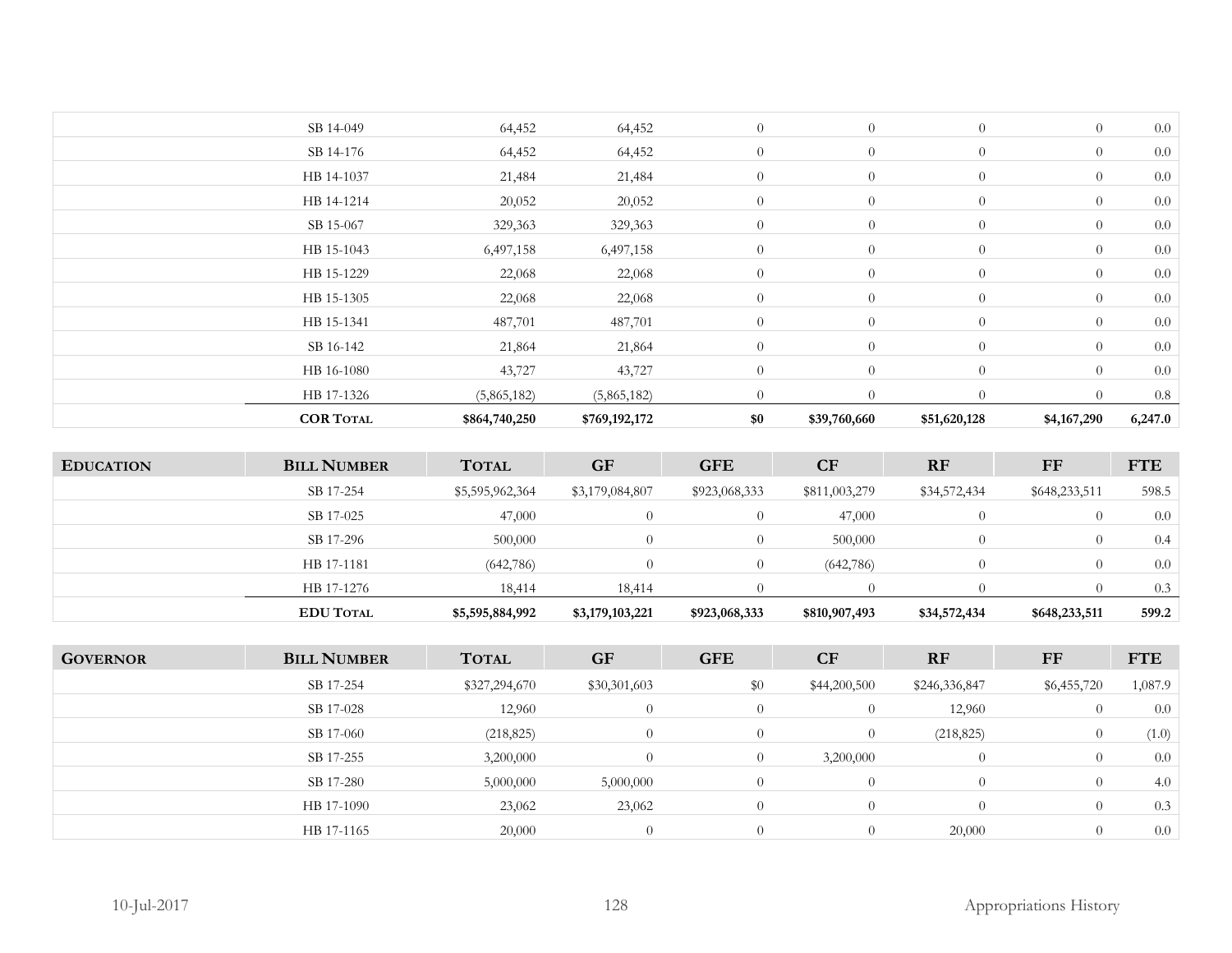| <b>GOV TOTAL</b> | \$335,658,778 | \$35,324,665     | \$0 | \$47,400,500 | \$246,477,893 | \$6,455,720 | 1,091.2 |
|------------------|---------------|------------------|-----|--------------|---------------|-------------|---------|
| HB 17-1326       | 152.112       |                  |     |              | 152,112       |             | 0.0     |
| HB 17-1313       | 44,486        | $\Omega$         |     |              | 44,486        |             | 0.0     |
| HB 17-1221       | 21,603        | $\Omega$         |     |              | 21,603        |             | 0.0     |
| HB 17-1204       | 108,710       | $\left( \right)$ |     |              | 108,710       |             | 0.0     |

| <b>HEALTH CARE POLICY</b><br>AND FINANCING | <b>BILL NUMBER</b> | <b>TOTAL</b>    | <b>GF</b>       | <b>GFE</b>     | <b>CF</b>       | <b>RF</b>      | FF              | <b>FTE</b> |
|--------------------------------------------|--------------------|-----------------|-----------------|----------------|-----------------|----------------|-----------------|------------|
|                                            | SB 17-254          | \$9,954,228,476 | \$1,898,453,216 | \$923,508,673  | \$1,217,535,979 | \$77,268,980   | \$5,837,461,628 | 456.8      |
|                                            | SB 17-091          | 2,211,530       | 1,025,567       | $\overline{0}$ | 18,216          | $\overline{0}$ | 1,167,747       | 0.0        |
|                                            | SB 17-121          | 283,781         | 95,662          | $\Omega$       | 46,228          | $\overline{0}$ | 141,891         | 0.7        |
|                                            | SB 17-256          | (528,200,000)   |                 | $\overline{0}$ | (264,100,000)   | $\overline{0}$ | (264,100,000)   | 0.0        |
|                                            | SB 17-267          | 526,381,099     | (320, 035)      | $\overline{0}$ | 264,035,165     | $\overline{0}$ | 262,665,969     | 0.0        |
|                                            | HB 17-1343         | 222,794         | $\Omega$        | $\Omega$       | 111,398         | $\overline{0}$ | 111,396         | 1.0        |
|                                            | HB 17-1351         | 75,000          | 37,500          | $\Omega$       |                 |                | 37,500          | 0.0        |
|                                            | <b>HCP</b> Total   | \$9,955,202,680 | \$1,899,291,910 | \$923,508,673  | \$1,217,646,986 | \$77,268,980   | \$5,837,486,131 | 458.5      |

| <b>HIGHER EDUCATION</b> | <b>BILL NUMBER</b> | <b>TOTAL</b>    | <b>GF</b>    | <b>GFE</b>    | <b>CF</b>       | <b>RF</b>     | <b>FF</b>    | <b>FTE</b> |
|-------------------------|--------------------|-----------------|--------------|---------------|-----------------|---------------|--------------|------------|
|                         | SB 17-254          | \$4,299,869,706 | \$31,949,567 | \$862,933,333 | \$2,644,189,267 | \$738,156,049 | \$22,641,490 | 25,086.2   |
|                         | SB 17-060          | 218,825         |              | $\Omega$      | $\Omega$        | 218,825       |              | 1.0        |
|                         | SB 17-074          | 500,000         |              | $\Omega$      | 500,000         | $\Omega$      | $\Omega$     | 0.0        |
|                         | SB 17-193          | 1,000,000       |              | $\theta$      | 1,000,000       | $\Omega$      |              | 0.0        |
|                         | SB 17-257          | $\bigcirc$      |              |               | $\Omega$        |               |              | 0.0        |
|                         | SB 17-258          | 25,000          | 25,000       |               |                 |               |              | 0.0        |
|                         | <b>HED TOTAL</b>   | \$4,301,613,531 | \$31,974,567 | \$862,933,333 | \$2,645,689,267 | \$738,374,874 | \$22,641,490 | 25,087.2   |

| <b>HUMAN SERVICES</b> | <b>BILL NUMBER</b> | <b>TOTAL</b>    | <b>GF</b>     | ${\rm GFE}$ | CF            | <b>RF</b>     | FF            | <b>FTE</b> |
|-----------------------|--------------------|-----------------|---------------|-------------|---------------|---------------|---------------|------------|
|                       | SB 17-254          | \$2,023,402,359 | \$865,857,539 | \$0         | \$408,627,920 | \$174,562,607 | \$574,354,293 | 4,936.0    |
|                       | SB 17-012          | 18,000          |               |             | 18,000        |               |               | 0.0        |
|                       | SB 17-019          | 26,000          | 26,000        |             |               |               |               | 0.0        |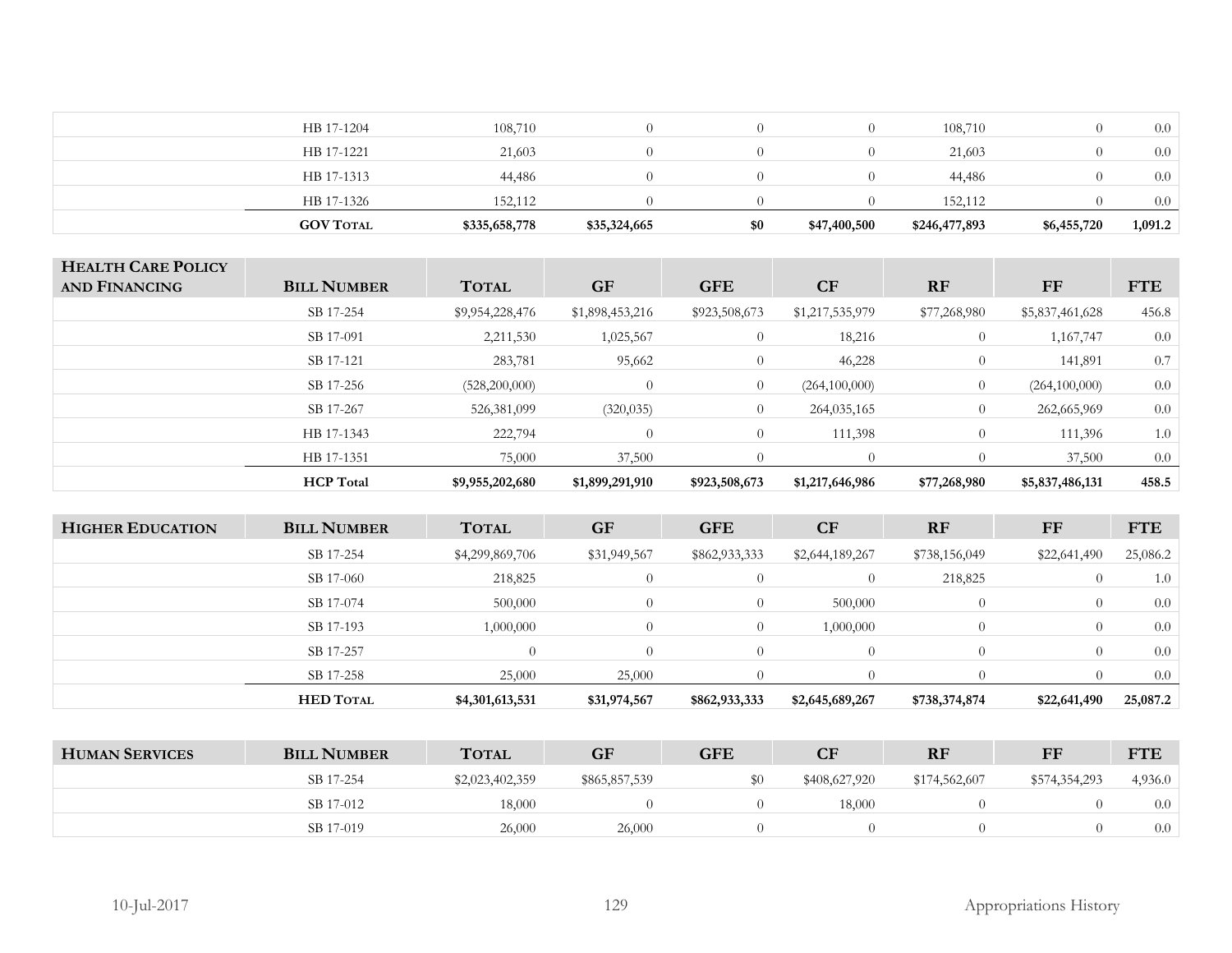| <b>HUM TOTAL</b> | \$2,035,604,120 | \$866,955,020  | \$0            | \$415,732,200  | \$174,562,607  | \$578,354,293  | 4,937.6 |
|------------------|-----------------|----------------|----------------|----------------|----------------|----------------|---------|
| HB 17-1329       | 306,302         | 306,302        |                | $\Omega$       |                |                | 0.3     |
| HB 17-1292       | 300,000         | 300,000        | $\theta$       | $\theta$       | $\overline{0}$ | $\overline{0}$ | 0.0     |
| HB 17-1284       | 428,779         | 428,779        | $\overline{0}$ | $\overline{0}$ | $\overline{0}$ | $\overline{0}$ | 0.4     |
| HB 17-1264       | 75,000          | 75,000         | $\overline{0}$ | $\theta$       | $\overline{0}$ | $\overline{0}$ | 0.0     |
| HB 17-1207       | (160,270)       | (160,270)      | $\overline{0}$ | $\theta$       | $\overline{0}$ | $\overline{0}$ | 0.0     |
| HB 17-1204       | 108,710         | 108,710        | $\overline{0}$ | $\overline{0}$ | $\overline{0}$ | $\overline{0}$ | 0.0     |
| HB 17-1045       | $\overline{0}$  | $\theta$       | $\overline{0}$ | $\overline{0}$ | $\overline{0}$ | $\overline{0}$ | 0.0     |
| SB 17-292        | 4,000,000       | $\theta$       | $\overline{0}$ | $\overline{0}$ | $\theta$       | 4,000,000      | 0.0     |
| SB 17-207        | 7,086,280       | $\overline{0}$ | $\overline{0}$ | 7,086,280      | $\theta$       | $\overline{0}$ | 0.9     |
| SB 17-028        | 12,960          | 12,960         | $\overline{0}$ | $\theta$       | $\overline{0}$ | $\overline{0}$ | 0.0     |
|                  |                 |                |                |                |                |                |         |

| <b>JUDICIAL</b> | <b>BILL NUMBER</b> | <b>TOTAL</b>  | <b>GF</b>     | <b>GFE</b> | CF            | <b>RF</b>    | FF          | <b>FTE</b> |
|-----------------|--------------------|---------------|---------------|------------|---------------|--------------|-------------|------------|
|                 | SB 17-254          | \$710,314,244 | \$512,932,613 | \$0        | \$157,894,176 | \$35,062,455 | \$4,425,000 | 4,647.5    |
|                 | HB 17-1204         | 45,237        | 45,237        |            |               |              |             | 0.8        |
|                 | HB 17-1303         | 24,500        | 24,500        |            |               |              |             | 0.0        |
|                 | <b>JUD TOTAL</b>   | \$710,383,981 | \$513,002,350 | \$0        | \$157,894,176 | \$35,062,455 | \$4,425,000 | 4,648.3    |

| <b>LABOR AND</b><br><b>EMPLOYMENT</b> | <b>BILL NUMBER</b> | <b>TOTAL</b>  | <b>GF</b>    | <b>GFE</b> | CF           | <b>RF</b>   | FF            | FTE     |
|---------------------------------------|--------------------|---------------|--------------|------------|--------------|-------------|---------------|---------|
|                                       | SB 17-254          | \$248,855,234 | \$21,380,958 | \$0        | \$72,519,276 | \$9,515,450 | \$145,439,550 | 1,279.8 |
|                                       | HB 17-1119         | 6.000         |              |            | 6,000        |             |               | 0.0     |
|                                       | <b>LAB TOTAL</b>   | \$248,861,234 | \$21,380,958 | \$0        | \$72,525,276 | \$9,515,450 | \$145,439,550 | 1,279.8 |

| LAW | <b>BILL NUMBER</b> | <b>TOTAL</b> | <b>GF</b>    | <b>GFE</b> | CF           | <b>RF</b>    | <b>FF</b>   | <b>FTE</b> |
|-----|--------------------|--------------|--------------|------------|--------------|--------------|-------------|------------|
|     | SB 17-254          | \$80,889,104 | \$16,196,933 | \$0        | \$17,305,035 | \$45,558,665 | \$1,828,471 | 472.5      |
|     | SB 17-126          | 19,750       | 17,250       | 0          | 2,500        |              |             | 0.0        |
|     | SB 17-198          | 9,505        | $^{(1)}$     | $\theta$   |              | 9,505        |             | 0.1        |
|     | SB 17-216          | 6,640        |              | $\Omega$   | 6,640        | 0            |             | 0.0        |
|     | HB 17-1221         | 4,753        |              | $\Omega$   |              | 4,753        |             | 0.0        |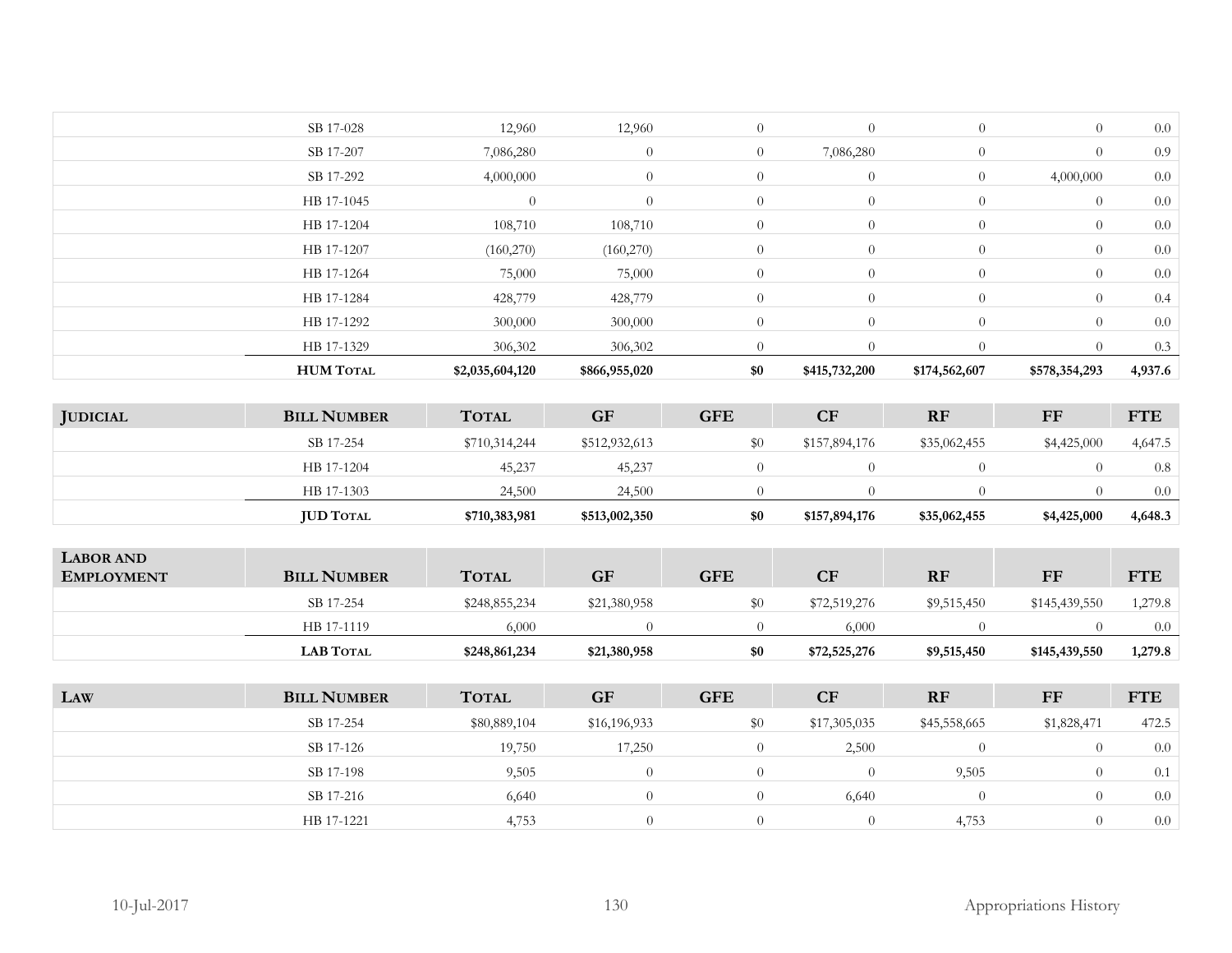| <b>LAW TOTAL</b> | \$81,077,081 | \$16,214,183 | \$0 | \$17,314,175 | \$45,720,252 | \$1,828,471 | 473.4 |
|------------------|--------------|--------------|-----|--------------|--------------|-------------|-------|
| HB 17-1367       | 95,050       |              |     |              | 95,050       |             | 0.5   |
| HB 17-1326       | 4,753        |              |     |              | 4,753        |             | 0.0   |
| HB 17-1313       | 4,753        |              |     |              | 4,753        |             | 0.0   |
| HB 17-1284       | 42,773       |              |     |              | 42,773       |             | 0.3   |
|                  |              |              |     |              |              |             |       |

| <b>LEGISLATIVE</b><br><b>DEPARTMENT</b> | <b>BILL NUMBER</b> | <b>TOTAL</b> | <b>GF</b>    | <b>GFE</b> | <b>CF</b> | RF          | FF  | <b>FTE</b> |
|-----------------------------------------|--------------------|--------------|--------------|------------|-----------|-------------|-----|------------|
|                                         |                    |              |              |            |           |             |     |            |
|                                         | SB 17-254          | \$5,626,005  | \$5,376,005  | \$0        | \$0       | \$250,000   | \$0 | 0.0        |
|                                         | SB 17-230          | 43,595,138   | 42,578,138   |            | 90,000    | 927,000     |     | 286.9      |
|                                         | HB 17-1216         | 26,374       | 26,374       | $\Omega$   |           | $\Omega$    |     | 0.4        |
|                                         | HB 17-1340         | 380,869      | $\Omega$     | $\Omega$   | 380,869   | $\Omega$    |     | 0.4        |
|                                         | HB 17-1361         | 300,000      | 300,000      |            |           |             |     | 0.0        |
|                                         | <b>LEG TOTAL</b>   | \$49,928,386 | \$48,280,517 | \$0        | \$470,869 | \$1,177,000 | \$0 | 287.7      |
|                                         |                    |              |              |            |           |             |     |            |

| <b>LOCAL AFFAIRS</b> | <b>BILL NUMBER</b> | <b>TOTAL</b>  | <b>GF</b>    | <b>GFE</b>  | <b>CF</b>     | <b>RF</b>    | FF           | <b>FTE</b> |
|----------------------|--------------------|---------------|--------------|-------------|---------------|--------------|--------------|------------|
|                      | SB 17-254          | \$294,037,300 | \$21,906,451 | \$4,230,000 | \$175,876,337 | \$11,319,391 | \$80,705,121 | 176.6      |
|                      | HB 17-1221         | 5,945,392     |              |             | 5,945,392     |              |              | 1.3        |
|                      | HB 17-1313         | 84,451        | 84,451       |             |               |              |              | 0.5        |
|                      | HB 17-1326         | 5,865,182     | 5,865,182    |             |               |              |              | 0.8        |
|                      | <b>LOC TOTAL</b>   | \$305,932,325 | \$27,856,084 | \$4,230,000 | \$181,821,729 | \$11,319,391 | \$80,705,121 | 179.2      |

| <b>MILITARY AND</b><br><b>VETERANS AFFAIRS</b> | <b>BILL NUMBER</b> | <b>TOTAL</b>  | <b>GF</b>    | <b>GFE</b> | <b>CF</b>     | <b>RF</b>   | FF            | <b>FTE</b> |
|------------------------------------------------|--------------------|---------------|--------------|------------|---------------|-------------|---------------|------------|
|                                                | SB 17-254          | \$226,868,060 | \$10,430,168 | \$0        | \$1,135,343   | \$0         | \$215,302,549 | 1,393.3    |
|                                                | SB 17-183          | 100,000       | 100,000      |            |               |             |               | $0.0\,$    |
|                                                | <b>MIL TOTAL</b>   | \$226,968,060 | \$10,530,168 | \$0        | \$1,135,343   | \$0         | \$215,302,549 | 1,393.3    |
|                                                |                    |               |              |            |               |             |               |            |
| <b>NATURAL RESOURCES</b>                       | <b>BILL NUMBER</b> | <b>TOTAL</b>  | <b>GF</b>    | <b>GFE</b> | CF            | <b>RF</b>   | FF            | <b>FTE</b> |
|                                                | SB 17-254          | \$261,308,465 | \$30,864,532 | \$0        | \$196,811,872 | \$6,932,593 | \$26,699,468  | 1,458.6    |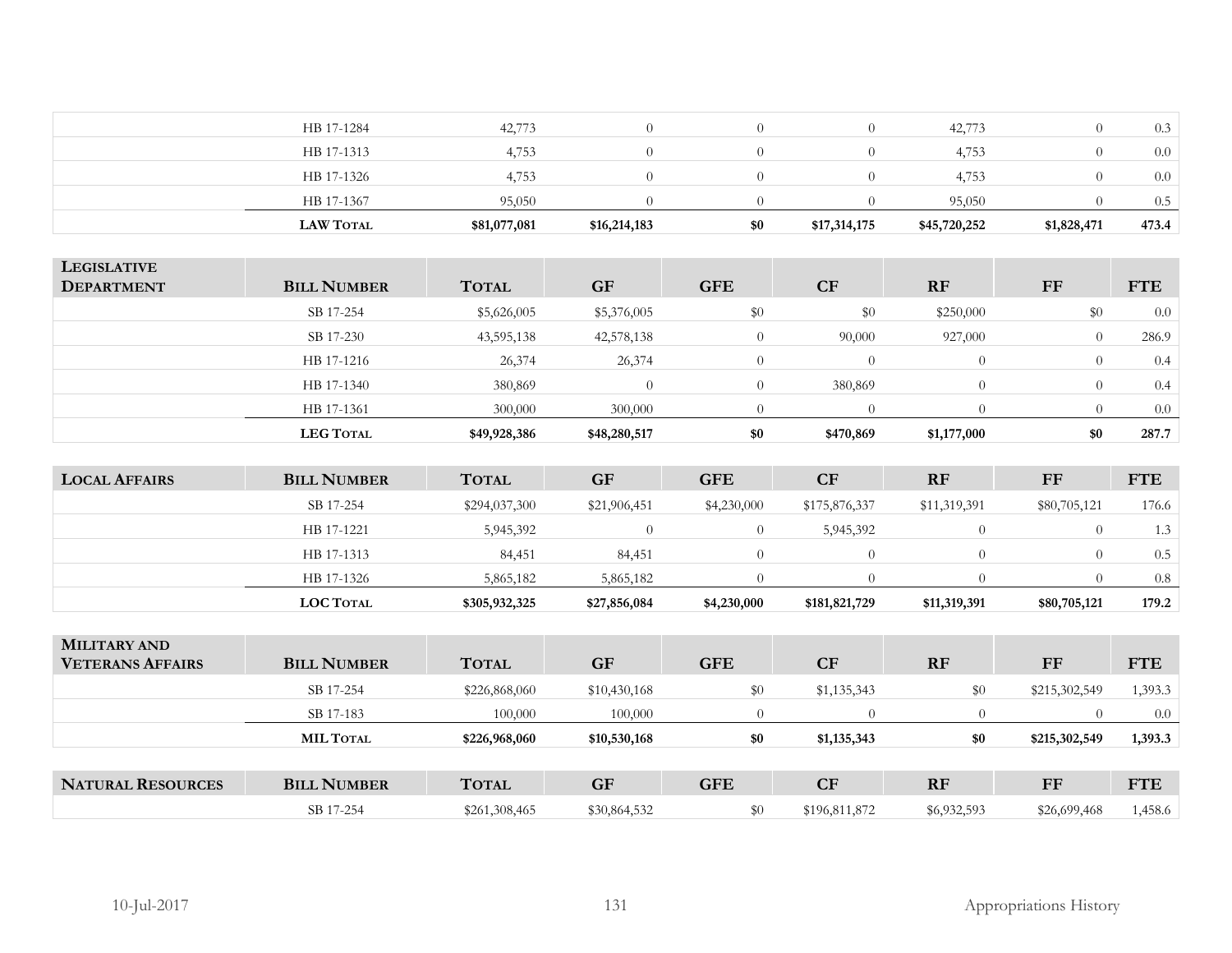|                                         | SB 17-202          | 3,850,000     | $\overline{0}$ | $\overline{0}$ | 3,850,000      | $\overline{0}$ | $\overline{0}$ | 0.0        |
|-----------------------------------------|--------------------|---------------|----------------|----------------|----------------|----------------|----------------|------------|
|                                         | HB 17-1248         | 30,134,000    | $\theta$       | $\overline{0}$ | 30,134,000     | $\overline{0}$ | $\overline{0}$ | 0.0        |
|                                         | NAT TOTAL          | \$295,292,465 | \$30,864,532   | \$0            | \$230,795,872  | \$6,932,593    | \$26,699,468   | 1,458.6    |
|                                         |                    |               |                |                |                |                |                |            |
| <b>PERSONNEL</b>                        | <b>BILL NUMBER</b> | <b>TOTAL</b>  | <b>GF</b>      | <b>GFE</b>     | CF             | RF             | <b>FF</b>      | <b>FTE</b> |
|                                         | SB 17-254          | \$195,012,900 | \$12,491,310   | $\$0$          | \$13,927,636   | \$168,593,954  | \$0            | 422.3      |
|                                         | SB 17-121          | 8,100         | 8,100          | $\overline{0}$ | $\overline{0}$ | $\overline{0}$ | $\overline{0}$ | 0.0        |
|                                         | HB 17-1296         | 196,235       | $\overline{0}$ | $\overline{0}$ | $\overline{0}$ | 196,235        | $\theta$       | (0.2)      |
|                                         | PER TOTAL          | \$195,217,235 | \$12,499,410   | \$0            | \$13,927,636   | \$168,790,189  | \$0            | 422.1      |
|                                         |                    |               |                |                |                |                |                |            |
| PUBLIC HEALTH AND<br><b>ENVIRONMENT</b> | <b>BILL NUMBER</b> | <b>TOTAL</b>  | <b>GF</b>      | <b>GFE</b>     | CF             | RF             | $\bf FF$       | <b>FTE</b> |
|                                         |                    |               |                |                |                |                |                |            |
|                                         | SB 17-254          | \$577,561,316 | \$47,924,895   | \$440,340      | \$186,449,278  | \$45,234,537   | \$297,512,266  | 1,331.6    |
|                                         | HB 17-1079         | 491,510       | $\overline{0}$ | $\overline{0}$ | 491,510        | $\theta$       | $\overline{0}$ | 3.0        |
|                                         | HB 17-1248         | 260,000       | $\Omega$       | $\overline{0}$ | 260,000        | $\overline{0}$ | $\overline{0}$ | $0.0\,$    |
|                                         | HB 17-1285         | 1,258,007     | 433,042        | $\overline{0}$ | 824,965        | $\overline{0}$ | $\overline{0}$ | $0.0\,$    |
|                                         | HB 17-1306         | 431,803       | $\theta$       | $\overline{0}$ | 431,803        | $\overline{0}$ | $\overline{0}$ | 1.3        |
|                                         | HB 17-1315         | 5,352         | $\Omega$       | $\overline{0}$ | $\overline{0}$ | 5,352          | $\overline{0}$ | 0.1        |
|                                         | PBH TOTAL          | \$580,007,988 | \$48,357,937   | \$440,340      | \$188,457,556  | \$45,239,889   | \$297,512,266  | 1,336.0    |
|                                         |                    |               |                |                |                |                |                |            |
| <b>PUBLIC SAFETY</b>                    | <b>BILL NUMBER</b> | <b>TOTAL</b>  | <b>GF</b>      | <b>GFE</b>     | CF             | RF             | $\bf FF$       | <b>FTE</b> |
|                                         | SB 17-254          | \$420,382,651 | \$123,435,771  | \$0            | \$199,253,031  | \$40,957,422   | \$56,736,427   | 1,800.5    |
|                                         | SB 17-096          | 814,834       | $\theta$       | $\overline{0}$ | 814,834        | $\overline{0}$ | $\overline{0}$ | 0.3        |
|                                         | SB 17-187          | 1,159         | $\theta$       | $\overline{0}$ | $\theta$       | 1,159          | $\overline{0}$ | $0.0\,$    |
|                                         | SB 17-240          | 162,983       | $\theta$       | $\overline{0}$ | 162,983        | $\overline{0}$ | $\overline{0}$ | 0.8        |
|                                         | HB 17-1204         | 12,294        | 12,294         | $\overline{0}$ | $\overline{0}$ | $\theta$       | $\theta$       | 0.4        |
|                                         | HB 17-1315         | 20,352        | $\theta$       | $\overline{0}$ | 20,352         | $\theta$       | $\theta$       | 0.0        |
|                                         | PBS TOTAL          | \$421,394,273 | \$123,448,065  | \$0            | \$200,251,200  | \$40,958,581   | \$56,736,427   | 1,802.0    |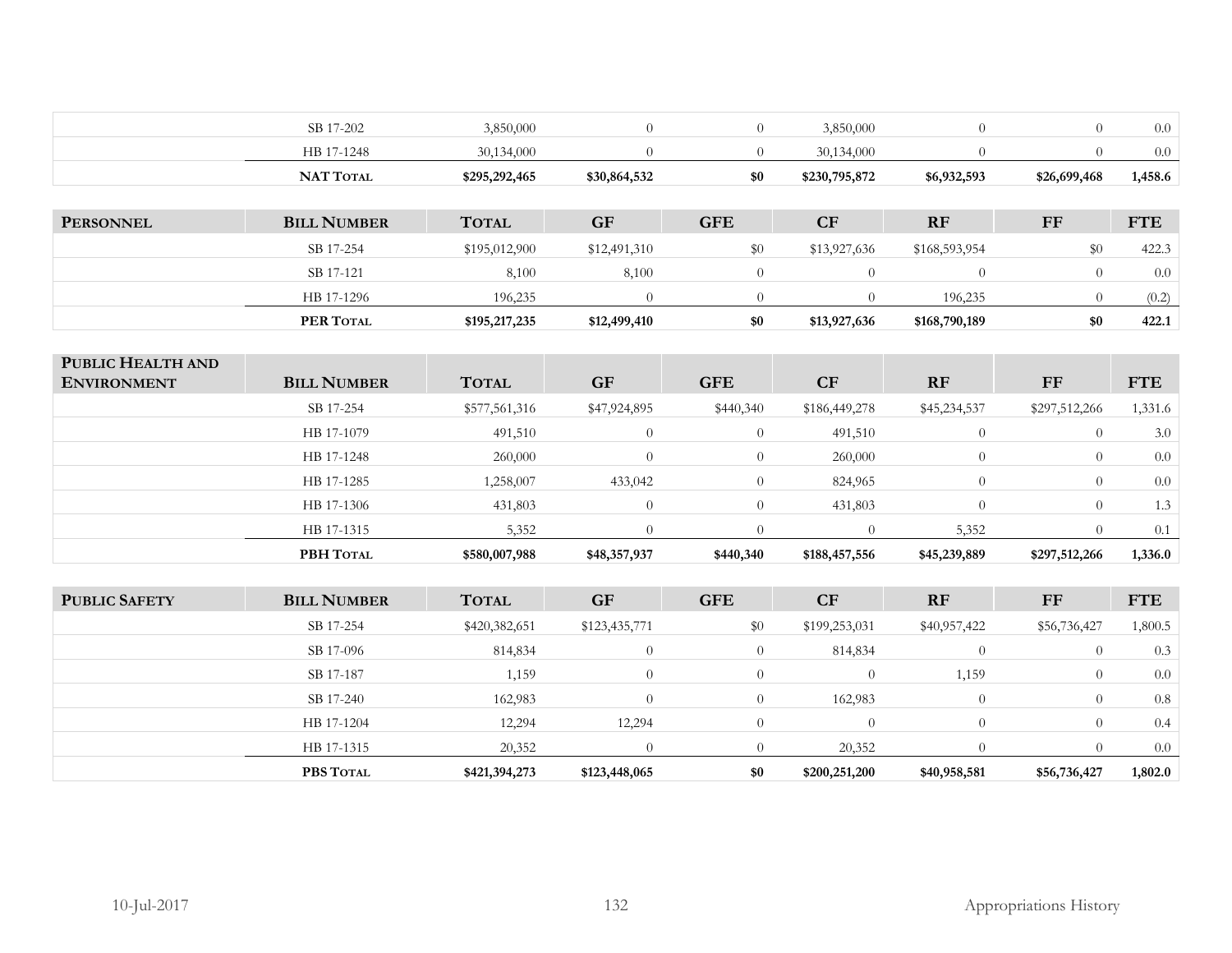| <b>REGULATORY</b><br><b>AGENCIES</b> | <b>BILL NUMBER</b> | <b>TOTAL</b> | <b>GF</b>      | <b>GFE</b>     | <b>CF</b>    | <b>RF</b>   | FF          | <b>FTE</b> |
|--------------------------------------|--------------------|--------------|----------------|----------------|--------------|-------------|-------------|------------|
|                                      | SB 17-254          | \$99,104,340 | \$1,844,627    | \$0            | \$90,930,685 | \$5,060,383 | \$1,268,645 | 572.5      |
|                                      | SB 17-088          | 42,006       | $\Omega$       | $\overline{0}$ | 42,006       | $\Omega$    | $\Omega$    | 0.5        |
|                                      | SB 17-148          | 10,000       | $\overline{0}$ | $\overline{0}$ | 10,000       | $\theta$    | $\theta$    | 0.0        |
|                                      | SB 17-198          | 9,505        | $\Omega$       | $\overline{0}$ | 9,505        | $\Omega$    | $\Omega$    | 0.0        |
|                                      | HB 17-1057         | 12,386       | $\theta$       | $\theta$       | 12,386       | $\Omega$    | $\theta$    | 0.1        |
|                                      | HB 17-1165         | 20,000       | $\Omega$       | $\Omega$       | 20,000       | 0           |             | 0.0        |
|                                      | <b>REG TOTAL</b>   | \$99,198,237 | \$1,844,627    | \$0            | \$91,024,582 | \$5,060,383 | \$1,268,645 | 573.1      |

| <b>REVENUE</b> | <b>BILL NUMBER</b> | <b>TOTAL</b>  | <b>GF</b>      | <b>GFE</b>     | <b>CF</b>     | RF             | FF        | <b>FTE</b> |
|----------------|--------------------|---------------|----------------|----------------|---------------|----------------|-----------|------------|
|                | SB 17-254          | \$355,833,948 | \$107,585,406  | \$0            | \$241,178,908 | \$6,245,246    | \$824,388 | 1,435.3    |
|                | SB 17-187          | 1,159         | $\overline{0}$ | $\overline{0}$ | 1,159         | $\overline{0}$ | $\theta$  | 0.0        |
|                | SB 17-192          | 69,058        | 9,600          | $\theta$       | 59,458        | $\theta$       | $\theta$  | 0.3        |
|                | SB 17-240          | 70,011        | $\overline{0}$ | $\overline{0}$ | 70,011        | $\theta$       | $\theta$  | 1.1        |
|                | HB 17-1027         | 33,750        | $\overline{0}$ | $\overline{0}$ | 33,750        | $\overline{0}$ | $\theta$  | 0.0        |
|                | HB 17-1120         | 22,150        | $\overline{0}$ | $\overline{0}$ | 22,150        | $\overline{0}$ | $\theta$  | 0.0        |
|                | HB 17-1162         | 108,000       | $\overline{0}$ | $\overline{0}$ | 108,000       | $\overline{0}$ | $\theta$  | 0.0        |
|                | HB 17-1249         | 8,000         | $\overline{0}$ | $\overline{0}$ | 8,000         | $\overline{0}$ | $\theta$  | 0.0        |
|                | HB 17-1250         | 2,200         | $\overline{0}$ | $\theta$       | 2,200         | $\overline{0}$ | $\theta$  | 0.0        |
|                | HB 17-1367         | 226,671       | $\overline{0}$ | $\overline{0}$ | 226,671       | $\overline{0}$ | $\theta$  | 0.5        |
|                | <b>REV TOTAL</b>   | \$356,374,947 | \$107,595,006  | \$0            | \$241,710,307 | \$6,245,246    | \$824,388 | 1,437.2    |

| <b>STATE</b> | <b>BILL NUMBER</b> | <b>TOTAL</b> | <b>GF</b> | <b>GFE</b> | <b>CF</b>    | <b>RF</b> | FF       | <b>FTE</b> |
|--------------|--------------------|--------------|-----------|------------|--------------|-----------|----------|------------|
|              | SB 17-254          | \$22,711,371 | $\$0$     | \$0        | \$22,711,371 | $\$0$     | \$0      | 137.4      |
|              | SB 17-152          | 4,120        |           | $\Omega$   | 4,120        |           | $\Omega$ | 0.0        |
|              | SB 17-305          | 157,796      | $\theta$  | $\Omega$   | 157,796      |           | $\Omega$ | 0.0        |
|              | HB 17-1200         | 30,488       |           |            | 30,488       |           |          | 0.0        |
|              | <b>STA TOTAL</b>   | \$22,903,775 | \$0       | \$0        | \$22,903,775 | \$0       | \$0      | 137.4      |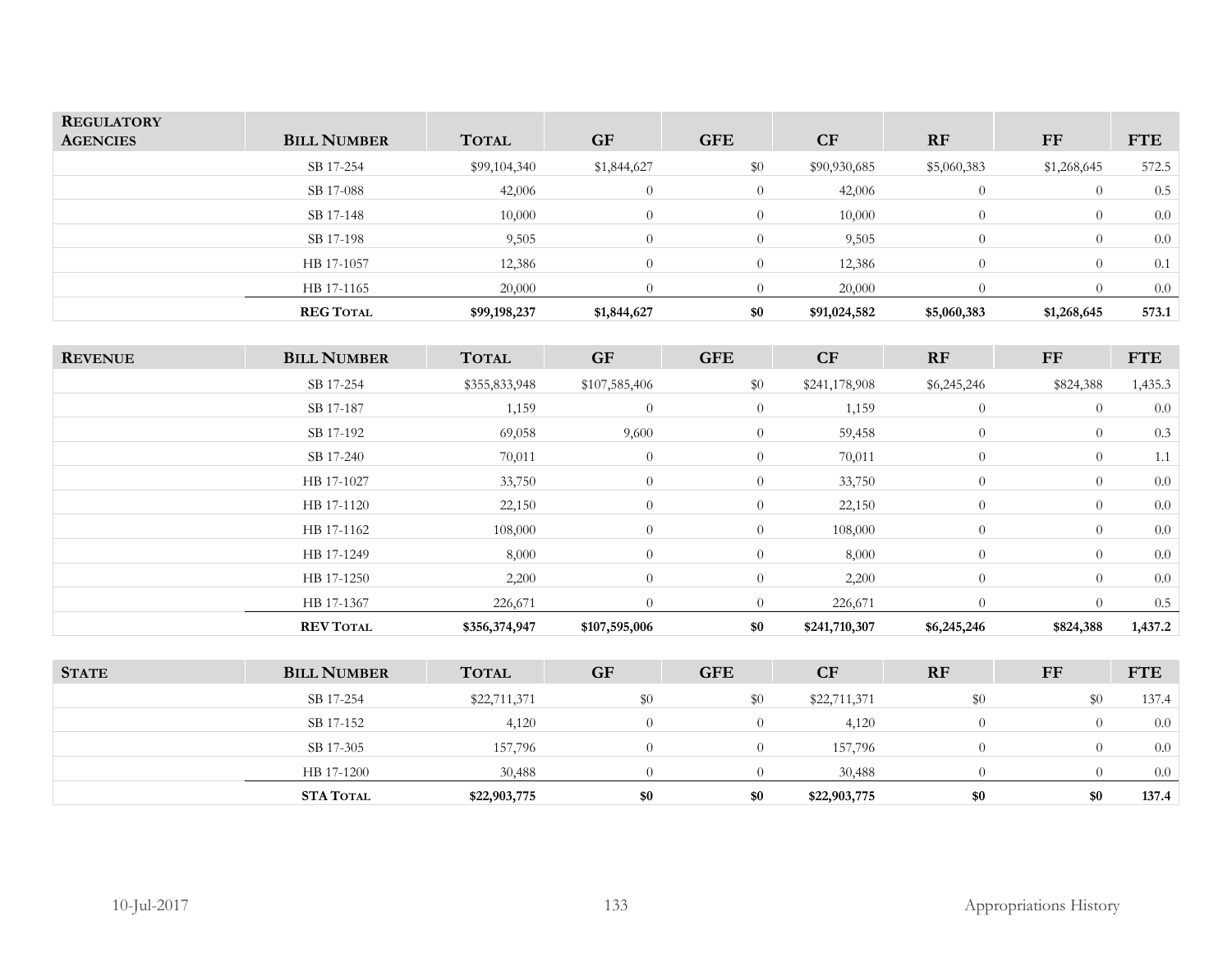| <b>TRANSPORTATION</b>   | <b>BILL NUMBER</b> | <b>TOTAL</b>     | <b>GF</b>       | <b>GFE</b>      | CF              | <b>RF</b>       | $_{\rm FF}$     | <b>FTE</b> |
|-------------------------|--------------------|------------------|-----------------|-----------------|-----------------|-----------------|-----------------|------------|
|                         | SB 17-254          | \$1,578,506,823  | \$0             | \$0             | \$851,844,882   | \$8,552,189     | \$718,109,752   | 3,326.8    |
|                         | <b>TRA TOTAL</b>   | \$1,578,506,823  | \$0             | \$0             | \$851,844,882   | \$8,552,189     | \$718,109,752   | 3,326.8    |
|                         |                    |                  |                 |                 |                 |                 |                 |            |
| <b>TREASURY</b>         | <b>BILL NUMBER</b> | <b>TOTAL</b>     | <b>GF</b>       | <b>GFE</b>      | <b>CF</b>       | <b>RF</b>       | <b>FF</b>       | <b>FTE</b> |
|                         | SB 17-254          | \$524,067,755    | \$151,447,545   | \$0             | \$354,847,185   | \$17,773,025    | $\$0$           | 32.9       |
|                         | <b>TRE TOTAL</b>   | \$524,067,755    | \$151,447,545   | \$0             | \$354,847,185   | \$17,773,025    | \$0             | 32.9       |
|                         |                    |                  |                 |                 |                 |                 |                 |            |
| <b>FY 2017-18 TOTAL</b> |                    | \$28,835,065,835 | \$7,905,668,941 | \$2,714,180,679 | \$7,837,470,077 | \$1,727,595,107 | \$8,650,151,031 | 57,499.9   |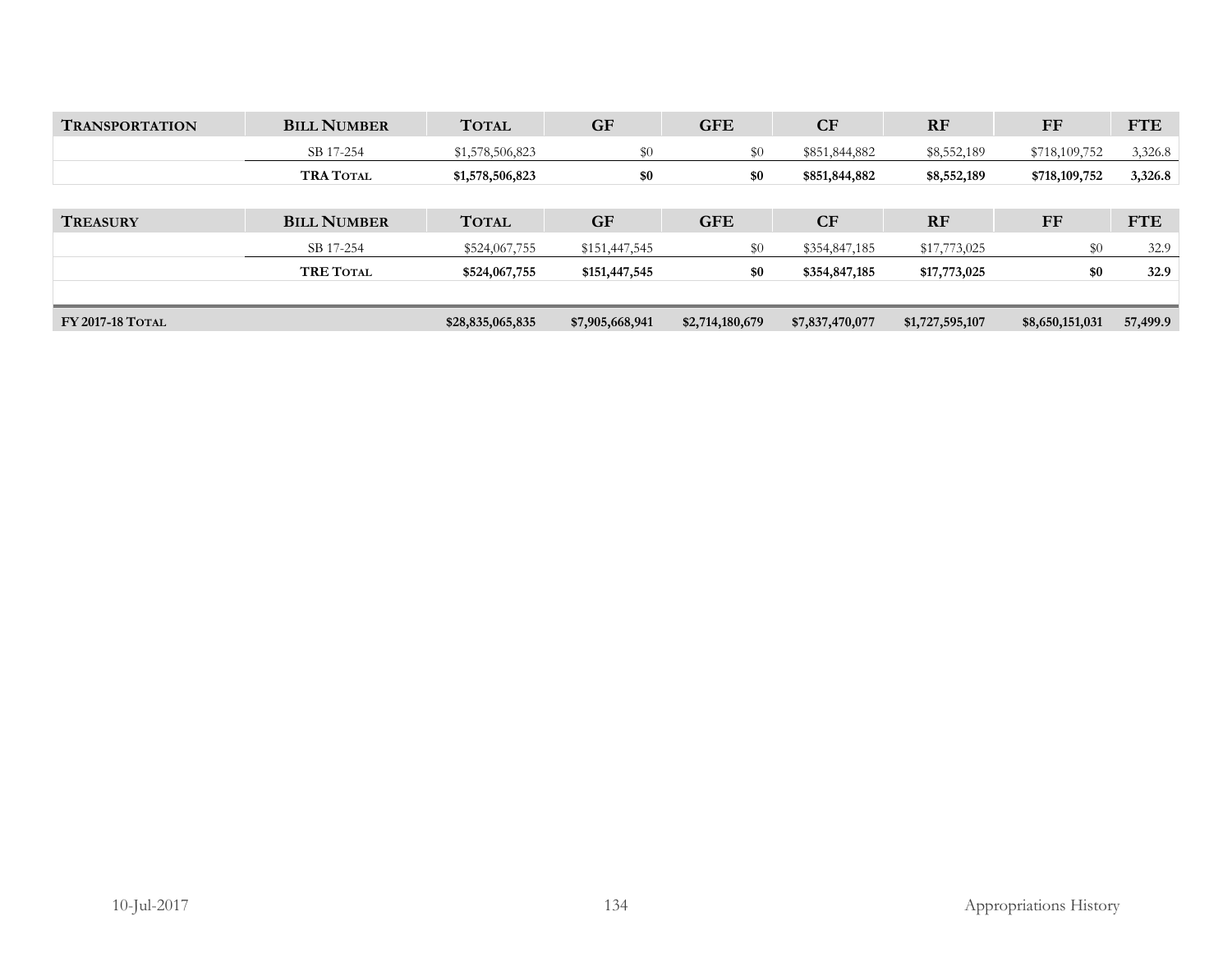# **Capital Construction Totals by Bill: FY 2008-09 through FY 2017-18**

# **FY 2008-09**

| <b>CAPITAL CONSTRUCTION</b> | <b>BILL NUMBER</b> | <b>TOTAL</b>  | <b>CAP</b>     | <b>GF</b>      | CF               | RF               | $\bf FF$       |
|-----------------------------|--------------------|---------------|----------------|----------------|------------------|------------------|----------------|
|                             | HB 08-1375         | \$884,641,210 | \$180,574,268  | \$6,069,495    | \$649,267,080    | $\$0$            | \$48,730,367   |
|                             | SB 08-001          | (466, 336)    | $\overline{0}$ | (466, 336)     | $\overline{0}$   | $\theta$         | $\theta$       |
|                             | SB 08-002          | (17, 132)     | $\theta$       | (17, 132)      | $\boldsymbol{0}$ | $\overline{0}$   | $\overline{0}$ |
|                             | SB 08-004          | 35,462        | 69,755         | (34,293)       | $\overline{0}$   | $\theta$         | $\theta$       |
|                             | SB 08-006          | (161, 249)    | $\theta$       | (161, 249)     | $\overline{0}$   | $\boldsymbol{0}$ | $\theta$       |
|                             | SB 08-007          | (280,000)     | $\theta$       | (280,000)      | $\overline{0}$   | $\boldsymbol{0}$ | $\theta$       |
|                             | SB 08-013          | 750,000       | $\overline{0}$ | $\overline{0}$ | 750,000          | $\boldsymbol{0}$ | $\overline{0}$ |
|                             | SB 08-066          | (46, 048)     | $\overline{0}$ | (46, 048)      | $\theta$         | $\overline{0}$   | $\theta$       |
|                             | SB 08-079          | (71,760)      | $\overline{0}$ | (71,760)       | $\boldsymbol{0}$ | $\overline{0}$   | $\overline{0}$ |
|                             | SB 07-096          | 325,429       | 325,429        | $\theta$       | $\theta$         | $\overline{0}$   | $\theta$       |
|                             | HB 08-1010         | (33,600)      | $\theta$       | (33,600)       | $\overline{0}$   | $\boldsymbol{0}$ | $\theta$       |
|                             | HB 06-1011         | 523,164       | 523,164        | $\theta$       | $\theta$         | $\theta$         | $\overline{0}$ |
|                             | HB 04-1021         | 69,467        | 69,467         | $\theta$       | $\theta$         | $\boldsymbol{0}$ | $\theta$       |
|                             | HB 08-1031         | (500,000)     | $\theta$       | (500,000)      | $\theta$         | $\theta$         | $\theta$       |
|                             | HB 07-1040         | 949,747       | 949,747        | $\theta$       | $\boldsymbol{0}$ | $\boldsymbol{0}$ | $\overline{0}$ |
|                             | HB 08-1046         | (25, 312)     | $\theta$       | (25, 312)      | $\boldsymbol{0}$ | $\boldsymbol{0}$ | $\theta$       |
|                             | HB 08-1047         | (23,800)      | $\theta$       | (23,800)       | $\boldsymbol{0}$ | $\theta$         | $\theta$       |
|                             | HB 08-1115         | 125,165       | 125,165        | $\theta$       | $\theta$         | $\boldsymbol{0}$ | $\overline{0}$ |
|                             | HB 06-1145         | 26,158        | 26,158         | $\theta$       | $\theta$         | $\theta$         | $\overline{0}$ |
|                             | HB 08-1157         | (8, 472)      | $\theta$       | (8, 472)       | $\boldsymbol{0}$ | $\boldsymbol{0}$ | $\theta$       |
|                             | HB 08-1194         | 125,165       | 125,165        | $\theta$       | $\boldsymbol{0}$ | $\boldsymbol{0}$ | $\theta$       |
|                             | SB 08-130          | (80, 545)     | $\overline{0}$ | (80, 545)      | $\theta$         | $\boldsymbol{0}$ | $\theta$       |
|                             | HB 08-1325         | (7,020)       | $\theta$       | (7,020)        | $\boldsymbol{0}$ | $\boldsymbol{0}$ | $\theta$       |
|                             | HB 07-1326         | 612,326       | 612,326        | $\theta$       | $\boldsymbol{0}$ | $\boldsymbol{0}$ | $\theta$       |
|                             | SB 08-133          | (500,000)     | $\overline{0}$ | (500,000)      | $\overline{0}$   | $\overline{0}$   | $\overline{0}$ |
|                             | HB 08-1352         | 1,910,239     | 2,127,805      | (217, 566)     | $\theta$         | $\boldsymbol{0}$ | $\overline{0}$ |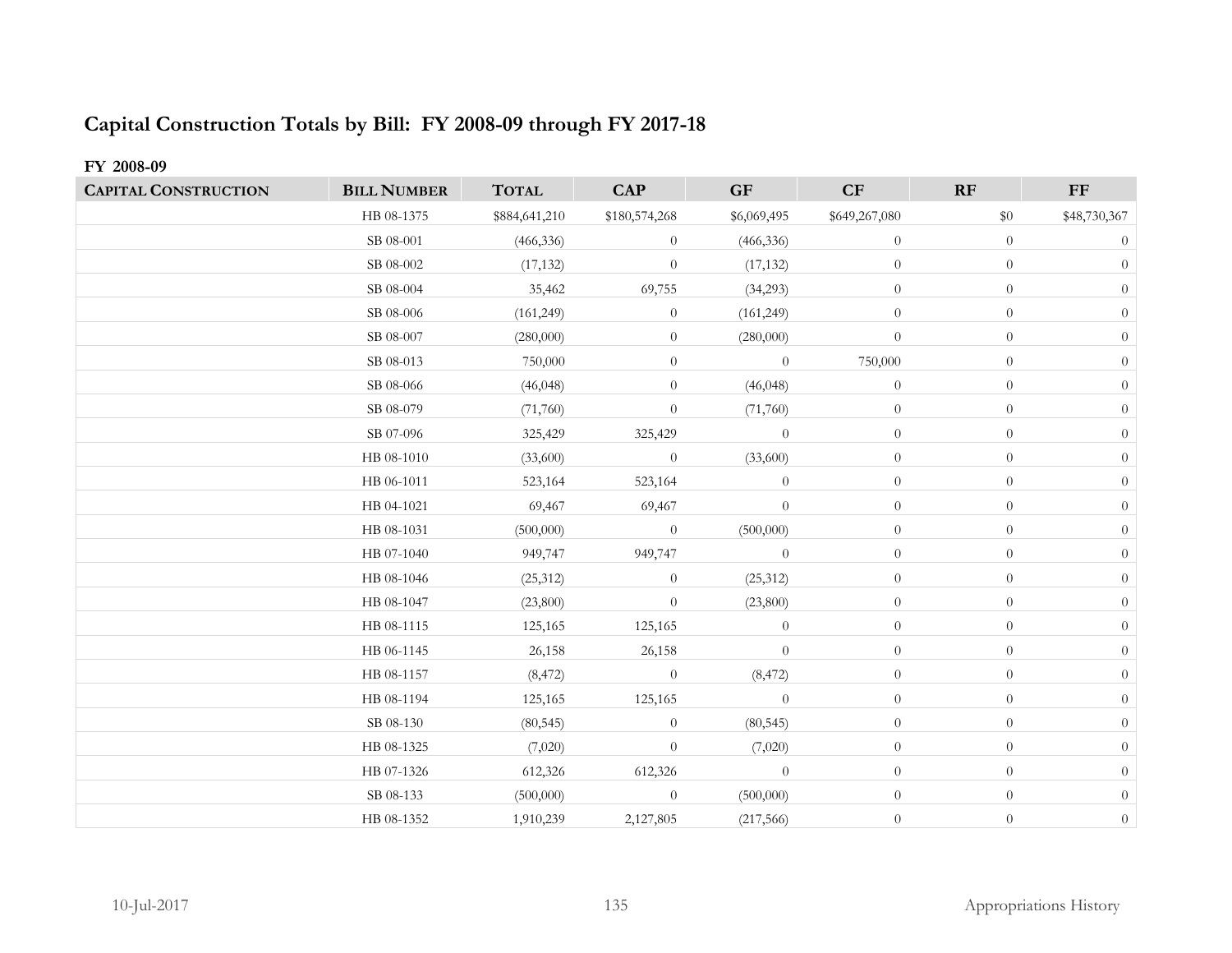| HB 08-1353       | (92, 818)     | $\theta$       | (92, 818)      | $\theta$         | $\overline{0}$   | $\overline{0}$   |
|------------------|---------------|----------------|----------------|------------------|------------------|------------------|
| HB 10-1376       | 27,523,633    | $\overline{0}$ | $\overline{0}$ | 19,043,443       | $\overline{0}$   | 8,480,190        |
| HB 08-1388       | (85,092)      | $\overline{0}$ | (85,092)       | $\theta$         | $\theta$         | $\theta$         |
| HB 08-1391       | (2,100,169)   | $\overline{0}$ | (2,100,169)    | $\theta$         | $\overline{0}$   | $\overline{0}$   |
| HB 08-1397       | (81,207)      | $\overline{0}$ | (81,207)       | $\boldsymbol{0}$ | $\overline{0}$   | $\theta$         |
| HB 08-1402       | (100,000)     | $\overline{0}$ | (100,000)      | $\theta$         | $\overline{0}$   | $\theta$         |
| HB 08-1404       | (350,000)     | $\overline{0}$ | (350,000)      | $\overline{0}$   | $\overline{0}$   | $\boldsymbol{0}$ |
| SB 11-155        | (65,310,885)  | $\overline{0}$ | $\theta$       | (65,310,885)     | $\overline{0}$   | $\theta$         |
| SB 08-165        | (9,030)       | $\overline{0}$ | (9,030)        | $\theta$         | $\overline{0}$   | $\theta$         |
| SB 08-166        | (28, 612)     | $\overline{0}$ | (28, 612)      | $\theta$         | $\overline{0}$   | $\boldsymbol{0}$ |
| SB 08-188        | (67, 400)     | $\overline{0}$ | (67, 400)      | $\theta$         | $\overline{0}$   | $\theta$         |
| SB 08-194        | (30,000)      | $\overline{0}$ | (30,000)       | $\theta$         | $\overline{0}$   | $\overline{0}$   |
| SB 08-200        | (81, 805)     | $\overline{0}$ | (81, 805)      | $\boldsymbol{0}$ | $\boldsymbol{0}$ | $\theta$         |
| SB 08-206        | 18,392,373    | 392,373        | $\overline{0}$ | 18,000,000       | $\theta$         | $\theta$         |
| SB 06-207        | 392,373       | 392,373        | $\overline{0}$ | $\theta$         | $\overline{0}$   | $\theta$         |
| SB 11-209        | 9,625,000     | $\overline{0}$ | $\overline{0}$ | 9,625,000        | $\overline{0}$   | $\theta$         |
| SB 08-217        | (128,700)     | $\overline{0}$ | (128,700)      | $\theta$         | $\boldsymbol{0}$ | $\theta$         |
| SB 08-233        | 32,227,526    | $\overline{0}$ | $\overline{0}$ | 32,227,526       | $\theta$         | $\overline{0}$   |
| SB 08-239        | 125,165       | 125,165        | $\theta$       | $\theta$         | $\overline{0}$   | $\overline{0}$   |
| SB 09-280        | 10,749,890    | (36, 187, 095) | $\overline{0}$ | 45,394,865       | $\theta$         | 1,542,120        |
| <b>CAP TOTAL</b> | \$918,442,500 | \$150,251,265  | \$441,529      | \$708,997,029    | \$0              | \$58,752,677     |

#### **FY 2009-10**

| <b>CAPITAL CONSTRUCTION</b> | <b>BILL NUMBER</b> | <b>TOTAL</b>  | <b>CAP</b>   | <b>GF</b> | CF            | RF  | FF           |
|-----------------------------|--------------------|---------------|--------------|-----------|---------------|-----|--------------|
|                             | SB 09-259          | \$518,168,465 | \$50,659,524 | \$0       | \$426,793,196 | \$0 | \$40,715,745 |
|                             | SB 07-096          | 150,198       | 150,198      |           | $\Omega$      |     |              |
|                             | HB 06-1011         | 523,164       | 523,164      |           | $\Omega$      |     |              |
|                             | HB 07-1040         | 778,265       | 778,265      |           | $\Omega$      |     |              |
|                             | HB 06-1145         | 43,597        | 43,597       |           | $\Omega$      |     |              |
|                             | HB 08-1194         | 12,517        | 12,517       |           | $\Omega$      |     | $\theta$     |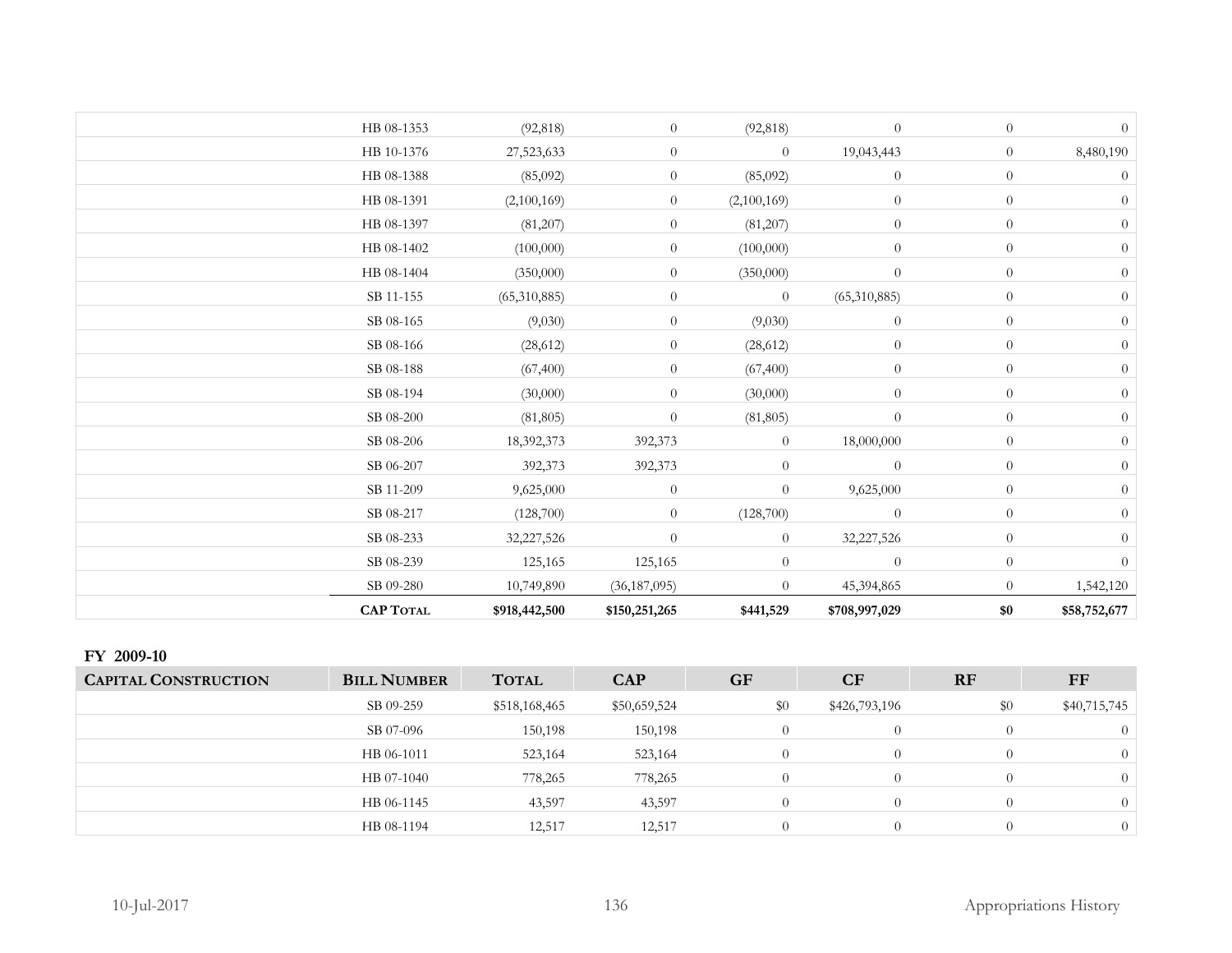| $\theta$<br>234,395 |
|---------------------|
|                     |
|                     |
|                     |
|                     |
|                     |
| $\theta$            |
| 35,423,266          |
| $\left($            |
|                     |
| (59, 554)           |
|                     |

#### **FY 2010-11**

| <b>CAPITAL CONSTRUCTION</b> | <b>BILL NUMBER</b> | <b>TOTAL</b>  | <b>CAP</b>     | <b>GF</b>      | CF             | RF             | $\bf FF$       |
|-----------------------------|--------------------|---------------|----------------|----------------|----------------|----------------|----------------|
|                             | HB 10-1376         | \$99,911,749  | \$16,762,506   | \$0            | \$72,875,745   | \$0            | \$10,273,498   |
|                             | SB 6S-004          | 69,755        | 69,755         | $\theta$       | $\overline{0}$ | $\theta$       | $\theta$       |
|                             | SB 07-096          | 750,990       | 750,990        | $\overline{0}$ | $\theta$       | $\theta$       | $\theta$       |
|                             | HB 06-1011         | 523,164       | 523,164        | $\overline{0}$ | $\overline{0}$ | $\overline{0}$ | $\theta$       |
|                             | HB 07-1040         | 535,597       | 535,597        | $\overline{0}$ | $\theta$       | $\theta$       | $\overline{0}$ |
|                             | HB 10-1081         | 91,370        | 91,370         | $\theta$       | $\theta$       | $\theta$       | $\Omega$       |
|                             | HB 08-1115         | 112,649       | 112,649        | $\theta$       | $\theta$       | $\theta$       | $\Omega$       |
|                             | HB 06-1145         | 43,597        | 43,597         | $\overline{0}$ | $\theta$       | $\theta$       | $\theta$       |
|                             | HB 12-1200         | (949, 458)    | $\theta$       | $\overline{0}$ | (848, 570)     | $\theta$       | (100, 888)     |
|                             | HB 10-1277         | 83,861        | 83,861         | $\theta$       | $\theta$       | $\theta$       | $\theta$       |
|                             | SB 11-155          | 3,620,375     | (203, 437)     | $\overline{0}$ | 3,823,812      | $\theta$       | $\Omega$       |
|                             | SB 06-206          | 523,164       | 523,164        | $\overline{0}$ | $\theta$       | $\theta$       | $\Omega$       |
|                             | SB 06-207          | 523,164       | 523,164        | $\overline{0}$ | $\theta$       | $\theta$       | $\theta$       |
|                             | SB 11-209          | 1,149,834     | $\overline{0}$ | $\overline{0}$ | 1,149,834      | $\overline{0}$ | $\Omega$       |
|                             | SB 08-239          | 137,682       | 137,682        | $\Omega$       | $\theta$       | $\Omega$       | $\theta$       |
|                             | <b>CAP TOTAL</b>   | \$107,127,493 | \$19,954,062   | \$0            | \$77,000,821   | \$0            | \$10,172,610   |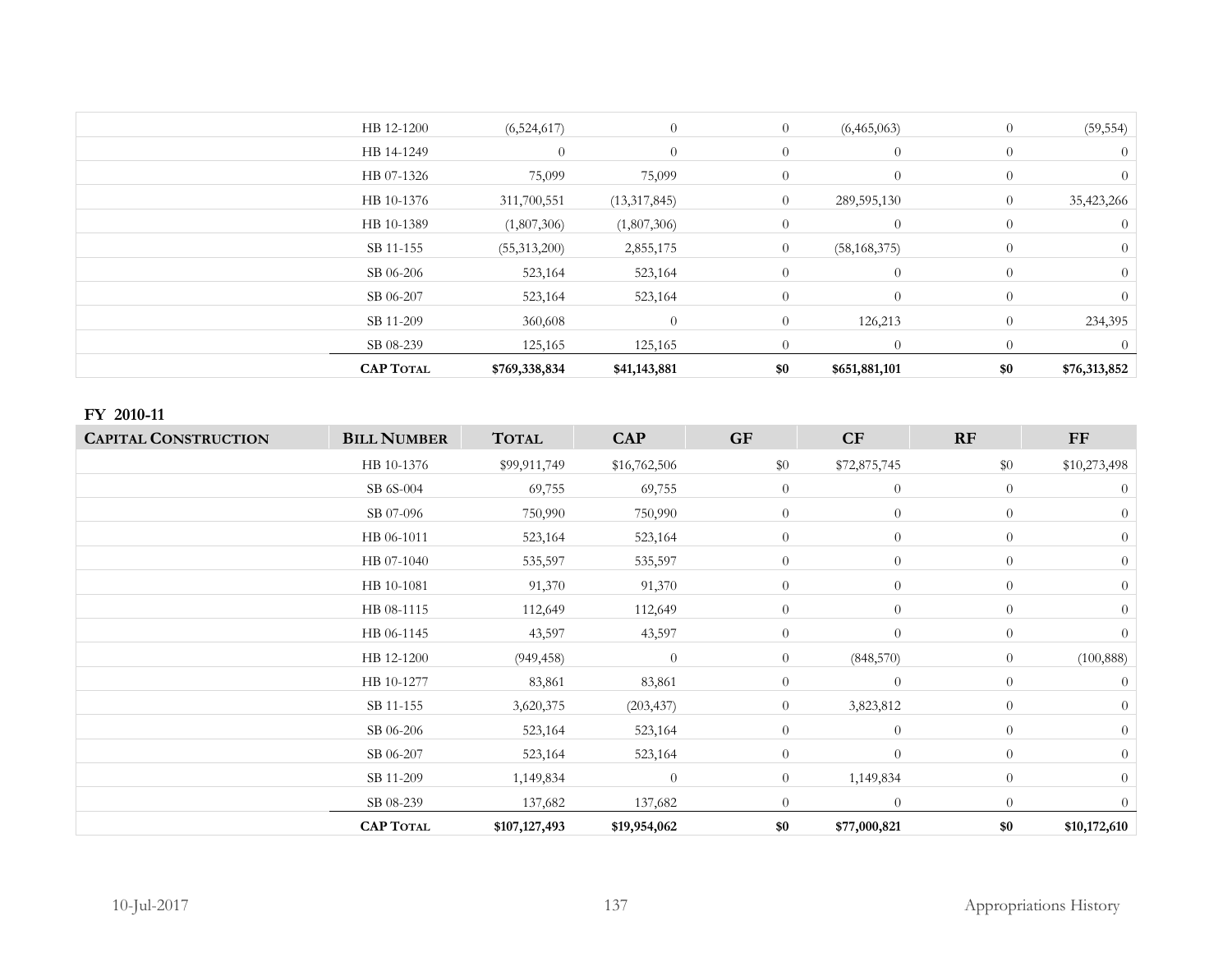### **FY 2011-12**

| <b>CAPITAL CONSTRUCTION</b> | <b>BILL NUMBER</b> | <b>TOTAL</b>  | <b>CAP</b>     | <b>GF</b>      | <b>CF</b>      | <b>RF</b>      | FF           |
|-----------------------------|--------------------|---------------|----------------|----------------|----------------|----------------|--------------|
|                             | SB 11-209          | \$162,505,347 | \$48,891,749   | \$0            | \$78,377,617   | \$0            | \$35,235,981 |
|                             | SB 07-096          | 750,990       | 750,990        | $\theta$       | $\overline{0}$ | $\overline{0}$ |              |
|                             | HB 07-1040         | 496,566       | 496,566        | $\theta$       | $\theta$       | $\theta$       | $\Omega$     |
|                             | SB 13-107          | 358,400       | $\theta$       | $\overline{0}$ | 125,390        | $\overline{0}$ | 233,010      |
|                             | HB 12-1200         | 26,254,699    | $\overline{0}$ | $\theta$       | 28,329,981     | $\theta$       | (2,075,282)  |
|                             | HB 14-1249         | 3,000,000     | $\overline{0}$ | $\theta$       | 3,000,000      | $\theta$       |              |
|                             | HB 14-1336         | 51,009,221    | $\overline{0}$ | $\theta$       | 5,100,922      | $\theta$       | 45,908,299   |
|                             | SB 08-239          | 375,495       | 375,495        | $\Omega$       | $\Omega$       | $\Omega$       |              |
|                             | <b>CAP TOTAL</b>   | \$244,750,718 | \$50,514,800   | \$0            | \$114,933,910  | \$0            | \$79,302,008 |

# **FY 2012-13**

| <b>CAPITAL CONSTRUCTION</b> | <b>BILL NUMBER</b> | <b>TOTAL</b>   | <b>CAP</b>   | <b>GF</b>      | <b>CF</b>    | <b>RF</b>   | FF           |
|-----------------------------|--------------------|----------------|--------------|----------------|--------------|-------------|--------------|
|                             | HB 12-1335         | \$170,326,213  | \$62,108,178 | \$0            | \$87,677,809 | \$8,626,790 | \$11,913,436 |
|                             | HB 12-1019         | $\overline{0}$ | 0            | $\theta$       | $\Omega$     | $\theta$    |              |
|                             | SB 13-107          | $\overline{0}$ | 420,184      | $\overline{0}$ | (420, 184)   | $\theta$    | 0            |
|                             | HB 08-1115         | 112,649        | 112,649      | $\Omega$       | $\Omega$     | $\Omega$    |              |
|                             | HB 14-1249         | 268,600        |              | $\Omega$       | 94,010       | $\theta$    | 174,590      |
|                             | SB 10-128          | 83,861         | 83,861       | $\Omega$       | $\Omega$     | $\Omega$    |              |
|                             | SB 08-239          | 375,495        | 375,495      |                | $\Omega$     | $\Omega$    |              |
|                             | <b>CAP TOTAL</b>   | \$171,166,818  | \$63,100,367 | \$0            | \$87,351,635 | \$8,626,790 | \$12,088,026 |

#### **FY 2013-14**

| <b>CAPITAL CONSTRUCTION</b> | <b>BILL NUMBER</b> | <b>TOTAL</b>  | <b>CAP</b>    | <b>GF</b> | $\mathbf{C}\mathbf{F}$ | <b>RF</b>   | FF          |
|-----------------------------|--------------------|---------------|---------------|-----------|------------------------|-------------|-------------|
|                             | SB 13-230          | \$283,668,966 | \$188,069,493 | SС        | \$86,218,813           | \$7,113,670 | \$2,266,990 |
|                             | HB 14-1249         | 80,000        |               |           | 80,000                 |             |             |
|                             | <b>CAP TOTAL</b>   | \$283,748,966 | \$188,069,493 | \$0       | \$86,298,813           | \$7,113,670 | \$2,266,990 |